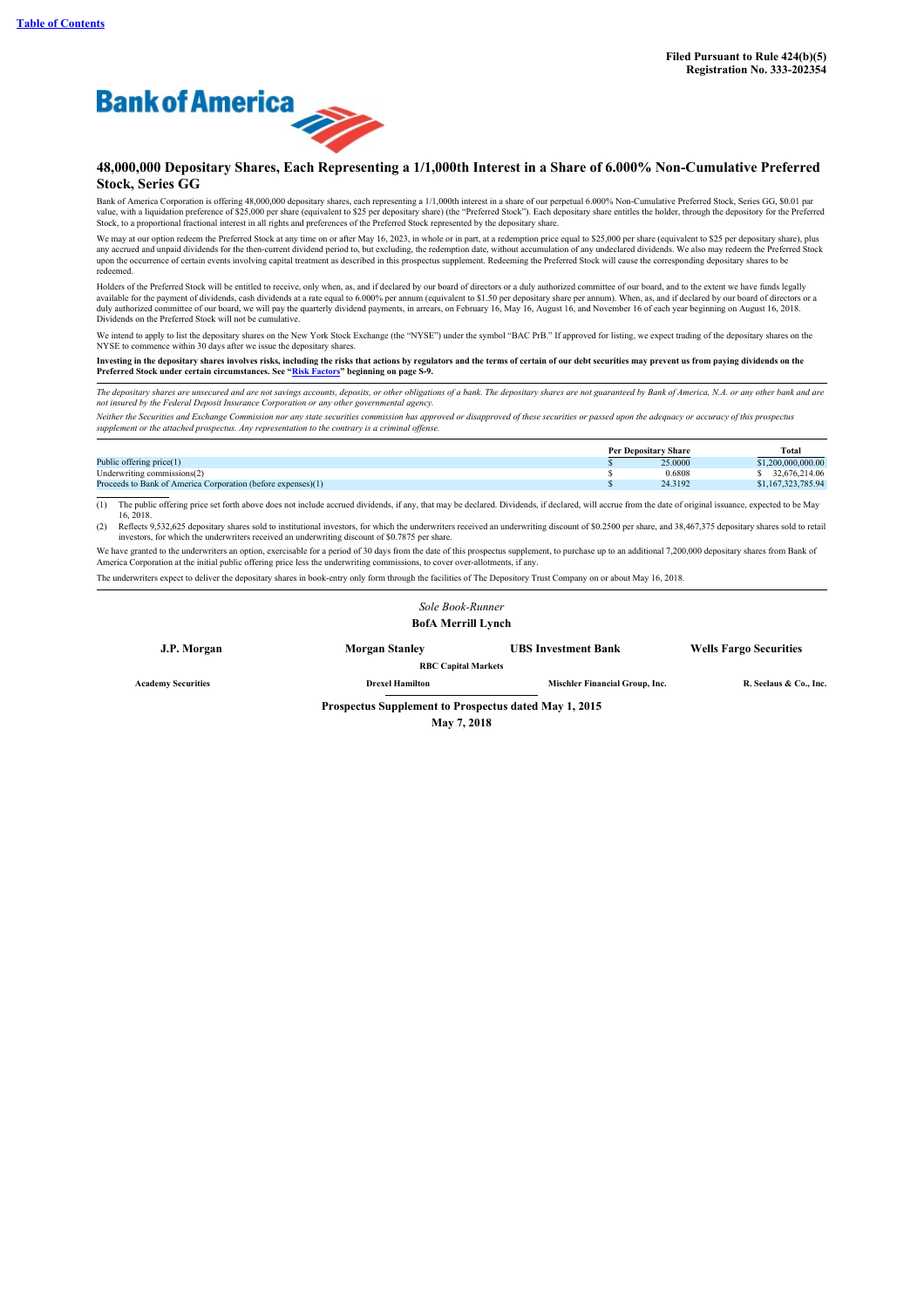# **TABLE OF CONTENTS**

| <b>Prospectus Supplement</b>                                                       | Page                |
|------------------------------------------------------------------------------------|---------------------|
| About this Prospectus Supplement                                                   | $S-3$               |
| <b>Summary</b>                                                                     | $S-5$               |
| <b>Risk Factors</b>                                                                | $S-9$               |
| <b>Use of Proceeds</b>                                                             | $S-15$<br>$S-16$    |
| <b>Description of the Preferred Stock</b><br>General                               | $S-16$              |
| <b>Dividends</b>                                                                   | $S-17$              |
| <b>Liquidation Rights</b>                                                          | $S-19$              |
| <b>Optional Redemption</b>                                                         | $S-19$              |
| <b>Voting Rights</b>                                                               | $S-21$              |
| <b>Preemptive and Conversion Rights</b>                                            | $S-22$<br>$S-22$    |
| <b>Outstanding Preferred Stock</b><br><b>Authorized Classes of Preferred Stock</b> | $S-24$              |
| <b>Additional Classes or Series of Stock</b>                                       | $S-30$              |
| Depository, Transfer Agent, and Registrar                                          | $S-30$              |
| <b>Description of the Depositary Shares</b>                                        | $S-31$              |
| General<br>Dividends and Other Distributions                                       | $S-31$<br>$S-31$    |
| <b>Redemption of Depositary Shares</b>                                             | $S-32$              |
| <b>Voting the Preferred Stock</b>                                                  | $S-32$              |
| Listing                                                                            | $S-32$              |
| Form and Notices                                                                   | $S-33$              |
| <b>Registration and Settlement</b>                                                 | $S-34$              |
| <b>Book-Entry System</b><br><b>Same Day Settlement</b>                             | $S-34$<br>$S-34$    |
| <b>Payment of Dividends</b>                                                        | $S-34$              |
| <b>Notices</b>                                                                     | $S-35$              |
| <b>U.S. Federal Income Tax Considerations</b>                                      | $S-36$              |
| <b>ERISA Considerations</b>                                                        | $S-37$              |
| <b>Underwriting (Conflicts of Interest)</b>                                        | $S-39$              |
| <b>Selling Restrictions</b><br><b>Legal Matters</b>                                | $S-40$<br>$S-42$    |
|                                                                                    |                     |
| Prospectus                                                                         | Page                |
| <b>About this Prospectus</b>                                                       | 3                   |
| <b>Prospectus Summary</b>                                                          | $\overline{4}$<br>9 |
| <b>Risk Factors</b><br><b>Currency Risks</b>                                       | 9                   |
| Reform of LIBOR and EURIBOR and Proposed                                           |                     |
| Regulation of These and Other "Benchmarks"                                         | 11                  |
| Risks Related to our Common Stock and Preferred Stock                              | 13                  |
| <b>Other Risks</b>                                                                 | 14                  |
| <b>Bank of America Corporation</b><br><b>Use of Proceeds</b>                       | 16<br>16            |
| <b>Description of Debt Securities</b>                                              | 17                  |
| General                                                                            | 17                  |
| The Indentures                                                                     | 17                  |
| Form and Denomination of Debt Securities                                           | 18                  |
| Different Series of Debt Securities                                                | 19                  |
| <b>Fixed-Rate Notes</b>                                                            | 20<br>20            |
| <b>Floating-Rate Notes</b><br><b>Indexed Notes</b>                                 | 28                  |
| Floating-Rate/Fixed-Rate/Indexed Notes                                             | 29                  |
| <b>Original Issue Discount Notes</b>                                               | 29                  |
| Payment of Principal, Interest, and Other Amounts Due                              | 30                  |
| <b>No Sinking Fund</b>                                                             | 33                  |
| Redemption<br>Repayment                                                            | 33<br>34            |
| Repurchase                                                                         | 34                  |
| Conversion                                                                         | 34                  |
| <b>Exchange, Registration, and Transfer</b>                                        | 35                  |
| Subordination                                                                      | 35                  |
| Sale or Issuance of Capital Stock of Banks                                         | 36                  |
| <b>Limitation on Mergers and Sales of Assets</b><br><b>Waiver of Covenants</b>     | 37<br>37            |
| Modification of the Indentures                                                     | 37                  |
| Meetings and Action by Securityholders                                             | 38                  |
| <b>Events of Default and Rights of Acceleration</b>                                | 38                  |
| <b>Collection of Indebtedness</b>                                                  | 38                  |
| <b>Payment of Additional Amounts</b>                                               | 39                  |
|                                                                                    |                     |
| <b>Redemption for Tax Reasons</b>                                                  | 42                  |
| Defeasance and Covenant Defeasance                                                 | 43                  |
| <b>Notices</b>                                                                     | 44<br>44            |
| <b>Concerning the Trustees</b><br><b>Governing Law</b>                             | 44                  |
| <b>Description of Warrants</b><br>General                                          | 44<br>44            |

|                                                                                                                             | Page       |
|-----------------------------------------------------------------------------------------------------------------------------|------------|
| <b>Description of Debt Warrants</b>                                                                                         | 44         |
| <b>Description of Universal Warrants</b>                                                                                    | 45         |
| Modification<br>Enforceability of Rights of Warrantholders; No Trust Indenture Act Protection                               | 46<br>47   |
| <b>Description of Purchase Contracts</b>                                                                                    | 47         |
| General                                                                                                                     | 47         |
| <b>Purchase Contract Property</b>                                                                                           | 47         |
| <b>Information in Supplement</b>                                                                                            | 48<br>49   |
| Prepaid Purchase Contracts; Applicability of Indenture<br>Non-Prepaid Purchase Contracts; No Trust Indenture Act Protection | 49         |
| Pledge by Holders to Secure Performance                                                                                     | 50         |
| Settlement of Purchase Contracts That Are Part of Units                                                                     | 50         |
| Failure of Holder to Perform Obligations                                                                                    | 50         |
| <b>Description of Units</b><br>General                                                                                      | 51<br>51   |
| Unit Agreements: Prepaid, Non-Prepaid, and Other                                                                            | 51         |
| Modification                                                                                                                | 52         |
| Enforceability of Rights of Unitholders; No Trust Indenture Act Protection                                                  | 52         |
| <b>Description of Preferred Stock</b>                                                                                       | 53         |
| General<br><b>Dividends</b>                                                                                                 | 53<br>54   |
| <b>Voting</b>                                                                                                               | 54         |
| <b>Liquidation Preference</b>                                                                                               | 54         |
| <b>Preemptive Rights</b>                                                                                                    | 55         |
| <b>Existing Preferred Stock</b>                                                                                             | 55<br>85   |
| <b>Additional Classes or Series of Stock</b><br><b>Description of Depositary Shares</b>                                     | 85         |
| General                                                                                                                     | 85         |
| Terms of the Depositary Shares                                                                                              | 85         |
| <b>Withdrawal of Preferred Stock</b>                                                                                        | 86         |
| <b>Dividends and Other Distributions</b><br><b>Redemption of Depositary Shares</b>                                          | 86<br>86   |
| Voting the Deposited Preferred Stock                                                                                        | 87         |
| Amendment and Termination of the Deposit Agreement                                                                          | 87         |
| <b>Charges of Depository</b>                                                                                                | 87         |
| Miscellaneous                                                                                                               | 88<br>88   |
| <b>Resignation and Removal of Depository</b><br><b>Description of Common Stock</b>                                          | 88         |
| General                                                                                                                     | 88         |
| <b>Voting and Other Rights</b>                                                                                              | 88         |
| <b>Dividends</b>                                                                                                            | 89         |
| <b>Certain Anti-Takeover Matters</b><br><b>Registration and Settlement</b>                                                  | 89<br>91   |
| <b>Book-Entry Only Issuance</b>                                                                                             | 91         |
| <b>Certificated Securities</b>                                                                                              | 91         |
| <b>Street Name Owners</b>                                                                                                   | 92         |
| <b>Legal Holders</b><br><b>Special Considerations for Indirect Owners</b>                                                   | 92<br>92   |
| <b>Depositories for Global Securities</b>                                                                                   | 93         |
| Special Considerations for Global Securities                                                                                | 97         |
| Registration, Transfer, and Payment of Certificated Securities                                                              | 98         |
| U.S. Federal Income Tax Considerations                                                                                      | 99         |
| <b>Taxation of Debt Securities</b><br>Taxation of Common Stock, Preferred Stock, and Depositary Shares                      | 100<br>115 |
| <b>Taxation of Warrants</b>                                                                                                 | 121        |
| <b>Taxation of Purchase Contracts</b>                                                                                       | 121        |
| <b>Taxation of Units</b>                                                                                                    | 121        |
| <b>Reportable Transactions</b><br>Foreign Account Tax Compliance Act                                                        | 121<br>122 |
| EU Directive on the Taxation of Savings Income                                                                              | 123        |
| Plan of Distribution (Conflicts of Interest)                                                                                | 124        |
| <b>Distribution Through Underwriters</b>                                                                                    | 124        |
| <b>Distribution Through Dealers</b>                                                                                         | 125<br>125 |
| <b>Distribution Through Agents</b><br><b>Direct Sales</b>                                                                   | 125        |
| <b>General Information</b>                                                                                                  | 125        |
| Market-Making Transactions by Affiliates                                                                                    | 126        |
| <b>Conflicts of Interest</b>                                                                                                | 126        |
| <b>ERISA Considerations</b><br>Where You Can Find More Information                                                          | 128<br>130 |
| <b>Forward-Looking Statements</b>                                                                                           | 131        |
| <b>Legal Matters</b>                                                                                                        | 132        |
| <b>Experts</b>                                                                                                              | 132        |
|                                                                                                                             |            |

**Page**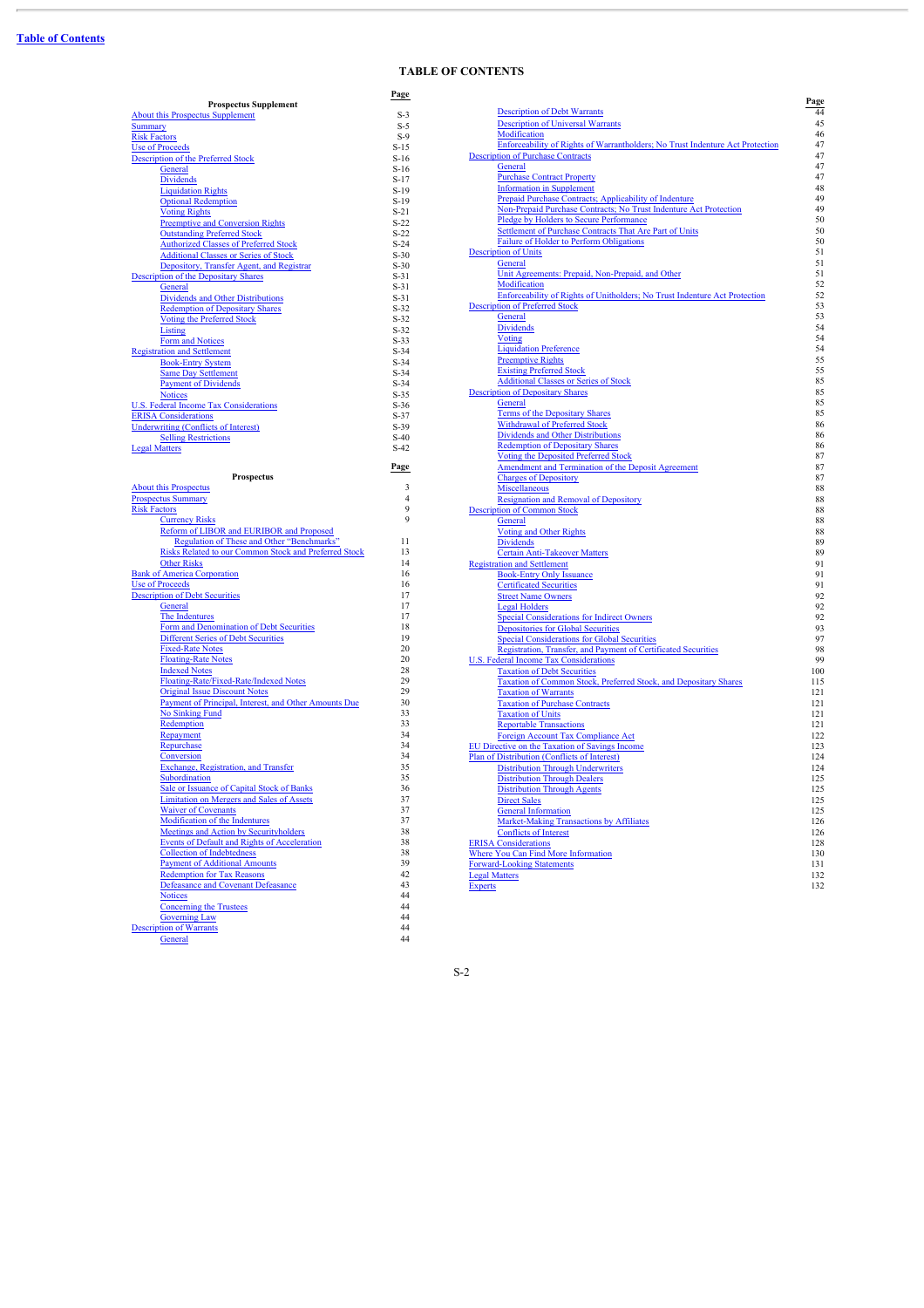### **ABOUT THIS PROSPECTUS SUPPLEMENT**

This prospectus supplement describes the specific terms of the Preferred Stock and the related depositary shares, and supplements the description of our preferred stock and depositary shares included in the attached prospectus. In considering an investment in the depositary shares, you should rely only on the information included or incorporated by reference in this prospectus supplement and the attached prospectus. We have not authorized any other person to provide you with different information. If anyone provides you with different or inconsistent information, you should not rely on it. If information in this prospectus supplement is inconsistent with the attached prospectus, the information in this prospectus supplement supersedes the information in the attached prospectus. You should not assume that the information contained or incorporated by reference in this prospectus supplement or the attached prospectus is accurate as of any date other than its respective date.

This prospectus supplement and the attached prospectus do not constitute an offer to sell or the solicitation of an offer to buy the depositary shares in any jurisdiction in which that offer or solicitation is unlawful. The distribution of this prospectus supplement and the attached prospectus and the offering of the depositary shares in some jurisdictions may be restricted by law. If you have received this prospectus supplement and the attached prospectus, you should find out about and observe these restrictions. Persons outside the United States who come into possession of this prospectus supplement and the attached prospectus must inform themselves about and observe any restrictions relating to the offering of the depositary shares and the distribution of this prospectus supplement and the attached prospectus outside of the United States. See "Underwriting (Conflicts of Interest)—Selling Restrictions."

This prospectus supplement and the accompanying prospectus have been prepared on the basis that any offer of depositary shares in any Member State of the European Economic Area (the "EEA") which has implemented the Prospectus Directive (2003/71/EC) (and amendments thereto, including the Directive 2010/73/EU, to the extent implemented in the relevant Member State, the "Prospectus Directive") (each, a "Relevant Member State") will be made under an exemption under the Prospectus Directive, as implemented in that Relevant Member State, from the requirement to publish a prospectus for offers of the depositary shares. Accordingly, any person making or intending to make an offer in that Relevant Member State of any depositary shares which are contemplated in this prospectus supplement and the accompanying prospectus may only do so in circumstances in which no obligation arises for us or any of the underwriters to publish a prospectus pursuant to Article 3 of the Prospectus Directive or supplement a prospectus pursuant to Article 16 of the Prospectus Directive, in each case, in relation to such offer. Neither we nor the underwriters have authorized, and neither we nor they authorize, the making of any offer of the depositary shares in circumstances in which an obligation arises for us or any underwriter to publish or supplement a prospectus for the purposes of the Prospectus Directive in relation to such offer. Neither this prospectus supplement nor the accompanying prospectus constitutes an approved prospectus for the purposes of the Prospective Directive.

IMPORTANT—EEA RETAIL INVESTORS—The depositary shares are not intended to be offered, sold or otherwise made available to and should not be offered, sold or otherwise made available to any retail investor in the EEA. For these purposes, a retail investor means a person who is one (or more) of: (i) a retail client as defined in point (11) of Article 4(1) of Directive 2014/65/EU, as amended ("MiFID II"); (ii) a customer within the meaning of Directive 2002/92/EC, as amended, where that customer would not qualify as a professional client as defined in point (10) of Article 4(1) of MiFID II; or (iii) not a qualified investor as defined in the Prospectus Directive. Consequently no key information document required by Regulation (EU) No 1286/2014 (as amended, the "PRIIPs Regulation") for offering or selling the depositary shares or otherwise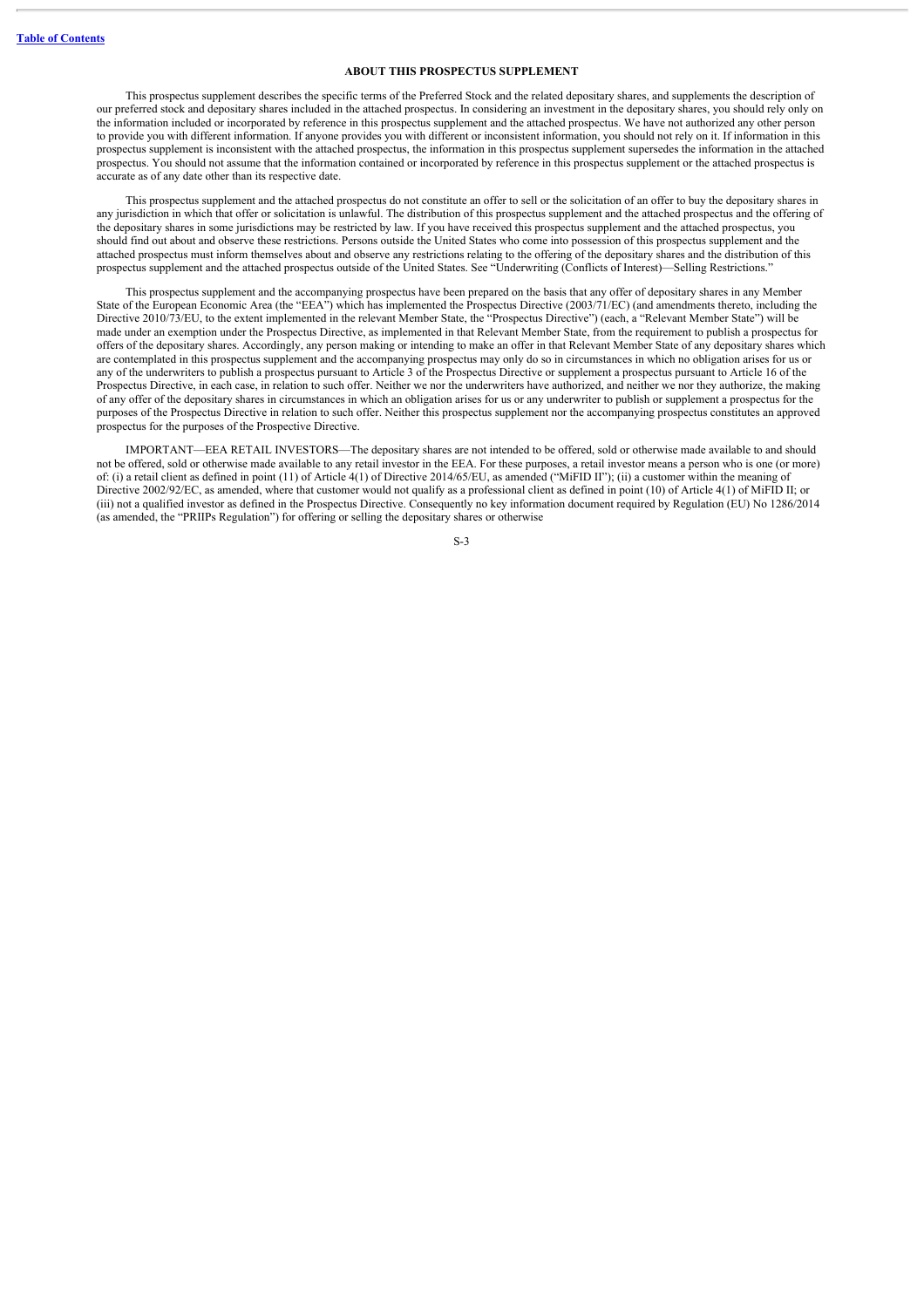making them available to retail investors in the EEA has been prepared and therefore offering or selling the depositary shares or otherwise making them available to any retail investor in the EEA may be unlawful under the PRIIPs Regulation.

Unless otherwise indicated or the context requires otherwise, all references in this prospectus supplement to "Bank of America," "the Corporation," "we," "us," and "our" are to Bank of America Corporation excluding its consolidated subsidiaries. Capitalized terms used, but not defined, in this prospectus supplement are defined in the attached prospectus.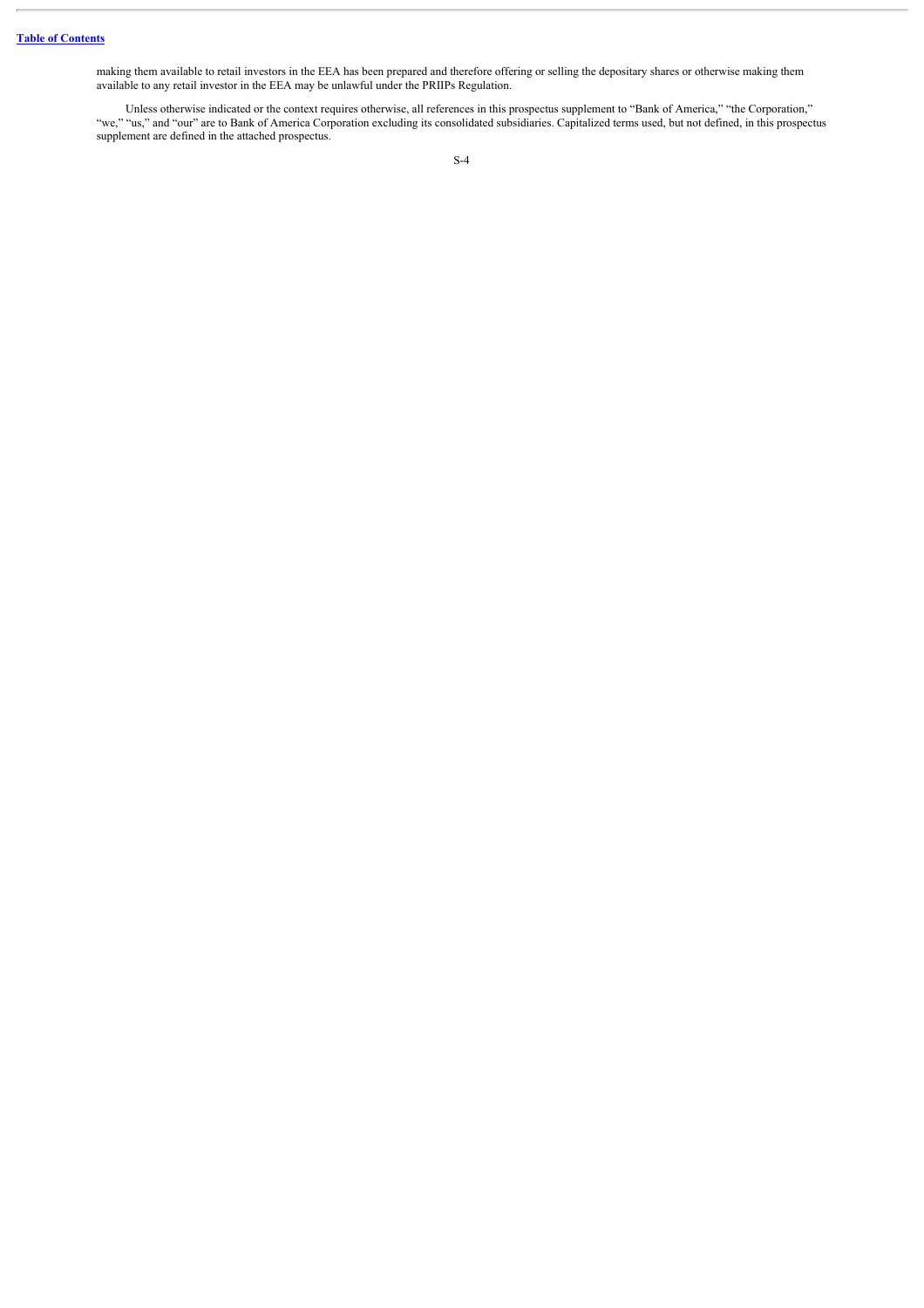## **SUMMARY**

The following information about the depositary shares and the Preferred Stock summarizes, and should be read in conjunction with, the *information contained in this prospectus supplement and in the attached prospectus.*

#### **Securities Offered**

We are offering 48,000,000 depositary shares (55,200,000 depositary shares if the underwriters fully exercise their option to purchase additional depositary shares) representing interests in our Preferred Stock, with each share of Preferred Stock having a liquidation preference of \$25,000 per share (equivalent to \$25 per depositary share). Each depositary share represents a 1/1,000th interest in a share of the Preferred Stock. Each depositary share entitles the holder to a proportional fractional interest in the Preferred Stock represented by that depositary share, including dividend, voting, redemption, and liquidation rights.

We may elect from time to time to issue additional depositary shares representing interests in the Preferred Stock, without notice to, or consent from, the existing holders of Preferred Stock, and all those additional depositary shares would be deemed to form a single series with the Preferred Stock, described by this prospectus supplement and the attached prospectus.

#### **Dividends**

*Dividend Rate.* We will pay cash dividends on the Preferred Stock only when, as, and if declared by our board of directors or a duly authorized committee of our board, and to the extent that we have funds legally available for the payment of such dividends, at a rate of 6.000% per annum (equivalent to \$1.50 per depositary share per annum) payable quarterly, in arrears (such rate, the "dividend rate").

*Dividend Payment Dates*. Cash dividends on the Preferred Stock will be payable when, as, and if declared by our board of directors or a duly authorized committee of our board, and to the extent that we have funds legally available for the payment of such dividends, quarterly, in arrears, on February 16, May 16, August 16, and November 16 of each year beginning on August 16, 2018 (each a "dividend payment date"). If any date on which dividends otherwise would be payable is not a Business Day (as defined below under "Description of the Preferred Stock—Dividends—Dividend Payment Dates"), then the dividend payment date will be the next succeeding day that is a Business Day, unless that day falls in the next calendar year, in which case the dividend payment date will be the immediately preceding Business Day.

*Non-Cumulative Dividends*. Dividends on the Preferred Stock will not be cumulative. Accordingly, if for any reason our board of directors or a duly authorized committee of our board does not declare a dividend on the Preferred Stock for a dividend period (as defined herein) prior to the related dividend payment date, that dividend will not cumulate and will cease to accrue, and we will have no obligation to pay a dividend for that dividend period on the applicable dividend payment date or at any time in the future, whether or not our board of directors or a duly authorized committee of our board declares a dividend on the Preferred Stock or any other series of our preferred stock or common stock for any future dividend period. A "dividend period" is the period from, and including, a dividend payment date to, but excluding, the next dividend payment date, except that the initial dividend period will begin on and include the original issue date of the depositary shares and the Preferred Stock.

In addition, regulatory policies and requirements could restrict our ability to pay dividends on our equity securities, including the Preferred Stock. Further, our ability to pay dividends on our equity securities, including the Preferred Stock, depends upon our receipt of funds from our subsidiaries, and applicable laws and regulations, and actions we have taken pursuant to our resolution plan, could restrict the ability of our subsidiaries to transfer funds to us. See "Risk Factors."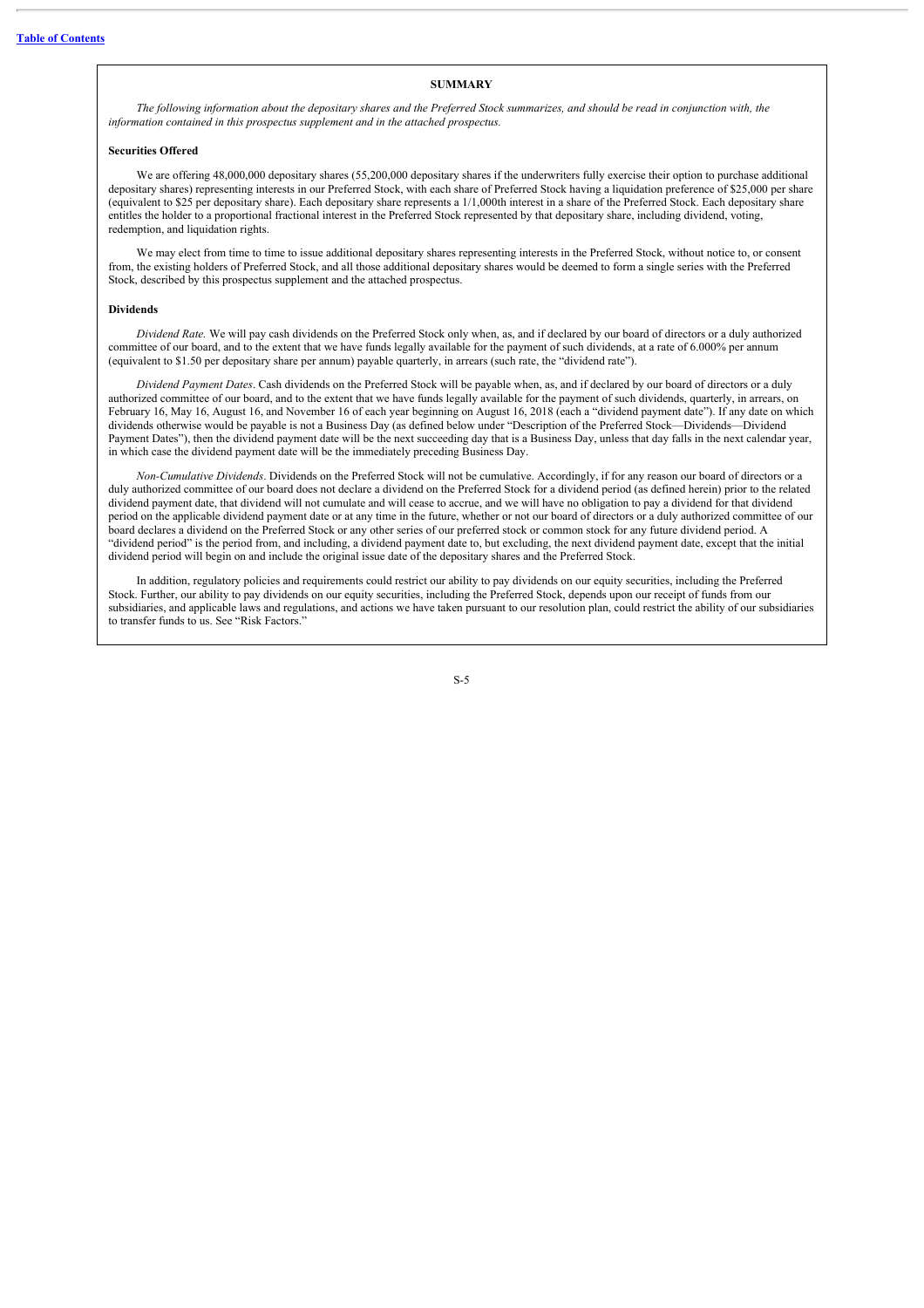*Priority of Dividends*. So long as any share of Preferred Stock remains outstanding, (1) no dividend will be declared and paid or set aside for payment and no distribution will be declared and made or set aside for payment on any junior stock (as defined below under "Description of the Preferred Stock—Dividends—Priority of Dividends") (other than a dividend payable solely in shares of junior stock), (2) no shares of junior stock will be repurchased, redeemed, or otherwise acquired for consideration by us, directly or indirectly (other than as a result of a reclassification of junior stock for or into other junior stock, or the exchange or conversion of one share of junior stock for or into another share of junior stock, and other than through the use of the proceeds of a substantially contemporaneous sale of other shares of junior stock) nor will any monies be paid to or made available for a sinking fund for the redemption of any such securities by us, and (3) no shares of parity stock (as defined below under "Description of the Preferred Stock—Dividends—Priority of Dividends") will be repurchased, redeemed, or otherwise acquired for consideration by us otherwise than pursuant to pro rata offers to purchase all, or a pro rata portion, of the Preferred Stock and such parity stock, except by conversion into or exchange for shares of junior stock, during a dividend period, unless, in each case, the full dividends for the immediately preceding dividend period on all outstanding shares of the Preferred Stock have been paid in full or declared and a sum sufficient for the payment of those dividends has been set aside. The foregoing limitations do not apply to purchases or acquisitions of our junior stock pursuant to any employee or director incentive or benefit plan or arrangement (including any of our employment, severance, or consulting agreements) of ours or of any of our subsidiaries.

Except as provided below, for so long as any share of Preferred Stock remains outstanding, we will not declare, pay, or set aside for payment, dividends on any parity stock, unless we have paid in full, or set aside payment in full, all dividends for the immediately preceding dividend period for outstanding shares of Preferred Stock. To the extent that we declare dividends on the Preferred Stock and on any parity stock but cannot make full payment of those declared dividends, we will allocate the dividend payments on a pro rata basis among the holders of shares of Preferred Stock and the holders of any parity stock. For purposes of calculating the pro rata allocation of partial dividend payments, we will allocate dividend payments based on the ratio between the dividend payments due on shares of Preferred Stock and the aggregate of the current and accrued dividends due on any parity stock.

Subject to the conditions described above, and not otherwise, dividends (payable in cash, stock, or otherwise), as may be determined by the board of directors or a duly authorized committee of our board, may be declared and paid on our common stock and any other securities junior to the Preferred Stock from time to time out of any funds legally available for such payment, and the holders of the Preferred Stock shall not be entitled to participate in those dividends.

See "Description of the Preferred Stock—Dividends" beginning on page S-17 for more information about the payment of dividends.

### **Optional Redemption**

The Preferred Stock is perpetual and has no maturity date. We may redeem the Preferred Stock, in whole or in part, at any time on or after May 16, 2023, at a redemption price equal to \$25,000 per share (equivalent to \$25 per depositary share), plus any accrued and unpaid dividends for the then-current dividend period to, but excluding, the redemption date, without accumulation of any undeclared dividends. In addition, at any time within 90 days after a "capital treatment event," as defined herein, we may provide notice to holders of the Preferred Stock that we will redeem the Preferred Stock and subsequently redeem, out of funds legally available therefor, the Preferred Stock, in whole but not in part, at a redemption price equal to \$25,000 per share (equivalent to \$25 per depositary share), plus any accrued and unpaid dividends for the then-current dividend period to, but excluding, the redemption date, without accumulation of any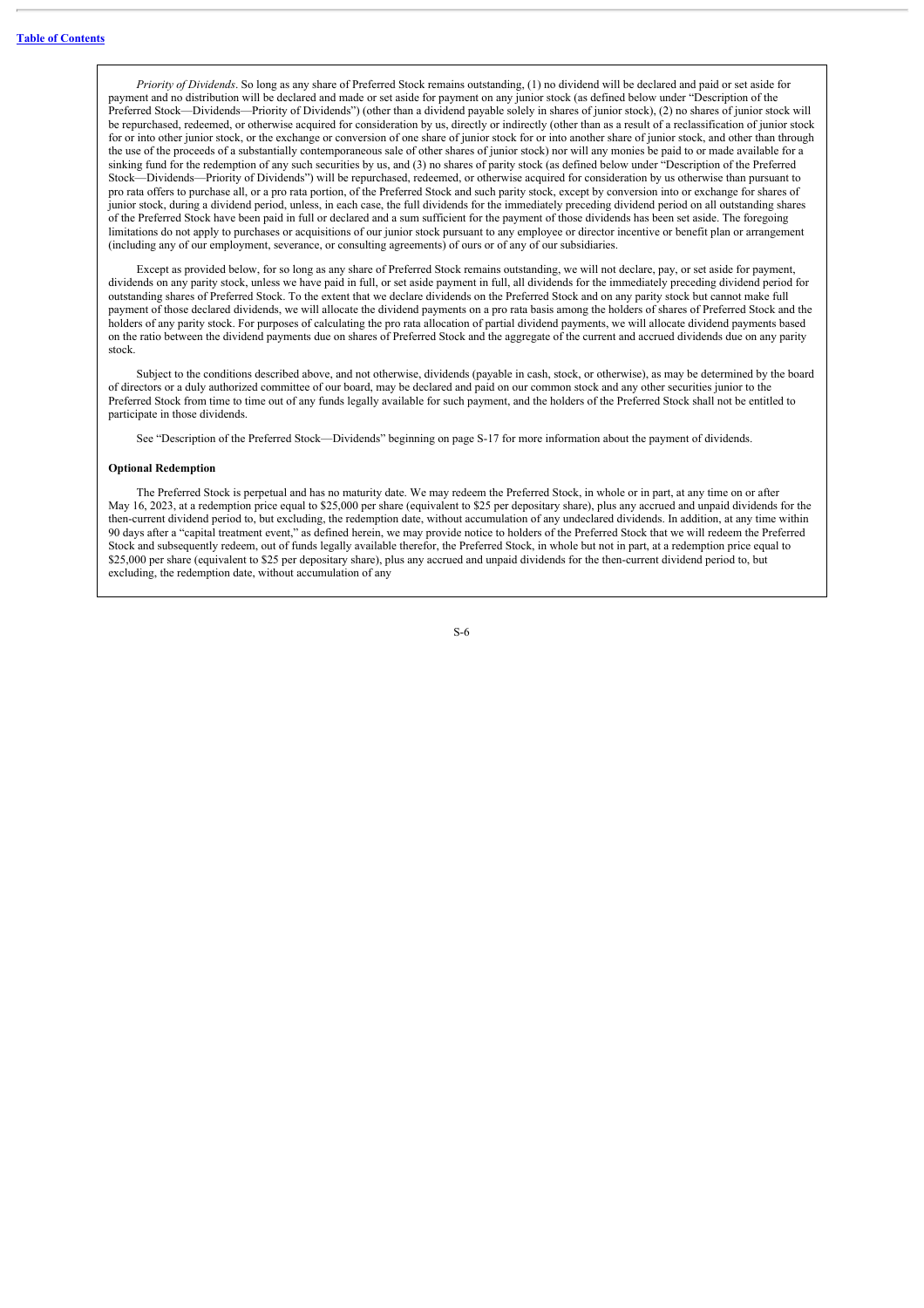undeclared dividends. Redemption of the Preferred Stock is subject to our receipt of any required prior approval of the Board of Governors of the Federal Reserve System, or the "Federal Reserve," or other appropriate federal banking agency. Our redemption of the Preferred Stock will cause the redemption of the corresponding depositary shares. Neither the holders of the Preferred Stock nor the holders of the related depositary shares will have the right to require redemption.

#### **Liquidation Rights**

In the event of our voluntary or involuntary liquidation, dissolution, or winding up, the holders of the Preferred Stock are entitled to receive out of our assets available for distribution to stockholders, before any distribution of assets is made to holders of our common stock or any of our other stock ranking junior to the Preferred Stock as to such distribution, a liquidating distribution of \$25,000 per share (equivalent to \$25 per depositary share), plus any declared and unpaid dividends, without accumulation of undeclared dividends. Distributions will be made only to the extent of our assets remaining available after payment of indebtedness and satisfaction of all other liabilities to creditors and subject to the rights of holders of any assets remaining available after payment of indebtedness and satis securities ranking senior to the Preferred Stock and pro rata as to the Preferred Stock and any other shares of our stock ranking equally as to such distribution.

### **Voting Rights**

The holders of depositary shares of the Preferred Stock do not have voting rights, except as specifically required by Delaware law and except as provided below under "Description of the Preferred Stock—Voting Rights" and "Description of the Depositary Shares—Voting the Preferred Stock" in this prospectus supplement.

#### **Ranking**

The Preferred Stock will rank, as to payment of dividends and distribution of assets upon our liquidation, dissolution, or winding up, equally with our outstanding series of preferred stock described in this prospectus supplement under "Description of the Preferred Stock—General," and senior to our common stock. The Preferred Stock will be junior to our existing and future indebtedness.

### **Preemptive and Conversion Rights**

The holders of the depositary shares do not have any preemptive or conversion rights.

# **Use of Proceeds**

We intend to use the net proceeds from the sale of the depositary shares representing interests in the Preferred Stock for general corporate purposes, including, but not limited to, the repurchase or redemption of outstanding preferred securities. "See "Use of Proceeds."

### **Listing of the Depositary Shares**

We intend to apply for listing of the depositary shares on the NYSE under the symbol "BAC PrB." If approved for listing, we expect trading of the depositary shares on the NYSE to commence within 30 days after we issue the depositary shares.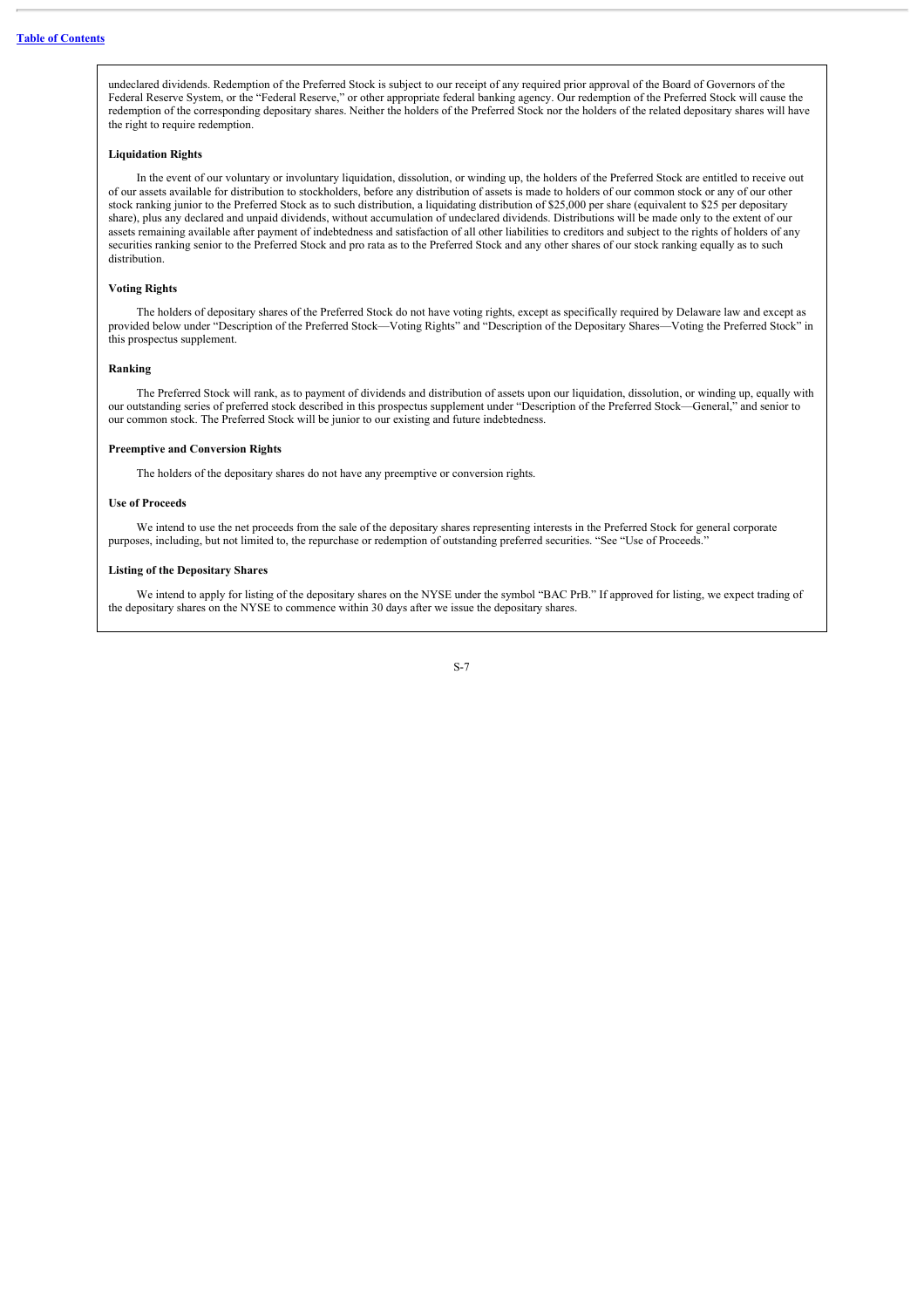# **Depository, Transfer Agent, and Registrar**

Computershare Trust Company, N.A. will serve as depository, transfer agent, and registrar for the Preferred Stock and transfer agent and registrar for the depositary shares.

## **Conflicts of Interest**

Merrill Lynch, Pierce, Fenner & Smith Incorporated, the sole book-runner for this offering, is our affiliate. As such, Merrill Lynch, Pierce Fenner & Smith Incorporated has a "conflict of interest" in this offering within the meaning of Financial Industry Regulatory Authority ("FINRA") Rule 5121. Consequently, this offering is being conducted in compliance with the provisions of FINRA Rule 5121. Merrill Lynch, Pierce, Fenner  $\&$ Smith Incorporated is not permitted to sell depositary shares in this offering to an account over which it exercises discretionary authority without the prior specific written approval of the account holder. For more information, see "Underwriting (Conflicts of Interest)."

# **Risk Factors**

See "Risk Factors" on page S-9 in this prospectus supplement for a discussion of the factors you should consider carefully before deciding to invest in the depositary shares.

| ۰.<br>۰.<br>v | I<br>۰. |
|---------------|---------|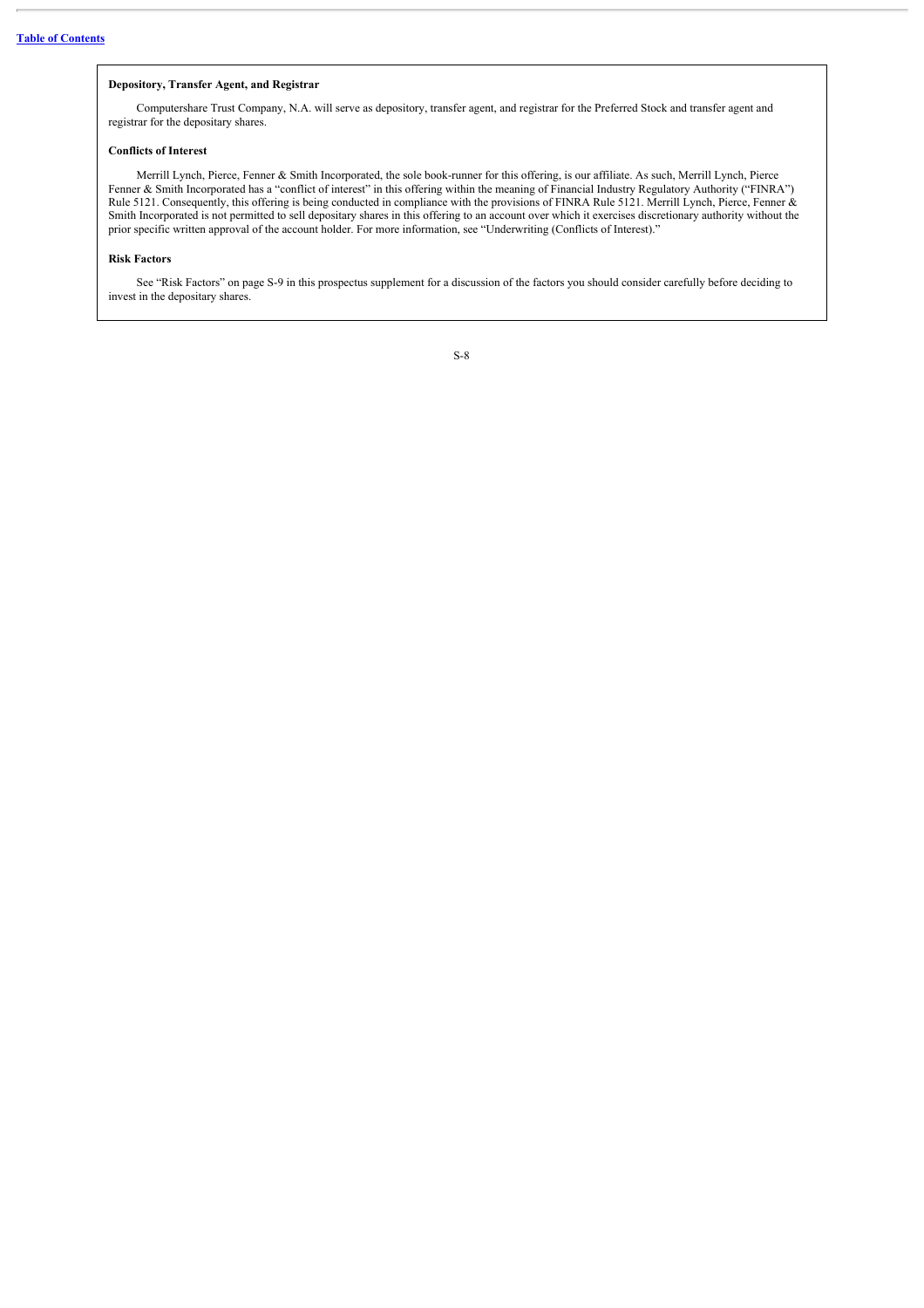#### **RISK FACTORS**

Your investment in the depositary shares involves risks. This prospectus supplement does not describe all of those risks.

In consultation with your own financial and legal advisors, you should consider carefully the following risks as well as the risks related to our preferred stock set forth in the attached prospectus beginning on page 13 before deciding whether an investment in the depositary shares is suitable for you. The depositary shares are not an appropriate investment for you if you are not knowledgeable about significant features of the depositary shares, the Preferred Stock, or financial matters in general. You should not purchase depositary shares unless you understand and know that you can bear these investment risks.

You should review carefully the information in this prospectus supplement and the attached prospectus about the Preferred Stock, depositary shares, and other securities. For more information regarding risks that may materially affect our business and results, please refer to the information under the caption "Item 1A. Risk Factors" in our Annual Report on Form 10-K for the year ended December 31, 2017, which is incorporated by reference herein.

#### Our ability to pay dividends on our equity securities, including the Preferred Stock, may be limited by regulatory policies and requirements.

We are subject to various regulatory policies and requirements relating to capital actions, including payment of dividends. For example, regulations of the Federal Reserve require us to submit a capital plan as part of an annual Comprehensive Capital Analysis and Review ("CCAR") in order to assess our capital planning process, including any planned capital actions, such as payment of dividends. We may be prohibited from taking capital actions, such as paying or increasing dividends on our common stock or preferred stock, if the Federal Reserve objects to our CCAR capital plan. Our ability to pay dividends is also affected by the various minimum capital requirements, capital ratios and buffers established by the Federal Reserve. Adverse business and economic conditions may reduce our capital ratios below requirements. Additionally, the applicable federal regulatory authority is authorized to determine, under certain circumstances relating to the financial condition of a bank or a bank holding company, like Bank of America, that the payment of dividends by such entity would be an unsafe or unsound practice and to prohibit payment of those dividends.

#### Our ability to pay dividends on our equity securities, including the Preferred Stock, depends upon our receipt of funds from our subsidiaries, and applicable laws and regulations, and actions we have taken pursuant to our resolution plan (as described below), could restrict the ability of our **subsidiaries to transfer funds to us.**

We are a holding company and conduct substantially all of our operations through our subsidiaries. We depend on dividends and other distributions, loans, advances and other payments from our subsidiaries to fund dividend payments on our equity securities, including the Preferred Stock, and to fund payments on our obligations. Many of our subsidiaries, including our bank and broker-dealer subsidiaries, are subject to laws that restrict dividend payments or authorize regulatory bodies to block or reduce the flow of funds from those subsidiaries to us or to our other subsidiaries. In addition, our bank and broker-dealer subsidiaries are subject to restrictions on their ability to lend or transact with affiliates and to minimum regulatory capital and liquidity requirements. Lower earnings in our subsidiaries can reduce the amount of funds available to us. Adverse business and economic conditions could affect our businesses and results of operations, including changes in interest and currency exchange rates, illiquidity or volatility in areas where we have concentrated credit risk, and a failure in or a breach of our operational or security systems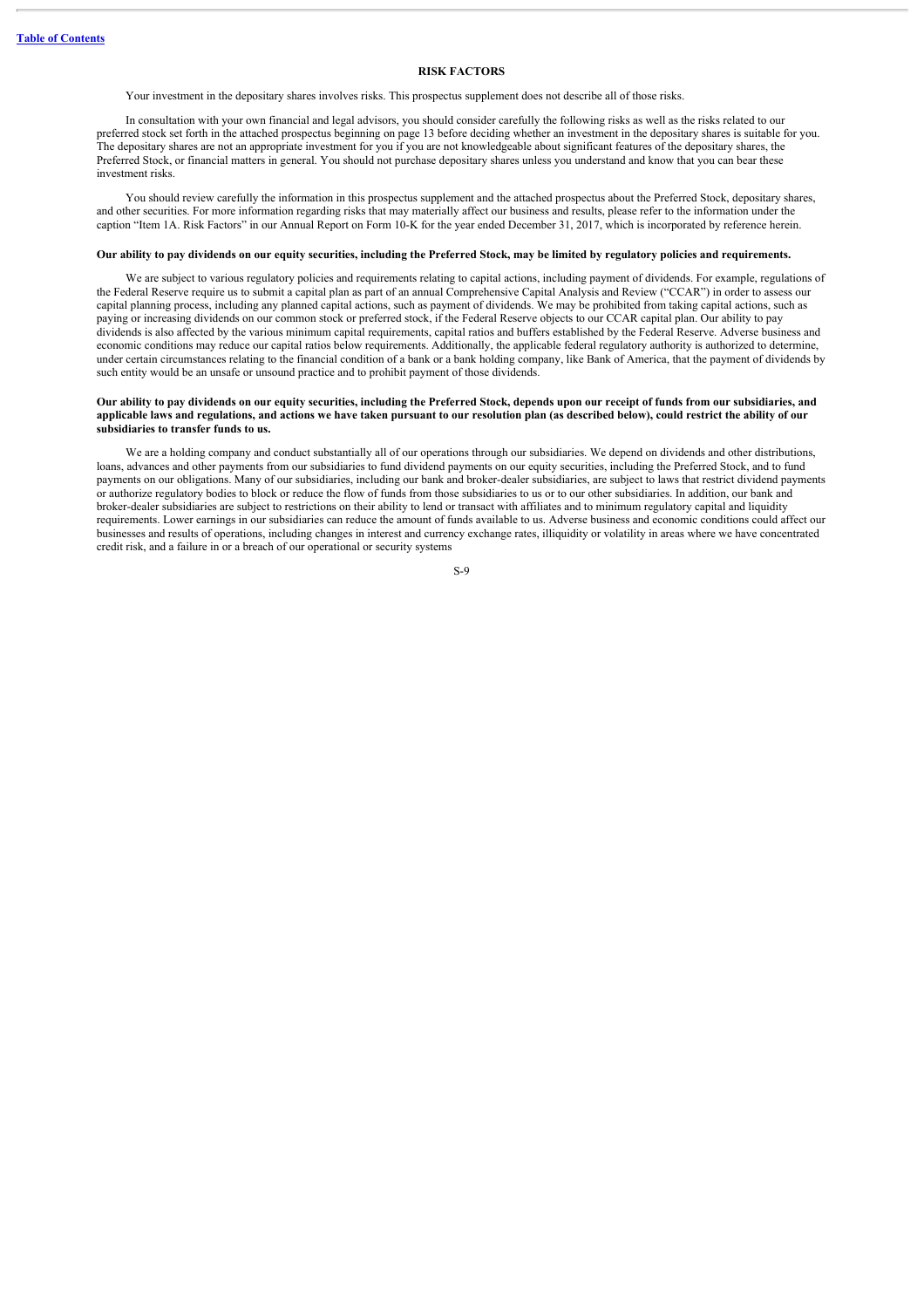or infrastructure. Intercompany arrangements we have entered into in connection with our resolution planning could restrict the amount of funding available to us from our subsidiaries under certain adverse conditions, as described below under "—A resolution under our single point of entry resolution strategy could materially adversely affect our liquidity and financial condition and our ability to pay our obligations and dividends on the Preferred Stock." These restrictions could prevent those subsidiaries from paying dividends or making other distributions to us or otherwise providing funds to us that we need in order to pay dividends or make payments on our securities, including payment of dividends on the Preferred Stock. Also, our right to participate in any distribution of assets of any of our subsidiaries upon such subsidiary's liquidation or otherwise will be subject to the prior claims of creditors of that subsidiary, except to the extent that any of our claims as a creditor of such subsidiary may be recognized.

### A resolution under our single point of entry resolution strategy could materially adversely affect our liquidity and financial condition and our **ability to pay our obligations and dividends on the Preferred Stock.**

We are required periodically to submit a plan to the Federal Deposit Insurance Corporation ("FDIC") and the Federal Reserve describing our resolution strategy under the U.S. Bankruptcy Code in the event of material financial distress or failure. In our current plan, our preferred resolution strategy is a single point of entry strategy. This strategy provides that only Bank of America (the parent holding company) files for resolution under the U.S. Bankruptcy Code and contemplates providing certain key operating subsidiaries with sufficient capital and liquidity to operate through severe stress and to enable such subsidiaries to continue operating or be wound down in a solvent manner following a Bank of America bankruptcy. We have entered into intercompany arrangements governing the contribution of most of our capital and liquidity to these key subsidiaries. As part of these arrangements, we have transferred most of our assets (and have agreed to transfer additional assets) to a wholly-owned holding company subsidiary in exchange for a subordinated note. Certain of our remaining assets secure our ongoing obligations under these intercompany arrangements. The wholly-owned holding company subsidiary also has provided us with a committed line of credit that, in addition to our cash, dividends and interest payments, including interest payments we receive in respect of the subordinated note, may be used to fund our obligations. These intercompany arrangements include provisions to terminate the line of credit and forgive the subordinated note and require us to contribute our remaining financial assets to the wholly-owned holding company subsidiary if our projected liquidity resources deteriorate so severely that our resolution becomes imminent, which could materially and adversely affect our liquidity and ability to pay our obligations and dividends on the Preferred Stock. In addition, our preferred resolution strategy could result in holders of Preferred Stock and depositary shares being in a worse position and suffering greater losses than would have been the case under a bankruptcy proceeding or other resolution scenarios or plans.

### If we enter a resolution proceeding, holders of our unsecured debt and our equity securities, including the Preferred Stock, would be at risk of **absorbing our losses.**

Under the rules of the Federal Reserve relating to total loss-absorbing capacity (the "TLAC Rules"), we are required to maintain minimum amounts of unsecured external long-term debt satisfying certain eligibility criteria ("eligible LTD") and other loss-absorbing capacity for the purpose of absorbing our losses in a resolution proceeding under either the U.S. Bankruptcy Code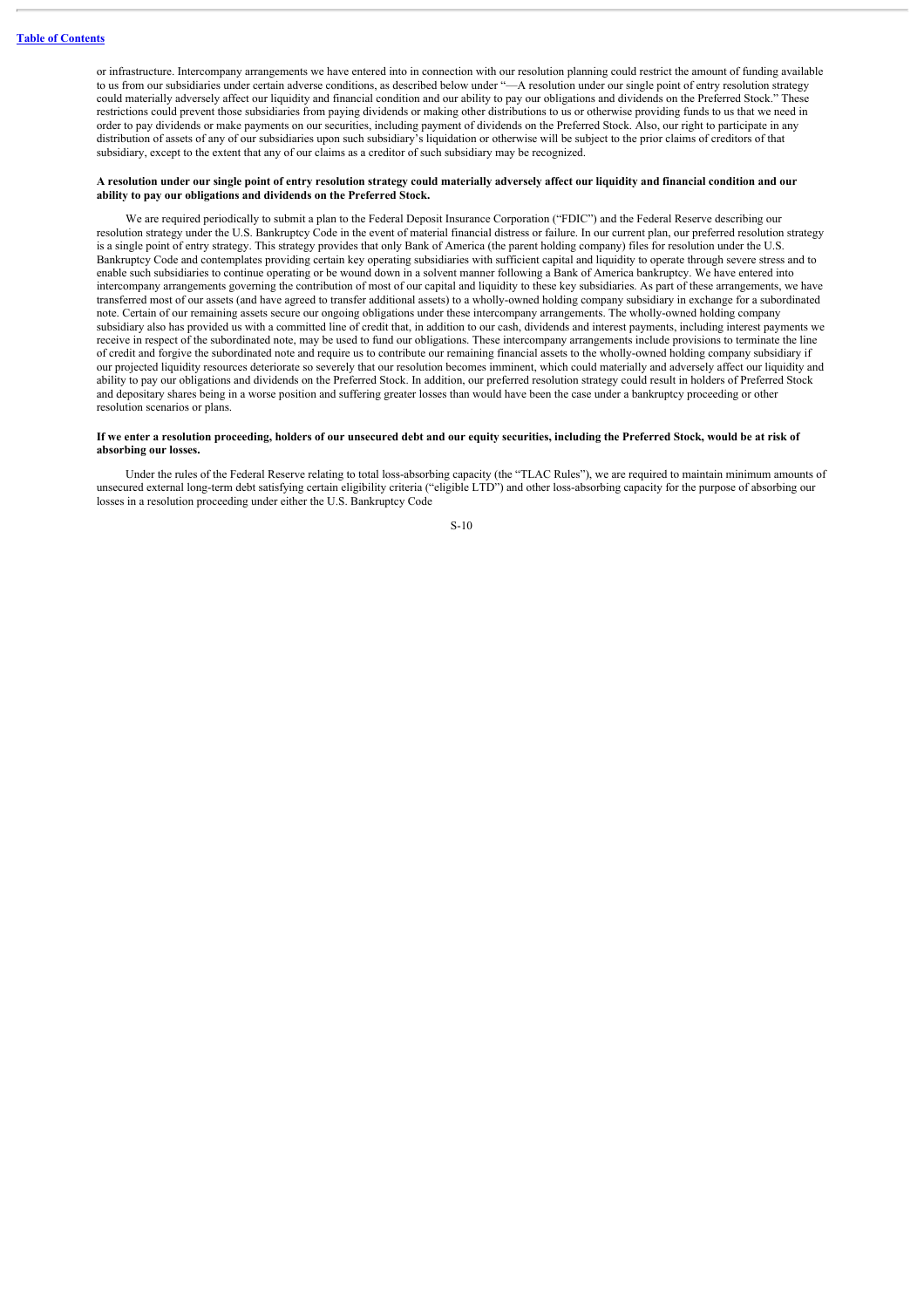or Title II of the Dodd-Frank Wall Street Reform and Consumer Protection Act of 2010 (the "Financial Reform Act"). If we enter a resolution proceeding under either the U.S. Bankruptcy Code or Title II of the Financial Reform Act, our losses would be imposed first on holders of our equity securities, including the Preferred Stock, and thereafter on our unsecured debt, and such equity securities and unsecured debt could be significantly reduced or eliminated.

#### **Cash dividends on the Preferred Stock are discretionary and non-cumulative and subject to certain limitations.**

Unlike indebtedness, where principal and interest customarily are payable on specific due dates, cash dividends on the Preferred Stock are payable only when, as and if declared by our board of directors or a duly authorized committee of our board of directors. Consequently, if our board of directors or a duly authorized committee of our board does not authorize and declare a dividend for any dividend period prior to the related dividend payment date, holders of the Preferred Stock would not be entitled to receive a dividend for that dividend period, and the unpaid dividend will cease to accrue and be payable. We will have no obligation to pay dividends accrued for a dividend period after the dividend payment date for that period if our board of directors or a duly authorized committee of the board has not declared a dividend before the related dividend payment date, whether or not dividends on the Preferred Stock or any other series of our preferred stock or our common stock are declared for any future dividend period. In addition, in the case of our Preferred Stock, as a Delaware corporation, we are restricted to making dividend payments and redemption payments on our Preferred Stock out of legally available funds. Further, under the Federal Reserve's risk-based capital rules related to additional Tier 1 capital instruments, dividends on the Preferred Stock may only be paid out of our net income, retained earnings or surplus related to other additional Tier 1 capital instruments.

#### If we are deferring payments on our outstanding junior subordinated notes or are in default under the indentures governing those securities, we will be prohibited from making distributions on our equity securities, including the Preferred Stock, or redeeming the Preferred Stock.

The terms of our currently outstanding junior subordinated notes prohibit us from declaring or paying any dividends or distributions on our equity securities, including the Preferred Stock, or redeeming, purchasing, acquiring, or making a liquidation payment on such stock, if we are aware of any event that would be an event of default under the indenture governing those junior subordinated notes or at any time when we have deferred a payment of interest on those junior subordinated notes.

### The Preferred Stock ranks equally with our parity stock as to the payment of dividends and distribution of our assets upon liquidation and may be **junior in rights and preferences to our future preferred stock.**

The Preferred Stock will rank equally with our parity stock as to the payment of dividends and the distribution of assets on our liquidation, dissolution or winding up. In addition, to the extent that we declare dividends on the Preferred Stock and on any parity stock but cannot make full payment of such declared dividends, we will allocate dividend payments on a pro rata basis among the holders of the shares of Preferred Stock and the holders of shares of any parity stock then outstanding. If we are not paying full dividends on any outstanding parity stock, we will not be able to pay full dividends on the Preferred Stock.

Further, we are not restricted from issuing additional Preferred Stock. Holders of the Preferred Stock or depositary shares have no preemptive rights that entitle holders to purchase their pro rata share of any offering of shares of any class or series.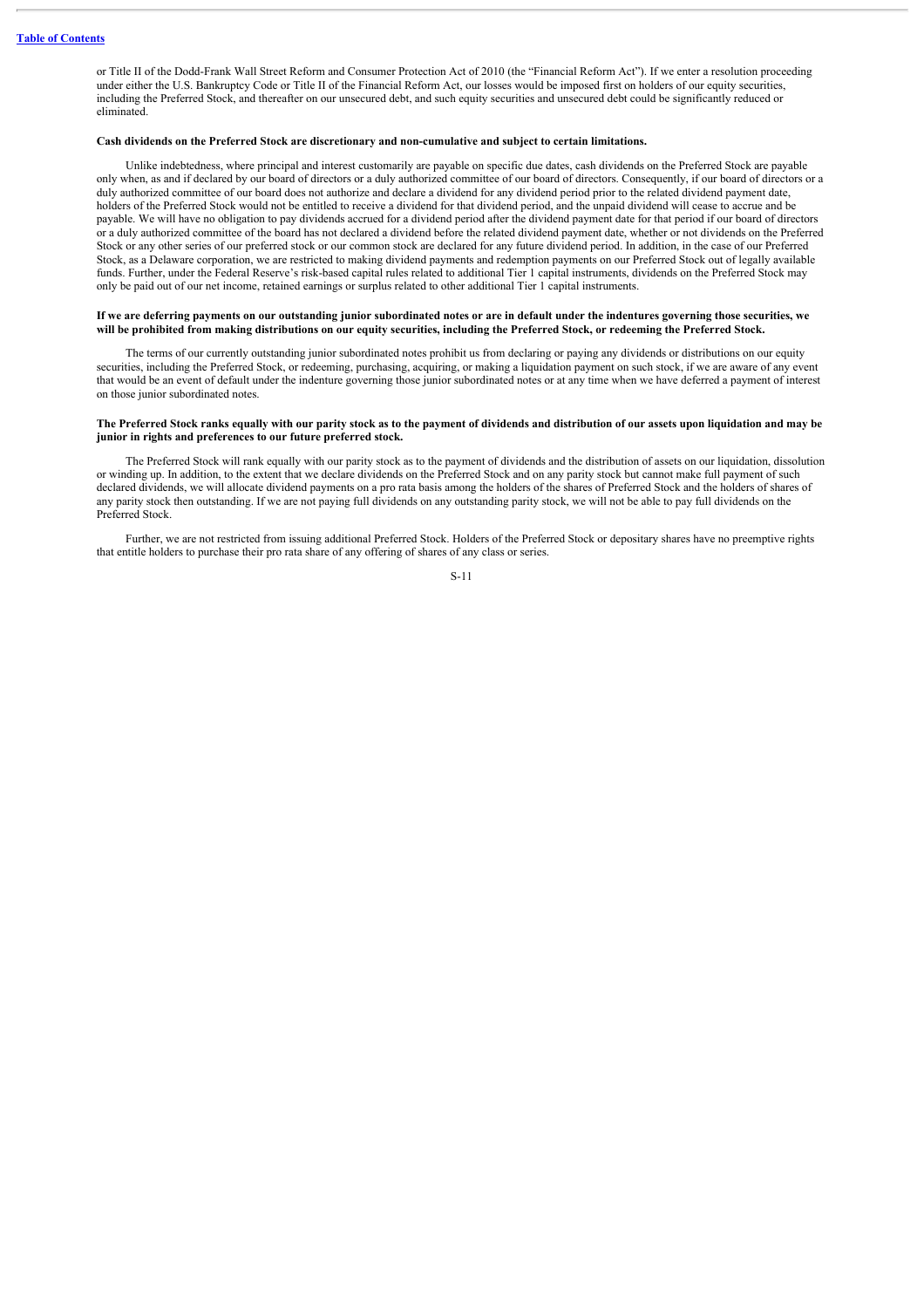The Preferred Stock may be junior to preferred stock we issue in the future, which by its terms is expressly senior to the Preferred Stock. The terms of any of our future preferred stock expressly senior to the Preferred Stock may restrict dividend payments on the Preferred Stock. Unless full dividends for all of our outstanding preferred stock senior to the Preferred Stock have been declared and paid or set aside for payment, no dividends will be declared or paid and no distribution will be made on any shares of the Preferred Stock, and no shares of the Preferred Stock may be repurchased, redeemed, or otherwise acquired by us, directly or indirectly, for consideration. This could result in dividends on the Preferred Stock not being paid when due to you.

#### **The Preferred Stock is equity and is subordinate to our existing and future indebtedness.**

Shares of the Preferred Stock are equity interests in us and do not constitute indebtedness. This means that shares of the Preferred Stock and depositary shares, which represent interests in shares of the Preferred Stock, will rank junior to all of our indebtedness and to other non-equity claims against us and our assets available to satisfy claims against us, including claims in our liquidation. Our existing and future indebtedness may restrict payment of dividends on the Preferred Stock. In addition, holders of the Preferred Stock or depositary shares representing interests in shares of the Preferred Stock may be fully subordinated to interests held by the U.S. government in the event that we enter into a receivership, insolvency, liquidation, or similar proceeding.

#### An active trading market for the Preferred Stock and the related depositary shares does not exist and may not develop.

The Preferred Stock and the related depositary shares are new issues of securities with no established trading market. Although we intend to apply to have the depositary shares listed on the NYSE, there is no guarantee that we will be able to list the depositary shares. Even if the depositary shares are listed, there is no guarantee that a trading market for the depositary shares will develop or, if a trading market for the depositary shares does develop, the depth or liquidity of that market or the ability of the holders to sell their depositary shares. We do not expect that there will be any separate public trading market for the shares of the Preferred Stock except as represented by the depositary shares. Because the Preferred Stock does not have a stated maturity date, investors seeking liquidity in the depositary shares will be limited to selling their depositary shares in the secondary market.

### Investors should not expect us to redeem the Preferred Stock on the date it becomes redeemable or on any particular date after it becomes **redeemable.**

The Preferred Stock is a perpetual equity security. This means that it has no maturity or mandatory redemption date and is not redeemable at the option of investors, including the holders of the depositary shares offered by this prospectus supplement. The Preferred Stock may be redeemed by us at our option, either in whole or in part, at any time on or after May 16, 2023 or, in whole prior to that date, under certain circumstances after the occurrence of a capital treatment event. Any decision we may make at any time to redeem the Preferred Stock will depend upon, among other things, our evaluation of our capital position, the composition of our shareholders' equity, and general market conditions at that time.

Our right to redeem the Preferred Stock is subject to limitations. Under the Federal Reserve's current risk-based capital rules applicable to bank holding companies, any redemption of the Preferred Stock is subject to prior approval of the Federal Reserve. We cannot assure you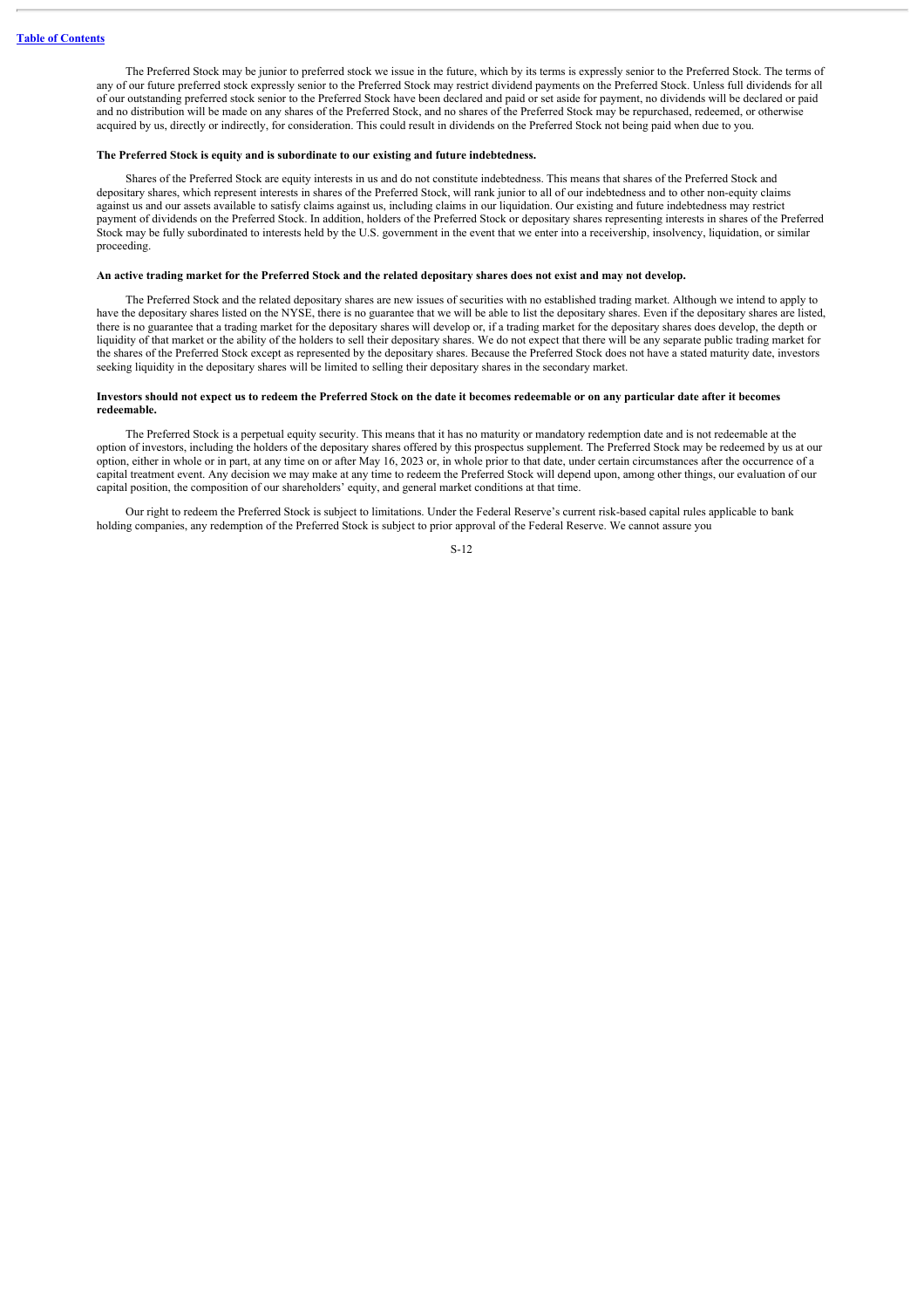that the Federal Reserve will approve any redemption of the Preferred Stock. There also can be no assurance that, if we propose to redeem the Preferred Stock without issuing securities that qualify as common equity Tier 1 capital or additional Tier 1 capital instruments, the Federal Reserve will authorize the redemption. In such case, under such current guidelines, we must demonstrate that we will continue to hold capital commensurate with our risk to the satisfaction of the Federal Reserve. We currently understand that the factors that the Federal Reserve will consider in evaluating a requested redemption, or a request that we be permitted to redeem the Preferred Stock without replacing it with common equity Tier 1 capital or additional Tier 1 capital instruments, may include an evaluation of the overall level and quality of our then applicable capital components, considered in light of our then applicable risk exposures, earnings and growth strategy, and other supervisory considerations, although the Federal Reserve may change these factors at any time. The factors may also include, among other things, the capital plans and stress tests submitted by the bank holding company, the bank holding company's ability to meet and exceed minimum regulatory capital ratios under stressed scenarios, its expected sources and uses of capital over the planning horizon (generally a period of two years) under baseline and stressed scenarios, and any potential impact of changes to its business plan and activities on its capital adequacy and liquidity, although the Federal Reserve may change these factors at any time.

If the Preferred Stock is redeemed, the corresponding redemption of the depositary shares would be a taxable event to you. In addition, you might not be able to reinvest the money you receive upon redemption of the depositary shares in a similar security.

#### **We may be able to redeem the Preferred Stock prior to May 16, 2023.**

By its terms, the Preferred Stock may be redeemed by us prior to May 16, 2023 upon the occurrence of certain events involving the capital treatment of the Preferred Stock. In particular, upon our good faith determination that an event has occurred that would constitute a "capital treatment event," we may, at our option, redeem in whole, but not in part, the shares of Preferred Stock, subject to any required prior approval of the Federal Reserve or other appropriate federal banking agency. See "Description of the Preferred Stock—Optional Redemption."

Although the terms of the Preferred Stock have been established to satisfy the criteria for "additional Tier 1 capital" instruments consistent with Basel 3 as set forth in the joint final rulemaking by the Federal Reserve, the FDIC and the Office of the Comptroller of the Currency, it is possible that the Preferred Stock may not satisfy the criteria set forth in future rulemaking or interpretations. As a result, a "capital treatment event" could occur whereby we would have the right, subject to any required prior approval of the Federal Reserve or other appropriate federal banking agency, to redeem the Preferred Stock in accordance with its terms prior to May 16, 2023 at a redemption price equal to \$25,000 per share (equivalent to \$25 per depositary share), plus any accrued and unpaid cash dividends for the then-current dividend period to, but excluding, the redemption date, without accumulation of any undeclared cash dividends.

### **Holders of the Preferred Stock will have limited voting rights.**

Holders of the Preferred Stock have no voting rights with respect to matters that generally require the approval of voting stockholders. Holders of the Preferred Stock will have voting rights only as specifically required by Delaware law and as described below under "Description of the Preferred Stock— Voting Rights." Holders of depositary shares must act through the depository to exercise any voting rights of the Preferred Stock.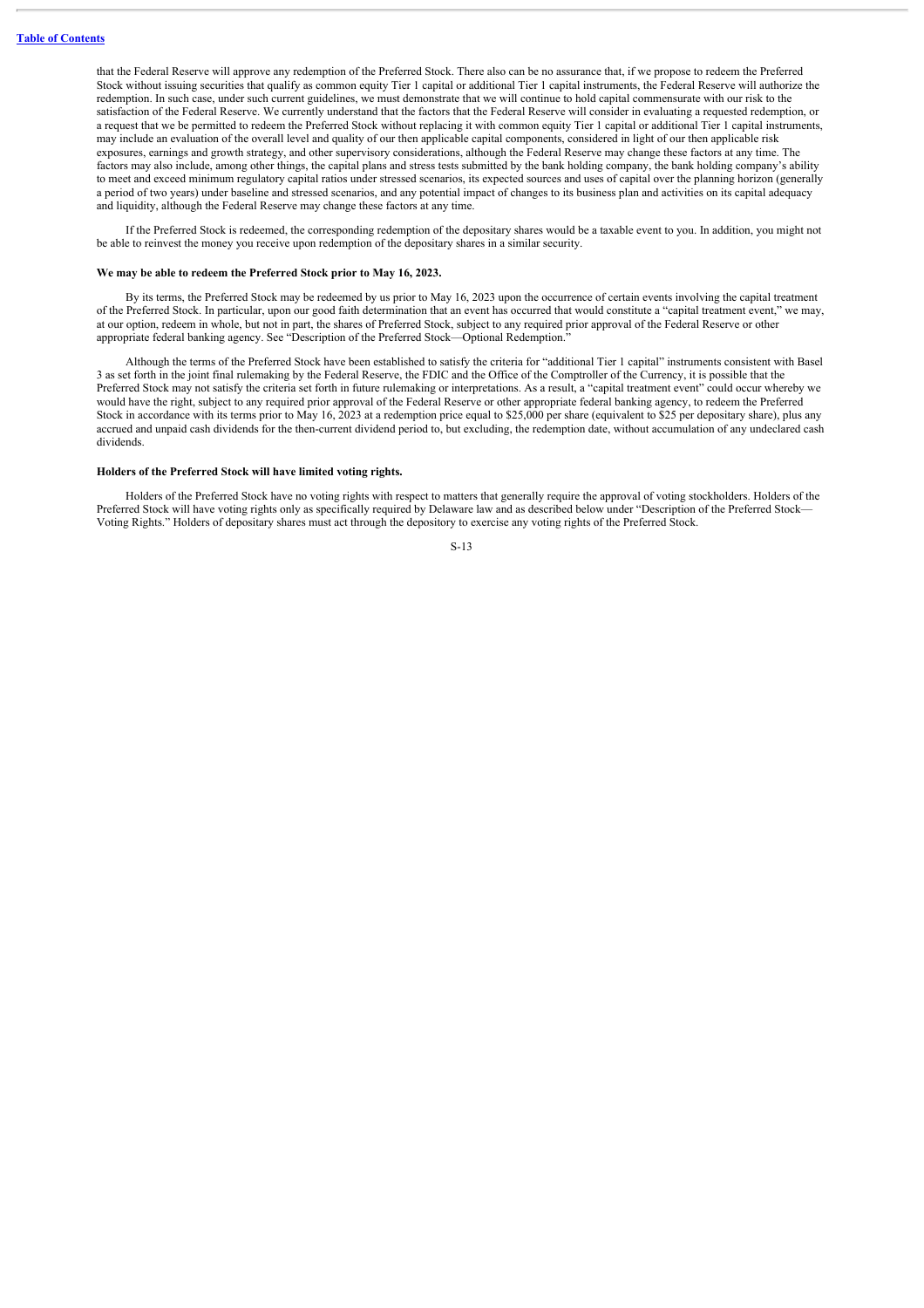#### Holders of depositary shares may be unable to use the dividends received deduction and may not be eligible for the preferential tax rates applicable **to "qualified dividend income."**

Distributions paid to corporate U.S. holders of the depositary shares out of cash dividends on the Preferred Stock may be eligible for the dividends received deduction, and distributions paid to non-corporate U.S. holders of the depositary shares out of those dividends may be subject to tax at the preferential tax rates applicable to "qualified dividend income," if we have current or accumulated earnings and profits, as determined for U.S. federal income tax purposes. Although we presently have accumulated earnings and profits, we may not have sufficient current or accumulated earnings and profits during future fiscal years for the distributions on the Preferred Stock to qualify as dividends for U.S. federal income tax purposes. If the distributions fail to qualify as dividends, U.S. holders would be unable to use the dividends received deduction and may not be eligible for the preferential tax rates applicable to "qualified dividend income." If any distributions on the Preferred Stock with respect to any fiscal year are not eligible for the dividends received deduction or preferential tax rates applicable to "qualified dividend income" because of insufficient current or accumulated earnings and profits, the market value of the depositary shares may decline.

# **You are making an investment decision about the depositary shares as well as our Preferred Stock.**

As described in this prospectus supplement, we are issuing fractional interests in shares of our Preferred Stock. Those fractional interests are in the form of depositary shares. The depository for the Preferred Stock will rely solely on the dividend payments on the Preferred Stock it receives from us to fund all dividend payments on the depositary shares. You should review carefully the information in this prospectus supplement and the attached prospectus regarding our depositary shares and the Preferred Stock.

### **The Preferred Stock does not restrict our ability to incur indebtedness.**

The Preferred Stock places no restrictions on our business or operations or on our ability to incur indebtedness or engage in any transactions, subject only to the limited voting rights referred to above under "—Holders of the Preferred Stock will have limited voting rights." The Preferred Stock will be junior to our indebtedness with respect to the payment of dividends and the distribution of assets upon our liquidation, dissolution or winding up.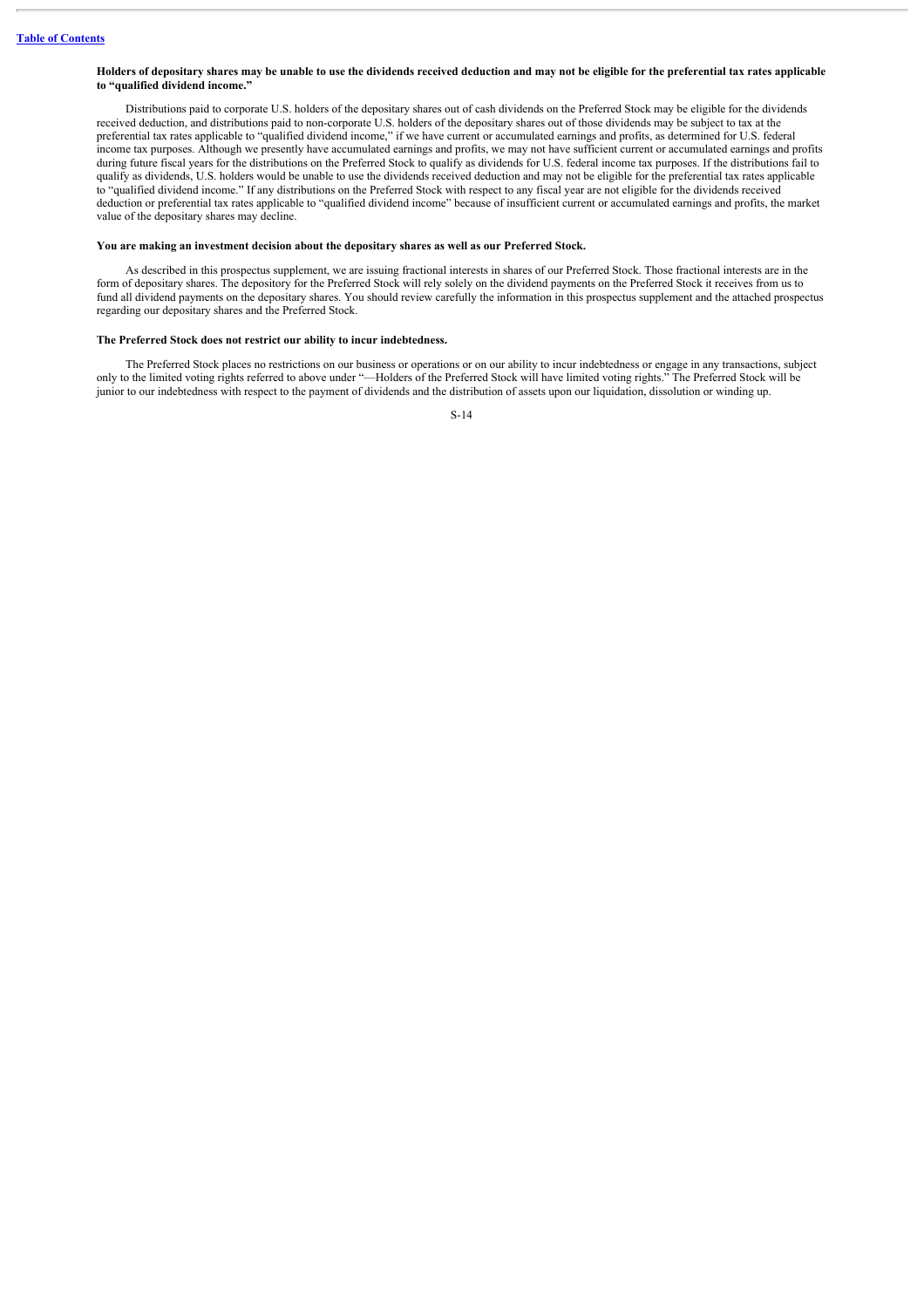# **USE OF PROCEEDS**

We intend to use the net proceeds from the sale of the depositary shares representing interests in the Preferred Stock for general corporate purposes, including, but not limited to, the repurchase or redemption of outstanding preferred securities.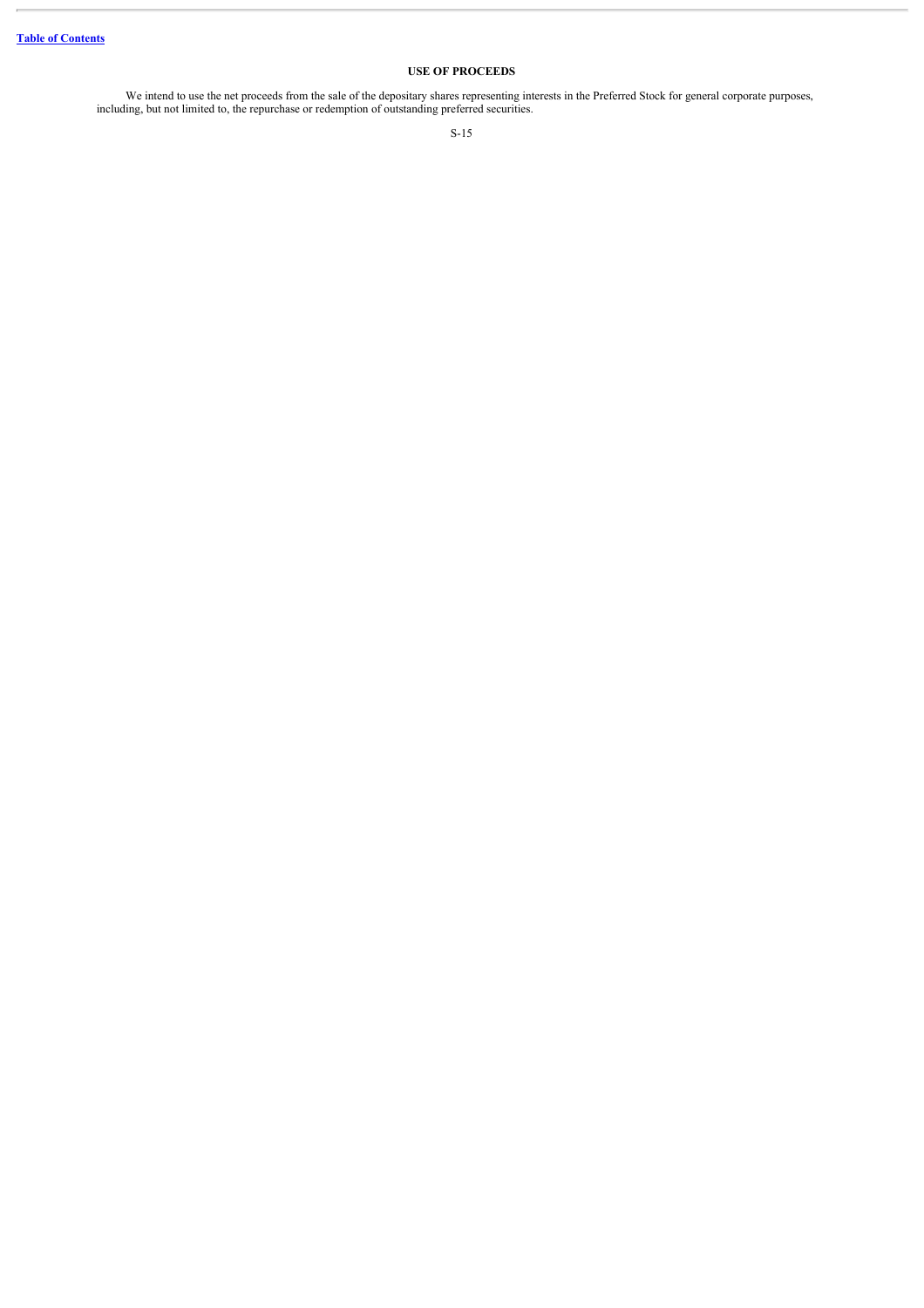### **DESCRIPTION OF THE PREFERRED STOCK**

You should read the following description of the Preferred Stock along with the "Description of Preferred Stock" beginning on page 53 of the attached prospectus. This description of the Preferred Stock is qualified by the Certificate of Designations relating to the Preferred Stock ("Certificate of Designations"), which will be filed in a Current Report on Form 8-K, and where this description is inconsistent with the description of the Preferred Stock *in the Certificate of Designations, the Certificate of Designations will control.*

### **General**

Shares of the Preferred Stock represent a single series of our authorized preferred stock. We are offering 48,000,000 depositary shares, representing 48,000 shares of the Preferred Stock (55,200 shares of the Preferred Stock if the underwriters fully exercise their option to purchase 7,200,000 additional depositary shares), by this prospectus supplement and the attached prospectus. Holders of the Preferred Stock have no preemptive rights. Shares of the Preferred Stock, upon issuance against full payment of the purchase price for the depositary shares, will be fully paid and nonassessable. The depository will be the sole holder of shares of the Preferred Stock. The holders of depositary shares will be required to exercise their proportional rights in the Preferred Stock through the depository, as described in "Description of the Depositary Shares" on page S-31.

On the date of original issuance, the Preferred Stock will rank equally with our 7% Cumulative Redeemable Preferred Stock, Series B (the "Series B Preferred Stock"), 6.204% Non-Cumulative Preferred Stock, Series D (the "Series D Preferred Stock"), Floating Rate Non-Cumulative Preferred Stock, Series E (the "Series E Preferred Stock"), Floating Rate Non-Cumulative Preferred Stock, Series F (the "Series F Preferred Stock"), Adjustable Rate Non-Cumulative Preferred Stock, Series G (the "Series G Preferred Stock"), 6.625% Non-Cumulative Preferred Stock, Series I (the "Series I Preferred Stock"), Fixed-to-Floating Rate Non-Cumulative Preferred Stock, Series K (the "Series K Preferred Stock"), 7.25% Non-Cumulative Perpetual Convertible Preferred Stock, Series L (the "Series L Preferred Stock"), 6% Non-Cumulative Perpetual Preferred Stock, Series T (the "Series T Preferred Stock"), Fixed-to-Floating Rate Non-Cumulative Preferred Stock, Series U (the "Series U Preferred Stock"), Fixed-to-Floating Rate Non-Cumulative Preferred Stock, Series V (the "Series V Preferred Stock"), 6.625% Non-Cumulative Preferred Stock, Series W (the "Series W Preferred Stock"), Fixed-to-Floating Rate Non-Cumulative Preferred Stock, Series X (the "Series X Preferred Stock"), 6.500% Non-Cumulative Preferred Stock, Series Y (the "Series Y Preferred Stock"), Fixed-to-Floating Rate Non-Cumulative Preferred Stock, Series Z (the "Series Z Preferred Stock"), Fixed-to-Floating Rate Non-Cumulative Preferred Stock, Series AA (the "Series AA Preferred Stock"), 6.200% Non-Cumulative Preferred Stock, Series CC (the "Series CC Preferred Stock"), Fixed-to-Floating Rate Non-Cumulative Preferred Stock, Series DD (the "Series DD Preferred Stock"), 6.000% Non-Cumulative Preferred Stock, Series EE (the "Series EE Preferred Stock"), Fixed-to-Floating Rate Non-Cumulative Preferred Stock, Series FF (the "Series FF Preferred Stock"), Floating Rate Non-Cumulative Preferred Stock, Series 1 (the "Series 1 Preferred Stock"), Floating Rate Non-Cumulative Preferred Stock, Series 2 (the "Series 2 Preferred Stock"), 6.375% Non-Cumulative Preferred Stock, Series 3 (the "Series 3 Preferred Stock"), Floating Rate Non-Cumulative Preferred Stock, Series 4 (the "Series 4 Preferred Stock"), and Floating Rate Non-Cumulative Preferred Stock, Series 5 (the "Series 5 Preferred Stock"), as to payment of dividends and distribution of assets upon our liquidation, dissolution or winding up. The Preferred Stock, together with any other series of our preferred stock, will rank senior to our common stock, and any of our other stock that is expressly made junior to our preferred stock, as to payment of dividends and distribution of assets upon our liquidation, dissolution, or winding up. We may from time to time, without notice to or consent from the holders of the Preferred Stock, create and issue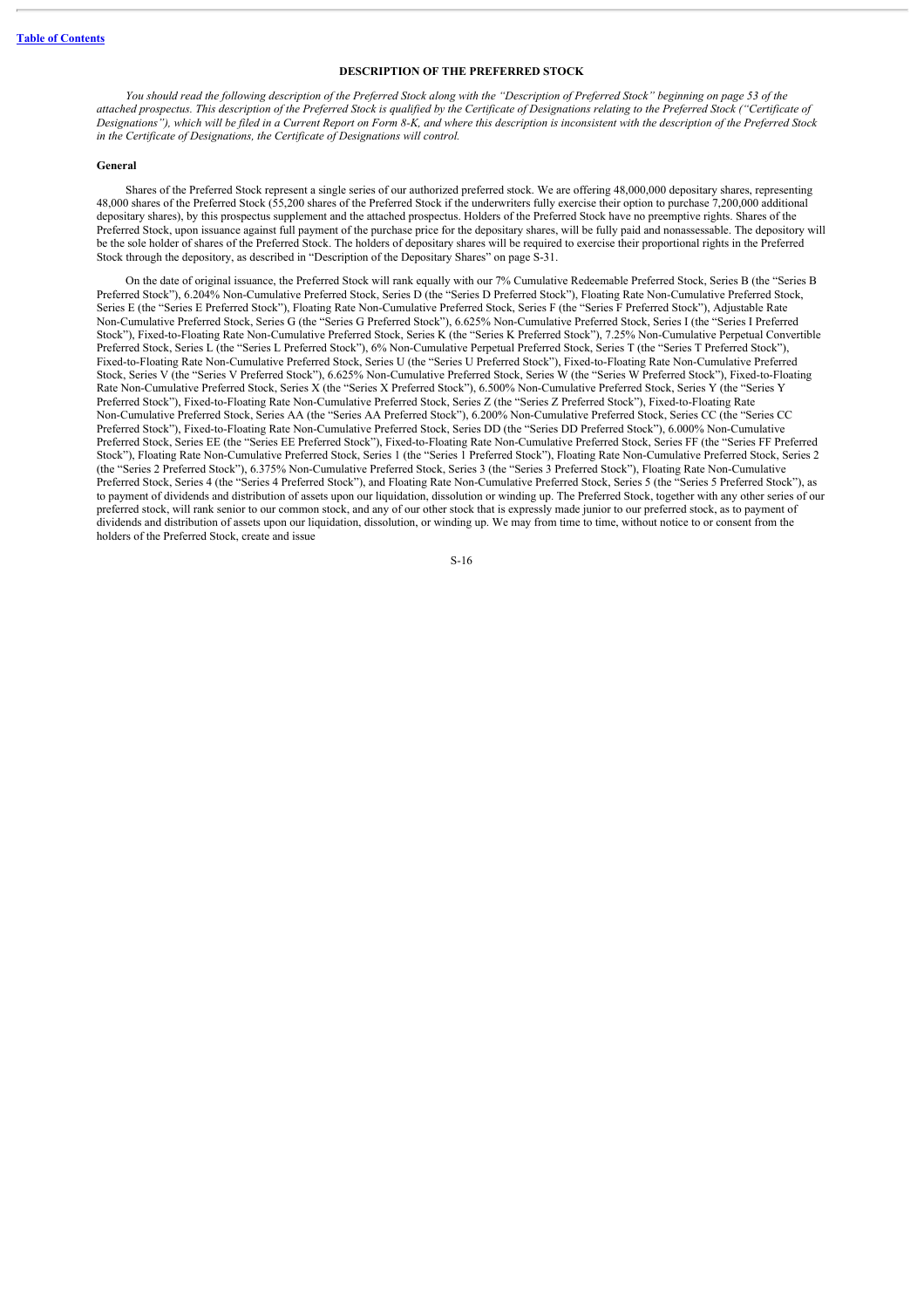additional shares of preferred stock ranking equally with the Preferred Stock as to dividends and distribution of assets upon our liquidation, dissolution, or winding up. The Preferred Stock will be junior to our existing and future indebtedness as to payment of dividends and distribution of assets in the event of our liquidation, dissolution or winding up.

The Preferred Stock will not be convertible into, or exchangeable for, shares of any other class or series of our stock or other securities and will not be subject to any sinking fund or our other obligation to redeem or repurchase the Preferred Stock. The Preferred Stock is not secured, is not guaranteed by us or any of our affiliates and is not subject to any other arrangement that legally or economically enhances the ranking of the Preferred Stock.

#### **Dividends**

*Dividend Rate*. Dividends on shares of the Preferred Stock will not be mandatory. Holders of the Preferred Stock will be entitled to receive, only when, as, and if declared by our board of directors or a duly authorized committee of our board, out of funds legally available under Delaware law for payment, non-cumulative cash dividends based on the liquidation preference of \$25,000 per share of the Preferred Stock, and no more, at a rate equal to 6.000% per annum (equivalent to \$1.50 per depositary share per annum).

*Dividend Payment Dates*. When, as, and if declared by our board of directors or a duly authorized committee of our board, we will pay cash dividends on the Preferred Stock quarterly, in arrears, on February 16, May 16, August 16, and November 16 of each year, beginning on August 16, 2018. We will pay cash dividends to the holders of record of shares of the Preferred Stock as they appear on our stock register on each record date, which shall be the first day of the calendar month in which such dividend payment date falls or such other record date fixed by our board of directors (or a duly authorized committee of the board) that is not more than 60 nor less than 10 days prior to such dividend payment date. If any date on which dividends otherwise would be payable is not a Business Day, then the dividend payment date will be the next succeeding day that is a Business Day, unless that day falls in the next calendar year, in which case the dividend payment date will be the immediately preceding Business Day. A "Business Day" means any weekday in New York, New York or Charlotte, North Carolina that is not a day on which banking institutions in those cities are authorized or required by law, regulation, or executive order to be closed.

*Non-Cumulative Dividends.* Dividends on the Preferred Stock will not be cumulative. If our board of directors or a duly authorized committee of our board does not declare a dividend on the Preferred Stock for any dividend period prior to the related dividend payment date, that dividend will not cumulate and will cease to accrue, and we will have no obligation to pay a dividend for that dividend period on the related dividend payment date or at any future time, whether or not dividends on the Preferred Stock or any other series of our preferred stock or common stock are declared for any future dividend period. A "dividend period" means the period from, and including, each dividend payment date to, but excluding, the next succeeding dividend payment date, except for the initial dividend period, which will be the period from, and including, May 16, 2018 to, but excluding, the next succeeding dividend payment date.

Dividends on the Preferred Stock will accrue from the original issue date at the then-applicable dividend rate on the liquidation preference amount of \$25,000 per share (equivalent to \$25 per depositary share). If we issue additional shares of the Preferred Stock, dividends on those additional shares will accrue from the original issue date of those additional shares at the then-applicable dividend rate.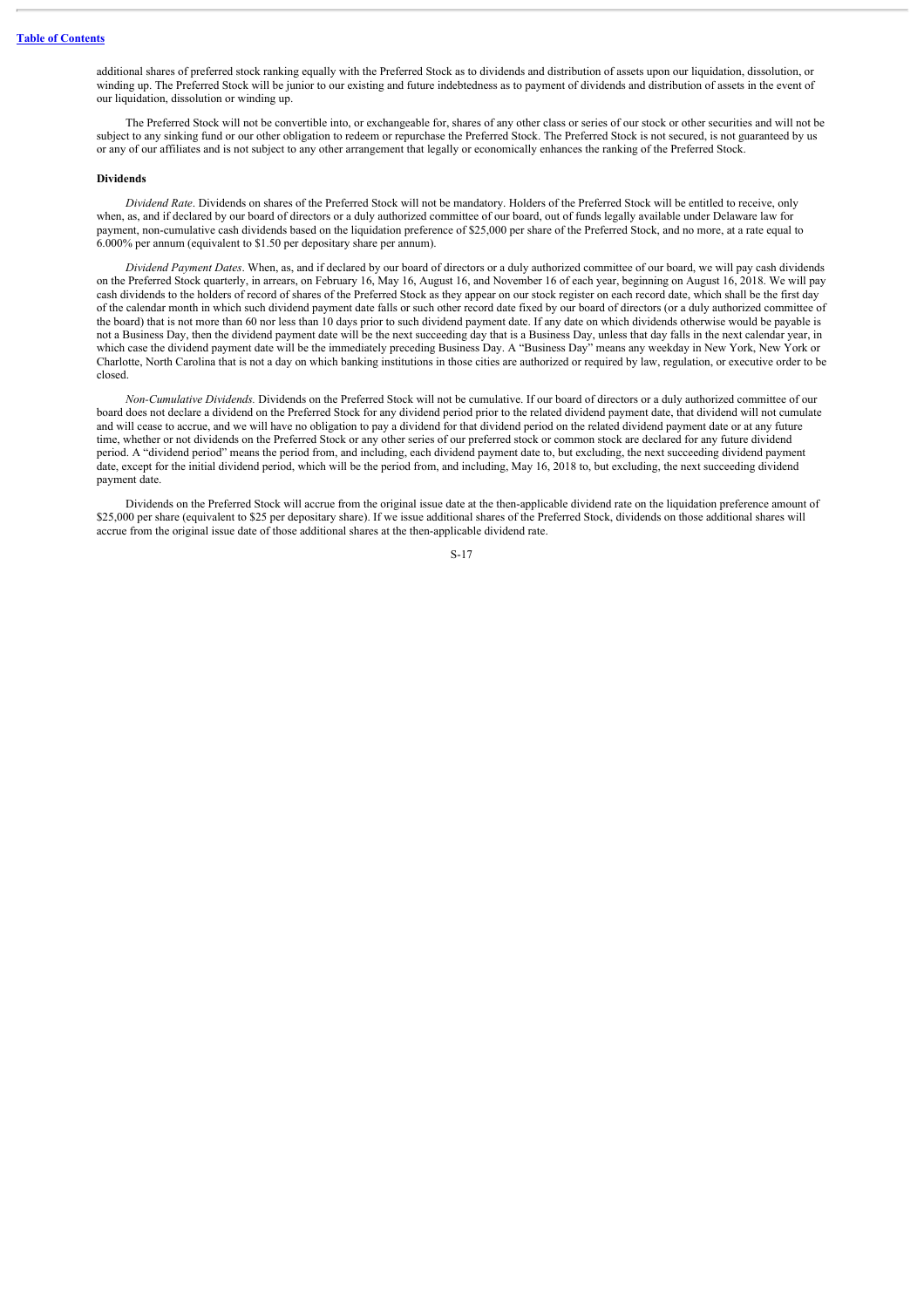*Calculation of Dividends*. We will calculate dividends on the Preferred Stock on the basis of a 360-day year of twelve 30-day months. Dollar amounts resulting from that calculation will be rounded to the nearest cent, with one-half cent being rounded upward. Dividends on the Preferred Stock will cease to accrue after the redemption date, as described below under "—Optional Redemption," unless we default in the payment of the redemption price of the shares of the Preferred Stock called for redemption.

*Priority of Dividends.* So long as any share of Preferred Stock remains outstanding, (1) no dividend will be declared and paid or set aside for payment and no distribution will be declared and made or set aside for payment on any junior stock (other than a dividend payable solely in shares of junior stock), (2) no shares of junior stock will be repurchased, redeemed, or otherwise acquired for consideration by us, directly or indirectly (other than as a result of a reclassification of junior stock for or into other junior stock, or the exchange or conversion of one share of junior stock for or into another share of junior stock, and other than through the use of the proceeds of a substantially contemporaneous sale of other shares of junior stock), nor will any monies be paid to or made available for a sinking fund for the redemption of any such securities by us, and (3) no shares of parity stock will be repurchased, redeemed or otherwise acquired for consideration by us otherwise than pursuant to pro rata offers to purchase all, or a pro rata portion, of the Preferred Stock and such parity stock except by conversion into or exchange for junior stock, during a dividend period, unless, in each case, the full dividends for the immediately preceding dividend period on all outstanding shares of the Preferred Stock have been paid in full or declared and a sum sufficient for the payment of those dividends has been set aside. The foregoing limitations do not apply to purchases or acquisitions of our junior stock pursuant to any employee or director incentive or benefit plan or arrangement (including any of our employment, severance, or consulting agreements) of ours or of any of our subsidiaries.

Except as provided below, for so long as any share of Preferred Stock remains outstanding, we will not declare, pay, or set aside for payment dividends on any parity stock unless we have paid in full, or set aside payment in full, in respect of all dividends for the immediately preceding dividend period for outstanding shares of Preferred Stock. To the extent that we declare dividends on the Preferred Stock and on any parity stock but cannot make full payment of such declared dividends, we will allocate the dividend payments on a pro rata basis among the holders of the shares of Preferred Stock and the holders of any parity stock then outstanding. For purposes of calculating the pro rata allocation of partial dividend payments, we will allocate dividend payments based on the ratio between the then current dividend payments due on the shares of Preferred Stock and the aggregate of the current and accrued dividends due on any outstanding parity stock. No interest will be payable in respect of any dividend payment on Preferred Stock that may be in arrears.

Subject to the conditions described above, and not otherwise, dividends (payable in cash, stock, or otherwise), as may be determined by our board of directors or a duly authorized committee of our board, may be declared and paid on our common stock and any junior stock from time to time out of any funds legally available for such payment, and the holders of the Preferred Stock will not be entitled to participate in those dividends.

As used in this prospectus supplement, "junior stock" means our common stock and any other class or series of our capital stock over which the Preferred Stock has preference or priority in the payment of dividends or in the distribution of assets on our liquidation, dissolution or winding up, and "parity stock" means any other class or series of our capital stock that ranks on a par with the Preferred Stock in the payment of dividends and in the distribution of assets on our liquidation, dissolution or winding up. Parity stock includes our Series B Preferred Stock, Series D Preferred Stock, Series E Preferred Stock, Series F Preferred Stock, Series G Preferred Stock, Series I Preferred Stock, Series K Preferred Stock, Series L Preferred Stock, Series T Preferred Stock, Series U Preferred Stock, Series V Preferred Stock, Series W Preferred Stock, Series X Preferred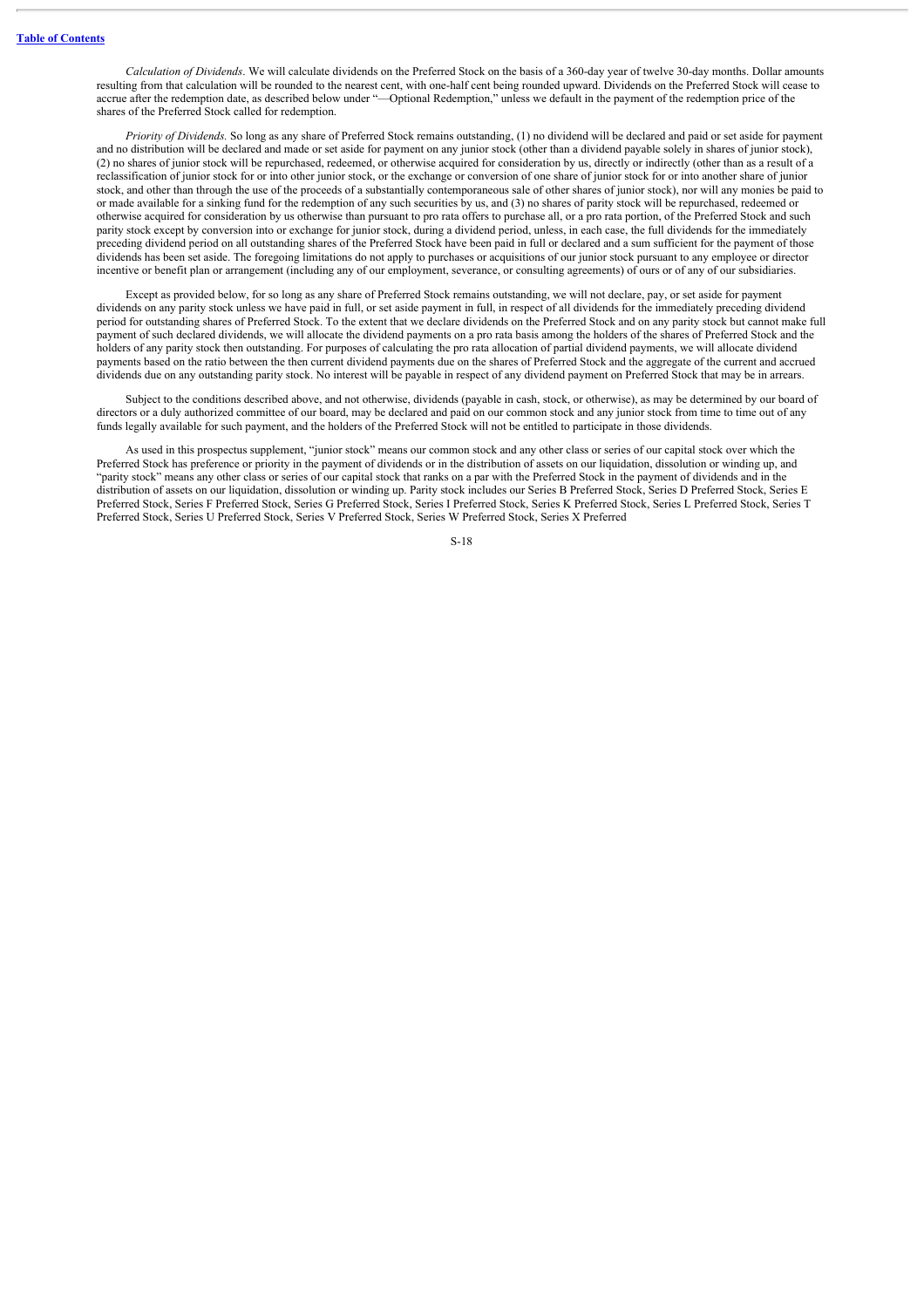Stock, Series Y Preferred Stock, Series Z Preferred Stock, Series AA Preferred Stock, Series CC Preferred Stock, Series DD Preferred Stock, Series EE Preferred Stock, Series FF Preferred Stock, Series 1 Preferred Stock, Series 2 Preferred Stock, Series 3 Preferred Stock, Series 4 Preferred Stock, and Series 5 Preferred Stock described under "Description of the Preferred Stock—Authorized Classes of Preferred Stock" beginning on page S-24, and any other class or series of our stock hereafter authorized that ranks on a par with the Preferred Stock in the payment of dividends and in the distribution of assets on any liquidation, dissolution or winding up of the Corporation.

#### **Liquidation Rights**

Upon our voluntary or involuntary liquidation, dissolution, or winding up, the holders of the Preferred Stock are entitled to receive, out of our assets available for distribution to stockholders, before any distribution of assets is made to holders of our common stock or any of our other shares of stock ranking junior to the Preferred Stock as to distributions upon our liquidation, dissolution, or winding up, a liquidating distribution in the amount of \$25,000 per share (equivalent to \$25 per depositary share), plus any declared and unpaid dividends, without accumulation of any undeclared dividends. Distributions will be made only to the extent of our assets remaining available after payment of indebtedness and satisfaction of other liabilities to creditors and subject to the rights of holders of any securities ranking senior to the Preferred Stock and pro rata as to the Preferred Stock and any other shares of our stock ranking equally as to such distribution. After payment of this liquidating distribution, the holders of the Preferred Stock will not be entitled to any further participation in any distribution of our assets other than what is expressly provided for herein.

Our consolidation or merger with one or more other entities will not be deemed to be a voluntary or involuntary liquidation, dissolution, or winding up.

Because we are a holding company, our rights and the rights of our creditors and our stockholders, including the holders of the Preferred Stock, to participate in the distribution of assets of any of our subsidiaries upon that subsidiary's liquidation or recapitalization will be subject to the prior claims of that subsidiary's creditors, except to the extent that we are a creditor with recognized claims against the subsidiary. In addition, holders of the Preferred Stock may be fully subordinated to interests held by the U.S. Government in the event of a receivership, insolvency, liquidation or similar proceeding, including a proceeding under the "orderly liquidation authority" provisions of the Financial Reform Act.

If our assets are not sufficient to pay in full the liquidation preference plus any dividends which have been declared but not yet paid to all holders of the Preferred Stock and all holders of any parity stock, the amounts paid to the holders of Preferred Stock and to the holders of all parity stock shall be *pro rata* in accordance with the respective aggregate liquidation preferences, plus any dividends which have been declared but not yet paid, of the Preferred Stock and all such parity stock.

If the liquidation preference plus any dividends which have been declared but not yet paid has been paid in full to all holders of the Preferred Stock and all holders of any parity stock, the holders of junior stock shall be entitled to receive all of our remaining assets according to their respective rights and preferences.

### **Optional Redemption**

The Preferred Stock is not subject to any mandatory redemption, sinking fund, or other similar provisions. However, we may redeem shares of the Preferred Stock at any time on or after May 16,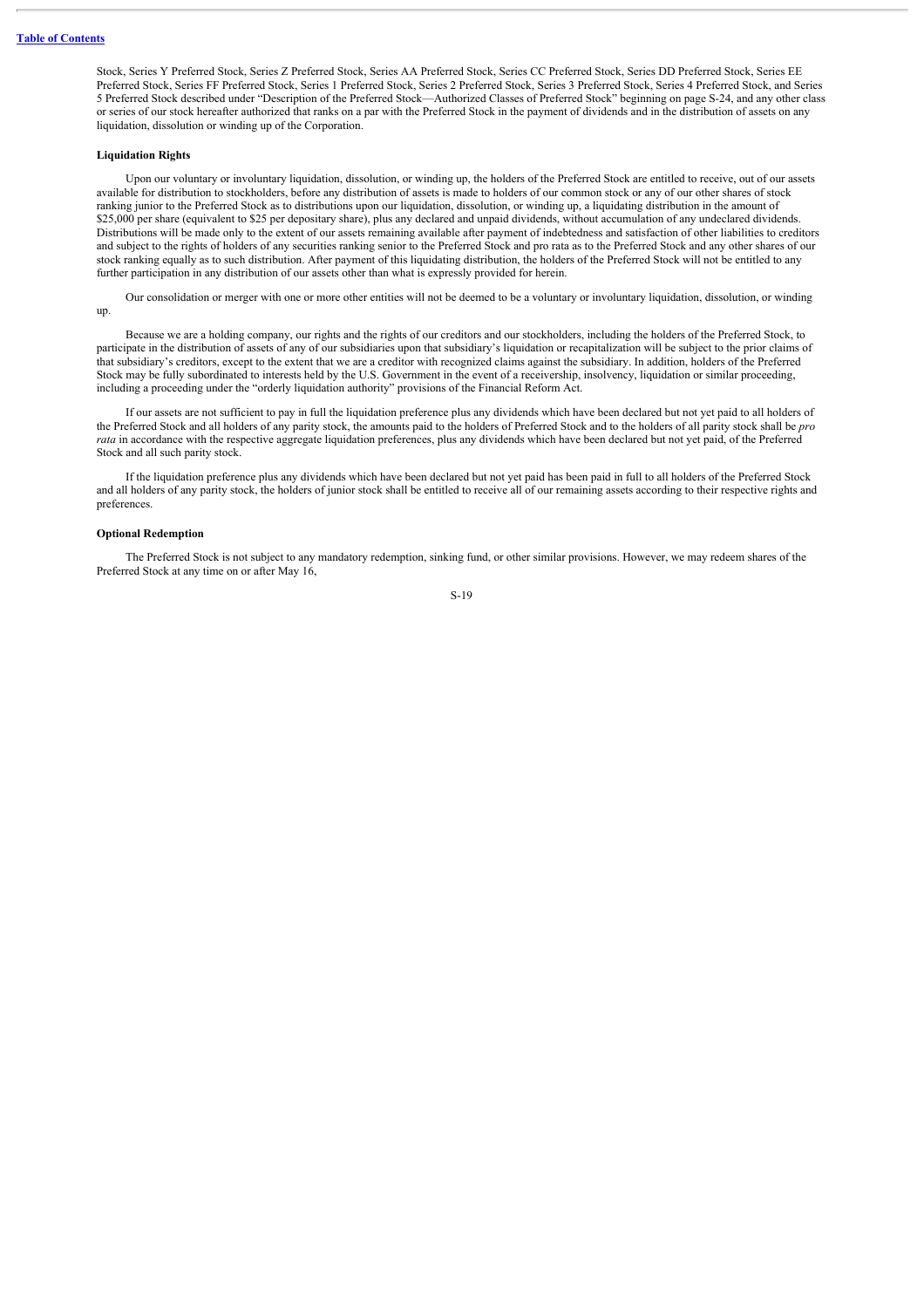2023, in whole or in part, at a redemption price equal to \$25,000 per share (equivalent to \$25 per depositary share) (except as otherwise provided below), plus any accrued and unpaid cash dividends for the then-current dividend period to, but excluding, the redemption date, without accumulation of any undeclared dividends. Dividends will cease to accrue on shares redeemed after the redemption date. Under the Federal Reserve's risk-based capital rules applicable to bank holding companies, any redemption of the Preferred Stock is subject to prior approval of the Federal Reserve.

At any time within 90 days after a capital treatment event, and at the option of our board of directors or any duly authorized committee of our board of directors, we may provide notice to holders of the Preferred Stock that we will redeem the Preferred Stock in accordance with the procedures described below, and subsequently redeem, out of funds legally available therefor, the Preferred Stock in whole, but not in part, at a redemption price equal to \$25,000 per share (equivalent to \$25 per depositary share) (except as otherwise provided below), plus any accrued and unpaid dividends on the shares of the Preferred Stock for the then-current dividend period to, but excluding, the redemption date, without accumulation of any undeclared dividends. Subject to irrevocably setting aside or depositing funds necessary for redemption, dividends will cease to accrue on the redemption date. Any declared but unpaid dividends payable on a redemption date that occurs subsequent to the record date for a dividend period shall not be paid to the holder entitled to receive the redemption price on the redemption date, but rather shall be paid to the holder of record of the redeemed shares on such record date relating to the dividend payment date as provided herein. For purposes of the above, "capital treatment event" means the good faith determination by us that, as a result of any:

- amendment to, clarification of, or change in, the laws or regulations of the United States or any political subdivision of or in the United States that is enacted or becomes effective after the initial issuance of any shares of the Preferred Stock;
- proposed changes in those laws or regulations that is announced or becomes effective after the initial issuance of any shares of the Preferred Stock; or
- official administrative decision or judicial decision or administrative action or other official pronouncement interpreting or applying those laws or regulations that is announced or becomes effective after the initial issuance of any shares of Preferred Stock,

there is more than an insubstantial risk that we will not be entitled to treat an amount equal to the full liquidation preference of all shares of Preferred Stock then outstanding as additional Tier 1 capital (or its equivalent) for purposes of the capital adequacy guidelines or regulations of the Federal Reserve or other appropriate federal banking agency, as then in effect and applicable, for as long as any share of Preferred Stock is outstanding.

Redemption of the Preferred Stock is subject to our receipt of any required prior approvals from the Federal Reserve or other appropriate federal banking agency.

If we redeem shares of the Preferred Stock, we will provide notice by first class, postage prepaid, mail to the holders of record of the shares of Preferred Stock to be redeemed. That notice will be mailed not less than 30 calendar days and not more than 60 calendar days prior to the date fixed for the redemption. Each notice of redemption will include a statement setting forth:

### (i) the redemption date;

(ii) the number of shares of the Preferred Stock to be redeemed and, if less than all the shares held by the holder are to be redeemed, the number of shares of the Preferred Stock to be redeemed from the holder;

 $S - 20$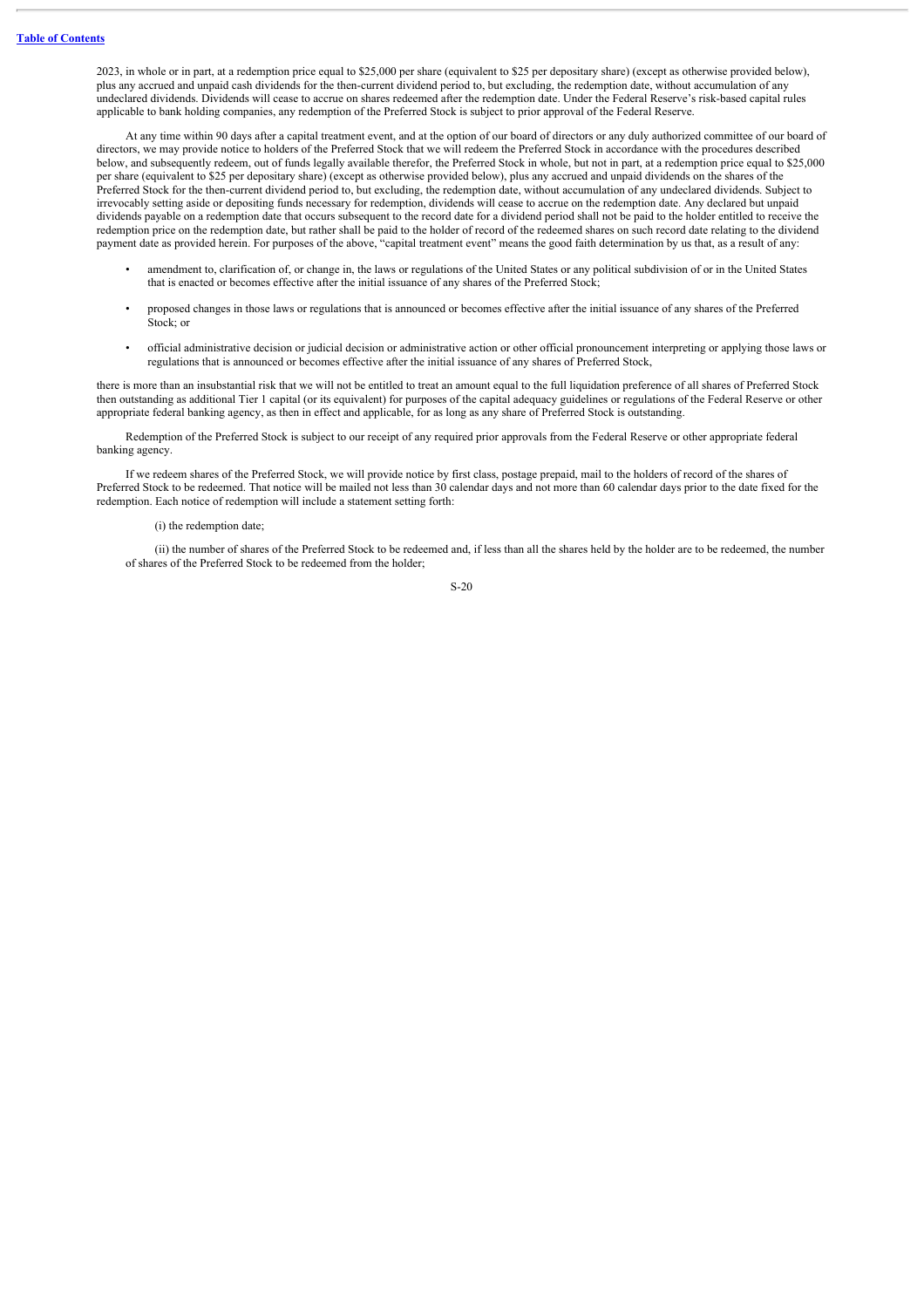(iii) the redemption price;

- (iv) the place or places where the certificates for those shares are to be surrendered for payment of the redemption price; and
- (v) that cash dividends on the shares to be redeemed will cease to accrue on the redemption date.

Notwithstanding the foregoing, if the Preferred Stock is held in book-entry form through The Depository Trust Company, or "DTC," we may give such notice in any manner permitted or required by DTC. Neither the holders of the Preferred Stock nor the holders of the related depositary shares have the right to require redemption of the Preferred Stock.

In the case of any redemption of only part of the shares of the Preferred Stock at the time outstanding, the shares of the Preferred Stock to be redeemed will be selected either pro rata from the holders of record of the Preferred Stock in proportion to the number of Preferred Stock held by such holders or by lot.

#### **Voting Rights**

The holders of the Preferred Stock do not have voting rights other than those described below, except as specifically required by Delaware law.

Whenever dividends payable on the Preferred Stock or any other class or series of preferred stock ranking equally with the Preferred Stock as to payment of dividends, and upon which voting rights equivalent to those described in this paragraph have been conferred and are exercisable, have not been declared and paid in an aggregate amount equal to, as to any class or series, the equivalent of at least six or more quarterly dividend periods, whether or not for consecutive dividend periods (a "Nonpayment"), the holders of outstanding shares of the Preferred Stock voting as a class with holders of shares of any other series of our preferred stock ranking equally with the Preferred Stock as to payment of dividends, and upon which like voting rights have been conferred and are exercisable ("voting parity stock"), will be entitled to vote for the election of two additional directors of our board of directors on the terms set forth below (and to fill any vacancies in the terms of such directorships) (the "Preferred Stock Directors"). Holders of all series of our preferred stock that are granted these voting rights and that rank equally with the Preferred Stock will vote as a single class. In the event that the holders of the shares of the Preferred Stock are entitled to vote as described in this paragraph, our board of directors will be increased by two directors, and the holders of the Preferred Stock will have the right, as members of that class, as outlined above, to elect two directors at the next annual meeting of our stockholders, provided that the election of any Preferred Stock Directors shall not cause us to violate the corporate governance requirements of the NYSE (or any other exchange on which our securities may be listed) that listed companies must have a majority of independent directors, and provided further that at no time shall our board of directors include more than two Preferred Stock Directors.

When we have paid full dividends for the equivalent of at least four quarterly dividend periods following a Nonpayment on the Preferred Stock and any other series of our preferred stock ranking equally with the Preferred Stock, the voting rights described above will terminate, except as expressly provided by law. The voting rights described above are subject to re-vesting upon each and every subsequent Nonpayment.

Upon termination of the right of the holders of the Preferred Stock to vote for Preferred Stock Directors as described above, the term of office of all Preferred Stock Directors then in office elected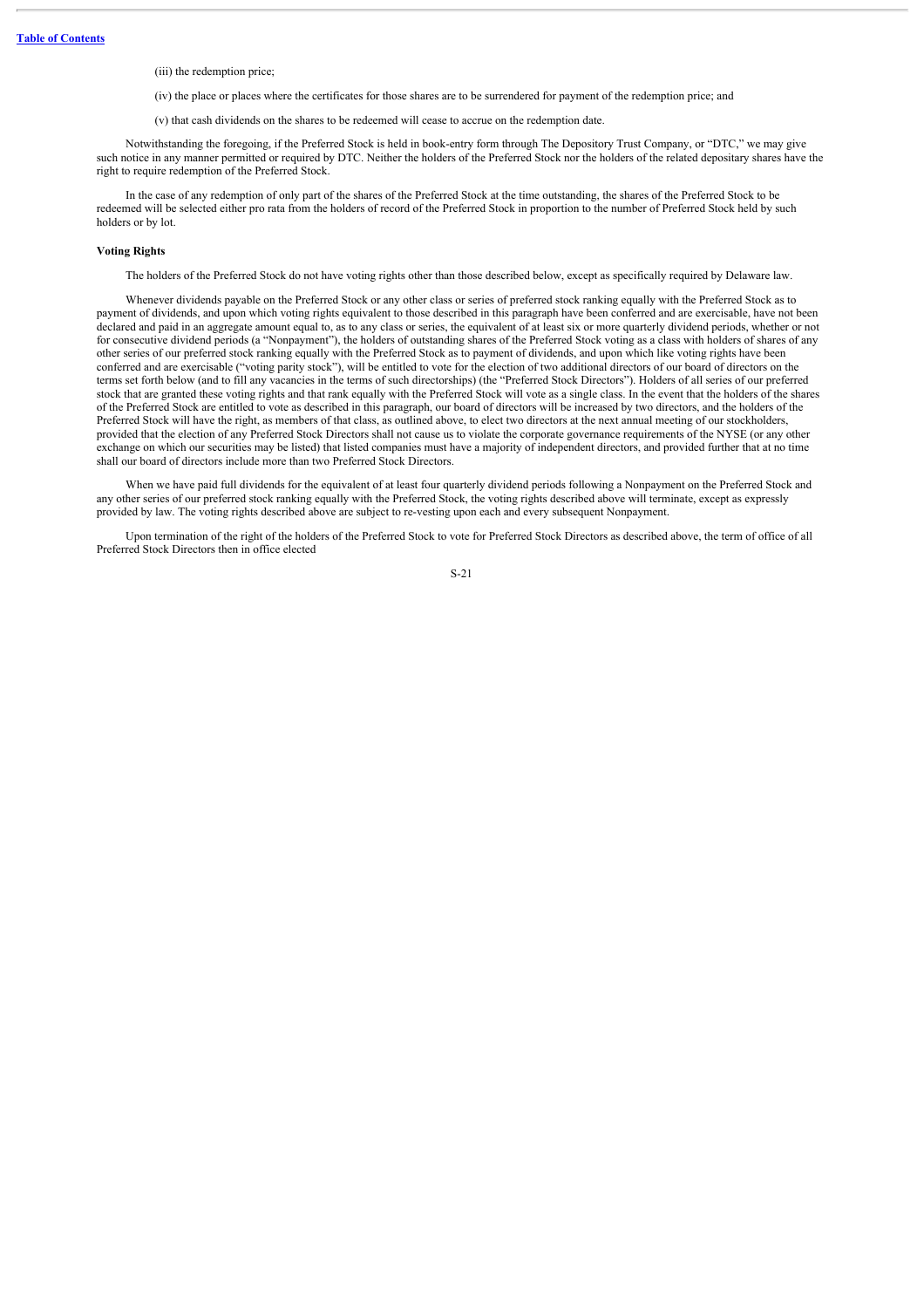by only those holders will terminate immediately. Whenever the term of office of the Preferred Stock Directors ends and the related voting rights have expired, the number of directors automatically will be decreased to the number of directors as otherwise would prevail.

So long as any shares of Preferred Stock remain outstanding, we will not, without the affirmative vote or consent of holders of at least  $66\frac{2}{3}\%$  in voting power of the Preferred Stock and any voting parity stock, voting together as a class, authorize, create or issue any capital stock ranking senior to the Preferred Stock as to dividends or the distribution of assets upon liquidation, dissolution or winding-up, or reclassify any authorized capital stock into any such shares of such capital stock or issue any obligation or security convertible into or evidencing the right to purchase any such shares of capital stock. So long as any shares of the Preferred Stock remain outstanding, we will not, without the affirmative vote of the holders of at least  $66\frac{2}{3}\%$  in voting power of the Preferred Stock, amend, alter or repeal any provision of the Certificate of Designations or our certificate of incorporation, including by merger, consolidation or otherwise, so as to adversely affect the powers, preferences or special rights of the Preferred Stock.

Notwithstanding the foregoing, none of the following will be deemed to adversely affect the powers, preferences or special rights of the Preferred Stock:

- any increase in the amount of authorized common stock or authorized preferred stock, or any increase or decrease in the number of shares of any series of preferred stock, or the authorization, creation and issuance of other classes or series of capital stock, in each case ranking on parity with or junior to the Preferred Stock as to dividends or distribution of assets upon liquidation, dissolution or winding-up;
- a merger or consolidation of us with or into another entity in which the shares of the Preferred Stock remain outstanding; and
- a merger or consolidation of us with or into another entity in which the shares of the Preferred Stock are converted into or exchanged for preference securities of the surviving entity or any entity, directly or indirectly, controlling such surviving entity and such new preference securities have powers, preferences and special rights that are not materially less favorable than the Preferred Stock.

### **Preemptive and Conversion Rights**

The holders of the Preferred Stock do not have any preemptive or conversion rights.

#### **Outstanding Preferred Stock**

Under our Certificate of Incorporation, we have authority to issue up to 100,000,000 shares of preferred stock, \$0.01 par value per share. We may issue preferred stock in one or more series, each with the preferences, designations, limitations, conversion rights, and other rights as we may determine.

In addition to the Preferred Stock, we have authorized the following series of our preferred stock:

- 35,045 shares of Series B Preferred Stock, 7,110 shares of which were issued and outstanding at May 1, 2018;
- 34,500 shares of Series D Preferred Stock, 26,174 shares of which were issued and outstanding at May 1, 2018;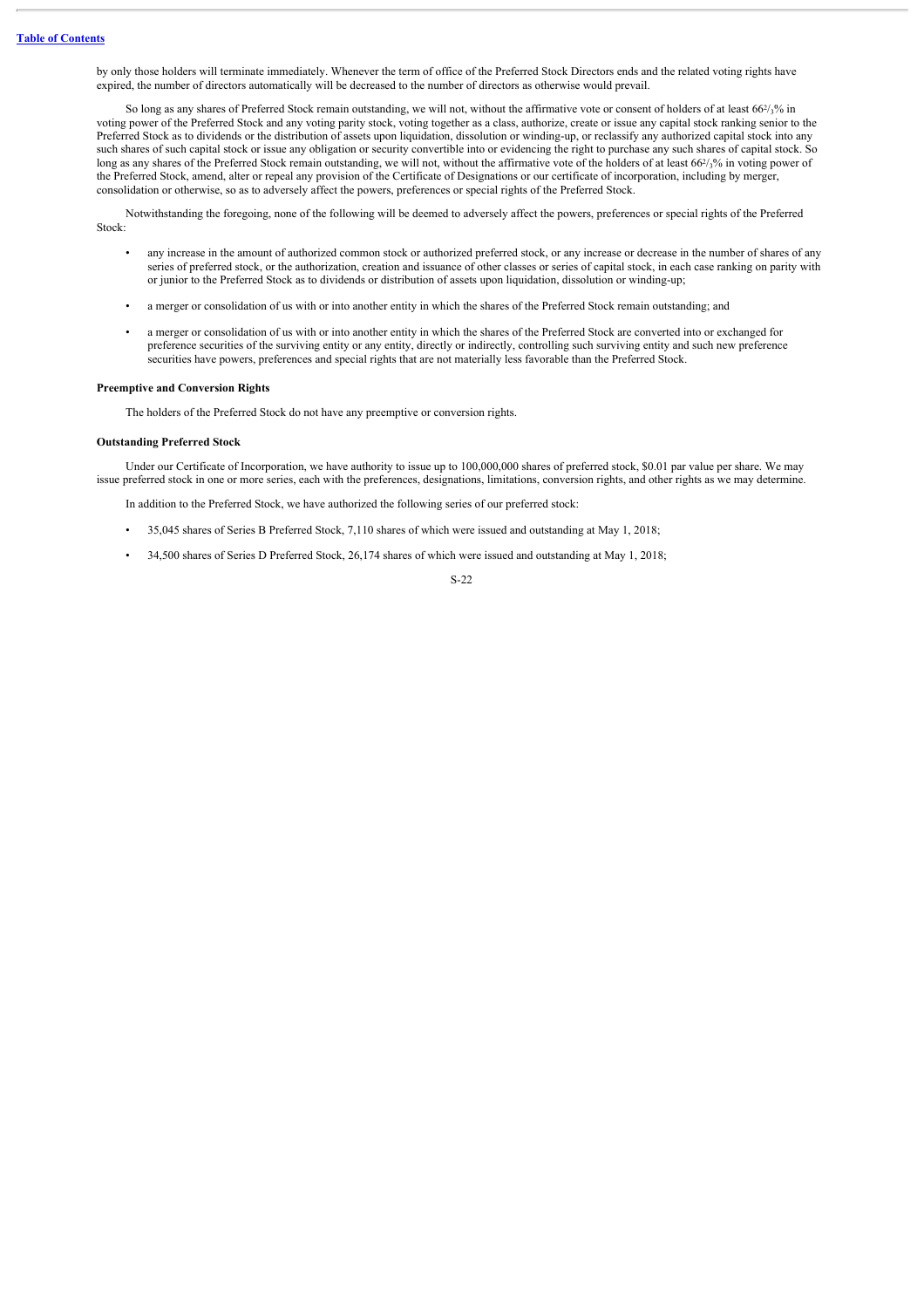### **Table of [Contents](https://www.sec.gov/Archives/edgar/data/70858/000119312518157429/d572029d424b5.htm#toc)**

- 85,100 shares of Series E Preferred Stock, 12,691 shares of which were issued and outstanding at May 1, 2018;
- 7,001 shares of Series F Preferred Stock, 1,410 shares of which were issued and outstanding at May 1, 2018;
- 8,501 shares of Series G Preferred Stock, 4,926 shares of which were issued and outstanding at May 1, 2018;
- 25,300 shares of Series I Preferred Stock, 14,584 shares of which were issued and outstanding at May 1, 2018;
- 240,000 shares of Series K Preferred Stock, 19,776 shares of which were issued and outstanding as of May 1, 2018;
- 6,900,000 shares of Series L Preferred Stock, 3,080,182 shares of which were issued and outstanding as of May 1, 2018;
- 160,000 shares of our Fixed-to-Floating Rate Non-Cumulative Preferred Stock, Series M (the "Series M Preferred Stock"), 52,399 shares of which were issued and outstanding as of May 1, 2018;
- 50,000 shares of Series T Preferred Stock, 354 shares of which were issued and outstanding as of May 1, 2018;
- 40,000 shares of Series U Preferred Stock, 40,000 shares of which were issued and outstanding as of May 1, 2018;
- 60,000 shares of Series V Preferred Stock, 60,000 shares of which were issued and outstanding as of May 1, 2018;
- 46,000 shares of Series W Preferred Stock, 44,000 shares of which were issued and outstanding as of May 1, 2018;
- 80,000 shares of Series X Preferred Stock, 80,000 shares of which were issued and outstanding as of May 1, 2018;
- 44,000 shares of Series Y Preferred Stock, 44,000 shares of which were issued and outstanding as of May 1, 2018;
- 56,000 shares of Series Z Preferred Stock, 56,000 shares of which were issued and outstanding as of May 1, 2018;
- 76,000 shares of Series AA Preferred Stock, 76,000 shares of which were issued and outstanding as of May 1, 2018;
- 44,000 shares of Series CC Preferred Stock, 44,000 shares of which were issued and outstanding as of May 1, 2018;
- 40,000 shares of Series DD Preferred Stock, 40,000 shares of which were issued and outstanding as of May 1, 2018;
- 36,000 shares of Series EE Preferred Stock, 36,000 shares of which were issued and outstanding as of May 1, 2018;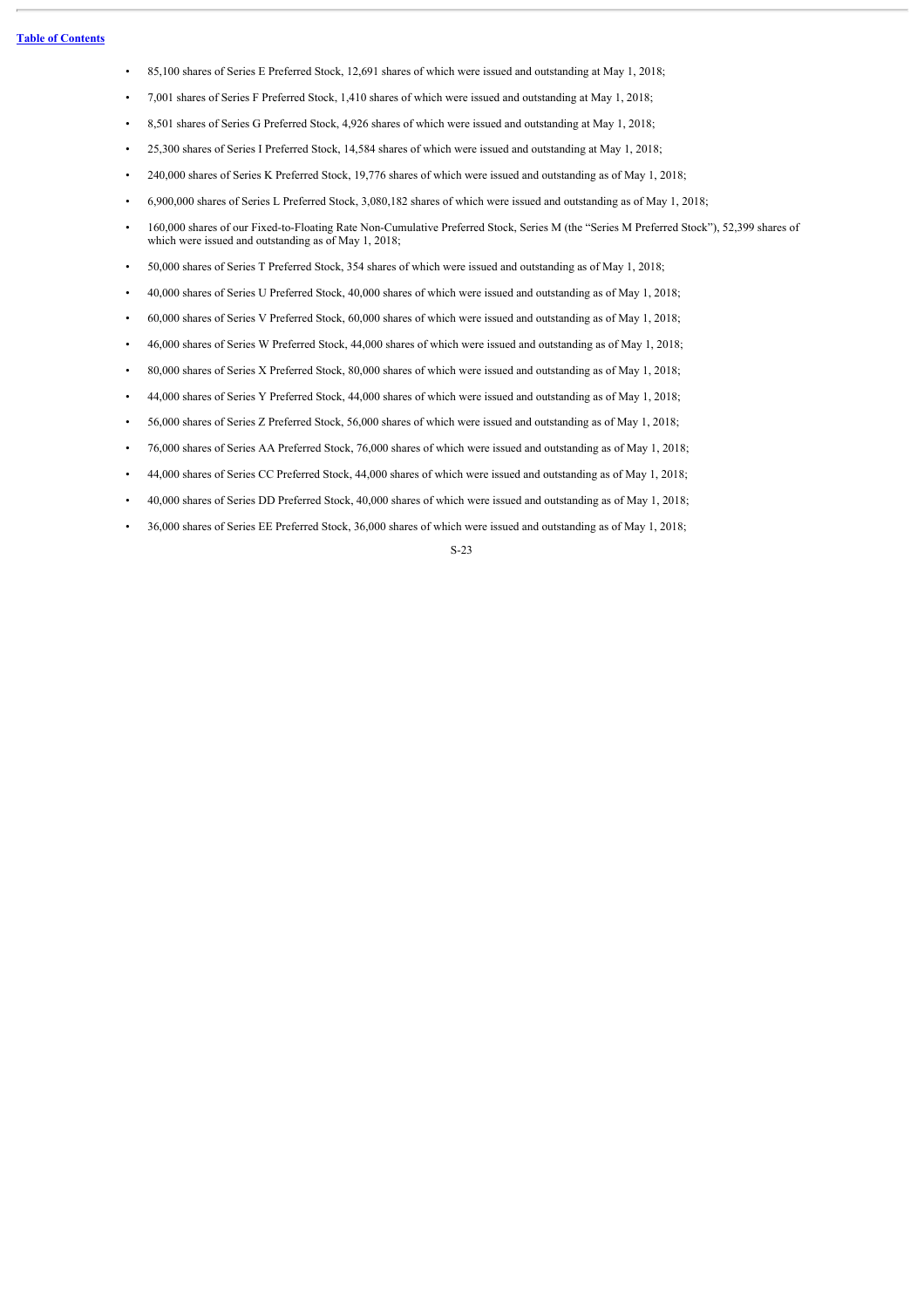- 94,000 shares of Series FF Preferred Stock, 94,000 shares of which were issued and outstanding as of May 1, 2018;
- 21,000 shares of Series 1 Preferred Stock, 3,275 shares of which were issued and outstanding as of May 1, 2018;
- 37,000 shares of Series 2 Preferred Stock, 9,967 shares of which were issued and outstanding as of May 1, 2018;
- 27,000 shares of Series 3 Preferred Stock, 21,773 shares of which were issued and outstanding as of May 1, 2018;
- 20,000 shares of Series 4 Preferred Stock, 7,010 shares of which were issued and outstanding as of May 1, 2018; and
- 50,000 shares of Series 5 Preferred Stock, 14,056 shares of which were issued and outstanding as of May 1, 2018.

As of the date of this prospectus supplement, the aggregate liquidation preference of all of our outstanding preferred stock, excluding the Preferred Stock is \$23,922,669,900. On May 15, 2018, all 52,399 shares of the Series M Preferred Stock will be redeemed for an aggregate redemption price of \$1,309,961,000.

#### **Authorized Classes of Preferred Stock**

For a summary of the general terms and provisions of our Series B Preferred Stock, Series D Preferred Stock, Series E Preferred Stock, Series F Preferred Stock, Series G Preferred Stock, Series I Preferred Stock, Series K Preferred Stock, Series L Preferred Stock, Series M Preferred Stock, Series T Preferred Stock, Series U Preferred Stock, Series V Preferred Stock, Series W Preferred Stock, Series X Preferred Stock, Series Y Preferred Stock, Series Z Preferred Stock, Series AA Preferred Stock, Series 1 Preferred Stock, Series 2 Preferred Stock, Series 3 Preferred Stock, Series 4 Preferred Stock, and Series 5 Preferred Stock, see "Description of Preferred Stock—Existing Preferred Stock" in the attached prospectus beginning on page 55. Below is a summary of the general terms and provisions of our Series CC Preferred Stock, Series DD Preferred Stock, Series EE Preferred Stock and Series FF Preferred Stock. You also should refer to our Amended and Restated Certificate of Incorporation and the respective certificate of designations for each series.

#### *Series CC Preferred Stock*

*Preferential Rights.* The Series CC Preferred Stock ranks senior to our common stock and equally with the Preferred Stock, Series B Preferred Stock, Series D Preferred Stock, Series E Preferred Stock, Series F Preferred Stock, Series G Preferred Stock, Series I Preferred Stock, Series K Preferred Stock, Series L Preferred Stock, Series M Preferred Stock, Series T Preferred Stock, Series U Preferred Stock, Series V Preferred Stock, Series W Preferred Stock, Series X Preferred Stock, Series Y Preferred Stock, Series Z Preferred Stock, Series AA Preferred Stock, Series DD Preferred Stock, Series EE Preferred Stock, Series FF Preferred Stock, Series 1 Preferred Stock, Series 2 Preferred Stock, Series 3 Preferred Stock, Series 4 Preferred Stock, and Series 5 Preferred Stock as to dividends and distributions on our liquidation, dissolution, or winding up. Series CC Preferred Stock is not convertible into or exchangeable for any shares of our common stock or any other class of our capital stock. Holders of the Series CC Preferred Stock do not have any preemptive rights. We may issue stock with preferences equal to the Series CC Preferred Stock without the consent of the holders of the Series CC Preferred Stock.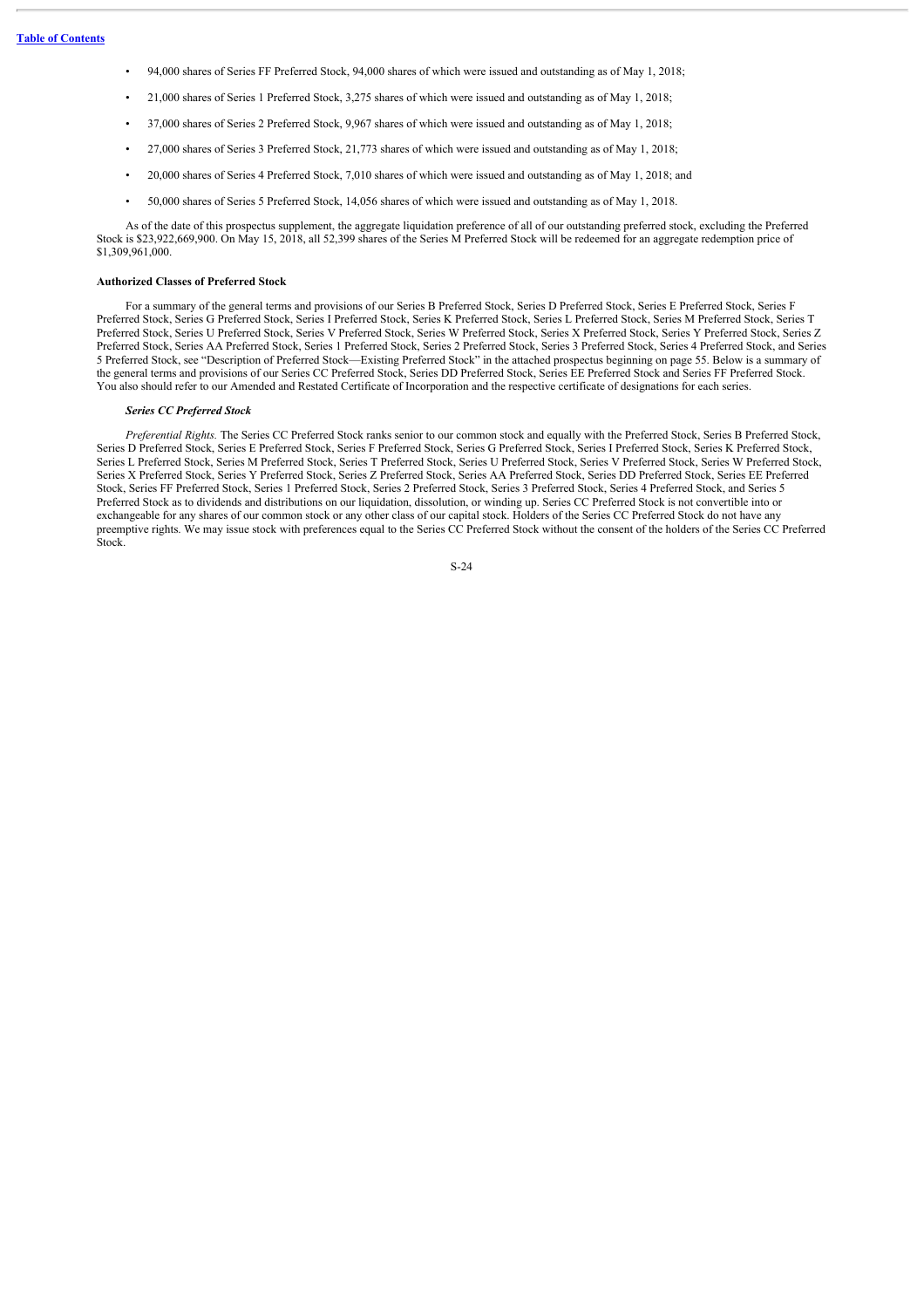*Dividends*. Holders of the Series CC Preferred Stock are entitled to receive cash dividends, when, as, and if declared by our board of directors or a duly authorized committee of our board, at an annual dividend rate per share of 6.200% on the liquidation preference of \$25,000 per share. Dividends on the Series CC Preferred Stock are non-cumulative and are payable quarterly in arrears. As long as shares of Series CC Preferred Stock remain outstanding, we cannot declare or pay cash dividends on any shares of our common stock or other capital stock ranking junior to the Series CC Preferred Stock unless full dividends on all outstanding shares of Series CC Preferred Stock for the immediately preceding dividend period have been paid in full or declared and a sum sufficient for the payment thereof set aside. We cannot declare or pay cash dividends on capital stock ranking equally with the Series CC Preferred Stock for any period unless full dividends on all outstanding shares of Series CC Preferred Stock for the immediately preceding dividend period have been paid in full or declared and a sum sufficient for the payment thereof set aside. If we declare dividends on the Series CC Preferred Stock and on any capital stock ranking equally with the Series CC Preferred Stock but cannot make full payment of those declared dividends, we will allocate the dividend payments on a pro rata basis among the holders of the shares of Series CC Preferred Stock and the holders of any capital stock ranking equally with the Series CC Preferred Stock.

*Voting Rights.* Holders of Series CC Preferred Stock do not have voting rights, except as described herein and as specifically required by Delaware law. If any dividend payable on the Series CC Preferred Stock is in arrears for six or more quarterly dividend periods, whether or not for consecutive dividend periods, the holders of the Series CC Preferred Stock will be entitled to vote as a class, together with the holders of all series of our preferred stock ranking equally with the Series CC Preferred Stock as to payment of dividends and upon which voting rights equivalent to those granted to the holders of Series CC Preferred Stock have been conferred and are exercisable, for the election of two Preferred Stock Directors. When we have paid full dividends on the Series CC Preferred Stock for at least four quarterly dividend periods following a dividend arrearage described above, these voting rights will terminate. As long as the Series CC Preferred Stock remains outstanding, the affirmative vote or consent of the holders of at least 66<sup>2</sup>/<sub>3</sub>% of the voting power of the Series CC Preferred Stock and any voting parity stock shall be necessary to authorize, create or issue any capital stock ranking senior to the Series CC Preferred Stock as to dividends or the distribution of assets upon liquidation, dissolution or winding-up, or to reclassify any authorized capital stock into any such shares of such capital stock or issue any obligation or security convertible into or evidencing the right to purchase any such shares of capital stock. In addition, so long as any shares of the Series CC Preferred Stock remain outstanding, the affirmative vote of the holders of at least 66<sup>2</sup>/<sub>3</sub>% of the voting power of the Series CC Preferred Stock shall be necessary to amend, alter or repeal any provision of the certificate of designations for the Series CC Preferred Stock or our certificate of incorporation so as to adversely affect the powers, preferences or special rights of the Series CC Preferred Stock.

*Distributions.* In the event of our voluntary or involuntary liquidation, dissolution, or winding up, holders of Series CC Preferred Stock will be entitled to receive out of assets legally available for distribution to stockholders, before any distribution or payment out of our assets may be made to or set aside for the holders of our capital stock ranking junior to the Series CC Preferred Stock as to distributions, a liquidating distribution in the amount of the liquidation preference of \$25,000 per share, plus any declared and unpaid dividends, without accumulation of any undeclared dividends, to the date of liquidation. Shares of Series CC Preferred Stock will not be subject to a sinking fund.

*Redemption*. We may redeem the Series CC Preferred Stock, in whole or in part, at our option, at any time on or after January 29, 2021, at the redemption price equal to \$25,000 per share, plus any accrued and unpaid dividends, for the then-current dividend period to, but excluding, the redemption date, without accumulation of any undeclared dividends. In addition, at any time within 90 days after a "capital treatment event," as described in the certificate of designations for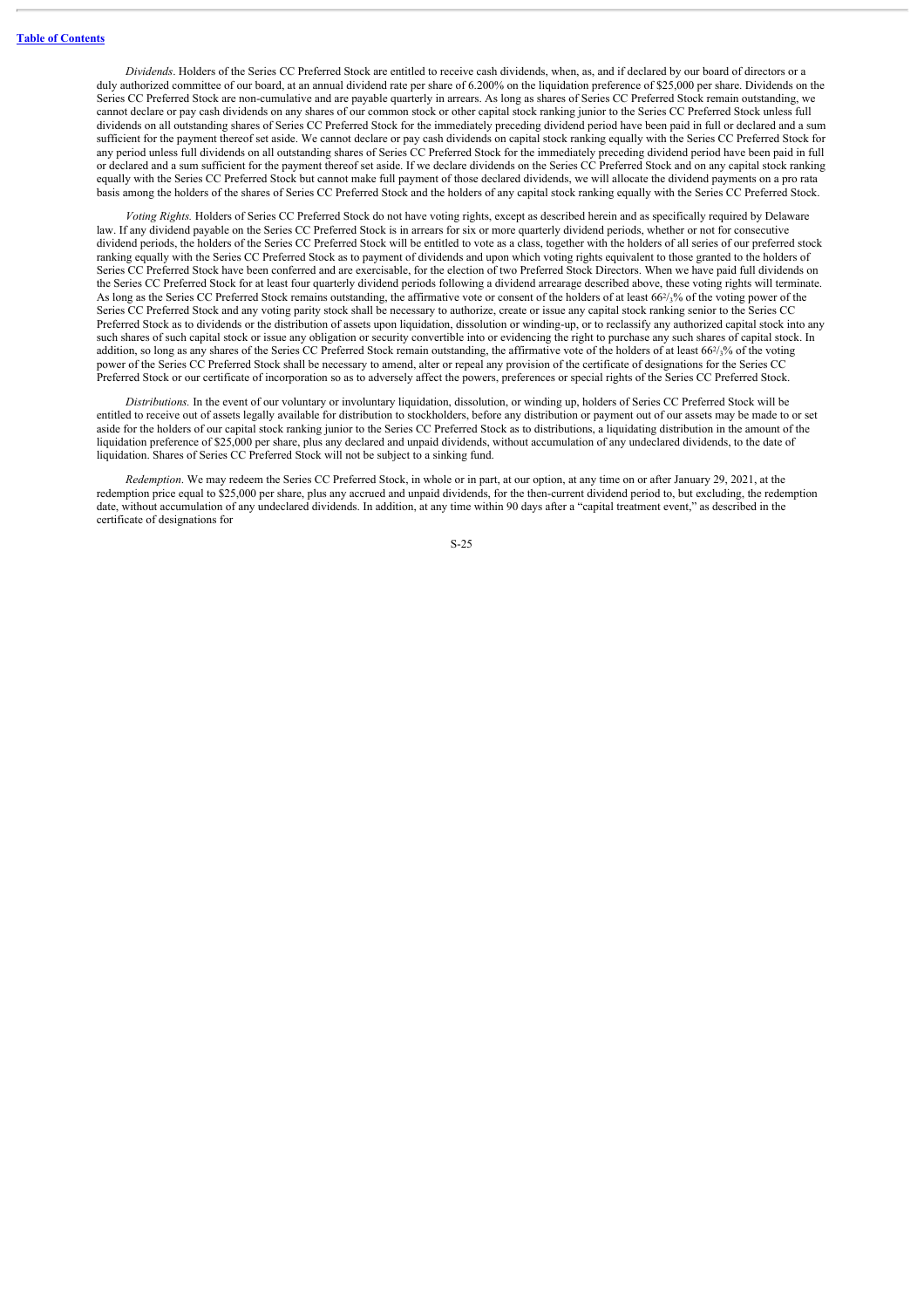the Series CC Preferred Stock, we may redeem the Series CC Preferred Stock, in whole but not in part, at a redemption price equal to \$25,000 per share, plus any accrued and unpaid dividends for the then-current dividend period to, but excluding, the redemption date, without accumulation of any undeclared dividends.

# *Series DD Preferred Stock*

*Preferential Rights.* The Series DD Preferred Stock ranks senior to our common stock and equally with the Preferred Stock, Series B Preferred Stock, Series D Preferred Stock, Series E Preferred Stock, Series F Preferred Stock, Series G Preferred Stock, Series I Preferred Stock, Series K Preferred Stock, Series L Preferred Stock, Series M Preferred Stock, Series T Preferred Stock, Series U Preferred Stock, Series V Preferred Stock, Series W Preferred Stock, Series X Preferred Stock, Series Y Preferred Stock, Series Z Preferred Stock, Series AA Preferred Stock, Series CC Preferred Stock, Series EE Preferred Stock, Series FF Preferred Stock, Series 1 Preferred Stock, Series 2 Preferred Stock, Series 3 Preferred Stock, Series 4 Preferred Stock, and Series 5 Preferred Stock as to dividends and distributions on our liquidation, dissolution, or winding up. Series DD Preferred Stock is not convertible into or exchangeable for any shares of our common stock or any other class of our capital stock. Holders of the Series DD Preferred Stock do not have any preemptive rights. We may issue stock with preferences equal to the Series DD Preferred Stock without the consent of the holders of the Series DD Preferred Stock.

*Dividends*. Holders of the Series DD Preferred Stock are entitled to receive cash dividends, when, as, and if declared by our board of directors or a duly authorized committee of our board, for each semi-annual dividend period from the issue date to, but excluding, March 10, 2026, at a rate of 6.300% per annum on the liquidation preference of \$25,000 per share, payable semiannually in arrears, and, for each quarterly dividend period from March 10, 2026 through the redemption date of the Series DD Preferred Stock, at a floating rate equal to three-month LIBOR plus a spread of 4.553% per annum on the liquidation preference of \$25,000 per share, payable quarterly in arrears. Dividends on the Series DD Preferred Stock are non-cumulative. As long as shares of Series DD Preferred Stock remain outstanding, we cannot declare or pay cash dividends on any shares of our common stock or other capital stock ranking junior to the Series DD Preferred Stock unless full dividends on all outstanding shares of Series DD Preferred Stock for the immediately preceding dividend period have been paid in full or declared and a sum sufficient for the payment thereof set aside. We cannot declare or pay cash dividends on capital stock ranking equally with the Series DD Preferred Stock for any period unless full dividends on all outstanding shares of Series DD Preferred Stock for the immediately preceding dividend period have been paid in full or declared and a sum sufficient for the payment thereof set aside. If we declare dividends on the Series DD Preferred Stock and on any capital stock ranking equally with the Series DD Preferred Stock but cannot make full payment of those declared dividends, we will allocate the dividend payments on a pro rata basis among the holders of the shares of Series DD Preferred Stock and the holders of any capital stock ranking equally with the Series DD Preferred Stock.

*Voting Rights.* Holders of Series DD Preferred Stock do not have voting rights, except as described herein and as specifically required by Delaware law. If any dividend payable on the Series DD Preferred Stock is in arrears for three or more semi-annual dividend periods or six or more quarterly dividend periods, as applicable, whether or not for consecutive dividend periods, the holders of the Series DD Preferred Stock will be entitled to vote as a class, together with the holders of all series of our preferred stock ranking equally with the Series DD Preferred Stock as to payment of dividends and upon which voting rights equivalent to those granted to the holders of Series DD Preferred Stock have been conferred and are exercisable, for the election of two Preferred Stock Directors. When we have paid full dividends on the Series DD Preferred Stock for at least two semi-annual or four quarterly dividend periods following a dividend arrearage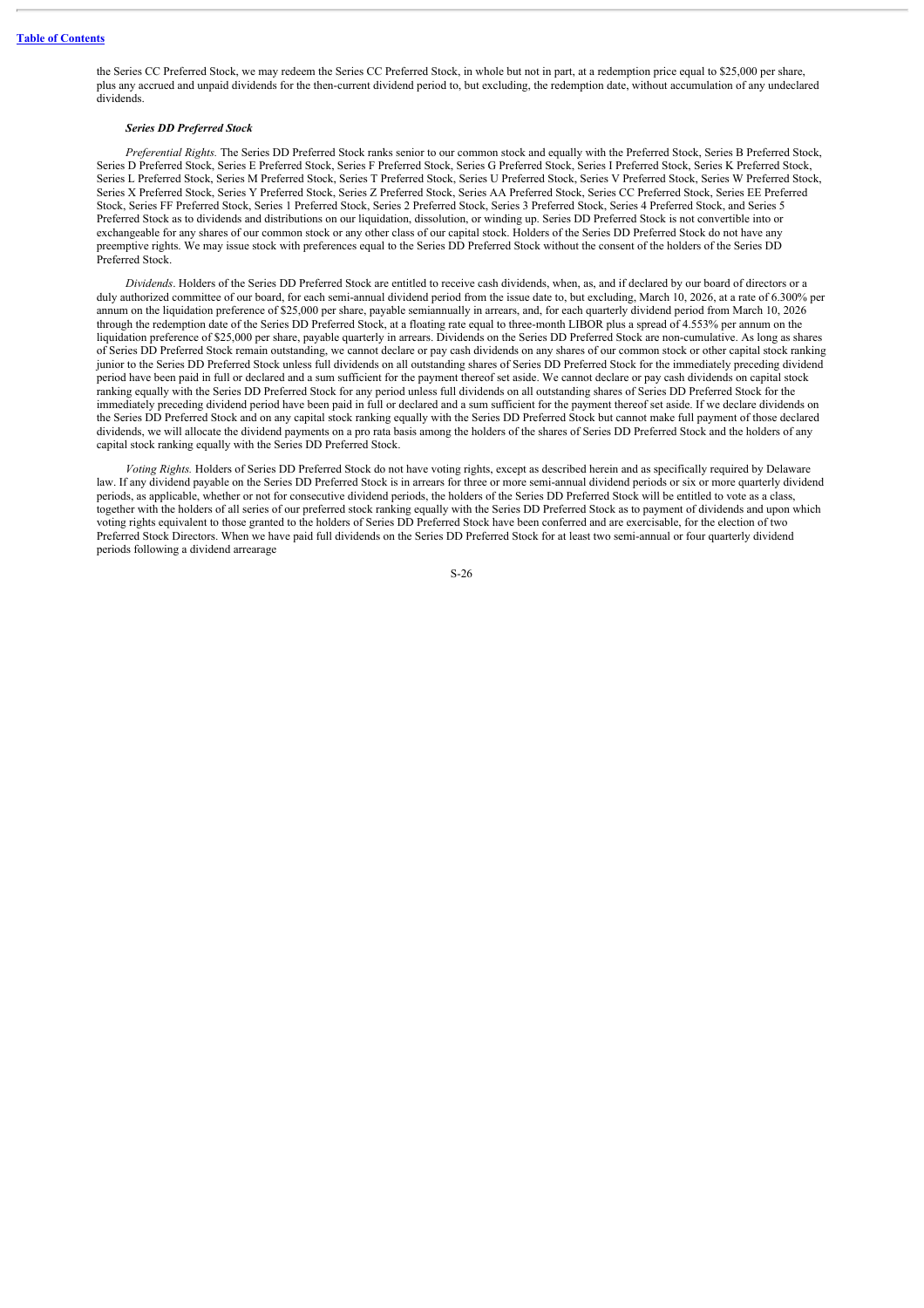described above, these voting rights will terminate. As long as the Series DD Preferred Stock remains outstanding, the affirmative vote or consent of the holders of at least 66<sup>2</sup>/<sub>3</sub>% of the voting power of the Series DD Preferred Stock and any voting parity stock shall be necessary to authorize, create or issue any capital stock ranking senior to the Series DD Preferred Stock as to dividends or the distribution of assets upon liquidation, dissolution or winding-up, or to reclassify any authorized capital stock into any such shares of such capital stock or issue any obligation or security convertible into or evidencing the right to purchase any such shares of capital stock. In addition, so long as any shares of the Series DD Preferred Stock remain outstanding, the affirmative vote of the holders of at least 66% % of the voting power of the Series DD Preferred Stock shall be necessary to amend, alter or repeal any provision of the certificate of designations for the Series DD Preferred Stock or our certificate of incorporation so as to adversely affect the powers, preferences or special rights of the Series DD Preferred Stock.

*Distributions*. In the event of our voluntary or involuntary liquidation, dissolution, or winding up, holders of Series DD Preferred Stock will be entitled to receive out of assets legally available for distribution to stockholders, before any distribution or payment out of our assets may be made to or set aside for the holders of our capital stock ranking junior to the Series DD Preferred Stock as to distributions, a liquidating distribution in the amount of the liquidation preference of \$25,000 per share, plus any declared and unpaid dividends, without accumulation of any undeclared dividends, to the date of liquidation. Shares of Series DD Preferred Stock will not be subject to a sinking fund.

*Redemption*. We may redeem the Series DD Preferred Stock, in whole or in part, at our option, at any time on or after March 10, 2026, at the redemption price equal to \$25,000 per share, plus any accrued and unpaid dividends, for the then-current dividend period to, but excluding, the redemption date, without accumulation of any undeclared dividends. In addition, at any time within 90 days after a "capital treatment event," as described in the certificate of designations for the Series DD Preferred Stock, we may redeem the Series DD Preferred Stock, in whole but not in part, at a redemption price equal to \$25,000 per share, plus any accrued and unpaid dividends for the then-current dividend period to, but excluding, the redemption date, without accumulation of any undeclared dividends.

### *Series EE Preferred Stock*

*Preferential Rights*. The Series EE Preferred Stock ranks senior to our common stock and equally with the Preferred Stock, Series B Preferred Stock, Series D Preferred Stock, Series E Preferred Stock, Series F Preferred Stock, Series G Preferred Stock, Series I Preferred Stock, Series K Preferred Stock, Series L Preferred Stock, Series M Preferred Stock, Series T Preferred Stock, Series U Preferred Stock, Series V Preferred Stock, Series W Preferred Stock, Series X Preferred Stock, Series Y Preferred Stock, Series Z Preferred Stock, Series AA Preferred Stock, Series CC Preferred Stock, Series DD Preferred Stock, Series FF Preferred Stock, Series 1 Preferred Stock, Series 2 Preferred Stock, Series 3 Preferred Stock, Series 4 Preferred Stock, and Series 5 Preferred Stock as to dividends and distributions on our liquidation, dissolution, or winding up. Series EE Preferred Stock is not convertible into or exchangeable for any shares of our common stock or any other class of our capital stock. Holders of the Series EE Preferred Stock do not have any preemptive rights. We may issue stock with preferences equal to the Series EE Preferred Stock without the consent of the holders of the Series EE Preferred Stock.

*Dividends*. Holders of the Series EE Preferred Stock are entitled to receive cash dividends, when, as, and if declared by our board of directors or a duly authorized committee of our board, at an annual dividend rate per share of 6.000% on the liquidation preference of \$25,000 per share. Dividends on the Series EE Preferred Stock are non-cumulative and are payable quarterly in arrears. As long as shares of Series EE Preferred Stock remain outstanding, we cannot declare or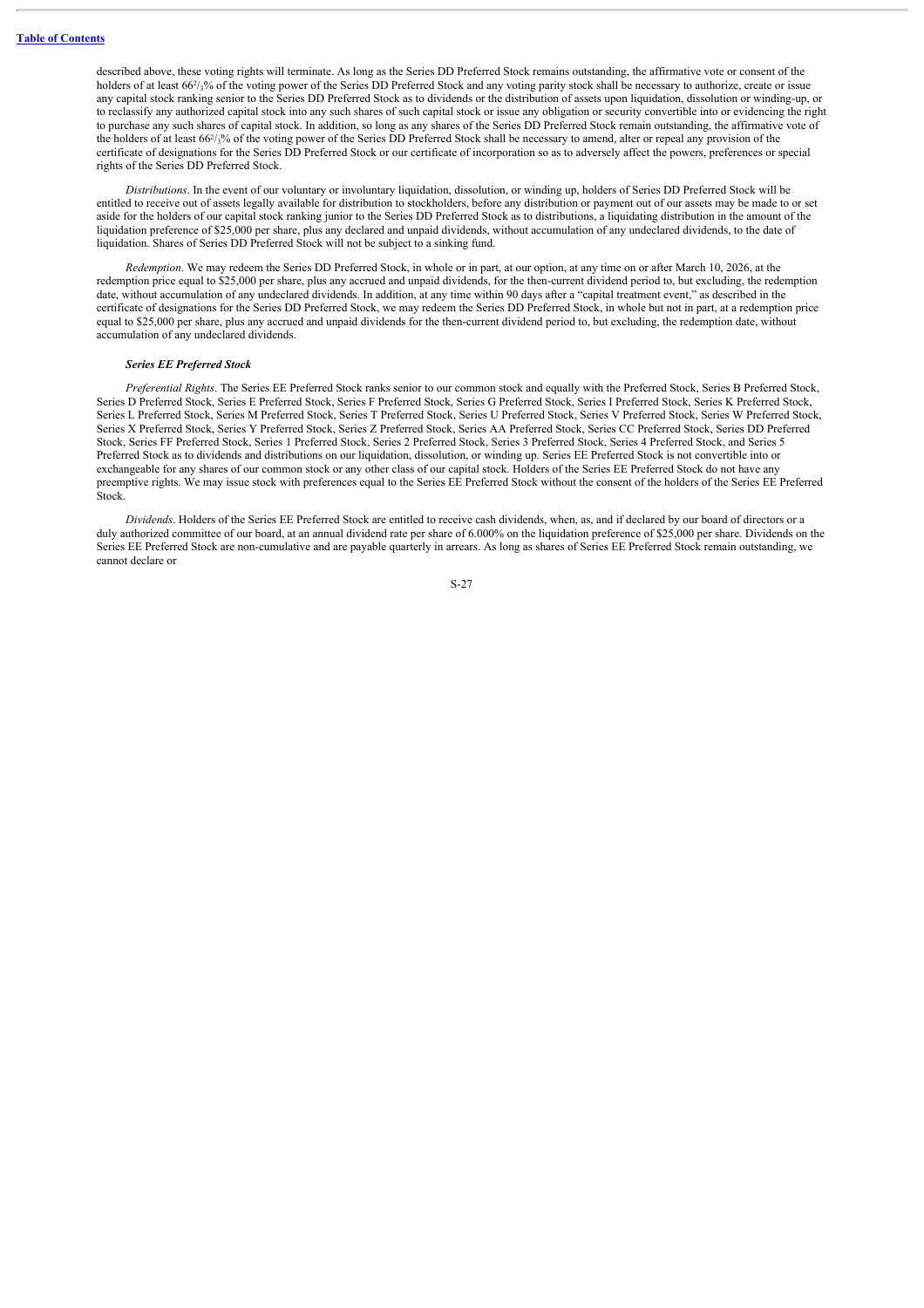pay cash dividends on any shares of our common stock or other capital stock ranking junior to the Series EE Preferred Stock unless full dividends on all outstanding shares of Series EE Preferred Stock for the immediately preceding dividend period have been paid in full or declared and a sum sufficient for the payment thereof set aside. We cannot declare or pay cash dividends on capital stock ranking equally with the Series EE Preferred Stock for any period unless full dividends on all outstanding shares of Series EE Preferred Stock for the immediately preceding dividend period have been paid in full or declared and a sum sufficient for the payment thereof set aside. If we declare dividends on the Series EE Preferred Stock and on any capital stock ranking equally with the Series EE Preferred Stock but cannot make full payment of those declared dividends, we will allocate the dividend payments on a pro rata basis among the holders of the shares of Series EE Preferred Stock and the holders of any capital stock ranking equally with the Series EE Preferred Stock.

*Voting Rights*. Holders of Series EE Preferred Stock do not have voting rights, except as described herein and as specifically required by Delaware law. If any dividend payable on the Series EE Preferred Stock is in arrears for six or more quarterly dividend periods, whether or not for consecutive dividend periods, the holders of the Series EE Preferred Stock will be entitled to vote as a class, together with the holders of all series of our preferred stock ranking equally with the Series EE Preferred Stock as to payment of dividends and upon which voting rights equivalent to those granted to the holders of Series EE Preferred Stock have been conferred and are exercisable, for the election of two Preferred Stock Directors. When we have paid full dividends on the Series EE Preferred Stock for at least four quarterly dividend periods following a dividend arrearage described above, these voting rights will terminate. As long as the Series EE Preferred Stock remains outstanding, the affirmative vote or consent of the holders of at least 66<sup>2</sup>/<sub>3</sub>% of the voting power of the Series EE Preferred Stock and any voting parity stock shall be necessary to authorize, create or issue any capital stock ranking senior to the Series EE Preferred Stock as to dividends or the distribution of assets upon liquidation, dissolution or winding-up, or to reclassify any authorized capital stock into any such shares of such capital stock or issue any obligation or security convertible into or evidencing the right to purchase any such shares of capital stock. In addition, so long as any shares of the Series EE Preferred Stock remain outstanding, the affirmative vote of the holders of at least 66<sup>2</sup>/<sub>3</sub>% of the voting power of the Series EE Preferred Stock shall be necessary to amend, alter or repeal any provision of the certificate of designations for the Series EE Preferred Stock or our certificate of incorporation so as to adversely affect the powers, preferences or special rights of the Series EE Preferred Stock.

*Distributions*. In the event of our voluntary or involuntary liquidation, dissolution, or winding up, holders of Series EE Preferred Stock will be entitled to receive out of assets legally available for distribution to stockholders, before any distribution or payment out of our assets may be made to or set aside for the holders of our capital stock ranking junior to the Series EE Preferred Stock as to distributions, a liquidating distribution in the amount of the liquidation preference of \$25,000 per share, plus any declared and unpaid dividends, without accumulation of any undeclared dividends, to the date of liquidation. Shares of Series EE Preferred Stock will not be subject to a sinking fund.

*Redemption*. We may redeem the Series EE Preferred Stock, in whole or in part, at our option, at any time on or after April 25, 2021, at the redemption price equal to \$25,000 per share, plus any accrued and unpaid dividends, for the then-current dividend period to, but excluding, the redemption date, without accumulation of any undeclared dividends. In addition, at any time within 90 days after a "capital treatment event," as described in the certificate of designations for the Series EE Preferred Stock, we may redeem the Series EE Preferred Stock, in whole but not in part, at a redemption price equal to \$25,000 per share, plus any accrued and unpaid dividends for the then-current dividend period to, but excluding, the redemption date, without accumulation of any undeclared dividends.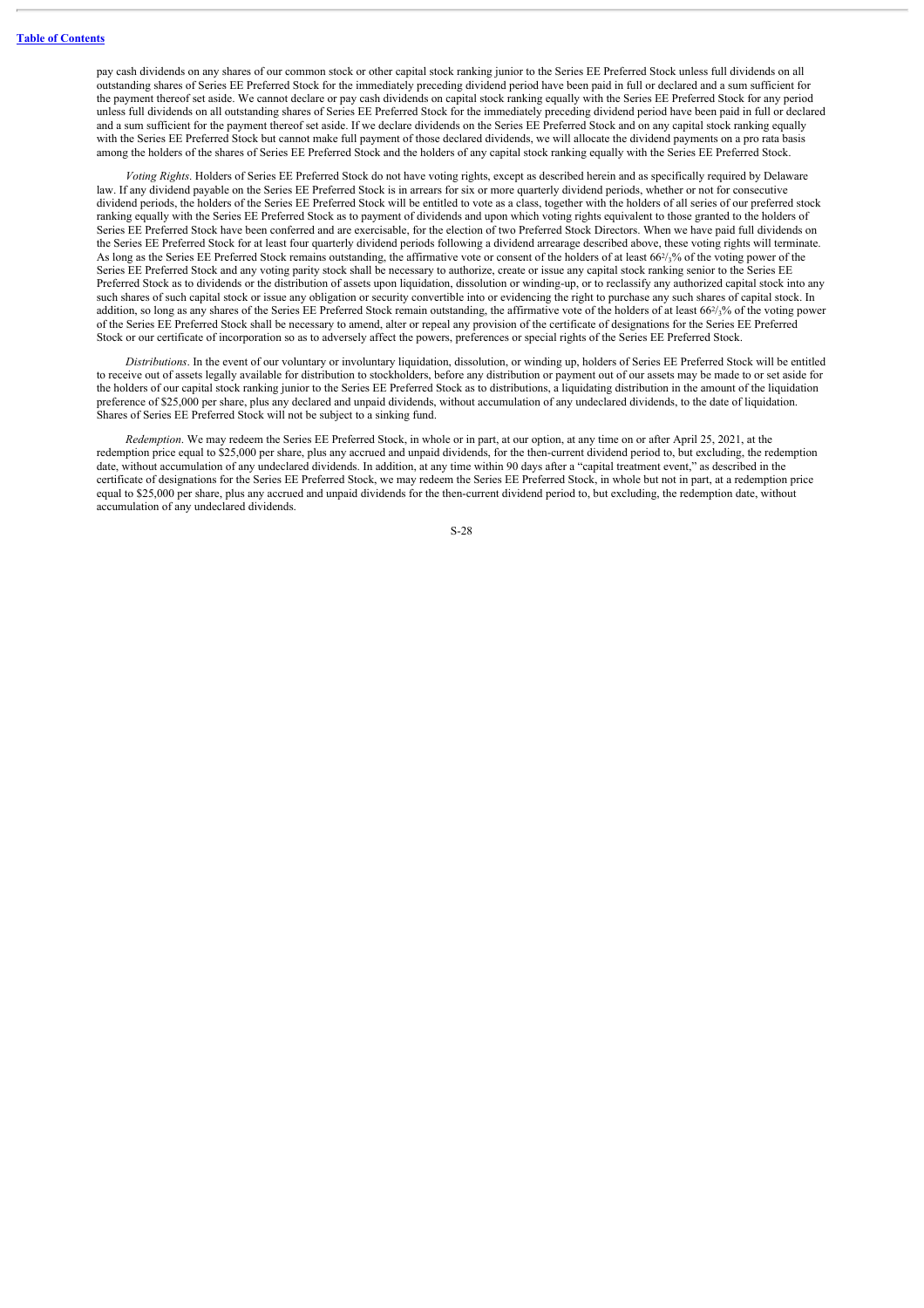#### *Series FF Preferred Stock*

*Preferential Rights.* The Series FF Preferred Stock ranks senior to our common stock and equally with the Preferred Stock, Series B Preferred Stock, Series D Preferred Stock, Series E Preferred Stock, Series F Preferred Stock, Series G Preferred Stock, Series I Preferred Stock, Series K Preferred Stock, Series L Preferred Stock, Series M Preferred Stock, Series T Preferred Stock, Series U Preferred Stock, Series V Preferred Stock, Series W Preferred Stock, Series X Preferred Stock, Series Y Preferred Stock, Series Z Preferred Stock, Series AA Preferred Stock, Series CC Preferred Stock, Series DD Preferred Stock, Series EE Preferred Stock, Series 1 Preferred Stock, Series 2 Preferred Stock, Series 3 Preferred Stock, Series 4 Preferred Stock, and Series 5 Preferred Stock as to dividends and distributions on our liquidation, dissolution, or winding up. Series FF Preferred Stock is not convertible into or exchangeable for any shares of our common stock or any other class of our capital stock. Holders of the Series FF Preferred Stock do not have any preemptive rights. We may issue stock with preferences equal to the Series FF Preferred Stock without the consent of the holders of the Series FF Preferred Stock.

*Dividends*. Holders of the Series FF Preferred Stock are entitled to receive cash dividends, when, as, and if declared by our board of directors or a duly authorized committee of our board, for each semi-annual dividend period from the issue date to, but excluding, March 15, 2028, at a rate of 5.875% per annum on the liquidation preference of \$25,000 per share, payable semiannually in arrears, and, for each quarterly dividend period from March 15, 2028 through the redemption date of the Series FF Preferred Stock, at a floating rate equal to three-month LIBOR plus a spread of 2.931% per annum on the liquidation preference of \$25,000 per share, payable quarterly in arrears. Dividends on the Series FF Preferred Stock are non-cumulative. As long as shares of Series FF Preferred Stock remain outstanding, we cannot declare or pay cash dividends on any shares of our common stock or other capital stock ranking junior to the Series FF Preferred Stock unless full dividends on all outstanding shares of Series FF Preferred Stock for the immediately preceding dividend period have been paid in full or declared and a sum sufficient for the payment thereof set aside. We cannot declare or pay cash dividends on capital stock ranking equally with the Series FF Preferred Stock for any period unless full dividends on all outstanding shares of Series FF Preferred Stock for the immediately preceding dividend period have been paid in full or declared and a sum sufficient for the payment thereof set aside. If we declare dividends on the Series FF Preferred Stock and on any capital stock ranking equally with the Series FF Preferred Stock but cannot make full payment of those declared dividends, we will allocate the dividend payments on a pro rata basis among the holders of the shares of Series FF Preferred Stock and the holders of any capital stock ranking equally with the Series FF Preferred Stock.

*Voting Rights.* Holders of Series FF Preferred Stock do not have voting rights, except as described herein and as specifically required by Delaware law. If any dividend payable on the Series FF Preferred Stock is in arrears for three or more semi-annual dividend periods or six or more quarterly dividend periods, as applicable, whether or not for consecutive dividend periods, the holders of the Series FF Preferred Stock will be entitled to vote as a class, together with the holders of all series of our preferred stock ranking equally with the Series FF Preferred Stock as to payment of dividends and upon which voting rights equivalent to those granted to the holders of Series FF Preferred Stock have been conferred and are exercisable, for the election of two Preferred Stock Directors. When we have paid full dividends on the Series FF Preferred Stock for at least two semi-annual or four quarterly dividend periods following a dividend arrearage described above, these voting rights will terminate. As long as the Series FF Preferred Stock remains outstanding, the affirmative vote or consent of the holders of at least 66<sup>2</sup>/<sub>3</sub>% of the voting power of the Series FF Preferred Stock and any voting parity stock shall be necessary to authorize, create or issue any capital stock ranking senior to the Series FF Preferred Stock as to dividends or the distribution of assets upon liquidation, dissolution or winding-up, or to reclassify any authorized capital stock into any such shares of such capital stock or issue any obligation or security convertible into or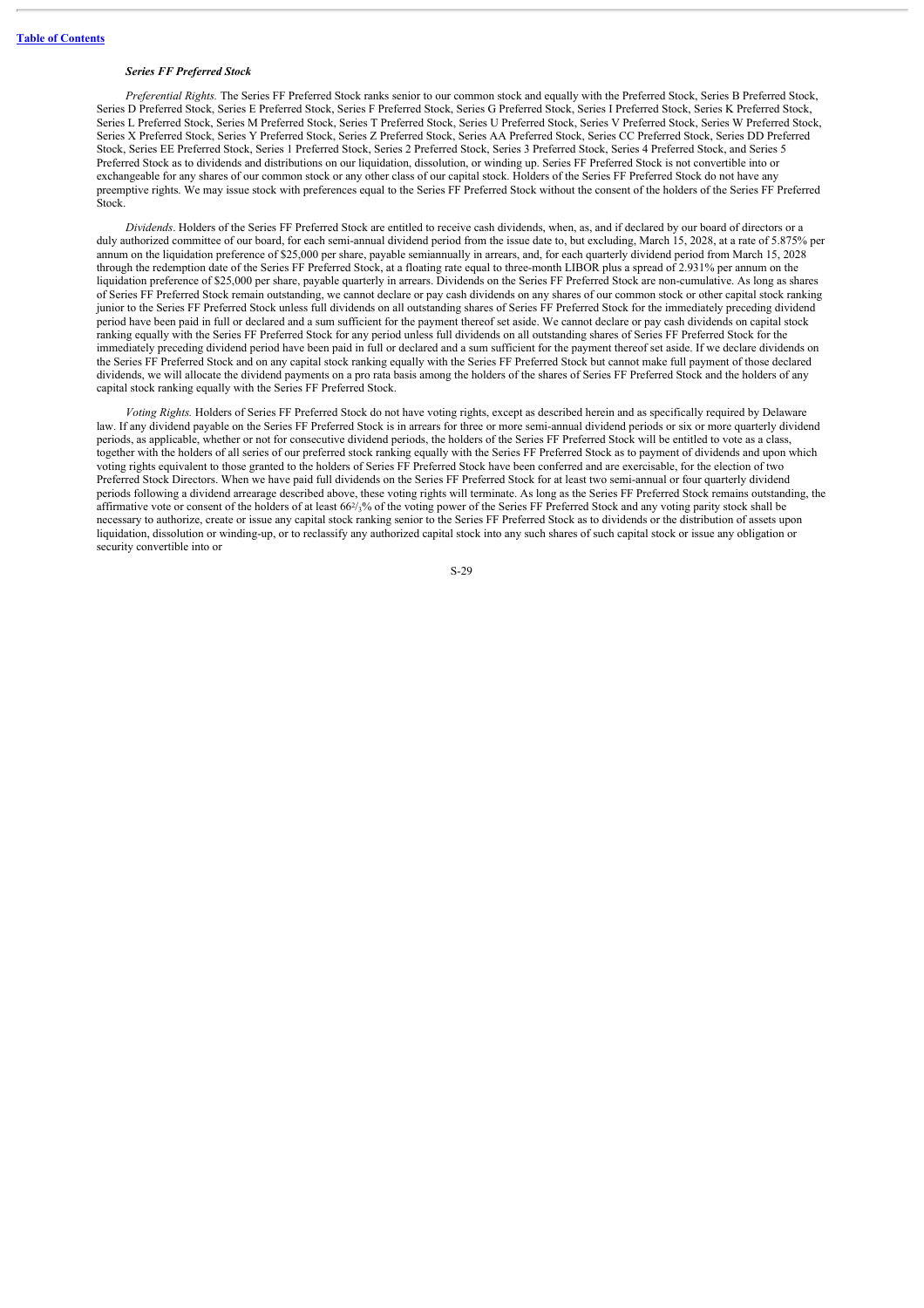evidencing the right to purchase any such shares of capital stock. In addition, so long as any shares of the Series FF Preferred Stock remain outstanding, the affirmative vote of the holders of at least 66<sup>2/</sup><sub>3</sub>% of the voting power of the Series FF Preferred Stock shall be necessary to amend, alter or repeal any provision of the certificate of designations for the Series FF Preferred Stock or our certificate of incorporation so as to adversely affect the powers, preferences or special rights of the Series FF Preferred Stock.

*Distributions*. In the event of our voluntary or involuntary liquidation, dissolution, or winding up, holders of Series FF Preferred Stock will be entitled to receive out of assets legally available for distribution to stockholders, before any distribution or payment out of our assets may be made to or set aside for the holders of our capital stock ranking junior to the Series FF Preferred Stock as to distributions, a liquidating distribution in the amount of the liquidation preference of \$25,000 per share, plus any declared and unpaid dividends, without accumulation of any undeclared dividends, to the date of liquidation. Shares of Series FF Preferred Stock will not be subject to a sinking fund.

*Redemption*. We may redeem the Series FF Preferred Stock, in whole or in part, at our option, at any time on or after March 15, 2028, at the redemption price equal to \$25,000 per share, plus any accrued and unpaid dividends, for the then-current dividend period to, but excluding, the redemption date, without accumulation of any undeclared dividends. In addition, at any time within 90 days after a "capital treatment event," as described in the certificate of designations for

the Series FF Preferred Stock, we may redeem the Series FF Preferred Stock, in whole but not in part, at a redemption price equal to \$25,000 per share, plus any accrued and unpaid dividends for the then-current dividend period to, but excluding, the redemption date, without accumulation of any undeclared dividends.

# **Additional Classes or Series of Stock**

We will have the right to create and issue additional classes or series of stock ranking equally with or junior to the Preferred Stock as to dividends and distribution of assets upon our liquidation, dissolution, or winding up without the consent of the holders of the Preferred Stock, or the holders of the related depositary shares.

### **Depository, Transfer Agent, and Registrar**

Computershare Trust Company, N.A. will be the depository, transfer agent, and registrar for the Preferred Stock.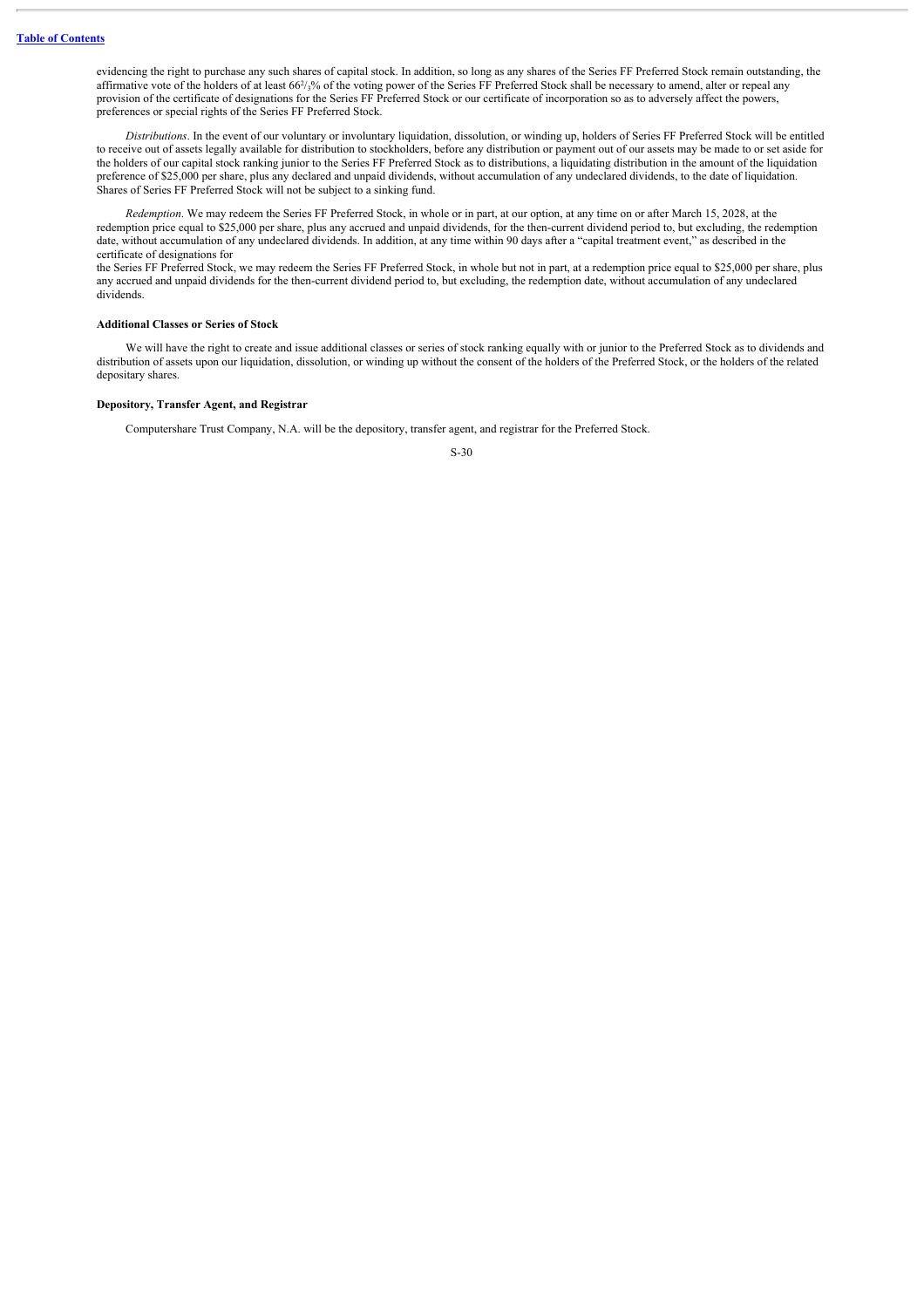### **DESCRIPTION OF THE DEPOSITARY SHARES**

The following description summarizes specific terms and provisions of the depositary shares relating to our Preferred Stock. You should read this description of the material terms of the depositary shares along with the terms that apply generally to all our preferred stock issued in the form of *depositary shares under "Description of Depositary Shares" in the attached prospectus.*

#### **General**

We are issuing proportional fractional interests in the Preferred Stock in the form of depositary shares. Each depositary share represents a 1/1,000th interest in a share of the Preferred Stock, and will be evidenced by depositary receipts, as described under "Registration and Settlement—Book-Entry System" on page S-34. We will deposit the underlying shares of the Preferred Stock with a depository pursuant to a deposit agreement among us, Computershare Inc. and its wholly-owned subsidiary Computershare Trust Company, N.A., collectively acting as depository, and the holders from time to time of the depositary receipts. Subject to the terms of the deposit agreement, the depositary shares will be entitled to all the rights and preferences of the Preferred Stock in proportion to the applicable fraction of a share of Preferred Stock those depositary shares represent.

In this prospectus supplement, references to "holders" of depositary shares mean those who have depositary shares registered in their own names on the books maintained by the depository and not indirect holders who own beneficial interests in depositary shares registered in the street name of, or issued in book-entry form through, DTC. You should review the special considerations that apply to indirect holders described in "Registration and Settlement— Book-Entry System" on page S-34.

#### **Dividends and Other Distributions**

Each dividend on a depositary share will be in an amount equal to 1/1,000th of the dividend declared on the related share of the Preferred Stock.

The depository will distribute all dividends and other cash distributions received on the Preferred Stock to the holders of record of the depositary receipts in proportion to the number of depositary shares held by each holder. In the event of a distribution other than in cash, the depository will distribute property received by it to the holders of record of the depositary receipts in proportion to the number of depositary shares held by each holder, unless the depository determines that this distribution is not feasible, in which case the depository may, with our approval, adopt a method of distribution that it deems practicable, including the sale of the property and distribution of the net proceeds of that sale to the holders of the depositary receipts.

If the calculation of a dividend or other cash distribution results in an amount that is a fraction of a cent and that fraction is equal to or greater than \$0.005, the depository will round that amount up to the next highest whole cent and will request that we pay the resulting additional amount to the depository for the relevant dividend or other cash distribution. If the fractional amount is less than \$0.005, the depository will disregard that fractional amount.

Record dates for the payment of dividends and other matters relating to the depositary shares will be the same as the corresponding record dates for the Preferred Stock.

The amount paid as dividends or otherwise distributable by the depository with respect to the depositary shares or the underlying Preferred Stock will be reduced by any amounts required to be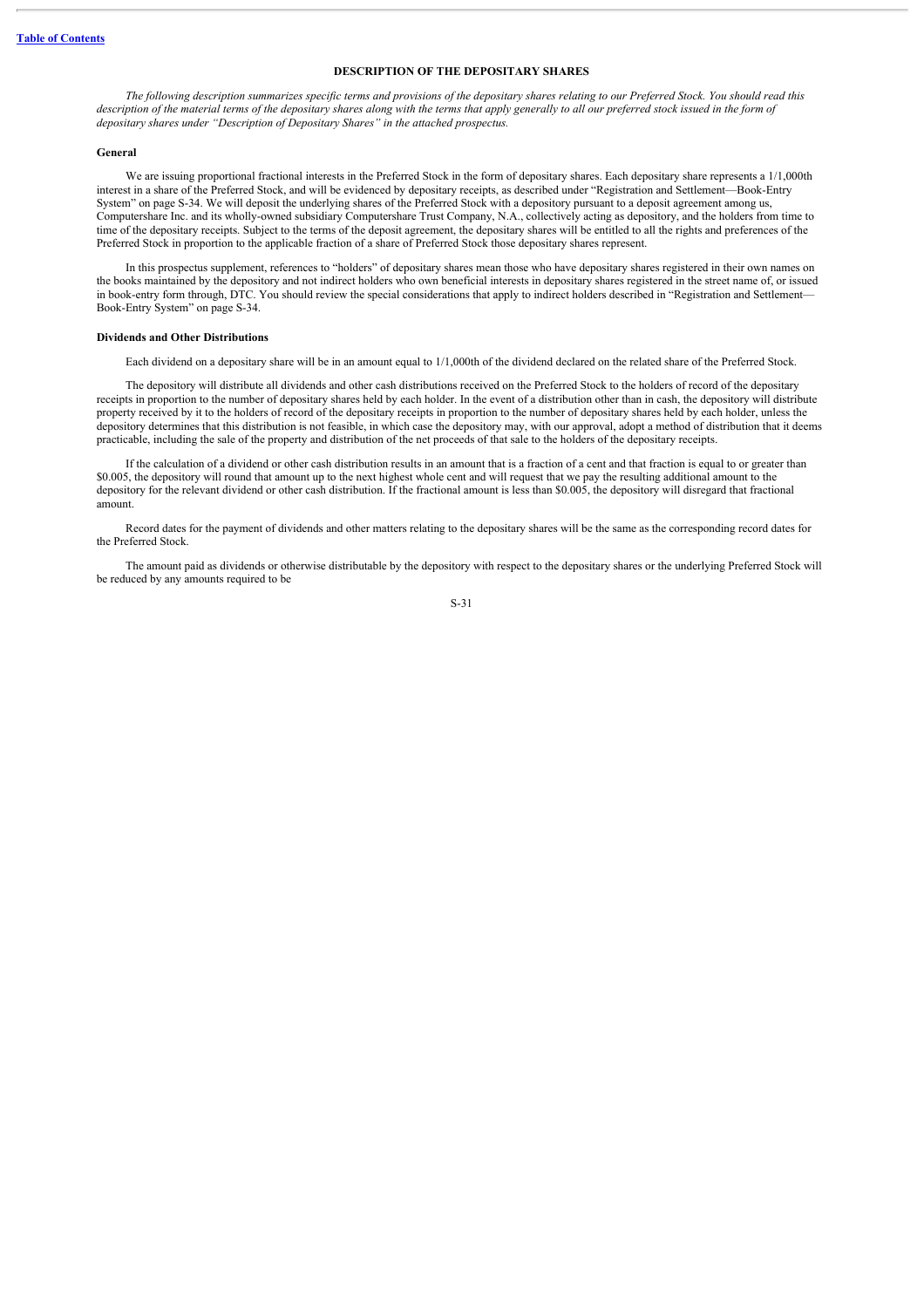withheld by us or the depository on account of taxes or other governmental charges. The depository may refuse to make any payment or distribution, or any transfer, exchange, or withdrawal of any depositary shares or the shares of the Preferred Stock until such taxes or other governmental charges are paid.

#### **Redemption of Depositary Shares**

If we redeem the Preferred Stock, in whole or in part, as described above under "Description of the Preferred Stock—Optional Redemption," depositary shares also will be redeemed with the proceeds received by the depository from the redemption of the Preferred Stock held by the depository. The redemption price per depositary share will be 1/1,000th of the redemption price per share payable with respect to the Preferred Stock, plus any accrued and unpaid dividends on the shares of the Preferred Stock called for redemption for the then-current dividend period to, but excluding, the redemption date, without accumulation of any undeclared dividends.

If we redeem shares of the Preferred Stock held by the depository, the depository will redeem, as of the same redemption date, the number of depositary shares representing those shares of the Preferred Stock so redeemed. If we redeem less than all of the outstanding depositary shares, the depositary shares to be redeemed will be selected either pro rata or by lot. In any case, the depository will redeem depositary shares only in increments of 1,000 depositary shares and multiples thereof. The depository will provide notice of redemption to record holders of the depositary receipts not less than 30 and not more than 60 days prior to the date fixed for redemption of the Preferred Stock and the related depositary shares.

### **Voting the Preferred Stock**

Because each depositary share represents a 1/1,000th interest in a share of the Preferred Stock, holders of depositary receipts will be entitled to 1/1,000th of a vote per depositary share under those limited circumstances in which holders of the Preferred Stock are entitled to a vote, as described above in "Description of the Preferred Stock—Voting Rights."

When the depository receives notice of any meeting at which the holders of the Preferred Stock are entitled to vote, the depository will mail the information contained in the notice to the record holders of the depositary shares relating to the Preferred Stock. Each record holder of the depositary shares on the record date, which will be the same date as the record date for the Preferred Stock, may instruct the depository to vote the amount of the Preferred Stock represented by the holder's depositary shares. To the extent possible, the depository will vote the amount of the Preferred Stock represented by depositary shares in accordance with the instructions it receives. We will agree to take all reasonable actions that the depository determines are necessary to enable the depository to vote as instructed. If the depository does not receive specific instructions from the holders of any depositary shares representing the Preferred Stock, it will vote all depositary shares held by it proportionately with instructions received.

### **Listing**

We intend to apply to list the depositary shares on the NYSE under the symbol "BAC PrB." If the application is approved, we expect trading to begin within 30 days after we issue the depositary shares. Listing the depositary shares on the NYSE does not guarantee that a trading market will develop or, if a trading market does develop, the depth of that market or the ability of holders to sell their depositary shares easily. We do not expect that there will be any separate public trading market for the shares of the Preferred Stock except as represented by the depositary shares.

$$
S-32
$$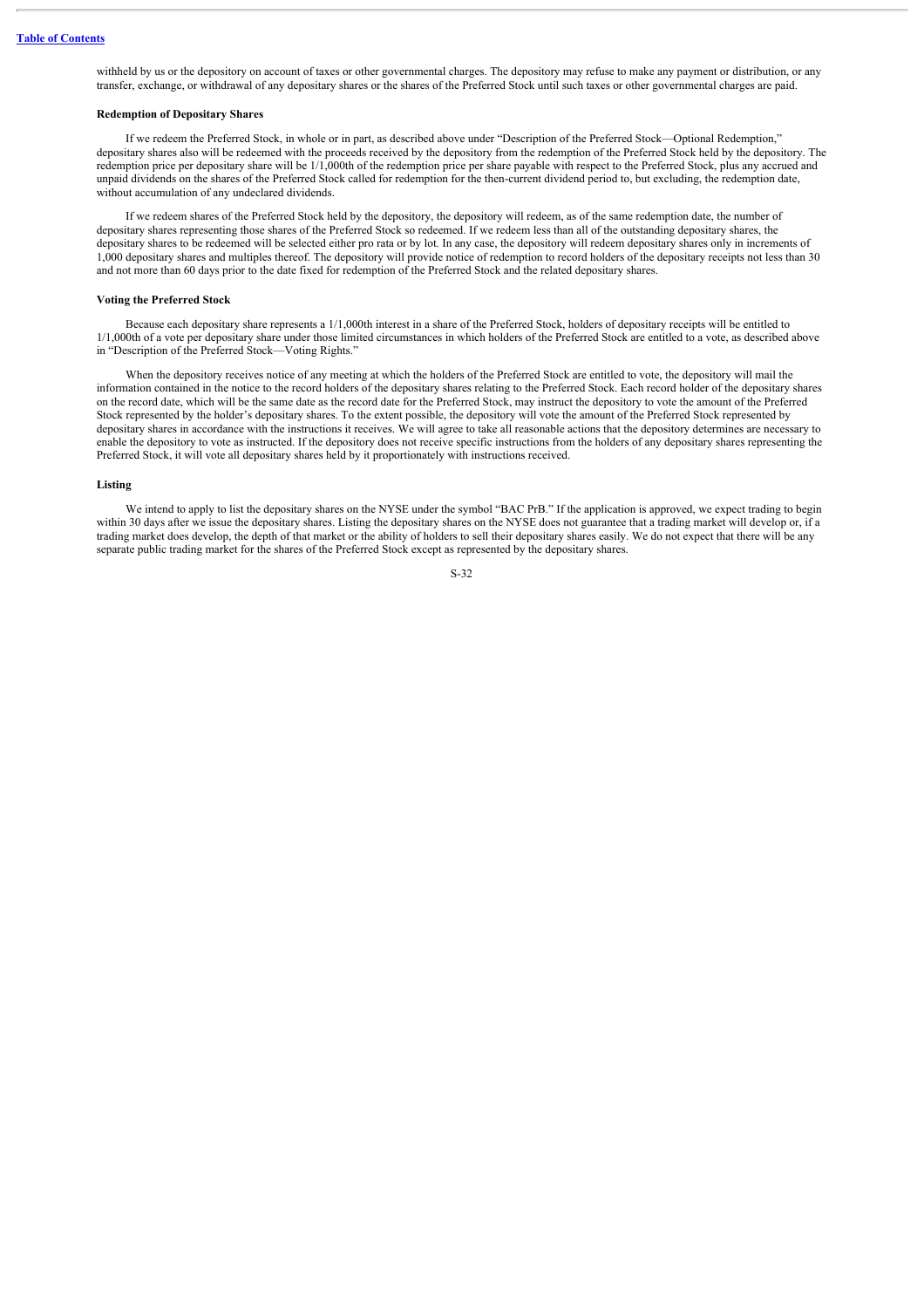# **Form and Notices**

The Preferred Stock will be issued in registered form to the depository, and the depositary shares will be issued in book-entry only form through DTC, as described below in "Registration and Settlement—Book-Entry System" and in "Registration and Settlement—Book-Entry Only Issuance" on page 91 of the attached prospectus. The depository will forward to the holders of depositary shares all reports, notices, and communications from us that are delivered to the depository and that we are required to furnish to the holders of the Preferred Stock.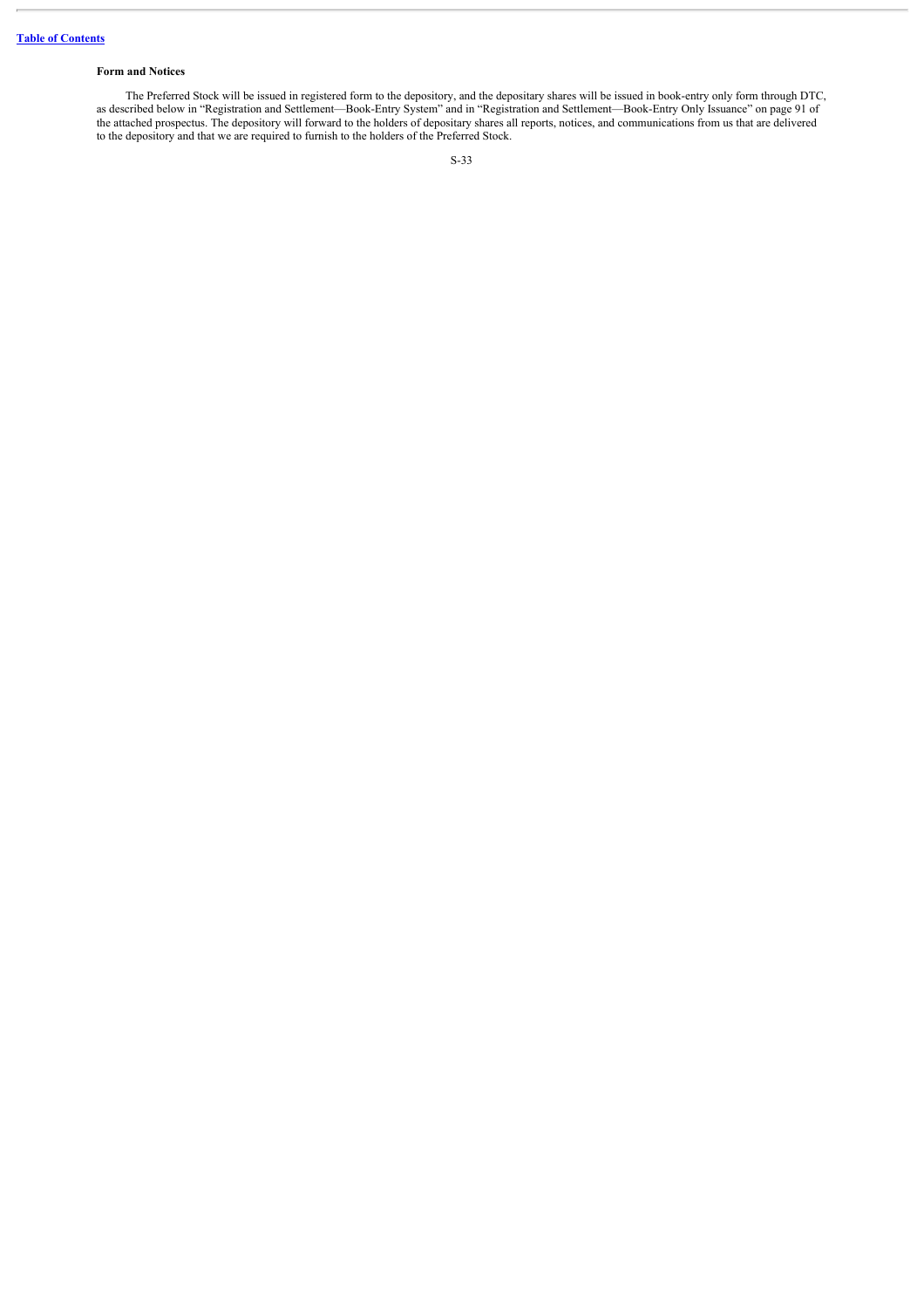## **REGISTRATION AND SETTLEMENT**

# **Book-Entry System**

The depositary shares will be issued in book-entry only form through the facilities of The Depository Trust Company, or "DTC." This means that we will not issue actual depositary receipts to each holder of depositary shares, except in limited circumstances. Instead, the depositary shares will be in the form of a single global depositary receipt deposited with and held in the name of DTC, or its nominee. In order to own a beneficial interest in a depositary receipt, you must be an organization that participates in DTC or have an account with an organization that participates in DTC, including Euroclear Bank S.A./N.V., as operator of the Euroclear System ("Euroclear"), and Clearstream Banking, société anonyme ("Clearstream"). For more information about Euroclear and Clearstream, see "Registration and Settlement—Depositories for Global Securities" in the attached prospectus beginning on page 93.

Except as described in the attached prospectus, owners of beneficial interests in the global depositary receipt will not be entitled to have depositary shares registered in their names, will not receive or be entitled to receive physical delivery of the depositary shares in definitive form, and will not be considered the owners or holders of depositary shares under our amended and restated certificate of incorporation or the deposit agreement, including for purposes of receiving any reports or notices delivered by us. Accordingly, each person owning a beneficial interest in the depositary receipts must rely on the procedures of DTC and, if that person is not a participant, on the procedures of the participant through which that person owns its beneficial interest, in order to exercise any rights of a holder of depositary shares.

If we discontinue the book-entry only form system of registration, we will replace the global depositary receipt with depositary receipts in certificated form registered in the names of the beneficial owners. Once depositary receipts in certificated form are issued, the underlying shares of the Preferred Stock may be withdrawn from the depository arrangement upon surrender of depositary receipts at the corporate trust office of the depository and upon payment of the taxes, charges, and fees provided for in the deposit agreements. Subject to the deposit agreement, the holders of depositary receipts will receive the appropriate number of shares of Preferred Stock and any money or property represented by the depositary shares.

Only whole shares of the Preferred Stock may be withdrawn. If a holder holds an amount other than a whole multiple of 1,000 depositary shares, the depository will deliver, along with the withdrawn shares of the Preferred Stock, a new depositary receipt evidencing the excess number of depositary shares. Holders of withdrawn shares of the Preferred Stock will not be entitled to redeposit those shares or to receive depositary shares.

### **Same Day Settlement**

As long as the depositary shares are represented by a global depositary receipt registered in the name of DTC, or its nominee, the depositary shares will trade in the DTC Same-Day Funds Settlement System. DTC requires secondary market trading activity in the depositary shares to settle in immediately available funds. This requirement may affect trading activity in the depositary shares.

## **Payment of Dividends**

We will pay dividends, if any, on the Preferred Stock represented by depositary shares in book-entry form to the depository. In turn, the depository will deliver the dividends to DTC in accordance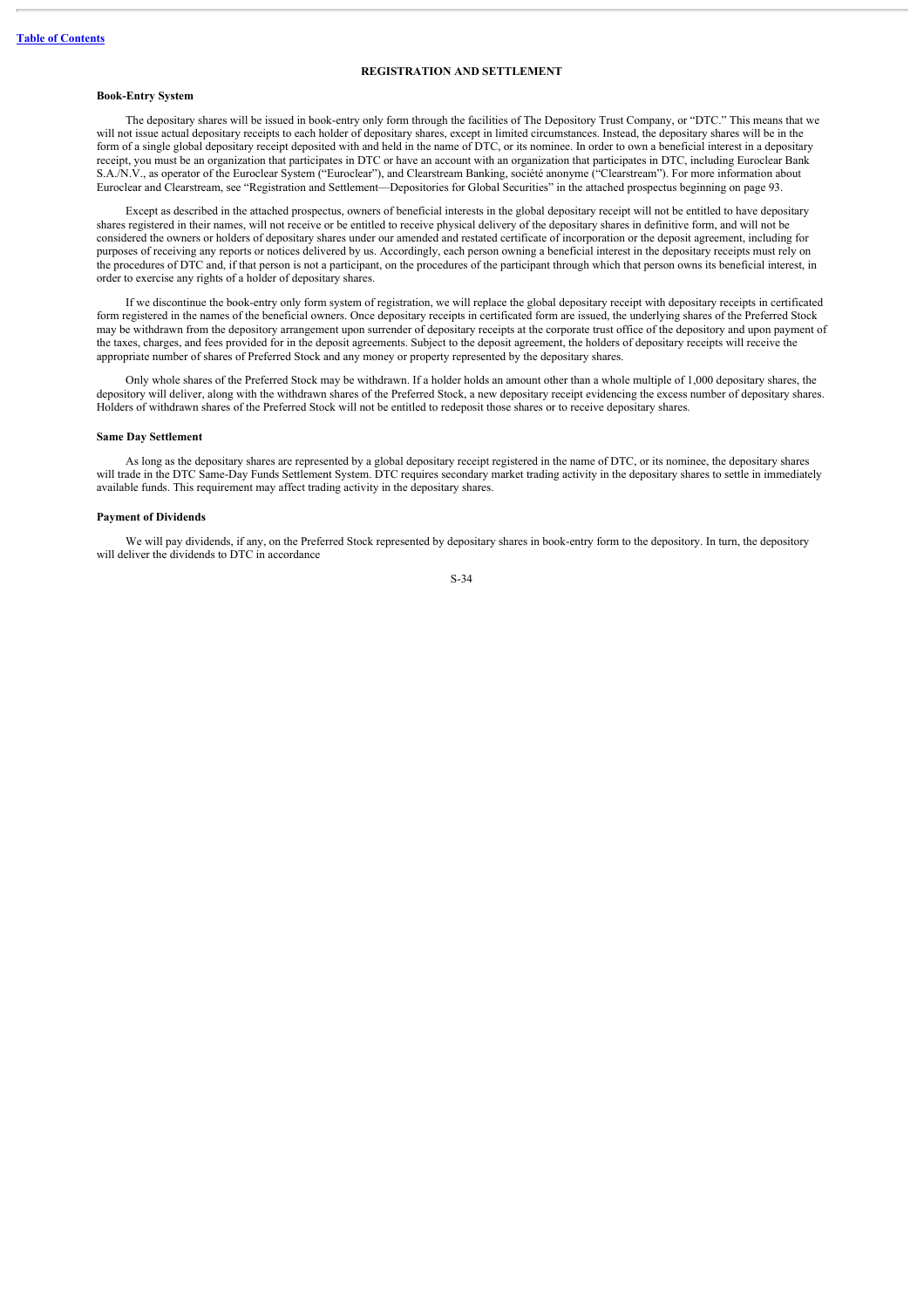with the arrangements then in place between the depository and DTC. Generally, DTC will be responsible for crediting the dividend payments it receives from the depository to the accounts of DTC participants, and each participant will be responsible for disbursing the dividend payment for which it is credited to the holders that it represents. As long as the depositary shares are represented by a global depositary receipt, we will make all dividend payments in immediately available funds.

In the event depositary receipts are issued in certificated form, dividends generally will be paid by check mailed to the holders of the depositary receipts on the applicable record date at the address appearing on the security register.

# **Notices**

Any notices required to be delivered to you will be given by the depository to DTC for communication to its participants.

If the depositary receipts are issued in certificated form, notices to you also will be given by mail to the addresses of the holders as they appear on the security register.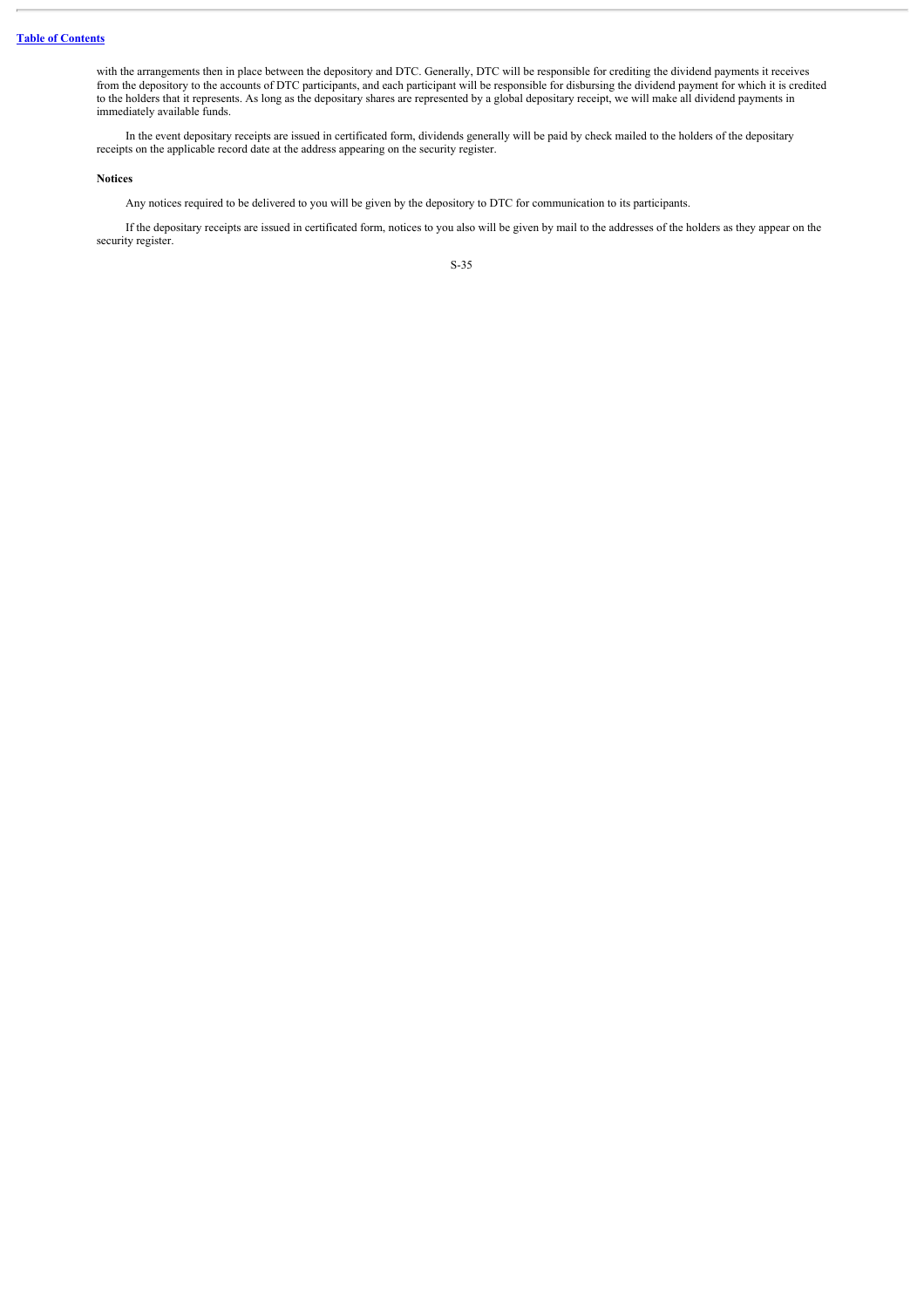#### **U.S. FEDERAL INCOME TAX CONSIDERATIONS**

For a brief description of the U.S. federal income tax considerations applicable to an investment in the Preferred Stock and the related depositary shares, see "U.S. Federal Income Tax Considerations" and "U.S. Federal Income Tax Considerations—Taxation of Common Stock, Preferred Stock, and Depositary Shares" beginning on page 99 and page 115, respectively, of the attached prospectus. In addition to the limitations set forth therein, that description does not address the consequences to taxpayers subject to special tax accounting rules under Section 451(b) of the Internal Revenue Code of 1986, as amended (the "Code"), which was recently added to the Code by legislation known as the Tax Cuts and Jobs Act.

Under the Tax Cuts and Jobs Act, the 70% dividends-received deduction described in the attached prospectus has been reduced to a 50% dividendsreceived deduction.

The withholding rate applicable on the disposition of the Preferred Stock or the depositary shares described under "U.S. Federal Income Tax Considerations—Taxation of Common Stock, Preferred Stock, and Depositary Shares—Consequences to Non-U.S. Holders—Sale, Exchange, or other Taxable Disposition" in the attached prospectus if we were treated as a "United States real property holding corporation" is 15% for dispositions on or after February 17, 2016. As discussed in the attached prospectus, we believe that we are not currently, and do not anticipate becoming, a "United States real property holding corporation" for U.S. federal income tax purposes.

The following paragraph supplements the discussion under "U.S. Federal Income Tax Considerations—Foreign Account Tax Compliance Act" beginning on page 122 of the attached prospectus:

The IRS has announced that withholding under the Foreign Account Tax Compliance Act on payments of gross proceeds from a sale or redemption of the Preferred Stock and the related depositary shares will only apply to payments made after December 31, 2018.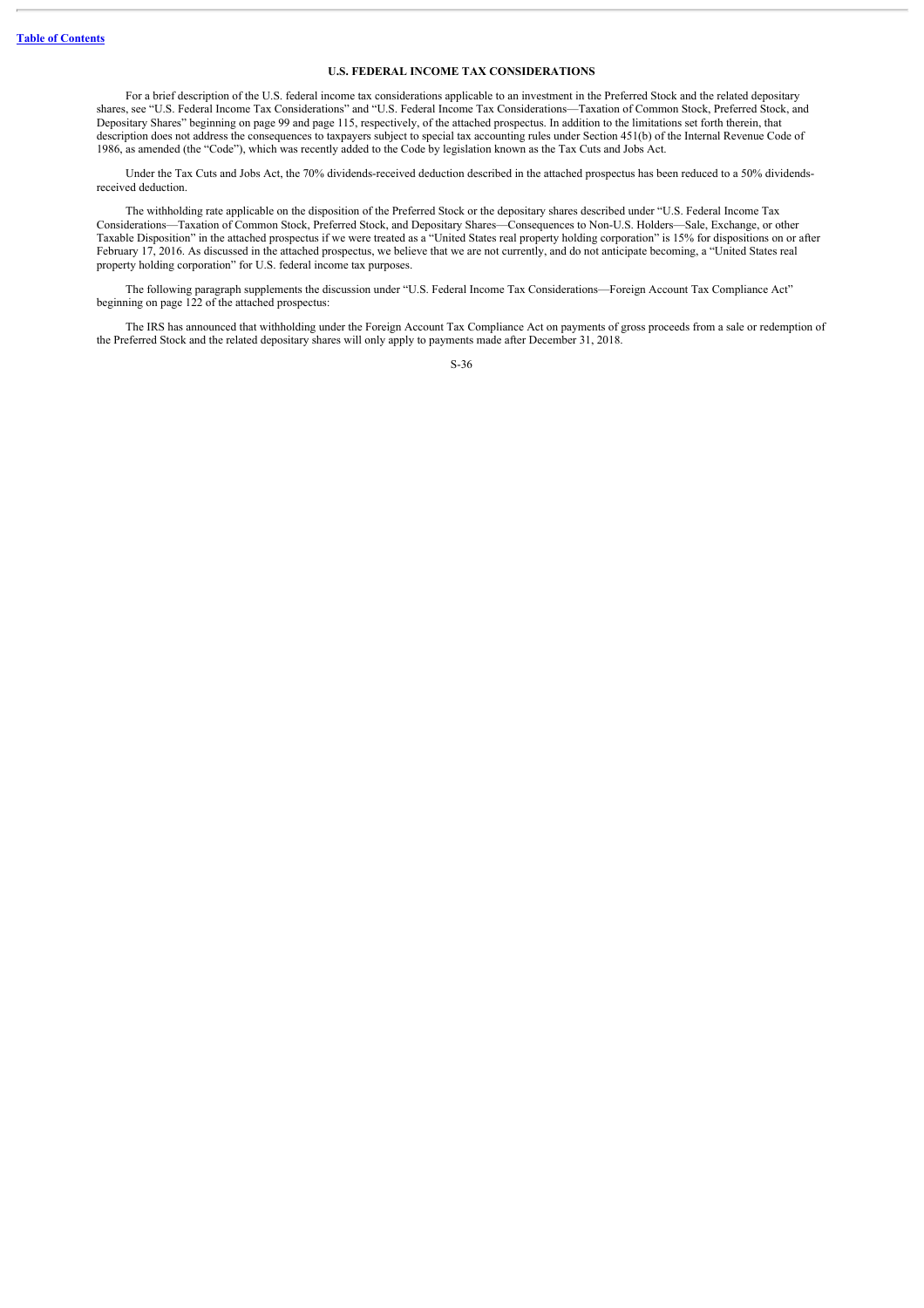## **ERISA CONSIDERATIONS**

For a brief description of the considerations for employee benefit and other plans investing in the Preferred Stock through the depositary shares offered by this prospectus supplement and the attached prospectus, including a discussion of considerations if the securities are deemed to be "plan assets" for purposes of the Employee Retirement Income Security Act of 1974, as amended (commonly referred to as "ERISA"), and Section 4975 of the Code, see "ERISA Considerations" beginning on page 128 of the attached prospectus. As discussed in more detail in that section, purchasers or holders of the depositary shares or any interest in those securities will be deemed to have made certain representations regarding their status under ERISA and should carefully consider these representations before electing to acquire the depositary shares.

Fiduciaries of, or other persons acting on behalf of an employee benefit or other plan, considering purchasing the depositary shares should consult with their counsel regarding these matters before making any investment decision.

We expect that an investment in the Preferred Stock through the depositary shares will constitute an "equity interest" for purposes of the regulation adopted by the U.S. Department of Labor to address whether the underlying assets of an entity are considered "plan assets" (29 CFR Section 2510.3-101, as modified by Section 3(42) of ERISA) (the "Plan Assets Regulation"), but we do not anticipate that these securities will satisfy the "publicly-offered securities" exception described in the Plan Assets Regulation. However, the acquisition of an equity interest in an "operating company" by a plan (as such term is defined in the Plan Assets Regulation) is the subject of a separate exception described in the Plan Assets Regulation. For this purpose, an "operating company" is considered to be an entity that is primarily engaged, either directly or indirectly, in the production or sale of a product or service other than the investment of capital. We expect that we will be considered to be an operating company and, as a result, we expect that the acquisition of Preferred Stock through depositary shares by a plan will satisfy the exception referenced above such that the assets of the plan will include only its interest in the Preferred Stock and depositary shares but not an undivided interest in each of our underlying assets, although no assurance can be given in this regard. As discussed in the attached prospectus, other considerations implicated by ERISA (such as its "prohibited transaction" requirements) may impact the suitability of an investment in the Preferred Stock though the depositary shares by plans, and the fiduciaries of such plans should consult with their counsel regarding these matters before making any investment decision.

Any purchaser that is a plan or is acquiring the offered securities on behalf of a plan, including any fiduciary purchasing on behalf of a plan (collectively the "Purchaser"), who is independent of us, the underwriter and any of our respective affiliates (collectively the "Seller") will be deemed to have represented, in its corporate and its fiduciary capacity, by its purchase and holding of the offered securities that: (a) the Purchaser is (i) a bank as defined in section 202 of the Investment Advisers Act of 1940 (the "Advisers Act") or similar institution that is regulated and supervised and subject to periodic examination by a state or federal agency, (ii) an insurance carrier which is qualified under the laws of more than one state to perform the services of managing, acquiring or disposing of assets of a plan, (iii) an investment adviser registered under the Advisers Act or, if not registered under the Advisers Act by reason of paragraph (1) of section 203A of such Act, is registered as an investment adviser under the laws of the state (referred to in such paragraph (1)) in which it maintains its principal office and place of business, (iv) a broker-dealer registered under the Securities Exchange Act of 1934, as amended (the "Exchange Act"), or (v) any independent fiduciary that holds, or has under management or control, total assets of at least \$50 million; (b) the Purchaser is capable of evaluating investment risks independently, both in general and with regard to particular transactions and investment strategies; (c) the Purchaser has been informed

S-37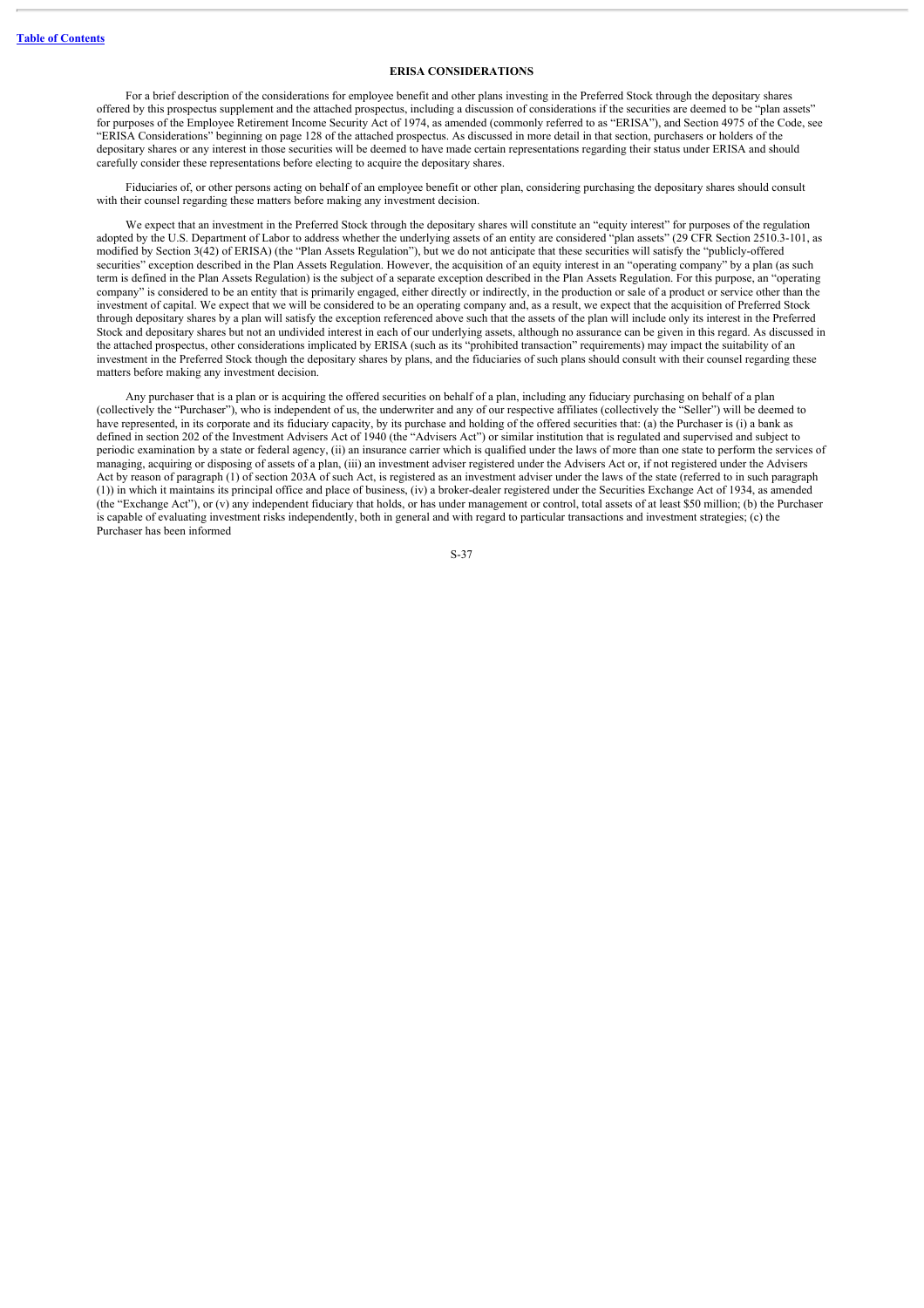that the Seller is not undertaking to provide impartial investment advice, or to give advice in a fiduciary capacity, in connection with the transaction and has been informed of the existence and nature of the Seller's financial interests in the transaction; (d) the Purchaser is a fiduciary under ERISA or the Code, or both, with respect to the transaction and is responsible for exercising independent judgment in evaluating the transaction; and (e) the Seller has not received a fee or other compensation directly from the Purchaser for the provision of investment advice in connection with the transaction.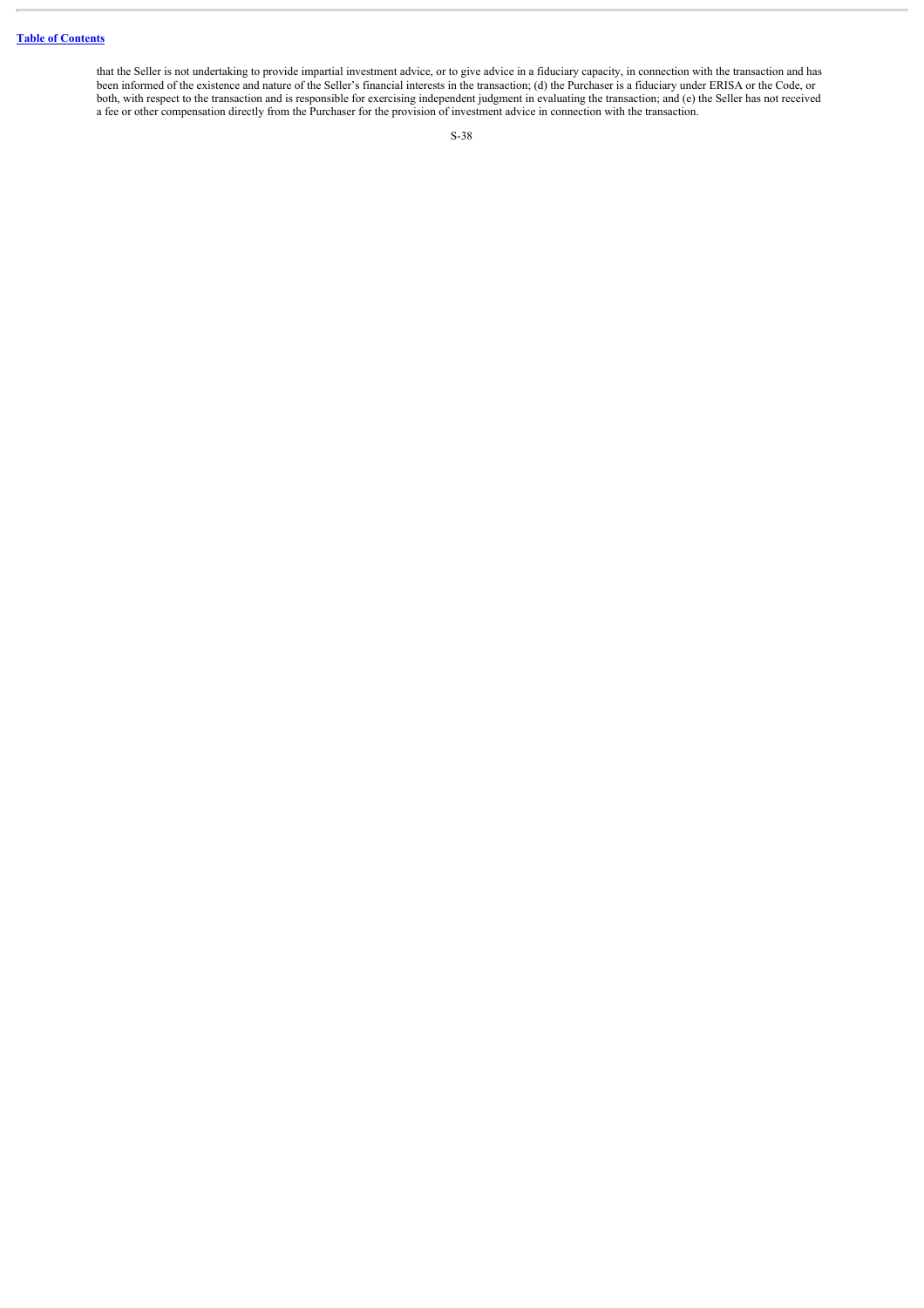## **UNDERWRITING (CONFLICTS OF INTEREST)**

We have entered into an underwriting agreement dated May 7, 2018 with the underwriters named below. In the underwriting agreement, we agreed to sell to each of the underwriters, and each of the underwriters agreed to purchase from us, the number of depositary shares, each representing a 1/1,000th interest in a share of the Preferred Stock, shown opposite its name below, at the applicable public offering price on the cover page of this prospectus supplement.

|                                       | Number of                |
|---------------------------------------|--------------------------|
| Underwriter                           | <b>Depositary Shares</b> |
| Merrill Lynch, Pierce, Fenner & Smith |                          |
| Incorporated                          | 9,024,000                |
| J.P. Morgan Securities LLC            | 9,024,000                |
| Morgan Stanley & Co. LLC              | 9,024,000                |
| UBS Securities LLC                    | 9,024,000                |
| Wells Fargo Securities, LLC           | 9,024,000                |
| RBC Capital Markets, LLC              | 2,400,000                |
| Academy Securities, Inc.              | 120,000                  |
| Drexel Hamilton, LLC                  | 120,000                  |
| Mischler Financial Group, Inc.        | 120,000                  |
| R. Seelaus & Co., Inc.                | 120,000                  |
| Total                                 | 48,000,000               |

The obligations of the underwriters under the underwriting agreement, including their agreement to purchase depositary shares, are several and not joint. Those obligations also are subject to the satisfaction of conditions described in the underwriting agreement. The underwriters have agreed to purchase all of the depositary shares if any of them are purchased. In the event of a default by any underwriter, the underwriting agreement provides that, in certain circumstances, non-defaulting underwriters may increase their purchase commitments, or the underwriting agreement may be terminated.

The underwriters initially propose to offer the depositary shares, in part, directly to the public at the public offering price set forth on the cover page of this prospectus supplement. The underwriters may sell the depositary shares to certain dealers at a price that represents a concession not in excess of \$0.15 per depositary share sold to institutional investors and \$0.50 per depositary share sold to retail investors. Any underwriter may allow, and dealers may reallow, a concession not in excess of \$0.10 per depositary share sold to institutional investors and \$0.45 per depositary share sold to retail investors to certain other dealers. After the initial offering of the depositary shares, the offering price and these concessions may change.

Our offering expenses, not including underwriting commissions, are estimated to be \$800,400.

We have granted to the underwriters an option, exercisable for 30 days from the date of this prospectus supplement, to purchase up to 7,200,000 additional depositary shares at the public offering price listed on the cover page of this prospectus supplement, less underwriting discounts and commissions, to cover over-allotments, if any. To the extent the option is exercised, each underwriter will become obligated, subject to certain conditions, to purchase approximately the same percentage of the additional depositary shares as the number listed next to the underwriter's name in the table above bears to the total number of depositary shares listed next to the names of all the underwriters in the table above, and will sell such depositary shares at the same price (after taking into account any accrued and unpaid dividends) as the initially purchased depositary shares.

Prior to this offering, there has been no public market for the depositary shares. We intend to apply to list the depositary shares on the NYSE under the symbol "BAC PrB." If the listing is

S-39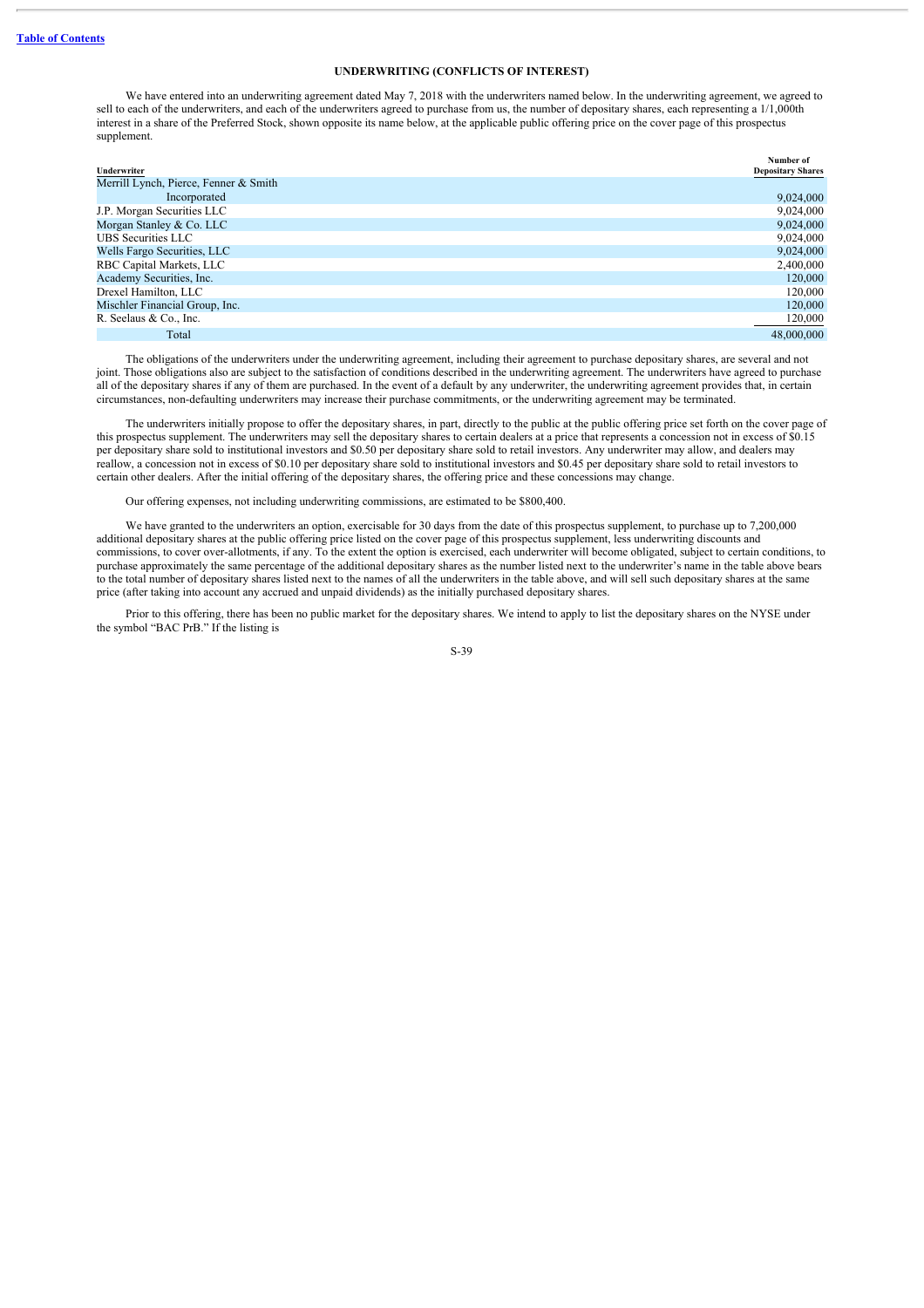approved, trading of the depositary shares on the NYSE is expected to commence within 30 days after they are first issued. The underwriters have advised us that, subject to obtaining any necessary approval from the NYSE, they presently intend to make a market in the depositary shares prior to the use that, subject to obtaining any necessary approval from the NYSE, they pre commencement of trading on the NYSE. However, the underwriters are not obligated to do so and may discontinue making a market in the depositary shares at any time without notice. No assurance can be given as to the liquidity of any trading market for the depositary shares.

In connection with the offering of the depositary shares, the underwriters may engage in stabilizing transactions, and syndicate covering transactions in accordance with Regulation M under the Exchange Act. The underwriters may enter bids for, and purchase, depositary shares in the open market in order to stabilize the price of the depositary shares. Syndicate covering transactions involve purchases of the depositary shares in the open market after the distribution has been completed in order to cover short positions. In addition, the underwriting syndicate may reclaim selling concessions allowed to an underwriter or a dealer for distributing the depositary shares in the offering if the syndicate repurchases previously distributed depositary shares in transactions to cover syndicate short positions, in stabilization transactions, or otherwise. These activities may cause the price of the depositary shares to be higher than it would otherwise be. Those activities, if commenced, may be discontinued at any time.

Merrill Lynch, Pierce, Fenner & Smith Incorporated is our affiliate. As such, Merrill Lynch, Pierce, Fenner & Smith Incorporated has a "conflict of interest" in this offering within the meaning of FINRA Rule 5121. Consequently, the offering is being conducted in compliance with the provisions of FINRA Rule 5121. Merrill Lynch, Pierce, Fenner & Smith Incorporated is not permitted to sell depositary shares in this offering to an account over which it exercises discretionary authority without the prior specific written approval of the account holder.

We expect that delivery of the depositary shares will be made to investors on or about May 16, 2018, which is the seventh business day following the date of this prospectus supplement (such settlement being referred to as "T+7"). Under Rule 15c6-1 of the Exchange Act, trades in the secondary market generally are required to settle in two business days, unless the parties to a trade expressly agree otherwise. Accordingly, purchasers who wish to trade depositary shares on the date of this prospectus supplement or the next four succeeding business days will be required, by virtue of the fact that the depositary shares initially settle in T+7, to specify an alternate settlement cycle at the time of the trade to prevent a failed settlement and should consult their own advisors in connection with that election.

Under the terms of the underwriting agreement, we have agreed to indemnify the underwriters and certain other persons against certain liabilities, including liabilities under the Securities Act, or to contribute in respect of those liabilities.

Merrill Lynch, Pierce, Fenner & Smith Incorporated is a broker-dealer and one of our subsidiaries and our affiliate. Following the initial distribution of depositary shares, our affiliates, including Merrill Lynch, Pierce, Fenner & Smith Incorporated, may buy and sell the depositary shares in secondary market transactions as part of their business as broker-dealers. Any sale will be at negotiated prices relating to prevailing prices at the time of sale. This prospectus supplement and attached prospectus may be used by one or more of our affiliates in connection with offers and sales related to secondary market transactions in the depositary shares to the extent permitted by applicable law. Our affiliates may act as principal or agent in such transactions.

Each of the underwriters or their affiliates provides or has provided investment or commercial banking services to us from time to time in the ordinary course of business.

## **Selling Restrictions**

The underwriters have represented and agreed that they have not and will not offer, sell, or deliver the depositary shares, directly or indirectly, or distribute this prospectus supplement or the

S-40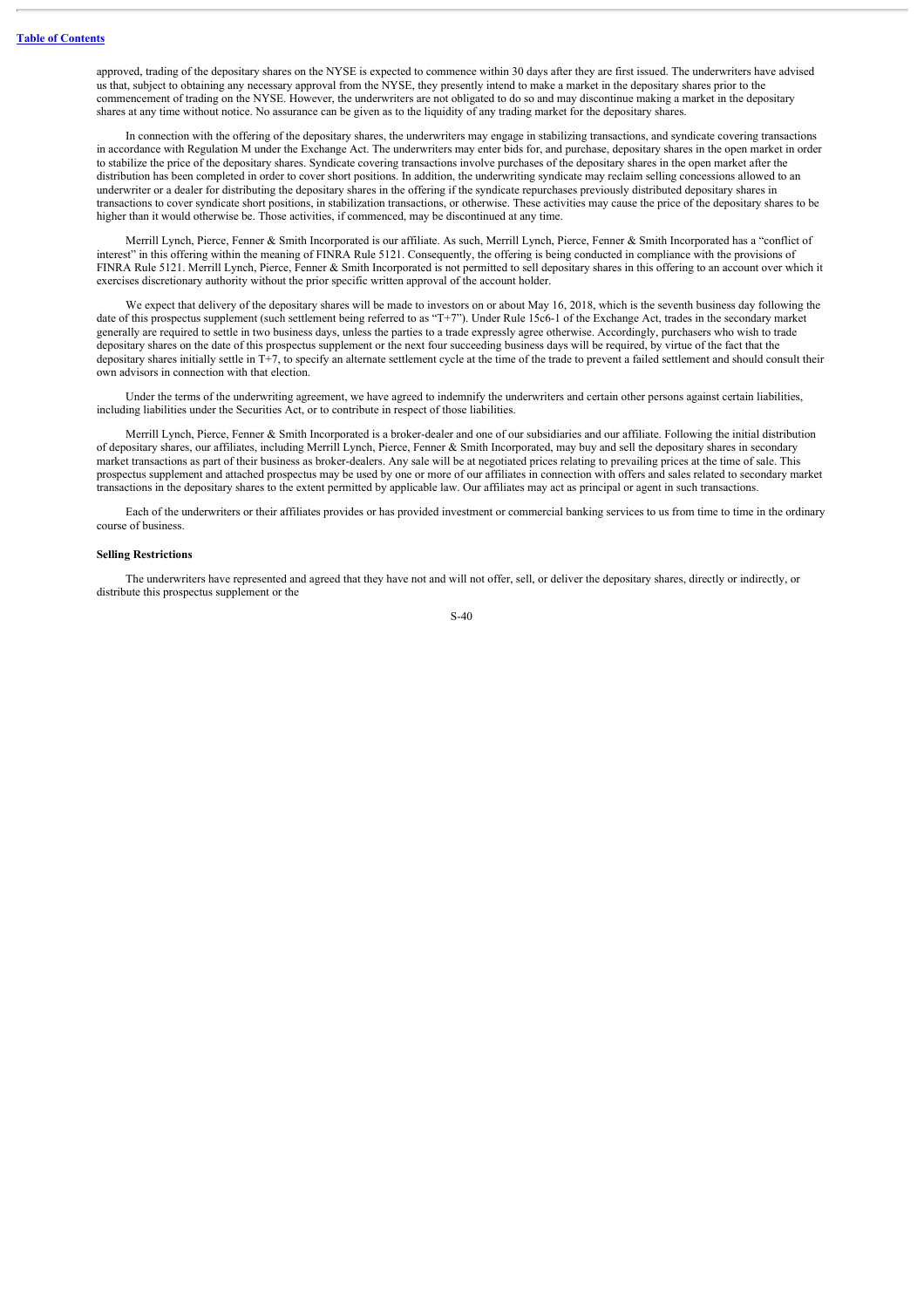attached prospectus or any other offering material relating to the depositary shares, in any jurisdiction except under circumstances that will result in compliance with applicable laws and regulations and that will not impose any obligations on us except as set forth in the underwriting agreement.

## *Austria*

The depositary shares may only be offered in the Republic of Austria in accordance with the Austrian Capital Market Act, implementing in particular Prospectus Directive and any other laws and regulations applicable in the Republic of Austria governing the issue, offer and sale of securities in the Republic of Austria. The depositary shares are not registered or otherwise authorized for public offer within the meaning or under the Austrian Capital Market Act or any other applicable laws and regulations in Austria. The recipients of this prospectus supplement, the accompanying prospectus and any other selling materials in respect to the depositary shares are qualified investors within the meaning of the Austrian Capital Market Act. Accordingly, the depositary shares may not be, and are not being, issued, offered, sold or advertised publicly or offered similarly under either the Austrian Capital Market Act or any other relevant legislation in Austria. We are a U.S. bank holding company and a financial holding company. We are not a bank under the Austrian Banking Act (*Bankwesengesetz* ) and are not EU passported to perform banking business in Austria.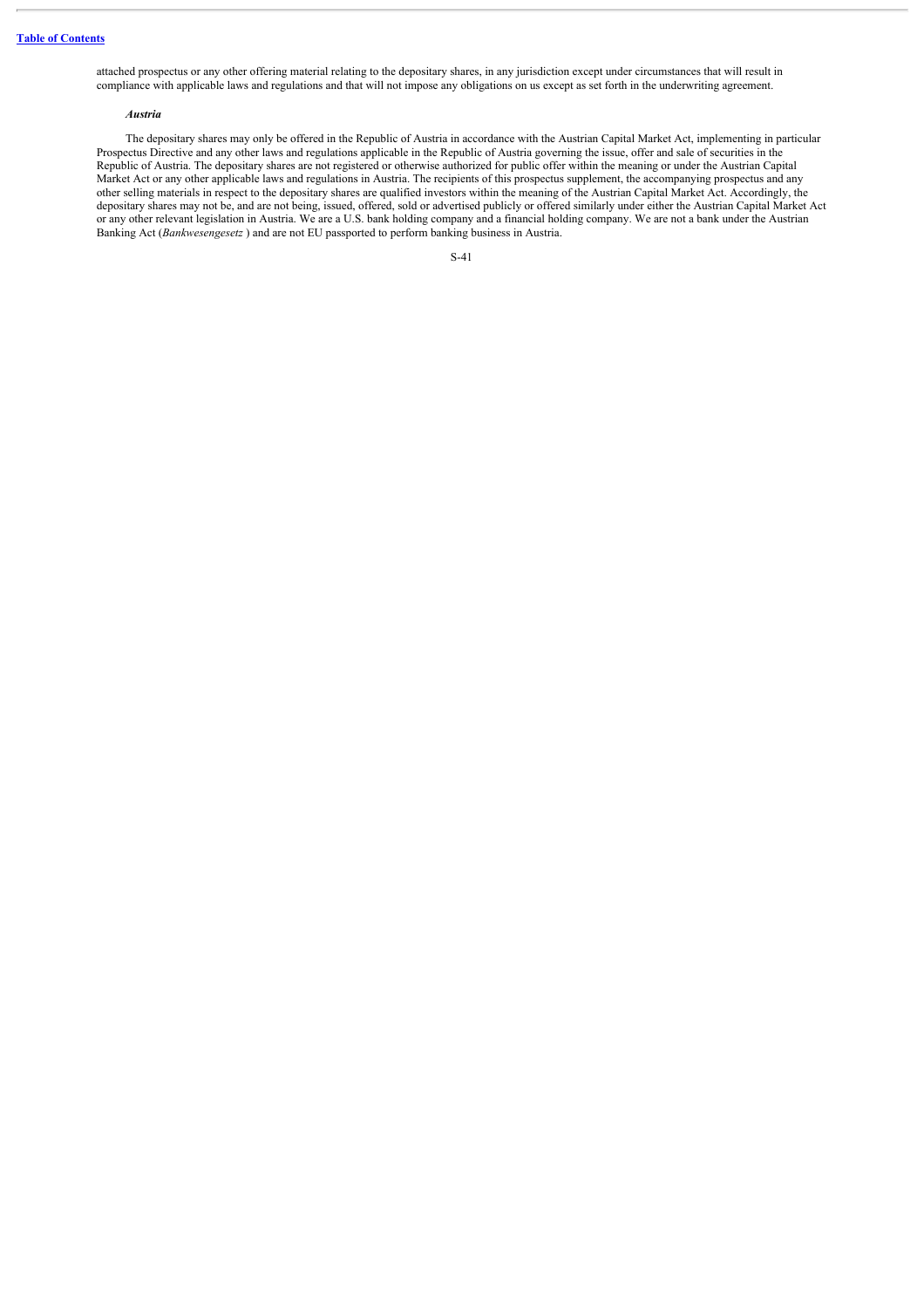# **LEGAL MATTERS**

The validity of the Preferred Stock and the related depositary shares will be passed upon for us by McGuireWoods LLP, Charlotte, North Carolina, and for the underwriters by Morrison & Foerster LLP, New York, New York. McGuireWoods LLP regularly performs legal services for Bank of America.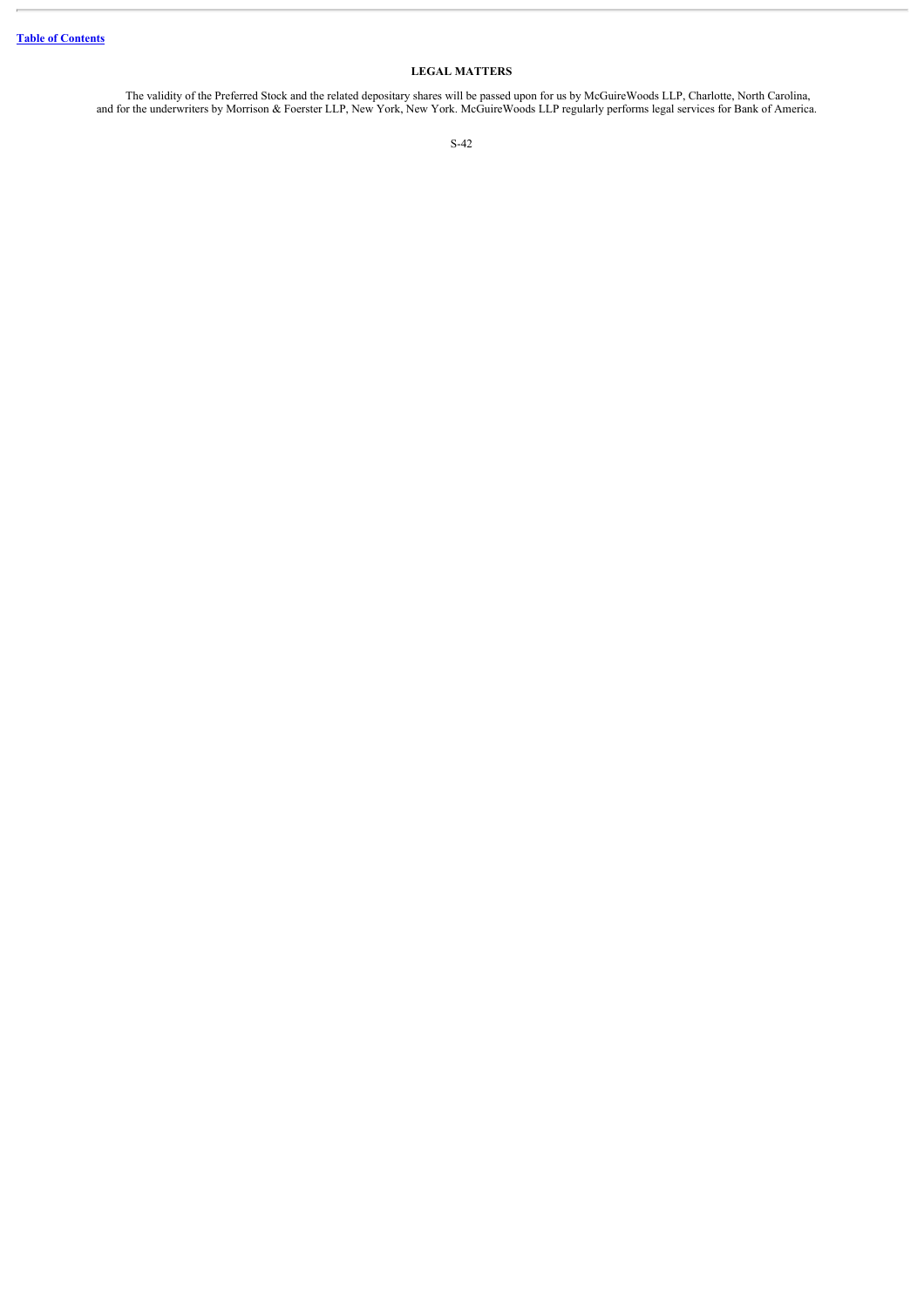

**\$109,857,980,881**

# **Debt Securities, Warrants, Units, Purchase Contracts, Preferred Stock, Depositary Shares, and Common Stock**

We from time to time may offer to sell up to \$109,857,980,881, or the equivalent thereof in any other currency, of debt securities, warrants, purchase contracts, preferred stock, depositary shares representing fractional interests in preferred stock, and common stock, as well as units comprised of one or more of these securities or debt or equity securities of third parties, in any combination. The debt securities, warrants, purchase contracts, and preferred stock may be convertible into or exercisable or exchangeable for our common or preferred stock or for debt or equity securities of one or more other entities. Our common stock is listed on the New York Stock Exchange under the symbol "BAC."

This prospectus describes all material terms of these securities that are known as of the date of this prospectus and the general manner in which we will offer the securities. When we sell a particular issue of securities, we will prepare one or more supplements to this prospectus describing the offering and the specific terms of that issue of securities. You should read this prospectus and any applicable supplement carefully before you invest.

We may use this prospectus in the initial sale of these securities. In addition, Merrill Lynch, Pierce, Fenner & Smith Incorporated, or any of our other affiliates, may use this prospectus in a market-making transaction in any of these securities after their initial sale. Unless you are informed otherwise in the confirmation of sale, this prospectus is being used in a market-making transaction.

# Potential purchasers of our securities should consider the information set forth in the "Risk [Factors"](https://www.sec.gov/Archives/edgar/data/70858/000119312518157429/d572029d424b5.htm#tx572029_3) section beginning on page 9.

Our securities are unsecured and are not savings accounts, deposits, or other obligations of a bank, are not guaranteed by Bank of America, N.A. or any other bank, are not insured by the Federal Deposit Insurance Corporation or any other governmental agency, and may involve investment risks, including *possible loss of principal.*

Neither the Securities and Exchange Commission nor any state securities commission has approved or disapproved of these securities or passed upon the *adequacy or accuracy of this prospectus. Any representation to the contrary is a criminal of ense.*

**Prospectus dated May 1, 2015**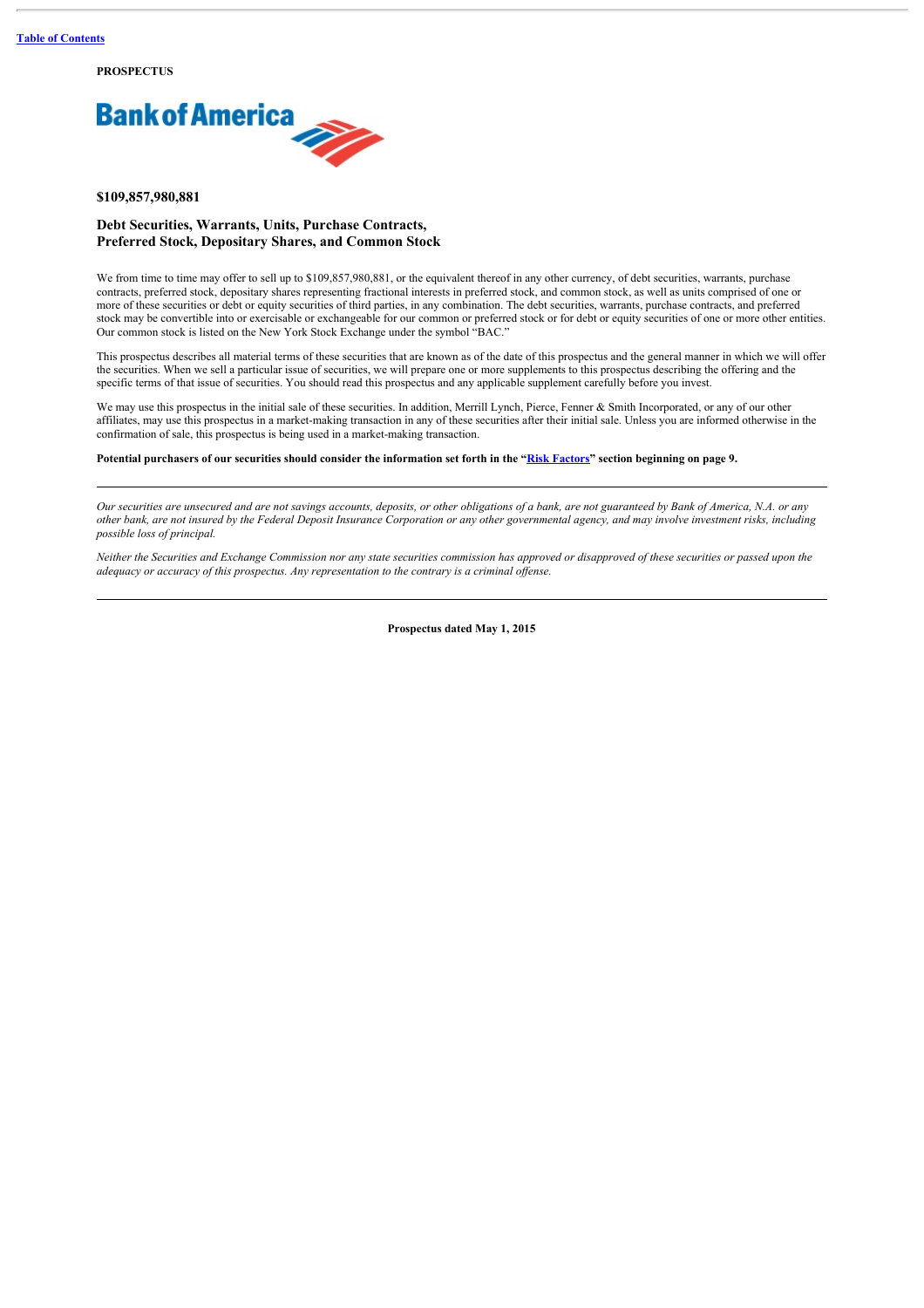# **TABLE OF CONTENTS**

|                                                                    | Page           |                                                                                     | Page      |
|--------------------------------------------------------------------|----------------|-------------------------------------------------------------------------------------|-----------|
| <b>About this Prospectus</b>                                       | $\overline{3}$ | <b>Description of Units</b>                                                         | 51        |
| <b>Prospectus Summary</b>                                          | $\overline{4}$ | General                                                                             | 51        |
| <b>Risk Factors</b>                                                | 9              | Unit Agreements: Prepaid, Non-Prepaid, and Other                                    | 51        |
| <b>Currency Risks</b>                                              | 9              | Modification                                                                        | 52        |
| Reform of LIBOR and EURIBOR and Proposed Regulation of These and   |                | Enforceability of Rights of Unitholders; No Trust Indenture Act Protection          | 52        |
| Other "Benchmarks"                                                 | 11             | <b>Description of Preferred Stock</b>                                               | 53        |
| Risks Related to our Common Stock and Preferred Stock              | 13             | General                                                                             | 53        |
| <b>Other Risks</b><br><b>Bank of America Corporation</b>           | 14<br>16       | <b>Dividends</b><br><b>Voting</b>                                                   | 54<br>54  |
| <b>Use of Proceeds</b>                                             | 16             | <b>Liquidation Preference</b>                                                       | 54        |
| <b>Description of Debt Securities</b>                              | 17             | <b>Preemptive Rights</b>                                                            | 55        |
| General                                                            | 17             | <b>Existing Preferred Stock</b>                                                     | 55        |
| The Indentures                                                     | 17             | <b>Additional Classes or Series of Stock</b>                                        | 85        |
| Form and Denomination of Debt Securities                           | 18             | <b>Description of Depositary Shares</b>                                             | 85        |
| Different Series of Debt Securities                                | 19             | General                                                                             | 85        |
| <b>Fixed-Rate Notes</b>                                            | 20             | Terms of the Depositary Shares                                                      | 85        |
| <b>Floating-Rate Notes</b>                                         | 20             | <b>Withdrawal of Preferred Stock</b>                                                | 86        |
| <b>Indexed Notes</b>                                               | 28             | Dividends and Other Distributions                                                   | 86        |
| Floating-Rate/Fixed-Rate/Indexed Notes                             | 29             | <b>Redemption of Depositary Shares</b>                                              | 86        |
| <b>Original Issue Discount Notes</b>                               | 29             | Voting the Deposited Preferred Stock                                                | 87        |
| Payment of Principal, Interest, and Other Amounts Due              | 30             | Amendment and Termination of the Deposit Agreement                                  | 87        |
| <b>No Sinking Fund</b>                                             | 33             | <b>Charges of Depository</b>                                                        | 87        |
| Redemption                                                         | 33             | Miscellaneous                                                                       | 88        |
| Repayment                                                          | 34             | <b>Resignation and Removal of Depository</b>                                        | 88        |
| Repurchase                                                         | 34             | <b>Description of Common Stock</b>                                                  | 88        |
| Conversion                                                         | 34             | General                                                                             | 88        |
| Exchange, Registration, and Transfer                               | 35             | <b>Voting and Other Rights</b>                                                      | 88        |
| Subordination                                                      | 35             | <b>Dividends</b>                                                                    | 89        |
| Sale or Issuance of Capital Stock of Banks                         | 36             | <b>Certain Anti-Takeover Matters</b>                                                | 89        |
| <b>Limitation on Mergers and Sales of Assets</b>                   | 37             | <b>Registration and Settlement</b>                                                  | 91        |
| <b>Waiver of Covenants</b>                                         | 37             | <b>Book-Entry Only Issuance</b>                                                     | 91        |
| Modification of the Indentures                                     | 37             | <b>Certificated Securities</b>                                                      | 91        |
| Meetings and Action by Securityholders                             | 38             | <b>Street Name Owners</b>                                                           | 92        |
| Events of Default and Rights of Acceleration                       | 38             | <b>Legal Holders</b>                                                                | 92        |
| <b>Collection of Indebtedness</b>                                  | 38             | Special Considerations for Indirect Owners                                          | 92        |
| <b>Payment of Additional Amounts</b>                               | 39             | <b>Depositories for Global Securities</b>                                           | 93        |
| <b>Redemption for Tax Reasons</b>                                  | 42             | Special Considerations for Global Securities                                        | 97        |
| Defeasance and Covenant Defeasance                                 | 43             | Registration, Transfer, and Payment of Certificated Securities                      | 98        |
| <b>Notices</b><br><b>Concerning the Trustees</b>                   | 44<br>44       | <b>U.S. Federal Income Tax Considerations</b><br><b>Taxation of Debt Securities</b> | 99<br>100 |
| <b>Governing Law</b>                                               | 44             | Taxation of Common Stock, Preferred Stock, and Depositary Shares                    | 115       |
| <b>Description of Warrants</b>                                     | 44             | <b>Taxation of Warrants</b>                                                         | 121       |
| General                                                            | 44             | <b>Taxation of Purchase Contracts</b>                                               | 121       |
| <b>Description of Debt Warrants</b>                                | 44             | <b>Taxation of Units</b>                                                            | 121       |
| <b>Description of Universal Warrants</b>                           | 45             | <b>Reportable Transactions</b>                                                      | 121       |
| Modification                                                       | 46             | Foreign Account Tax Compliance Act                                                  | 122       |
| Enforceability of Rights of Warrantholders; No Trust Indenture Act |                | EU Directive on the Taxation of Savings Income                                      | 123       |
| Protection                                                         | 47             | Plan of Distribution (Conflicts of Interest)                                        | 124       |
| <b>Description of Purchase Contracts</b>                           | 47             | <b>Distribution Through Underwriters</b>                                            | 124       |
| General                                                            | 47             | <b>Distribution Through Dealers</b>                                                 | 125       |
| <b>Purchase Contract Property</b>                                  | 47             | <b>Distribution Through Agents</b>                                                  | 125       |
| <b>Information</b> in Supplement                                   | 48             | <b>Direct Sales</b>                                                                 | 125       |
| Prepaid Purchase Contracts; Applicability of Indenture             | 49             | <b>General Information</b>                                                          | 125       |
| Non-Prepaid Purchase Contracts; No Trust Indenture Act Protection  | 49             | Market-Making Transactions by Affiliates                                            | 126       |
| Pledge by Holders to Secure Performance                            | 50             | <b>Conflicts of Interest</b>                                                        | 126       |
| Settlement of Purchase Contracts That Are Part of Units            | 50             | <b>ERISA</b> Considerations                                                         | 128       |
| <b>Failure of Holder to Perform Obligations</b>                    | 50             | <b>Where You Can Find More Information</b>                                          | 130       |
|                                                                    |                | <b>Forward-Looking Statements</b>                                                   | 131       |
|                                                                    |                | <b>Legal Matters</b>                                                                | 132       |
|                                                                    |                | <b>Experts</b>                                                                      | 132       |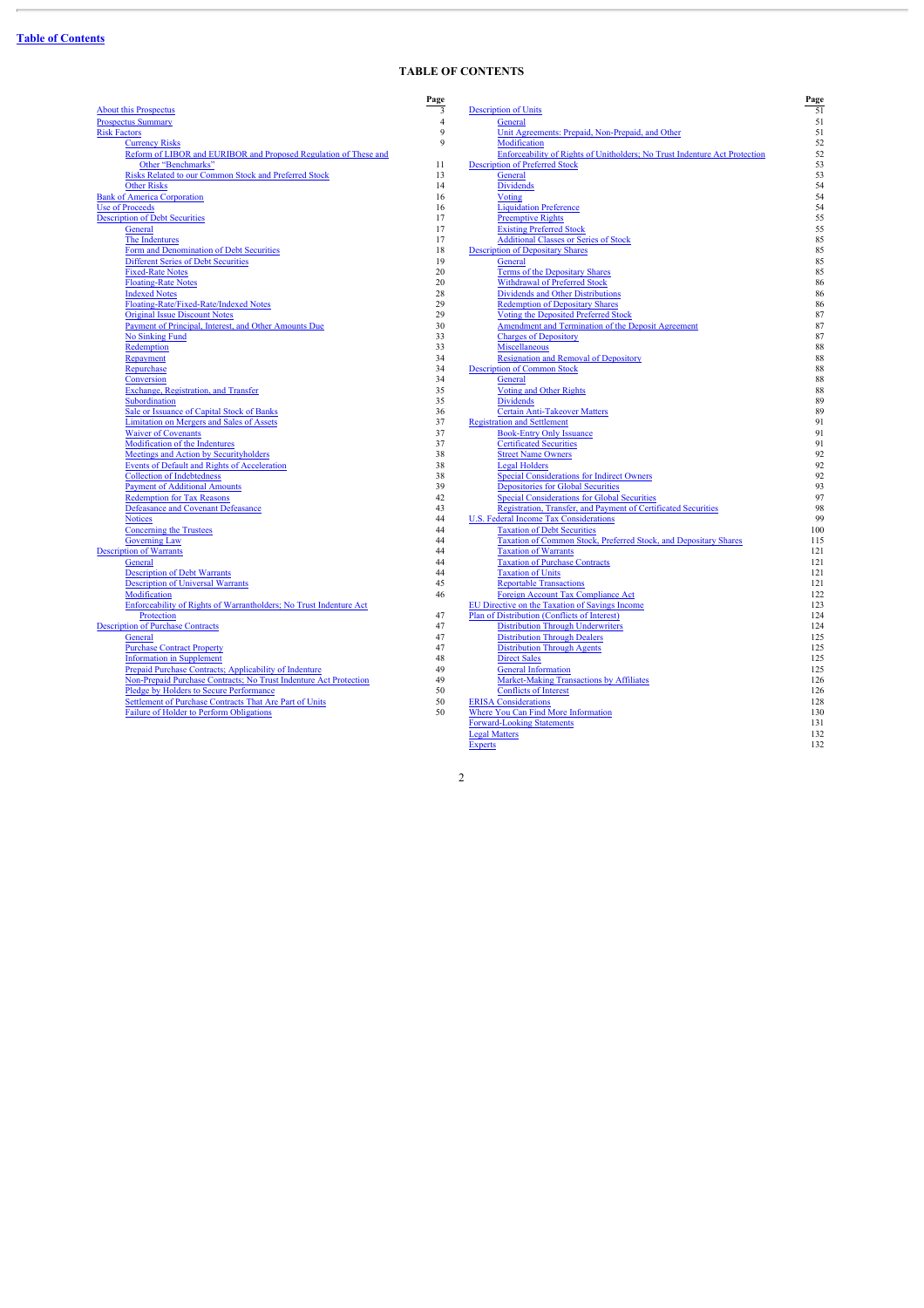## **ABOUT THIS PROSPECTUS**

This prospectus is part of a registration statement that we filed with the Securities and Exchange Commission, or the "SEC," utilizing a "shelf" registration process. Under this shelf process, we may, from time to time, sell any combination of the securities described in this prospectus or the registration statement in one or more offerings.

This prospectus provides you with all material terms of securities we may offer that are known as of the date of this prospectus and the general manner in which we will offer the securities. Each time we sell securities, we will provide one or more prospectus supplements, product supplements, pricing supplements (each of which we may refer to as a "term sheet"), and/or index supplements that describe the particular securities offering and the specific terms of the securities being offered. These documents also may add, update, or change information contained in this prospectus. In this prospectus, when we refer to the "applicable supplement" or the "accompanying supplement," we mean the prospectus supplement or supplements, as well as any applicable pricing, product, or index supplements, that describe the particular securities being offered to you. If there is any inconsistency between the information in this prospectus and the applicable supplement, you should rely on the information in the applicable supplement.

The information in this prospectus is not complete and may be changed. You should rely only on the information provided in or incorporated by reference in this prospectus, the accompanying supplement, or documents to which we otherwise refer you. We are not making an offer of these securities in any jurisdiction where the offer or sale is not permitted. You should assume that the information appearing in this prospectus and the accompanying supplement, as well as information we have filed or will file with the SEC and incorporated by reference in this prospectus, is accurate as of the date of the applicable document or other date referred to in that document. Our business, financial condition, and results of operations may have changed since that date.

Unless we indicate otherwise or unless the context requires otherwise, all references in this prospectus to "Bank of America," "we," "us," "our," or similar references are to Bank of America Corporation excluding its consolidated subsidiaries.

References in this prospectus to "\$" and "dollars" are to the currency of the United States of America; and references in this prospectus to "€" and "euro" are to the currency introduced at the start of the third stage of the European Economic and Monetary Union pursuant to Article 109g of the Treaty establishing the European Community, as amended from time to time.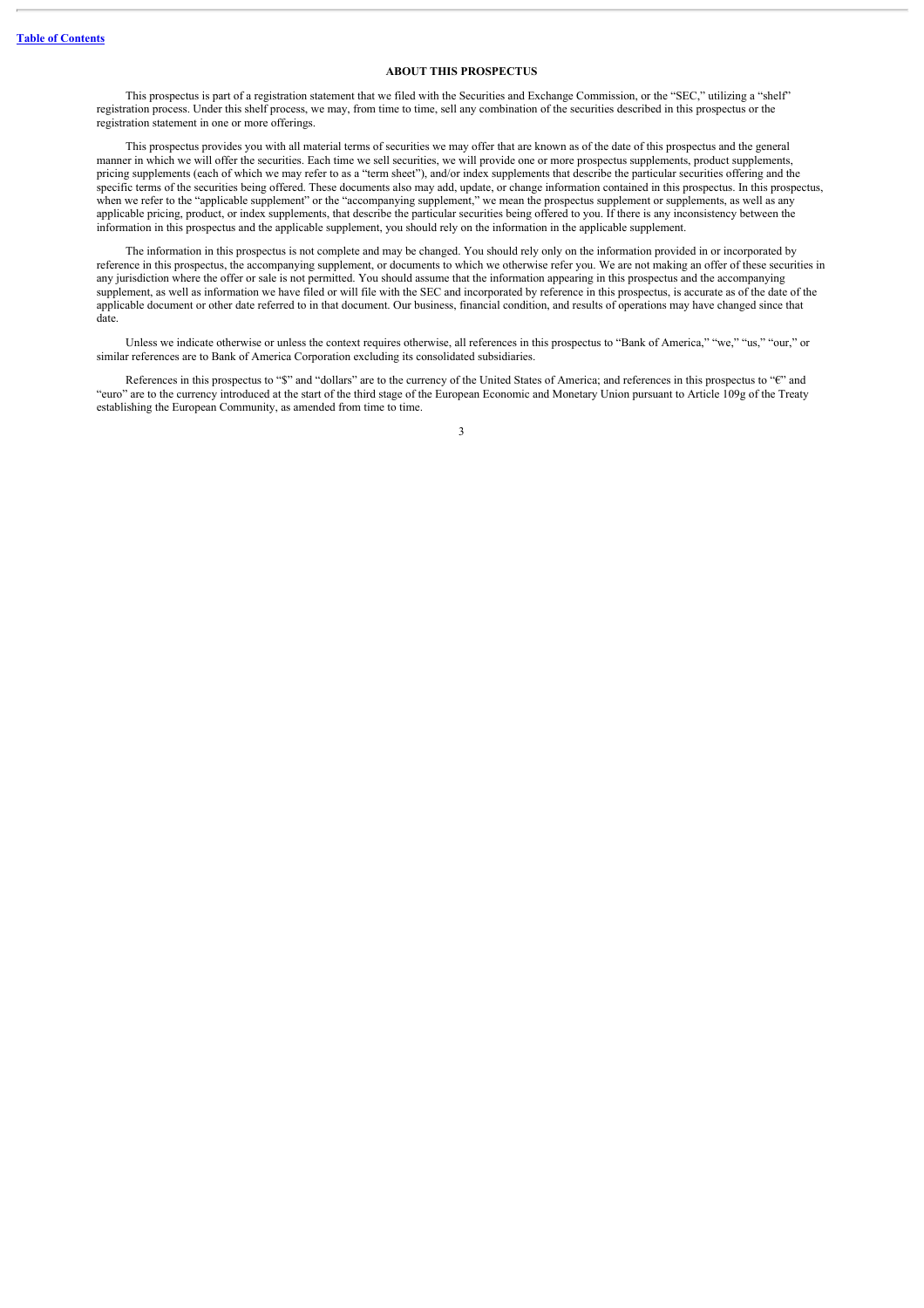# **PROSPECTUS SUMMARY**

This summary section provides a brief overview of all material terms of the securities we may offer that are known as of the date of this prospectus and highlights other selected information from this prospectus. This summary does not contain all the information that you should consider before investing in the securities we may offer using this prospectus. To fully understand the securities we may offer, you should read carefully:

- this prospectus, which explains the general terms of the securities we may offer;
- the applicable supplement, which explains the specific terms of the particular securities we are offering, and which may update or change the information in this prospectus; and
- the documents we refer to in "Where You Can Find More Information" below for information about us, including our financial statements.

#### **Bank of America Corporation**

Bank of America Corporation is a Delaware corporation, a bank holding company, and a financial holding company. Through our banking and various nonbank subsidiaries throughout the U.S. and in international markets, we provide a diversified range of banking and nonbank financial services and products. Our principal executive offices are located in the Bank of America Corporate Center, 100 North Tryon Street, Charlotte, North Carolina 28255 and our telephone number is (704) 386-5681.

## **The Securities We May Offer**

We may use this prospectus to offer up to \$109,857,980,881, or the equivalent thereof in any other currency, of any of the following securities from time to time:

- debt securities;
- warrants;
- purchase contracts;
- preferred stock;
- depositary shares representing fractional interests in preferred stock;
- common stock; and
- units, comprised of one or more of any of the securities referred to above or debt or equity securities of third parties, in any combination.

When we use the term "securities" in this prospectus, we mean any of the securities we may offer with this prospectus, unless we specifically state otherwise. This prospectus, including this summary, describes the general terms of the securities we may offer. Each time we sell securities, we will provide you with the applicable supplement or supplements that will describe the offering and the specific terms of the securities being offered. A supplement may include a discussion of additional U.S. federal income tax consequences and any additional risk factors or other special considerations applicable to those particular securities.

#### **Debt Securities**

Our debt securities may be either senior or subordinated obligations in right of payment. Our senior and subordinated debt securities will be issued under separate indentures, or contracts, that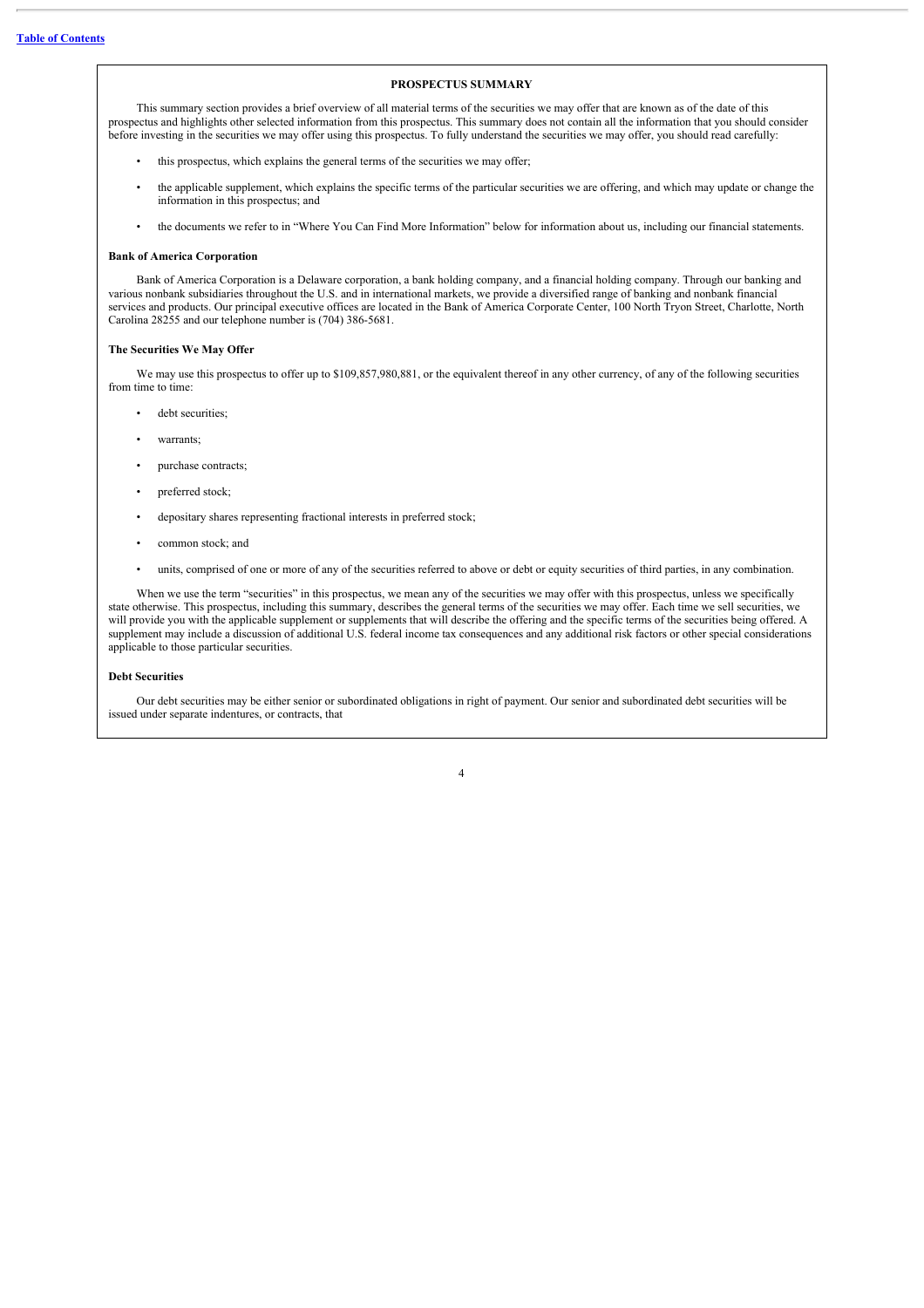we have with The Bank of New York Mellon Trust Company, N.A., as successor trustee. The particular terms of each series of debt securities will be described in the applicable supplement.

## **Warrants**

We may offer warrants, including:

- warrants to purchase our debt securities; and
- warrants to purchase or sell, or whose cash value is determined by reference to the performance, level, or value of, one or more of the following:
	- securities of one or more issuers, including our common or preferred stock, other securities described in this prospectus, or the debt or equity securities of third parties;
	- one or more currencies, currency units, or composite currencies;
	- one or more commodities;
	- any other financial, economic, or other measure or instrument, including the occurrence or non-occurrence of any event or circumstance; and
	- one or more indices or baskets of the items described above.

For any warrants we may offer, we will describe in the applicable supplement the underlying property, the expiration date, the exercise price or the manner of determining the exercise price, the amount and kind, or the manner of determining the amount and kind, of property to be delivered by you or us upon exercise, and any other specific terms of the warrants. We will issue warrants under warrant agreements that we will enter into with one or more warrant agents.

# **Purchase Contracts**

We may offer purchase contracts requiring holders to purchase or sell, or whose cash value is determined by reference to the performance, level, or value of, one or more of the following:

- securities of one or more issuers, including our common or preferred stock, other securities described in this prospectus, or the debt or equity securities of third parties;
- one or more currencies, currency units, or composite currencies;
- one or more commodities;
- any other financial, economic, or other measure or instrument, including the occurrence or non-occurrence of any event or circumstance; and
- one or more indices or baskets of the items described above.

For any purchase contracts we may offer, we will describe in the applicable supplement the underlying property, the settlement date, the purchase price, or manner of determining the purchase price, and whether it must be paid when the purchase contract is issued or at a later date, the amount and kind, or manner of determining the amount and kind, of property to be delivered at settlement, whether the holder will pledge property to secure the performance of any obligations the holder may have under the purchase contract, and any other specific terms of the purchase contracts.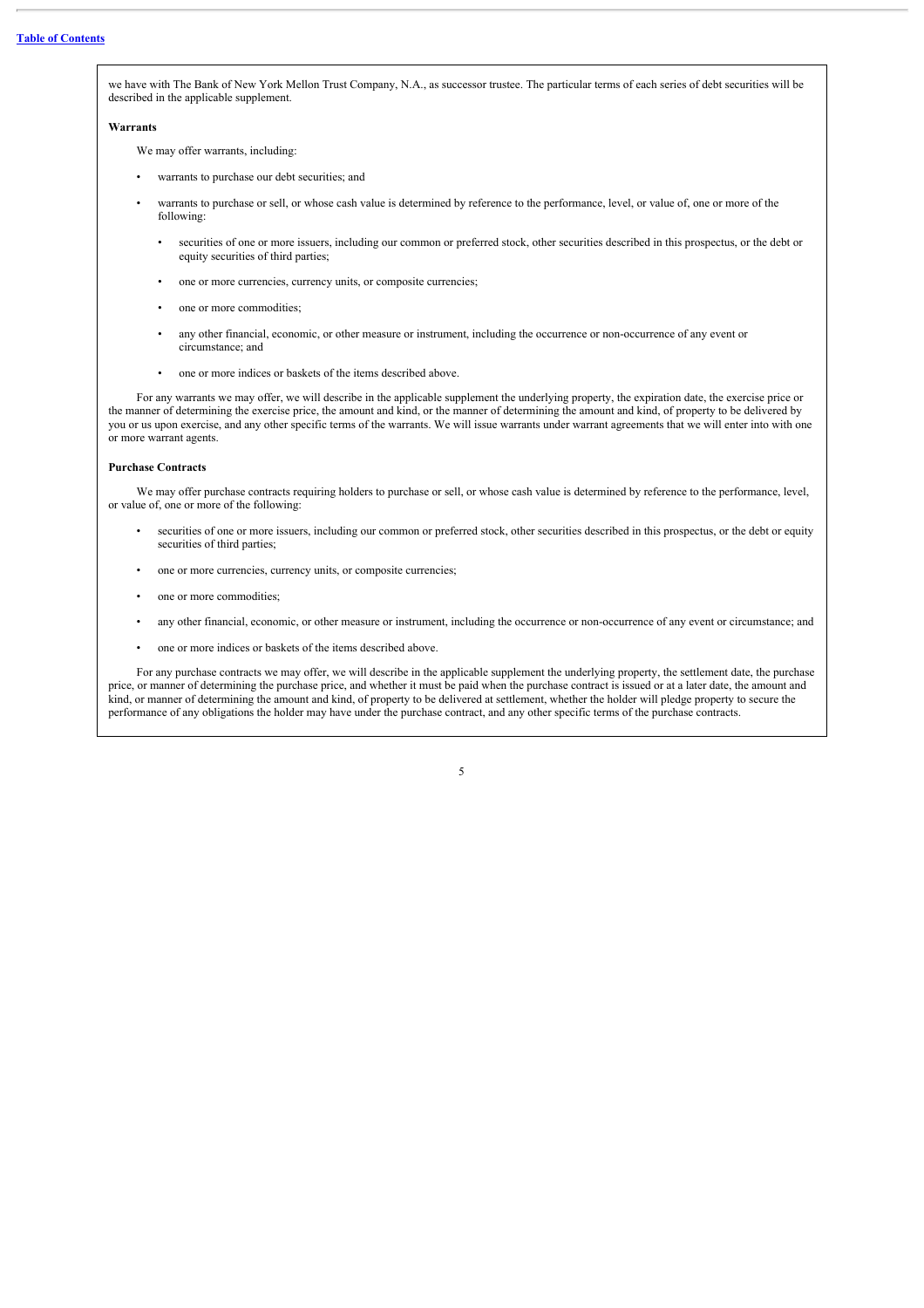## **Units**

We may offer units consisting of one or more securities described in this prospectus or debt or equity securities of third parties, in any combination. For any units we may offer, we will describe in the applicable supplement the particular securities that comprise each unit, whether or not the particular securities will be separable and, if they will be separable, the terms on which they will be separable, a description of the provisions for the payment, settlement, transfer, or exchange of the units, and any other specific terms of the units. We will issue units under unit agreements that we will enter into with one or more unit agents.

## **Preferred Stock and Depositary Shares**

We may offer our preferred stock in one or more series. For any particular series we may offer, we will describe in the applicable supplement:

- the specific designation;
- the aggregate number of shares offered;
- the dividend rate and periods, or manner of calculating the dividend rate and periods, if any;
- the stated value and liquidation preference amount, if any;
- the voting rights, if any:
- the terms on which the series of preferred stock is convertible into shares of our common stock, preferred stock of another series, or other securities, if any;
- the redemption terms, if any; and
- any other specific terms of the series.

We also may offer depositary shares, each of which will represent a fractional interest in a share or multiple shares of our preferred stock. We will describe in the applicable supplement any specific terms of the depositary shares. We will issue the depositary shares under deposit agreements that we will enter into with one or more depositories.

## **Form of Securities**

Unless we specify otherwise in the applicable supplement, we will issue the securities in book-entry only form through one or more depositories. such as The Depository Trust Company, Euroclear Bank SA/NV, or Clearstream Banking, société anonyme, Luxembourg, as identified in the applicable supplement. We will issue the securities only in registered form, without coupons, although we may issue the securities in bearer form if we so specify in the applicable supplement. The securities issued in book-entry only form will be uncertificated or will be represented by a global security registered in the name of the specified depository, rather than certificated securities in definitive form registered in the name of each individual investor. Unless we specify otherwise in the applicable supplement, each sale of securities in book-entry form will settle in immediately available funds through the specified depository.

A global security may be exchanged for certificated securities in definitive form registered in the names of the beneficial owners only under the limited circumstances described in this prospectus.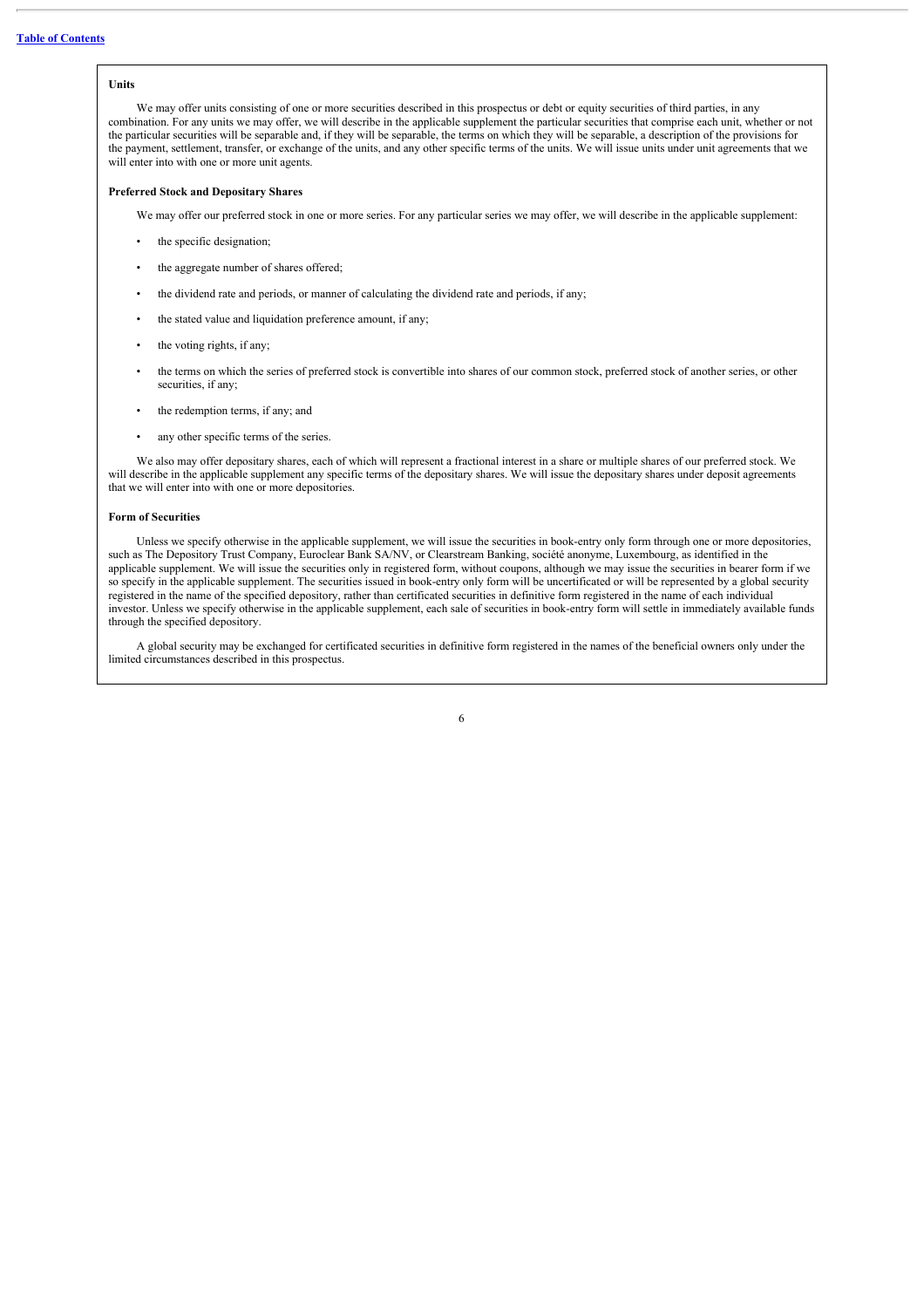# **Payment Currencies**

All amounts payable in respect of the securities, including the purchase price, will be payable in U.S. dollars, unless we specify otherwise in the applicable supplement.

## **Listing**

We will state in the applicable supplement whether the particular securities that we are offering will be listed or quoted on a securities exchange or quotation system.

# **Distribution**

- We may offer the securities under this prospectus:
- through underwriters;
- through dealers;
- through agents; or
- directly to purchasers.

The applicable supplement will include any required information about the firms we use and the discounts or commissions we may pay them for their services.

Merrill Lynch, Pierce, Fenner & Smith Incorporated, or any of our other affiliates, may be an underwriter, dealer, or agent for us.

## **Market-Making by Our Affiliates**

Following the initial distribution of an offering of securities, Merrill Lynch, Pierce, Fenner & Smith Incorporated, and other affiliates of ours may offer and sell those securities in the course of their businesses as broker-dealers. Merrill Lynch, Pierce, Fenner & Smith Incorporated and any such other affiliates may act as a principal or agent in these transactions. This prospectus and the applicable supplement or supplements also will be used in connection with these market-making transactions. Sales in any of these market-making transactions will be made at varying prices related to prevailing market prices and other circumstances at the time of sale.

If you purchase securities in a market-making transaction, you will receive information about the purchase price and your trade and settlement dates in a separate confirmation of sale.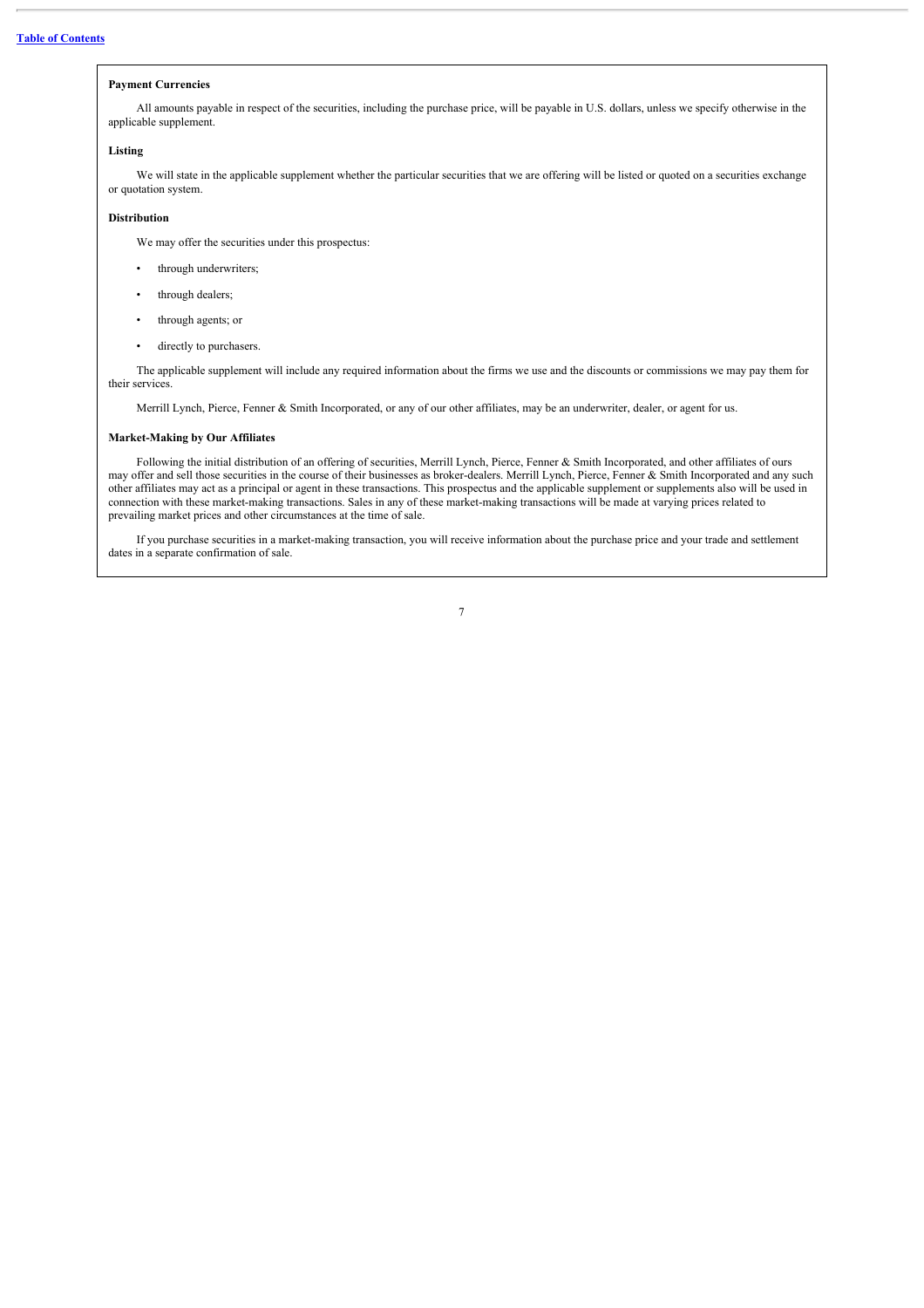# **Ratio of Earnings to Fixed Charges and Ratio of Earnings to Fixed Charges and Preferred Dividends**

The following table sets forth our consolidated ratios of earnings to fixed charges and earnings to fixed charges and preferred dividends for the periods indicated.

|                                                                                                                                                                                                                                                                                            | <b>Three Months Ended</b><br>March 31, 2015 | <b>Year Ended December 31</b> |      |      |      |      |  |  |
|--------------------------------------------------------------------------------------------------------------------------------------------------------------------------------------------------------------------------------------------------------------------------------------------|---------------------------------------------|-------------------------------|------|------|------|------|--|--|
|                                                                                                                                                                                                                                                                                            |                                             | 2014                          | 2013 | 2012 | 2011 | 2010 |  |  |
| Ratio of earnings to fixed charges                                                                                                                                                                                                                                                         |                                             |                               |      |      |      |      |  |  |
| $(excluding interest on deposits)1$                                                                                                                                                                                                                                                        | 2.86                                        | 1.61                          | 2.29 | 1.21 | 1.02 | .99  |  |  |
| Ratio of earnings to fixed charges                                                                                                                                                                                                                                                         |                                             |                               |      |      |      |      |  |  |
| $(including interest on deposits)1$                                                                                                                                                                                                                                                        | 2.71                                        | 1.55                          | 2.16 | 1.18 | 1.02 | 1.00 |  |  |
| Ratio of earnings to fixed charges and                                                                                                                                                                                                                                                     |                                             |                               |      |      |      |      |  |  |
| preferred dividends (excluding interest on                                                                                                                                                                                                                                                 |                                             |                               |      |      |      |      |  |  |
| $\frac{1}{2}$ deposits) <sup>1</sup>                                                                                                                                                                                                                                                       | 2.36                                        | 1.42                          | 2.01 | 1.13 | 1.02 | .96  |  |  |
| Ratio of earnings to fixed charges and                                                                                                                                                                                                                                                     |                                             |                               |      |      |      |      |  |  |
| preferred dividends (including interest on                                                                                                                                                                                                                                                 |                                             |                               |      |      |      |      |  |  |
| $deposits$ <sup>1</sup>                                                                                                                                                                                                                                                                    | 2.27                                        | 1.38                          | 1.92 | 1.12 | 1.02 | .96  |  |  |
| The earnings for 2010 were inadequate to cover fixed charges, and fixed charges and preferred dividends. The earnings deficiency is a result of<br>\$12.4 billion of goodwill impairment charges during 2010. The coverage deficiency for fixed charges was \$113 million and the coverage |                                             |                               |      |      |      |      |  |  |

deficiency for fixed charges and preferred dividends was \$915 million for 2010.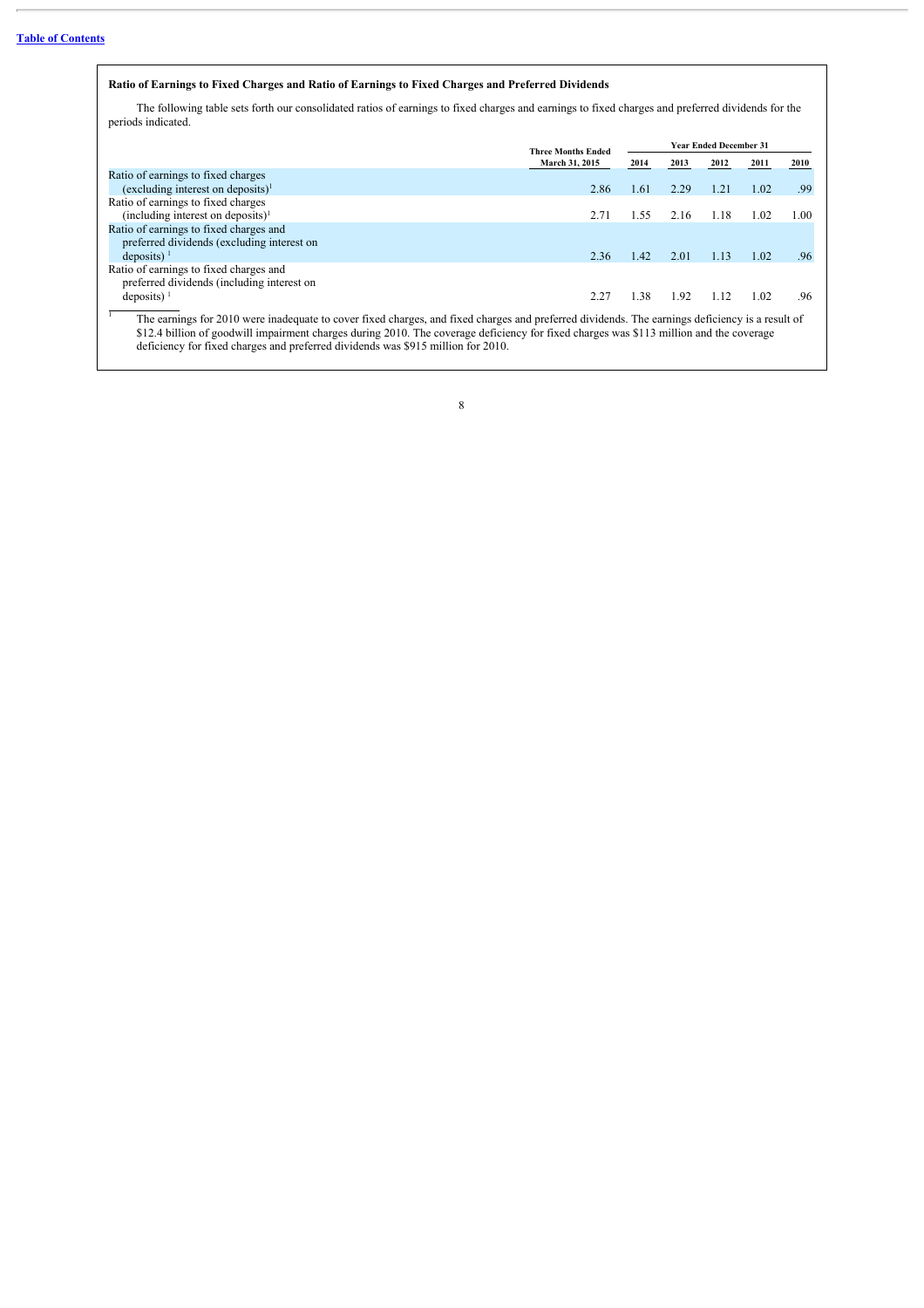#### **RISK FACTORS**

This section summarizes some specific risks and investment considerations with respect to an investment in our securities. This summary does not describe all of the risks and investment considerations with respect to an investment in our securities, including risks and considerations relating to a prospective investor's particular circumstances. For information regarding risks and uncertainties that may materially affect our business and results, please refer to the information under the captions "Item 1A. Risk Factors" and "Item 7. Management's Discussion and Analysis of Financial Condition and Results of Operations" in our annual report on Form 10-K for the year ended December 31, 2014, which is incorporated by reference in this prospectus, as well as those risks and uncertainties discussed in our subsequent filings that are incorporated by reference in this prospectus. You should also review the risk factors that will be set forth in other documents that we will file after the date of this prospectus, together with the risk factors set forth in any applicable supplement. Prospective investors should consult their own financial, legal, tax, and other professional advisors as to the risks associated with *an investment in our securities and the suitability of the investment for the investor.*

#### **Currency Risks**

We may issue securities denominated in or whose principal and/or interest is payable in a currency other than U.S. dollars, which we refer to as "Non-U.S. Dollar-Denominated Securities." If you intend to invest in any Non-U.S. Dollar-Denominated Securities, you should consult your own financial and legal advisors as to the currency risks related to your investment. The Non-U.S. Dollar-Denominated Securities are not an appropriate investment for you if you are not knowledgeable about the significant terms and conditions of the Non-U.S. Dollar-Denominated Securities, non-U.S. dollar currency transactions, or financial matters in general. The information in this prospectus is directed primarily to investors who are U.S. residents. Investors who are not U.S. residents should consult their own financial and legal advisors about currency-related risks arising from their investment.

**An investment in a Non-U.S. Dollar-Denominated Security involves currency-related risks.** An investment in a Non-U.S. Dollar-Denominated Security entails significant risks that are not associated with a similar investment in a security that is payable solely in U.S. dollars. These risks include possible significant changes in rates of exchange between the U.S. dollar and the relevant non-U.S. dollar currency or currencies and the imposition or modification of foreign exchange controls or other conditions by either the United States or non-U.S. governments. These risks generally depend on factors over which we have no control, such as economic and political events and the supply of and demand for the relevant currencies in the global markets.

Changes in currency exchange rates can be volatile and may adversely affect an investment in Non-U.S. Dollar-Denominated Securities. In recent years, exchange rates between the U.S. dollar and other currencies have been highly volatile. This volatility may continue and could spread to other currencies in the future. Fluctuations in currency exchange rates could affect adversely an investment in a Non-U.S. Dollar-Denominated Security, and such changes in exchange rates may vary considerably during the life of that security. Depreciation of the specified currency against the U.S. dollar could result in a decrease in the U.S. dollar-equivalent value of payments on the Non-U.S. Dollar-Denominated Securities, including the principal payable at maturity or the redemption amount payable upon those securities. That in turn could cause the market value of the Non-U.S. Dollar-Denominated Securities to fall.

We will not adjust Non-U.S. Dollar-Denominated Securities to compensate for changes in foreign currency exchange rates. Except as described below or in a supplement, we will not make any adjustment in or change to the terms of the Non-U.S. Dollar-Denominated

 $\overline{9}$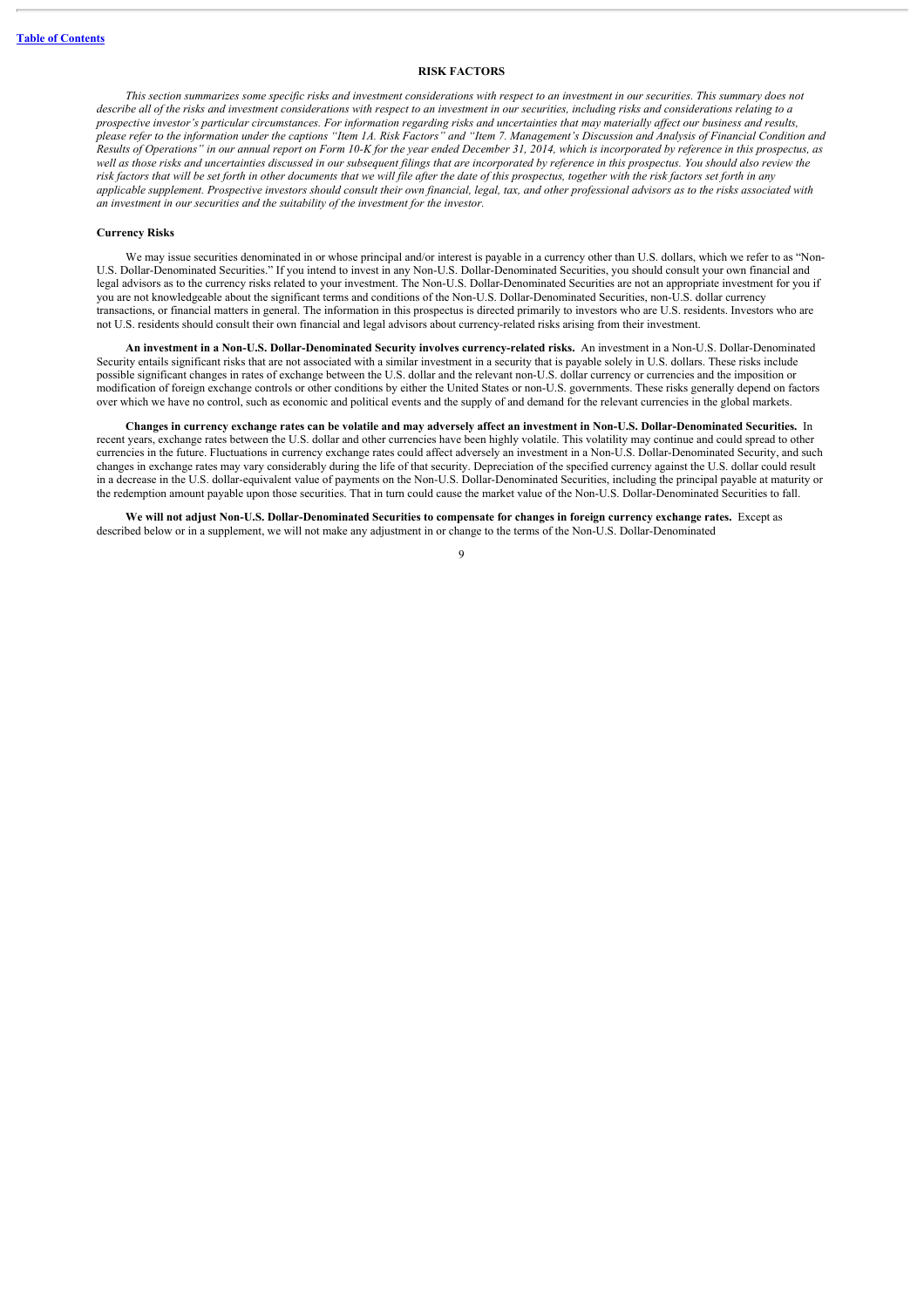Securities for changes in the foreign currency exchange rate for the relevant currency, including any devaluation, revaluation, or imposition of exchange or other regulatory controls or taxes, or for other developments affecting that currency, the U.S. dollar, or any other currency. Consequently, you will bear the risk that your investment may be affected adversely by these types of events.

# Government policy can adversely affect foreign currency exchange rates and an investment in a Non-U.S. Dollar-Denominated

Security. Foreign currency exchange rates either can float or be fixed by sovereign governments. Governments or governmental bodies, including the European Central Bank, may intervene from time to time in their economies to alter the exchange rate or exchange characteristics of their currencies. For example, a central bank may intervene to devalue or revalue a currency or to replace an existing currency. In addition, a government may impose regulatory controls or taxes to affect the exchange rate of its currency or may issue a new currency or replace an existing currency. As a result, the yield or payout of a Non-U.S. Dollar-Denominated Security could be affected significantly and unpredictably by governmental actions. Even in the absence of governmental action directly affecting currency exchange rates, political or economic developments in the country or region issuing the specified currency for a Non-U.S. Dollar-Denominated Security or elsewhere could result in significant and sudden changes in the exchange rate between the U.S. dollar and the specified currency. Changes in exchange rates could affect the value of the Non- U.S. Dollar-Denominated Securities as participants in the global currency markets move to buy or sell the specified currency or U.S. dollars in reaction to these developments.

If a governmental authority imposes exchange controls or other conditions, such as taxes on the exchange or transfer of the specified currency, there may be limited availability of the specified currency for payment on the Non-U.S. Dollar-Denominated Securities at their maturity or on any other payment date. In addition, the ability of a holder to move currency freely out of the country in which payment in the currency is received or to convert the currency at a freely determined market rate could be limited by governmental actions.

## Non-U.S. Dollar-Denominated Securities may permit us to make payments in U.S. dollars if we are unable to obtain the specified

**currency.** The terms of any Non-U.S. Dollar-Denominated Securities may provide that we may have the right to make a payment in U.S. dollars instead of the specified currency, if at or about the time when the payment on the Non-U.S. Dollar-Denominated Securities comes due, the specified currency is subject to convertibility, transferability, market disruption, or other conditions affecting its availability because of circumstances beyond our control. These circumstances could include the imposition of exchange controls, our inability to obtain the specified currency because of a disruption in the currency markets for the specified currency, or unavailability because the specified currency is no longer used by the government of the relevant country or for settlement of transactions by public institutions of or within the international banking community. The exchange rate used to make payment in U.S. dollars may be based on limited information and would involve significant discretion on the part of our exchange rate agent who may be one of our affiliates. As a result, the value of the payment in U.S. dollars may be less than the value of the payment you would have received in the specified currency if the specified currency had been available. The exchange rate agent will generally not have any liability for its determinations.

An investor may bear foreign currency exchange risk in a lawsuit for payment on Non-U.S. Dollar-Denominated Securities. Any Non-U.S. Dollar-Denominated Securities typically will be governed by New York law. Under Section 27 of the New York Judiciary Law, a state court in the State of New York rendering a judgment on the Non-U.S. Dollar-Denominated Debt Securities would be required to render the judgment in the specified currency. In turn, the judgment would be converted into U.S. dollars at the exchange rate prevailing on the date of entry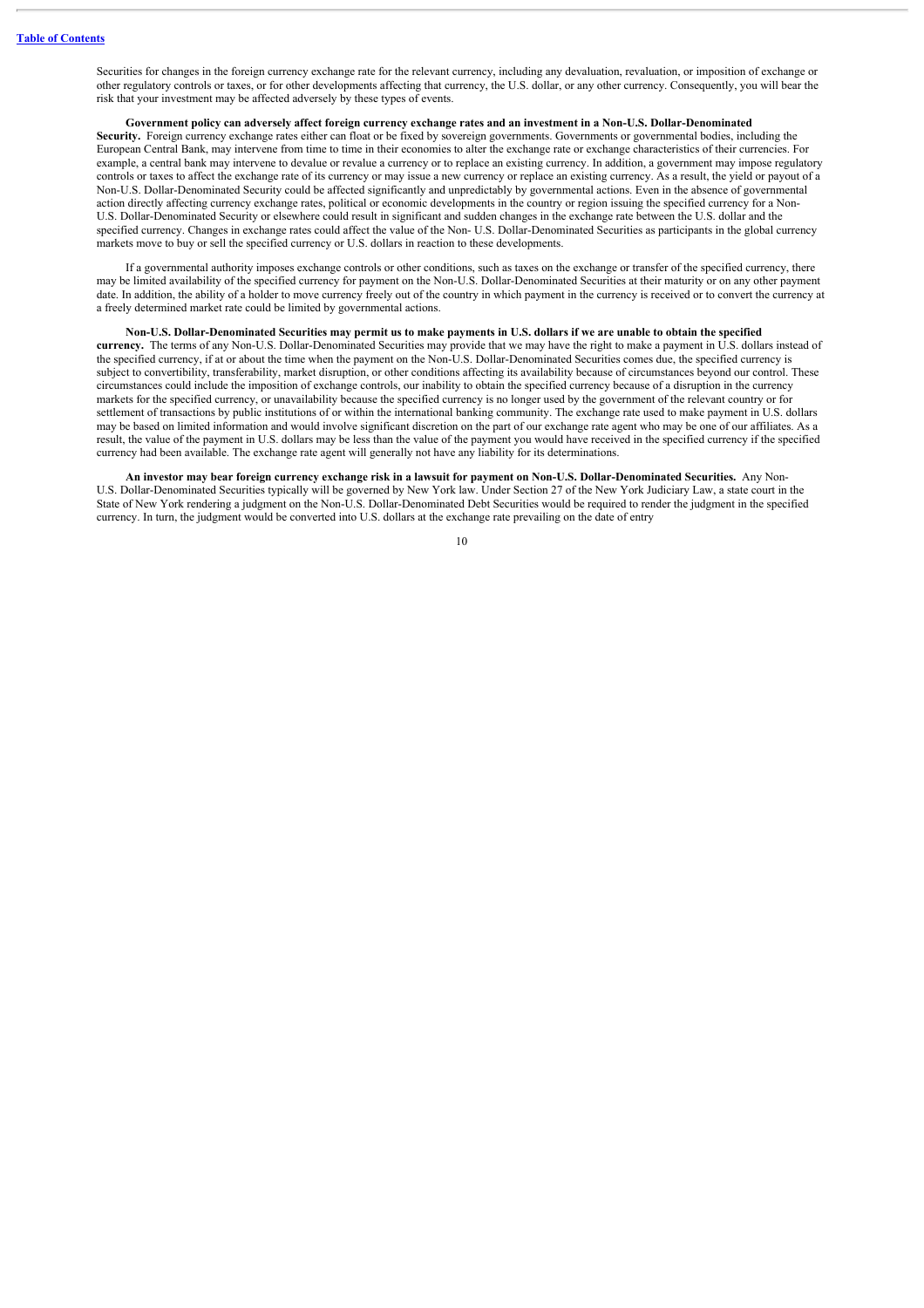of the judgment. Consequently, in a lawsuit for payment on the Non-U.S. Dollar-Denominated Securities, you would bear currency exchange risk until judgment is entered, which could be a long time.

In courts outside of New York, you may not be able to obtain judgment in a specified currency other than U.S. dollars. For example, a judgment for money in an action based on Non-U.S. Dollar-Denominated Securities in many other U.S. federal or state courts ordinarily would be enforced in the United States only in U.S. dollars. The date and method used to determine the rate of conversion of the specified currency into U.S. dollars will depend on various factors, including which court renders the judgment.

Information about foreign currency exchange rates may not be indicative of future performance. If we issue a Non-U.S. Dollar-Denominated Security, we may include in the applicable supplement information about historical exchange rates for the relevant non-U.S. dollar currency or currencies. Any information about exchange rates that we may provide will be furnished as a matter of information only, and you should not regard the information as indicative of the range of, or trends in, fluctuations in currency exchange rates that may occur in the future.

#### **Reform of LIBOR and EURIBOR and Proposed Regulation of These and Other "Benchmarks"**

The London Interbank Offered Rate ("LIBOR"), the Euro Interbank Offered Rate ("EURIBOR"), and other indices which are deemed "benchmarks" are the subject of recent national, international, and other regulatory guidance and proposals for reform. Some of these reforms are already effective while others are still to be implemented. These reforms may cause such benchmarks to perform differently than in the past, or have other consequences which cannot be predicted.

In September 2012, the U.K. government published the results of its review of LIBOR (commonly referred to as the "Wheatley Review"). The Wheatley Review made a number of recommendations for changes with respect to LIBOR including the introduction of statutory regulation of LIBOR, the transfer of responsibility for LIBOR from the British Bankers' Association to an independent administrator, changes to the method of compilation of lending rates and new regulatory oversight and enforcement mechanisms for rate-setting. Based on the Wheatley Review, final rules for the regulation and supervision of LIBOR by the Financial Conduct Authority (the "FCA") were published and came into effect on April 2, 2013 (the "FCA Rules"). In particular, the FCA Rules include requirements that (i) an independent LIBOR administrator monitor and survey LIBOR submissions to identify breaches of practice standards and/or potentially manipulative behavior, and (ii) firms submitting data to LIBOR establish and maintain a clear conflicts of interest policy and appropriate systems and controls. In response to the Wheatley Review recommendations, ICE Benchmark Administration Limited (the "ICE Administration") has been appointed as the independent LIBOR administrator, effective February 1, 2014.

It is not possible to predict the effect of the FCA Rules, any changes in the methods pursuant to which the LIBOR rates are determined, and any other reforms to LIBOR that will be enacted in the U.K., which may adversely affect the trading market for LIBOR-based securities. In addition, any changes announced by the FCA, the ICE Administration, or any other successor governance or oversight body in the method pursuant to which the LIBOR rates are determined may result in a sudden or prolonged decrease (or increase) in the reported LIBOR rates. If that were to occur, the level of interest payments on and the trading value of LIBOR-based securities may be adversely affected. Further, uncertainty as to the extent and manner in which the Wheatley Review recommendations will continue to be adopted and the timing of such changes may adversely affect the current trading market for LIBOR-based securities.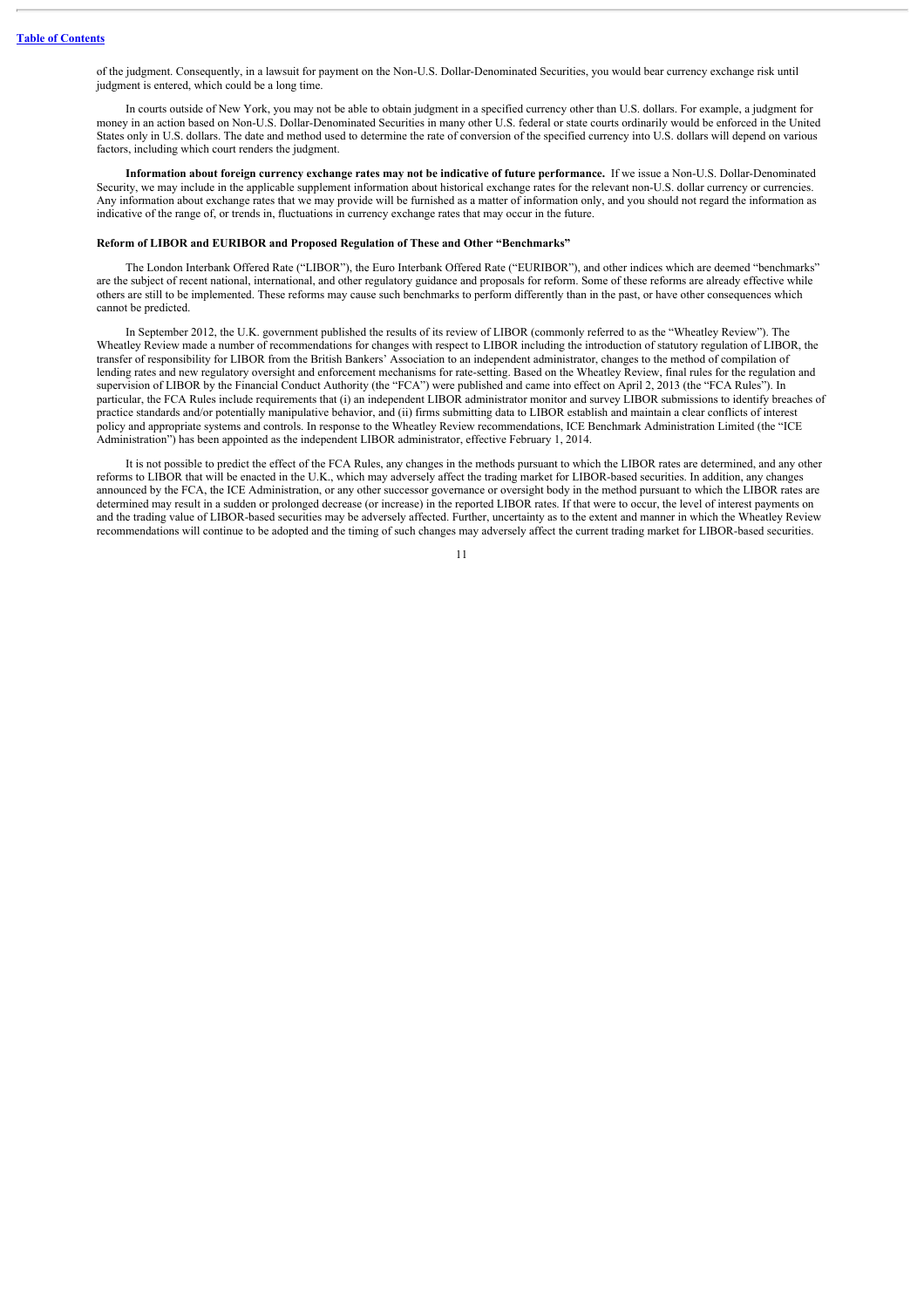At an international level, proposals for the reform of "benchmarks" include (i) IOSCO's Principles for Financial Market Benchmarks (July 2013), (ii) ESMA-EBA's Principles for the benchmark-setting process (June 2013), and (iii) the European Commission's proposed regulation on indices used as "benchmarks" in certain financial instruments, financial contracts and investment funds (September 2013) (the "Proposed Benchmark Regulation").

The Proposed Benchmark Regulation, if passed in its current form, would apply to "contributors," "administrators" and "users" of "benchmarks" in the European Union, and would, among other things, (i) require benchmark administrators to be authorized (or, if non-European Union-based, to be subject to an equivalent regulatory regime) and to comply with extensive requirements in relation to the administration of "benchmarks" and (ii) ban the use of "benchmarks" of unauthorized administrators. The scope of the Proposed Benchmark Regulation is wide and, in addition to so-called "critical benchmark" indices such as LIBOR and EURIBOR, could also potentially apply to many interest rate and foreign exchange rate indices, equity indices, and other indices (including "proprietary" indices or strategies) where referenced in financial instruments, financial contracts, and investment funds.

It is presently unclear whether the Proposed Benchmark Regulation will be passed in its current form (and in particular, whether it will have the broad scope currently envisaged) and, if so, when it would become effective. However, if so enacted, it could potentially have a material impact on any securities based on or linked to a "benchmark" index in a range of circumstances including, without limitation, where:

- the administrator of an index which is a "benchmark" relating to a series of securities does not have or obtain or ceases to have the appropriate European Union authorizations in order to operate such a "benchmark" or is based in a non-European Union jurisdiction which does not have equivalent regulation. In such an event, depending on the particular "benchmark" and the applicable terms of the securities, the securities could be de-listed (if listed) or may otherwise be adversely affected; and
- the methodology or other terms of the "benchmark" relating to a series of securities is changed in order to comply with the terms of the Proposed Benchmark Regulation, and such changes have the effect of reducing or increasing the published rate or level of the "benchmark" or of affecting the volatility of such published rate or level, or otherwise result in an adverse effect on the trading market for, return on or the value of the relevant securities.

More broadly, the FCA Rules, the Proposed Benchmark Regulation, and any of the other international, national, or other proposals for reform or general increased regulatory scrutiny of "benchmarks" could have a material adverse effect on the costs and risks of administering or otherwise participating in the setting of a "benchmark" and complying with any such regulations or requirements. Such factors may have the effect of discouraging market participants from continuing to administer or participate in certain "benchmarks," trigger changes in the rules or methodologies used in the determination of certain "benchmarks," or may even lead to the disappearance of certain "benchmarks." The disappearance of, or uncertainty relating to the continued existence of, a "benchmark" or changes in the manner of determination of or administration of a "benchmark" may adversely affect the trading market for, return on, or value of "benchmark"-based securities.

In addition to the international proposals for the reform of "benchmarks" described above, there are numerous other proposals, initiatives, and investigations which may impact the use and regulation of "benchmarks." For example, there are ongoing global investigations into the setting of foreign exchange rate "benchmarks," which may result in further regulation around the setting of foreign exchange rates.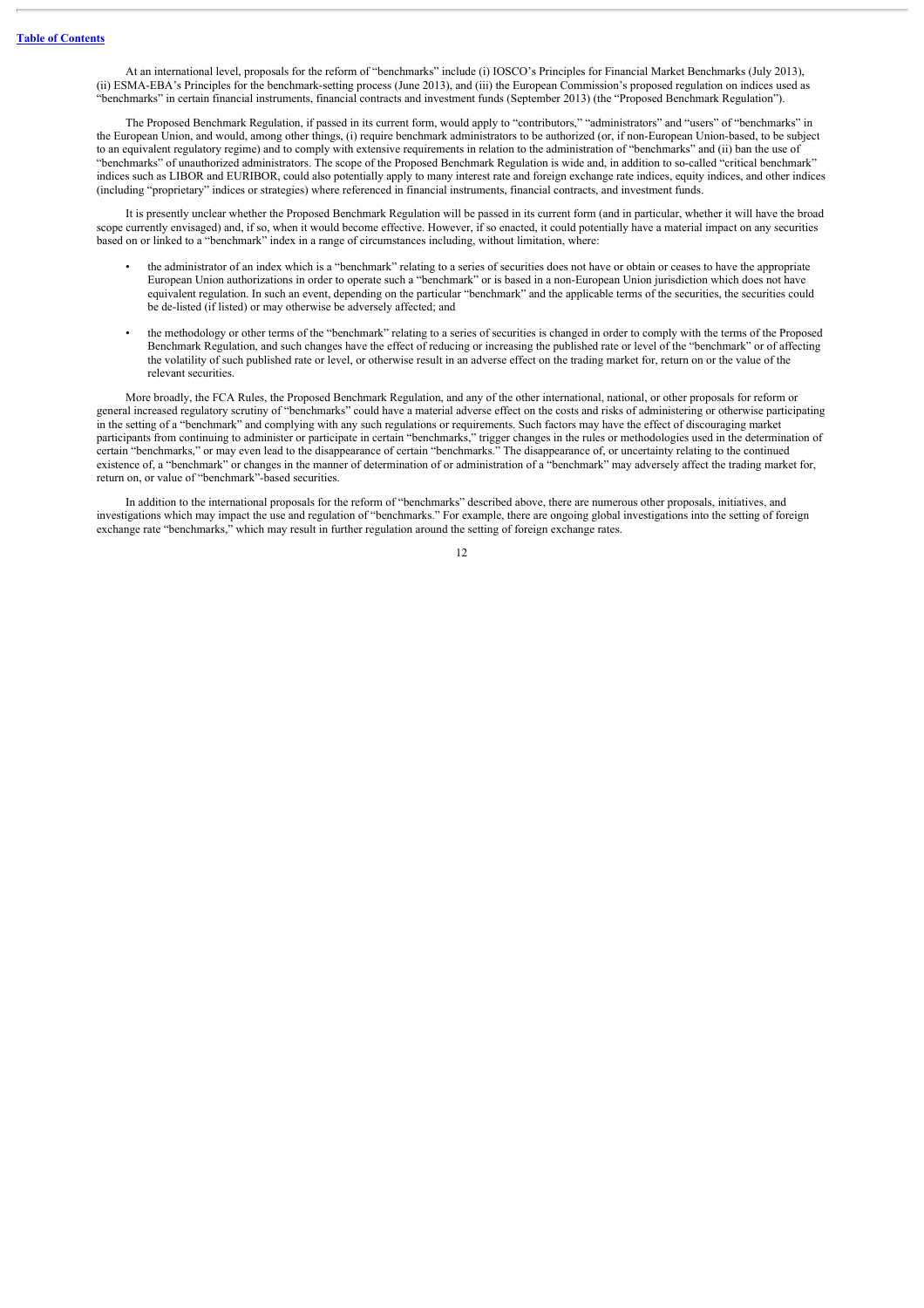Any of the above changes or any other consequential changes to LIBOR, EURIBOR, or any other "benchmark" as a result of U.K., European Union, or other international, national, or other proposals for reform or other initiatives or investigations, or any further uncertainty in relation to the timing and manner of implementation of such changes could have a material adverse effect on the value of and return on any securities based on or linked to a "benchmark."

## **Risks Related to Our Common Stock and Preferred Stock**

**You may not receive dividends on our common stock.** Holders of our common stock are only entitled to receive such dividends as our board of directors may declare out of funds legally available for such payments. Furthermore, holders of our common stock are subject to the prior dividend rights of holders of our preferred stock or the depositary shares representing such preferred stock then outstanding. Although we have historically declared cash dividends on our common stock, we are not required to do so and may reduce or eliminate our common stock dividend in the future.

Our common stock is equity and is subordinate to our existing and future indebtedness and preferred stock. Shares of our common stock are equity interests in us and do not constitute indebtedness. This means that shares of our common stock will rank junior to all of our indebtedness and to other non-equity claims against us and our assets available to satisfy claims against us, including claims in our liquidation. Additionally, holders of our common stock are subject to the prior dividend and liquidation rights of holders of our outstanding preferred stock or depositary shares representing interests in such preferred stock then outstanding. Our board of directors is authorized to issue additional classes or series of preferred stock without any action on the part of the holders of our common stock. As of March 31, 2015, the aggregate liquidation preference of all our outstanding preferred stock was approximately \$24.6 billion.

Our preferred stock is equity and is subordinate to our existing and future indebtedness. Shares of our preferred stock are equity interests in us and do not constitute indebtedness. This means that shares of our preferred stock and any depositary shares which represent interests in shares of our preferred stock will rank junior to all of our indebtedness and to other non-equity claims against us and our assets available to satisfy claims against us, including claims in our liquidation. Our existing and future indebtedness may restrict payment of dividends on our preferred stock. In addition, holders of our preferred stock or depositary shares representing interests in shares of our preferred stock may be fully subordinated to interests held by the U.S. government in the event that we enter into a receivership, insolvency, liquidation, or similar proceeding.

**Cash dividends on our preferred stock are subject to certain limitations.** Unlike indebtedness, where principal and interest customarily are payable on specified due dates, in the case of our preferred stock (1) dividends are payable only when, as and if declared by our board of directors or a duly authorized committee of the board and (2) as a corporation, we are restricted to making dividend payments and redemption payments out of legally available funds. In addition, under the Federal Reserve Board's risk-based capital rules related to additional Tier 1 capital instruments, dividends on our preferred stock may only be paid out of our net income, retained earnings or surplus related to other additional Tier 1 capital instruments.

# Our ability to pay dividends on our common stock and preferred stock may be limited by extensive and changing regulatory

**considerations.** We and our broker-dealer, bank, and other subsidiaries are subject to extensive laws, regulations, and rules, both in the U.S. and internationally, that may limit directly or indirectly the payment of dividends on our common stock and preferred stock. U.S. federal banking regulators are authorized to determine,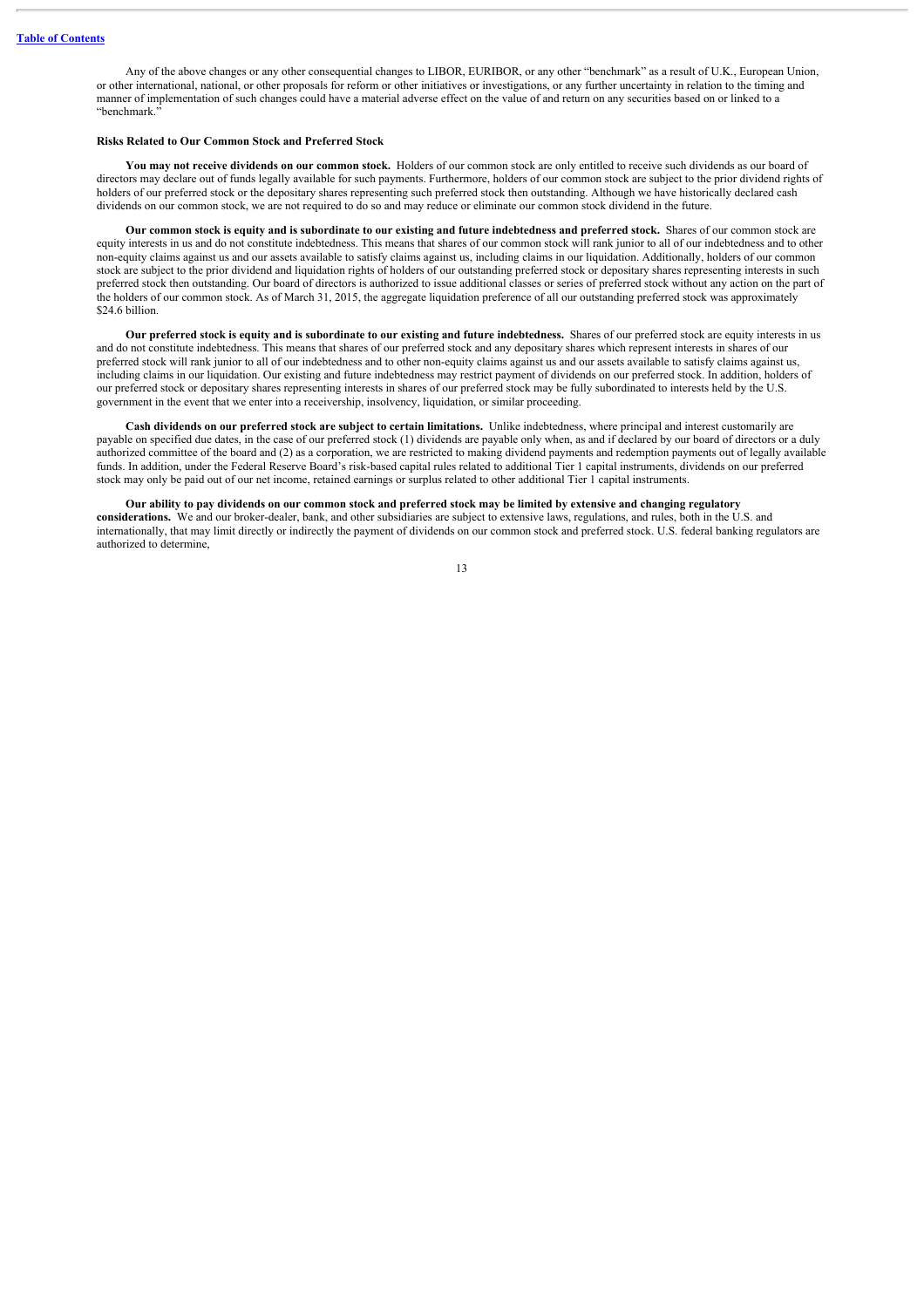under certain circumstances relating to the financial condition of a bank or a bank holding company, like Bank of America Corporation, that the payment of dividends would be an unsafe or unsound practice and to prohibit payment of those dividends. For instance, Federal Reserve Board regulations require us to submit a capital plan as part of an annual Comprehensive Capital Analysis and Review in order to assess our capital planning process, including any planned capital actions, such as payment of dividends on common stock and common stock repurchases. Furthermore, many rules and regulations are in proposed form and subject to periods of significant comment and further revisions. As a result, there is considerable uncertainty about what the final versions of these proposed rules and regulations will be or the impact they may have on us and our subsidiaries. While we closely monitor various regulatory developments and intend to manage our assets and liabilities and our operations to comply with new laws, regulations, and rules at the time they become effective, there is no assurance that we will be compliant with all such laws, regulations, and rules at such times and a failure to be so compliant could adversely affect our ability to pay dividends on our common stock and preferred stock.

If we are deferring payments on our outstanding junior subordinated notes or are in default under the indentures governing those securities, we will be prohibited from making distributions on our common stock and preferred stock, or redeeming our preferred stock. The terms of our outstanding junior subordinated notes prohibit us from declaring or paying any dividends or distributions on our common stock and preferred stock, or redeeming, purchasing, acquiring, or making a liquidation payment on such stock, if we are aware of any event that would be an event of default under the indenture governing those junior subordinated notes or at any time when we have deferred payment of interest on those junior subordinated notes.

## **Other Risks**

Our ability to pay dividends on our common stock and preferred stock and to make payments on our other securities depends upon the **results of operations of our subsidiaries.** As a holding company, we conduct substantially all of our operations through our subsidiaries and depend on dividends, distributions, and other payments from our banking and nonbank subsidiaries to fund dividend payments on our common stock and preferred stock and to fund all payments on our other obligations, including debt obligations. Many of our subsidiaries, including our bank and broker-dealer subsidiaries, are subject to laws that restrict dividend payments or authorize regulatory bodies to block or reduce the flow of funds from those subsidiaries to us or to our other subsidiaries. In addition, our bank and broker-dealer subsidiaries are subject to restrictions on their ability to lend or transact with affiliates and to minimum regulatory capital and liquidity requirements. These restrictions could prevent those subsidiaries from making distributions to us or otherwise providing cash to us that we need in order to make payments on the securities.

Our obligations on the securities will be structurally subordinated to liabilities of our subsidiaries. Because we are a holding company, our right to participate in any distribution of assets of any subsidiary upon such subsidiary's liquidation or reorganization or otherwise is subject to the prior claims of creditors of that subsidiary, except to the extent we may ourselves be recognized as a creditor of that subsidiary. As a result, our obligations under the securities will be structurally subordinated to all existing and future liabilities of our subsidiaries, and claimants should look only to our assets for payments.

We cannot assure you that a trading market for your securities will ever develop or be maintained. We may not list our securities on any securities exchange. We cannot predict how these securities will trade in the secondary market or whether that market will be liquid or illiquid. The number of potential buyers of our securities in any secondary market may be limited. Although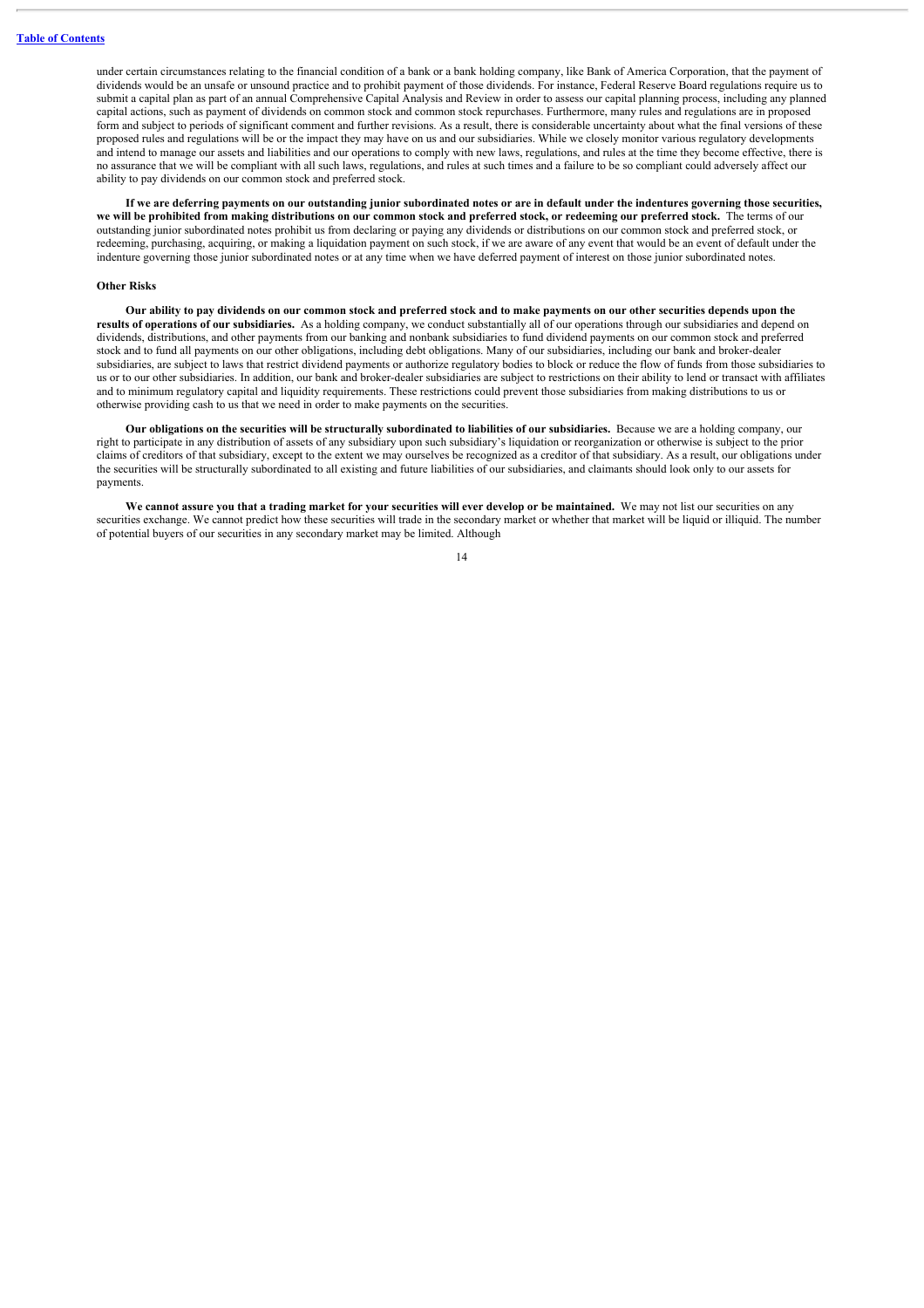any underwriters or agents may purchase and sell our securities in the secondary market from time to time, these underwriters or agents will not be obligated to do so and may discontinue making a market for the securities at any time without giving us notice. We cannot assure you that a secondary market for any of our securities will develop, or that if one develops, it will be maintained.

Redemption of the securities prior to maturity may result in a reduced return on your investment. The terms of our securities may permit or require redemption of the securities prior to maturity. That redemption may occur at a time when prevailing interest rates are relatively low. As a result, in the case of debt or similar securities, a holder of the redeemed securities may not be able to invest the redemption proceeds in a new investment that yields a similar return.

Payments on the securities are subject to our credit risk, and actual or perceived changes in our creditworthiness may affect the value of the **notes.** Our credit ratings are an assessment of our ability to pay our obligations. Consequently, our perceived creditworthiness and actual or anticipated changes in our credit ratings may affect the market value of our securities. However, because the return on our securities generally depends upon factors in addition to our ability to pay our obligations, an improvement in our credit ratings will not reduce the other investment risks, if any, related to our securities.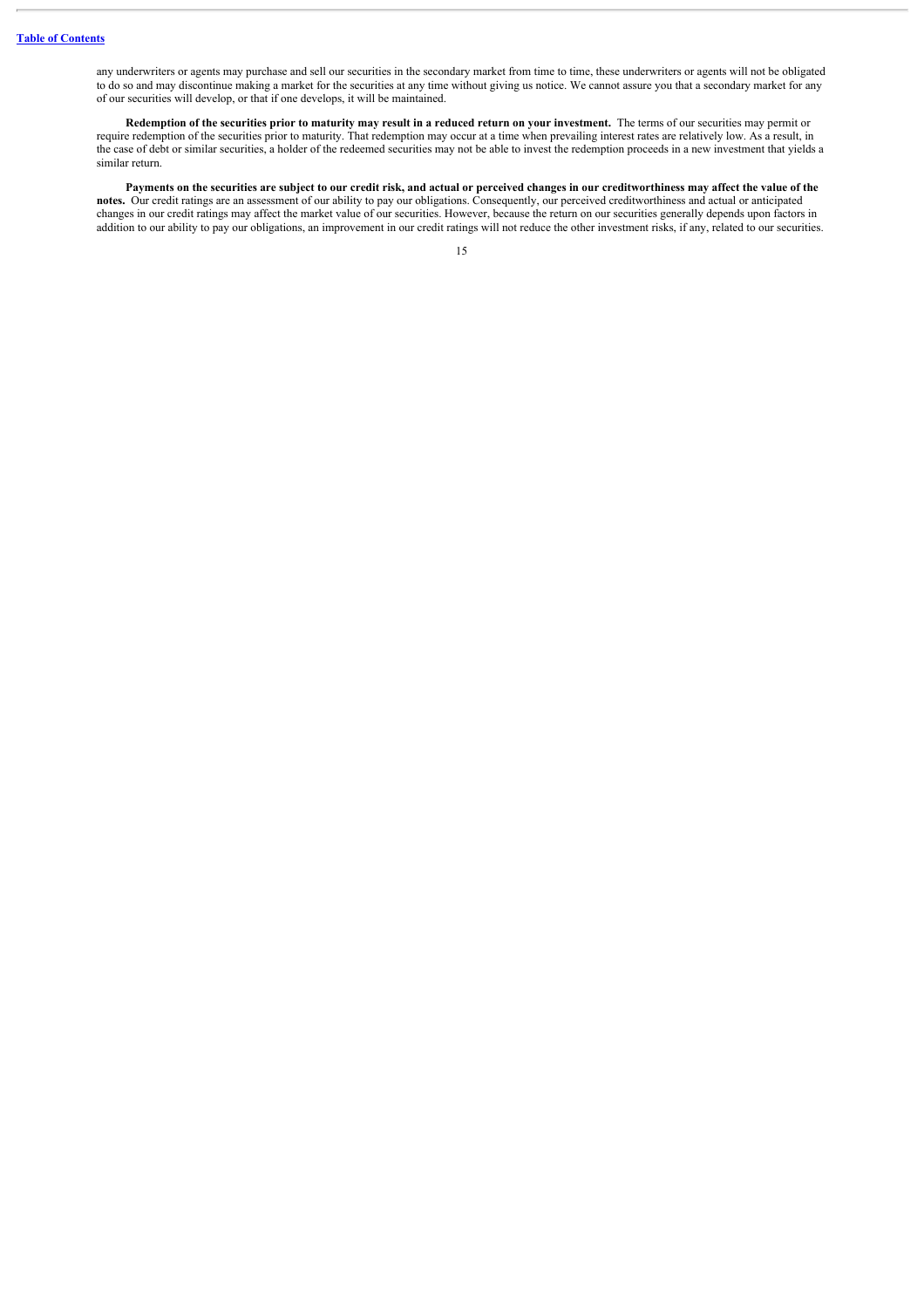# **BANK OF AMERICA CORPORATION**

Bank of America Corporation is a Delaware corporation, a bank holding company, and a financial holding company. Our principal executive offices are located in the Bank of America Corporate Center, 100 North Tryon Street, Charlotte, North Carolina 28255 and our telephone number is (704) 386- 5681. Through our banking and various nonbank subsidiaries throughout the United States and in international markets, we provide a diversified range of banking and nonbank financial services and products.

# **USE OF PROCEEDS**

Unless we describe a different use in the applicable supplement, we will use the net proceeds from the sale of the securities for general corporate purposes. General corporate purposes include, but are not limited to, the following:

- our working capital needs;
- the funding of investments in, or extensions of credit to, our subsidiaries;
- possible reductions, redemptions, or repurchases of outstanding indebtedness;
- possible repayments on outstanding indebtedness;
- the possible acquisitions of, or investments in, other financial institutions or other businesses; and
- other uses in the ordinary course of conducting our business.

Until we designate the use of these net proceeds, we will invest them temporarily. From time to time, we may engage in additional financings as we determine appropriate based on our needs and prevailing market conditions. These additional financings may include the sale of other securities.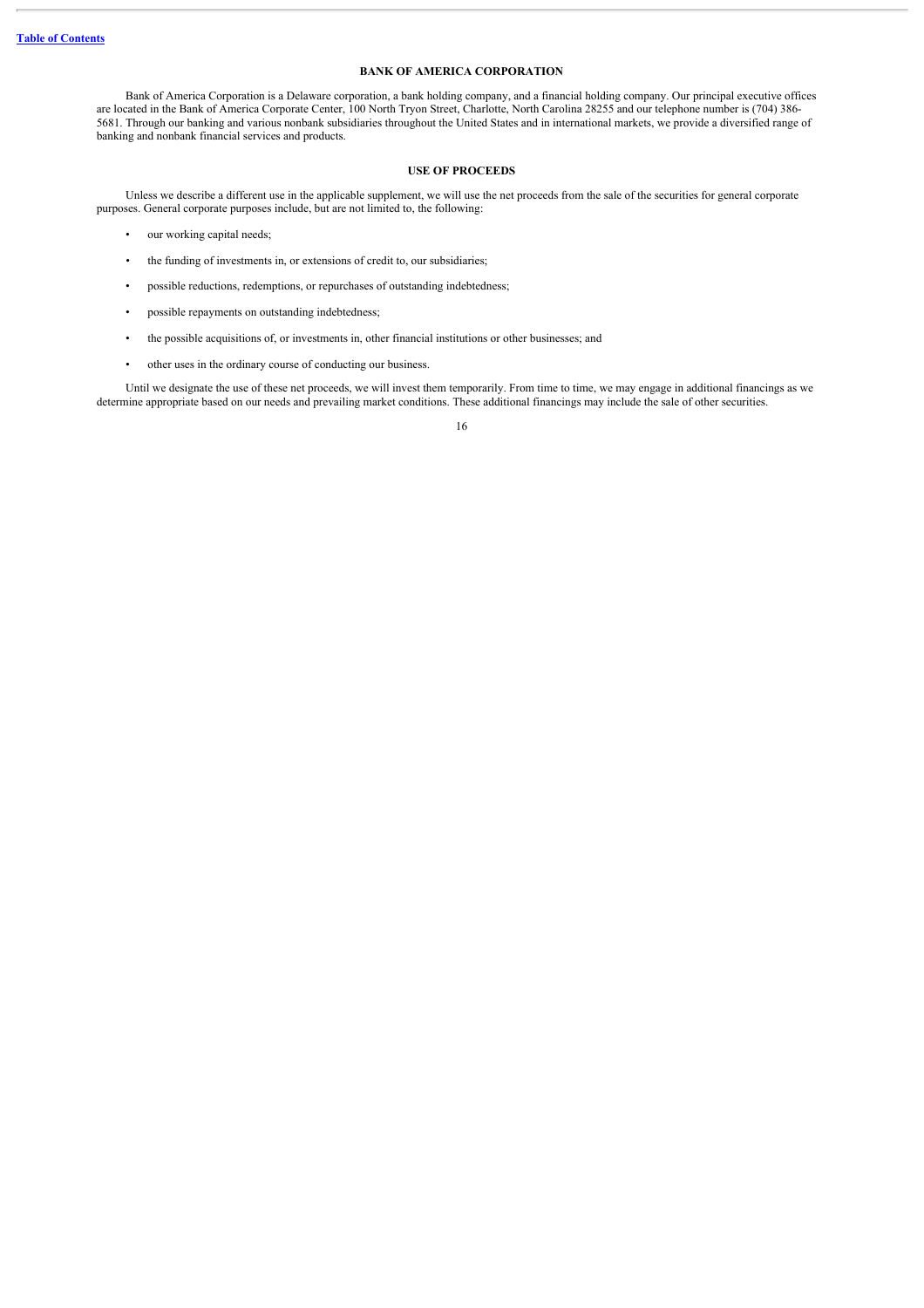# **DESCRIPTION OF DEBT SECURITIES**

## **General**

We may issue senior or subordinated debt securities. Neither the senior debt securities nor the subordinated debt securities will be secured by any of our property or assets. As a result, by owning a debt security, you are one of our unsecured creditors.

The senior debt securities will constitute part of our senior debt, will be issued under our senior debt indenture described below, and will rank equally with all of our other unsecured and unsubordinated debt.

The subordinated debt securities will constitute part of our subordinated debt, will be issued under our subordinated debt indenture described below, and will be subordinated in right of payment to all of our "senior indebtedness," as defined in the subordinated debt indenture. Neither the senior debt indenture nor the subordinated debt indenture limits our ability to incur additional "senior indebtedness."

#### **The Indentures**

The senior debt securities and the subordinated debt securities each are governed by a document called an indenture, which is a contract between us and the applicable trustee. Senior debt securities will be issued under the Indenture dated as of January 1, 1995 (as supplemented, the "Senior Indenture") between us and The Bank of New York Mellon Trust Company, N.A., as successor trustee, and subordinated debt securities will be issued under the Indenture dated as of January 1, 1995 (as supplemented, the "Subordinated Indenture") between us and The Bank of New York Mellon Trust Company, N.A., as successor trustee. The indentures are substantially identical, except for:

- the covenant described below under "—Sale or Issuance of Capital Stock of Banks," which is included only in the Senior Indenture;
- the provisions relating to subordination described below under "—Subordination," which are included only in the Subordinated Indenture; and
- the events of default described below under "—Events of Default and Rights of Acceleration," many of which are not included in the Subordinated Indenture.

In this prospectus, when we refer to "debt securities," we mean both our senior debt securities and our subordinated debt securities, and when we refer to the "indenture" or the "trustee" with respect to any debt securities, we mean the indenture under which those debt securities are issued and the trustee under that indenture.

The trustee under each indenture has two principal functions:

- First, the trustee can enforce your rights against us if we default. However, there are limitations on the extent to which the trustee may act on your behalf, which we describe below under "—Collection of Indebtedness."
- Second, the trustee performs administrative duties for us, including the delivery of interest payments and notices.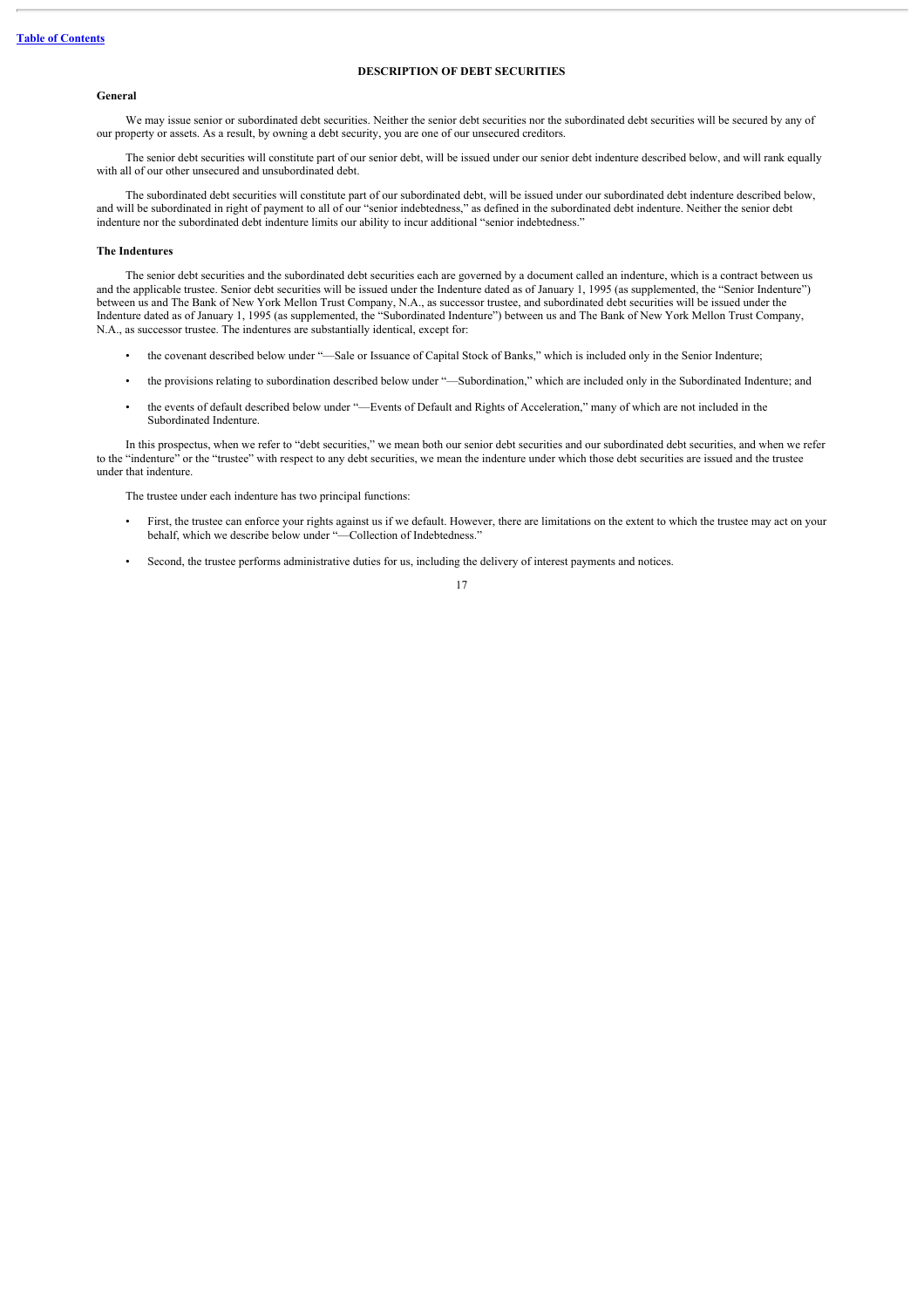Neither indenture limits the aggregate amount of debt securities that we may issue or the number of series or the aggregate amount of any particular series. The indentures and the debt securities also do not limit our ability to incur other indebtedness or to issue other securities. This means that we may issue additional debt securities and other securities at any time without your consent and without notifying you. In addition, neither indenture contains provisions protecting holders against a decline in our credit quality resulting from takeovers, recapitalizations, the incurrence of additional indebtedness, or restructuring. If our credit quality declines as a result of an event of this type, or otherwise, any ratings of our debt securities then outstanding may be withdrawn or downgraded.

This section is a summary of the general terms and provisions of the indentures. We have filed the indentures with the SEC as exhibits to the registration statement of which this prospectus forms a part. See "Where You Can Find More Information" below for information on how to obtain copies of the indentures. Whenever we refer to the defined terms of the indentures in this prospectus or in a supplement without defining them, the terms have the meanings given to them in the indentures. You must look to the indentures for the most complete description of the information summarized in this prospectus.

## **Form and Denomination of Debt Securities**

Unless we specify otherwise in the applicable supplement, we will issue each debt security in book-entry form. Debt securities in book-entry form will be represented by a global security registered in the name of a depository. Accordingly, the depository will be the holder of all the debt securities represented by the global security. Those who own beneficial interests in a global security will do so through participants in the depository's securities clearing system, and the rights of these indirect owners will be governed solely by the applicable procedures of the depository and its participants. We describe the procedures applicable to book-entry securities below under the heading "Registration and Settlement."

Generally, all securities represented by the same global security will have the same terms. We may, however, issue a global security that represents multiple debt securities that have different terms and are issued at different times. We call this kind of global security a master global security. Your prospectus supplement will not indicate whether your debt securities are represented by a master global security.

Unless we specify otherwise in the applicable supplement, we will issue our debt securities in fully registered form, without coupons. If we issue a debt security in bearer form, we will describe the special considerations applicable to bearer securities in the applicable supplement. Some of the features that we describe in this prospectus may not apply to the bearer securities.

Our debt securities may be denominated, and cash payments with respect to the debt securities may be made, in U.S. dollars or in another currency, or in a composite currency, a basket of currencies, or a currency unit or units. Unless we specify otherwise in the applicable supplement, the debt securities will be denominated, and cash payments with respect to the debt securities will be made, in U.S. dollars, and the debt securities ordinarily will be issued in denominations of \$1,000 and multiples of \$1,000 in excess of \$1,000. We may also issue debt securities that are denominated in units of \$10. If any of the debt securities are denominated, or if principal, any premium, interest, and any other amounts payable on any of the debt securities is payable, in a foreign currency, or in a composite currency, a basket of currencies, or a currency unit or units, the specified currency, as well as any additional investment considerations, risk factors, restrictions, tax consequences, specific terms and other information relating to that issue of debt securities and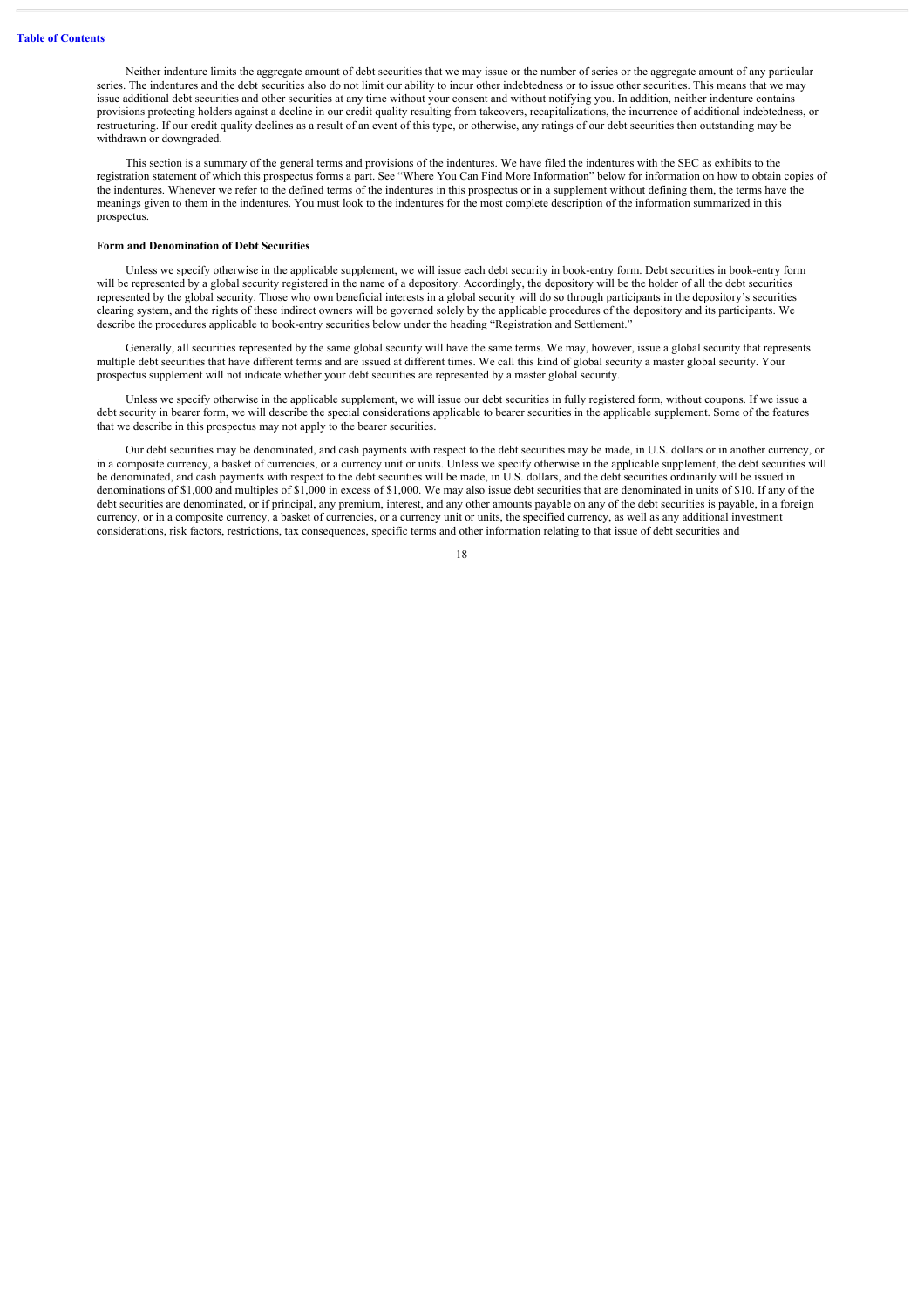the specified currency, composite currency, basket of currencies, or currency unit or units, may be described in the applicable supplement. We describe some of those investment considerations relating to securities denominated or payable in a currency other than U.S. dollars above under the heading "Risk Factors."

# **Different Series of Debt Securities**

We may issue our debt securities from time to time in one or more series with the same or different maturities. We also may "reopen" a series of our debt securities. This means that we can increase the principal amount of a series of our debt securities by selling additional debt securities with the same terms, provided that such additional notes shall be fungible for U.S. federal income tax purposes. We may do so without notice to the existing holders of securities of that series. However, any new securities of this kind may begin to bear interest at a different date.

This section of the prospectus summarizes the material terms of the debt securities that are common to all series. We will describe the financial and other specific terms of the series of debt securities being offered in the applicable supplement. The supplement also may describe any differences from the material terms described in this prospectus. If there are any differences between the applicable supplement and this prospectus, the applicable supplement will control.

The terms of your series of debt securities as described in the applicable supplement may include the following:

- the title and type of the debt securities;
- the principal amount of the debt securities;
- the minimum denominations, if other than \$1,000 and multiples of \$1,000 in excess of \$1,000;
- the percentage of the stated principal amount at which the debt securities will be sold and, if applicable, the method of determining the price;
- the person to whom interest is payable, if other than the owner of the debt securities;
- the maturity date or dates:
- the interest rate or rates, which may be fixed or variable, and the method used to calculate that interest;
- any index or other reference asset or assets that will be used to determine the amounts of any payments on the debt securities and the manner in which those amounts will be determined;
- the interest payment dates, the regular record dates for the interest payment dates, the date interest will begin to accrue, and the applicable business day convention;
- the place or places where payments on the debt securities may be made and the place or places where the debt securities may be presented for registration of transfer or exchange;
- any date or dates after which the debt securities may be redeemed, repurchased, or repaid in whole or in part at our option or the option of the holder, and the periods, prices, terms, and conditions of that redemption, repurchase, or repayment;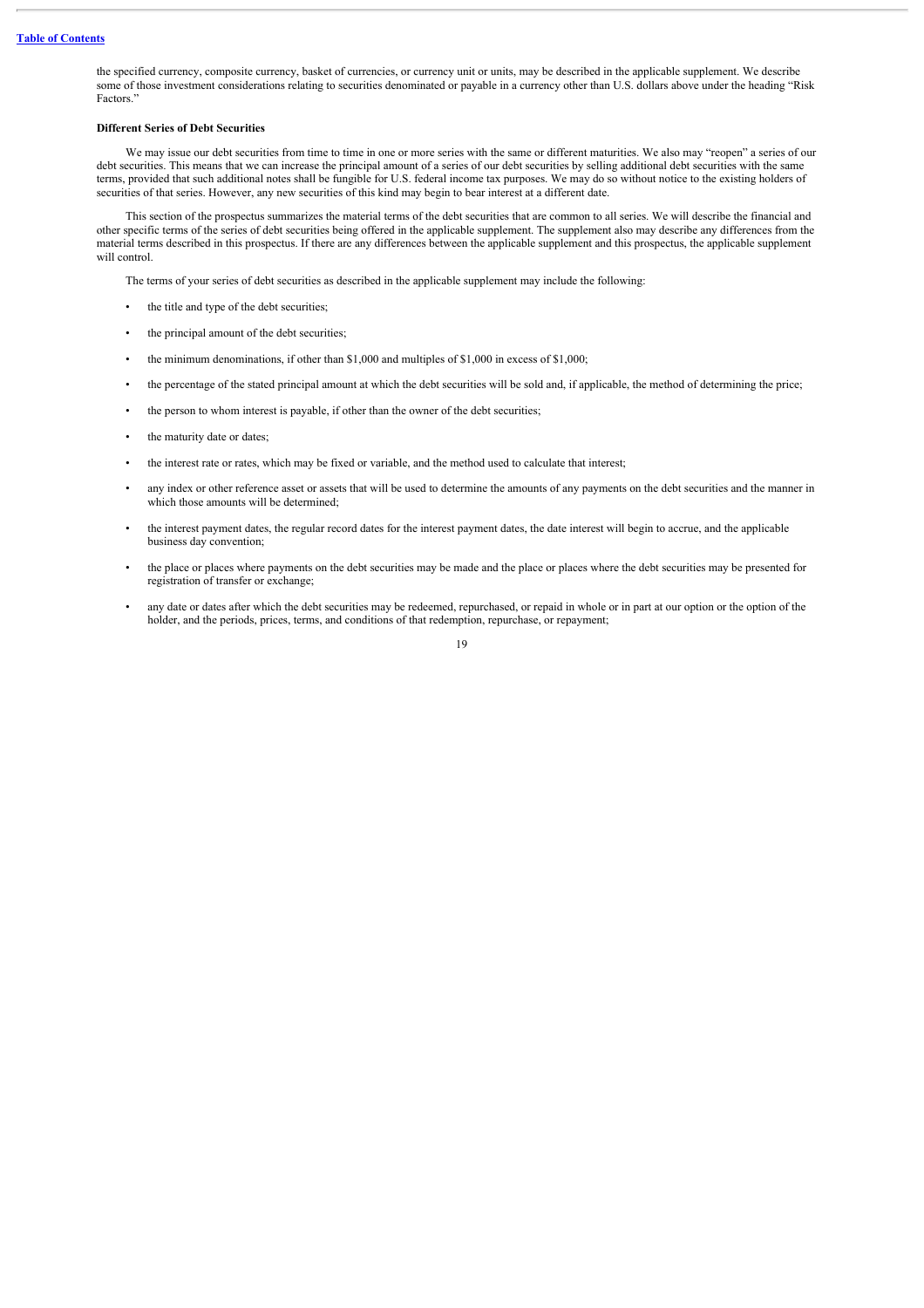- if other than the full principal amount, the portion of the principal amount of the debt securities that will be payable if their maturity is accelerated;
- the currency of principal, any premium, interest, and any other amounts payable on the debt securities, if other than U.S. dollars;
- if the debt securities will be issued in other than book-entry form;
- the identification of or method of selecting any calculation agents, exchange rate agents, or any other agents for the debt securities;
- any provisions for the discharge of our obligations relating to the debt securities by the deposit of funds or U.S. government obligations;
- any provisions relating to the extension or renewal of the maturity date of the debt securities;
- whether the debt securities will be listed on any securities exchange; or
- any other terms of the debt securities that are permitted under the applicable indenture.

## **Fixed-Rate Notes**

*General.* We may issue debt securities that bear interest at one or more fixed rates of interest, as specified in the applicable supplement. We refer to these as "fixed-rate notes." Unless we specify otherwise in the applicable supplement, each fixed-rate note will bear interest from its original issue date or from the most recent date to which interest on the note has been paid or made available for payment. Interest will accrue on the principal of a fixed-rate note at the fixed annual rate stated in the applicable supplement, until the principal is paid or made available for payment or the note is converted or exchanged.

Unless we specify otherwise in the applicable supplement, we will pay interest on any fixed-rate note quarterly, semi-annually, or annually, as applicable, in arrears, on the days set forth in the applicable supplement (each such day being an "interest payment date" for a fixed-rate note) and at maturity. Each interest payment due on an interest payment date or the maturity date will include interest accrued from and including the most recent interest payment date to which interest has been paid, or, if no interest has been paid, from the original issue date, to but excluding the next interest payment date or the maturity date, as the case may be. Unless we specify otherwise in the applicable supplement, interest on fixed-rate notes will be computed and paid on the basis of a 360-day year consisting of twelve 30-day months, which we may refer to as the "30/360" day count convention. We will make payments on fixed-rate notes as described below under the heading "—Payment of Principal, Interest, and Other Amounts Due."

*Amortizing Notes.* We also may issue amortizing notes, which are fixed-rate notes for which combined principal and interest payments are made in installments over the life of the debt security. Payments on amortizing notes are applied first to interest due and then to the reduction of the unpaid principal amount. The supplement for an amortizing note will include a table setting forth repayment information.

## **Floating-Rate Notes**

General. We may issue debt securities that will bear interest at a floating rate of interest determined by reference to one or more interest rate bases, or by reference to one or more interest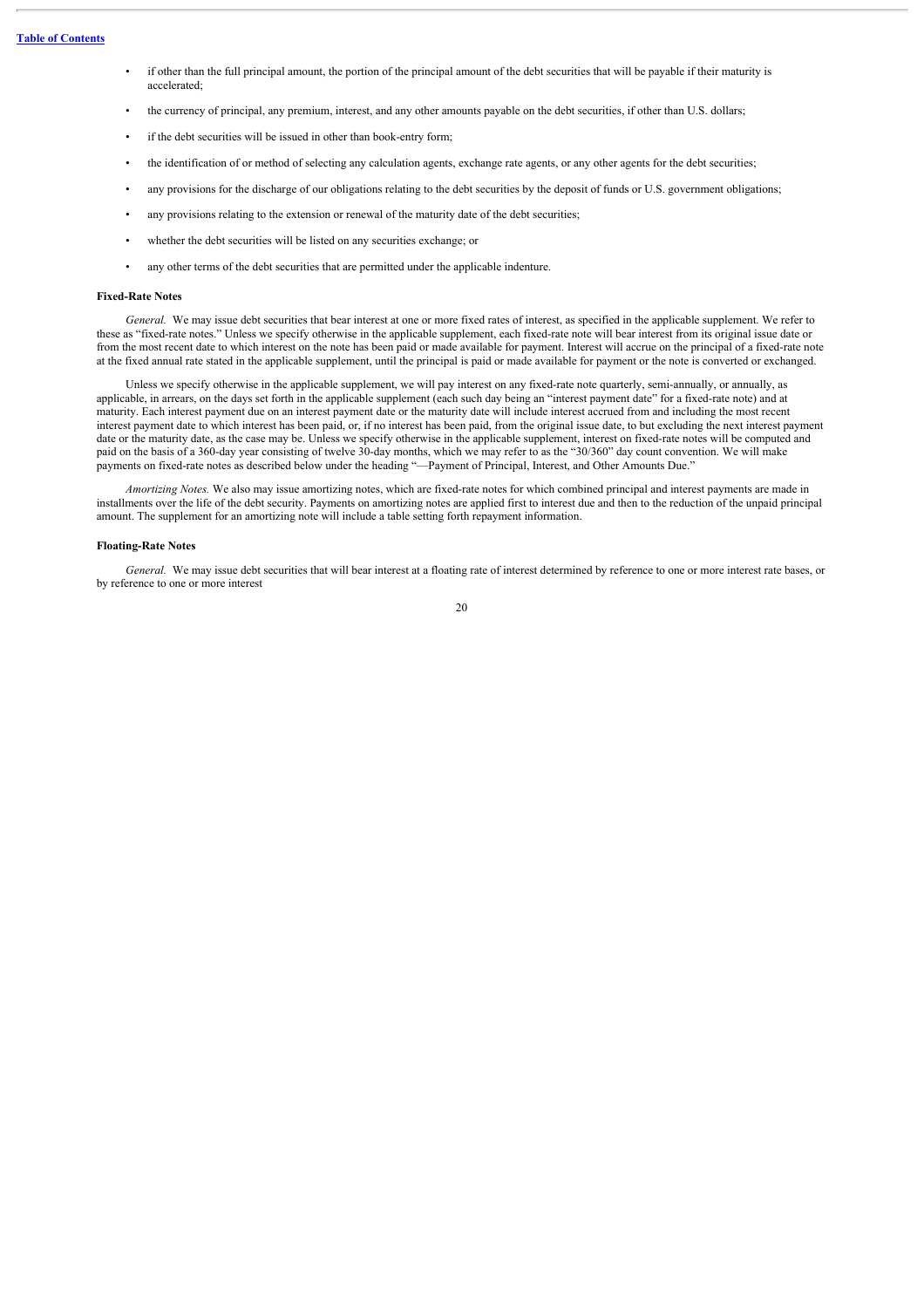rate formulae, referred to as the "base rate." We refer to these debt securities as "floating-rate notes." The base rate may be one or more of the following:

- the federal funds rate, in which case the debt security will be a "federal funds rate note";
- the London interbank offered rate, in which case the debt security will be a "LIBOR note";
- the euro interbank offered rate, in which case the debt security will be a "EURIBOR note";
- the prime rate, in which case the debt security will be a "prime rate note";
- the treasury rate, in which case the debt security will be a "treasury rate note"; or
- any other interest rate formula as may be specified in the applicable supplement.

The interest rate for a floating-rate note will be determined by reference to:

- the specified base rate based on the index maturity;
- plus or minus the spread, if any; and/or
- multiplied by the spread multiplier, if any.

For any floating-rate note, the "index maturity" is the period to maturity of the instrument for which the interest rate basis is calculated and will be specified in the applicable supplement. The "spread" is the number of basis points we specify on the floating-rate note to be added to or subtracted from the specified in the applicable supplement. The "spread" is the numb base rate. The "spread multiplier" is the percentage we may specify on the floating-rate note by which the base rate is multiplied in order to calculate the applicable interest rate.

A floating-rate note also may be subject to:

- a maximum interest rate limit, or ceiling, on the interest that may accrue during any interest period;
- a minimum interest rate limit, or floor, on the interest that may accrue during any interest period; or
- both.

In addition, the interest rate on a floating-rate note may not be higher than the maximum rate permitted by New York law, as that rate may be modified by United States law of general application. Under current New York law, the maximum rate of interest, subject to some exceptions, for any loan in an amount less than \$250,000 is 16% and for any loan in the amount of \$250,000 or more but less than \$2,500,000 is 25% per annum on a simple interest basis. These limits do not apply to loans of \$2,500,000 or more.

Unless we specify otherwise in the applicable supplement, each floating-rate note will bear interest from its original issue date or from the most recent date to which interest on the note has been paid or made available for payment. Interest will accrue on the principal of a floating-rate note at the annual rate determined according to the interest rate formula stated in the applicable supplement, until the principal is paid or made available for payment. Unless we specify otherwise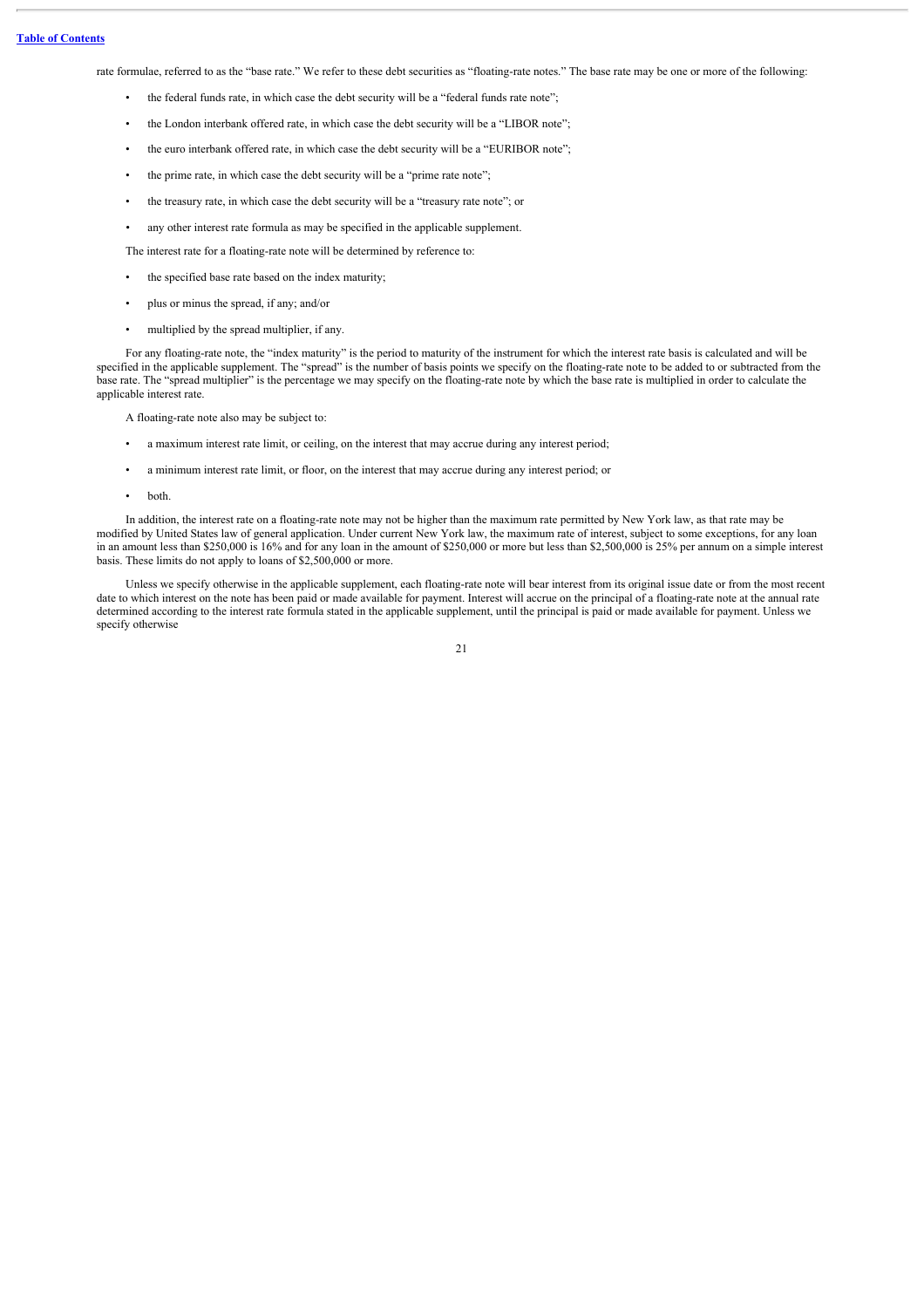in the applicable supplement, we will pay interest on any floating-rate note monthly, quarterly, semi-annually, or annually, as applicable, in arrears, on the days set forth in the applicable supplement (each such day being an "interest payment date" for a floating-rate note) and at maturity. Unless we specify otherwise in the applicable supplement, each interest payment due on an interest payment date or the maturity date will include interest accrued from and including the most recent interest payment date to which interest has been paid, or, if no interest has been paid, from the original issue date, to but excluding the next interest payment date or the maturity date, as the case may be (each such period, an "interest period"). Interest payment dates and interest periods may be adjusted in accordance with the business day convention (as described below under "—Payment of Principal, Interest, and Other Amounts Due— Business Day Conventions") specified in the applicable supplement. We will make payments on floating-rate notes as described below under the heading "—Payment of Principal, Interest, and Other Amounts Due."

*How Interest Is Reset.* The interest rate in effect from the date of issue to the first interest reset date for a floating-rate note will be the initial interest rate determined as described in the applicable supplement. The interest rate of each floating-rate note may be reset daily, weekly, monthly, quarterly, semiannually, or annually, as we specify in the applicable supplement. We refer to each date on which the interest rate for a floating-rate note will reset as an "interest reset date."

The "interest determination date" for any interest reset date is the day the calculation agent will refer to when determining the new interest rate at which a floating rate will reset. Unless we specify otherwise in the applicable supplement, the interest determination date for an interest reset date will be:

- for a federal funds rate note or a prime rate note, the business day immediately preceding the interest reset date;
- for a LIBOR note, the second London Banking Day (as defined below) preceding the interest reset date unless the index currency is pounds sterling, in which case the interest determination date will be the interest reset date;
- for a EURIBOR note, the second TARGET Settlement Date (as defined below) preceding the interest reset date;
- for a treasury rate note, the day of the week in which the interest reset date falls on which Treasury bills (as described below) of the applicable index maturity would normally be auctioned; and
- for a floating-rate note with two or more base rates, the interest determination date will be the most recent business day that is at least two business days prior to the applicable interest reset date on which each applicable base rate is determinable.

Treasury bills usually are sold at auction on Monday of each week, unless that day is a legal holiday, in which case the auction usually is held on the following Tuesday, except that the auction may be held on the preceding Friday. If, as a result of a legal holiday, an auction is held on the preceding Friday, that preceding Friday will be the interest determination date pertaining to the interest reset date occurring in the next succeeding week. The treasury rate will be determined as of that date, and the applicable interest rate will take effect on the applicable interest reset date. If Treasury bills are sold at an auction that falls on a day that is an interest reset date, that interest reset date will be the next following business day unless we specify otherwise in the applicable supplement.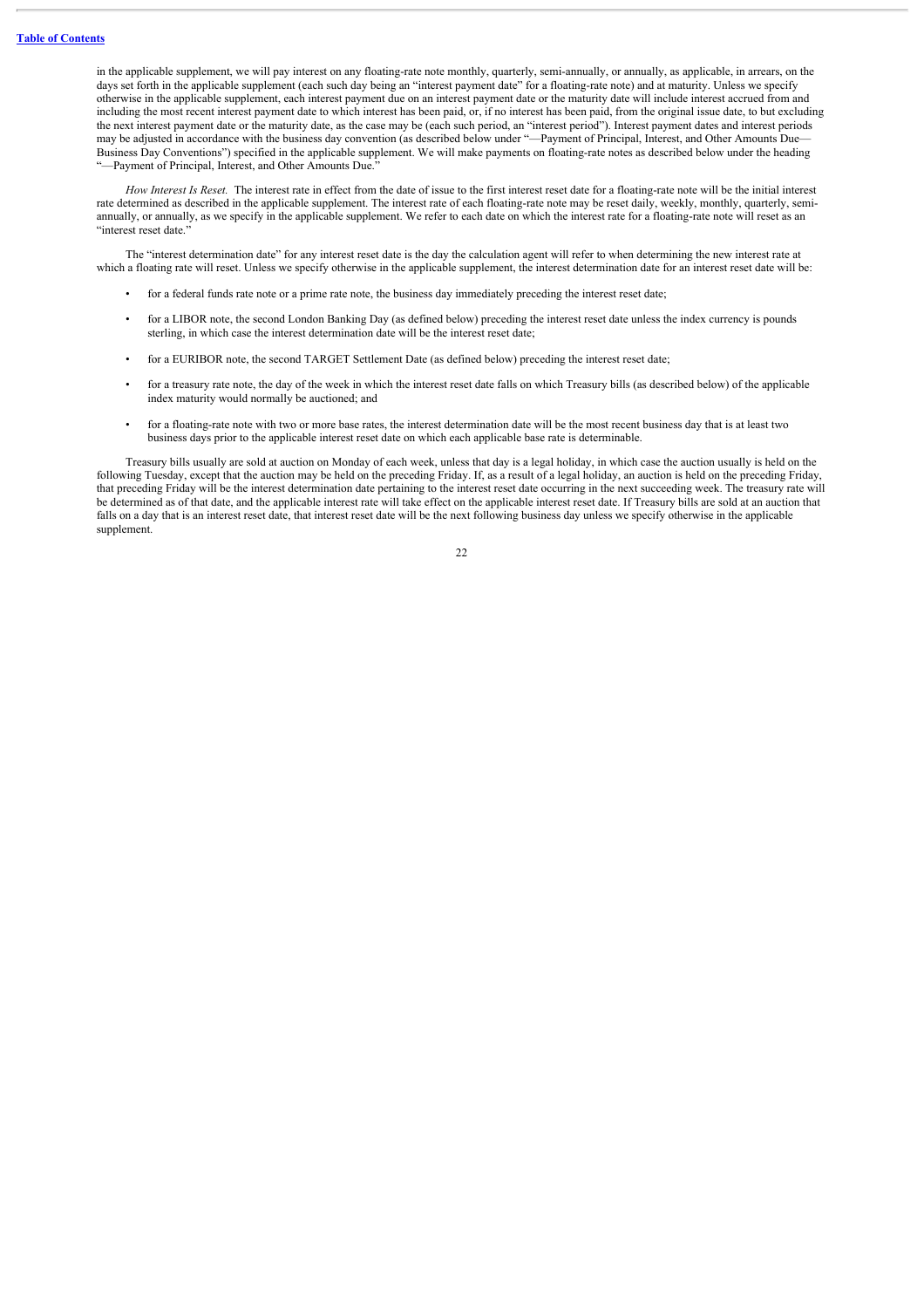We will specify the interest reset dates in the applicable supplement. Interest reset dates may be adjusted in accordance with the business day convention (as described below under "—Payment of Principal, Interest, and Other Amounts Due—Business Day Conventions") specified in the applicable supplement.

*Calculation of Interest.* Calculations relating to floating-rate notes will be made by the calculation agent, which will be an institution that we appoint as our agent for this purpose. The calculation agent may be one of our affiliates, including Bank of America, N.A., Merrill Lynch, Pierce, Fenner & Smith Incorporated, Merrill Lynch Commodities, Inc., or Merrill Lynch Capital Services, Inc. and may also be The Bank of New York Mellon Trust Company, N.A. We will identify in the applicable supplement the calculation agent we have appointed for a particular series of debt securities as of its original issue date. We may appoint different calculation agents from time to time after the original issue date of a floating-rate note without your consent and without notifying you of the change. Absent manifest error, all determinations of the calculation agent will be final and binding on you, the trustee and us.

For each floating-rate note, the calculation agent will determine, on the corresponding calculation or interest determination date, the interest rate for the applicable interest period. In addition, the calculation agent will calculate the amount of interest that has accrued during each interest period. Unless we specify otherwise in the applicable supplement, the calculation date for any interest determination date will be the date by which the calculation agent computes the amount of interest owed on a floating-rate note for the related interest period. Unless we specify otherwise in the applicable supplement, the calculation date pertaining to an interest determination date will be the earlier of:

- the tenth calendar day after that interest determination date or, if that day is not a business day, the next succeeding business day; or
- the business day immediately preceding the applicable interest payment date, the maturity date, or the date of redemption or prepayment, as the case may be.

Accrued interest on a floating-rate note is calculated by multiplying the principal amount of a note by an accrued interest factor. This accrued interest factor is the sum of the interest factors calculated for each day in the period for which accrued interest is being calculated. Unless we specify otherwise in the applicable supplement, the daily interest factor will be computed on the basis of:

- a 360-day year of twelve 30-day months if the day count convention specified in the applicable supplement is "30/360";
- the actual number of days in the relevant period divided by 360 if the day count convention specified in the applicable supplement is "Actual/360"; or
- the actual number of days in the relevant period divided by 365, or in the case of an interest payment date falling in a leap year, 366, if the day count convention specified in the applicable supplement is "Actual/Actual."

If no day count convention is specified in the applicable supplement, the daily interest factor will be computed and interest will be paid (including payments for partial periods) as follows:

• for federal funds rate notes, LIBOR notes, EURIBOR notes, prime rate notes, or any other floating-rate notes other than treasury rate notes, on the basis of the actual number of days in the relevant period divided by 360; and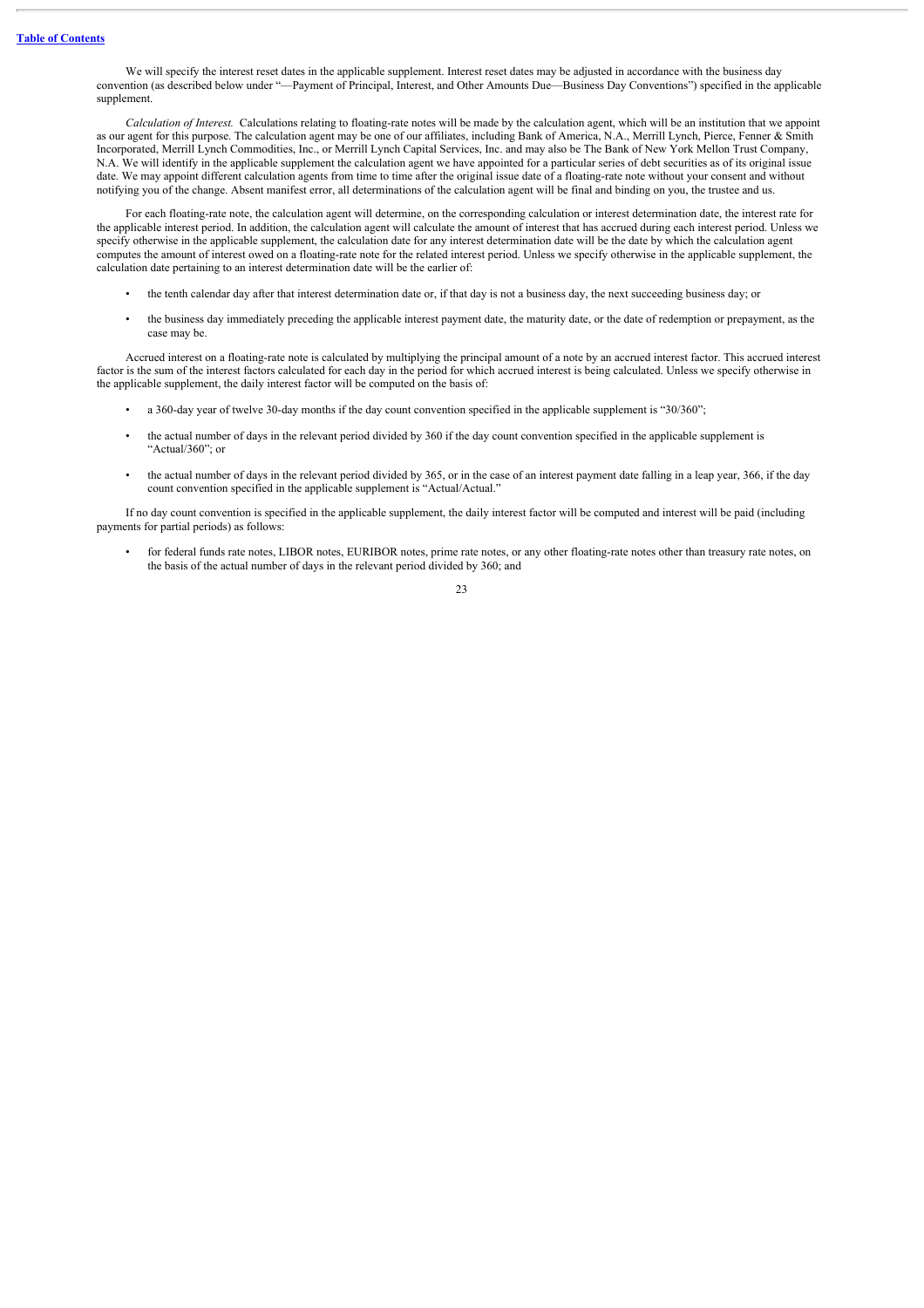• for treasury rate notes, on the basis of the actual number of days in the relevant period divided by 365 or 366, as applicable.

All amounts used in or resulting from any calculation on floating-rate notes will be rounded to the nearest cent, in the case of U.S. dollars, or to the nearest corresponding hundredth of a unit, in the case of a currency other than U.S. dollars, with one-half cent or one-half of a corresponding hundredth of a unit or more being rounded upward. Unless we specify otherwise in the applicable supplement, all percentages resulting from any calculation with respect to a floating-rate note will be rounded, if necessary, to the nearest one hundred-thousandth of a percent, with five one-millionths of a percentage point rounded upwards, e.g., 9.876545% (or .09876545) being rounded to 9.87655% (or .0987655).

In determining the base rate that applies to a floating-rate note during a particular interest period, the calculation agent may obtain rate quotes from various banks or dealers active in the relevant market, as described in the descriptions of the base rates below and/or in the applicable supplement. Those reference banks and dealers may include the calculation agent itself and its affiliates, as well as any underwriter, dealer, or agent participating in the distribution of the relevant floating-rate notes and its affiliates, and they may include our affiliates.

At the request of the holder of any floating-rate note, the calculation agent will provide the interest rate then in effect for that floating-rate note and, if already determined, the interest rate that is to take effect on the next interest reset date.

*LIBOR Notes.* Each LIBOR note will bear interest at the LIBOR base rate, adjusted by any spread or spread multiplier, as specified in the applicable supplement. The LIBOR base rate will be the London interbank offered rate for deposits in U.S. dollars or any index currency, as specified in the applicable supplement.

LIBOR for any interest determination date will be the arithmetic mean of the offered rates for deposits in the relevant index currency having the index maturity described in the applicable supplement, commencing on the related interest reset date, as the rates appear on the Reuters LIBOR screen page designated in the applicable supplement as of 11:00 A.M., London time, on that interest determination date, if at least two offered rates appear on the designated LIBOR page, except that, if the designated Reuters LIBOR screen page only provides for a single rate, that single rate will be used.

If fewer than two of the rates described above appear on that page or no rate appears on any page on which only one rate normally appears, then the calculation agent will determine LIBOR as follows:

- The calculation agent will request on the interest determination date four major banks in the London interbank market, as selected and identified by us, to provide their offered quotations for deposits in the relevant index currency having an index maturity specified in the applicable supplement commencing on the interest reset date and in a representative amount to prime banks in the London interbank market at approximately 11:00 A.M., London time.
- If at least two quotations are provided, the calculation agent will determine LIBOR as the arithmetic mean of those quotations.
- If fewer than two quotations are provided, we will select and identify to the calculation agent three major banks in New York City, or if the relevant index currency is not U.S. dollars, the principal financial center of the country issuing the index currency. On the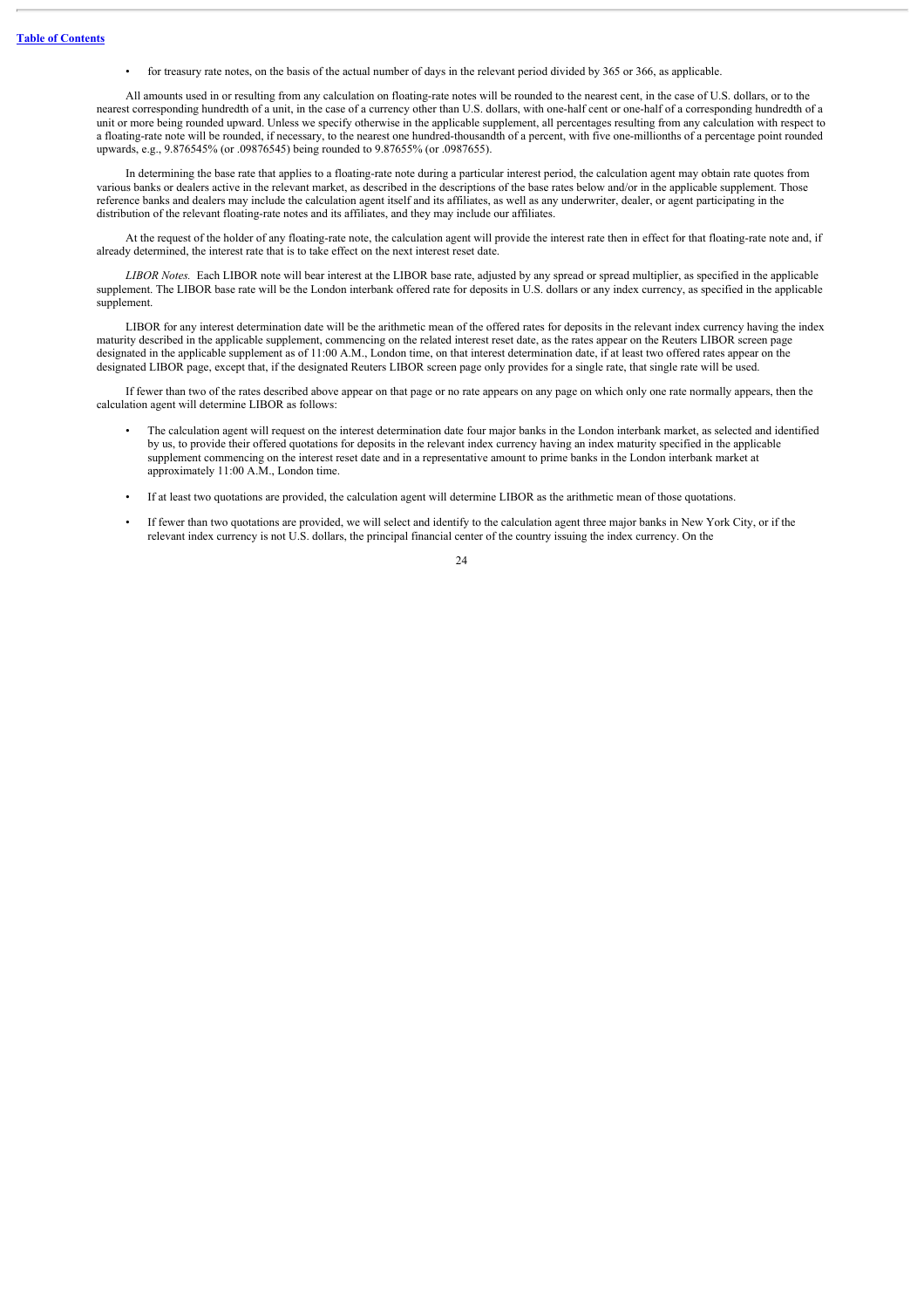interest reset date, those three banks will be requested by the calculation agent to provide their offered quotations for loans in the relevant index currency having an index maturity specified in the applicable supplement commencing on the interest reset date and in a representative amount to leading European banks at approximately 11:00 A.M., New York time (or the time in the relevant principal financial center). The calculation agent will determine LIBOR as the arithmetic mean of those quotations.

• If fewer than three New York City banks (or banks in the relevant principal financial center) selected by us are quoting rates, LIBOR for that interest period will remain LIBOR then in effect on the interest determination date.

"Principal financial center" means, unless we specify otherwise in the applicable supplement, the capital city of the country to which the index currency relates, except for U.S. dollars, Australian dollars, Canadian dollars, South African rand, and Swiss francs, for which the "principal financial center" is New York, Sydney and Melbourne, Toronto, Johannesburg, and Zurich, respectively.

"Representative amount" means an amount that, in our judgment, is representative of a single transaction in the relevant market at the relevant time.

"Reuters page" means the display on the Thomson Reuters service, or any successor or replacement service ("Reuters"), on the page or pages specified in this prospectus or the applicable supplement, or any successor or replacement page or pages on that service.

*EURIBOR Notes.* Each EURIBOR note will bear interest at the EURIBOR base rate, adjusted by any spread or spread multiplier, as specified in the applicable supplement.

EURIBOR, for any interest determination date, will mean the rate for deposits in euro as sponsored, calculated, and published jointly by the European Banking Federation and ACI—The Financial Markets Association, or any company established by the joint sponsors for purposes of compiling and publishing those rates, having the index maturity specified in the applicable supplement, as that rate appears on Reuters page EURIBOR01, referred to as "Reuters Page EURIBOR01," as of 11:00 A.M., Brussels time.

The following procedures will be followed if EURIBOR cannot be determined as described above:

- If no offered rate appears on Reuters Page EURIBOR01 on an interest determination date at approximately 11:00 A.M., Brussels time, then the calculation agent will request four major banks in the Eurozone interbank market selected and identified by us to provide a quotation of the rate at which deposits in euro having the index maturity specified in the applicable supplement are offered to prime banks in the Eurozone interbank market, and in a principal amount not less than the equivalent of  $\epsilon$ 1,000,000, that is representative of a single transaction in euro in that market at that time. If at least two quotations are provided, EURIBOR will be the average of those quotations.
- If fewer than two quotations are provided, then the calculation agent will request four major banks in the Eurozone interbank market selected and identified by us to provide a quotation of the rate offered by them, at approximately 11:00 A.M., Brussels time, on the interest determination date, for loans in euro to prime banks in the Eurozone interbank market for a period of time equivalent to the index maturity specified in the applicable supplement commencing on that interest reset date and in a principal amount not less than the equivalent of €1,000,000, that is representative of a single transaction in euro in that market at that time. If at least three quotations are provided, EURIBOR will be the average of those quotations.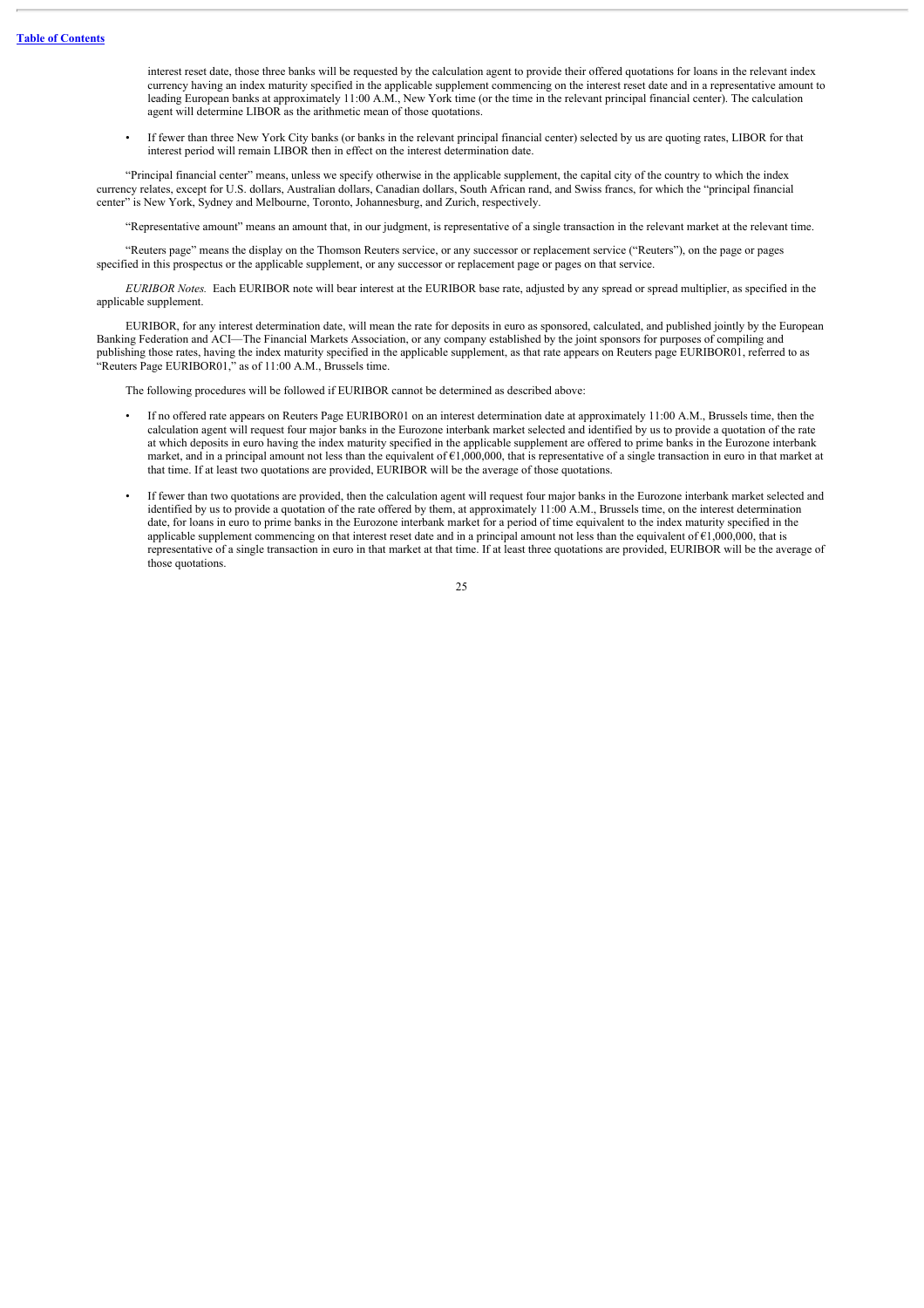• If three quotations are not provided, EURIBOR for that interest determination date will be equal to EURIBOR for the immediately preceding interest period.

"Eurozone" means the region comprised of member states of the European Union that adopted the single currency in accordance with the Treaty establishing the European Community (signed in Rome on March 25, 1957), as amended by the Treaty on European Union (signed in Maastricht on February 7, 1992) and the Treaty of Amsterdam (signed in Amsterdam on October 2, 1997).

*Treasury Rate Notes.* Each treasury rate note will bear interest at the treasury rate, adjusted by any spread or spread multiplier, as specified in the applicable supplement.

The "treasury rate" for any interest determination date will be the rate set at the auction of direct obligations of the United States, referred to as "Treasury bills," having the index maturity described in the applicable supplement, as specified under the caption "INVEST RATE" on Reuters page USAUCTION10 or page USAUCTION11.

The following procedures will be followed if the treasury rate cannot be determined as described above:

- If the rate is not displayed on Reuters by 3:00 P.M., New York City time, on the related calculation date, the treasury rate will be the bond equivalent yield, as defined below, of the auction rate of the applicable Treasury bills as announced by the U.S. Department of the Treasury.
- If the alternative rate described in the paragraph immediately above is not announced by the U.S. Department of the Treasury, or if the auction is not held, the treasury rate will be the bond equivalent yield of the rate on the particular interest determination date of the applicable Treasury bills as published in H.15(519) under the caption "U.S. government securities/Treasury Bills (Secondary Market)."
- If the alternative rate described in the paragraph immediately above is not announced by the U.S. Department of the Treasury, the treasury rate will be the bond equivalent yield of the rate on the particular interest determination date of the applicable Treasury bills as published in H.15 Daily Update, or another recognized electronic source used for the purpose of displaying the applicable rate, under the caption "U.S. Government Securities/Treasury Bills/Secondary Market."
- If the alternative rate described in the paragraph immediately above is not published by 3:00 P.M., New York City time, on the related calculation date, the treasury rate will be the rate on the particular interest determination date calculated by the calculation agent as the bond equivalent yield of the arithmetic mean of the secondary market bid rates, as of approximately 3:30 P.M., New York City time, on that interest determination date, of three primary U.S. government securities dealers, selected by us, for the issue of Treasury bills with a remaining maturity closest to the particular index maturity.
- If the dealers selected by us are not quoting as described in the paragraph immediately above, the treasury rate will be the treasury rate in effect on the particular interest determination date.

The bond equivalent yield will be calculated using the following formula:

Bond equivalent yield =

$$
\frac{D \times N}{360 \cdot (D \times M)}
$$
 x 100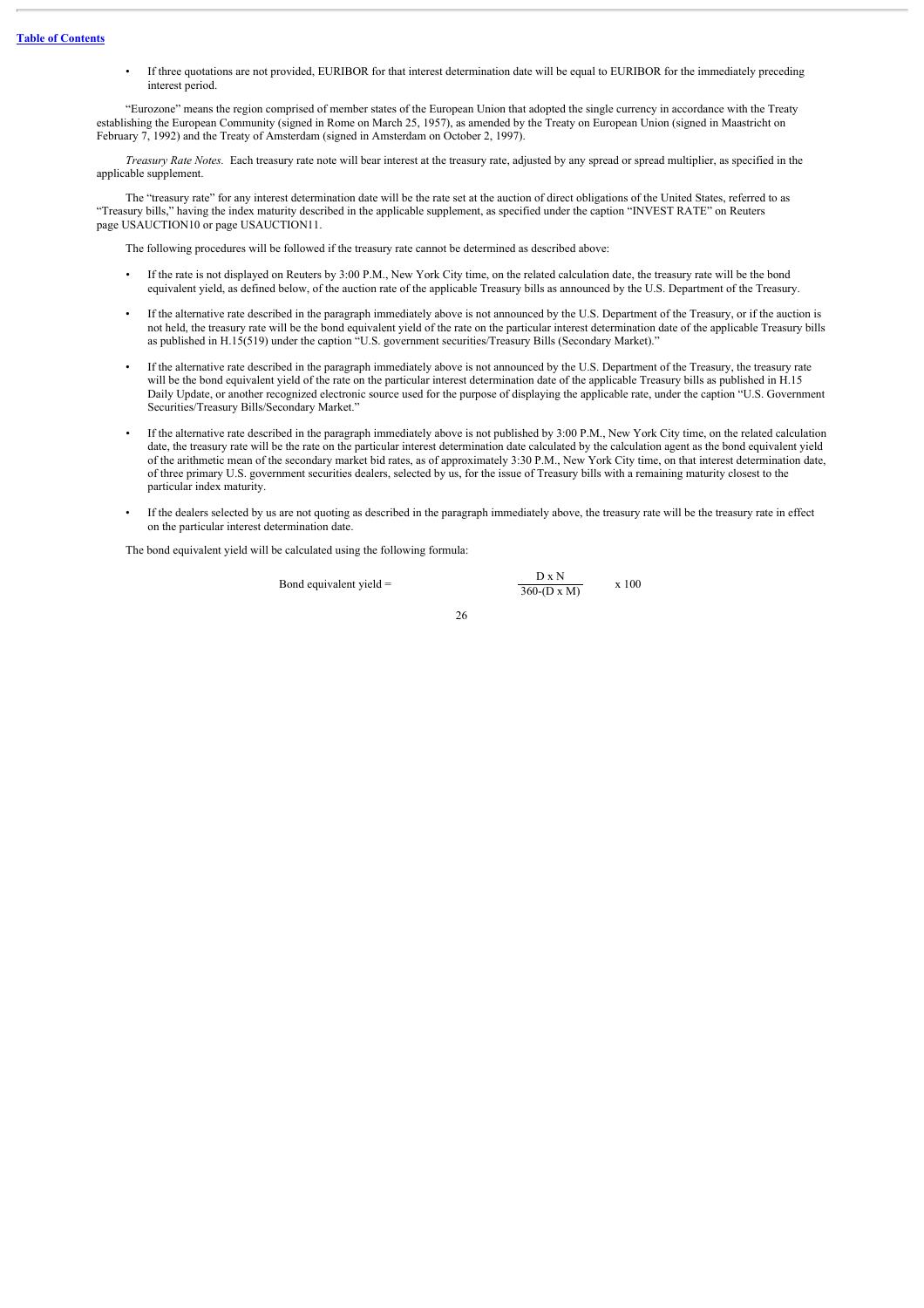where "D" refers to the applicable annual rate for Treasury bills quoted on a bank discount basis and expressed as a decimal, "N" refers to 365 or 366, as the case may be, and "M" refers to the actual number of days in the applicable interest period.

"H.15(519)" means the weekly statistical release designated as H.15(519), or any successor publication, published by the Board of Governors of the Federal Reserve System at http://www.federalreserve.gov/releases/h15/current/, or any successor site or publication.

"H.15 Daily Update" means the daily update of H.15(519), available through the website of the Board of Governors of the Federal Reserve System at www.federalreserve.gov/releases/h15/update, or any successor site or publication.

*Federal Funds Rate Notes.* Each federal funds rate note will bear interest at the federal funds rate, adjusted by any spread or spread multiplier, as specified in the applicable supplement.

If "Federal Funds (Effective) Rate" is specified in the applicable supplement, the federal funds rate for any interest determination date will be the rate on that date for U.S. dollar federal funds, as published in H.15(519) under the heading "Federal funds (effective)" and displayed on Reuters on page FEDFUNDS1 under the heading "EFFECT," referred to as "Reuters Page FedFunds1." If this rate is not published in H.15 Daily Update by 3:00 P.M., New York City time, on the related calculation date, or does not appear on Reuters Page FedFunds1, the federal funds rate will be the rate on that interest determination date as published in H.15 Daily Update, or any other recognized electronic source for the purposes of displaying the applicable rate, under the caption "Federal funds (effective)." If this alternate rate is not published in H.15 Daily Update, or other recognized electronic source for the purpose of displaying the applicable rate, by 3:00 P.M., New York City time, on the related calculation date, then the calculation agent will determine the federal funds rate to be the average of the rates for the last transaction in overnight U.S. dollar federal funds quoted prior to 9:00 A.M., New York City time, on the business day following that interest determination date, by each of three leading brokers of U.S. dollar federal funds transactions in New York City, selected by us. If fewer than three brokers selected by us are so quoting, the federal funds rate will be the federal funds rate in effect on that interest determination date.

If "Federal Funds Open Rate" is specified in the applicable supplement, the federal funds rate will be the rate on that interest determination date set forth under the heading "Federal Funds" opposite the caption "Open" and displayed on Reuters on page 5, referred to as "Reuters Page 5," or if that rate does not appear on Reuters Page 5 by 3:00 P.M., New York City time, on the related calculation date, the federal funds rate will be the rate on that interest determination date displayed on FFPREBON Index page on Bloomberg L.P. ("Bloomberg"), which is the Fed Funds Opening Rate as reported by Prebon Yamane (or a successor) on Bloomberg. If the alternate rate described in the preceding sentence is not displayed on FFPREBON Index page on Bloomberg, or any other recognized electronic source for the purpose of displaying the applicable rate, by 3:00 P.M., New York City time, on the related calculation date, then the calculation agent will determine the federal funds rate to be the average of the rates for the last transaction in overnight U.S. dollar federal funds, quoted prior to 9:00 A.M., New York City time, on that interest determination date, by each of three leading brokers of U.S. dollar federal funds transactions in New York City, selected by us. If fewer than three brokers selected by us are quoting as described above, the federal funds rate will be the federal funds rate in effect on that interest determination date.

If "Federal Funds Target Rate" is specified in the applicable supplement, the federal funds rate will be the rate on that interest determination date for U.S. dollar federal funds displayed on the FDTR Index page on Bloomberg. If that rate does not appear on the FDTR Index page on Bloomberg by 3:00 P.M., New York City time, on the calculation date, the federal funds rate for the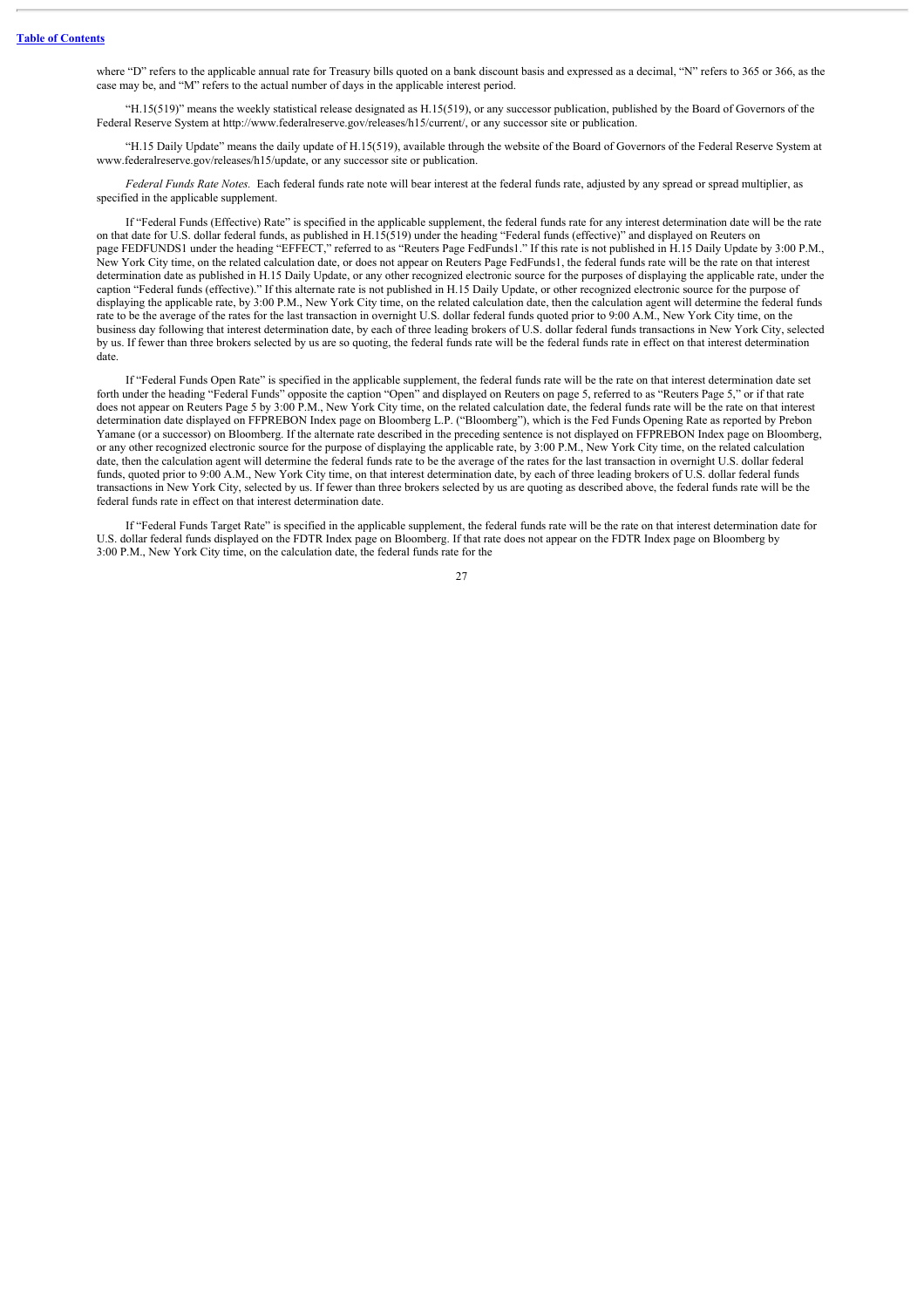applicable interest determination date will be the rate for that day appearing on Reuters on page USFFTARGET=, referred to as "Reuters Page USFFTARGET=." If that rate does not appear on the FDTR Index page on Bloomberg or is not displayed on Reuters page USFFTARGET= by 3:00 P.M., New York City time, on the related calculation date, then the calculation agent will determine the federal funds rate to be the average of the rates for the last transaction in overnight U.S. dollar federal funds, quoted prior to 9:00 A.M., New York City time, on that interest determination date, by each of three leading brokers of U.S. dollar federal funds transactions in New York City, selected by us. If fewer than three brokers selected by us are quoting as described above, the federal funds rate will be the federal funds rate in effect on that interest determination date.

*Prime Rate Notes.* Each prime rate note will bear interest at the prime rate, as adjusted by any spread or spread multiplier, as specified in the applicable supplement.

The "prime rate" for any interest determination date will be the prime rate or base lending rate on that date, as published in H.15(519) prior to 3:00 P.M., New York City time, on the related calculation date, under the heading "Bank prime loan."

The following procedures will be followed if the prime rate cannot be determined as described above:

- If the rate is not published in H.15(519) by 3:00 P.M., New York City time, on the related calculation date, then the prime rate will be the rate as published in H.15 Daily Update, or any other recognized electronic source used for the purpose of displaying the applicable rate, under the caption "Bank prime loan."
- If the alternative rate described above is not published in H.15 Daily Update or another recognized electronic source by 3:00 P.M., New York City time, on the related calculation date, then the calculation agent will determine the prime rate to be the arithmetic mean of the rates of interest publicly announced by each bank that appears on Reuters page USPRIME1, as defined below, as that bank's prime rate or base lending rate as in effect as of 11:00 A.M., New York City time, on that interest determination date.
- If fewer than four rates appear on the Reuters page USPRIME1 for that interest determination date, by 3:00 P.M., New York City time, then the calculation agent will determine the prime rate to be the average of the prime rates or base lending rates furnished in New York City by three substitute banks or trust companies (all organized under the laws of the United States or any of its states and having total equity capital of at least \$500,000,000) selected by us.
- If the banks selected by us are not quoting as described above, the prime rate will remain the prime rate then in effect on the interest determination date.

"Reuters page USPRIME1" means the display designated as page "USPRIME1" on Reuters for the purpose of displaying prime rates or base lending rates of major U.S. banks.

#### **Indexed Notes**

We may issue debt securities that provide that the rate of return, including the principal, premium (if any), interest, or other amounts payable (if any), is determined by reference, either directly or indirectly, to the price or performance of one or more securities, currencies or composite currencies, commodities, interest rates, stock indices, commodity indices or other indices, formulae, or measure, in each case as specified in the applicable supplement. We refer to these as "indexed notes."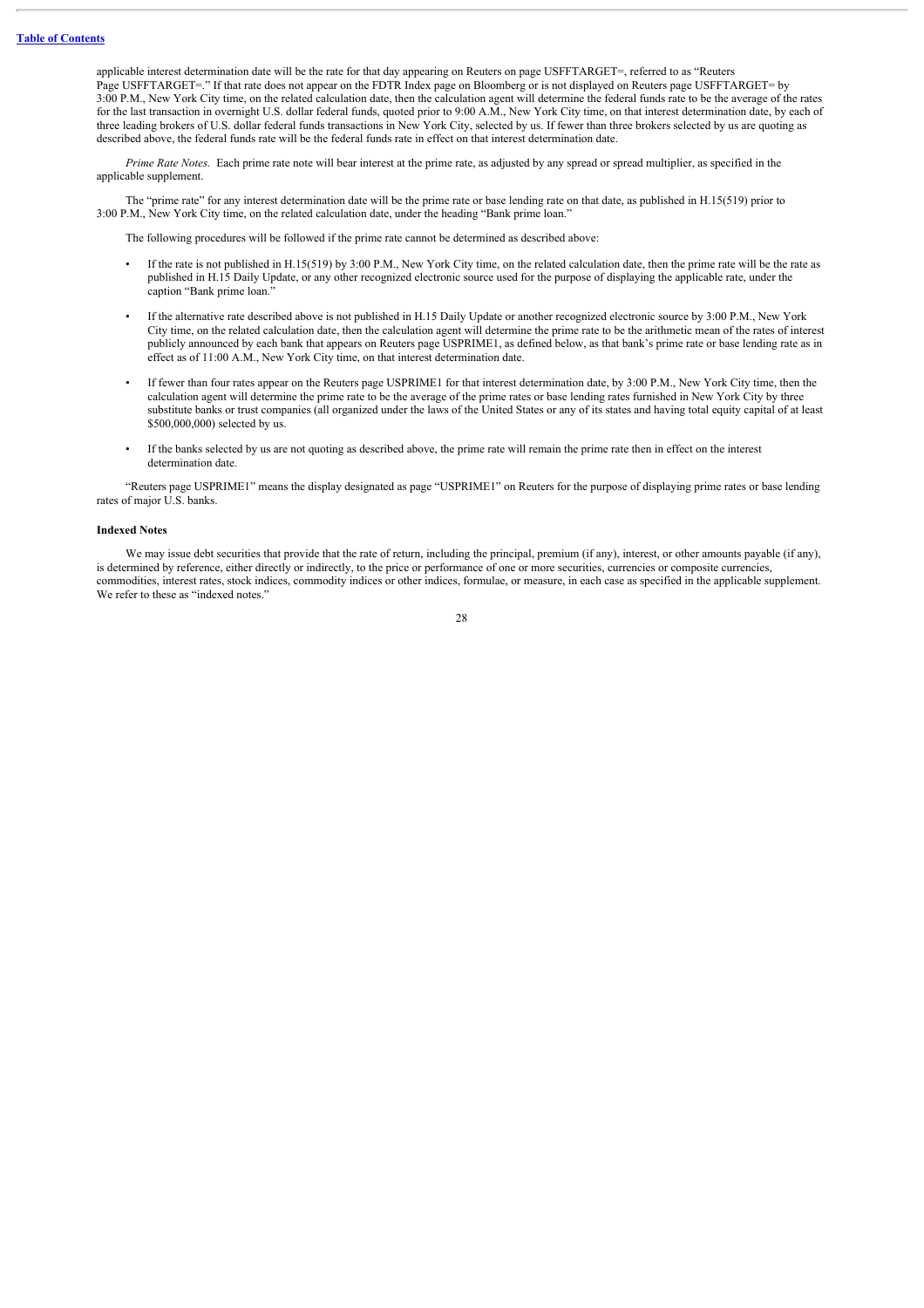Holders of indexed notes may receive an amount at maturity that is greater than or less than the face amount of the notes, depending upon the formula used to determine the amount payable and the relative value at maturity of the reference asset or underlying obligation. The value of the applicable index will fluctuate over time.

An indexed note may provide either for cash settlement or for physical settlement by delivery of the indexed note or securities, or other securities of the types listed above. An indexed note also may provide that the form of settlement may be determined at our option or the holder's option. Some indexed notes may be convertible, exercisable, or exchangeable prior to maturity, at our option or the holder's option, for the related securities.

We will specify in the applicable supplement the method for determining the principal, premium (if any), interest, or other amounts payable (if any) in respect of particular indexed notes, as well as certain historical information with respect to the specified index or indexed items, specific risk factors relating to that particular type of indexed note, and tax considerations associated with an investment in the indexed notes.

The applicable supplement for any particular indexed notes also will identify the calculation agent that will calculate the amounts payable with respect to the indexed note. The calculation agent may be one of our affiliates, including Bank of America, N.A., Merrill Lynch, Pierce, Fenner & Smith Incorporated, Merrill Lynch Commodities, Inc., or Merrill Lynch Capital Services, Inc. We may appoint different calculation agents from time to time after the original issue date of an indexed note without your consent and without notifying you of the change. Absent manifest error, all determinations of the calculation agent will be final and binding on you, the trustee and us. Upon request of the holder of an indexed note, the calculation agent will provide, if applicable, information relating to the current principal, premium (if any), rate of interest, interest payable, or other amounts payable (if any) in connection with the indexed note.

We also may offer "indexed amortizing notes," the rate of amortization and final maturity of which are subject to periodic adjustment based upon the degree to which an objective base or index rate such as LIBOR, called a "reference rate," coincides with a specified "target rate." Indexed amortizing notes may provide for adjustment of the amortization rate either on every interest payment date, or only on interest payment dates that occur after a specified "lockout date." Each indexed amortizing note will include an amortization table, specifying the rate at which the principal of the note is to be amortized following any applicable interest payment date, based upon the difference between the reference rate and the target rate. The specific terms of, and any additional considerations relating to, indexed amortizing notes will be set forth in the applicable supplement.

#### **Floating-Rate/Fixed-Rate/Indexed Notes**

We may issue a debt security with elements of each of the fixed-rate, floating-rate, and indexed notes described above. For example, a debt security may bear interest at a fixed rate for some periods and at a floating rate in others. Similarly, a debt security may provide for a payment of principal at maturity linked to an index and also may bear interest at a fixed or floating rate. We will describe the determination of interest for any of these debt securities in the applicable supplement.

## **Original Issue Discount Notes**

A fixed-rate note, a floating-rate note, or an indexed note may be an original issue discount note. Original issue discount notes are debt securities that are issued at a price lower than their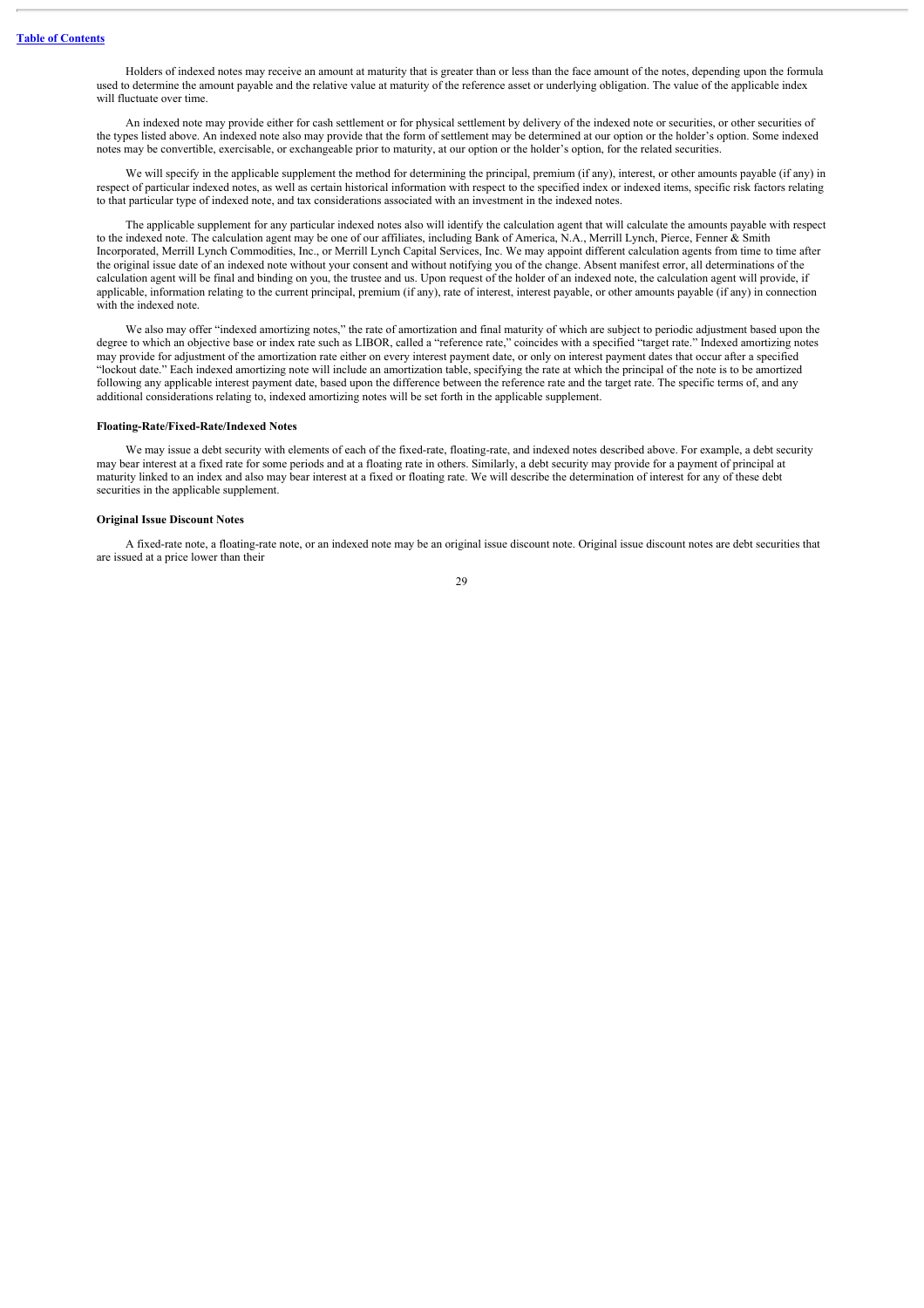stated principal amount or lower than their minimum guaranteed repayment amount at maturity. Original issue discount notes may bear no interest ("zero coupon rate notes") or may bear interest at a rate that is below market rates at the time of issuance. Upon an acceleration of the maturity of an original issue discount note, the amount of interest payable will be determined in accordance with the terms of the note, as described in the applicable supplement. That amount normally is less than the amount payable at the maturity date. A note issued at a discount to its principal may, for U.S. federal income tax purposes, be considered an original issue discount note, regardless of the amount payable upon redemption or acceleration of maturity. See "U.S. Federal Income Tax Considerations—Taxation of Debt Securities" below for a summary of the U.S. federal income tax consequences of owning an original issue discount note.

#### **Payment of Principal, Interest, and Other Amounts Due**

*Paying Agents.* We may appoint one or more financial institutions to act as our paying agents. Unless we specify otherwise in the applicable supplement, the trustee will act as our sole paying agent, security registrar, and transfer agent with respect to the debt securities through the trustee's office. That office is currently located at 101 Barclay Street, New York, New York 10286. In addition, in the case of some of our debt securities, such as debt securities denominated in euro, that office is expected to be 48th Floor, One Canada Square, London, E14 5AL. At any time, we may rescind the designation of a paying agent, appoint a successor or an additional paying agent, or approve a change in the office through which any paying agent acts in accordance with the applicable indenture. In addition, we may decide to act as our own paying agent with respect to some or all of the debt securities, and the paying agent may resign.

*Payments to Holders and Record Dates for Interest.* We refer to each date on which interest is payable on a debt security as an "interest payment date." Unless we specify otherwise in the applicable supplement, the provisions described in this section will apply to payments on the debt securities.

Subject to any applicable business day convention as described below, interest payments on the debt securities will be made on each interest payment date applicable to, and at the maturity date of, the debt securities. Interest payable at any interest payment date other than the maturity date will be paid to the registered holder of the debt security on the regular record date for that interest payment date, as described below. However, unless we specify otherwise in the applicable supplement, the initial interest payment on a debt security issued between a regular record date and the interest payment date immediately following the regular record date will be made on the second interest payment date following the original issue date to the holder of record on the regular record date preceding the second interest payment date. The principal and interest payable at maturity will be paid to the holder of the debt security at the time of payment by the paying agent.

Unless we specify otherwise in the applicable supplement, the record date for any interest payment for a debt security in book-entry only form generally will be the business day prior to the payment date. If the debt security is in a form that is other than book-entry only, and unless we specify otherwise in the applicable supplement, the regular record date for an interest payment date will be the last day of the calendar month preceding the interest payment date or the fifteenth day of the calendar month in which the interest payment date occurs, as specified in the supplement, whether or not that date is a business day.

*Business Day Conventions*. If the applicable supplement specifies that one of the following business day conventions is applicable to a debt security, the interest payment dates, interest reset dates, and interest periods for that debt security will be affected and, consequently, may be adjusted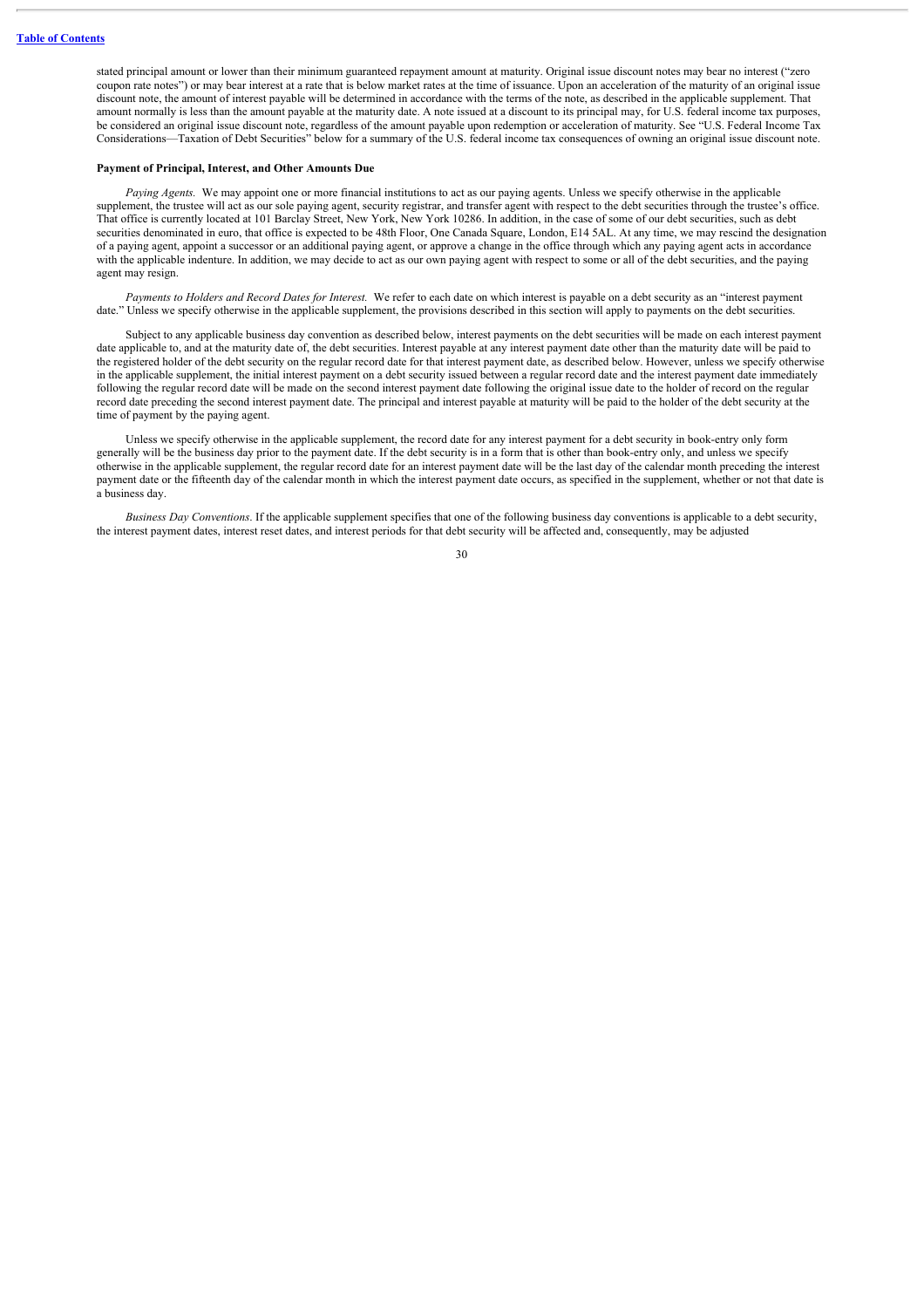as described below. Unless we specify otherwise in the applicable supplement, any interest payment due at maturity or on a redemption date or repayment date will not be affected as described below.

- "Following business day convention (adjusted)" means, if an interest payment date would otherwise fall on a day that is not a business day (as described below), then such interest payment date will be postponed to the next day that is a business day. Unless we specify otherwise in the applicable supplement, the related interest reset dates and interest periods also will be adjusted for non-business days.
- "Modified following business day convention (adjusted)" means, if an interest payment date would otherwise fall on a day that is not a business day, then such interest payment date will be postponed to the next day that is a business day, except that, if the next succeeding business day falls in the next calendar month, then such interest payment date will be advanced to the immediately preceding day that is a business day. In each case, unless we specify otherwise in the applicable supplement, the related interest reset dates and interest periods also will be adjusted for nonbusiness days.
- "Following unadjusted business day convention" means, if an interest payment date falls on a day that is not a business day, any payment due on such interest payment date will be postponed to the next day that is a business day; *provided* that interest due with respect to such interest payment date will not accrue from and including such interest payment date to and including the date of payment of such interest as so postponed. Interest reset dates and interest periods also are not adjusted for non-business days under the following unadjusted business day convention.
- "Modified following unadjusted business day convention" means, if an interest payment date falls on a day that is not a business day, any payment due on such interest payment date will be postponed to the next day that is a business day; *provided* that interest due with respect to such interest payment date will not accrue from and including such interest payment date to and including the date of payment of such interest as so postponed, and, *provided further* that, if such next succeeding business day would fall in the next succeeding calendar month, the date of payment with respect to such interest payment date will be advanced to the business day immediately preceding such interest payment date. Interest reset dates and interest periods also are not adjusted for non-business days under the modified following unadjusted business day convention.
- "Preceding business day convention" means, if an interest payment date would otherwise fall on a day that is not a business day, then such interest payment date will be advanced to the immediately preceding day that is a business day. If the preceding business day convention is specified in the applicable supplement to be "adjusted," then the related interest reset dates and interest periods also will be adjusted for nonbusiness days; however, if the preceding business day convention is specified in the applicable supplement to be "unadjusted," then the related interest reset dates and interest periods will not be adjusted for non-business days.

In all cases, unless we specify otherwise in the applicable supplement, if the maturity date or any earlier redemption date or repayment date with respect to any debt security falls on a day that is not a business day, any payment of principal, premium, if any, interest and any other amounts otherwise due on such day will be made on the next succeeding business day, and no interest on such payment will accrue for the period from and after such maturity date, redemption date or repayment date, as the case may be.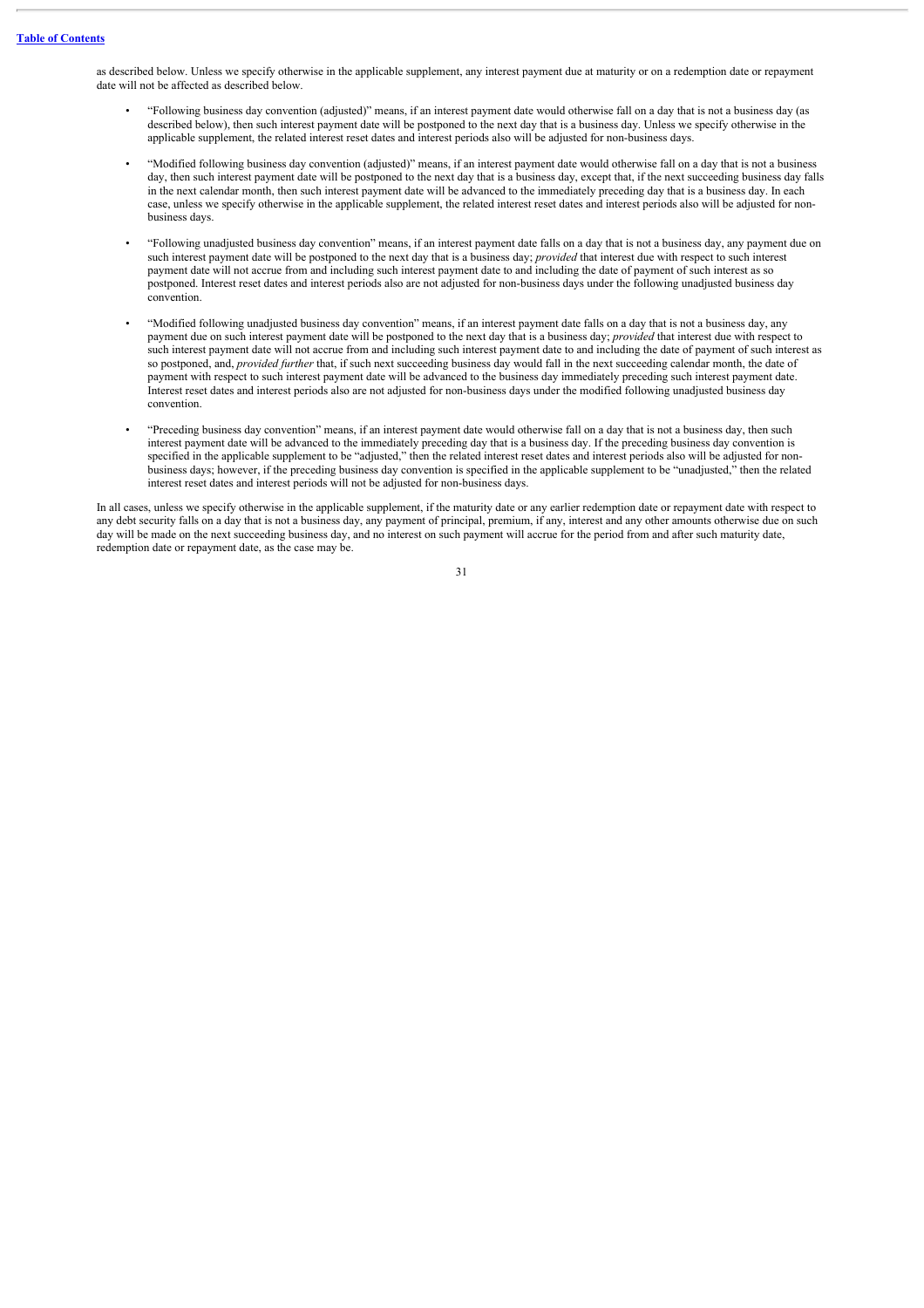If no business day convention is specified in the applicable supplement, then the following unadjusted business day convention will apply to the debt security. We also may specify and describe a different business day convention from those described above in the applicable supplement.

Unless we specify otherwise in the applicable supplement, the term "business day" means, for any debt security, a day that meets all the following applicable requirements:

- for all debt securities, is any weekday that is not a legal holiday in New York, New York, Charlotte, North Carolina, or any other place of payment of the debt security, and is not a date on which banking institutions in those cities are authorized or required by law or regulation to be closed;
- for any LIBOR note, also is a day on which commercial banks are open for business (including dealings in the index currency specified in the applicable supplement) in London, England (a "London Banking Day");
- for any debt security denominated in euro or any EURIBOR note, also is a day on which the TransEuropean Automated Real-Time Gross Settlement Express Transfer, or "TARGET," System or any successor is operating (a "TARGET Settlement Date"); and
- for any debt security that has a specified currency other than U.S. dollars or euro, also is not a day on which banking institutions generally are authorized or obligated by law, regulation, or executive order to close in the principal financial center of the country of the specified currency.

Unless we specify otherwise in the applicable supplement, for purposes of this determination, the "principal financial center" is:

- the capital city of the country issuing the specified currency, except for U.S. dollars, Australian dollars, Canadian dollars, South African rand, and Swiss francs, for which the "principal financial center" is New York, Sydney and Melbourne, Toronto, Johannesburg, and Zurich, respectively; or
- the capital city of the country to which the index currency relates, except for U.S. dollars, Australian dollars, Canadian dollars, South African rand, and Swiss francs, for which the "principal financial center" is New York, Sydney, Toronto, Johannesburg, and Zurich, respectively.

*Payments Due in U.S. Dollars.* Unless we specify otherwise in the applicable supplement, we will follow the practices described in this subsection when we pay amounts that are due in U.S. dollars.

We will make payments on debt securities in book-entry form in accordance with arrangements then in place between the paying agent and the depository or its nominee, as holder. An indirect owner's right to receive those payments will be governed by the rules and practices of the depository and its participants, as described below under the heading "Registration and Settlement."

We will pay any interest on debt securities in certificated form on each interest payment date other than the maturity date by, in our discretion, wire transfer of immediately available funds or check mailed to holders of the debt securities on the applicable record date at the address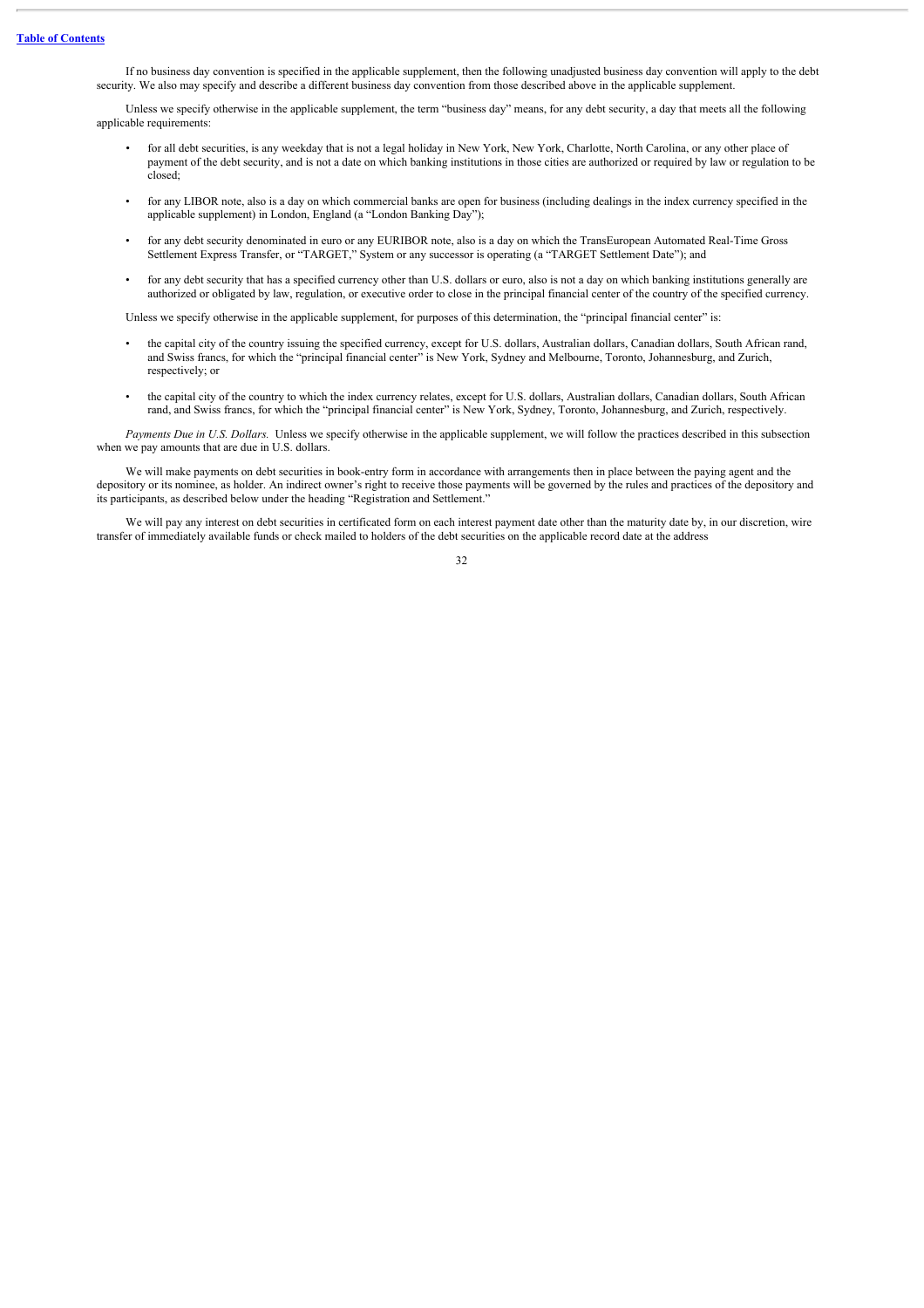appearing on our or the security registrar's records. We will pay any principal, premium (if any), interest, and other amounts payable (if any) at the maturity date of a debt security in certificated form by wire transfer of immediately available funds upon surrender of the debt security at the corporate trust office of the applicable trustee or paying agent.

Book-entry and other indirect owners should contact their banks or brokers for information on how they will receive payments on their debt *securities.*

*Payments Due in Other Currencies.* Unless we specify otherwise in the applicable supplement, we will follow the practices described in this subsection when we pay amounts that are due on a debt security in a currency other than U.S. dollars. Unless we specify otherwise in the applicable supplement, holders are not entitled to receive payments in U.S. dollars of an amount due in another currency, either on a global debt security or a debt security in certificated form.

We will make payments on non-U.S. dollar-denominated debt securities in book-entry form in the applicable specified currency in accordance with arrangements then in place between the paying agent and the depository or its nominee, as holder. An indirect owner's right to receive those payments will be governed by the rules and practices of the depository and its participants, as described below under the heading "Registration and Settlement."

We will pay any interest on non-U.S. dollar-denominated debt securities in certificated form by, in our discretion, wire transfer of immediately available funds or check mailed to holders of the debt securities on the applicable record date at the address appearing on our or the security registrar's records. We will pay any principal, premium (if any), interest, and other amounts payable (if any) at the maturity date of a non-U.S. dollar-denominated debt security in certificated form by wire transfer of immediately available funds upon surrender of the debt security at the corporate trust office of the applicable trustee or paying agent.

If we issue a debt security in a specified currency other than U.S. dollars, unless we specify otherwise in the applicable supplement, we will appoint a financial institution to act as the exchange rate agent. The exchange rate agent will determine the applicable rate of exchange that would apply to a payment made in U.S. dollars, if the currency in which we otherwise would be required to make the applicable payment is not available. The exchange rate agent may be one of our affiliates. We will identify in the applicable supplement the exchange rate agent that we have appointed for a particular debt security as of its original issue date. We may appoint different exchange rate agents from time to time after the original issue date of the debt security without your consent and without notifying you of the change. All determinations made by the exchange rate agent will be in its sole discretion unless we state in the applicable supplement that any determination requires our approval. Absent manifest error, those determinations will be final and binding on you and us.

Book-entry and other indirect owners of a debt security with a specified currency other than U.S. dollars should contact their banks or brokers for *information about how to receive payments in the specified currency or in U.S. dollars.*

## **No Sinking Fund**

Unless we specify otherwise in the applicable supplement, our debt securities will not be entitled to the benefit of any sinking fund. This means that we will not deposit money on a regular basis into any separate custodial account to repay the debt securities.

# **Redemption**

The applicable supplement will indicate whether we may redeem the debt securities prior to their maturity date. If we may redeem the debt securities prior to maturity, the applicable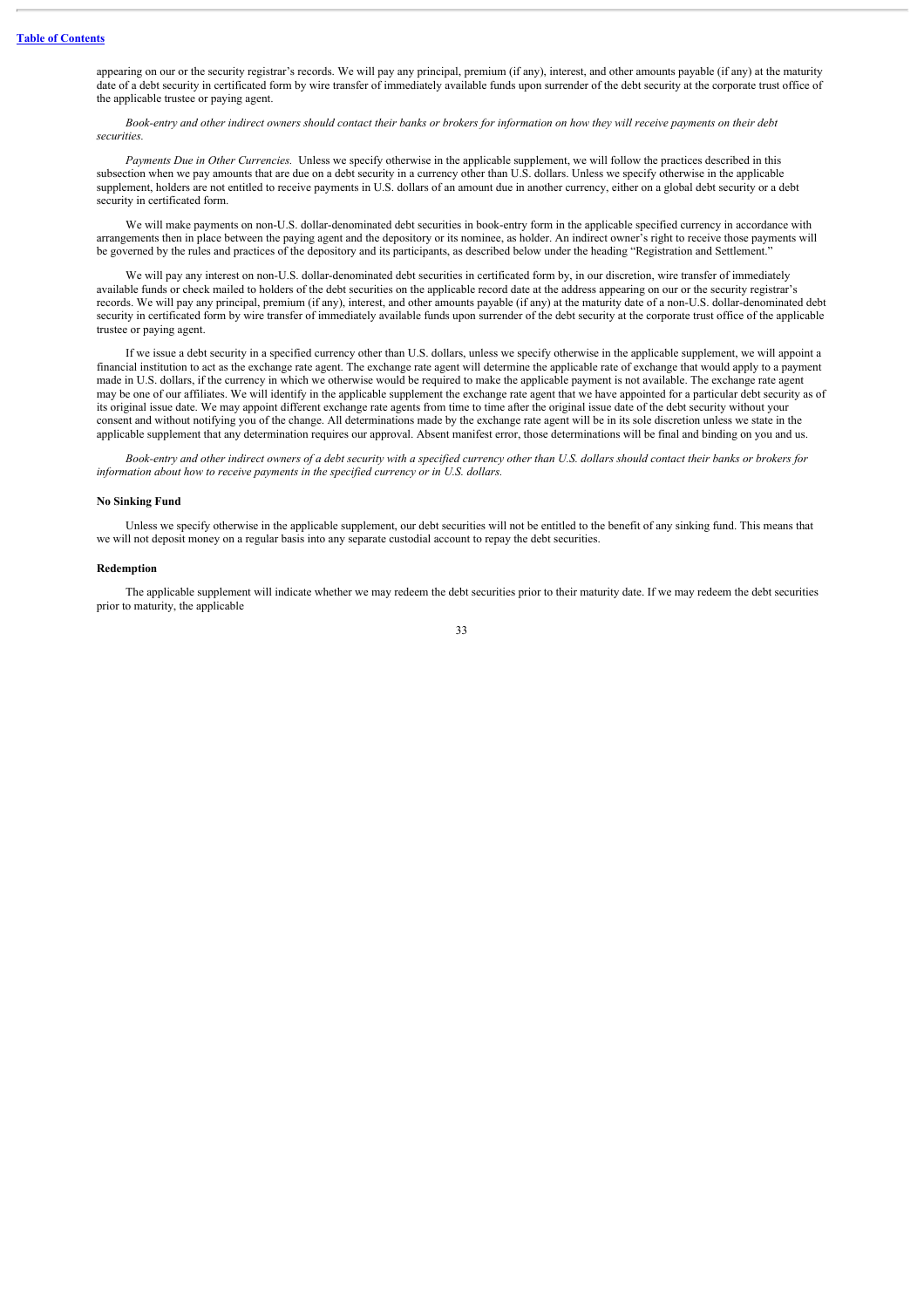supplement will indicate the redemption price, the method for redemption, and the date or dates upon which we may redeem the debt securities. Unless we specify otherwise in the applicable supplement, we may redeem debt securities only on an interest payment date, and the redemption price will be 100% of the principal amount of the debt securities to be redeemed, plus any accrued and unpaid interest.

Unless we specify otherwise in the applicable supplement, we may exercise our right to redeem debt securities by giving notice to the trustee under the applicable indenture at least 10 business days but not more than 60 calendar days before the specified redemption date. The notice will take the form of a certificate signed by us specifying:

- the date fixed for redemption;
- the redemption price:
- the CUSIP number of the debt securities to be redeemed;
- the amount to be redeemed, if less than all of a series of debt securities is to be redeemed;
- the place of payment for the debt securities to be redeemed; and
- that on and after the date fixed for redemption, interest will cease to accrue on the debt securities to be redeemed.

So long as a depository is the record holder of the applicable debt securities to be redeemed, we will deliver any notice of our election to exercise our redemption right only to that depository.

### **Repayment**

The applicable supplement will indicate whether the debt securities can be repaid at the holder's option prior to their maturity date. If the debt securities may be repaid prior to maturity, the applicable supplement will indicate the applicable repayment price or prices, the procedures for repayment and the date or dates on or after which the holder can request repayment.

### **Repurchase**

We may purchase at any time and from time to time, including through a subsidiary or affiliate of ours, outstanding debt securities by tender, in the open market, or by private agreement. We, or our affiliates, have the discretion to hold or resell any repurchased debt securities. We also have the discretion to cancel any repurchased debt securities.

### **Conversion**

We may issue debt securities that are convertible into, or exercisable or exchangeable for, at either our option or the holder's option or otherwise as provided in the applicable supplement, our preferred stock, depositary shares, common stock, or other debt securities, or debt or equity securities of one or more third parties. The applicable supplement will describe the terms of any conversion, exercise, or exchange features, including:

- the periods during which conversion, exercise, or exchange, as applicable, may be elected;
- the conversion, exercise, or exchange price payable and the number of shares or amount of our preferred stock, depositary shares, common stock, or other debt securities, or debt or equity securities of a third party, that may be issued upon conversion, exercise, or exchange, and any adjustment provisions; and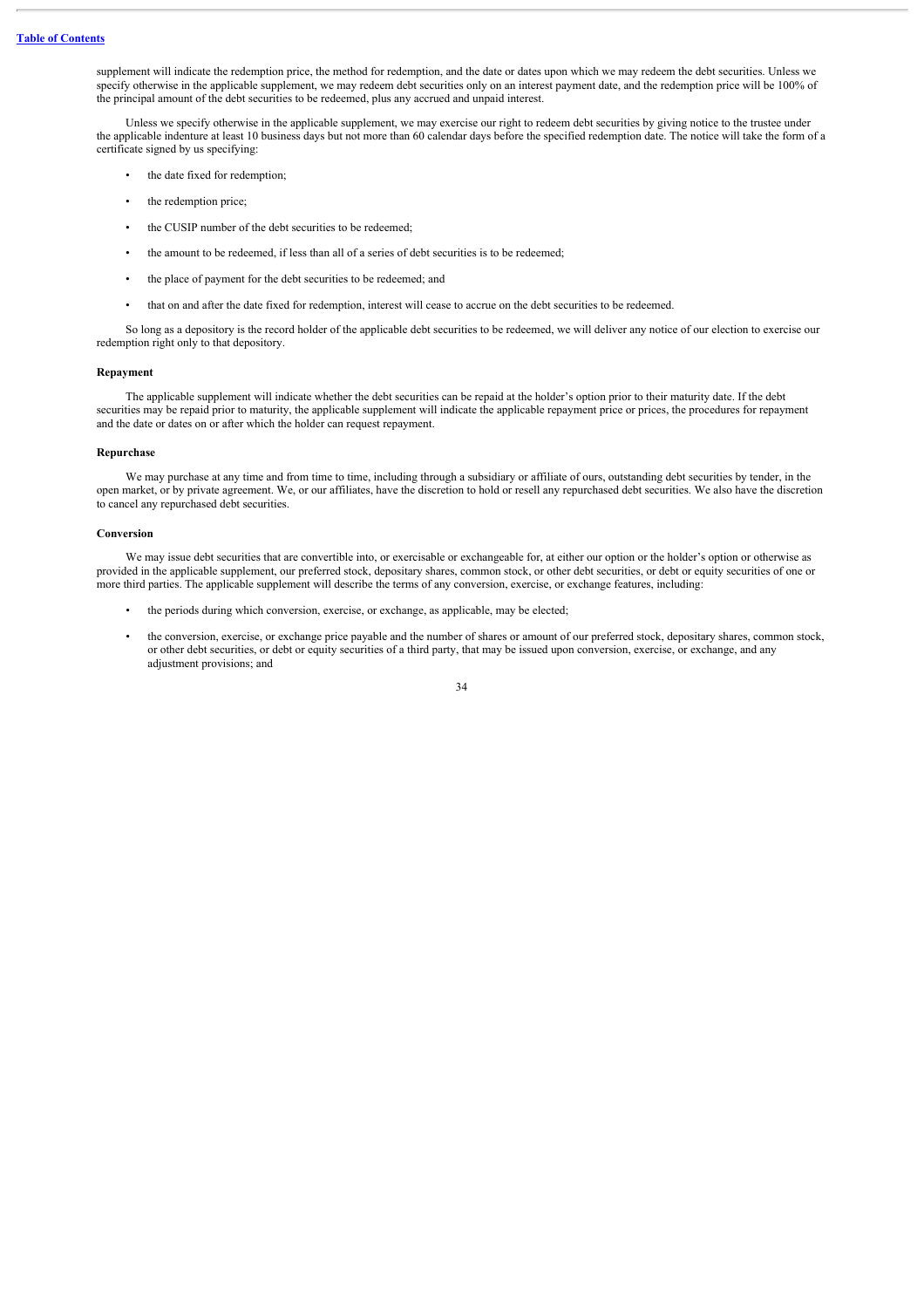• the procedures for electing conversion, exercise, or exchange, as applicable.

### **Exchange, Registration, and Transfer**

Subject to the terms of the applicable indenture, debt securities of any series in certificated form may be exchanged at the option of the holder for other debt securities of the same series and of an equal aggregate principal amount and type in any authorized denominations.

Debt securities in certificated form may be presented for registration of transfer at the office of the security registrar or at the office of any transfer agent that we designate and maintain. The security registrar or the transfer agent will make the transfer or registration only if it is satisfied with the documents of title and identity of the person making the request. There will not be a service charge for any exchange or registration of transfer of debt securities, but we may require payment of a sum sufficient to cover any tax or other governmental charge that may be imposed in connection with the exchange. Unless we specify otherwise in the applicable supplement, The Bank of New York Mellon Trust Company, N.A. will be the authenticating agent, registrar, and transfer agent for the debt securities issued under the respective indentures. We may change the security registrar or the transfer agent or approve a change in the location through which any security registrar or transfer agent acts at any time, except that we will be required to maintain a security registrar and transfer agent in each place of payment for each series of debt securities. At any time, we may designate additional transfer agents for any series of debt securities

We will not be required to (1) issue, exchange, or register the transfer of any debt security of any series to be redeemed for a period of 15 days before those debt securities were selected for redemption, or (2) exchange or register the transfer of any debt security that was selected, called, or is being called for redemption, except the unredeemed portion of any debt security being redeemed in part.

For a discussion of restrictions on the exchange, registration, and transfer of book-entry securities, see "Registration and Settlement" below.

#### **Subordination**

Our subordinated debt securities are subordinated and junior in right of payment to all of our "senior indebtedness." The Subordinated Indenture defines "senior indebtedness" as any indebtedness for money borrowed, including all of our indebtedness for borrowed and purchased money, all of our obligations arising from off-balance sheet guarantees and direct credit substitutes, and our obligations associated with derivative products such as interest and foreign exchange rate contracts and commodity contracts, that was outstanding on the date we executed the Subordinated Indenture, or was created, incurred, or assumed after that date, for which we are responsible or liable as obligor, guarantor, or otherwise, and all deferrals, renewals, extensions, and refundings of that indebtedness or obligations, other than the debt securities issued under the Subordinated Indenture or any other indebtedness that by its terms is subordinate in right of payment to any of our other indebtedness. Each supplement for a series of subordinated debt securities will indicate the aggregate amount of our senior indebtedness outstanding, as of the most recent practicable date, and any limitation on the issuance of additional senior indebtedness. As of March 31, 2015, on a non-consolidated basis, we had approximately \$142 billion of senior long-term debt and certain short-term borrowings. Senior indebtedness also includes our obligations under letters of credit, guarantees, foreign exchange contracts and interest rate swap contracts, none of which are included in such amount. In addition, holders of subordinated debt securities may be fully subordinated to interests held by the U.S. government in the event that we enter into a receivership, insolvency, liquidation or similar proceeding.

| I  |        |
|----|--------|
| ٦  | I      |
| ×  | I      |
| т. | $\sim$ |
|    |        |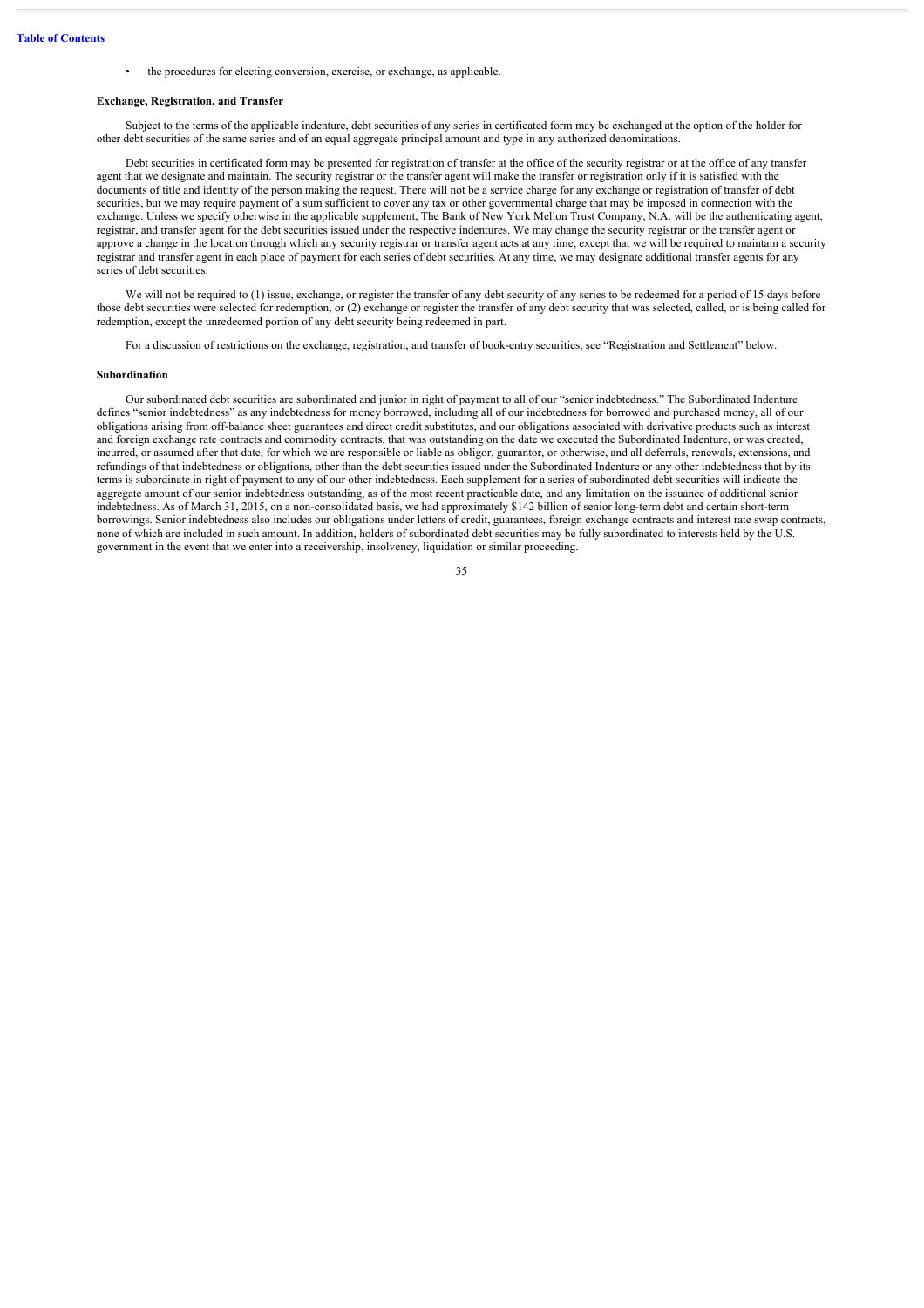If there is a default or event of default under any senior indebtedness that would allow acceleration of maturity of the senior indebtedness and that default or event of default is not remedied, and we and the trustee of the Subordinated Indenture receive notice of this default from the holders of at least 10% in principal amount of any kind or category of any senior indebtedness or if the trustee of the Subordinated Indenture receives notice from us, then we will not be able to make any principal, premium, interest, or other payments on the subordinated debt securities or repurchase our subordinated debt securities.

If any subordinated debt security is declared due and payable before the required date or upon a payment or distribution of our assets to creditors pursuant to a dissolution, winding up, liquidation, or reorganization, we are required to pay all principal, premium, interest, or other payments to holders of senior indebtedness before any holders of subordinated debt are paid. In addition, if any amounts previously were paid to the holders of subordinated debt or the trustee of the Subordinated Indenture, the holders of senior indebtedness will have first rights to the amounts previously paid.

Subject to the payment in full of all our senior indebtedness, the holders of our subordinated debt securities will be subrogated to the rights of the holders of our senior indebtedness to receive payments or distributions of our assets applicable to the senior indebtedness until our subordinated debt securities are paid in full. For purposes of this subrogation, the subordinated debt securities will be subrogated equally and ratably with all our other indebtedness that by its terms ranks equally with our subordinated debt securities and is entitled to like rights of subrogation.

Due to differing subordination provisions in various series of subordinated debt securities issued by us and our predecessors, in the event of a dissolution, winding up, liquidation, reorganization, insolvency, receivership or other proceeding, holders of subordinated debt securities may receive more or less, ratably, than holders of some other series of our outstanding subordinated debt securities.

### **Sale or Issuance of Capital Stock of Banks**

The Senior Indenture prohibits the issuance, sale, or other disposition of capital stock, or securities convertible into or options, warrants, or rights to acquire capital stock, of any Principal Subsidiary Bank (as defined below) or of any subsidiary which owns shares of capital stock, or securities convertible into or options, warrants, or rights to acquire capital stock, of any Principal Subsidiary Bank, with the following exceptions:

- sales of directors' qualifying shares;
- sales or other dispositions for fair market value, if, after giving effect to the disposition and to conversion of any shares or securities convertible into capital stock of a Principal Subsidiary Bank, we would own at least 80% of each class of the capital stock of that Principal Subsidiary Bank;
- sales or other dispositions made in compliance with an order of a court or regulatory authority of competent jurisdiction;
- any sale by a Principal Subsidiary Bank of additional shares of its capital stock, securities convertible into shares of its capital stock, or options, warrants, or rights to subscribe for or purchase shares of its capital stock, to its stockholders at any price, so long as before that sale we owned, directly or indirectly, securities of the same class and immediately after the sale, we owned, directly or indirectly, at least as great a percentage of each class of securities of the Principal Subsidiary Bank as we owned before the sale of additional securities; and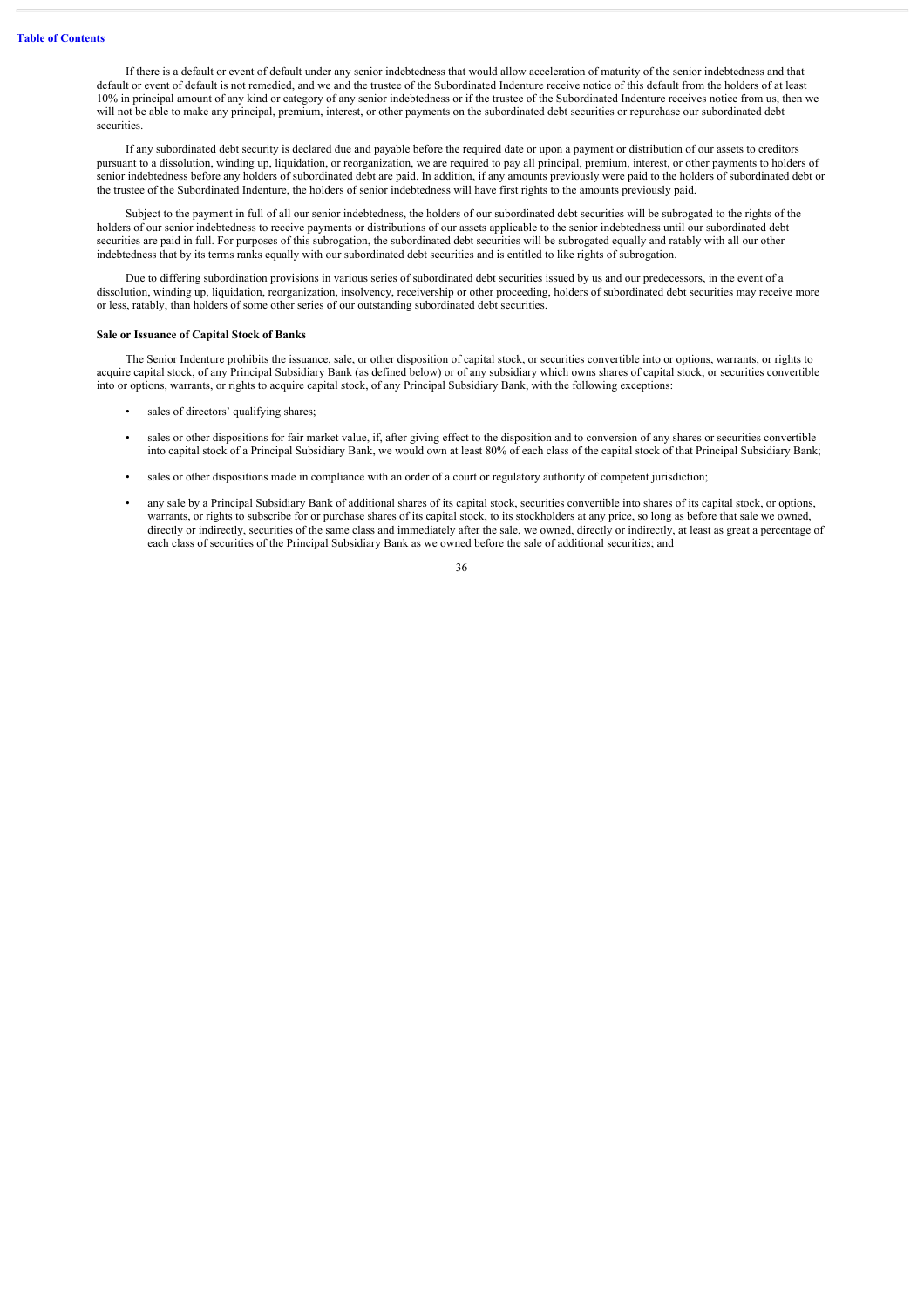• any issuance of shares of capital stock, or securities convertible into or options, warrants, or rights to subscribe for or purchase shares of capital stock, of a Principal Subsidiary Bank or any subsidiary which owns shares of capital stock, or securities convertible into or options, warrants, or rights to acquire capital stock, of any Principal Subsidiary Bank, to us or our wholly owned subsidiary.

A "Principal Subsidiary Bank" is defined in the Senior Indenture as any bank with total assets equal to more than 10% of our total consolidated assets. As of the date of this prospectus, Bank of America, N.A. is our only Principal Subsidiary Bank.

## **Limitation on Mergers and Sales of Assets**

Each indenture generally permits a consolidation or merger between us and another entity. It also permits the sale or transfer by us of all or substantially all of our assets. These transactions are permitted if:

- the resulting or acquiring entity, if other than us, is organized and existing under the laws of the United States or any state or the District of Columbia and expressly assumes all of our obligations under that indenture; and
- immediately after the transaction, we (or any successor company) are not in default in the performance of any covenant or condition under that indenture.

Upon any consolidation, merger, sale, or transfer of this kind, the resulting or acquiring entity will be substituted for us in the applicable indenture with the same effect as if it had been an original party to that indenture. As a result, the successor entity may exercise our rights and powers under the indenture.

### **Waiver of Covenants**

The holders of a majority in principal amount of the debt securities of all affected series then outstanding under the indenture may waive compliance with some of the covenants or conditions of that indenture.

### **Modification of the Indentures**

We and the trustee may modify the applicable indenture and the rights of the holders of the debt securities with the consent of the holders of at least 66 2/3% of the aggregate principal amount of all series of debt securities under that indenture affected by the modification. However, no modification may extend the fixed maturity of, reduce the principal amount or redemption premium of, or reduce the rate of, or extend the time of payment of, interest on, any debt security without the consent of each holder affected by the modification. No modification may reduce the percentage of debt securities that is required to consent to modification of an indenture without the consent of all holders of the debt securities outstanding under that indenture.

In addition, we and the trustee may execute supplemental indentures in some circumstances without the consent of any holders of outstanding debt securities.

For purposes of determining the aggregate principal amount of the debt securities outstanding at any time in connection with any request, demand, authorization, direction, notice, consent, or waiver under the applicable indenture, (1) the principal amount of any debt security issued with original issue discount is that amount that would be due and payable at that time upon an event of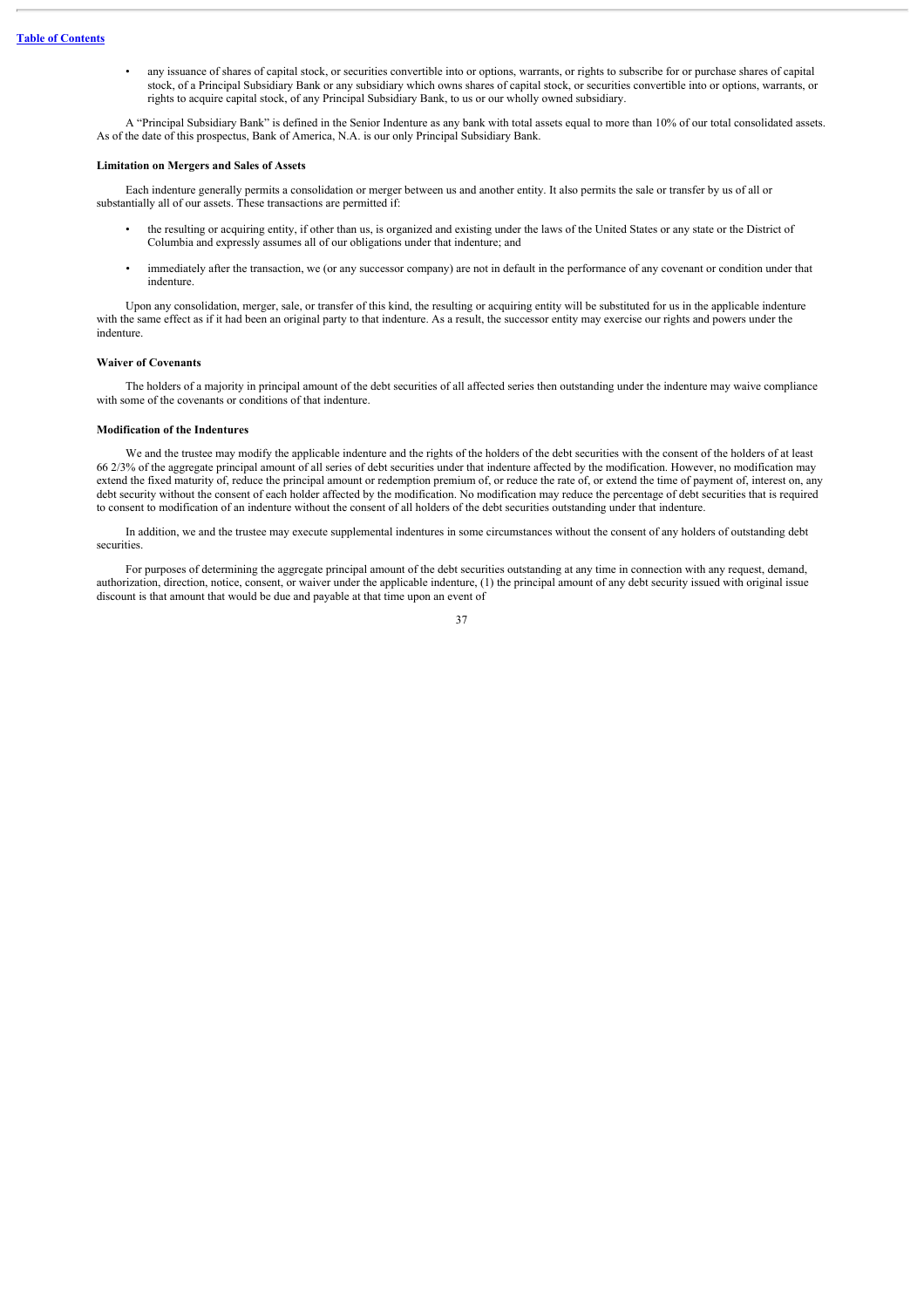default, and (2) the principal amount of a debt security denominated in a foreign currency or currency unit is the U.S. dollar equivalent on the date of original issuance of the debt security.

### **Meetings and Action by Securityholders**

The trustee may call a meeting in its discretion, or upon request by us or the holders of at least 10% in principal amount of a series of outstanding debt securities, by giving notice. If a meeting of holders is duly held, any resolution raised or decision taken in accordance with the indenture will be binding on all holders of debt securities of that series.

### **Events of Default and Rights of Acceleration**

The Senior Indenture defines an event of default for a series of senior debt securities as any one of the following events:

- our failure to pay principal or any premium when due on any securities of that series;
- our failure to pay interest on any securities of that series, within 30 calendar days after the interest becomes due;
- our breach of any of our other covenants contained in the senior debt securities of that series or in the Senior Indenture, that is not cured within 90 calendar days after written notice to us by the trustee of the Senior Indenture, or to us and the trustee of the Senior Indenture by the holders of at least 25% in principal amount of all senior debt securities then outstanding under the Senior Indenture and affected by the breach; and
- specified events involving our bankruptcy, insolvency, or liquidation.

The Subordinated Indenture defines an event of default only as our voluntary or involuntary bankruptcy under U.S. federal bankruptcy laws (and, in the case of our involuntary bankruptcy, continuing for a period of 60 days).

If an event of default occurs and is continuing, either the trustee or the holders of 25% in principal amount of the debt securities outstanding under the applicable indenture (or, in the case of an event of default under the Senior Indenture with respect to a series of senior debt securities, the holders of 25% in principal amount of the outstanding debt securities of all series affected) may declare the principal amount, or, if the debt securities are issued with original issue discount, a specified portion of the principal amount, of all debt securities (or the debt securities of all series affected, as the case may be) to be due and payable immediately. The holders of a majority in principal amount of the debt securities then outstanding (or of the series affected, as the case may be), in some circumstances, may annul the declaration of acceleration and waive past defaults.

Payment of principal of the subordinated debt securities may not be accelerated in the case of a default in the payment of principal, any premium, interest, or any other amounts or the performance of any of our other covenants.

## **Collection of Indebtedness**

If we fail to pay the principal of (or, under the Senior Indenture, any premium on) any debt securities, or if we are over 30 calendar days late on an interest payment on the debt securities, the applicable trustee can demand that we pay to it, for the benefit of the holders of those debt securities,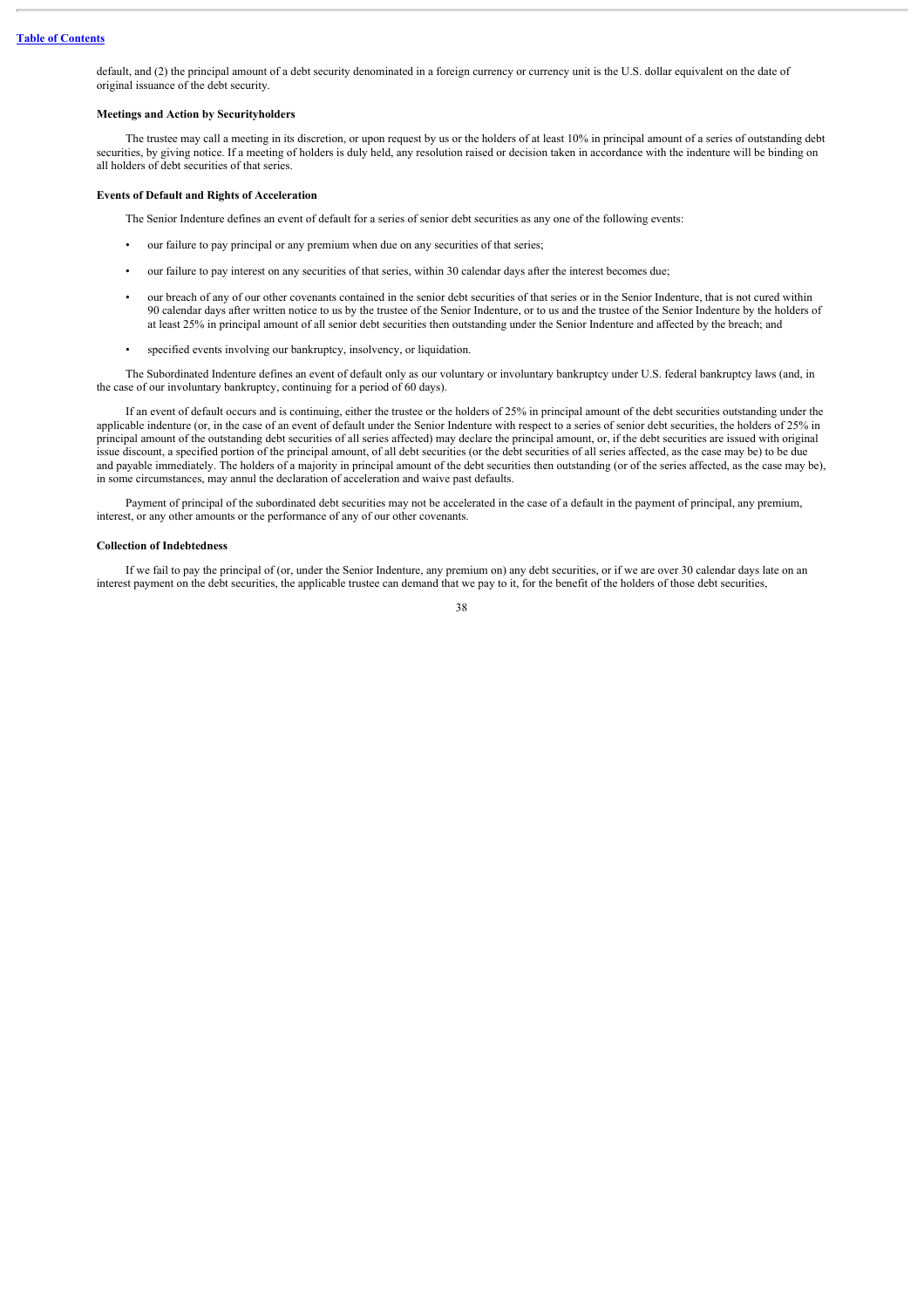the amount which is due and payable on those debt securities, including any interest incurred because of our failure to make that payment. If we fail to pay the required amount on demand, the trustee may take appropriate action, including instituting judicial proceedings against us.

In addition, a holder of a debt security also may file suit to enforce our obligation to make payment of principal, any premium, interest, or other amounts due on that debt security regardless of the actions taken by the trustee.

The holders of a majority in principal amount of each series of the debt securities then outstanding under an indenture may direct the time, method, and place of conducting any proceeding for any remedy available to the trustee under that indenture, but the trustee will be entitled to receive from the holders a reasonable indemnity against expenses and liabilities.

We are required periodically to file with the trustees a certificate stating that we are not in default under any of the terms of the indentures.

### **Payment of Additional Amounts**

If we so specify in the applicable supplement, and subject to the exceptions and limitations set forth below, we will pay to the beneficial owner of any debt security that is a "non-U.S. person" additional amounts to ensure that every net payment on that debt security will not be less, due to the payment of U.S. withholding tax, than the amount then otherwise due and payable. For this purpose, a "net payment" on a debt security means a payment by us or any paying agent, including payment of principal and interest, after deduction for any present or future tax, assessment, or other governmental charge of the United States (other than a territory or possession). These additional amounts will constitute additional interest on the debt security. For this purpose, U.S. withholding tax means a withholding tax of the United States, other than a territory or possession.

However, notwithstanding our obligation, if so specified, to pay additional amounts, we will not be required to pay additional amounts in any of the circumstances described in items (1) through (15) below, unless we specify otherwise in the applicable supplement.

- (1) Additional amounts will not be payable if a payment on a debt security is reduced as a result of any tax, assessment, or other governmental charge that is imposed or withheld solely by reason of the beneficial owner of the debt security:
	- having a relationship with the United States as a citizen, resident, or otherwise;
	- having had such a relationship in the past; or
	- being considered as having had such a relationship.
- (2) Additional amounts will not be payable if a payment on a debt security is reduced as a result of any tax, assessment, or other governmental charge that is imposed or withheld solely by reason of the beneficial owner of the debt security:
	- being treated as present in or engaged in a trade or business in the United States;
	- being treated as having been present in or engaged in a trade or business in the United States in the past;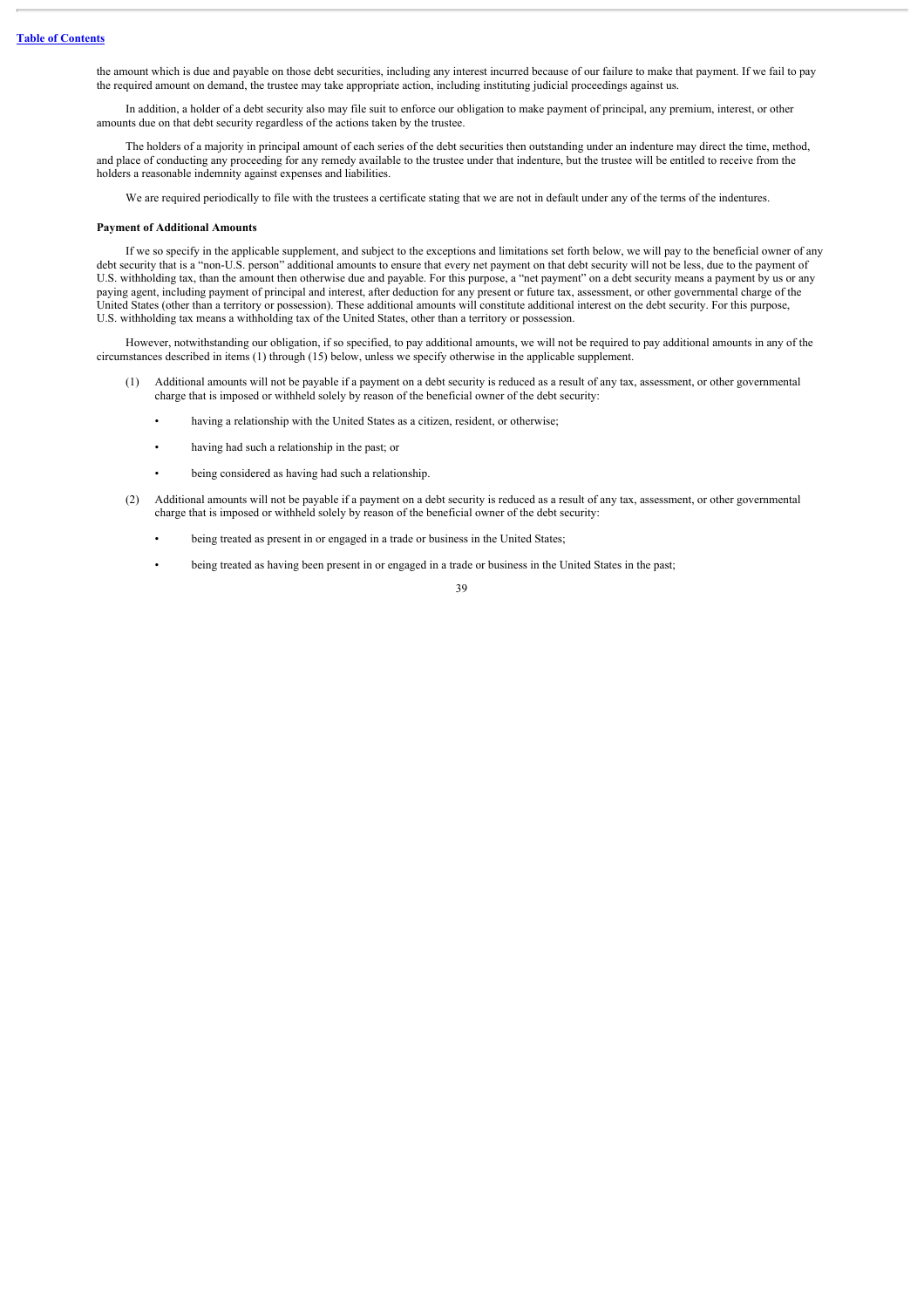- having or having had a permanent establishment in the United States; or
- having or having had a qualified business unit which has the U.S. dollar as its functional currency.
- (3) Additional amounts will not be payable if a payment on a debt security is reduced as a result of any tax, assessment, or other governmental charge that is imposed or withheld solely by reason of the beneficial owner of the debt security being or having been a:
	- personal holding company;
	- foreign personal holding company;
	- private foundation or other tax-exempt organization;
	- passive foreign investment company;
	- controlled foreign corporation; or
	- corporation which has accumulated earnings to avoid U.S. federal income tax.
- (4) Additional amounts will not be payable if a payment on a debt security is reduced as a result of any tax, assessment, or other governmental charge that is imposed or withheld solely by reason of the beneficial owner of the debt security owning or having owned, actually or constructively, 10% or more of the total combined voting power of all classes of our stock entitled to vote.
- (5) Additional amounts will not be payable if a payment on a debt security is reduced as a result of any tax, assessment, or other governmental charge that is imposed or withheld solely by reason of the beneficial owner of the debt security being a bank extending credit under a loan agreement entered into in the ordinary course of business.

For purposes of items (1) through (5) above, "beneficial owner" includes, without limitation, a holder and a fiduciary, settlor, partner, member, shareholder, or beneficiary of the holder if the holder is an estate, trust, partnership, limited liability company, corporation, or other entity, or a person holding a power over an estate or trust administered by a fiduciary holder.

- (6) Additional amounts will not be payable to any beneficial owner of a debt security that is:
	- A fiduciary;
	- A partnership;
	- A limited liability company;
	- Another fiscally transparent entity; or
	- Not the sole beneficial owner of the debt security, or any portion of the debt security.

However, this exception to the obligation to pay additional amounts will apply only to the extent that a beneficiary or settlor in relation to the fiduciary, or a beneficial owner, partner, or member of the partnership, limited liability company, or other fiscally transparent entity, would not have been entitled to the payment of an additional amount had the beneficiary, settlor, beneficial owner, partner, or member received directly its beneficial or distributive share of the payment.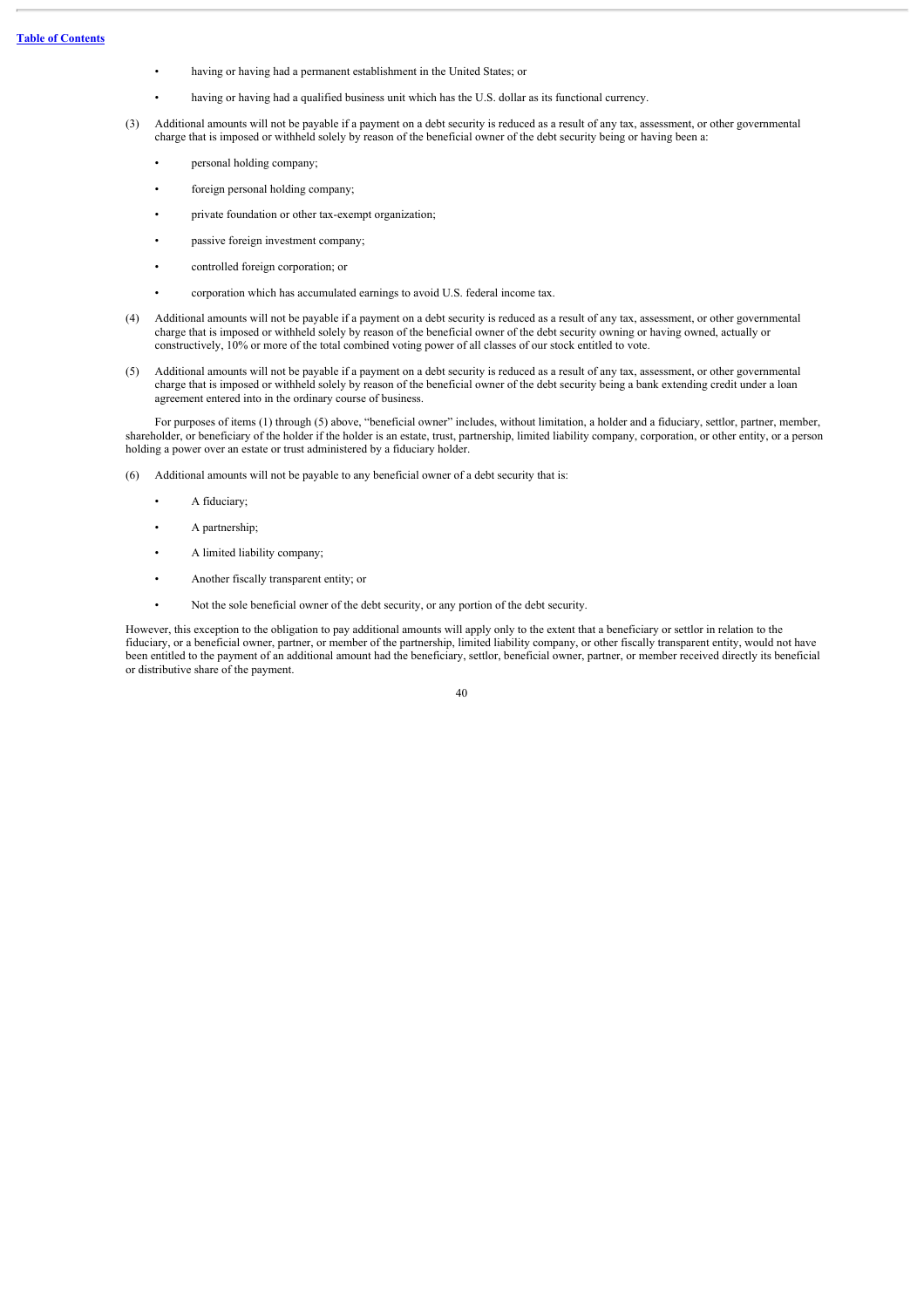- (7) Additional amounts will not be payable if a payment on a debt security is reduced as a result of any tax, assessment, or other governmental charge that is imposed or withheld solely by reason of the failure of the beneficial owner of the debt security or any other person to comply with applicable certification, identification, documentation, or other information reporting requirements. This exception to the obligation to pay additional amounts will apply only if compliance with such requirements is required as a precondition to exemption from such tax, assessment, or other governmental charge by statute or regulation of the United States or by an applicable income tax treaty to which the United States is a party.
- (8) Additional amounts will not be payable if a payment on a debt security is reduced as a result of any tax, assessment, or other governmental charge that is collected or imposed by any method other than by withholding from a payment on a debt security by us or any paying agent.
- (9) Additional amounts will not be payable if a payment on a debt security is reduced as a result of any tax, assessment, or other governmental charge that is imposed or withheld by reason of a change in law, regulation, or administrative or judicial interpretation that becomes effective more than 15 days after the payment becomes due or is duly provided for, whichever occurs later.
- (10) Additional amounts will not be payable if a payment on a debt security is reduced as a result of any tax, assessment, or other governmental charge that is imposed or withheld by reason of the presentation by the beneficial owner of a debt security for payment more than 30 days after the date on which such payment becomes due or is duly provided for, whichever occurs later.
- (11) Additional amounts will not be payable if a payment on a debt security is reduced as a result of any:
	- estate tax;
	- inheritance tax;
	- gift tax;
	- sales tax;
	- excise tax;
	- transfer tax;
	- wealth tax;
	- personal property tax; or
	- any similar tax, assessment, or other governmental charge.
- (12) Additional amounts will not be payable if a payment on a debt security is reduced as a result of any tax, assessment, or other governmental charge required to be withheld by any paying agent from a payment of principal or interest on the applicable security if such payment can be made without such withholding by any other paying agent.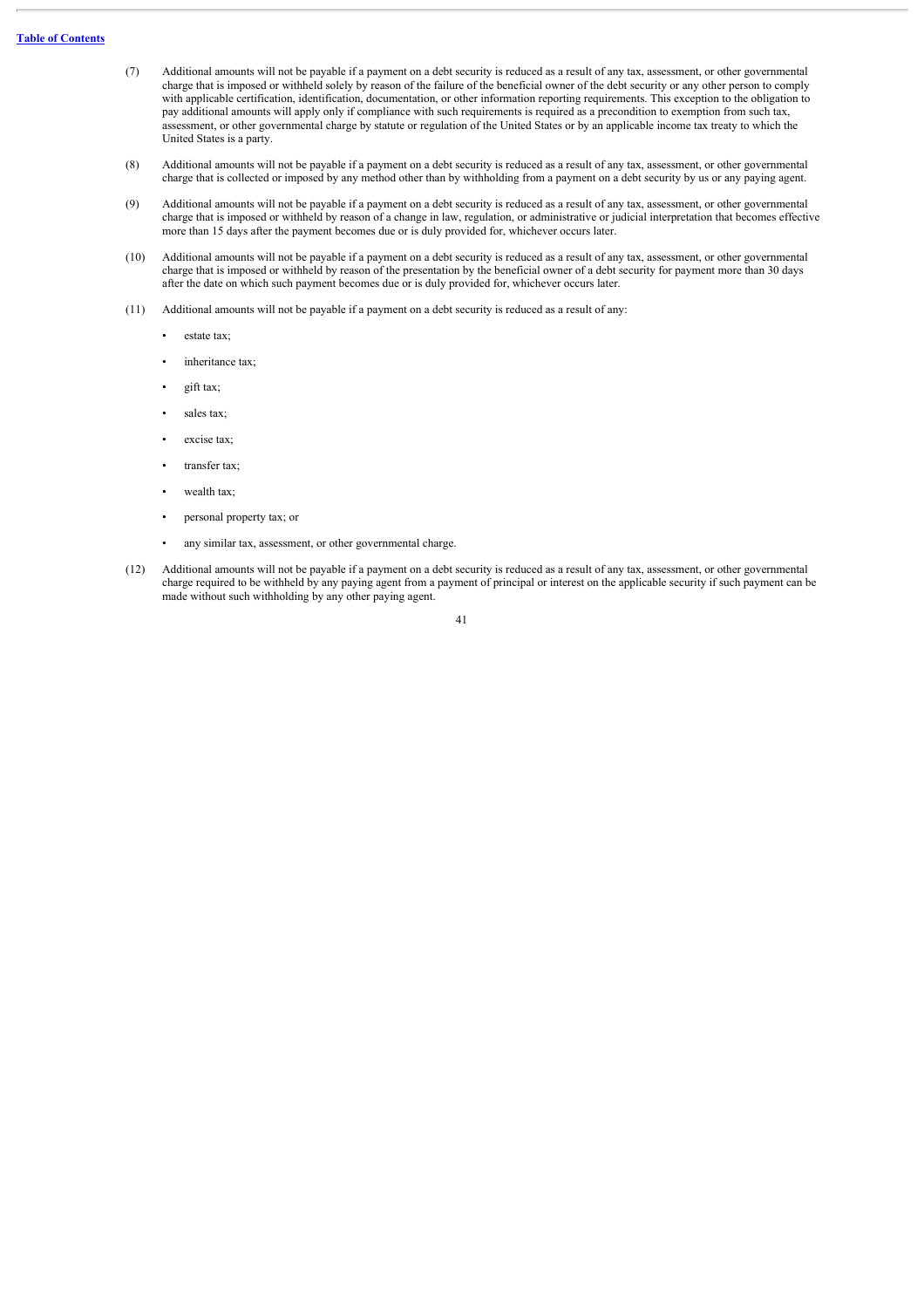- (13) Additional amounts will not be payable if a payment on a debt security is reduced as a result of any tax, assessment, or other governmental charge that is imposed or withheld by reason of the application of Section 1471 through Section 1474 of the U.S. Internal Revenue Code of 1986, as amended, (or any successor provision), any regulation, pronouncement, or agreement thereunder, official interpretations thereof, or any law implementing an intergovernmental approach thereto, whether currently in effect or as published and amended from time to time.
- (14) Additional amounts will not be payable if a payment on a debt security is reduced as a result of any tax, assessment, or other governmental charge that is imposed or withheld by reason of the payment being treated as a dividend or dividend equivalent for U.S. tax purposes.
- (15) Additional amounts will not be payable if a payment on a debt security is reduced as a result of any combination of items (1) through (14) above.

Except as specifically provided in this section, we will not be required to make any payment of any tax, assessment, or other governmental charge imposed by any government, political subdivision, or taxing authority of that government.

For purposes of determining whether the payment of additional amounts is required, the term "U.S. person" means any individual who is a citizen or resident of the United States; any corporation, partnership, or other entity created or organized in or under the laws of the United States; any estate if the income of such estate falls within the federal income tax jurisdiction of the United States regardless of the source of that income; and any trust if a U.S. court is able to exercise primary supervision over its administration and one or more U.S. persons have the authority to control all of the substantial decisions of the trust. Additionally, for this purpose, "non-U.S. person" means a person who is not a U.S. person, and "United States" means the United States of America, including each state of the United States and the District of Columbia, its territories, its possessions, and other areas within its jurisdiction.

### **Redemption for Tax Reasons**

If we so specify in the applicable supplement, we may redeem the debt securities in whole, but not in part, at any time before maturity, after giving not less than 30 nor more than 60 calendar days' notice to the trustee under the applicable indenture and to the holders of the debt securities, if we have or will become obligated to pay additional amounts, as described above under "—Payment of Additional Amounts," as a result of any change in, or amendment to, the laws or regulations of the United States or any political subdivision or any authority of the United States having power to tax, or any change in the application or official interpretation of such laws or regulations, which change or amendment becomes effective on or after the date of the applicable supplement for the issuance of those debt securities.

In connection with any notice of redemption for tax reasons, we will deliver to the trustee under the indenture any required certificate, request, or order.

Unless we specify otherwise in the applicable supplement, any debt securities redeemed for tax reasons will be redeemed at 100% of their principal amount together with interest accrued up to, but excluding, the redemption date.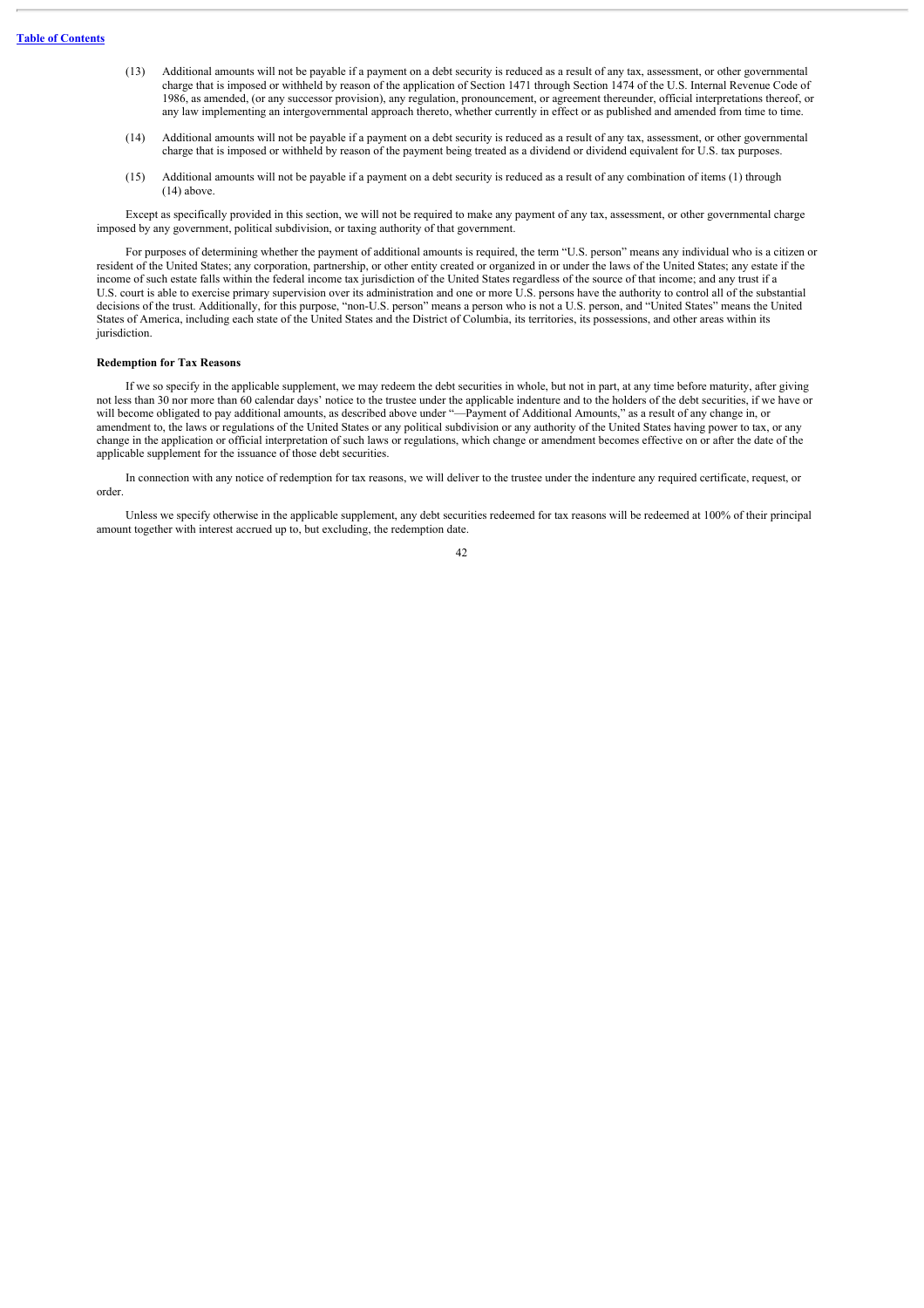#### **Defeasance and Covenant Defeasance**

If we so specify in the applicable supplement, the provisions for full defeasance and covenant defeasance described below will apply to the debt securities if certain conditions are satisfied.

*Full Defeasance.* If there is a change in the U.S. federal tax law, as described below, we can legally release ourselves from all payment and other obligations on any debt securities. This is called full defeasance. For us to do so, each of the following must occur:

- We must deposit in trust for the benefit of the holders of those debt securities a combination of money and U.S. government or U.S. government agency notes or bonds that will generate enough cash to make interest, principal, and any other payments on those debt securities at their due dates;
- There must be a change in current U.S. federal tax law or an Internal Revenue Service ruling that lets us make the above deposit without causing the holders to be taxed on the debt securities any differently than if we did not make the deposit and repaid the debt securities ourselves. Under current U.S. federal tax law, the deposit, and our legal release from your debt security, would be treated as though we took back your debt security and gave you your share of the cash and notes or bonds deposited in trust. In that event, you could recognize gain or loss on your debt security; and
- We must deliver to the trustee under the indenture a legal opinion of our counsel confirming the tax law treatment described above.

If we ever fully defeased your debt security, you would have to rely solely on the trust deposit for payments on your debt security. You would not be able to look to us for payment in the event of any shortfall.

*Covenant Defeasance.* Under current U.S. federal tax law, we can make the same type of deposit described above and be released from any restrictive covenants relating to your debt security. This is called covenant defeasance. In that event, you would lose the protection of those restrictive covenants. In order to achieve covenant defeasance for the debt securities, we must do both of the following:

- We must deposit in trust for the benefit of the holders of those debt securities a combination of money and U.S. government or U.S. government agency notes or bonds that will generate enough cash to make interest, principal, and any other payments on those debt securities on their due dates; and
- We must deliver to the trustee under the indenture a legal opinion of our counsel confirming that under current U.S. federal income tax law we may make the above deposit without causing the holders to be taxed on the debt securities any differently than if we did not make the deposit and repaid the debt securities ourselves.

If we achieve covenant defeasance with respect to your debt security, you can still look to us for repayment of your debt security in the event of any shortfall in the trust deposit. You should note, however, that if one of the remaining events of default occurred, such as our bankruptcy, and your debt security became immediately due and payable, there may be a shortfall. Depending on the event causing the default, you may not be able to obtain payment of the shortfall.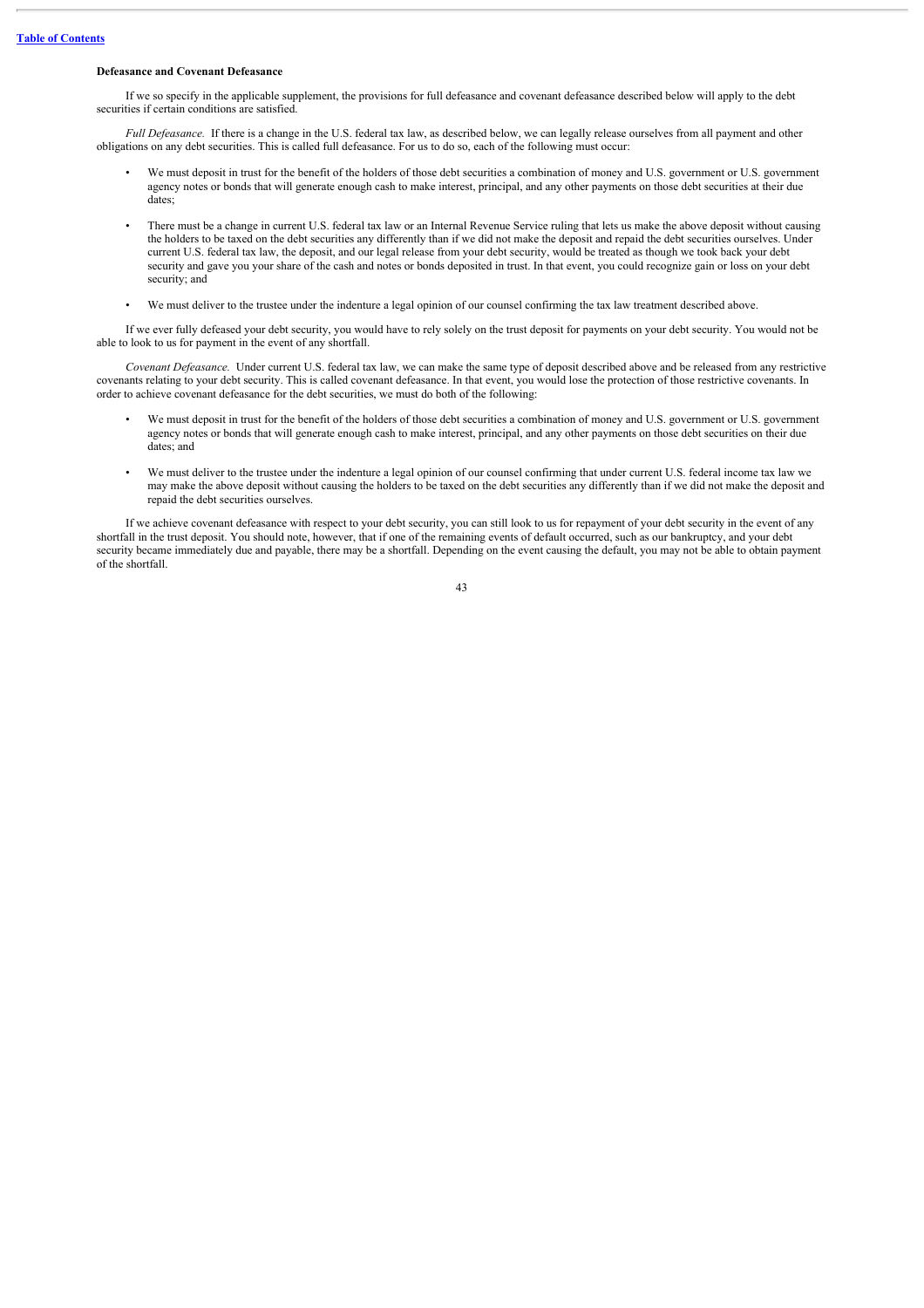#### **Notices**

We or the trustee on our behalf, if so requested, will provide the holders with any required notices by first-class mail to the addresses of the holders as they appear in the security register. So long as a depository is the record holder of a series of debt securities with respect to which a notice is given, we or the trustee, if so requested, will deliver the notice only to that depository.

### **Concerning the Trustees**

We and certain of our affiliates have from time to time maintained deposit accounts and conducted other banking transactions with The Bank of New York Mellon Trust Company, N.A. and its affiliates in the ordinary course of business. We expect to continue these business transactions. The Bank of New York Mellon Trust Company, N.A. and its affiliates also serve as trustee for a number of series of outstanding indebtedness of us and our affiliates under other indentures.

### **Governing Law**

The indentures and the debt securities will be governed by New York law.

### **DESCRIPTION OF WARRANTS**

### **General**

We may issue warrants, including debt warrants and universal warrants. We may offer warrants separately or as part of a unit, as described below under the heading "Description of Units."

We may issue warrants in any amounts or in as many distinct series as we determine. We will issue each series of debt warrants and universal warrants under a separate warrant agreement to be entered into between us and a warrant agent to be designated in the applicable supplement. When we refer to a series of warrants, we mean all warrants issued as part of the same series under the applicable warrant agreement.

This section describes some of the general terms and provisions of warrants. We will describe the specific terms of a series of warrants and the applicable warrant agreement in the applicable supplement. The following description and any description of the warrants in the applicable supplement may not be complete and is subject to and qualified in its entirety by reference to the terms and provisions of the applicable warrant agreement. A warrant agreement reflecting the particular terms and provisions of a series of offered warrants will be filed with the SEC in connection with the offering and incorporated by reference in the registration statement and this prospectus. See "Where You Can Find More Information" below for information on how to obtain copies of any warrant agreements.

### **Description of Debt Warrants**

We may issue warrants for the purchase of our debt securities. We refer to this type of warrant as a "debt warrant." If debt warrants are offered, the supplement will describe the terms of the debt warrants and the warrant agreement relating to the debt warrants, including the following:

• the offering price;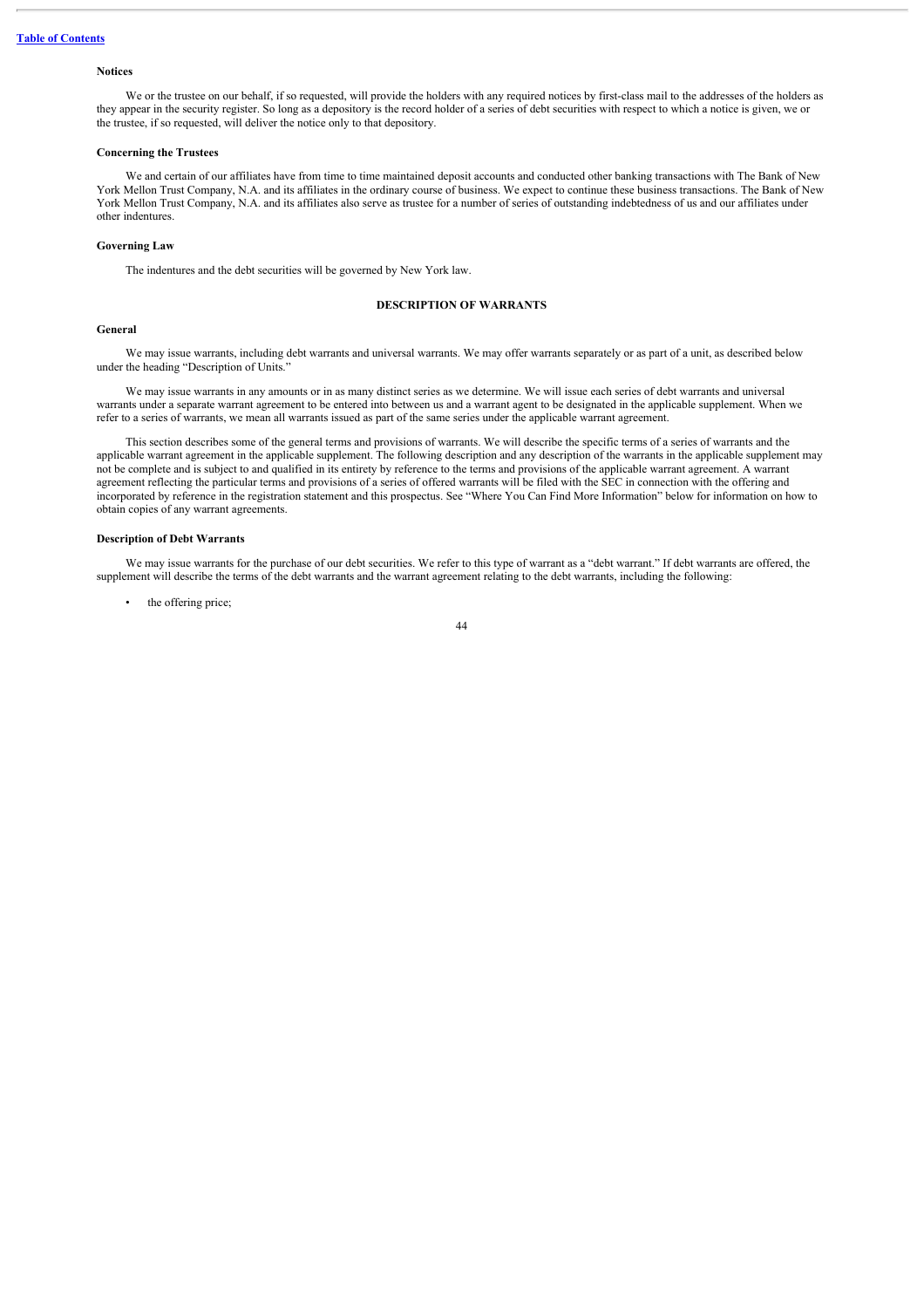- the designation, aggregate stated principal amount, and terms of the debt securities purchasable upon exercise of the debt warrants;
- the currency, currency unit, or composite currency in which the price for the debt warrants is payable;
- if applicable, the designation and terms of the debt securities with which the debt warrants are issued, and the number of debt warrants issued with each security;
- if applicable, the date on and after which the debt warrants and the related debt securities will be separately transferable;
- the principal amount of debt securities purchasable upon exercise of a debt warrant and the price at which, and the currency, currency units, or composite currency based on or relating to currencies in which, the principal amount of debt securities may be purchased upon exercise;
- the dates the right to exercise the debt warrants will commence and expire and, if the debt warrants are not continuously exercisable, any dates on which the debt warrants are not exercisable;
- any circumstances that will cause the debt warrants to be deemed to be automatically exercised;
- if applicable, a discussion of the U.S. federal income tax consequences;
- whether the debt warrants or related securities will be listed on any securities exchange;
- whether the debt warrants will be issued in global or certificated form;
- the name of the warrant agent:
- a description of the terms of any warrant agreement to be entered into between us and a bank or trust company, as warrant agent, governing the debt warrants; and
- any other terms of the debt warrants which are permitted under the warrant agreement.

# **Description of Universal Warrants**

We may also issue warrants for the purchase or sale of, or whose cash value is determined by reference to the performance, level, or value of, one or more of the following:

- securities of one or more issuers, including our common or preferred stock or other securities described in this prospectus, or the debt or equity securities of third parties;
- one or more currencies, currency units, or composite currencies;
- one or more commodities;
- any other financial, economic, or other measure or instrument, including the occurrence or non-occurrence of any event or circumstance; and
- one or more indices or baskets of the items described above.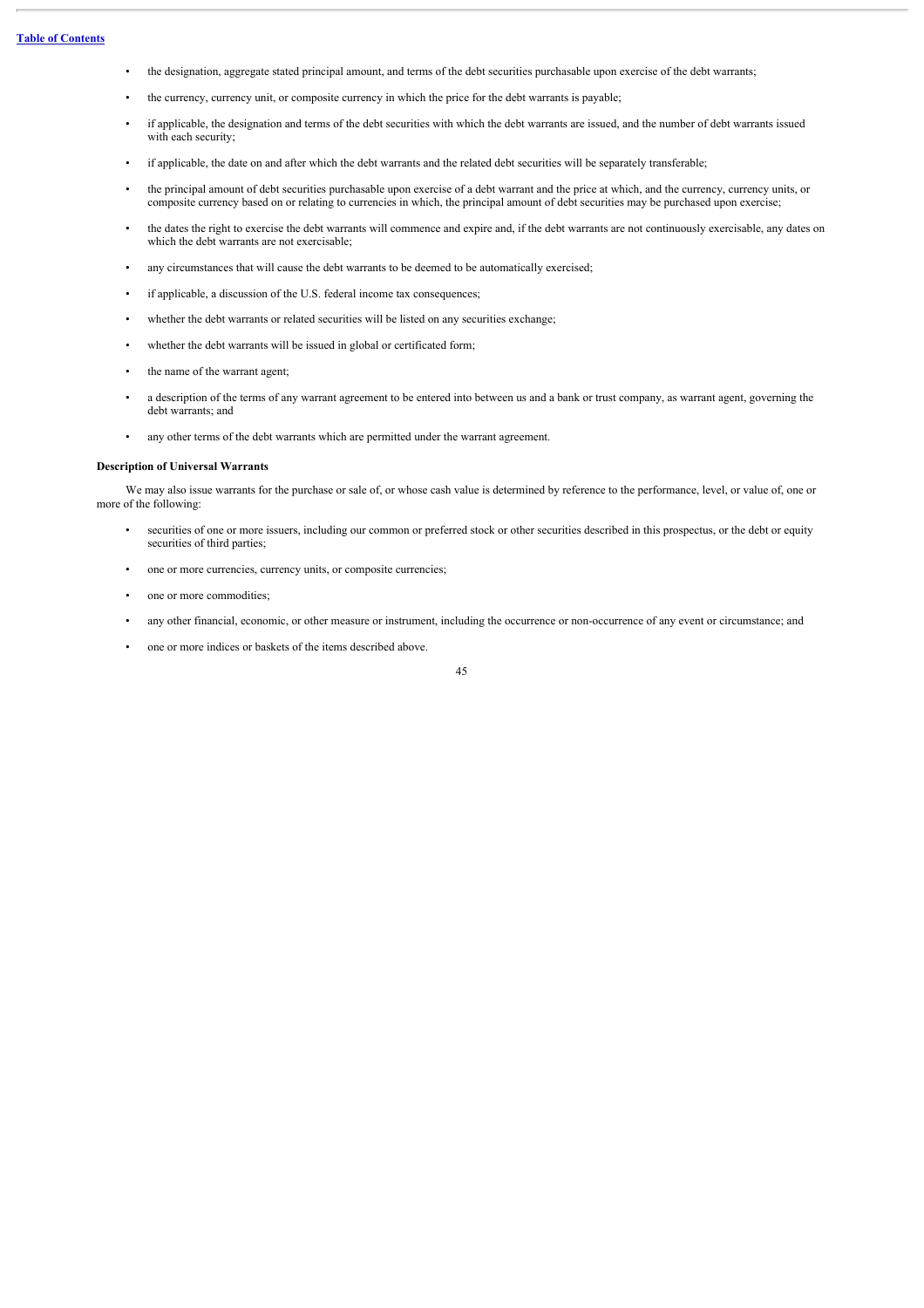We refer to each type of property described above as "warrant property." We refer to this type of warrant as a "universal warrant."

We may satisfy our obligations, if any, and the holder of a universal warrant may satisfy its obligations, if any, with respect to any universal warrants by delivering the assets described in the applicable supplement, and in some cases, cash.

If universal warrants are offered, the applicable supplement will describe the terms of the universal warrants and the warrant agreement, including the following:

- the offering price;
- the title and aggregate number of the universal warrants;
- the nature and amount of the warrant property that the universal warrants represent the right to buy or sell;
- whether the universal warrants are put warrants or call warrants, including in either case, the method by which the warrants may be settled;
- the price at which the warrant property may be purchased or sold, the currency, and the procedures and conditions relating to exercise;
- the method of exercising the universal warrants, the method of paying the exercise price, and the method of settling the warrant;
- the dates on which the right to exercise the universal warrants will commence and expire;
- if applicable, a discussion of the U.S. federal income tax consequences;
- whether the universal warrants or underlying securities will be listed on any securities exchange;
- whether the universal warrants will be issued in global or certificated form:
- the name of the warrant agent:
- a description of the terms of any warrant agreement to be entered into between us and a bank or trust company, as warrant agent, governing the universal warrants; and
- any other terms of the universal warrants which are permitted under the warrant agreement.

### **Modification**

We and the warrant agent may amend the terms of any warrant agreement and the warrants without the consent of the holders of the warrants to cure any ambiguity, to correct any inconsistent provision, or in any other manner we deem necessary or desirable and which will not affect adversely the interests of the holders. In addition, we may amend the warrant agreement and the terms of the warrants with the consent of the holders of a majority of the outstanding unexercised warrants affected. However, any modification to the warrants cannot change the exercise price, reduce the amounts receivable upon exercise, cancellation, or expiration, shorten the time period during which the warrants may be exercised, or otherwise materially and adversely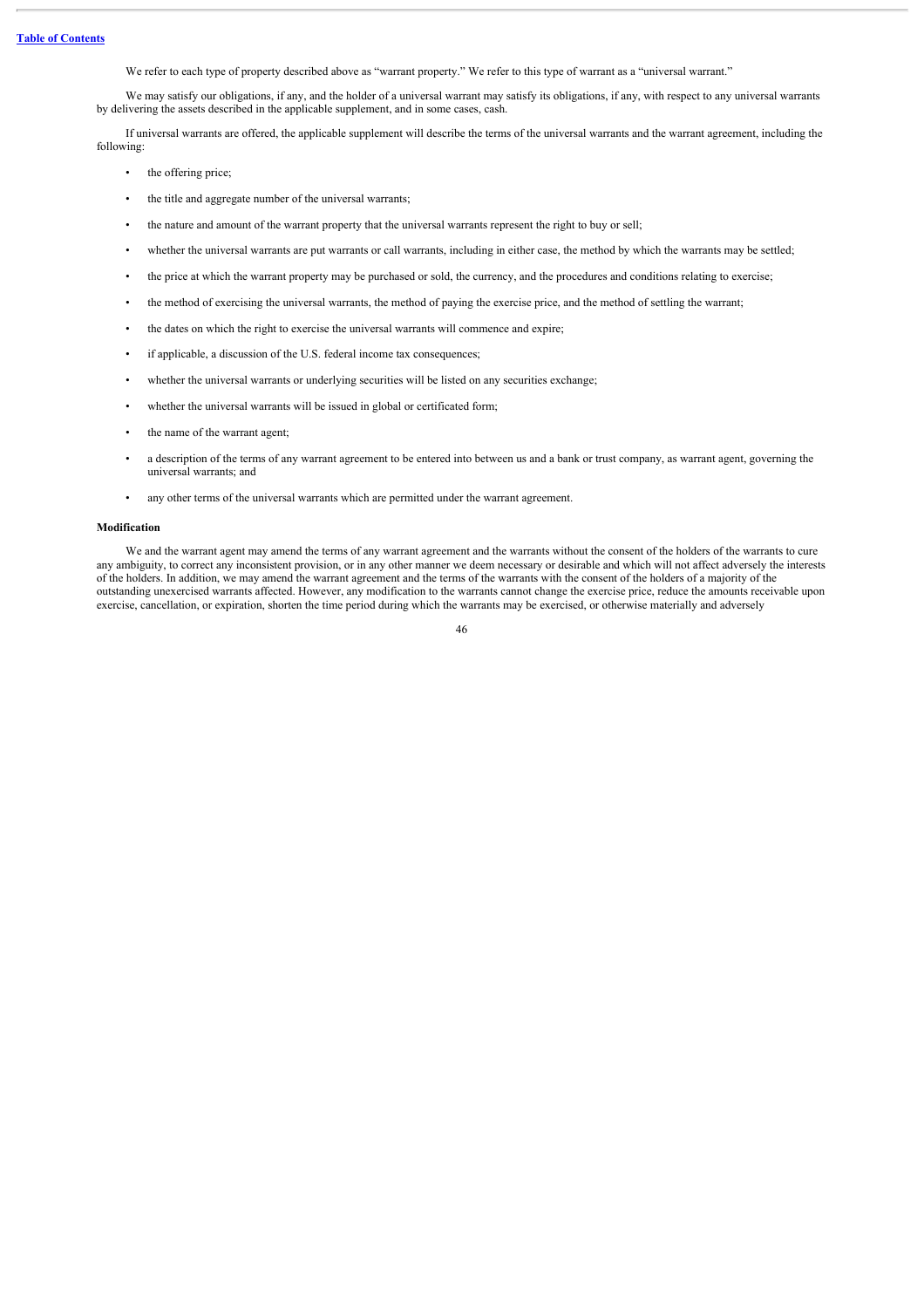affect the rights of the holders of the warrants or reduce the percentage of outstanding warrants required to modify or amend the warrant agreement or the terms of the warrants, without the consent of the affected holders.

### **Enforceability of Rights of Warrantholders; No Trust Indenture Act Protection**

The warrant agent will act solely as our agent and will not assume any obligation or relationship of agency or trust with the holders of the warrants. Any record holder or beneficial owner of a warrant, without anyone else's consent, may enforce by appropriate legal action, on his or her own behalf, his or her right to exercise the warrant in accordance with its terms. A holder of a warrant will not be entitled to any of the rights of a holder of the debt securities or other securities or warrant property purchasable upon the exercise of the warrant, including any right to receive payments on those securities or warrant property or to enforce any covenants or rights in the relevant indenture or any other agreement, before exercising the warrant.

No warrant agreement will be qualified as an indenture, and no warrant agent under any warrant agreement will be required to qualify as a trustee, under the Trust Indenture Act of 1939. Therefore, holders of warrants issued under a warrant agreement will not have the protection of the Trust Indenture Act of 1939 with respect to their warrants.

### **DESCRIPTION OF PURCHASE CONTRACTS**

# **General**

We may issue purchase contracts in any amounts and in as many distinct series as we determine. We may offer purchase contracts separately or as part of a unit, as described below under the heading "Description of Units." When we refer to a series of purchase contracts, we mean all purchase contracts issued as part of the same series under the applicable purchase contract.

This section describes some of the general terms and provisions applicable to all purchase contracts. We will describe the specific terms of a series of purchase contracts in the applicable supplement. The following description and any description of the purchase contracts in the applicable supplement may not be complete and is subject to and qualified in its entirety by reference to the terms and provisions of the applicable purchase contract. A purchase contract reflecting the particular terms and provisions of a series of offered purchase contracts will be filed with the SEC in connection with the offering and incorporated by reference in the registration statement and this prospectus. See "Where You Can Find More Information" below for information on how to obtain copies of any purchase contracts.

### **Purchase Contract Property**

We may issue purchase contracts for the purchase or sale of, or whose cash value is determined by reference or linked to the performance, level, or value of, one or more of the following:

- securities of one or more issuers, including our common or preferred stock, other securities described in this prospectus, or the debt or equity securities of third parties;
- one or more currencies, currency units, or composite currencies;
- one or more commodities;
- any other financial, economic, or other measure or instrument, including the occurrence or non-occurrence of any event or circumstance; and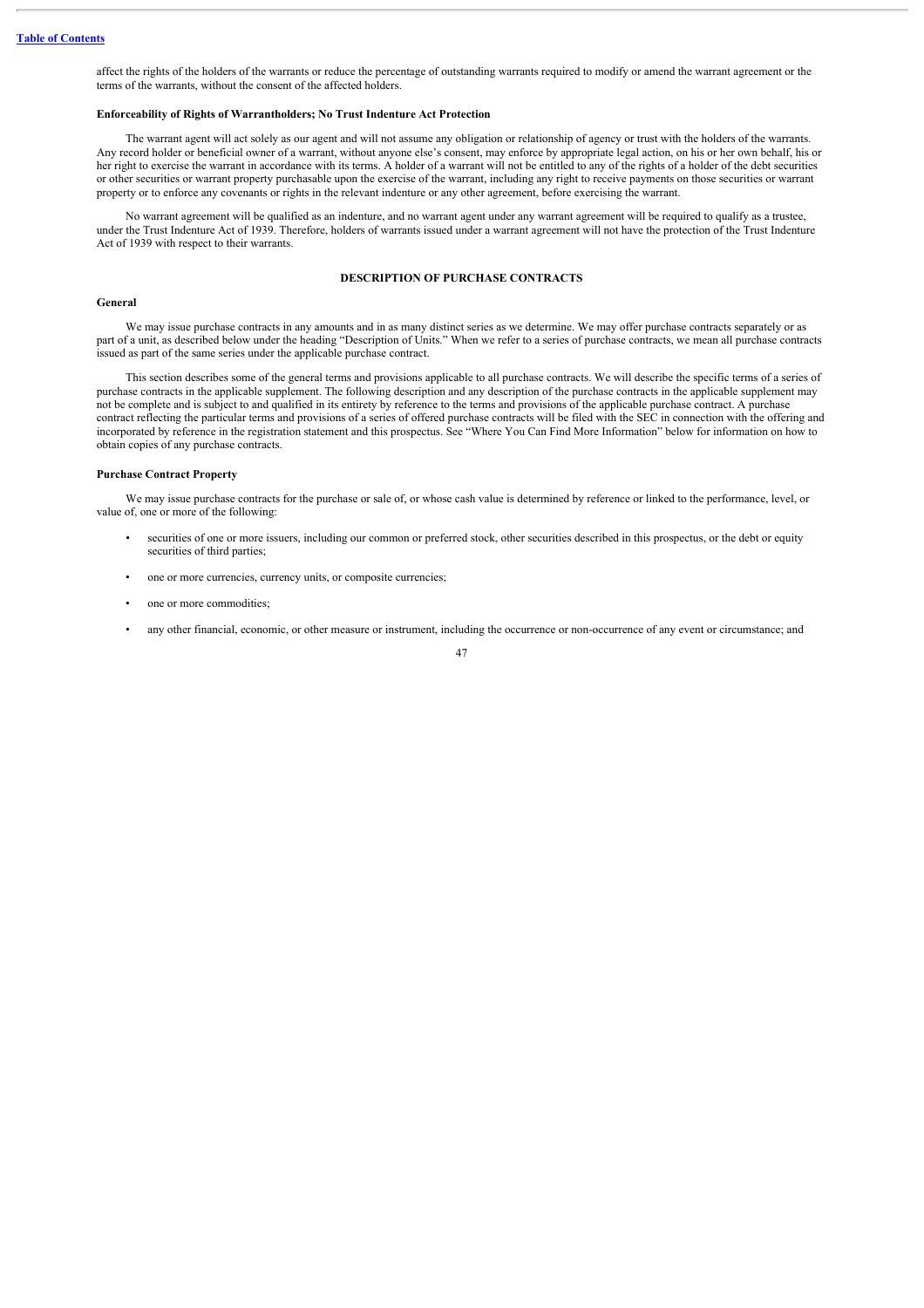• one or more indices or baskets of the items described above.

We refer to each type of property described above as a "purchase contract property."

Each purchase contract will obligate:

- the holder to purchase or sell, and us to sell or purchase, on specified dates, one or more purchase contract properties at a specified price or prices; or
- the holder or us to settle the purchase contract with a cash payment determined by reference to the value, performance, or level of one or more purchase contract properties, on specified dates and at a specified price or prices.

No holder of a purchase contract will, as such, have any rights of a holder of the purchase contract property purchasable under or referenced in the contract, including any rights to receive payments on that property.

### **Information in Supplement**

If we offer purchase contracts, the applicable supplement will describe the terms of the purchase contracts, including the following:

- the purchase date or dates;
- if other than U.S. dollars, the currency or currency unit in which payment will be made;
- the specific designation and aggregate number of, and the price at which we will issue, the purchase contracts;
- whether the purchase contract obligates the holder to purchase or sell, or both purchase and sell, one or more purchase contract properties, and the nature and amount of each of those properties, or the method of determining those amounts;
- the purchase contract property or cash value, and the amount or method for determining the amount of purchase contract property or cash value, deliverable under each purchase contract;
- whether the purchase contract is to be prepaid or not and the governing document for the contract;
- the price at which the purchase contract is settled, and whether the purchase contract is to be settled by delivery of, or by reference or linkage to the value, performance, or level of, the purchase contract properties;
- any acceleration, cancellation, termination, or other provisions relating to the settlement of the purchase contract;
- if the purchase contract property is an index, the method of providing for a substitute index or indices or otherwise determining the amount payable;
- if the purchase contract property is an index or a basket of securities, a description of the index or basket of securities;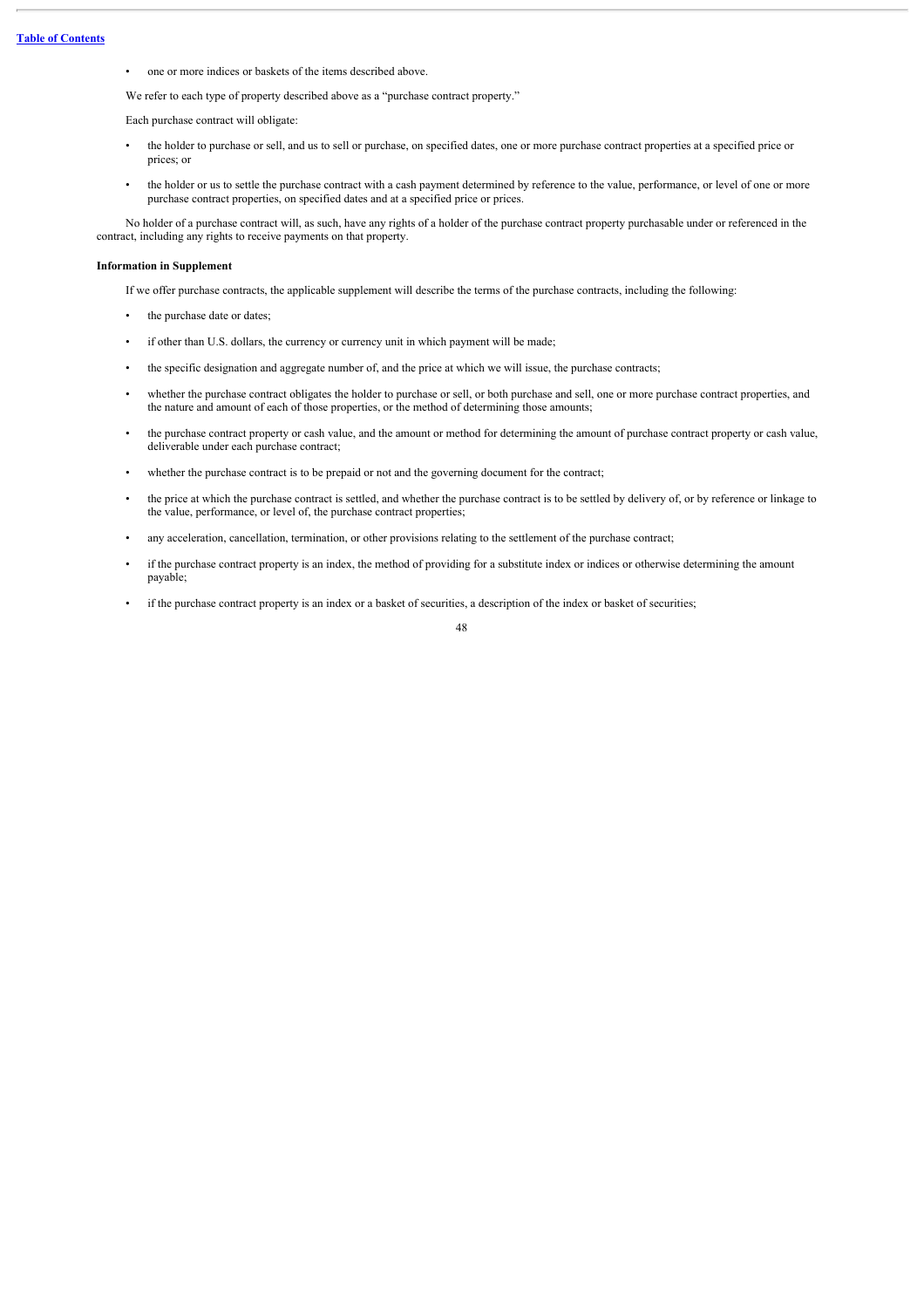- whether, following the occurrence of a market disruption event or force majeure event (as defined in the applicable supplement), the settlement delivery obligation or cash settlement value of a purchase contract will be determined on a different basis than under normal circumstances;
- whether the purchase contract will be issued as part of a unit and, if so, the other securities comprising the unit and whether any unit securities will be subject to a security interest in our favor as described below;
- if applicable, a discussion of the U.S. federal income tax consequences:
- the identities of any depositories and any paying, transfer, calculation, or other agents for the purchase contracts;
- whether the purchase contract will be issued in global or certificated form;
- any securities exchange or quotation system on which the purchase contracts or any securities deliverable in settlement of the purchase contracts may be listed; and
- any other terms of the purchase contracts and any terms required by or advisable under applicable laws and regulations.

# **Prepaid Purchase Contracts; Applicability of Indenture**

Purchase contracts may require holders to satisfy their obligations under the purchase contracts at the time they are issued. We refer to these contracts as "prepaid purchase contracts."

In certain circumstances, our obligation to settle a prepaid purchase contract on the relevant settlement date may constitute our senior debt securities or our subordinated debt securities. Accordingly, prepaid purchase contracts may be issued under the Senior Indenture or the Subordinated Indenture, which are described above under the heading "Description of Debt Securities."

### **Non-Prepaid Purchase Contracts; No Trust Indenture Act Protection**

Some purchase contracts do not require holders to satisfy their obligations under the purchase contracts until settlement. We refer to these contracts as "non-prepaid purchase contracts." The holder of a non-prepaid purchase contract may remain obligated to perform under the contract for a substantial period of time.

Non-prepaid purchase contracts will be issued under a unit agreement, if they are issued in units, or under some other document, if they are not. We describe unit agreements generally under the heading "Description of Units" below. We will describe the particular governing document that applies to your non-prepaid purchase contracts in the applicable supplement.

Non-prepaid purchase contracts will not be our senior debt securities or subordinated debt securities and will not be issued under one of our indentures, unless we specify otherwise in the applicable supplement. Consequently, no governing documents for non-prepaid purchase contracts will be qualified as indentures, and no third party will be required to qualify as a trustee with regard to those contracts, under the Trust Indenture Act of 1939. Therefore, holders of non-prepaid purchase contracts will not have the protection of the Trust Indenture Act of 1939.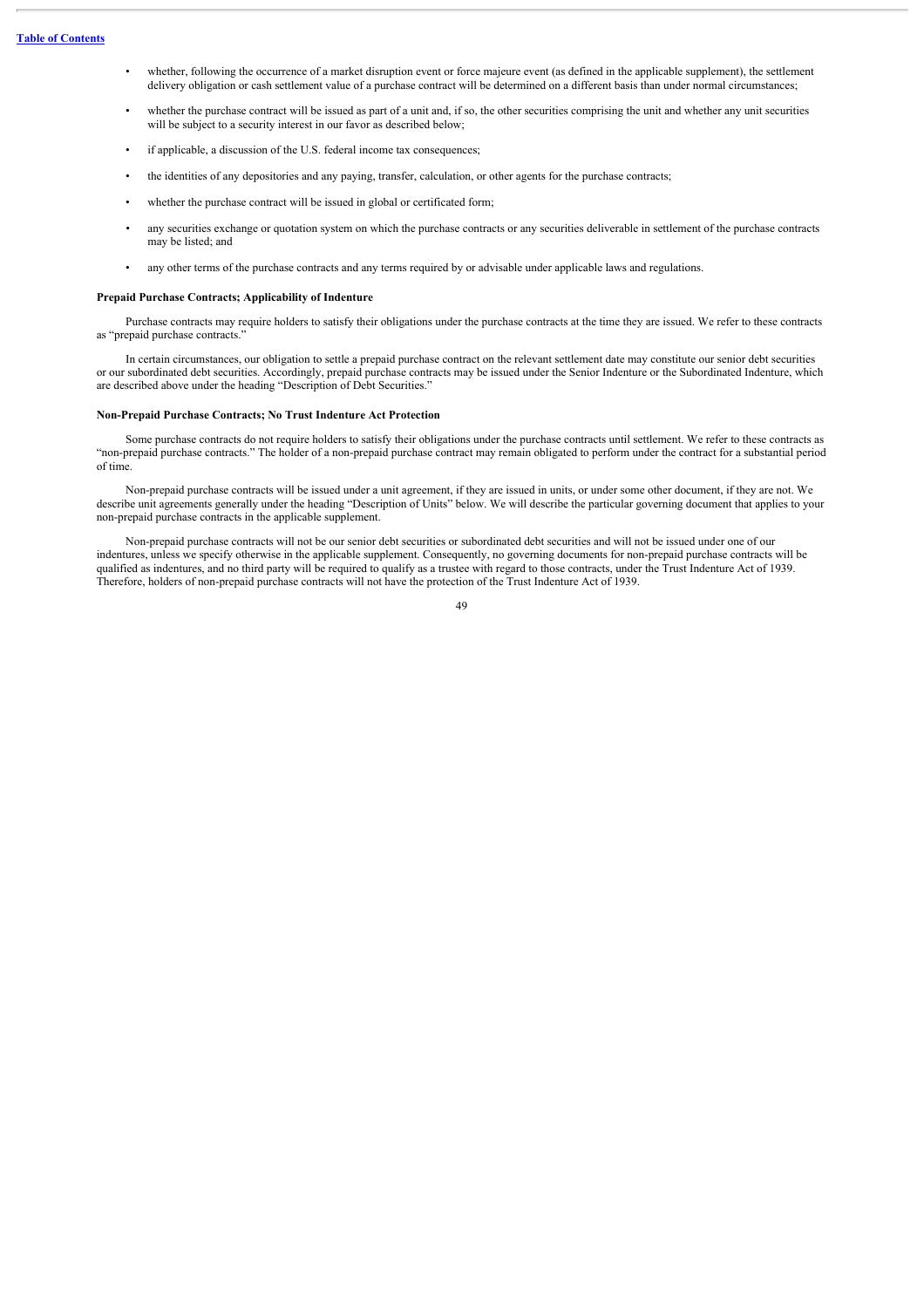#### **Pledge by Holders to Secure Performance**

If we so specify in the applicable supplement, the holder's obligations under the purchase contract and governing document will be secured by collateral. In that case, the holder, acting through the unit agent as its attorney-in-fact, if applicable, will pledge the items described below to a collateral agent that we will identify in the applicable supplement, which will hold them, for our benefit, as collateral to secure the holder's obligations. We refer to this as the "pledge" and all the items described below as the "pledged items." Unless we specify otherwise in the applicable supplement, the pledge will create a security interest in the holder's entire interest in and to:

- any other securities included in the unit, if the purchase contract is part of a unit, and/or any other property specified in the applicable supplement:
- all additions to and substitutions for the pledged items;
- all income, proceeds, and collections received in respect of the pledged items; and
- all powers and rights owned or acquired later with respect to the pledged items.

The collateral agent will forward all payments and proceeds from the pledged items to us, unless the payments and proceeds have been released from the pledge in accordance with the purchase contract and the governing document. We will use the payments and proceeds from the pledged items to satisfy the holder's obligations under the purchase contract.

### **Settlement of Purchase Contracts that Are Part of Units**

Unless we specify otherwise in the applicable supplement, where purchase contracts issued together with debt securities as part of a unit require the holders to buy purchase contract property, the unit agent may apply principal payments from the debt securities in satisfaction of the holders' obligations under the related purchase contract as specified in the applicable supplement. The unit agent will not so apply the principal payments if the holder has delivered cash to meet its obligations under the purchase contract. If the holder is permitted to settle its obligations by cash payment, the holder may be permitted to do so by delivering the debt securities in the unit to the unit agent as provided in the governing document. If the holder settles its obligations in cash rather than by delivering the debt security that is part of the unit, that debt security will remain outstanding, if the maturity extends beyond the relevant settlement date and, as more fully described in the applicable supplement, the holder will receive that debt security or an interest in the relevant global debt security.

Book-entry and other indirect owners should consult their banks or brokers for information on how to settle their purchase contracts.

# **Failure of Holder to Perform Obligations**

If the holder fails to settle its obligations under a non-prepaid purchase contract as required, the holder will not receive the purchase contract property or other consideration to be delivered at settlement. Holders that fail to make timely settlement also may be obligated to pay interest or other amounts.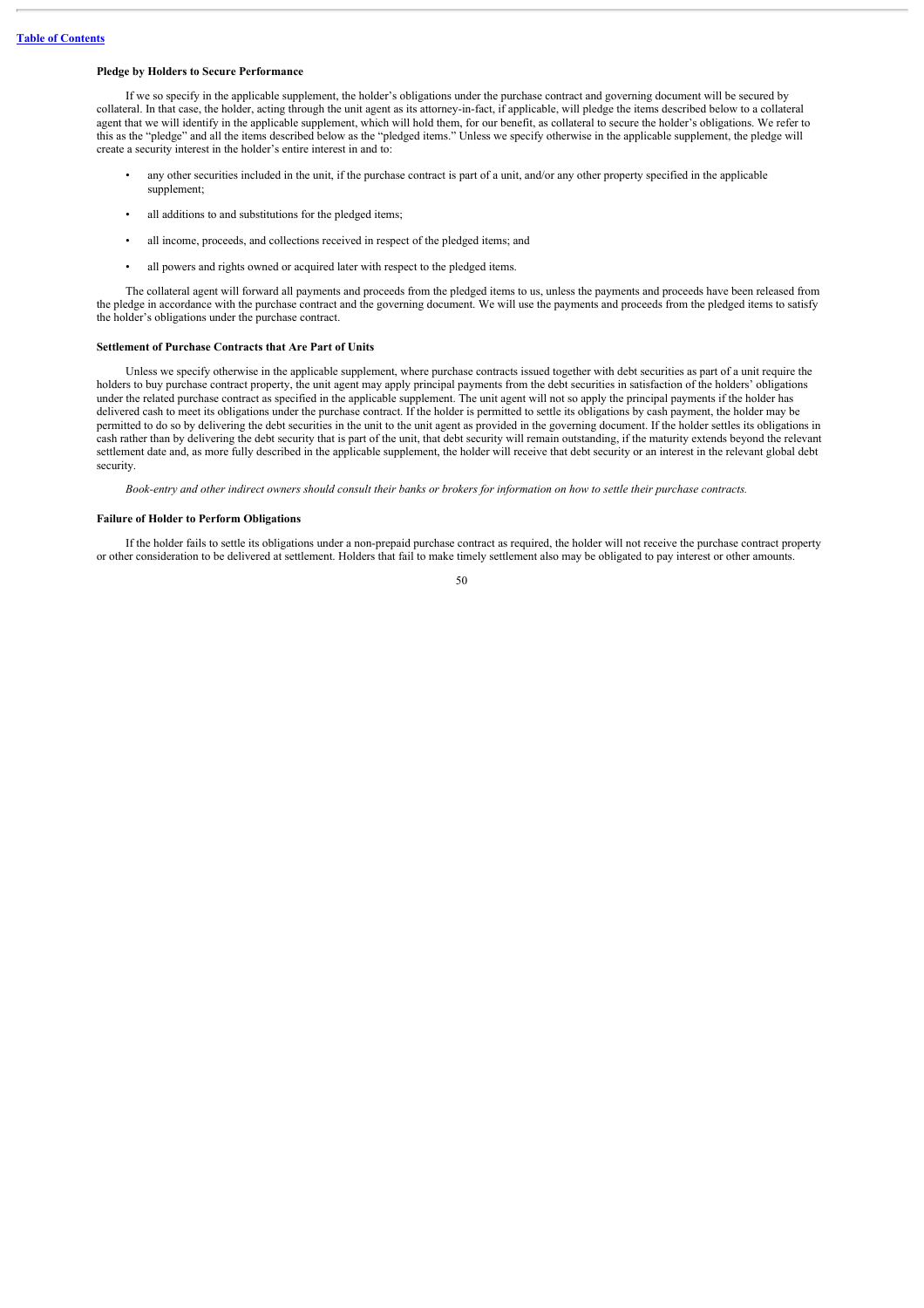# **DESCRIPTION OF UNITS**

## **General**

We may issue units from time to time in such amounts and in as many distinct series as we determine.

We will issue each series of units under a unit agreement to be entered into between us and a unit agent to be designated in the applicable supplement. When we refer to a series of units, we mean all units issued as part of the same series under the applicable unit agreement.

This section describes some of the general terms and provisions applicable to all the units. We will describe the specific terms of a series of units and the applicable unit agreement in the applicable supplement. The following description and any description of the units in the applicable supplement may not be complete and is subject to and qualified in its entirety by reference to the terms and provisions of the applicable unit agreement. A unit agreement reflecting the particular terms and provisions of a series of offered units will be filed with the SEC in connection with the offering and incorporated by reference in the registration statement and this prospectus. See "Where You Can Find More Information" below for information on how to obtain copies of any unit agreements.

We may issue units consisting of one or more securities described in this prospectus or debt or equity securities of third parties, in any combination. Each unit will be issued so that the holder of the unit is also the holder of each security included in the unit. Thus, the holder of a unit will have the rights and obligations of a holder of each included security. The unit agreement under which a unit is issued may provide that the securities included in the unit may not be held or transferred separately, at any time or at any time before a specified date.

If units are offered, the applicable supplement will describe the terms of the units, including the following:

- the designation and aggregate number of, and the price at which we will issue, the units;
- the terms of the units and of the securities comprising the units, including whether and under what circumstances the securities comprising the units may or may not be held or transferred separately;
- the name of the unit agent;
- a description of the terms of any unit agreement to be entered into between us and a bank or trust company, as unit agent, governing the units;
- if applicable, a discussion of the U.S. federal income tax consequences;
- whether the units will be listed on any securities exchange; and
- a description of the provisions for the payment, settlement, transfer, or exchange of the units.

## **Unit Agreements: Prepaid, Non-Prepaid, and Other**

If a unit includes one or more purchase contracts, and all those purchase contracts are prepaid purchase contracts, we will issue the unit under a "prepaid unit agreement." Prepaid unit agreements will reflect the fact that the holders of the related units have no further obligations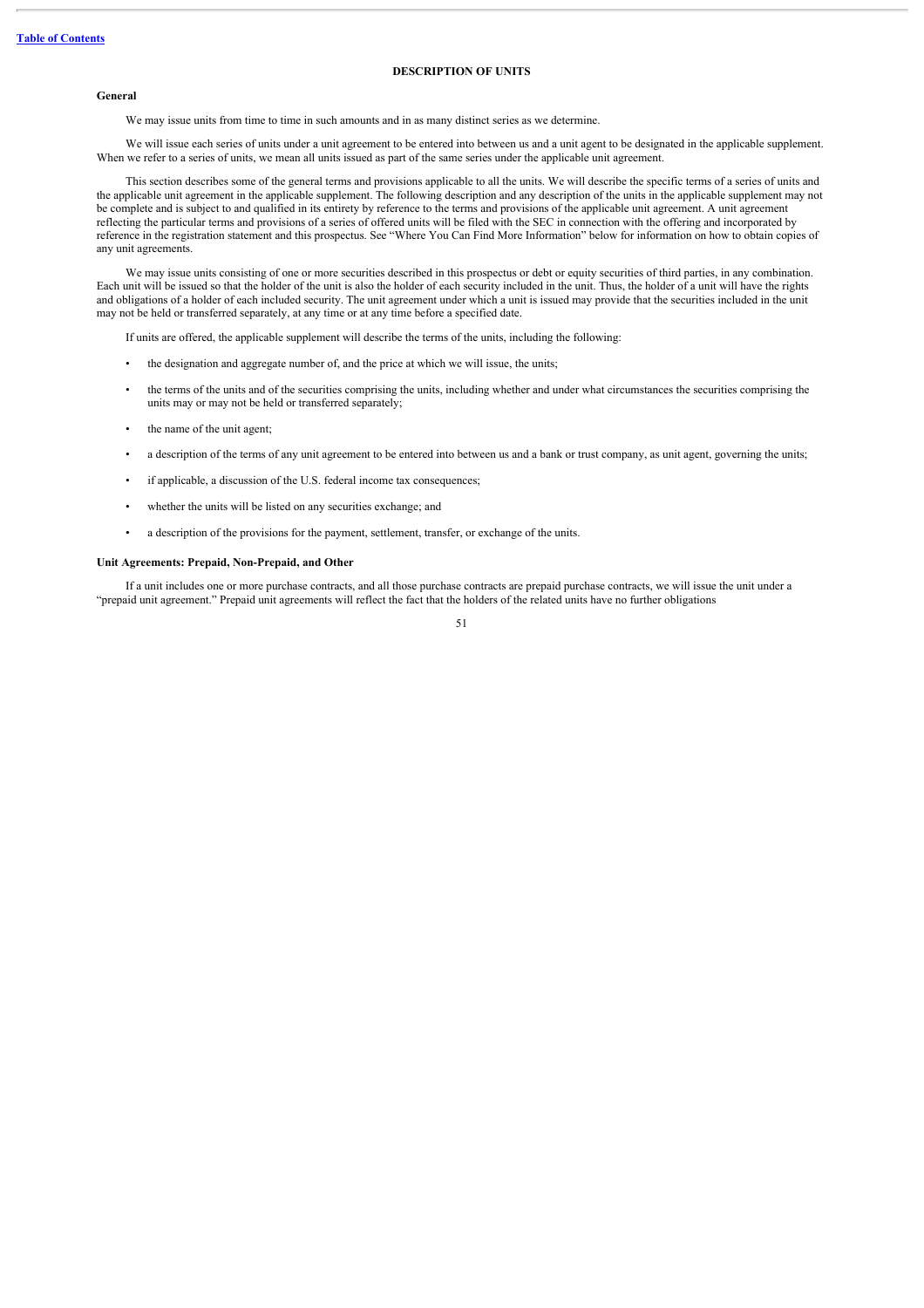under the purchase contracts included in their units. If a unit includes one or more non-prepaid purchase contracts, we will issue the unit under a "nonprepaid unit agreement." Non-prepaid unit agreements will reflect the fact that the holders have payment or other obligations under one or more of the purchase contracts comprising their units. We may also issue units under other kinds of unit agreements, which will be described in the applicable supplement, if applicable.

Each holder of units issued under a non-prepaid unit agreement will:

- be bound by the terms of each non-prepaid purchase contract included in the holder's units and by the terms of the unit agreement with respect to those contracts; and
- appoint the unit agent as its authorized agent to execute, deliver, and perform on the holder's behalf each non-prepaid purchase contract included in the holder's units.

Any unit agreement for a unit that includes a non-prepaid purchase contract also will include provisions regarding the holder's pledge of collateral and special settlement provisions. These are described above under the heading "Description of Purchase Contracts.

A unit agreement also may serve as the governing document for a security included in a unit. For example, a non-prepaid purchase contract that is part of a unit may be issued under and governed by the relevant unit agreement.

# **Modification**

We and the unit agent may amend the terms of any unit agreement and the units without the consent of the holders to cure any ambiguity, to correct any inconsistent provision, or in any other manner we deem necessary or desirable and which will not affect adversely the interests of the holders. In addition, we may amend the unit agreement and the terms of the units with the consent of the holders of a majority of the outstanding unexpired units affected. However, any modification to the units that materially and adversely affects the rights of the holders of the units, or reduces the percentage of outstanding units required to modify or amend the unit agreement or the terms of the units, requires the consent of the affected holders.

## **Enforceability of Rights of Unitholders; No Trust Indenture Act Protection**

The unit agent will act solely as our agent and will not assume any obligation or relationship of agency or trust with the holders of the units. Except as described below, any record holder of a unit, without anyone else's consent, may enforce his or her rights as holder under any security included in the unit, in accordance with the terms of the included security and the indenture, warrant agreement, unit agreement, or purchase contract under which that security is issued. We describe these terms in other sections of this prospectus relating to debt securities, warrants, and purchase contracts.

Notwithstanding the foregoing, a unit agreement may limit or otherwise affect the ability of a holder of units issued under that agreement to enforce his or her rights, including any right to bring legal action, with respect to those units or any included securities, other than debt securities. We will describe any limitations of this kind in the applicable supplement.

No unit agreement will be qualified as an indenture, and no unit agent will be required to qualify as a trustee under the Trust Indenture Act of 1939. Therefore, holders of units issued under a unit agreement will not have the protection of the Trust Indenture Act of 1939 with respect to their units.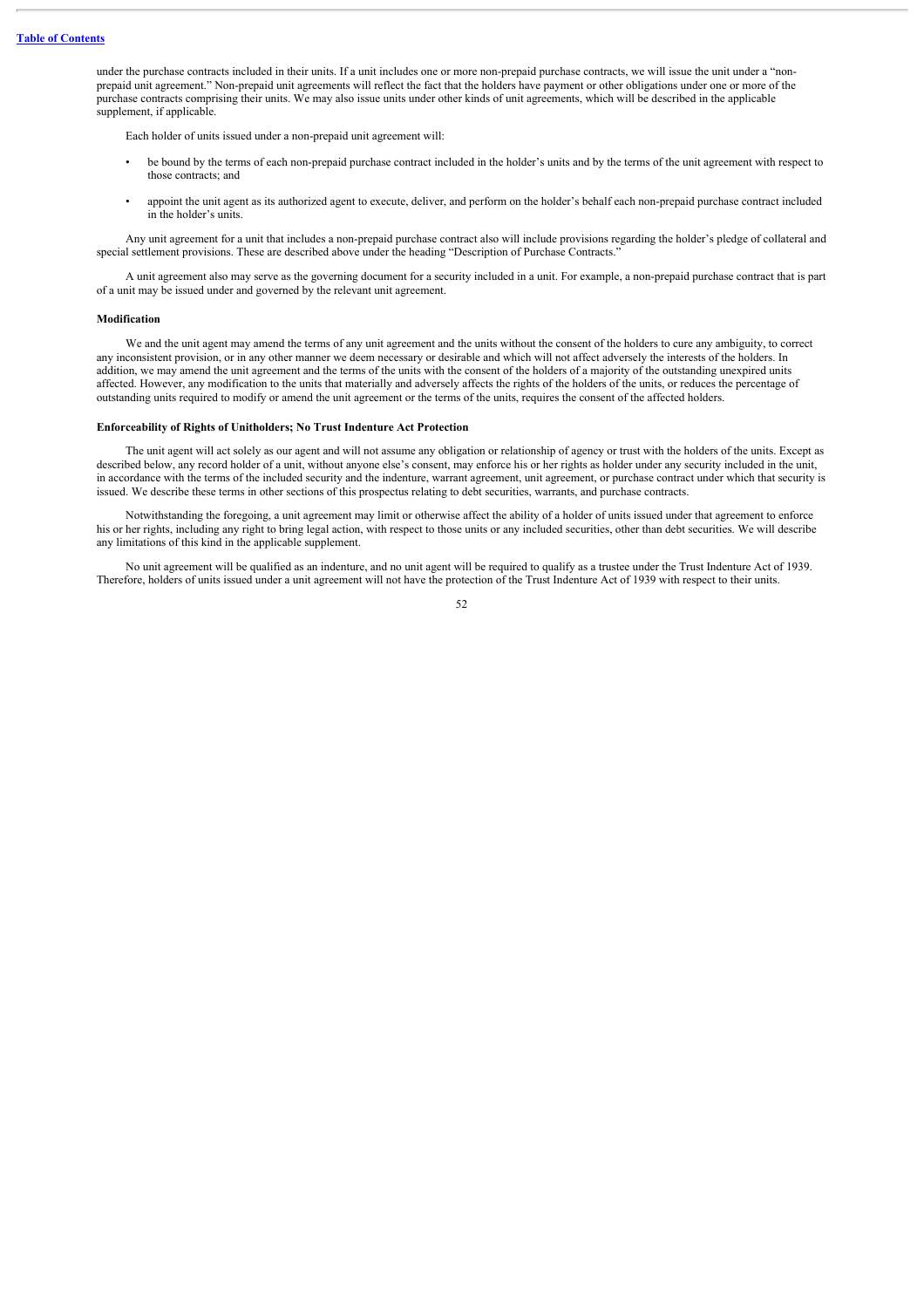# **DESCRIPTION OF PREFERRED STOCK**

# **General**

We may issue preferred stock in one or more series, each with the preferences, designations, limitations, conversion rights, and other rights as we may determine. As of the date of this prospectus, under our Amended and Restated Certificate of Incorporation, we have authority to issue 100,000,000 shares of preferred stock, par value \$.01 per share. As of March 31, 2015, we had approximately 3.77 million issued and outstanding shares of preferred stock and the aggregate liquidation preference of all of our outstanding preferred stock was approximately \$24.6 billion.

Any preferred stock sold under this prospectus will have the general dividend, voting, and liquidation preference rights stated below unless we specify otherwise in the applicable supplement. The applicable supplement for a series of preferred stock will describe the specific terms of those shares, including, where applicable:

- the title and stated value of the preferred stock;
- the aggregate number of shares of preferred stock offered;
- the offering price or prices of the preferred stock;
- the dividend rate or rates or method of calculation, the dividend period, and the dates dividends will be payable;
- whether dividends are cumulative or noncumulative, and, if cumulative, the date the dividends will begin to cumulate;
- the dividend and liquidation preference rights of the preferred stock relative to any existing or future series of our preferred stock;
- the dates the preferred stock become subject to redemption at our option, and any redemption terms;
- any redemption or sinking fund provisions, including any restriction on the repurchase or redemption of the preferred stock while there is an arrearage in the payment of dividends;
- whether the preferred stock will be issued in other than book-entry form;
- whether the preferred stock will be listed on any securities exchange;
- any rights on the part of the stockholder or us to convert the preferred stock into shares of our common stock or any other security; and
- any additional voting, liquidation, preemptive, and other rights, preferences, privileges, limitations, and restrictions.

Shares of our preferred stock will be uncertificated unless our board of directors by resolution determines otherwise. Shares represented by an existing certificate will remain certificated until such certificate is surrendered to us.

This section summarizes the general terms and provisions of our preferred stock. You also should refer to our Amended and Restated Certificate of Incorporation and the respective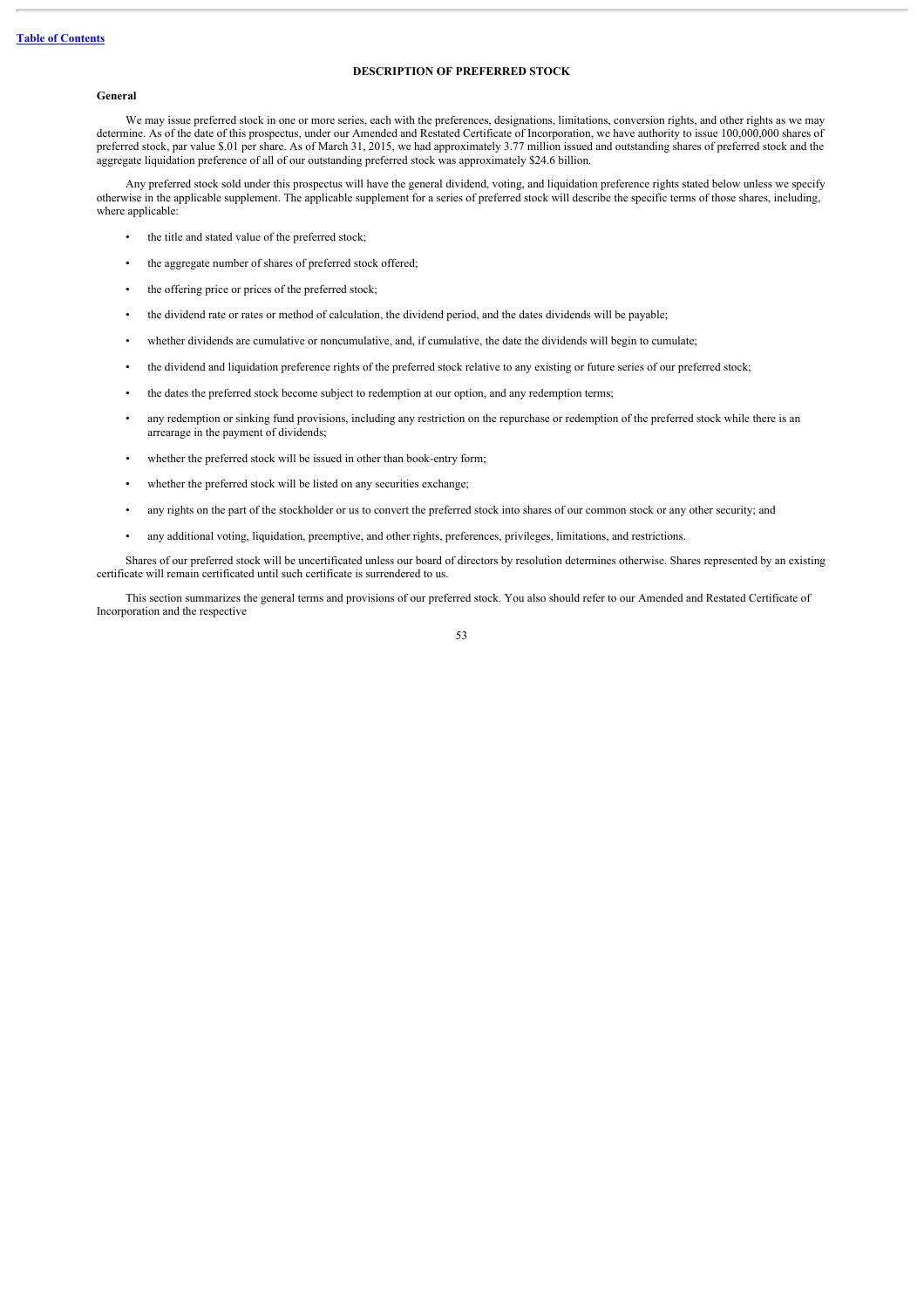certificates of designations for each series of our preferred stock. We have filed our Amended and Restated Certificate of Incorporation as an exhibit to the registration statement of which this prospectus forms a part, and we will file with the SEC the certificate of designations with respect to the particular series of preferred stock being offered promptly after the offering of that series of preferred stock.

## **Dividends**

The holders of our preferred stock will be entitled to receive when, as, and if declared by our board of directors, cash dividends at those rates as will be fixed by our board of directors, subject to the terms of our Amended and Restated Certificate of Incorporation. All dividends will be paid out of funds that are legally available for this purpose. Unless we specify otherwise in the applicable supplement, whenever dividends on any non-voting preferred stock are in arrears for three or more semi-annual dividend periods or six quarterly dividend periods, as applicable (whether or not consecutive), holders of the non-voting preferred stock will have the right to elect two additional directors to serve on our board of directors, and these two additional directors will continue to serve until full dividends on such non-voting preferred stock have been paid regularly for at least four quarterly dividend periods.

## **Voting**

The holders of our preferred stock will have no voting rights except:

- as required by applicable law; or
- as specifically approved by us for that particular series.

Under regulations adopted by the Board of Governors of the Federal Reserve System (the "Federal Reserve Board"), if the holders of any series of our preferred stock become entitled to vote for the election of directors because dividends on that series are in arrears, that series may then be deemed a "class of voting securities." In such a case, a holder of 25% or more of the series, or a holder of 5% or more if that holder would also be considered to exercise a "controlling influence" over us, may then be subject to regulation as a bank holding company in accordance with the The Bank Holding Company Act of 1956. In addition, (1) any other bank holding company may be required to obtain the prior approval of the Federal Reserve Board to acquire or retain 5% or more of that series, and (2) any person other than a bank holding company may be required to obtain the approval of the Federal Reserve Board to acquire or retain 10% or more of that series.

### **Liquidation Preference**

In the event of our voluntary or involuntary dissolution, liquidation, or winding up, the holders of any series of our preferred stock will be entitled to receive, after distributions to holders of any series or class of our capital stock ranking superior, an amount equal to the stated or liquidation value of the shares of the series plus an amount equal to accrued and unpaid dividends. If the assets and funds to be distributed among the holders of our preferred stock will be insufficient to permit full payment to the holders, then the holders of our preferred stock will share ratably in any distribution of our assets in proportion to the amounts that they otherwise would receive on their shares of our preferred stock if the shares were paid in full. In addition, holders of our preferred stock, or depositary shares representing interests in our preferred stock, may be fully subordinated to interests held by the U.S. government in the event that we enter into a receivership, insolvency, liquidation or similar proceeding.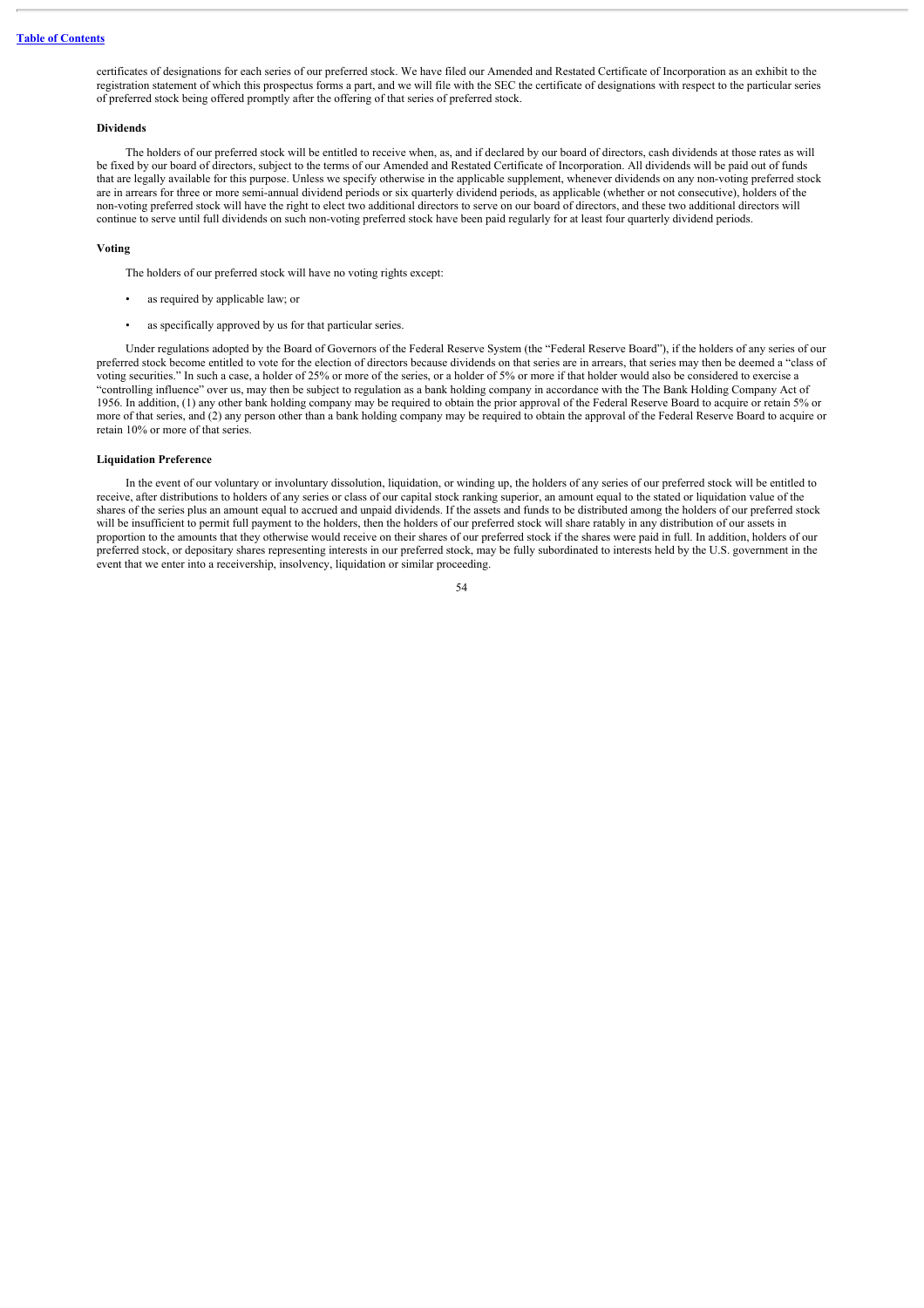### **Preemptive Rights**

Unless we specify otherwise in the applicable supplement, holders of our preferred stock will not have any preemptive rights.

# **Existing Preferred Stock**

As of the date of this prospectus, under our Amended and Restated Certificate of Incorporation, we have authority to issue 100,000,000 shares of preferred stock, par value \$.01 per share. As of March 31, 2015, we had approximately 3.77 million issued and outstanding shares of preferred stock and the aggregate liquidation preference of all of our outstanding preferred stock was approximately \$24.6 billion. Of our authorized and outstanding preferred stock, as of March 31, 2015:

- 35,045 shares were designated as 7% Cumulative Redeemable Preferred Stock, Series B (the "Series B Preferred Stock"), having a liquidation preference of \$100 per share, 7,571 shares of which were issued and outstanding;
- 34,500 shares were designated as 6.204% Non-Cumulative Preferred Stock, Series D (the "Series D Preferred Stock"), having a liquidation preference of \$25,000 per share, 26,174 shares of which were issued and outstanding;
- 85,100 shares were designated as Floating Rate Non-Cumulative Preferred Stock, Series E (the "Series E Preferred Stock"), having a liquidation preference of \$25,000 per share, 12,691 shares of which were issued and outstanding;
- 7,001 shares were designated as Floating Rate Non-Cumulative Preferred Stock, Series F (the "Series F Preferred Stock"), having a liquidation preference of \$100,000 per share, 1,410 shares of which were issued and outstanding;
- 8,501 shares were designated as Adjustable Rate Non-Cumulative Preferred Stock, Series G (the "Series G Preferred Stock"), having a liquidation preference of \$100,000 per share, 4,926 shares of which were issued and outstanding;
- 25,300 shares were designated as 6.625% Non-Cumulative Preferred Stock, Series I (the "Series I Preferred Stock"), having a liquidation preference of \$25,000 per share, 14,584 shares of which were issued and outstanding;
- 240,000 shares were designated as Fixed-to-Floating Rate Non-Cumulative Preferred Stock, Series K (the "Series K Preferred Stock"), having a liquidation preference of \$25,000 per share, 61,773 shares of which were issued and outstanding;
- 6,900,000 shares were designated as 7.25% Non-Cumulative Perpetual Convertible Preferred Stock, Series L (the "Series L Preferred Stock"), having a liquidation preference of \$1,000 per share, 3,080,182 shares of which were issued and outstanding;
- 160,000 shares were designated as Fixed-to-Floating Rate Non-Cumulative Preferred Stock, Series M (the "Series M Preferred Stock"), having a liquidation preference of \$25,000 per share, 52,399 shares of which were issued and outstanding;
- 50,000 shares were designated as 6% Non-Cumulative Perpetual Preferred Stock, Series T (the "Series T Preferred Stock"), having a liquidation preference of \$100,000 per share, 50,000 shares of which were issued and outstanding;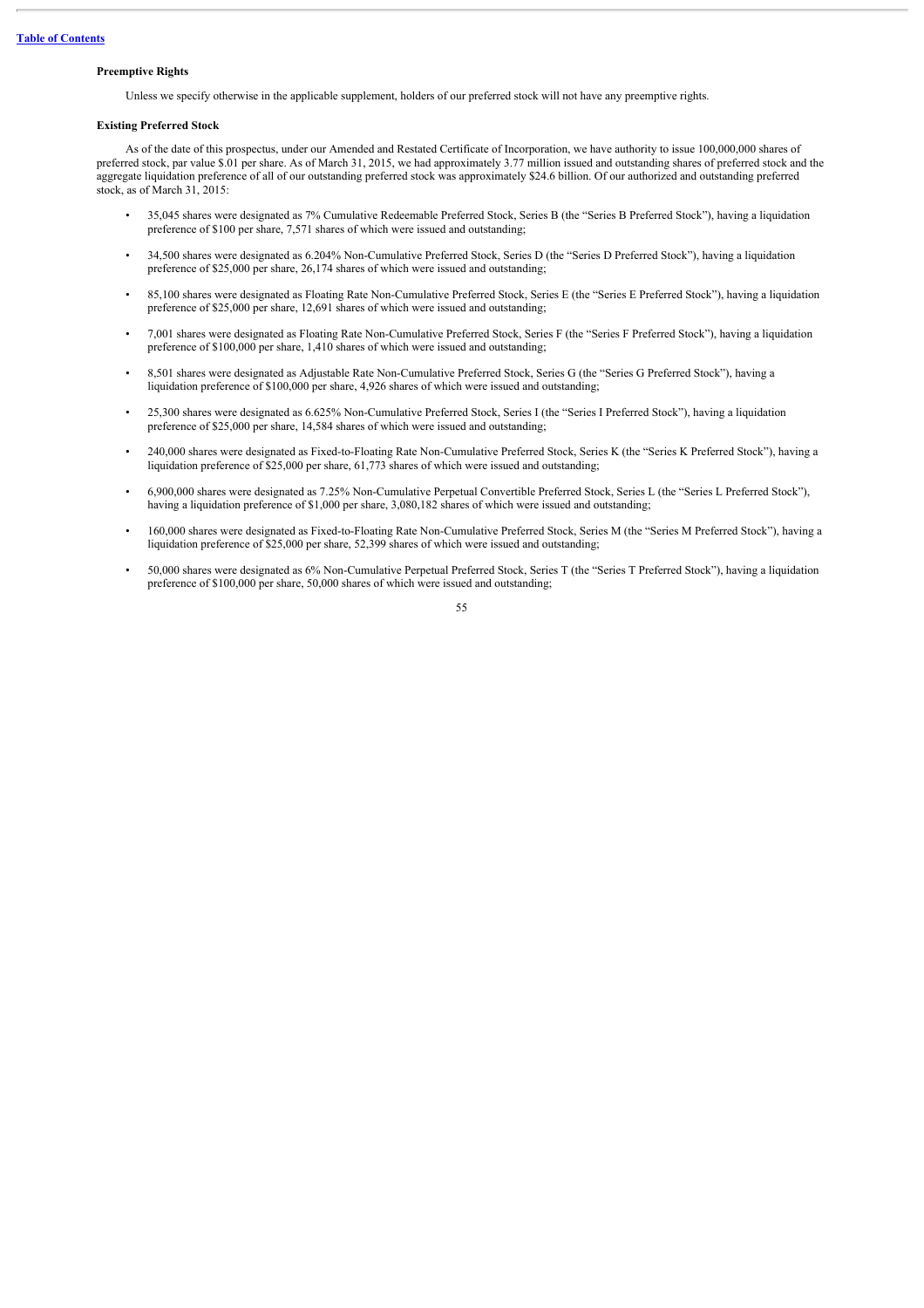- 40,000 shares were designated as Fixed-to-Floating Rate Non-Cumulative Preferred Stock, Series U (the "Series U Preferred Stock"), having a liquidation preference of \$25,000 per share, 40,000 shares of which were issued and outstanding;
- 60,000 shares were designated as Fixed-to-Floating Rate Non-Cumulative Preferred Stock, Series V (the "Series V Preferred Stock"), having a liquidation preference of \$25,000 per share, 60,000 shares of which were issued and outstanding;
- 46,000 shares were designated as 6.625% Non-Cumulative Preferred Stock, Series W (the "Series W Preferred Stock"), having a liquidation preference of \$25,000 per share, 44,000 shares of which were issued and outstanding;
- 80,000 shares were designated as Fixed-to-Floating Rate Non-Cumulative Preferred Stock, Series X (the "Series X Preferred Stock"), having a liquidation preference of \$25,000 per share, 80,000 shares of which were issued and outstanding;
- 44,000 shares were designated as 6.500% Non-Cumulative Preferred Stock, Series Y (the "Series Y Preferred Stock), having a liquidation preference of \$25,000 per share, 44,000 shares of which were issued and outstanding;
- 56,000 shares were designated as Fixed-to-Floating Rate Non-Cumulative Preferred Stock, Series Z (the "Series Z Preferred Stock"), having a liquidation preference of \$25,000 per share, 56,000 shares of which were issued and outstanding;
- 76,000 shares were designated as Fixed-to-Floating Rate Non-Cumulative Preferred Stock, Series AA (the "Series AA Preferred Stock"), having a liquidation preference of \$25,000 per share, 76,000 shares of which were issued and outstanding;
- 21,000 shares were designated as Floating Rate Non-Cumulative Preferred Stock, Series 1 (the "Series 1 Preferred Stock"), having a liquidation preference of \$30,000 per share, 3,275 shares of which were issued and outstanding;
- 37,000 shares were designated as Floating Rate Non-Cumulative Preferred Stock, Series 2 (the "Series 2 Preferred Stock"), having a liquidation preference of \$30,000 per share, 9,967 shares of which were issued and outstanding;
- 27,000 shares were designated as 6.375% Non-Cumulative Preferred Stock, Series 3 (the "Series 3 Preferred Stock"), having a liquidation preference of \$30,000 per share, 21,773 shares of which were issued and outstanding;
- 20,000 shares were designated as Floating Rate Non-Cumulative Preferred Stock, Series 4 (the "Series 4 Preferred Stock"), having a liquidation preference of \$30,000 per share, 7,010 shares of which were issued and outstanding; and
- 50,000 shares were designated as Floating Rate Non-Cumulative Preferred Stock, Series 5 (the "Series 5 Preferred Stock"), having a liquidation preference of \$30,000 per share, 14,056 shares of which were issued and outstanding.

In addition, as of the date of this prospectus, the following series of preferred stock were designated, but no shares of any of these series were outstanding:

- 3 million shares of ESOP Convertible Preferred Stock, Series C;
- 20 million shares of \$2.50 Cumulative Convertible Preferred Stock, Series BB;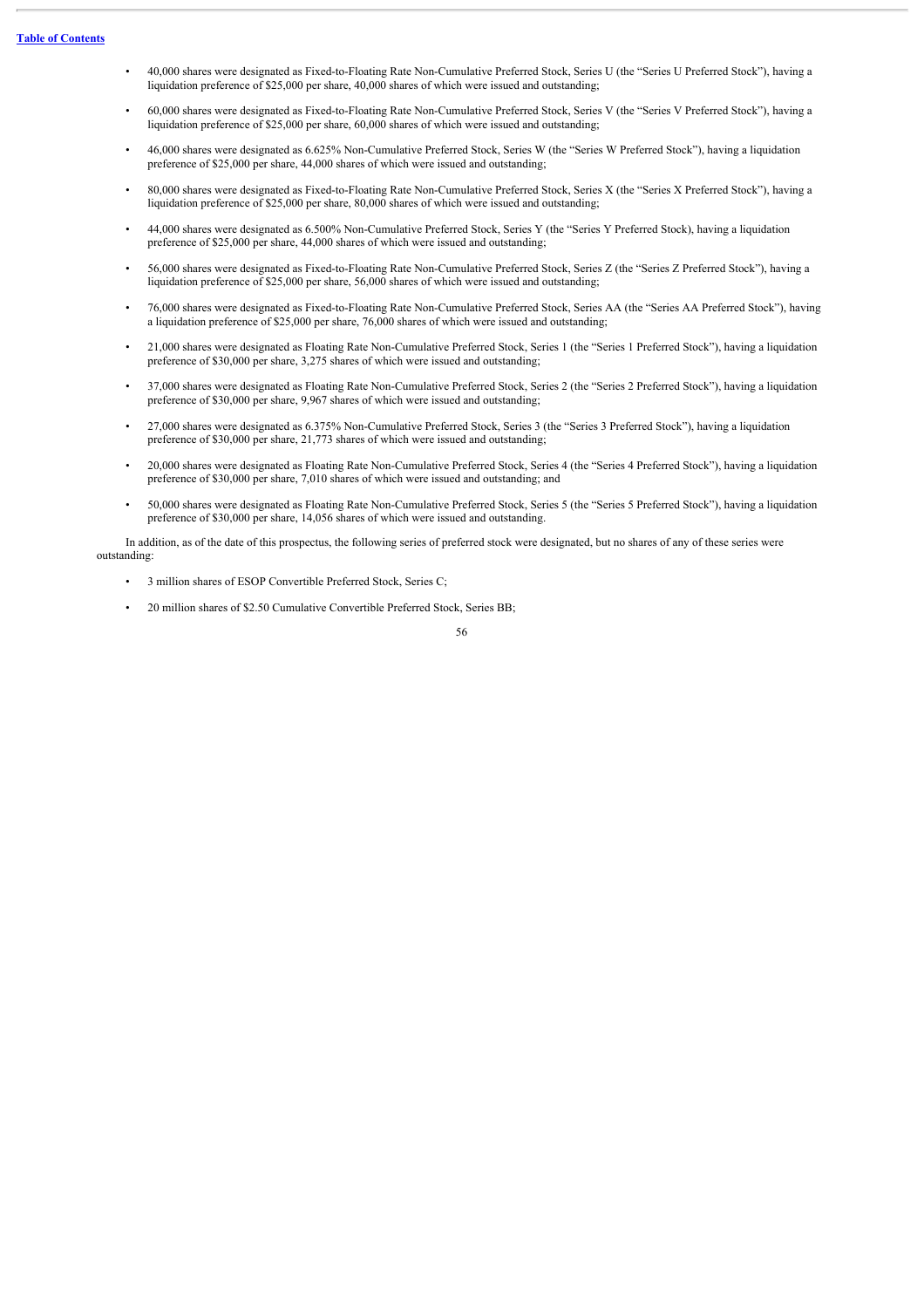- 124,200 shares of 8.20% Non-Cumulative Preferred Stock, Series H;
- 41,400 shares of 7.25% Non-Cumulative Preferred Stock, Series J;
- 600,000 shares of Fixed Rate Cumulative Perpetual Preferred Stock, Series N;
- 400,000 shares of Fixed Rate Cumulative Perpetual Preferred Stock, Series Q;
- 800,000 shares of Fixed Rate Cumulative Perpetual Preferred Stock, Series R;
- 1,286,000 shares of Common Equivalent Junior Preferred Stock, Series S;
- 65,000 shares of 6.70% Noncumulative Perpetual Preferred Stock, Series 6;
- 50,000 shares of 6.25% Noncumulative Perpetual Preferred Stock, Series 7; and
- 89,100 shares of 8.625% Non-Cumulative Preferred Stock, Series 8.

The following summarizes the general terms and provisions of our Series B Preferred Stock, Series D Preferred Stock, Series E Preferred Stock, Series F Preferred Stock, Series G Preferred Stock, Series I Preferred Stock, Series K Preferred Stock, Series L Preferred Stock, Series M Preferred Stock, Series T Preferred Stock, Series U Preferred Stock, Series V Preferred Stock, Series W Preferred Stock, Series X Preferred Stock, Series Y Preferred Stock, Series Z Preferred Stock, Series AA Preferred Stock, Series 1 Preferred Stock, Series 2 Preferred Stock, Series 3 Preferred Stock, Series 4 Preferred Stock and Series 5 Preferred Stock. You also should refer to our Amended and Restated Certificate of Incorporation and the respective certificate of designations for each series, which are on file with the SEC.

## *Series B Preferred Stock*

*Preferential Rights*. The Series B Preferred Stock ranks senior to the common stock and ranks equally with the Series D Preferred Stock, Series E Preferred Stock, Series F Preferred Stock, Series G Preferred Stock, Series I Preferred Stock, Series K Preferred Stock, Series L Preferred Stock, Series M Preferred Stock, Series T Preferred Stock, Series U Preferred Stock, Series V Preferred Stock, Series W Preferred Stock, Series X Preferred Stock, Series Y Preferred Stock, Series Z Preferred Stock, Series AA Preferred Stock, Series 1 Preferred Stock, Series 2 Preferred Stock, Series 3 Preferred Stock, Series 4 Preferred Stock, and Series 5 Preferred Stock as to dividends and distributions on liquidation. Shares of the Series B Preferred Stock are not convertible into or exchangeable for any shares of common stock or any other class of our capital stock. We may issue stock with preferences senior or equal to the Series B Preferred Stock without the consent of holders of Series B Preferred Stock.

*Dividends*. Holders of shares of Series B Preferred Stock are entitled to receive, when and as declared by our board of directors, cumulative cash dividends at an annual dividend rate per share of 7.00% of the stated value per share of Series B Preferred Stock. The stated value per share of the Series B Preferred Stock is \$100. Dividends are payable quarterly. We cannot declare or pay cash dividends on any shares of common stock unless full cumulative dividends on the Series B Preferred Stock have been paid or declared and funds sufficient for the payment have been set apart.

*Voting Rights*. Each share of Series B Preferred Stock has equal voting rights, share for share, with each share of common stock.

*Distributions*. In the event of our voluntary or involuntary dissolution, liquidation, or winding up, the holders of Series B Preferred Stock are entitled to receive, after payment of the full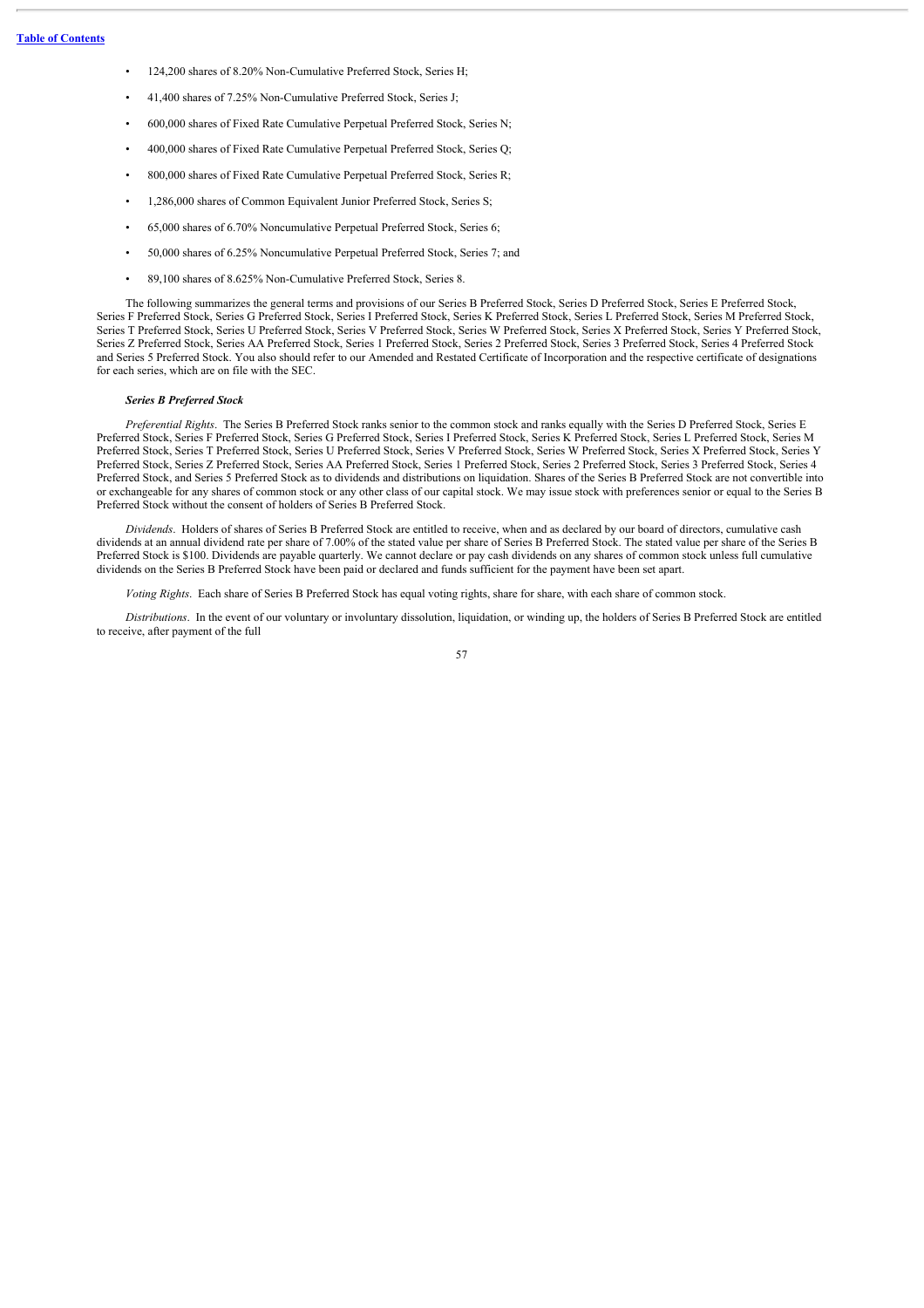liquidation preference on shares of any class of preferred stock ranking senior to Series B Preferred Stock, but before any distribution on shares of common stock, liquidating distributions in the amount of the liquidation preference of \$100 per share plus accumulated dividends.

*Redemption*. Shares of Series B Preferred Stock are redeemable, in whole or in part, at the option of the holders, at the redemption price of \$100 per share plus accumulated dividends, provided that (1) full cumulative dividends have been paid, or declared, and funds sufficient for payment set apart, upon any class or series of preferred stock ranking senior to the Series B Preferred Stock; and (2) we are not then in default or in arrears on any sinking fund or analogous fund or call for tenders obligation or agreement for the purchase of any class or series of preferred stock ranking senior to Series B Preferred Stock.

### *Series D Preferred Stock*

*Preferential Rights.* The Series D Preferred Stock ranks senior to our common stock and ranks equally with Series B Preferred Stock, Series E Preferred Stock, Series F Preferred Stock, Series G Preferred Stock, Series I Preferred Stock, Series K Preferred Stock, Series L Preferred Stock, Series M Preferred Stock, Series T Preferred Stock, Series U Preferred Stock, Series V Preferred Stock, Series W Preferred Stock, Series X Preferred Stock, Series Y Preferred Stock, Series Z Preferred Stock, Series AA Preferred Stock, Series 1 Preferred Stock, Series 2 Preferred Stock, Series 3 Preferred Stock, Series 4 Preferred Stock, and Series 5 Preferred Stock as to dividends and distributions on our liquidation, dissolution, or winding up. Series D Preferred Stock is not convertible into or exchangeable for any shares of our common stock or any other class of our capital stock. Holders of the Series D Preferred Stock do not have any preemptive rights. We may issue stock with preferences superior or equal to the Series D Preferred Stock without the consent of the holders of the Series D Preferred Stock.

*Dividends.* Holders of the Series D Preferred Stock are entitled to receive cash dividends, when, as, and if declared by our board of directors or a duly authorized committee of our board, at an annual dividend rate per share of 6.204% on the liquidation preference of \$25,000 per share. Dividends on the Series D Preferred Stock are non-cumulative and are payable quarterly in arrears. As long as shares of Series D Preferred Stock remain outstanding, we cannot declare or pay cash dividends on any shares of our common stock or other capital stock ranking junior to the Series D Preferred Stock unless full dividends on all outstanding shares of Series D Preferred Stock for the then-current dividend period have been paid in full or declared and a sum sufficient for the payment thereof set aside. We cannot declare or pay cash dividends on capital stock ranking equally with the Series D Preferred Stock for any period unless full dividends on all outstanding shares of Series D Preferred Stock for the then-current dividend period have been paid in full or declared and a sum sufficient for the payment thereof set aside. If we declare dividends on the Series D Preferred Stock and on any capital stock ranking equally with the Series D Preferred Stock but cannot make full payment of those declared dividends, we will allocate the dividend payments on a pro rata basis among the holders of the shares of Series D Preferred Stock and the holders of any capital stock ranking equally with the Series D Preferred Stock.

*Voting Rights.* Holders of Series D Preferred Stock do not have voting rights, except as specifically required by Delaware law and in the case of certain dividend arrearages in relation to the Series D Preferred Stock. If any quarterly dividend payable on the Series D Preferred Stock is in arrears for six or more quarterly dividend periods, whether or not for consecutive dividend periods, the holders of the Series D Preferred Stock will be entitled to vote as a class, together with the holders of all series of our preferred stock ranking equally with the Series D Preferred Stock as to payment of dividends and upon which voting rights equivalent to those granted to the holders of Series D Preferred Stock have been conferred and are exercisable, for the election of two Preferred Stock Directors. When we have paid full dividends on the Series D Preferred Stock for at least four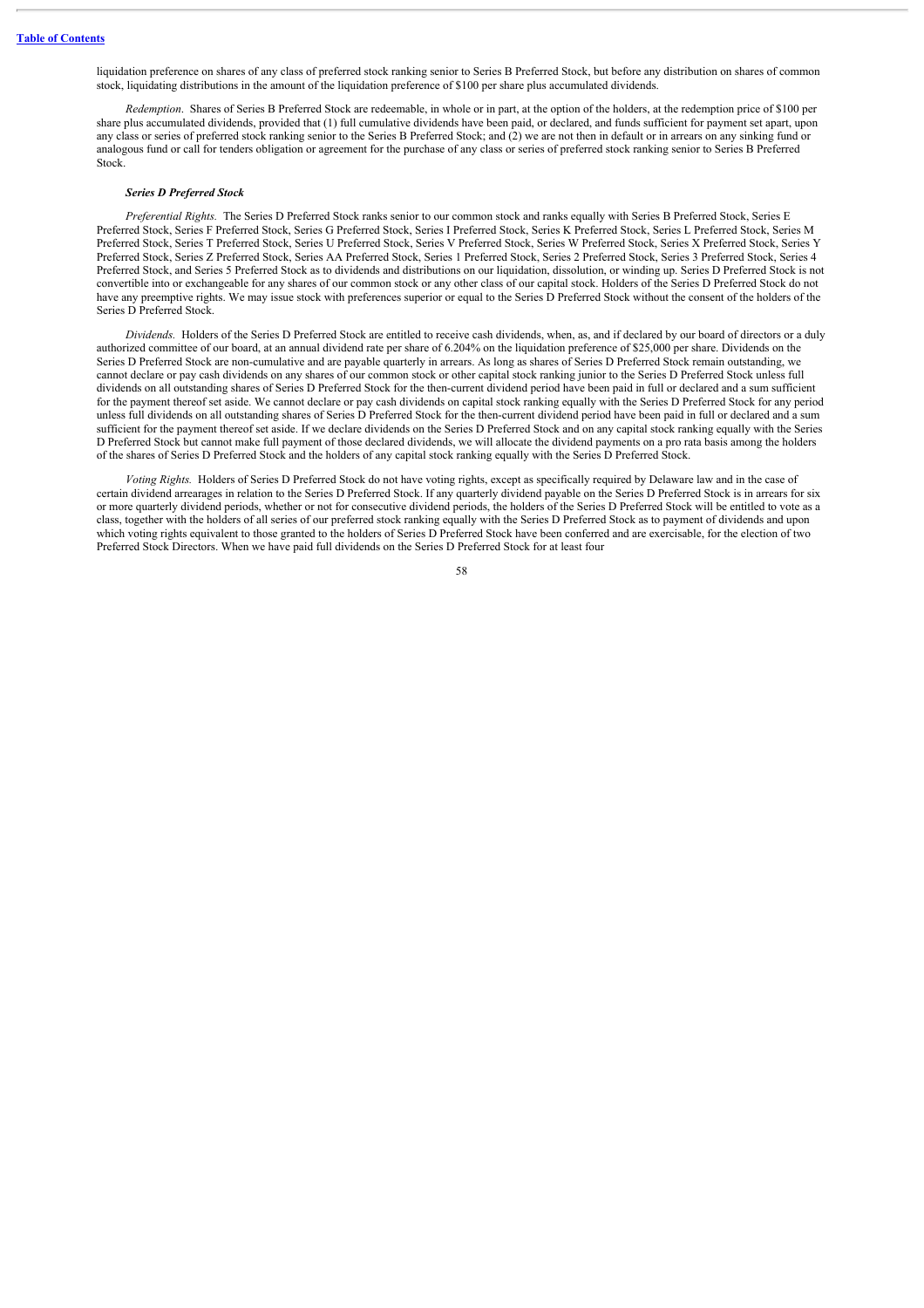quarterly dividend periods following a dividend arrearage described above, these voting rights will terminate.

*Distributions.* In the event of our voluntary or involuntary liquidation, dissolution, or winding up, holders of Series D Preferred Stock are entitled to receive out of assets legally available for distribution to stockholders, before any distribution or payment out of our assets may be made to or set aside for the holders of our capital stock ranking junior to the Series D Preferred Stock as to distributions, a liquidating distribution in the amount of the liquidation preference of \$25,000 per share, plus any declared and unpaid dividends, without accumulation of any undeclared dividends, to the date of liquidation. Shares of Series D Preferred Stock are not subject to a sinking fund.

*Redemption.* We may redeem the Series D Preferred Stock, in whole or in part, at our option, on any dividend payment date for the Series D Preferred Stock, at the redemption price equal to \$25,000 per share, plus any declared and unpaid dividends.

### *Series E Preferred Stock*

*Preferential Rights.* The Series E Preferred Stock ranks senior to our common stock and ranks equally with the Series B Preferred Stock, Series D Preferred Stock, Series F Preferred Stock, Series G Preferred Stock, Series I Preferred Stock, Series K Preferred Stock, Series L Preferred Stock, Series M Preferred Stock, Series T Preferred Stock, Series U Preferred Stock, Series V Preferred Stock, Series W Preferred Stock, Series X Preferred Stock, Series Y Preferred Stock, Series Z Preferred Stock, Series AA Preferred Stock, Series 1 Preferred Stock, Series 2 Preferred Stock, Series 3 Preferred Stock, Series 4 Preferred Stock, and Series 5 Preferred Stock as to dividends and distributions on our liquidation, dissolution, or winding up. Series E Preferred Stock is not convertible into or exchangeable for any shares of our common stock or any other class of our capital stock. Holders of the Series E Preferred Stock do not have any preemptive rights. We may issue stock with preferences superior or equal to the Series E Preferred Stock without the consent of the holders of the Series E Preferred Stock.

*Dividends.* Holders of the Series E Preferred Stock are entitled to receive cash dividends when, as, and if declared by our board of directors or a duly authorized committee of our board, on the liquidation preference of \$25,000 per share at an annual rate per share equal to the greater of (a) three-month LIBOR plus a spread of 0.35%, and (b) 4.00%. Dividends on the Series E Preferred Stock are non-cumulative and are payable quarterly in arrears. As long as shares of Series E Preferred Stock remain outstanding, we cannot declare or pay cash dividends on any shares of our common stock or other capital stock ranking junior to the Series E Preferred Stock unless full dividends on all outstanding shares of Series E Preferred Stock for the then-current dividend period have been paid in full or declared and a sum sufficient for the payment thereof set aside. We cannot declare or pay cash dividends on capital stock ranking equally with the Series E Preferred Stock for any period unless full dividends on all outstanding shares of Series E Preferred Stock for the then-current dividend period have been paid in full or declared and a sum sufficient for the payment thereof set aside. If we declare dividends on the Series E Preferred Stock and on any capital stock ranking equally with the Series E Preferred Stock but cannot make full payment of those declared dividends, we will allocate the dividend payments on a pro rata basis among the holders of the shares of Series E Preferred Stock and the holders of any capital stock ranking equally with the Series E Preferred Stock.

*Voting Rights.* Holders of Series E Preferred Stock do not have voting rights, except as specifically required by Delaware law and in the case of certain dividend arrearages in relation to the Series E Preferred Stock. If any quarterly dividend payable on the Series E Preferred Stock is in arrears for six or more quarterly dividend periods, whether or not for consecutive dividend periods, the holders of the Series E Preferred Stock will be entitled to vote as a class, together with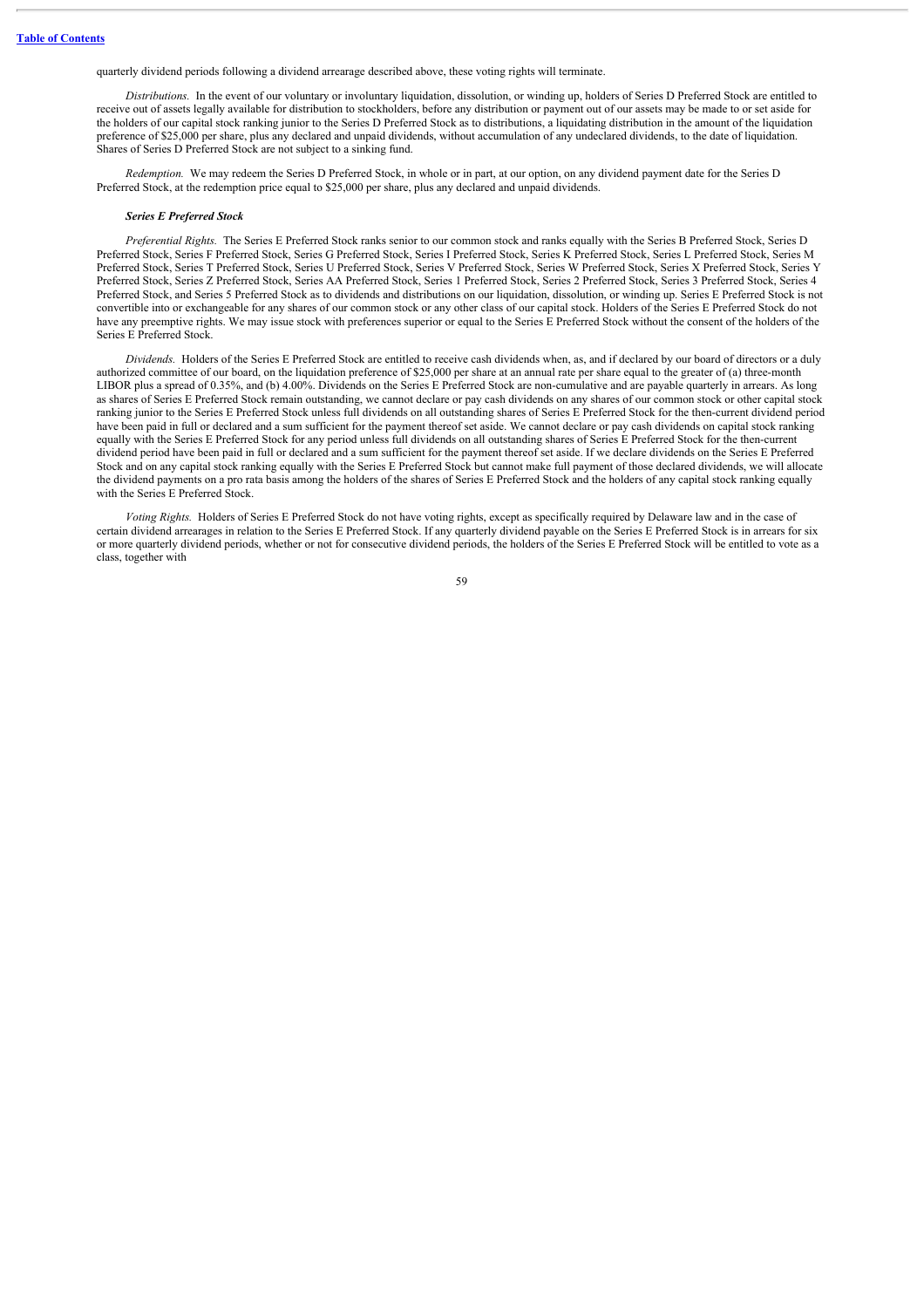the holders of all series of our preferred stock ranking equally with the Series E Preferred Stock as to payment of dividends and upon which voting rights equivalent to those granted to the holders of Series E Preferred Stock have been conferred and are exercisable, for the election of two Preferred Stock Directors. When we have paid full dividends on the Series E Preferred Stock for at least four quarterly dividend periods following a dividend arrearage described above, these voting rights will terminate.

*Distributions.* In the event of our voluntary or involuntary liquidation, dissolution, or winding up, holders of Series E Preferred Stock are entitled to receive out of assets legally available for distribution to stockholders, before any distribution or payment out of our assets may be made to or set aside for the holders of our capital stock ranking junior to the Series E Preferred Stock as to distributions, a liquidating distribution in the amount of the liquidation preference of \$25,000 per share, plus any declared and unpaid dividends, without accumulation of any undeclared dividends, to the date of liquidation. Shares of Series E Preferred Stock are not subject to a sinking fund.

*Redemption.* We may redeem the Series E Preferred Stock in whole or in part, at our option, on any dividend payment date for the Series E Preferred Stock, at the redemption price equal to \$25,000 per share, plus any declared and unpaid dividends.

#### *Series F Preferred Stock*

*Preferential Rights.* The Series F Preferred Stock ranks senior to our common stock and ranks equally with the Series B Preferred Stock, Series D Preferred Stock, Series E Preferred Stock, Series G Preferred Stock, Series I Preferred Stock, Series K Preferred Stock, Series L Preferred Stock, Series M Preferred Stock, Series T Preferred Stock, Series U Preferred Stock, Series V Preferred Stock, Series W Preferred Stock, Series X Preferred Stock, Series Y Preferred Stock, Series Z Preferred Stock, Series AA Preferred Stock, Series 1 Preferred Stock, Series 2 Preferred Stock, Series 3 Preferred Stock, Series 4 Preferred Stock, and Series 5 Preferred Stock as to dividends and distributions on our liquidation, dissolution, or winding up. The Series F Preferred Stock is not convertible into or exchangeable for any shares of our common stock or any other class of our capital stock. Holders of the Series F Preferred Stock do not have any preemptive rights. We may issue stock with preferences superior or equal to the Series F Preferred Stock without the consent of the holders of the Series F Preferred Stock.

*Dividends.* Holders of the Series F Preferred Stock are entitled to receive cash dividends, when, as, and if declared by our board of directors or a duly authorized committee of our board out of funds legally available for payment, on the liquidation preference of \$100,000 per share of Series F Preferred Stock. Dividends on each share of Series F Preferred Stock will accrue on the liquidation preference of \$100,000 per share at a rate per year equal to the greater of (a) three-month LIBOR plus a spread of 0.40%, and (b) 4.00%. Dividends on the Series F Preferred Stock are non-cumulative and are payable quarterly in arrears. As long as shares of Series F preferred Stock remain outstanding, we cannot declare or pay cash dividends on any shares of our common stock or other capital stock ranking junior to the Series F Preferred Stock unless full dividends on all outstanding shares of Series F Preferred Stock for the then-current dividend period have been paid in full or declared and a sum sufficient for the payment thereof set aside. We cannot declare or pay cash dividends on capital stock ranking equally with the Series F Preferred Stock unless full dividends on all outstanding shares of Series F Preferred Stock for the then-current dividend period have been paid in full or declared and a sum sufficient for the payment thereof set aside. If we declare dividends on the Series F Preferred Stock and on any capital stock ranking equally with the Series F Preferred Stock but cannot make full payment of those declared dividends, we will allocate the dividend payments on a pro rata basis among the holders of the shares of Series F Preferred Stock and the holders of any capital stock ranking equally with the Series F Preferred Stock.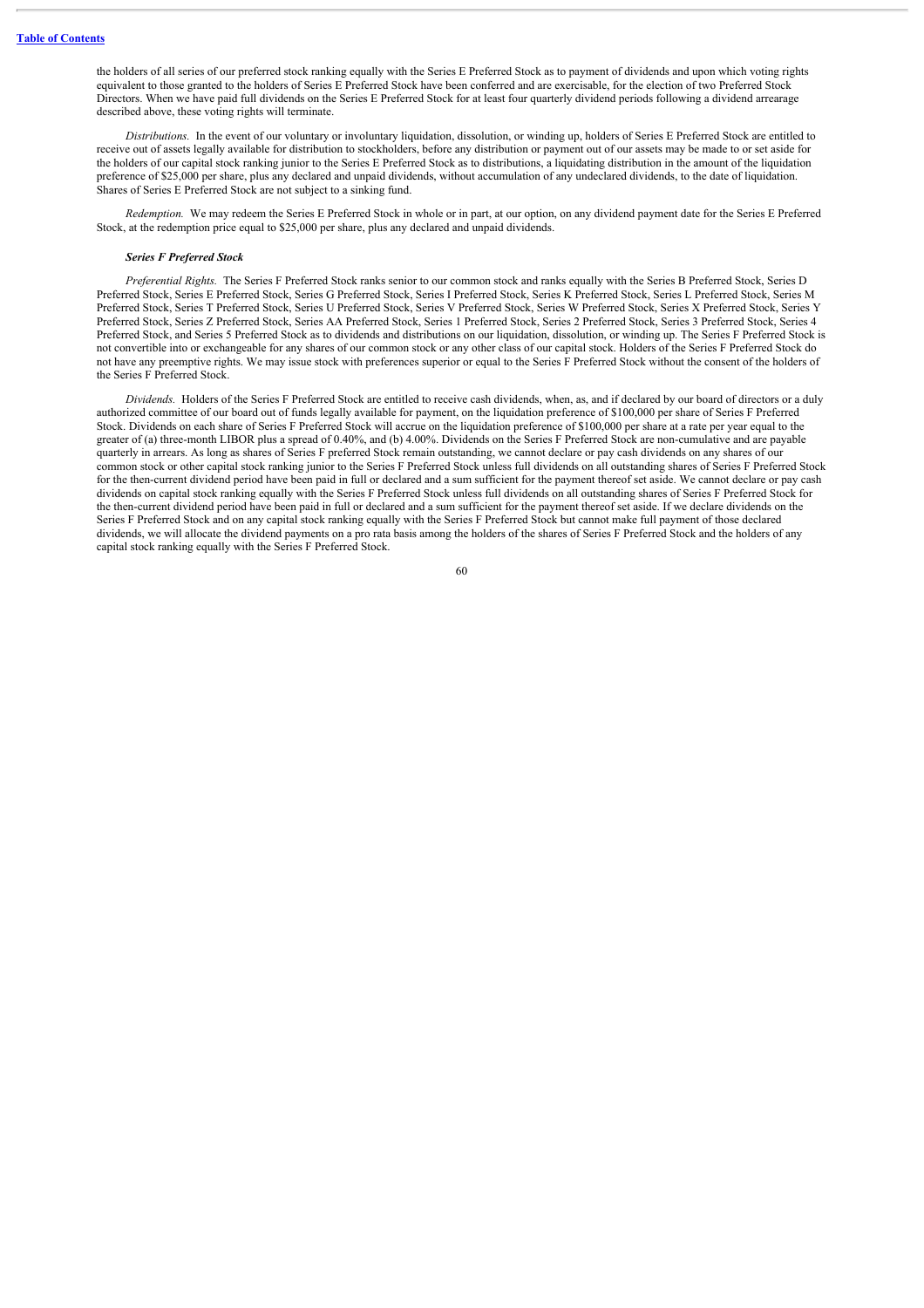*Voting Rights.* Holders of Series F Preferred Stock do not have voting rights, except as specifically required by Delaware law.

*Distributions.* In the event of our voluntary of involuntary liquidation, dissolution, or winding up, holders of Series F Preferred Stock are entitled to receive out of assets legally available for distribution to stockholders, before any distribution or payment out of our assets may be made to or set aside for the holders of our capital stock ranking junior to the Series F Preferred Stock as to distributions, a liquidating distribution in the amount of the liquidation preference of \$100,000 per share, plus any declared and unpaid dividends, without accumulation of any undeclared dividends, to the date of liquidation. Shares of Series F Preferred Stock are not subject to a sinking fund.

*Redemption.* We may redeem the Series F Preferred Stock, in whole or in part, at our option, on any dividend payment date for the Series F Preferred Stock at the redemption price equal to \$100,000 per share, plus dividends that have been declared but not paid plus any accrued and unpaid dividends for the then-current dividend period to the redemption date.

### *Series G Preferred Stock*

*Preferential Rights.* The Series G Preferred Stock ranks senior to our common stock and ranks equally with the Series B Preferred Stock, Series D Preferred Stock, Series E Preferred Stock, Series F Preferred Stock, Series I Preferred Stock, Series K Preferred Stock, Series L Preferred Stock, Series M Preferred Stock, Series T Preferred Stock, Series U Preferred Stock, Series V Preferred Stock, Series W Preferred Stock, Series X Preferred Stock, Series Y Preferred Stock, Series Z Preferred Stock, Series AA Preferred Stock, Series 1 Preferred Stock, Series 2 Preferred Stock, Series 3 Preferred Stock, Series 4 Preferred Stock, and Series 5 Preferred Stock as to dividends and distributions on our liquidation, dissolution, or winding up. The Series G Preferred Stock is not convertible into or exchangeable for any shares of our common stock or any other class of our capital stock. Holders of the Series G Preferred Stock do not have any preemptive rights. We may issue stock with preferences superior or equal to the Series G Preferred Stock without the consent of the holders of the Series G Preferred Stock.

*Dividends.* Holders of the Series G Preferred Stock are entitled to receive cash dividends when, as, and if declared by our board of directors or a duly authorized committee thereof out of funds legally available for payment, on the liquidation preference of \$100,000 per share of Series G Preferred Stock, payable quarterly in arrears. Dividends on each share of Series G Preferred Stock will accrue on the liquidation preference of \$100,000 per share at a rate per year equal to the greater of (a) three-month LIBOR plus a spread of 0.40%, and (b) 4.00%. Dividends on the Series G Preferred Stock are noncumulative. As long as shares of Series G Preferred Stock remain outstanding, we cannot declare or pay cash dividends on any shares of our common stock or other capital stock ranking junior to the Series G Preferred Stock unless full dividends on all outstanding shares of Series G Preferred Stock for the thencurrent dividend period have been paid in full or declared and a sum sufficient for the payment thereof set aside. We cannot declare or pay cash dividends on capital stock ranking equally with the Series G Preferred Stock unless full dividends on all outstanding shares of Series G Preferred Stock for the thencurrent dividend period have been paid in full or declared and a sum sufficient for the payment thereof set aside. If we declare dividends on the Series G Preferred Stock and on any capital stock ranking equally with the Series G Preferred Stock but cannot make full payment of those declared dividends, we will allocate the dividend payments on a pro rata basis among the holders of the shares of Series G Preferred Stock and the holders of any capital stock ranking equally with the Series G Preferred Stock.

*Voting Rights.* Holders of Series G Preferred Stock do not have voting rights, except as specifically required by Delaware law.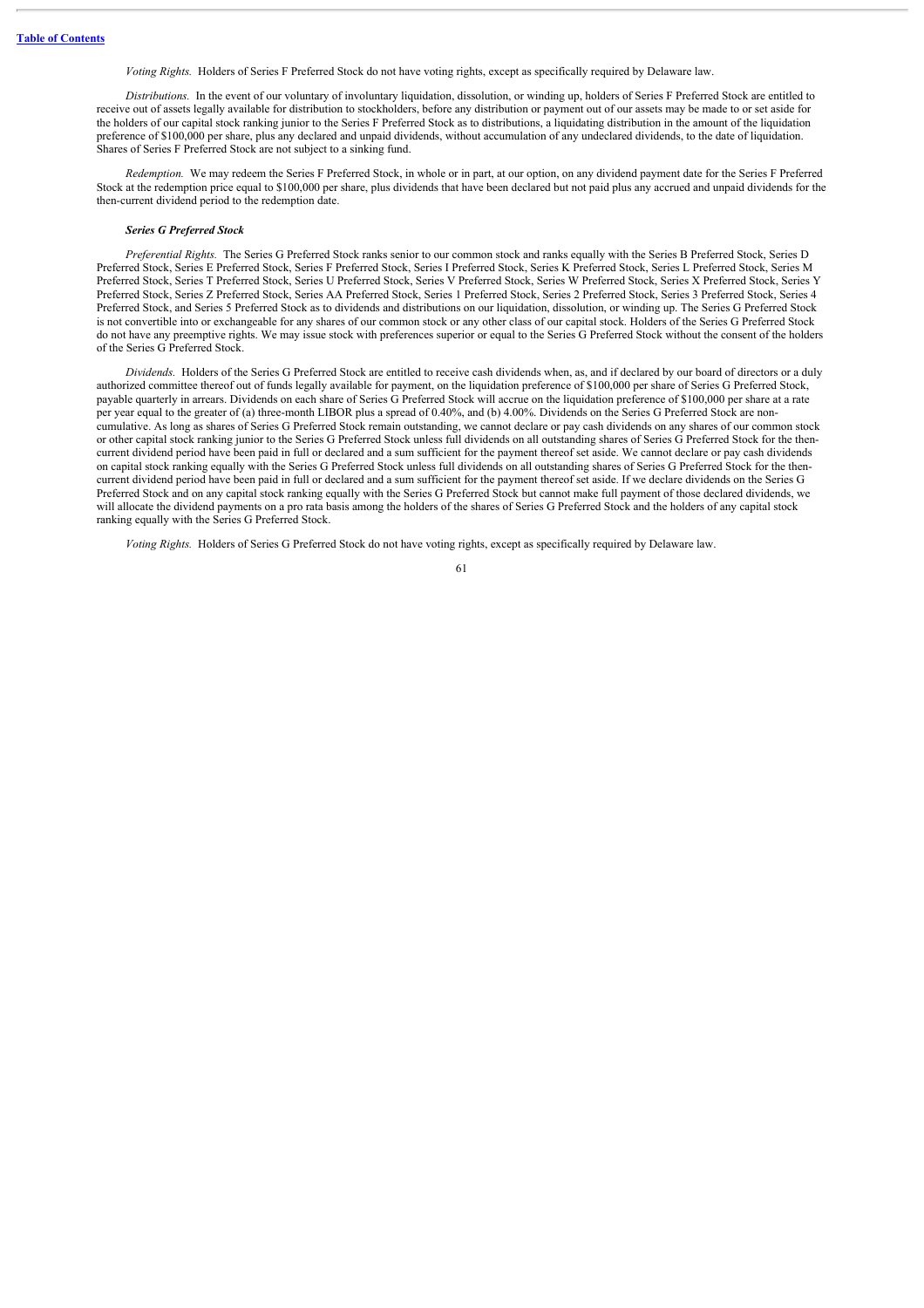*Distributions.* In the event of our voluntary or involuntary liquidation, dissolution, or winding up, holders of Series G Preferred Stock are entitled to receive out of assets legally available for distribution to stockholders, before any distribution or payment out of our assets may be made to or set aside for the holders of capital stock ranking junior to the Series G Preferred Stock as to distributions, a liquidating distribution in the amount of the liquidation preference of \$100,000 per share, plus any declared and unpaid dividends, without accumulation of any undeclared dividends, to the date of liquidation. Shares of Series G Preferred Stock are not subject to a sinking fund.

*Redemption.* We may redeem the Series G Preferred Stock, in whole or in part, at our option, on any dividend payment date for the Series G Preferred Stock at the redemption price equal to \$100,000 per share, plus dividends that have been declared but not paid plus any accrued and unpaid dividends for the then-current dividend period to the redemption date.

#### *Series I Preferred Stock*

*Preferential Rights.* The Series I Preferred Stock ranks senior to our common stock and ranks equally with the Series B Preferred Stock, Series D Preferred Stock, Series E Preferred Stock, Series F Preferred Stock, Series G Preferred Stock, Series K Preferred Stock, Series L Preferred Stock, Series M Preferred Stock, Series T Preferred Stock, Series U Preferred Stock, Series V Preferred Stock, Series W Preferred Stock, Series X Preferred Stock, Series Y Preferred Stock, Series Z Preferred Stock, Series AA Preferred Stock, Series 1 Preferred Stock, Series 2 Preferred Stock, Series 3 Preferred Stock, Series 4 Preferred Stock, and Series 5 Preferred Stock as to dividends and distributions on our liquidation, dissolution, or winding up. Series I Preferred Stock is not convertible into or exchangeable for any shares of our common stock or any other class of our capital stock. Holders of the Series I Preferred Stock do not have any preemptive rights. We may issue stock with preferences superior or equal to the Series I Preferred Stock without the consent of the holders of the Series I Preferred Stock.

*Dividends.* Holders of the Series I Preferred Stock are entitled to receive cash dividends, when, as, and if declared by our board of directors or a duly authorized committee of our board, at an annual dividend rate per share of 6.625% on the liquidation preference of \$25,000 per share. Dividends on the Series I Preferred Stock are non-cumulative and are payable quarterly in arrears. As long as shares of Series I Preferred Stock remain outstanding, we cannot declare or pay cash dividends on any shares of our common stock or other capital stock ranking junior to the Series I Preferred Stock unless full dividends on all outstanding shares of Series I Preferred Stock for the then-current dividend period have been paid in full or declared and a sum sufficient for the payment thereof set aside. We cannot declare or pay cash dividends on capital stock ranking equally with the Series I Preferred Stock for any period unless full dividends on all outstanding shares of Series I Preferred Stock for the then-current dividend period have been paid in full or declared and a sum sufficient for the payment thereof set aside. If we declare dividends on the Series I Preferred Stock and on any capital stock ranking equally with the Series I Preferred Stock but cannot make full payment of those declared dividends, we will allocate the dividend payments on a pro rata basis among the holders of the shares of Series I Preferred Stock and the holders of any capital stock ranking equally with the Series I Preferred Stock.

*Voting Rights.* Holders of Series I Preferred Stock do not have voting rights, except as specifically required by Delaware law and in the case of certain dividend arrearages in relation to the Series I Preferred Stock. If any quarterly dividend payable on the Series I Preferred Stock is in arrears for six or more quarterly dividend periods, whether or not for consecutive dividend periods, the holders of the Series I Preferred Stock will be entitled to vote as a class, together with the holders of all series of our preferred stock ranking equally with the Series I Preferred Stock as to payment of dividends and upon which voting rights equivalent to those granted to the holders of Series I Preferred Stock have been conferred and are exercisable, for the election of two Preferred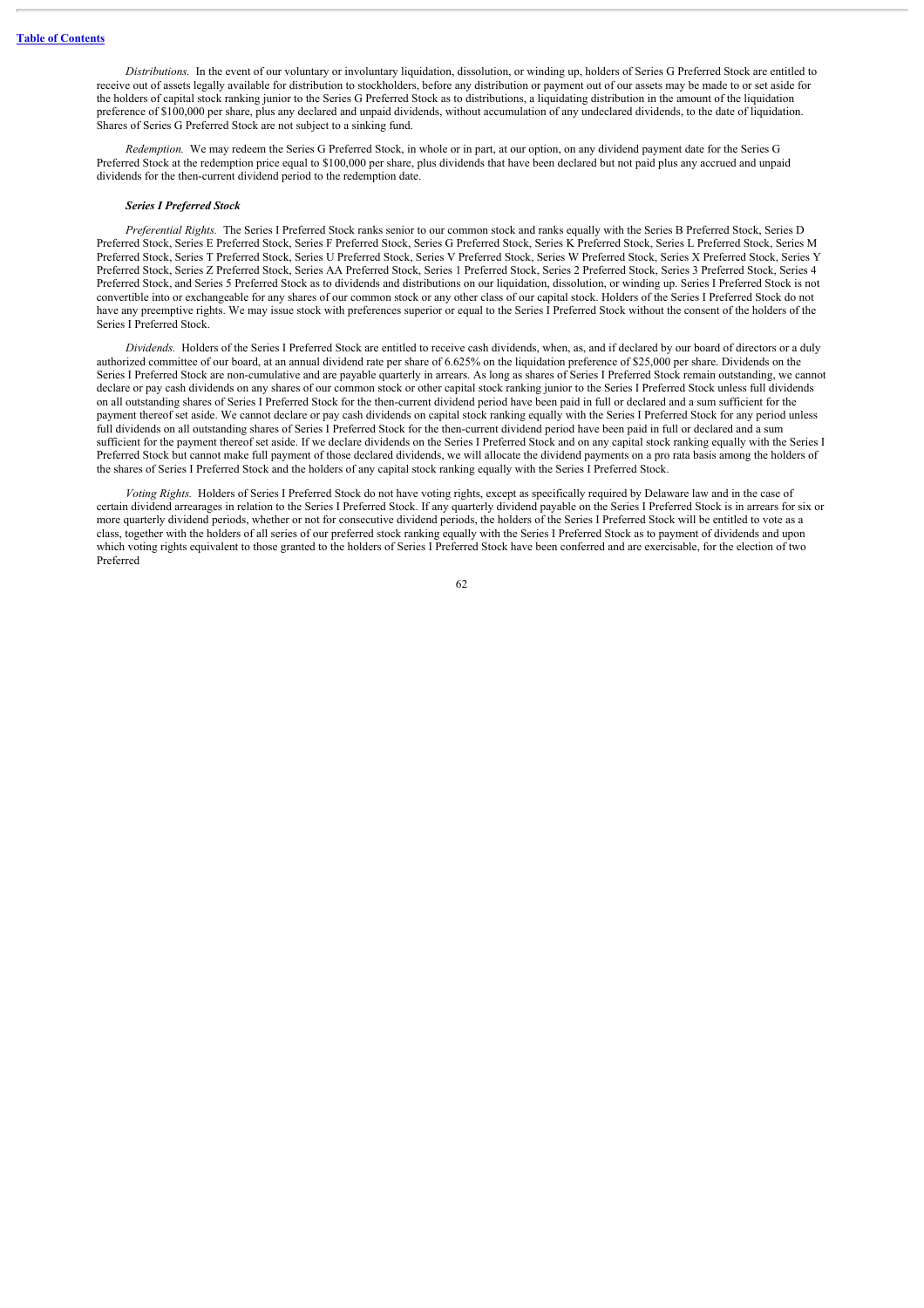Stock Directors. When we have paid full dividends on the Series I Preferred Stock for at least four quarterly dividend periods following a dividend arrearage described above, these voting rights will terminate.

*Distributions.* In the event of our voluntary or involuntary liquidation, dissolution, or winding up, holders of Series I Preferred Stock are entitled to receive out of assets legally available for distribution to stockholders, before any distribution or payment out of our assets may be made to or set aside for the holders of our capital stock ranking junior to the Series I Preferred Stock as to distributions, a liquidating distribution in the amount of the liquidation preference of \$25,000 per share, plus any declared and unpaid dividends, without accumulation of any undeclared dividends, to the date of liquidation. Shares of Series I Preferred Stock are not subject to a sinking fund.

*Redemption.* We may redeem the Series I Preferred Stock, in whole or in part, at our option, on any dividend payment date for the Series I Preferred Stock on or after October 1, 2017, at the redemption price equal to \$25,000 per share, plus any declared and unpaid dividends.

### *Series K Preferred Stock*

*Preferential Rights.* The Series K Preferred Stock ranks senior to our common stock and equally with the Series B Preferred Stock, Series D Preferred Stock, Series E Preferred Stock, Series F Preferred Stock, Series G Preferred Stock, Series I Preferred Stock, Series L Preferred Stock, Series M Preferred Stock, Series T Preferred Stock, Series U Preferred Stock, Series V Preferred Stock, Series W Preferred Stock, Series X Preferred Stock, Series Y Preferred Stock, Series Z Preferred Stock, Series AA Preferred Stock, Series 1 Preferred Stock, Series 2 Preferred Stock, Series 3 Preferred Stock, Series 4 Preferred Stock, and Series 5 Preferred Stock as to dividends and distributions on our liquidation, dissolution, or winding up. Series K Preferred Stock is not convertible into or exchangeable for any shares of our common stock or any other class of our capital stock. Holders of the Series K Preferred Stock do not have any preemptive rights. We may issue stock with preferences superior or equal to the Series K Preferred Stock without the consent of the holders of the Series K Preferred Stock.

*Dividends.* Holders of the Series K Preferred Stock are entitled to receive cash dividends, when, as, and if declared by our board of directors or a duly authorized committee of our board, for each semi-annual dividend period from the issue date to, but excluding, January 30, 2018, at a rate of 8.00% per annum on the liquidation preference of \$25,000 per share, payable semi-annually in arrears, and, for each quarterly dividend period from January 30, 2018 through the redemption date of the Series K Preferred Stock, at a floating rate equal to three-month LIBOR plus a spread of 3.63% per annum on the liquidation preference of \$25,000 per share, payable quarterly in arrears. Dividends on the Series K Preferred Stock are non-cumulative. As long as shares of Series K Preferred Stock remain outstanding, we cannot declare or pay cash dividends on any shares of our common stock or other capital stock ranking junior to the Series K Preferred Stock unless full dividends on all outstanding shares of Series K Preferred Stock for the then-current dividend period have been paid in full or declared and a sum sufficient for the payment thereof set aside. We cannot declare or pay cash dividends on capital stock ranking equally with the Series K Preferred Stock for any period unless full dividends on all outstanding shares of Series K Preferred Stock for the then-current dividend period have been paid in full or declared and a sum sufficient for the payment thereof set aside. If we declare dividends on the Series K Preferred Stock and on any capital stock ranking equally with the Series K Preferred Stock but cannot make full payment of those declared dividends, we will allocate the dividend payments on a pro rata basis among the holders of the shares of Series K Preferred Stock and the holders of any capital stock ranking equally with the Series K Preferred Stock.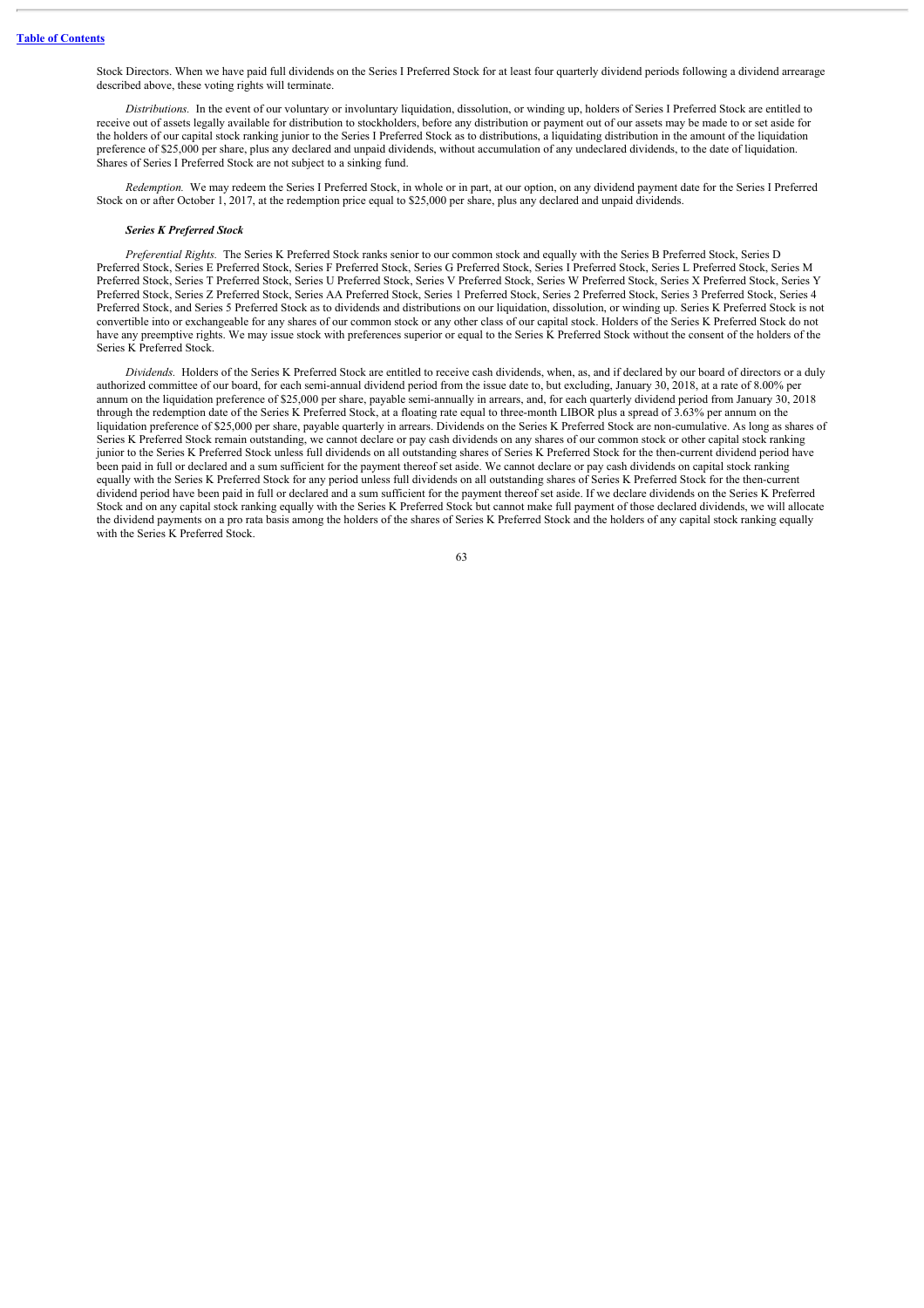*Voting Rights.* Holders of Series K Preferred Stock do not have voting rights, except as specifically required by Delaware law and in the case of certain dividend arrearages in relation to the Series K Preferred Stock. If any dividend payable on the Series K Preferred Stock is in arrears for three or more semi-annual dividend periods or six or more quarterly dividend periods, as applicable, whether or not for consecutive dividend periods, the holders of the Series K Preferred Stock will be entitled to vote as a class, together with the holders of all series of our preferred stock ranking equally with the Series K Preferred Stock as to payment of dividends and upon which voting rights equivalent to those granted to the holders of Series K Preferred Stock have been conferred and are exercisable, for the election of two Preferred Stock Directors. When we have paid full dividends on the Series K Preferred Stock for at least two semi-annual or four quarterly dividend periods following a dividend arrearage described above, these voting rights will terminate.

*Distributions.* In the event of our voluntary or involuntary liquidation, dissolution, or winding up, holders of Series K Preferred Stock will be entitled to receive out of assets legally available for distribution to stockholders, before any distribution or payment out of our assets may be made to or set aside for the holders of our capital stock ranking junior to the Series K Preferred Stock as to distributions, a liquidating distribution in the amount of the liquidation preference of \$25,000 per share, plus any declared and unpaid dividends, without accumulation of any undeclared dividends, to the date of liquidation. Shares of Series K Preferred Stock will not be subject to a sinking fund.

*Redemption.* We may redeem the Series K Preferred Stock, in whole or in part, at our option, on any dividend payment date for the Series K Preferred Stock on or after January 30, 2018, at the redemption price equal to \$25,000 per share, plus any declared and unpaid dividends.

### *Series L Preferred Stock*

*Preferential Rights.* The Series L Preferred Stock ranks senior to our common stock and equally with the Series B Preferred Stock, Series D Preferred Stock, Series E Preferred Stock, Series F Preferred Stock, Series G Preferred Stock, Series I Preferred Stock, Series K Preferred Stock, Series M Preferred Stock, Series T Preferred Stock, Series U Preferred Stock, Series V Preferred Stock, Series W Preferred Stock, Series X Preferred Stock, Series Y Preferred Stock, Series Z Preferred Stock, Series AA Preferred Stock, Series 1 Preferred Stock, Series 2 Preferred Stock, Series 3 Preferred Stock, Series 4 Preferred Stock, and Series 5 Preferred Stock as to dividends and distributions on our liquidation, dissolution, or winding up. Holders of the Series L Preferred Stock do not have any preemptive rights. We may issue stock with preferences superior or equal to the Series L Preferred Stock without the consent of the holders of the Series L Preferred Stock.

*Dividends.* Holders of the Series L Preferred Stock are entitled to receive cash dividends, when, as, and if declared by our board of directors or a duly authorized committee of our board, at an annual dividend rate per share of 7.25% on the liquidation preference of \$1,000 per share. Dividends on the Series L Preferred Stock are non-cumulative and are payable quarterly in arrears. As long as shares of Series L Preferred Stock remain outstanding, we cannot declare or pay cash dividends on any shares of common stock or other capital stock ranking junior to the Series L Preferred Stock unless full dividends on all outstanding shares of Series L Preferred Stock for the then-current dividend period have been paid in full or declared and a sum sufficient for the payment thereof set aside. We cannot declare or pay cash dividends on capital stock ranking equally with the Series L Preferred Stock for any period unless full dividends on all outstanding shares of Series L Preferred Stock for the then-current dividend period have been paid in full or declared and a sum sufficient for the payment thereof set aside. If we declare dividends on the Series L Preferred Stock and on any capital stock ranking equally with the Series L Preferred Stock but cannot make full payment of those declared dividends, we will allocate the dividend payments on a pro rata basis among the holders of the shares of Series L Preferred Stock and the holders of any capital stock ranking equally with the Series L Preferred Stock.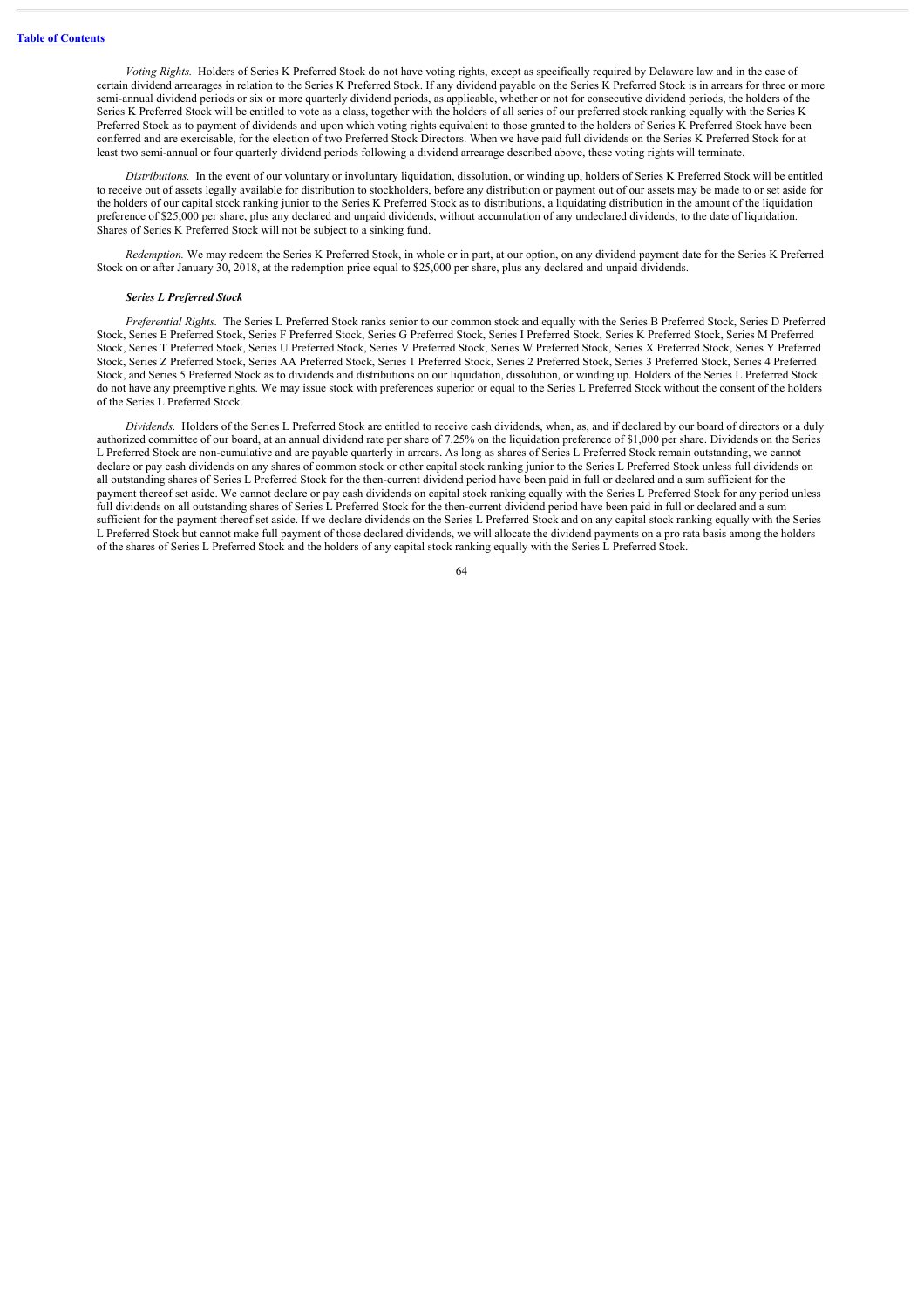*Conversion Right.* Each share of the Series L Preferred Stock may be converted at any time, at the option of the holder, into 20 shares of our common stock (which reflects an initial conversion price of \$50.00 per share of common stock) plus cash in lieu of fractional shares, subject to anti-dilution adjustments.

*Conversion at Our Option.* We may, at our option, at any time or from time to time, cause some or all of the Series L Preferred Stock to be converted into shares of our common stock at the then-applicable conversion rate if, for 20 trading days during any period of 30 consecutive trading days, the closing price of our common stock exceeds 130% of the then-applicable conversion price of the Series L Preferred Stock.

*Conversion Upon Certain Acquisitions.* If a make-whole acquisition occurs, holders of Series L Preferred Stock may cause this Series L Preferred Stock held by such holder to be converted into shares of our common stock, and we will, under certain circumstances, increase the conversion rate in respect of such conversions of the Series L Preferred Stock that occur during the period beginning on the effective date of the make-whole acquisition and ending on the date that is 30 days after the effective date by a number of additional shares of common stock. The amount of the make-whole adjustment, if any, will be based upon the price per share of our common stock and the effective date of the make-whole acquisition. Subject to certain exceptions, a "make-whole acquisition" occurs in the event of (1) the acquisition by a person or group of more than 50% of the voting power of our common stock, or (2) our consolidation or merger where we are not the surviving entity.

*Conversion Upon Fundamental Change.* In lieu of receiving the make-whole shares described above, if the reference price (as defined below) in connection with a make-whole acquisition is less than the applicable conversion price (a "fundamental change"), a holder may elect to convert each share of the Series L Preferred Stock during the period beginning on the effective date of the fundamental change and ending on the date that is 30 days after the effective date of such fundamental change at an adjusted conversion price equal to the greater of  $(1)$  the "reference price," which is the price per share of our common stock paid in the event of a fundamental change, and (2) \$19.95, which is 50% of the closing price of our common stock on January 24, 2008, the date of the initial offering of the Series L Preferred Stock, subject to adjustment (the "base price"). If the reference price is less than the base price, holders of the Series L Preferred Stock will receive a maximum of 50.1253 shares of our common stock per share of Series L Preferred Stock, subject to adjustment, which may result in a holder receiving value that is less than the liquidation preference of the Series L Preferred Stock.

*Anti-Dilution Adjustments.* The conversion rate may be adjusted in the event of, among other things, (1) stock dividend distributions, (2) subdivisions, splits, and combinations of our common stock, (3) issuance of stock purchase rights, (4) debt or asset distributions, (5) increases in cash dividends, and (6) tender or exchange offers for our common stock.

*Voting Rights.* Holders of Series L Preferred Stock do not have voting rights, except as specifically required by Delaware law and in the case of certain dividend arrearages in relation to the Series L Preferred Stock. If any quarterly dividend payable on the Series L Preferred Stock is in arrears for six or more quarterly dividend periods, whether or not for consecutive dividend periods, the holders of the Series L Preferred Stock will be entitled to vote as a class, together with the holders of all series of our preferred stock ranking equally with the Series L Preferred Stock as to payment of dividends and upon which voting rights equivalent to those granted to the holders of Series L Preferred Stock have been conferred and are exercisable, for the election of two Preferred Stock Directors. When we have paid full dividends on the Series L Preferred Stock for at least four quarterly dividend periods following a dividend arrearage described above, these voting rights will terminate.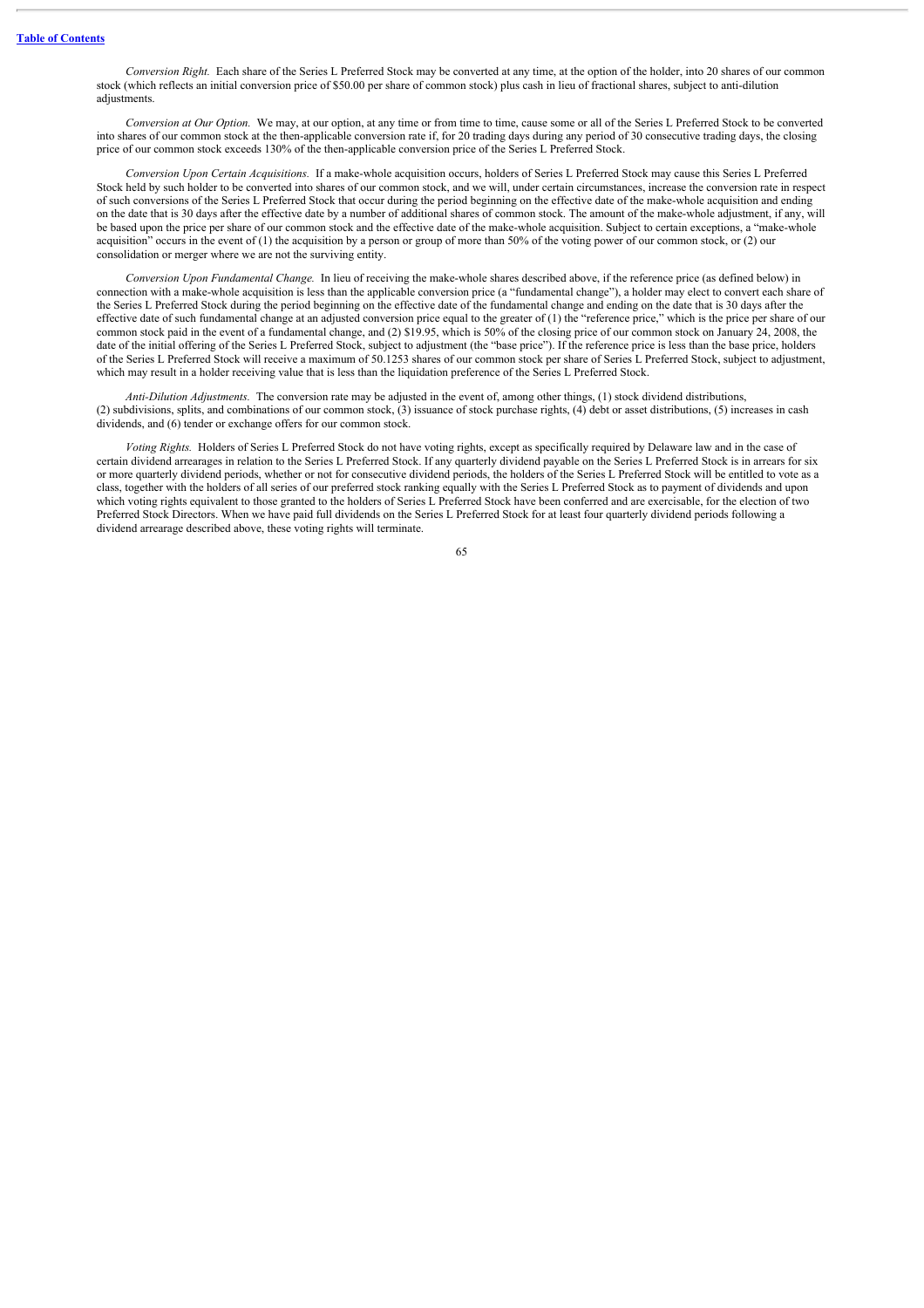*Liquidation Rights.* In the event of our voluntary or involuntary liquidation, dissolution, or winding up, holders of Series L Preferred Stock will be entitled to receive out of assets legally available for distribution to stockholders, before any distribution or payment out of our assets may be made to or set aside for the holders of our capital stock ranking junior to the Series L Preferred Stock as to distributions, a liquidating distribution in the amount of the liquidation preference of \$1,000 per share, plus any declared and unpaid dividends, without accumulation of any undeclared dividends, to the date of liquidation. Shares of Series L Preferred Stock will not be subject to a sinking fund.

*Redemption.* We do not have any rights to redeem the Series L Preferred Stock.

### *Series M Preferred Stock*

*Preferential Rights.* The Series M Preferred Stock ranks senior to common stock and equally with the Series B Preferred Stock, Series D Preferred Stock, Series E Preferred Stock, Series F Preferred Stock, Series G Preferred Stock, Series I Preferred Stock, Series K Preferred Stock, Series L Preferred Stock, Series T Preferred Stock, Series U Preferred Stock, Series V Preferred Stock, Series W Preferred Stock, Series X Preferred Stock, Series Y Preferred Stock, Series Z Preferred Stock, Series AA Preferred Stock, Series 1 Preferred Stock, Series 2 Preferred Stock, Series 3 Preferred Stock, Series 4 Preferred Stock, and Series 5 Preferred Stock as to dividends and distributions on our liquidation, dissolution, or winding up. Shares of the Series M Preferred Stock are not convertible into or exchangeable for any shares of common stock or any other class of our capital stock. Holders of the Series M Preferred Stock do not have any preemptive rights. Bank of America may issue stock with preferences senior or equal to the Series M Preferred Stock without the consent of the holders of the Series M Preferred Stock.

*Dividends.* Holders of the Series M Preferred Stock are entitled to receive cash dividends, when, as, and if declared by our board of directors or a duly authorized committee thereof, for each semi-annual dividend period from the issue date through May 15, 2018, at an annual rate of 8.125% on the liquidation preference of \$25,000 per share, payable semi-annually in arrears, and, for each quarterly dividend period from May 15, 2018 through the redemption date of the Series M Preferred Stock, at an annual floating rate equal to three-month LIBOR plus a spread of 3.64% on the liquidation preference of \$25,000 per share, payable quarterly in arrears. Dividends on the Series M Preferred Stock are non-cumulative. As long as shares of Series M Preferred Stock remain outstanding, we cannot declare or pay cash dividends on any shares of common stock or other capital stock ranking junior to the Series M Preferred Stock unless full dividends on all outstanding shares of Series M Preferred Stock for the then-current dividend period have been paid in full or declared and a sum sufficient for the payment thereof set aside. We cannot declare or pay cash dividends on capital stock ranking equally with the Series M Preferred Stock for any period unless full dividends on all outstanding shares of Series M Preferred Stock for the then-current dividend period have been paid in full or declared and a sum sufficient for the payment thereof set aside. If we declare dividends on the Series M Preferred Stock and on any capital stock ranking equally with the Series M Preferred Stock but cannot make full payment of those declared dividends, we will allocate the dividend payments on a pro rata basis among the holders of the shares of Series M Preferred Stock and the holders of any capital stock ranking equally with the Series M Preferred Stock.

*Voting Rights.* Holders of Series M Preferred Stock do not have voting rights, except as specifically required by Delaware law and in the case of certain dividend arrearages in relation to the Series M Preferred Stock. If any dividend payable on the Series M Preferred Stock is in arrears for three or more semi-annual dividend periods or six or more quarterly dividend periods, as applicable, whether or not for consecutive dividend periods, the holders of the Series M Preferred Stock will be entitled to vote as a class, together with the holders of all series of preferred stock ranking equally with the Series M Preferred Stock as to payment of dividends and upon which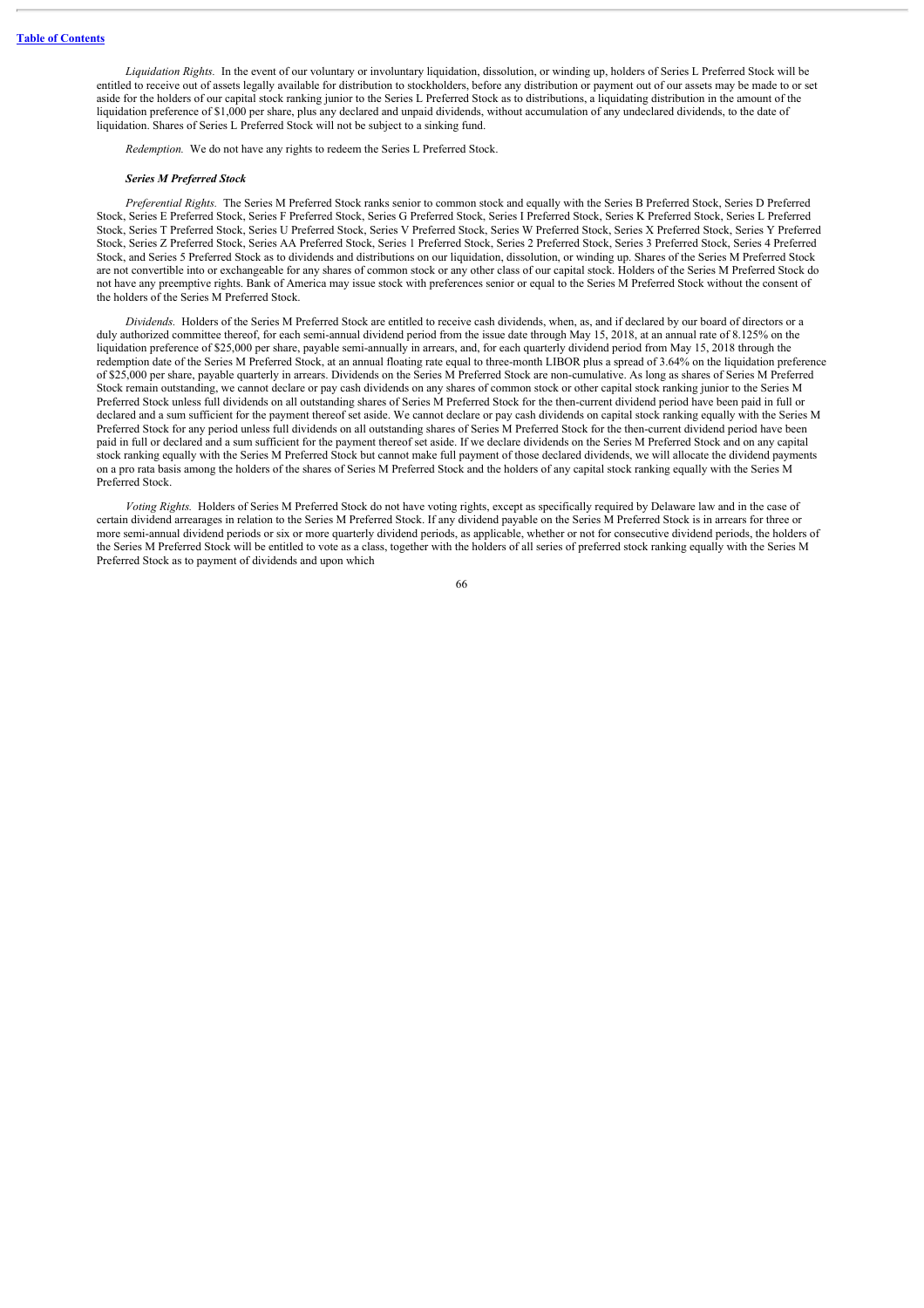voting rights equivalent to those granted to the holders of Series M Preferred Stock have been conferred and are exercisable, for the election of two Preferred Stock Directors. When we have paid full dividends on the Series M Preferred Stock for at least two semi-annual or four quarterly dividend periods following a dividend arrearage described above, these voting rights will terminate.

*Distributions.* In the event of our voluntary or involuntary liquidation, dissolution, or winding up, holders of Series M Preferred Stock will be entitled to receive out of assets legally available for distribution to stockholders, before any distribution or payment out of our assets may be made to or set aside for the holders of capital stock ranking junior to the Series M Preferred Stock as to distributions, a liquidating distribution in the amount of the liquidation preference of \$25,000 per share, plus any declared and unpaid dividends, without accumulation of any undeclared dividends, to the date of liquidation. Shares of Series M Preferred Stock will not be subject to a sinking fund.

*Redemption.* We may redeem the Series M Preferred Stock, in whole or in part, at our option, on any dividend payment date for the Series M Preferred Stock on or after May 15, 2018, at the redemption price equal to \$25,000 per share, plus any declared and unpaid dividends.

#### *Series T Preferred Stock*

*Preferential Rights*. The Series T Preferred Stock ranks senior to the common stock and ranks equally with the Series B Preferred Stock, Series D Preferred Stock, Series E Preferred Stock, Series F Preferred Stock, Series G Preferred Stock, Series I Preferred Stock, Series K Preferred Stock, Series L Preferred Stock, Series M Preferred Stock, Series U Preferred Stock, Series V Preferred Stock, Series W Preferred Stock, Series X Preferred Stock, Series Y Preferred Stock, Series Z Preferred Stock, Series AA Preferred Stock, Series 1 Preferred Stock, Series 2 Preferred Stock, Series 3 Preferred Stock, Series 4 Preferred Stock, and Series 5 Preferred Stock as to dividends and distributions on our liquidation, dissolution or winding up. Shares of the Series T Preferred Stock are not convertible into or exchangeable for any shares of common stock or any other class of our capital stock. We may issue stock with preferences equal to the Series T Preferred Stock without the consent of holders of Series T Preferred Stock.

*Dividends.* Holders of shares of Series T Preferred Stock are entitled to receive, when, as, and if declared by our board of directors, cash dividends at an annual dividend rate per share of 6.00% of the stated value per share of Series T Preferred Stock. The stated value per share of the Series T Preferred Stock is \$100,000. Dividends are payable quarterly. We cannot declare or pay cash dividends on any shares of common stock for any period unless dividends on all outstanding shares of the Series T Preferred Stock for such period have been paid or are contemporaneously declared and paid in full (or declared and funds sufficient for the payment have been set aside for the benefit of the holders of shares of Series T Preferred Stock). When dividends are not paid (or declared and set aside for payment) on any applicable dividend payment date in full on the Series T Preferred Stock and on any stock ranking equally with the Series T Preferred Stock, all dividends declared on the Series T Preferred Stock and on any stock ranking equally with the Series T Preferred Stock and payable on such payment date will be declared pro rata.

*Voting Rights.* Holders of Series T Preferred Stock do not have voting rights, except as provided herein and as specifically required by law. As long as the Series T Preferred Stock remains outstanding, the affirmative vote or consent of the holders of at least 66 2/3% of the shares of Series T Preferred Stock, outstanding at the time (voting as a class with all other series of preferred stock ranking equally with the Series T Preferred Stock), and for so long as 10,000 shares of Series T Preferred Stock are outstanding, the affirmative vote of 50.1% of the shares of Series T outstanding, shall be necessary to permit, effect or validate (i) the authorization, creation, or issuance, or any increase in the authorized or issued amount, of any class or series of stock ranking prior to the Series T Preferred Stock or (ii) the amendment, alteration, or repeal, whether by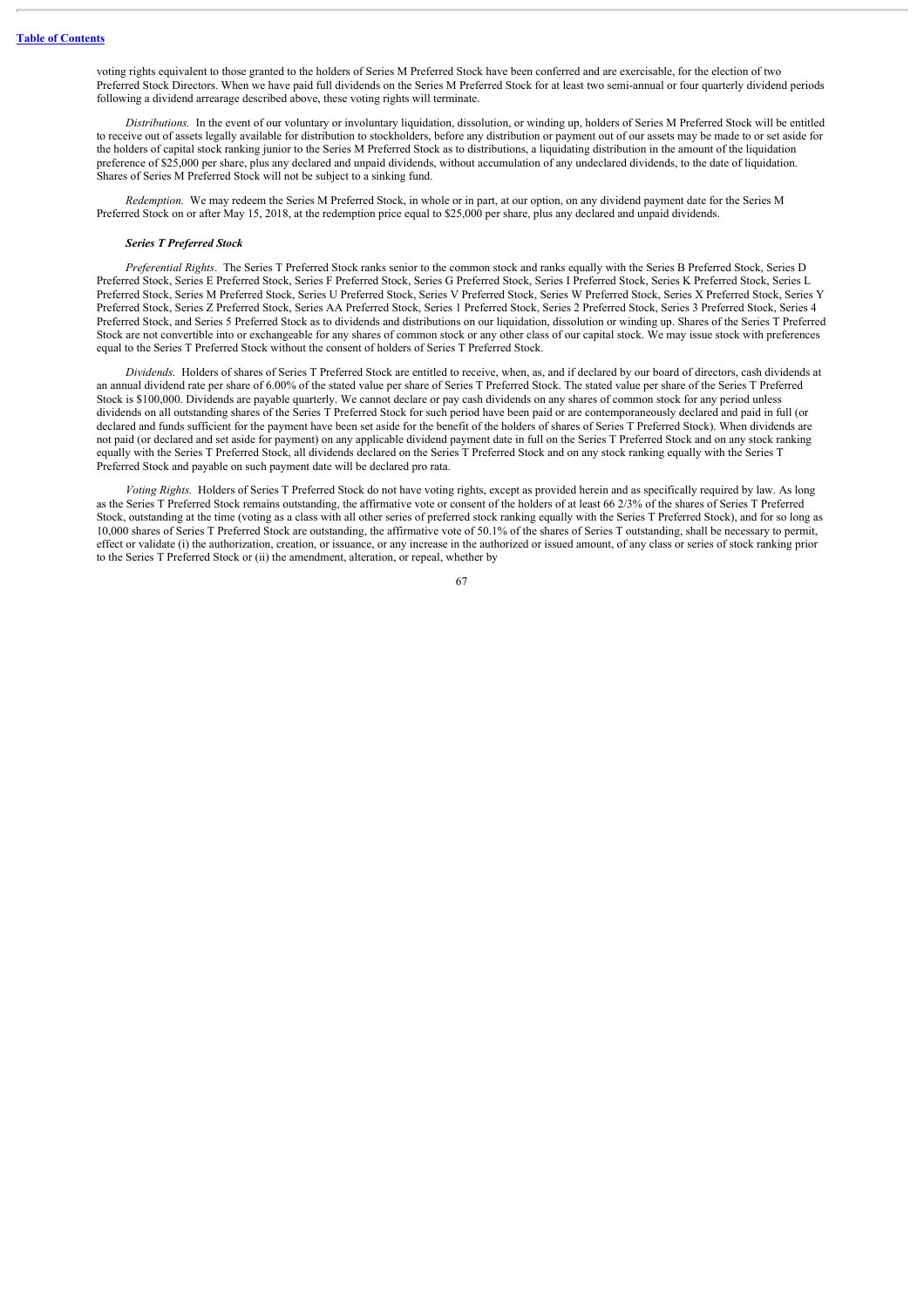merger, consolidation, or otherwise, of any of the provisions of the Certificate of Incorporation or of the resolutions set forth in a certificate of designations for the Series T Preferred Stock, which would adversely affect any right, preference, or privilege or voting power of the Series T Preferred Stock, or of the holders thereof.

*Distributions.* In the event of our voluntary or involuntary liquidation, dissolution, or winding up, holders of Series T Preferred Stock will be entitled to receive out of assets legally available for distribution to stockholders, before any distribution or payment out of Bank of America's assets may be made to or set aside for the holders of our capital stock ranking junior to the Series T Preferred Stock, a liquidating distribution in the amount of the liquidation preference of \$100,000 per share, plus any declared and unpaid dividends, without cumulation of any undeclared dividends, to but excluding the date of liquidation, dissolution or winding up. Shares of Series T Preferred Stock will not be subject to a sinking fund. The Series T Preferred Stock may be fully subordinated to interests held by the U.S. government in the event that Bank of America Corporation enters into a receivership, insolvency, liquidation or similar proceeding.

*Redemption.* Subject to any required prior approval of the Board of Governors of the Federal Reserve System and to the satisfaction of any conditions set forth in the capital adequacy guidelines or regulations of the Board of Governors of the Federal Reserve System applicable to redemption of shares of the Series T Preferred Stock, we may redeem the Series T Preferred Stock, at our option, in whole at any time or in part from time to time, but in any case no earlier than May 7, 2019, at the redemption price of \$105,000 per share plus any declared and unpaid dividends thereon, without cumulation for any undeclared dividends, to the redemption date.

### *Series U Preferred Stock*

*Preferential Rights.* The Series U Preferred Stock ranks senior to our common stock and equally with the Series B Preferred Stock, Series D Preferred Stock, Series E Preferred Stock, Series F Preferred Stock, Series G Preferred Stock, Series I Preferred Stock, Series K Preferred Stock, Series L Preferred Stock, Series M Preferred Stock, Series T Preferred Stock, Series V Preferred Stock, Series W Preferred Stock, Series X Preferred Stock, Series Y Preferred Stock, Series Z Preferred Stock, Series AA Preferred Stock, Series 1 Preferred Stock, Series 2 Preferred Stock, Series 3 Preferred Stock, Series 4 Preferred Stock, and Series 5 Preferred Stock as to dividends and distributions on our liquidation, dissolution, or winding up. Series U Preferred Stock is not convertible into or exchangeable for any shares of our common stock or any other class of our capital stock. Holders of the Series U Preferred Stock do not have any preemptive rights. We may issue stock with preferences equal to the Series U Preferred Stock without the consent of the holders of the Series U Preferred Stock.

*Dividends.* Holders of the Series U Preferred Stock are entitled to receive cash dividends, when, as, and if declared by our board of directors or a duly authorized committee of our board, for each semi-annual dividend period from the issue date to, but excluding, June 1, 2023, at a rate of 5.20% per annum on the liquidation preference of \$25,000 per share, payable semi-annually in arrears, and, for each quarterly dividend period from June 1, 2023 through the redemption date of the Series U Preferred Stock, at a floating rate equal to three-month LIBOR plus a spread of 3.135% per annum on the liquidation preference of \$25,000 per share, payable quarterly in arrears. Dividends on the Series U Preferred Stock are non-cumulative. As long as shares of Series U Preferred Stock remain outstanding, we cannot declare or pay cash dividends on any shares of our common stock or other capital stock ranking junior to the Series U Preferred Stock unless full dividends on all outstanding shares of Series U Preferred Stock for the immediately preceding dividend period have been paid in full or declared and a sum sufficient for the payment thereof set aside. We cannot declare or pay cash dividends on capital stock ranking equally with the Series U Preferred Stock for any period unless full dividends on all outstanding shares of Series U Preferred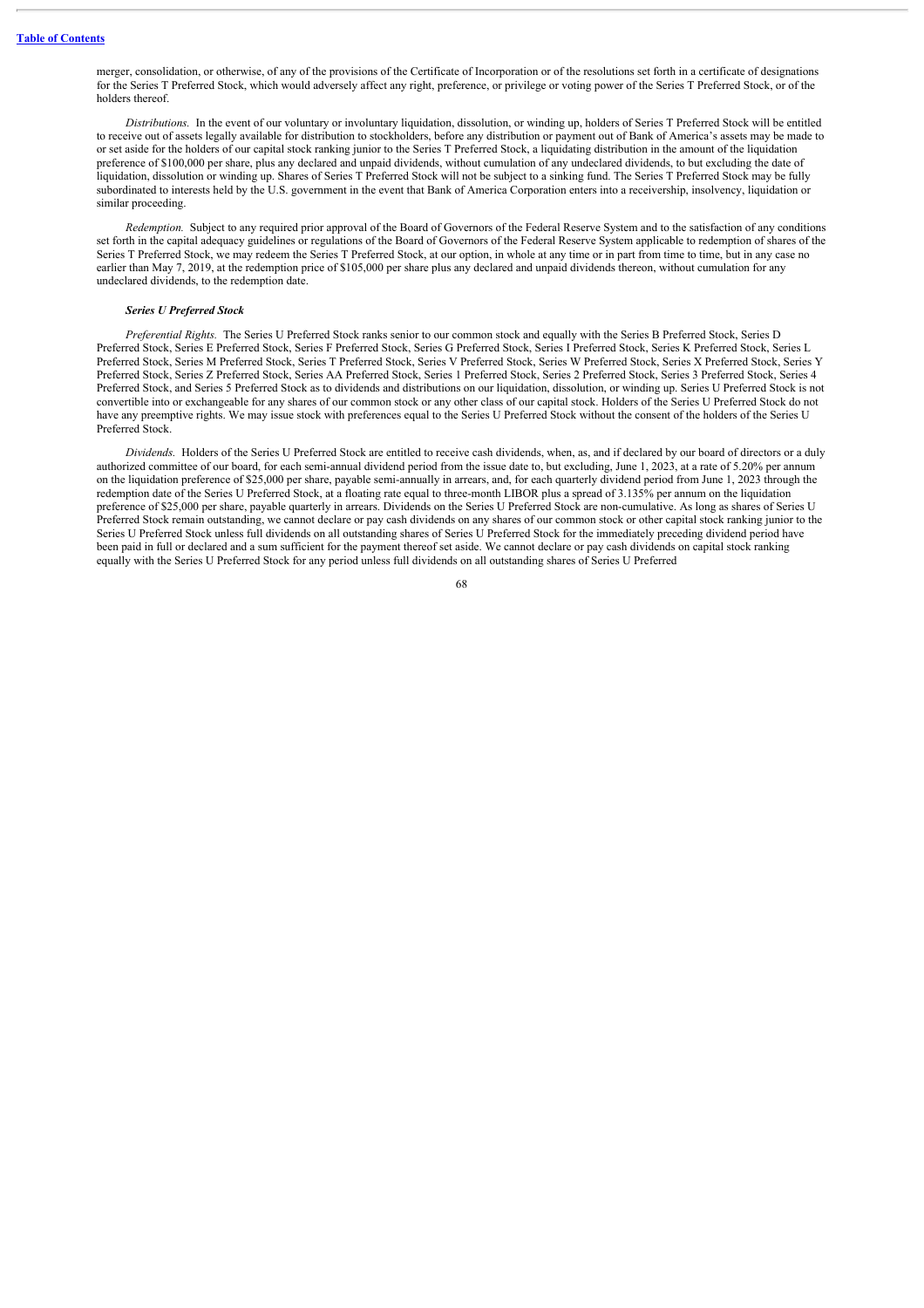Stock for the immediately preceding dividend period have been paid in full or declared and a sum sufficient for the payment thereof set aside. If we declare dividends on the Series U Preferred Stock and on any capital stock ranking equally with the Series U Preferred Stock but cannot make full payment of those declared dividends, we will allocate the dividend payments on a pro rata basis among the holders of the shares of Series U Preferred Stock and the holders of any capital stock ranking equally with the Series U Preferred Stock.

*Voting Rights.* Holders of Series U Preferred Stock do not have voting rights, except as described herein and as specifically required by Delaware law. If any dividend payable on the Series U Preferred Stock is in arrears for three or more semi-annual dividend periods or six or more quarterly dividend periods, as applicable, whether or not for consecutive dividend periods, the holders of the Series U Preferred Stock will be entitled to vote as a class, together with the holders of all series of our preferred stock ranking equally with the Series U Preferred Stock as to payment of dividends and upon which voting rights equivalent to those granted to the holders of Series U Preferred Stock have been conferred and are exercisable, for the election of two Preferred Stock Directors. When we have paid full dividends on the Series U Preferred Stock for at least two semi-annual or four quarterly dividend periods following a dividend arrearage described above, these voting rights will terminate. As long as the Series U Preferred Stock remains outstanding, the affirmative vote or consent of the holders of at least 66 2/3% of the voting power of the Series U Preferred Stock and any voting parity stock shall be necessary to authorize, create or issue any capital stock ranking senior to the Series U Preferred Stock as to dividends or the distribution of assets upon liquidation, dissolution or winding-up, or to reclassify any authorized capital stock into any such shares of such capital stock or issue any obligation or security convertible into or evidencing the right to purchase any such shares of capital stock. In addition, so long as any shares of the Series U Preferred Stock remain outstanding, the affirmative vote of the holders of at least 66 2/3% of the voting power of the Series U Preferred Stock shall be necessary to amend, alter or repeal any provision of the certificate of designations for the Series U Preferred Stock or our certificate of incorporation so as to adversely affect the powers, preferences or special rights of the Series U Preferred Stock.

*Distributions.* In the event of our voluntary or involuntary liquidation, dissolution, or winding up, holders of Series U Preferred Stock will be entitled to receive out of assets legally available for distribution to stockholders, before any distribution or payment out of our assets may be made to or set aside for the holders of our capital stock ranking junior to the Series U Preferred Stock as to distributions, a liquidating distribution in the amount of the liquidation preference of \$25,000 per share, plus any declared and unpaid dividends, without accumulation of any undeclared dividends, to the date of liquidation. Shares of Series U Preferred Stock will not be subject to a sinking fund.

*Redemption.* We may redeem the Series U Preferred Stock, in whole or in part, at our option, at any time on or after June 1, 2023, at the redemption price equal to \$25,000 per share, plus any accrued and unpaid dividends, for the then-current dividend period to but excluding the redemption date, without accumulation of any undeclared dividends. In addition, at any time within 90 days after a "capital treatment event," as described in the certificate of designations for the Series U Preferred Stock, we may redeem the Series U Preferred Stock, in whole but not in part, at a redemption price equal to \$25,000 per share, plus any accrued and unpaid dividends for the then-current dividend period to but excluding the redemption date, without accumulation of any undeclared dividends.

## *Series V Preferred Stock*

*Preferential Rights.* The Series V Preferred Stock ranks senior to our common stock and equally with the Series B Preferred Stock, Series D Preferred Stock, Series E Preferred Stock, Series F Preferred Stock, Series G Preferred Stock, Series I Preferred Stock, Series K Preferred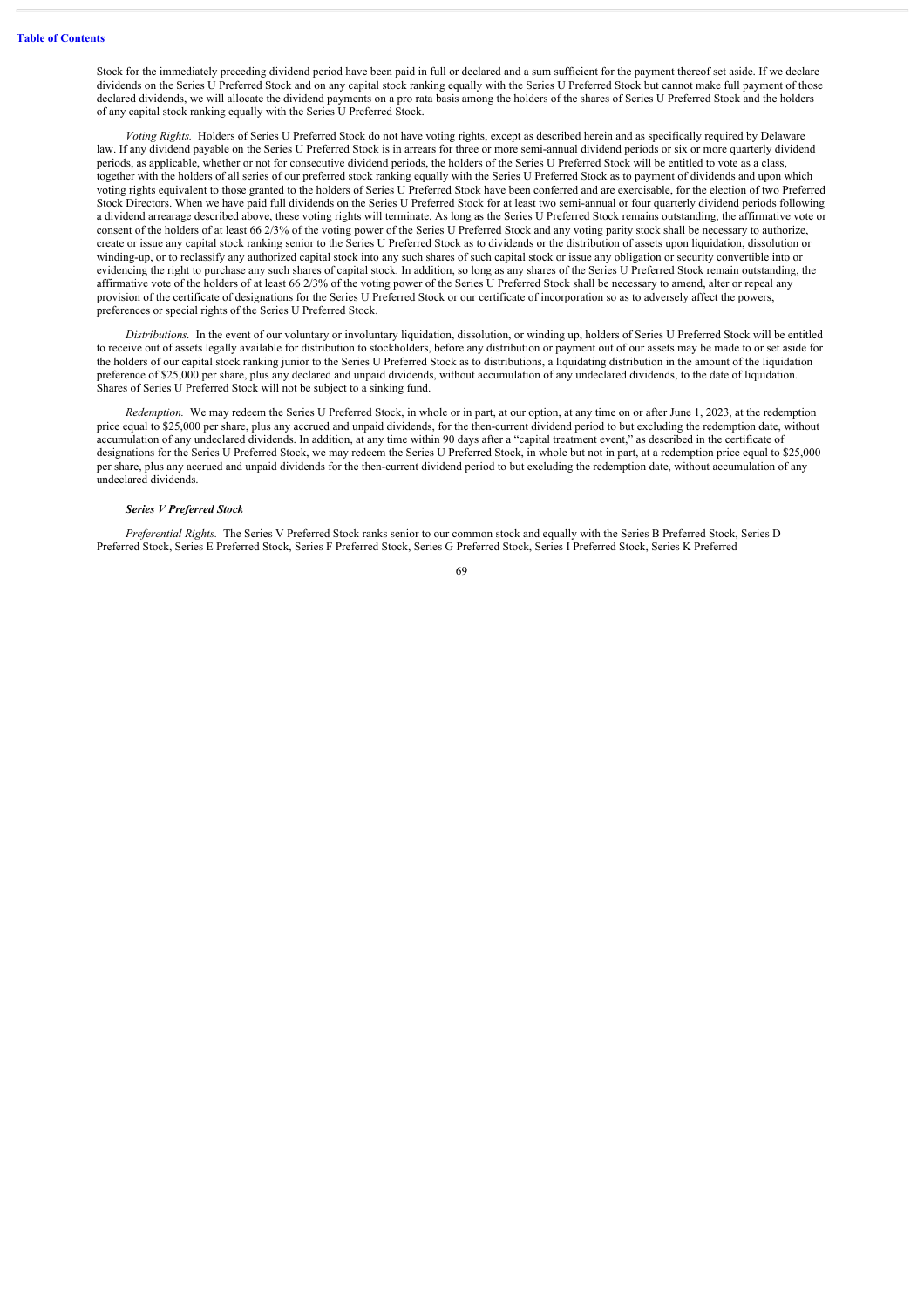Stock, Series L Preferred Stock, Series M Preferred Stock, Series T Preferred Stock, Series U Preferred Stock, Series W Preferred Stock, Series X Preferred Stock, Series Y Preferred Stock, Series Z Preferred Stock, Series AA Preferred Stock, Series 1 Preferred Stock, Series 2 Preferred Stock, Series 3 Preferred Stock, Series 4 Preferred Stock, and Series 5 Preferred Stock as to dividends and distributions on our liquidation, dissolution, or winding up. Series V Preferred Stock is not convertible into or exchangeable for any shares of our common stock or any other class of our capital stock. Holders of the Series V Preferred Stock do not have any preemptive rights. We may issue stock with preferences equal to the Series V Preferred Stock without the consent of the holders of the Series V Preferred Stock.

*Dividends.* Holders of the Series V Preferred Stock are entitled to receive cash dividends, when, as, and if declared by our board of directors or a duly authorized committee of our board, for each semi-annual dividend period from the issue date to, but excluding, June 17, 2019, at a rate of 5.125% per annum on the liquidation preference of \$25,000 per share, payable semi-annually in arrears, and, for each quarterly dividend period from June 17, 2019 through the redemption date of the Series V Preferred Stock, at a floating rate equal to three-month LIBOR plus a spread of 3.387% per annum on the liquidation preference of \$25,000 per share, payable quarterly in arrears. Dividends on the Series V Preferred Stock are non-cumulative. As long as shares of Series V Preferred Stock remain outstanding, we cannot declare or pay cash dividends on any shares of our common stock or other capital stock ranking junior to the Series V Preferred Stock unless full dividends on all outstanding shares of Series V Preferred Stock for the immediately preceding dividend period have been paid in full or declared and a sum sufficient for the payment thereof set aside. We cannot declare or pay cash dividends on capital stock ranking equally with the Series V Preferred Stock for any period unless full dividends on all outstanding shares of Series V Preferred Stock for the immediately preceding dividend period have been paid in full or declared and a sum sufficient for the payment thereof set aside. If we declare dividends on the Series V Preferred Stock and on any capital stock ranking equally with the Series V Preferred Stock but cannot make full payment of those declared dividends, we will allocate the dividend payments on a pro rata basis among the holders of the shares of Series V Preferred Stock and the holders of any capital stock ranking equally with the Series V Preferred Stock.

*Voting Rights.* Holders of Series V Preferred Stock do not have voting rights, except as provided herein and as specifically required by Delaware law and in the case of certain dividend arrearages in relation to the Series V Preferred Stock. If any dividend payable on the Series V Preferred Stock is in arrears for three or more semi-annual dividend periods or six or more quarterly dividend periods, as applicable, whether or not for consecutive dividend periods, the holders of the Series V Preferred Stock will be entitled to vote as a class, together with the holders of all series of our preferred stock ranking equally with the Series V Preferred Stock as to payment of dividends and upon which voting rights equivalent to those granted to the holders of Series V Preferred Stock have been conferred and are exercisable, for the election of two Preferred Stock Directors. When we have paid full dividends on the Series V Preferred Stock for at least two semi-annual or four quarterly dividend periods following a dividend arrearage described above, these voting rights will terminate. As long as the Series V Preferred Stock remains outstanding, the affirmative vote or consent of the holders of at least 66 2/3% of the voting power of the Series V Preferred Stock and any voting parity stock shall be necessary to authorize, create or issue any capital stock ranking senior to the Series V Preferred Stock as to dividends or the distribution of assets upon liquidation, dissolution or winding-up, or to reclassify any authorized capital stock into any such shares of such capital stock or issue any obligation or security convertible into or evidencing the right to purchase any such shares of capital stock. In addition, so long as any shares of the Series V Preferred Stock remain outstanding, the affirmative vote of the holders of at least 66 2/3% of the voting power of the Series V Preferred Stock shall be necessary to amend, alter or repeal any provision of the certificate of designations for the Series V Preferred Stock or our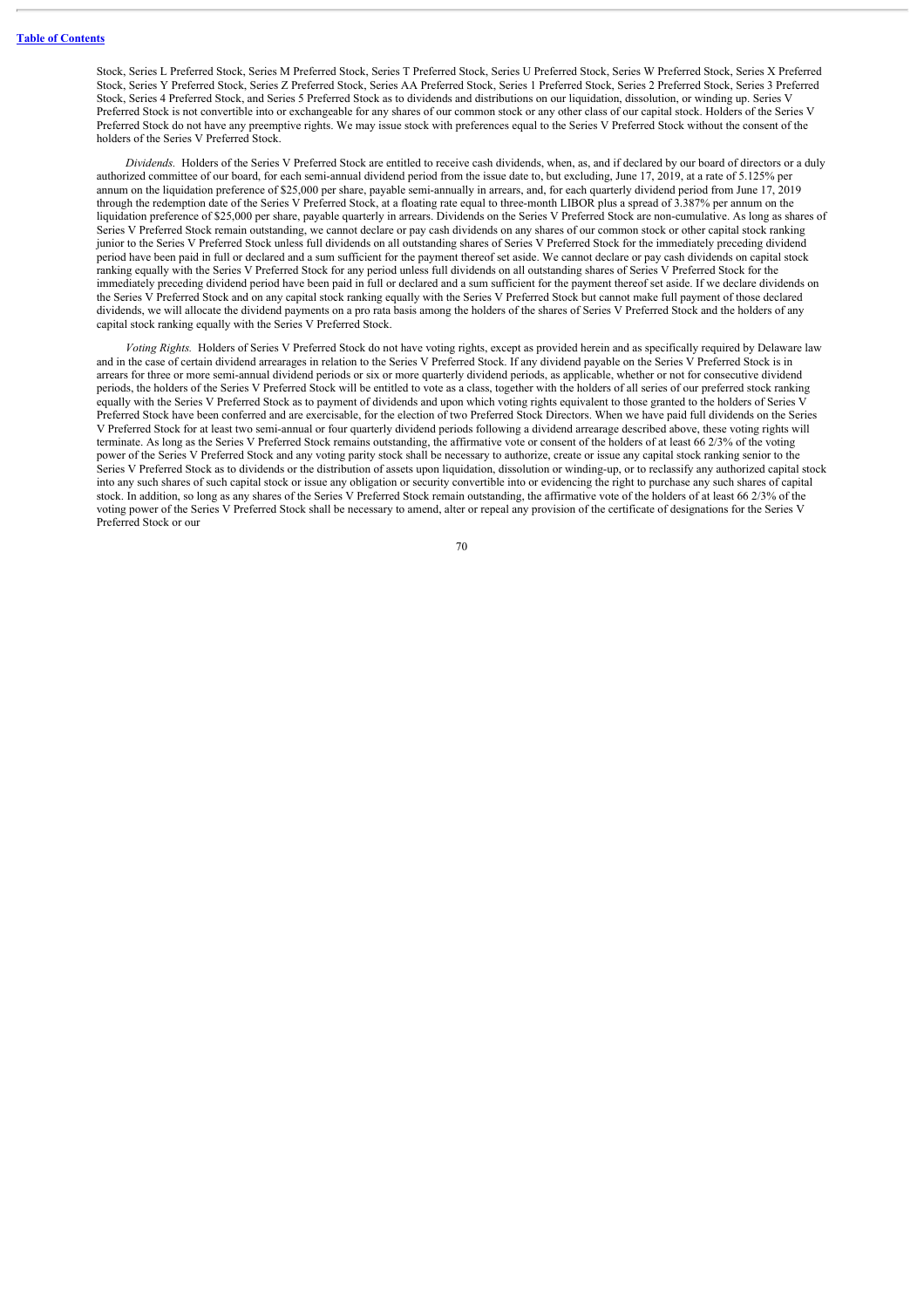certificate of incorporation so as to adversely affect the powers, preferences or special rights of the Series V Preferred Stock.

*Distributions.* In the event of our voluntary or involuntary liquidation, dissolution, or winding up, holders of Series V Preferred Stock will be entitled to receive out of assets legally available for distribution to stockholders, before any distribution or payment out of our assets may be made to or set aside for the holders of our capital stock ranking junior to the Series V Preferred Stock as to distributions, a liquidating distribution in the amount of the liquidation preference of \$25,000 per share, plus any declared and unpaid dividends, without accumulation of any undeclared dividends, to the date of liquidation. Shares of Series V Preferred Stock will not be subject to a sinking fund.

*Redemption.* We may redeem the Series V Preferred Stock, in whole or in part, at our option, at any time on or after June 17, 2019, at the redemption price equal to \$25,000 per share, plus any accrued and unpaid dividends, for the then-current dividend period to but excluding the redemption date, without accumulation of any undeclared dividends. In addition, at any time within 90 days after a "capital treatment event," as described in the certificate of designations for the Series V Preferred Stock, we may redeem the Series V Preferred Stock, in whole but not in part, at a redemption price equal to \$25,000 per share, plus any accrued and unpaid dividends for the then-current dividend period to but excluding the redemption date, without accumulation of any undeclared dividends.

## *Series W Preferred Stock*

*Preferential Rights.* The Series W Preferred Stock ranks senior to our common stock and equally with the Series B Preferred Stock, Series D Preferred Stock, Series E Preferred Stock, Series F Preferred Stock, Series G Preferred Stock, Series I Preferred Stock, Series K Preferred Stock, Series L Preferred Stock, Series M Preferred Stock, Series T Preferred Stock, Series U Preferred Stock, Series V Preferred Stock, Series X Preferred Stock, Series Y Preferred Stock, Series Z Preferred Stock, Series AA Preferred Stock, Series 1 Preferred Stock, Series 2 Preferred Stock, Series 3 Preferred Stock, Series 4 Preferred Stock, and Series 5 Preferred Stock as to dividends and distributions on our liquidation, dissolution, or winding up. Series W Preferred Stock is not convertible into or exchangeable for any shares of our common stock or any other class of our capital stock. Holders of the Series W Preferred Stock do not have any preemptive rights. We may issue stock with preferences equal to the Series W Preferred Stock without the consent of the holders of the Series W Preferred Stock.

*Dividends.* Holders of the Series W Preferred Stock are entitled to receive cash dividends, when, as, and if declared by our board of directors or a duly authorized committee of our board, at an annual dividend rate per share of 6.625% on the liquidation preference of \$25,000 per share. Dividends on the Series W Preferred Stock are non-cumulative and are payable quarterly in arrears. As long as shares of Series W Preferred Stock remain outstanding, we cannot declare or pay cash dividends on any shares of our common stock or other capital stock ranking junior to the Series W Preferred Stock unless full dividends on all outstanding shares of Series W Preferred Stock for the immediately preceding dividend period have been paid in full or declared and a sum sufficient for the payment thereof set aside. We cannot declare or pay cash dividends on capital stock ranking equally with the Series W Preferred Stock for any period unless full dividends on all outstanding shares of Series W Preferred Stock for the immediately preceding dividend period have been paid in full or declared and a sum sufficient for the payment thereof set aside. If we declare dividends on the Series W Preferred Stock and on any capital stock ranking equally with the Series W Preferred Stock but cannot make full payment of those declared dividends, we will allocate the dividend payments on a pro rata basis among the holders of the shares of Series W Preferred Stock and the holders of any capital stock ranking equally with the Series W Preferred Stock.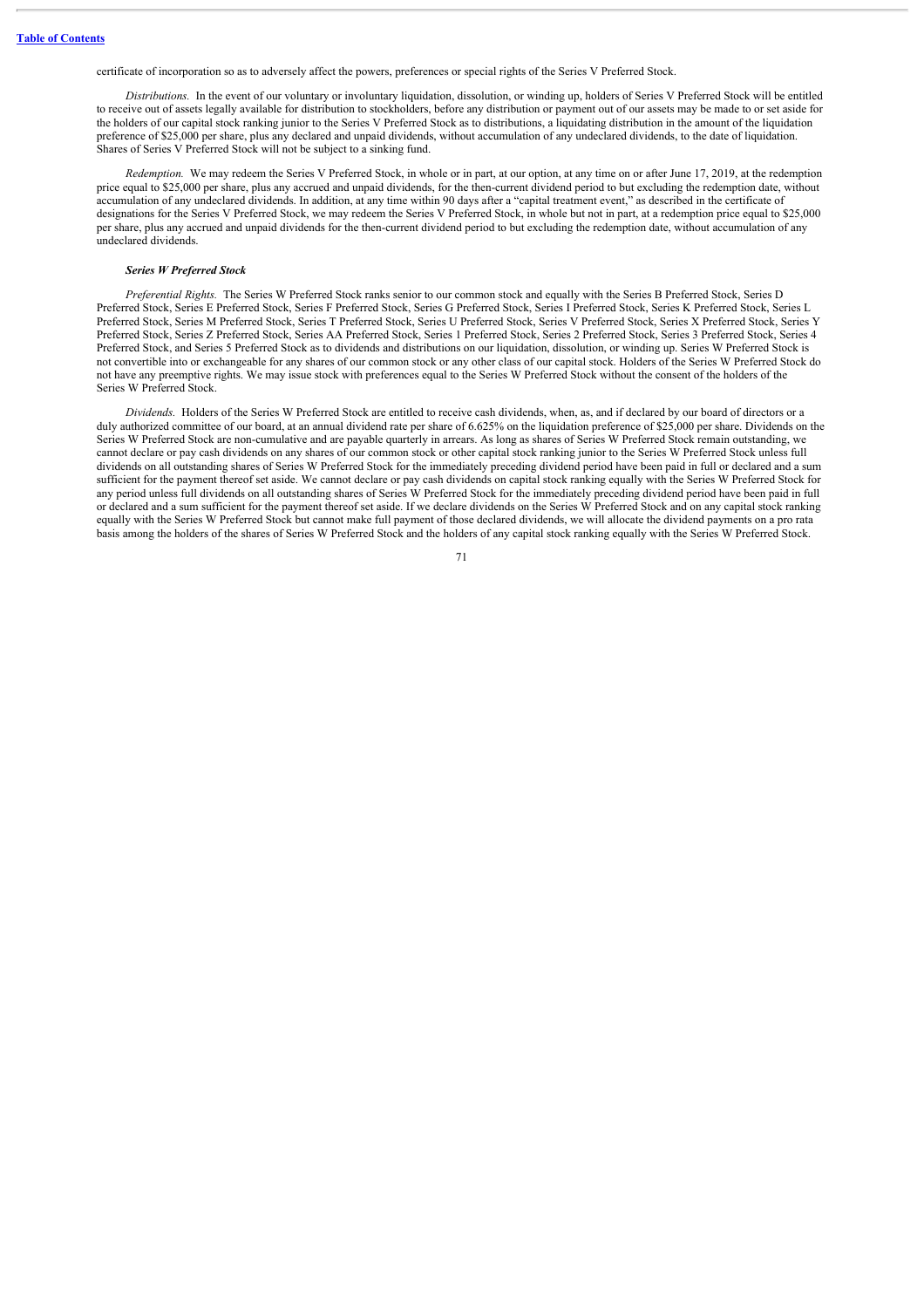*Voting Rights*. Holders of Series W Preferred Stock do not have voting rights, except as described herein and as specifically required by Delaware law. If any dividend payable on the Series W Preferred Stock is in arrears for six or more quarterly dividend periods, whether or not for consecutive dividend periods, the holders of the Series W Preferred Stock will be entitled to vote as a class, together with the holders of all series of our preferred stock ranking equally with the Series W Preferred Stock as to payment of dividends and upon which voting rights equivalent to those granted to the holders of Series W Preferred Stock have been conferred and are exercisable, for the election of two Preferred Stock Directors. When we have paid full dividends on the Series W Preferred Stock for at least four quarterly dividend periods following a dividend arrearage described above, these voting rights will terminate. As long as the Series W Preferred Stock remains outstanding, the affirmative vote or consent of the holders of at least 66 2/3% of the voting power of the Series W Preferred Stock and any voting parity stock shall be necessary to authorize, create or issue any capital stock ranking senior to the Series W Preferred Stock as to dividends or the distribution of assets upon liquidation, dissolution or winding-up, or to reclassify any authorized capital stock into any such shares of such capital stock or issue any obligation or security convertible into or evidencing the right to purchase any such shares of capital stock. In addition, so long as any shares of the Series W Preferred Stock remain outstanding, the affirmative vote of the holders of at least 66 2/3% of the voting power of the Series W Preferred Stock shall be necessary to amend, alter or repeal any provision of the certificate of designations for the Series W Preferred Stock or our certificate of incorporation so as to adversely affect the powers, preferences or special rights of the Series W Preferred Stock.

*Distributions.* In the event of our voluntary or involuntary liquidation, dissolution, or winding up, holders of Series W Preferred Stock will be entitled to receive out of assets legally available for distribution to stockholders, before any distribution or payment out of our assets may be made to or set aside for the holders of our capital stock ranking junior to the Series W Preferred Stock as to distributions, a liquidating distribution in the amount of the liquidation preference of \$25,000 per share, plus any declared and unpaid dividends, without accumulation of any undeclared dividends, to the date of liquidation. Shares of Series W Preferred Stock will not be subject to a sinking fund.

*Redemption*. We may redeem the Series W Preferred Stock, in whole or in part, at our option, at any time on or after September 9, 2019, at the redemption price equal to \$25,000 per share, plus any accrued and unpaid dividends, for the then-current dividend period to but excluding the redemption date, without accumulation of any undeclared dividends. In addition, at any time within 90 days after a "capital treatment event," as described in the certificate of designations for the Series W Preferred Stock, we may redeem the Series W Preferred Stock, in whole but not in part, at a redemption price equal to \$25,000 per share, plus any accrued and unpaid dividends for the then-current dividend period to but excluding the redemption date, without accumulation of any undeclared dividends.

# *Series X Preferred Stock*

*Preferential Rights.* The Series X Preferred Stock ranks senior to our common stock and equally with the Series B Preferred Stock, Series D Preferred Stock, Series E Preferred Stock, Series F Preferred Stock, Series G Preferred Stock, Series I Preferred Stock, Series K Preferred Stock, Series L Preferred Stock, Series M Preferred Stock, Series T Preferred Stock, Series U Preferred Stock, Series V Preferred Stock, Series W Preferred Stock, Series Y Preferred Stock, Series Z Preferred Stock, Series AA Preferred Stock, Series 1 Preferred Stock, Series 2 Preferred Stock, Series 3 Preferred Stock, Series 4 Preferred Stock, and Series 5 Preferred Stock as to dividends and distributions on our liquidation, dissolution, or winding up. Series X Preferred Stock is not convertible into or exchangeable for any shares of our common stock or any other class of our capital stock. Holders of the Series X Preferred Stock do not have any preemptive rights. We may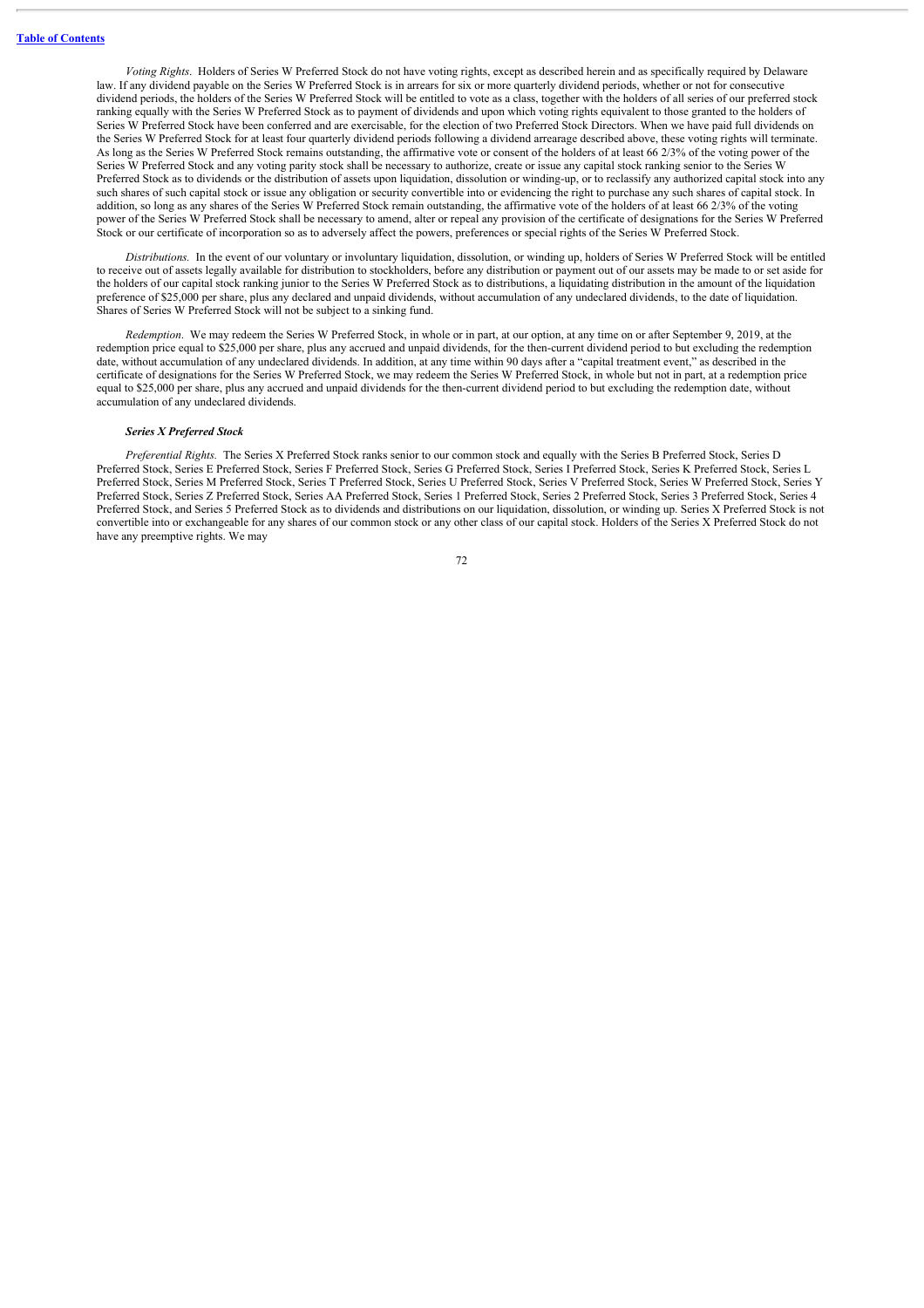issue stock with preferences equal to the Series X Preferred Stock without the consent of the holders of the Series X Preferred Stock.

*Dividends.* Holders of the Series X Preferred Stock are entitled to receive cash dividends, when, as, and if declared by our board of directors or a duly authorized committee of our board, for each semi-annual dividend period from the issue date to, but excluding, September 5, 2024, at a rate of 6.250% per annum on the liquidation preference of \$25,000 per share, payable semiannually in arrears, and, for each quarterly dividend period from September 5, 2024 through the redemption date of the Series X Preferred Stock, at a floating rate equal to three-month LIBOR plus a spread of 3.705% per annum on the liquidation preference of \$25,000 per share, payable quarterly in arrears. Dividends on the Series X Preferred Stock are non-cumulative. As long as shares of Series X Preferred Stock remain outstanding, we cannot declare or pay cash dividends on any shares of our common stock or other capital stock ranking junior to the Series X Preferred Stock unless full dividends on all outstanding shares of Series X Preferred Stock for the immediately preceding dividend period have been paid in full or declared and a sum sufficient for the payment thereof set aside. We cannot declare or pay cash dividends on capital stock ranking equally with the Series X Preferred Stock for any period unless full dividends on all outstanding shares of Series X Preferred Stock for the immediately preceding dividend period have been paid in full or declared and a sum sufficient for the payment thereof set aside. If we declare dividends on the Series X Preferred Stock and on any capital stock ranking equally with the Series X Preferred Stock but cannot make full payment of those declared dividends, we will allocate the dividend payments on a pro rata basis among the holders of the shares of Series X Preferred Stock and the holders of any capital stock ranking equally with the Series X Preferred Stock.

*Voting Rights*. Holders of Series X Preferred Stock do not have voting rights, except as described herein and as specifically required by Delaware law. If any dividend payable on the Series X Preferred Stock is in arrears for three or more semi-annual dividend periods or six or more quarterly dividend periods, as applicable, whether or not for consecutive dividend periods, the holders of the Series X Preferred Stock will be entitled to vote as a class, together with the holders of all series of our preferred stock ranking equally with the Series X Preferred Stock as to payment of dividends and upon which voting rights equivalent to those granted to the holders of Series X Preferred Stock have been conferred and are exercisable, for the election of two Preferred Stock Directors. When we have paid full dividends on the Series X Preferred Stock for at least two semi-annual or four quarterly dividend periods following a dividend arrearage described above, these voting rights will terminate. As long as the Series X Preferred Stock remains outstanding, the affirmative vote or consent of the holders of at least 66 2/3% of the voting power of the Series X Preferred Stock and any voting parity stock shall be necessary to authorize, create or issue any capital stock ranking senior to the Series X Preferred Stock as to dividends or the distribution of assets upon liquidation, dissolution or winding-up, or to reclassify any authorized capital stock into any such shares of such capital stock or issue any obligation or security convertible into or evidencing the right to purchase any such shares of capital stock. In addition, so long as any shares of the Series X Preferred Stock remain outstanding, the affirmative vote of the holders of at least 66 2/3% of the voting power of the Series X Preferred Stock shall be necessary to amend, alter or repeal any provision of the certificate of designations for the Series X Preferred Stock or our certificate of incorporation so as to adversely affect the powers, preferences or special rights of the Series X Preferred Stock.

*Distributions.* In the event of our voluntary or involuntary liquidation, dissolution, or winding up, holders of Series X Preferred Stock will be entitled to receive out of assets legally available for distribution to stockholders, before any distribution or payment out of our assets may be made to or set aside for the holders of our capital stock ranking junior to the Series X Preferred Stock as to distributions, a liquidating distribution in the amount of the liquidation preference of \$25,000 per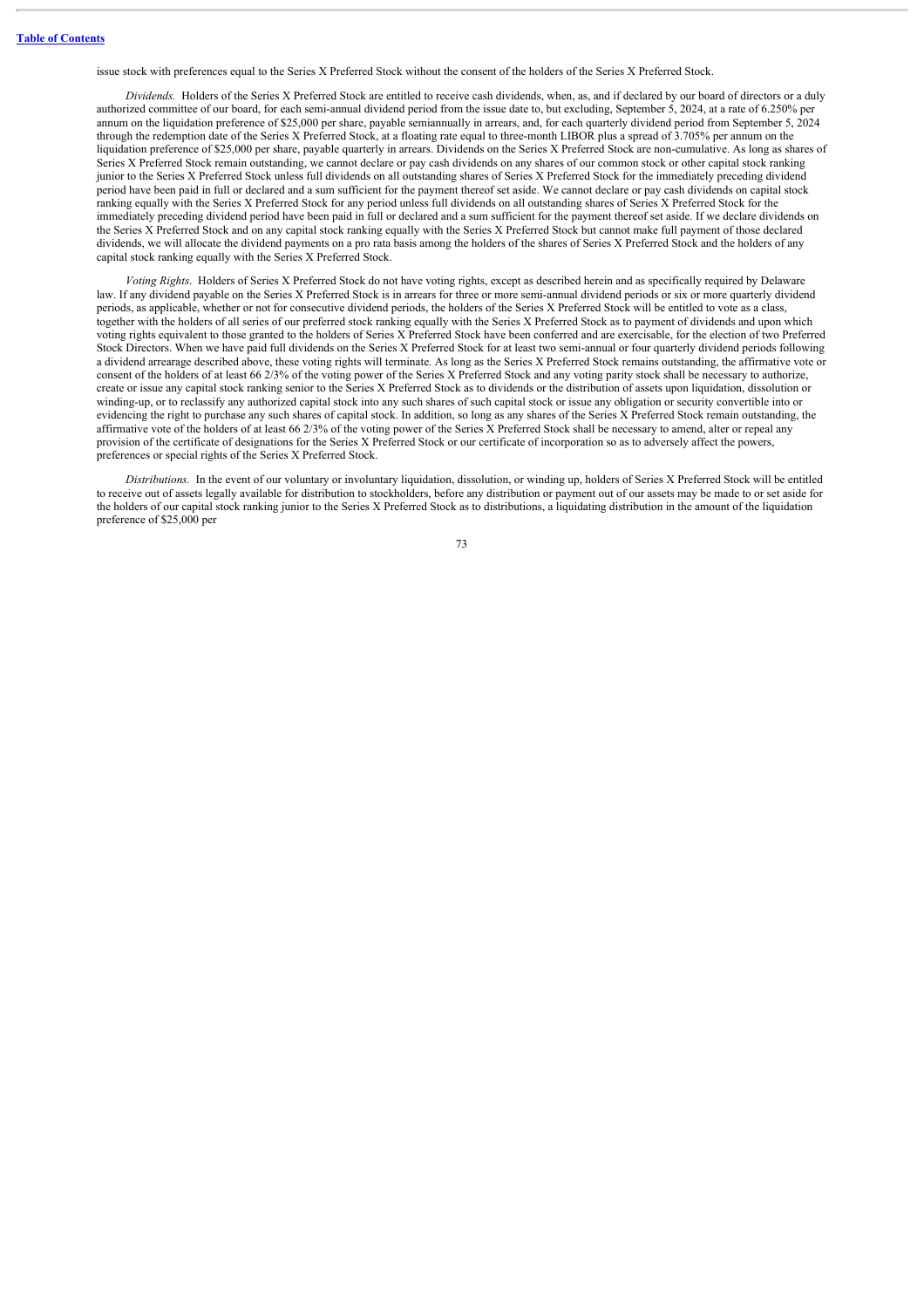share, plus any declared and unpaid dividends, without accumulation of any undeclared dividends, to the date of liquidation. Shares of Series X Preferred Stock will not be subject to a sinking fund.

*Redemption*. We may redeem the Series X Preferred Stock, in whole or in part, at our option, at any time on or after September 5, 2024, at the redemption price equal to \$25,000 per share, plus any accrued and unpaid dividends, for the then-current dividend period to but excluding the redemption date, without accumulation of any undeclared dividends. In addition, at any time within 90 days after a "capital treatment event," as described in the certificate of designations for the Series X Preferred Stock, we may redeem the Series X Preferred Stock, in whole but not in part, at a redemption price equal to \$25,000 per share, plus any accrued and unpaid dividends for the then-current dividend period to but excluding the redemption date, without accumulation of any undeclared dividends.

### *Series Y Preferred Stock*

*Preferential Rights.* The Series Y Preferred Stock ranks senior to our common stock and equally with the Series B Preferred Stock, Series D Preferred Stock, Series E Preferred Stock, Series F Preferred Stock, Series G Preferred Stock, Series I Preferred Stock, Series K Preferred Stock, Series L Preferred Stock, Series M Preferred Stock, Series T Preferred Stock, Series U Preferred Stock, Series V Preferred Stock, Series W Preferred Stock, Series X Preferred Stock, Series Z Preferred Stock, Series AA Preferred Stock, Series 1 Preferred Stock, Series 2 Preferred Stock, Series 3 Preferred Stock, Series 4 Preferred Stock, and Series 5 Preferred Stock as to dividends and distributions on our liquidation, dissolution, or winding up. Series Y Preferred Stock is not convertible into or exchangeable for any shares of our common stock or any other class of our capital stock. Holders of the Series Y Preferred Stock do not have any preemptive rights. We may issue stock with preferences equal to the Series Y Preferred Stock without the consent of the holders of the Series Y Preferred Stock.

*Dividends.* Holders of the Series Y Preferred Stock are entitled to receive cash dividends, when, as, and if declared by our board of directors or a duly authorized committee of our board, at an annual dividend rate per share of 6.500% on the liquidation preference of \$25,000 per share. Dividends on the Series Y Preferred Stock are non-cumulative and are payable quarterly in arrears. As long as shares of Series Y Preferred Stock remain outstanding, we cannot declare or pay cash dividends on any shares of our common stock or other capital stock ranking junior to the Series Y Preferred Stock unless full dividends on all outstanding shares of Series Y Preferred Stock for the immediately preceding dividend period have been paid in full or declared and a sum sufficient for the payment thereof set aside. We cannot declare or pay cash dividends on capital stock ranking equally with the Series Y Preferred Stock for any period unless full dividends on all outstanding shares of Series Y Preferred Stock for the immediately preceding dividend period have been paid in full or declared and a sum sufficient for the payment thereof set aside. If we declare dividends on the Series Y Preferred Stock and on any capital stock ranking equally with the Series Y Preferred Stock but cannot make full payment of those declared dividends, we will allocate the dividend payments on a pro rata basis among the holders of the shares of Series Y Preferred Stock and the holders of any capital stock ranking equally with the Series Y Preferred Stock.

*Voting Rights*. Holders of Series Y Preferred Stock do not have voting rights, except as described herein and as specifically required by Delaware law. If any dividend payable on the Series Y Preferred Stock is in arrears for six or more quarterly dividend periods, whether or not for consecutive dividend periods, the holders of the Series Y Preferred Stock will be entitled to vote as a class, together with the holders of all series of our preferred stock ranking equally with the Series Y Preferred Stock as to payment of dividends and upon which voting rights equivalent to those granted to the holders of Series Y Preferred Stock have been conferred and are exercisable, for the election of two Preferred Stock Directors. When we have paid full dividends on the Series Y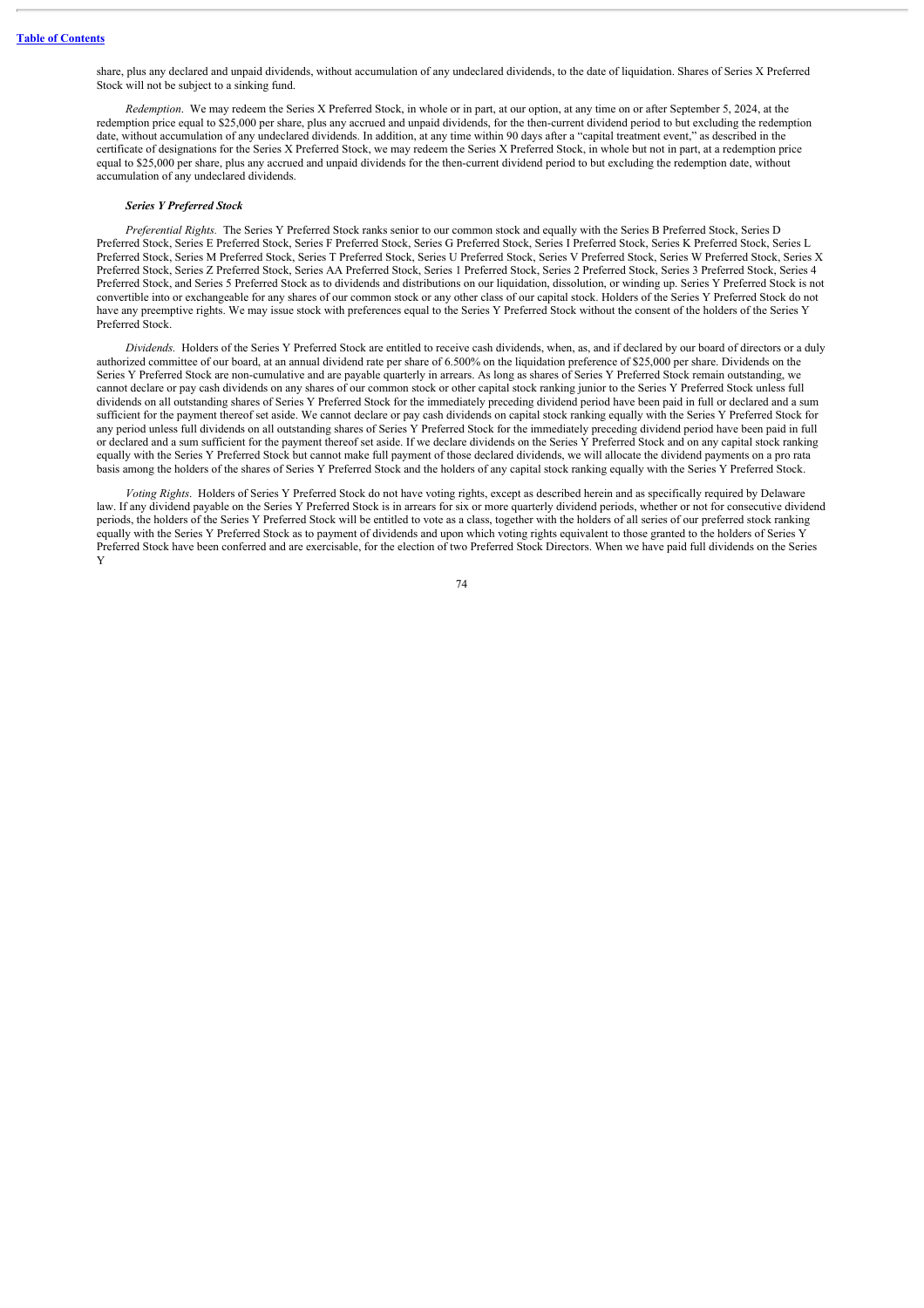Preferred Stock for at least four quarterly dividend periods following a dividend arrearage described above, these voting rights will terminate. As long as the Series Y Preferred Stock remains outstanding, the affirmative vote or consent of the holders of at least 66 2/3% of the voting power of the Series Y Preferred Stock and any voting parity stock shall be necessary to authorize, create or issue any capital stock ranking senior to the Series Y Preferred Stock as to dividends or the distribution of assets upon liquidation, dissolution or winding-up, or to reclassify any authorized capital stock into any such shares of such capital stock or issue any obligation or security convertible into or evidencing the right to purchase any such shares of capital stock. In addition, so long as any shares of the Series Y Preferred Stock remain outstanding, the affirmative vote of the holders of at least 66 2/3% of the voting power of the Series Y Preferred Stock shall be necessary to amend, alter or repeal any provision of the certificate of designations for the Series Y Preferred Stock or our certificate of incorporation so as to adversely affect the powers, preferences or special rights of the Series Y Preferred Stock.

*Distributions.* In the event of our voluntary or involuntary liquidation, dissolution, or winding up, holders of Series Y Preferred Stock will be entitled to receive out of assets legally available for distribution to stockholders, before any distribution or payment out of our assets may be made to or set aside for the holders of our capital stock ranking junior to the Series Y Preferred Stock as to distributions, a liquidating distribution in the amount of the liquidation preference of \$25,000 per share, plus any declared and unpaid dividends, without accumulation of any undeclared dividends, to the date of liquidation. Shares of Series Y Preferred Stock will not be subject to a sinking fund.

*Redemption*. We may redeem the Series Y Preferred Stock, in whole or in part, at our option, at any time on or after January 27, 2020, at the redemption price equal to \$25,000 per share, plus any accrued and unpaid dividends, for the then-current dividend period to but excluding the redemption date, without accumulation of any undeclared dividends. In addition, at any time within 90 days after a "capital treatment event," as described in the certificate of designations for the Series Y Preferred Stock, we may redeem the Series Y Preferred Stock, in whole but not in part, at a redemption price equal to \$25,000 per share, plus any accrued and unpaid dividends for the then-current dividend period to but excluding the redemption date, without accumulation of any undeclared dividends.

### *Series Z Preferred Stock*

*Preferential Rights.* The Series Z Preferred Stock ranks senior to our common stock and equally with the Series B Preferred Stock, Series D Preferred Stock, Series E Preferred Stock, Series F Preferred Stock, Series G Preferred Stock, Series I Preferred Stock, Series K Preferred Stock, Series L Preferred Stock, Series M Preferred Stock, Series T Preferred Stock, Series U Preferred Stock, Series V Preferred Stock, Series W Preferred Stock, Series X Preferred Stock, Series Y Preferred Stock, Series AA Preferred Stock, Series 1 Preferred Stock, Series 2 Preferred Stock, Series 3 Preferred Stock, Series 4 Preferred Stock, and Series 5 Preferred Stock as to dividends and distributions on our liquidation, dissolution, or winding up. Series Z Preferred Stock is not convertible into or exchangeable for any shares of our common stock or any other class of our capital stock. Holders of the Series Z Preferred Stock do not have any preemptive rights. We may issue stock with preferences equal to the Series Z Preferred Stock without the consent of the holders of the Series Z Preferred Stock.

*Dividends.* Holders of the Series Z Preferred Stock are entitled to receive cash dividends, when, as, and if declared by our board of directors or a duly authorized committee of our board, for each semi-annual dividend period from the issue date to, but excluding, October 23, 2024, at a rate of 6.500% per annum on the liquidation preference of \$25,000 per share, payable semiannually in arrears, and, for each quarterly dividend period from October 23, 2024 through the redemption date of the Series Z Preferred Stock, at a floating rate equal to three-month LIBOR plus a spread of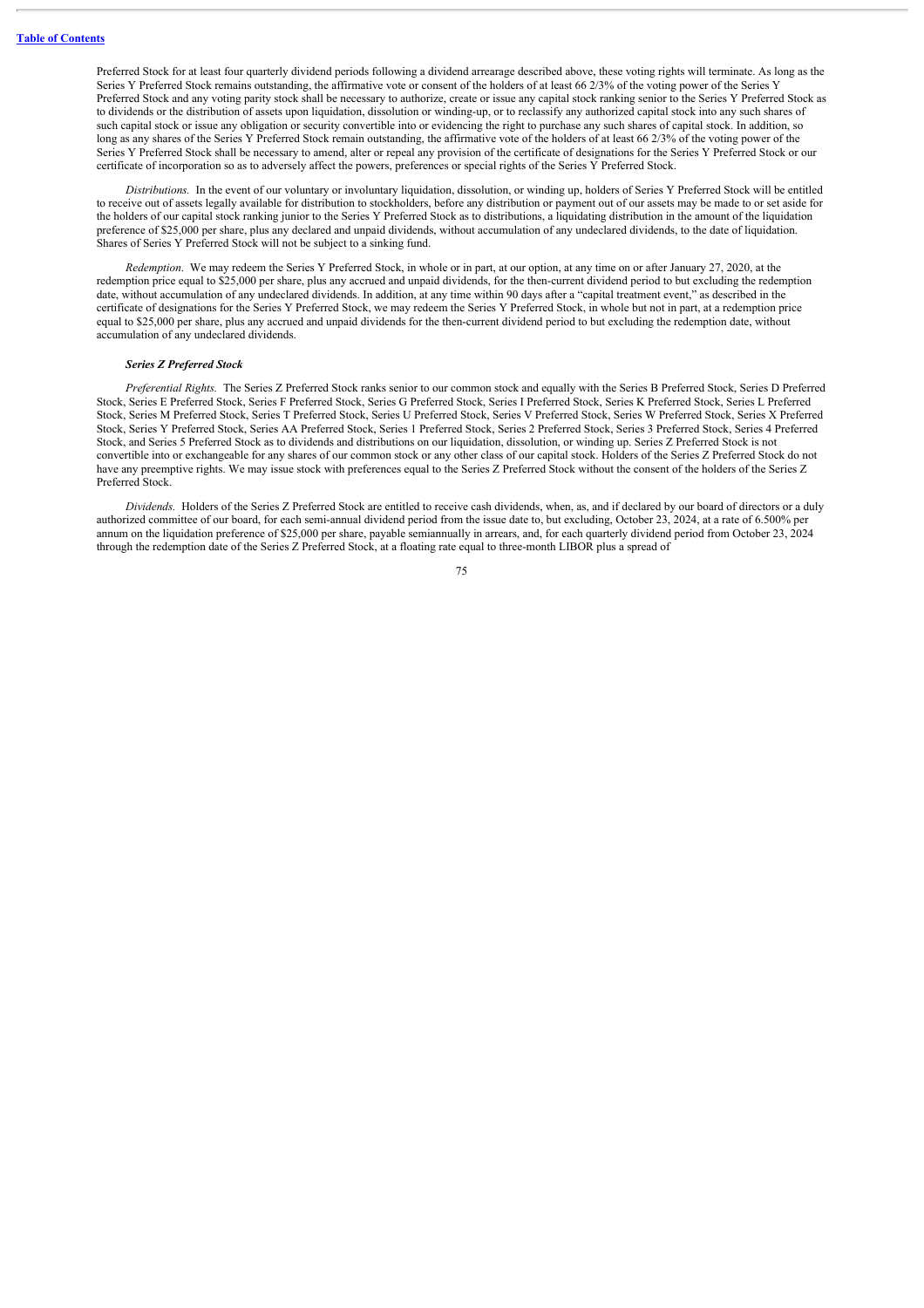4.174% per annum on the liquidation preference of \$25,000 per share, payable quarterly in arrears. Dividends on the Series Z Preferred Stock are noncumulative. As long as shares of Series Z Preferred Stock remain outstanding, we cannot declare or pay cash dividends on any shares of our common stock or other capital stock ranking junior to the Series Z Preferred Stock unless full dividends on all outstanding shares of Series Z Preferred Stock for the immediately preceding dividend period have been paid in full or declared and a sum sufficient for the payment thereof set aside. We cannot declare or pay cash dividends on capital stock ranking equally with the Series Z Preferred Stock for any period unless full dividends on all outstanding shares of Series Z Preferred Stock for the immediately preceding dividend period have been paid in full or declared and a sum sufficient for the payment thereof set aside. If we declare dividends on the Series Z Preferred Stock and on any capital stock ranking equally with the Series Z Preferred Stock but cannot make full payment of those declared dividends, we will allocate the dividend payments on a pro rata basis among the holders of the shares of Series Z Preferred Stock and the holders of any capital stock ranking equally with the Series Z Preferred Stock.

*Voting Rights*. Holders of Series Z Preferred Stock do not have voting rights, except as described herein and as specifically required by Delaware law. If any dividend payable on the Series Z Preferred Stock is in arrears for three or more semi-annual dividend periods or six or more quarterly dividend periods, as applicable, whether or not for consecutive dividend periods, the holders of the Series Z Preferred Stock will be entitled to vote as a class, together with the holders of all series of our preferred stock ranking equally with the Series Z Preferred Stock as to payment of dividends and upon which voting rights equivalent to those granted to the holders of Series Z Preferred Stock have been conferred and are exercisable, for the election of two Preferred Stock Directors. When we have paid full dividends on the Series Z Preferred Stock for at least two semi-annual or four quarterly dividend periods following a dividend arrearage described above, these voting rights will terminate. As long as the Series Z Preferred Stock remains outstanding, the affirmative vote or consent of the holders of at least 66 2/3% of the voting power of the Series Z Preferred Stock and any voting parity stock shall be necessary to authorize, create or issue any capital stock ranking senior to the Series Z Preferred Stock as to dividends or the distribution of assets upon liquidation, dissolution or winding-up, or to reclassify any authorized capital stock into any such shares of such capital stock or issue any obligation or security convertible into or evidencing the right to purchase any such shares of capital stock. In addition, so long as any shares of the Series Z Preferred Stock remain outstanding, the affirmative vote of the holders of at least 66 2/3% of the voting power of the Series Z Preferred Stock shall be necessary to amend, alter or repeal any provision of the certificate of designations for the Series Z Preferred Stock or our certificate of incorporation so as to adversely affect the powers, preferences or special rights of the Series Z Preferred Stock.

*Distributions.* In the event of our voluntary or involuntary liquidation, dissolution, or winding up, holders of Series Z Preferred Stock will be entitled to receive out of assets legally available for distribution to stockholders, before any distribution or payment out of our assets may be made to or set aside for the holders of our capital stock ranking junior to the Series Z Preferred Stock as to distributions, a liquidating distribution in the amount of the liquidation preference of \$25,000 per share, plus any declared and unpaid dividends, without accumulation of any undeclared dividends, to the date of liquidation. Shares of Series Z Preferred Stock will not be subject to a sinking fund.

*Redemption*. We may redeem the Series Z Preferred Stock, in whole or in part, at our option, at any time on or after October 23, 2024, at the redemption price equal to \$25,000 per share, plus any accrued and unpaid dividends, for the then-current dividend period to but excluding the redemption date, without accumulation of any undeclared dividends. In addition, at any time within 90 days after a "capital treatment event," as described in the certificate of designations for the Series Z Preferred Stock, we may redeem the Series Z Preferred Stock, in whole but not in part, at a redemption price equal to \$25,000 per share, plus any accrued and unpaid dividends for the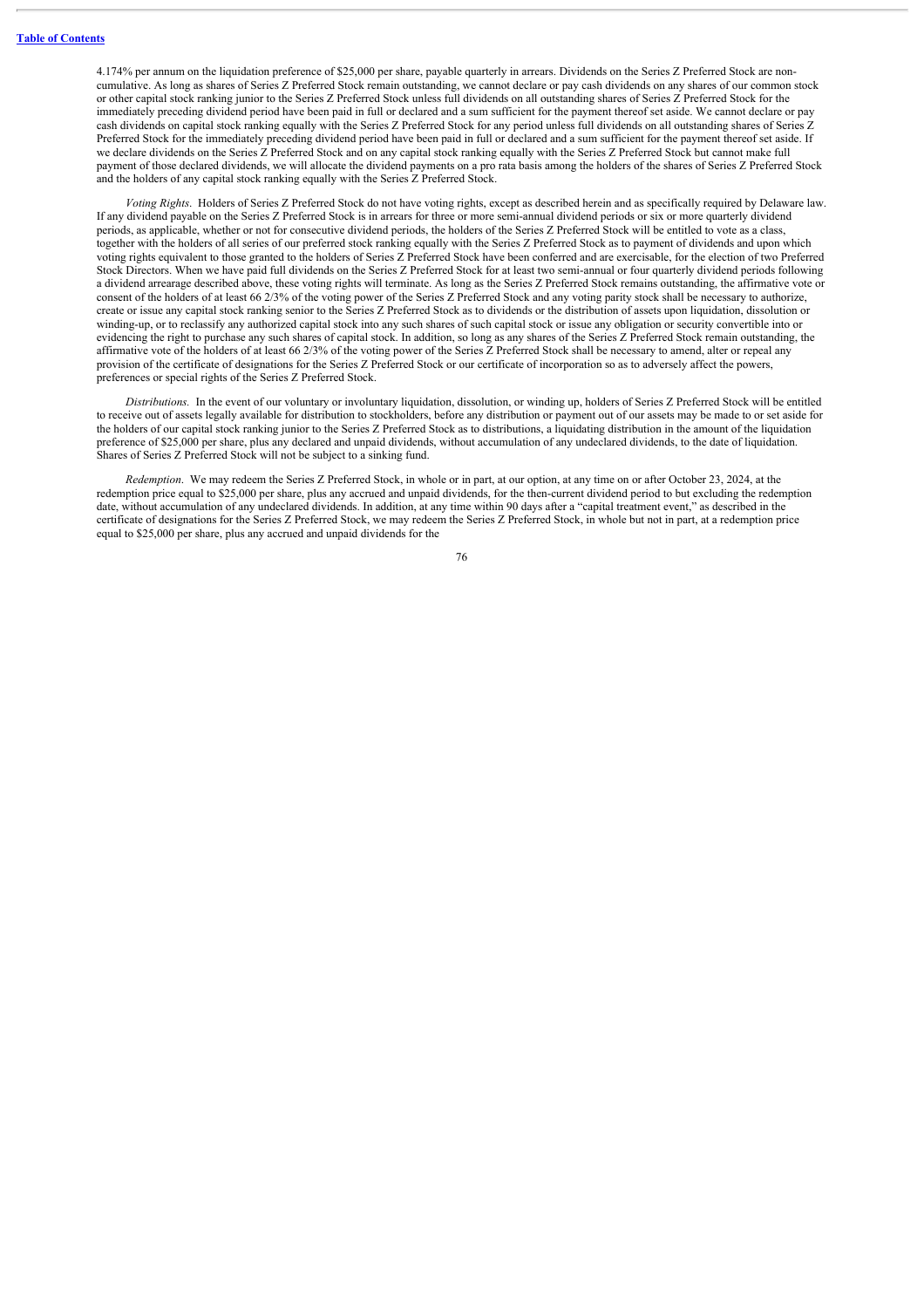then-current dividend period to but excluding the redemption date, without accumulation of any undeclared dividends.

### *Series AA Preferred Stock*

*Preferential Rights.* The Series AA Preferred Stock ranks senior to our common stock and equally with the Series B Preferred Stock, Series D Preferred Stock, Series E Preferred Stock, Series F Preferred Stock, Series G Preferred Stock, Series I Preferred Stock, Series K Preferred Stock, Series L Preferred Stock, Series M Preferred Stock, Series T Preferred Stock, Series U Preferred Stock, Series V Preferred Stock, Series W Preferred Stock, Series X Preferred Stock, Series Y Preferred Stock, Series Z Preferred Stock, Series 1 Preferred Stock, Series 2 Preferred Stock, Series 3 Preferred Stock, Series 4 Preferred Stock, and Series 5 Preferred Stock as to dividends and distributions on our liquidation, dissolution, or winding up. Series AA Preferred Stock is not convertible into or exchangeable for any shares of our common stock or any other class of our capital stock. Holders of the Series AA Preferred Stock do not have any preemptive rights. We may issue stock with preferences equal to the Series AA Preferred Stock without the consent of the holders of the Series AA Preferred Stock.

*Dividends.* Holders of the Series AA Preferred Stock are entitled to receive cash dividends, when, as, and if declared by our board of directors or a duly authorized committee of our board, for each semi-annual dividend period from the issue date to, but excluding, March 17, 2025, at a rate of 6.100% per annum on the liquidation preference of \$25,000 per share, payable semiannually in arrears, and, for each quarterly dividend period from March 17, 2025 through the redemption date of the Series AA Preferred Stock, at a floating rate equal to three-month LIBOR plus a spread of 3.898% per annum on the liquidation preference of \$25,000 per share, payable quarterly in arrears. Dividends on the Series AA Preferred Stock are non-cumulative. As long as shares of Series AA Preferred Stock remain outstanding, we cannot declare or pay cash dividends on any shares of our common stock or other capital stock ranking junior to the Series AA Preferred Stock unless full dividends on all outstanding shares of Series AA Preferred Stock for the immediately preceding dividend period have been paid in full or declared and a sum sufficient for the payment thereof set aside. We cannot declare or pay cash dividends on capital stock ranking equally with the Series AA Preferred Stock for any period unless full dividends on all outstanding shares of Series AA Preferred Stock for the immediately preceding dividend period have been paid in full or declared and a sum sufficient for the payment thereof set aside. If we declare dividends on the Series AA Preferred Stock and on any capital stock ranking equally with the Series AA Preferred Stock but cannot make full payment of those declared dividends, we will allocate the dividend payments on a pro rata basis among the holders of the shares of Series AA Preferred Stock and the holders of any capital stock ranking equally with the Series AA Preferred Stock.

*Voting Rights*. Holders of Series AA Preferred Stock do not have voting rights, except as described herein and as specifically required by Delaware law. If any dividend payable on the Series AA Preferred Stock is in arrears for three or more semi-annual dividend periods or six or more quarterly dividend periods, as applicable, whether or not for consecutive dividend periods, the holders of the Series AA Preferred Stock will be entitled to vote as a class, together with the holders of all series of our preferred stock ranking equally with the Series AA Preferred Stock as to payment of dividends and upon which voting rights equivalent to those granted to the holders of Series AA Preferred Stock have been conferred and are exercisable, for the election of two Preferred Stock Directors. When we have paid full dividends on the Series AA Preferred Stock for at least two semi-annual or four quarterly dividend periods following a dividend arrearage described above, these voting rights will terminate. As long as the Series AA Preferred Stock remains outstanding, the affirmative vote or consent of the holders of at least 66 2/3% of the voting power of the Series AA Preferred Stock and any voting parity stock shall be necessary to authorize, create or issue any capital stock ranking senior to the Series AA Preferred Stock as to dividends or the distribution of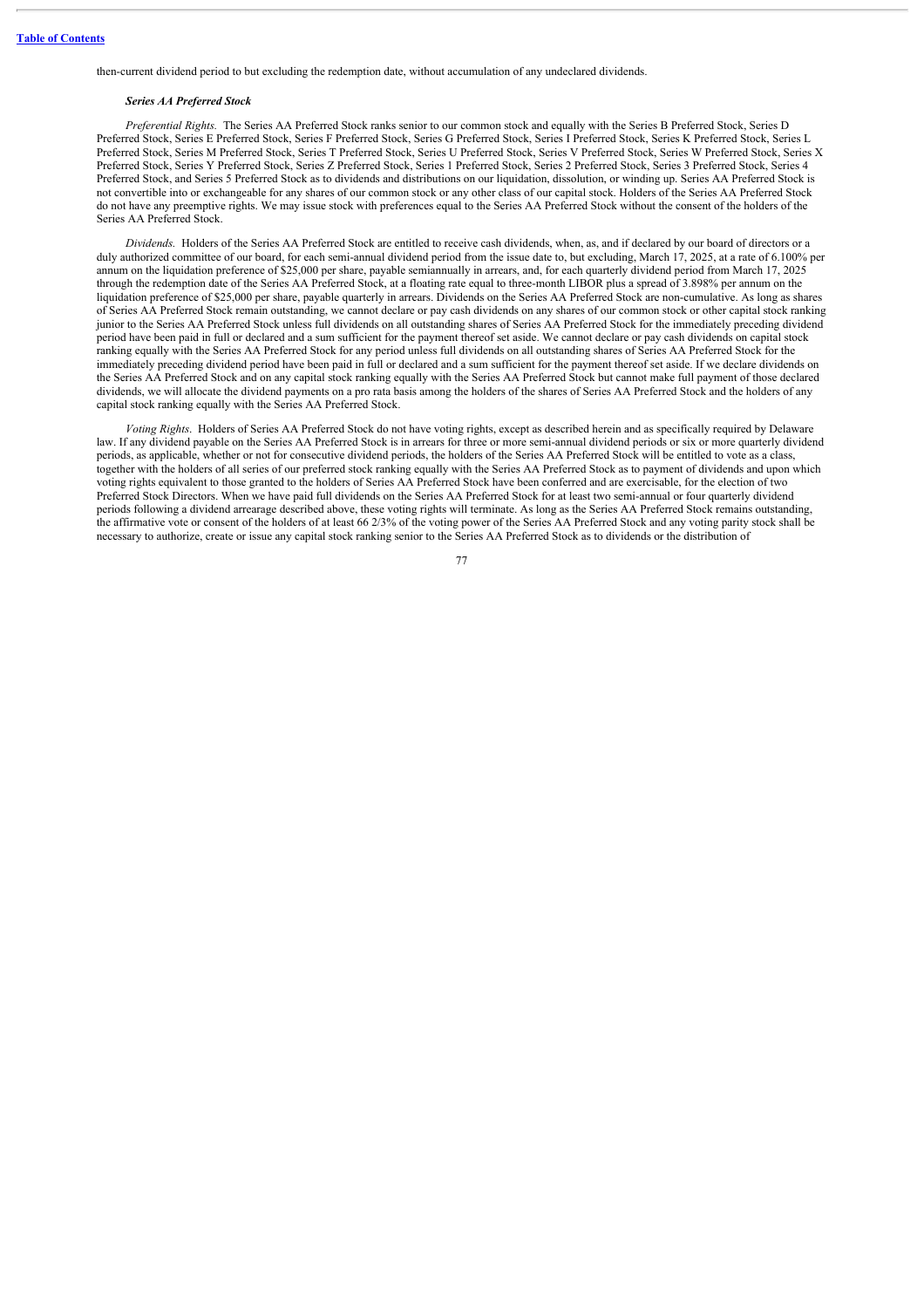assets upon liquidation, dissolution or winding-up, or to reclassify any authorized capital stock into any such shares of such capital stock or issue any obligation or security convertible into or evidencing the right to purchase any such shares of capital stock. In addition, so long as any shares of the Series AA Preferred Stock remain outstanding, the affirmative vote of the holders of at least 66 2/3% of the voting power of the Series AA Preferred Stock shall be necessary to amend, alter or repeal any provision of the certificate of designations for the Series AA Preferred Stock or our certificate of incorporation so as to adversely affect the powers, preferences or special rights of the Series AA Preferred Stock.

*Distributions.* In the event of our voluntary or involuntary liquidation, dissolution, or winding up, holders of Series AA Preferred Stock will be entitled to receive out of assets legally available for distribution to stockholders, before any distribution or payment out of our assets may be made to or set aside for the holders of our capital stock ranking junior to the Series AA Preferred Stock as to distributions, a liquidating distribution in the amount of the liquidation preference of \$25,000 per share, plus any declared and unpaid dividends, without accumulation of any undeclared dividends, to the date of liquidation. Shares of Series AA Preferred Stock will not be subject to a sinking fund.

*Redemption*. We may redeem the Series AA Preferred Stock, in whole or in part, at our option, at any time on or after March 17, 2025, at the redemption price equal to \$25,000 per share, plus any accrued and unpaid dividends, for the then-current dividend period to but excluding the redemption date, without accumulation of any undeclared dividends. In addition, at any time within 90 days after a "capital treatment event," as described in the certificate of designations for the Series AA Preferred Stock, we may redeem the Series AA Preferred Stock, in whole but not in part, at a redemption price equal to \$25,000 per share, plus any accrued and unpaid dividends for the then-current dividend period to but excluding the redemption date, without accumulation of any undeclared dividends.

## *Series 1 Preferred Stock*

*Preferential Rights.* The Series 1 Preferred Stock ranks senior to common stock and equally with the Series B Preferred Stock, Series D Preferred Stock, Series E Preferred Stock, Series F Preferred Stock, Series G Preferred Stock, Series I Preferred Stock, Series K Preferred Stock, Series L Preferred Stock, Series M Preferred Stock, Series T Preferred Stock, Series U Preferred Stock, Series V Preferred Stock, Series W Preferred Stock, Series X Preferred Stock, Series Y Preferred Stock, Series Z Preferred Stock, Series AA Preferred Stock, Series 2 Preferred Stock, Series 3 Preferred Stock, Series 4 Preferred Stock, and Series 5 Preferred Stock as to dividends and distributions on our liquidation, dissolution, or winding up. Shares of the Series 1 Preferred Stock are not convertible into or exchangeable for any shares of common stock or any other class of our capital stock. Holders of the Series 1 Preferred Stock do not have any preemptive rights. We may issue stock with preferences equal to the Series 1 Preferred Stock without the consent of the holders of the Series 1 Preferred Stock.

*Dividends.* Holders of the Series 1 Preferred Stock are entitled to receive cash dividends, when, as, and if declared by our board of directors or a duly authorized committee thereof, on the liquidation preference of \$30,000 per share at an annual floating rate per share equal to the greater of (a) three-month LIBOR, plus a spread of 0.75% and (b) 3.00%. Dividends on the Series 1 Preferred Stock are non-cumulative and are payable quarterly, if declared. As long as shares of Series 1 Preferred Stock remain outstanding, we cannot declare or pay cash dividends on any shares of common stock or other capital stock ranking junior to the Series 1 Preferred Stock unless full dividends on all outstanding shares of Series 1 Preferred Stock have been declared, paid or set aside for payment for the immediately preceding dividend period. We cannot declare or pay cash dividends on capital stock ranking equally with the Series 1 Preferred Stock for any period unless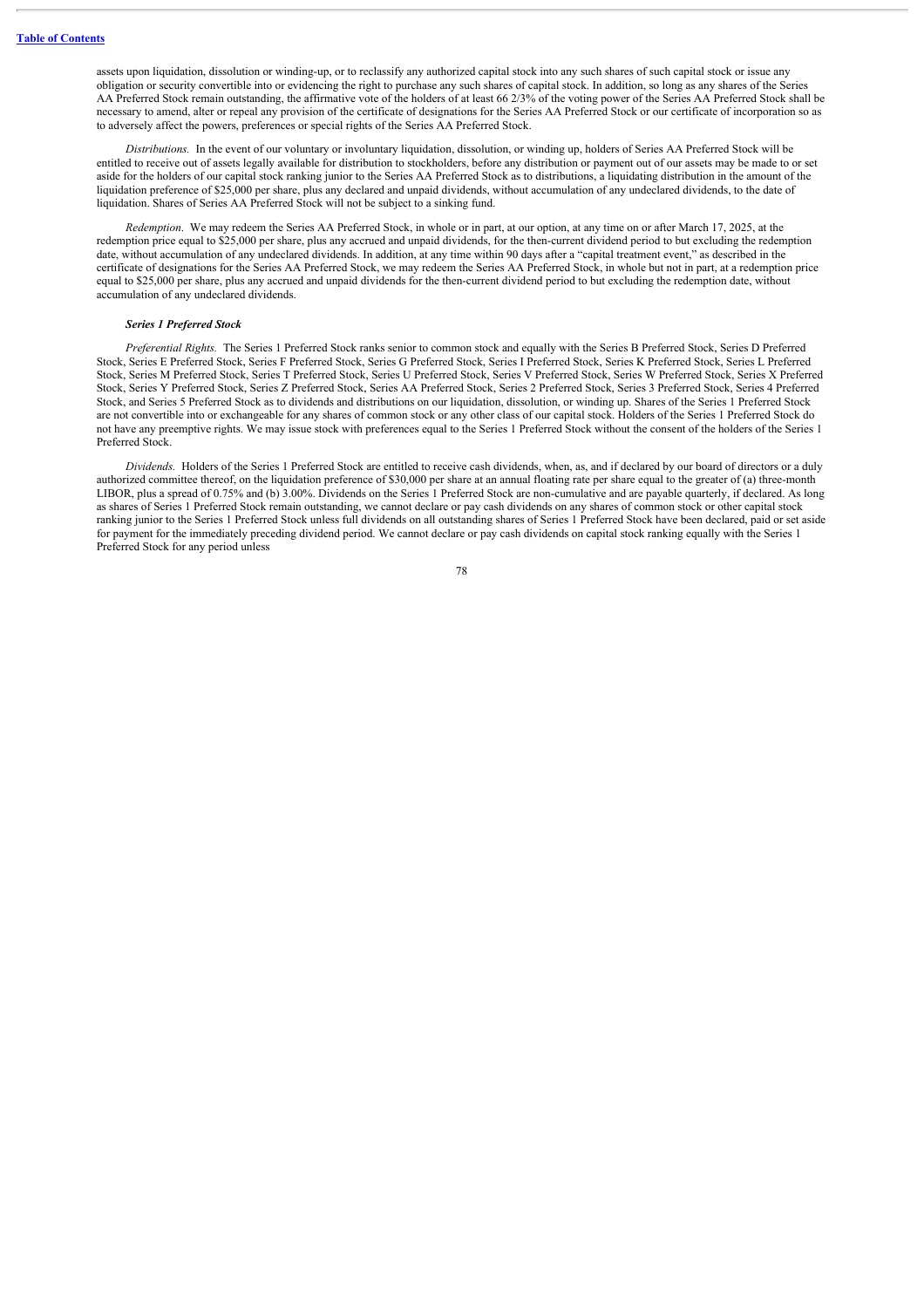for such dividend period full dividends on all outstanding shares of Series 1 Preferred Stock for the immediately preceding dividend period have been declared, paid or set aside for payment. When dividends are not paid in full upon the shares of the Series 1 Preferred Stock and any capital stock ranking equally with the Series 1 Preferred Stock, all dividends declared upon shares of the Series 1 Preferred Stock and all shares of capital stock ranking equally with the Series 1 Preferred Stock shall be declared pro rata so that the amount of dividends declared per share on the Series 1 Preferred Stock, and all such other of our stock shall in all cases bear to each other the same ratio that accrued dividends per share on the shares of the Series 1 Preferred Stock and all such other stock bear to each other.

*Voting Rights.* Holders of Series 1 Preferred Stock do not have voting rights, except as provided herein and as specifically required by law. Holders of Series 1 Preferred Stock shall be entitled to vote on all matters submitted to a vote of the holders of common stock, voting together with the holders of common stock as one class, and each share of Series 1 Preferred Stock shall be entitled to 150 votes. If any quarterly dividend payable on the Series 1 Preferred Stock is in arrears for six or more quarterly dividend periods, whether or not for consecutive dividend periods, the holders of the Series 1 Preferred Stock will be entitled to vote as a class, together with the holders of all series of preferred stock ranking equally with the Series 1 Preferred Stock as to payment of dividends and upon which voting rights equivalent to those granted to the holders of Series 1 Preferred Stock have been conferred and are exercisable, for the election of two Preferred Stock Directors; each share of Series 1 Preferred Stock shall be entitled to three votes for the election of such Preferred Stock Directors. When we have paid full dividends on the Series 1 Preferred Stock for at least four quarterly dividend periods following a dividend arrearage described above, these voting rights will terminate.

As long as the Series 1 Preferred Stock remains outstanding, the affirmative vote or consent of the holders of at least two-thirds of the shares of Series 1 Preferred Stock, outstanding at the time (voting as a class with all other series of preferred stock ranking equally with the Series 1 Preferred Stock), shall be necessary to permit, effect or validate (i) the authorization, creation, or issuance, or any increase in the authorized or issued amount, of any class or series of stock ranking prior to the Series 1 Preferred Stock or (ii) the amendment, alteration, or repeal, whether by merger, consolidation, or otherwise, of any of the provisions of the Certificate of Incorporation or of the resolutions set forth in a certificate of designations for the Series 1 Preferred Stock, which would adversely affect any right, preference, or privilege or voting power of the Series 1 Preferred Stock, or of the holders thereof.

*Distributions.* In the event of our voluntary or involuntary liquidation, dissolution, or winding up, holders of Series 1 Preferred Stock will be entitled to receive out of assets legally available for distribution to stockholders, before any distribution or payment out of our assets may be made to or set aside for the holders of Bank of America capital stock ranking junior to the Series 1 Preferred Stock, a liquidating distribution in the amount of the liquidation preference of \$30,000 per share, plus any declared and unpaid dividends, without accumulation of any undeclared dividends, to the date of liquidation. Shares of Series 1 Preferred Stock will not be subject to a sinking fund.

*Redemption* We may redeem the Series 1 Preferred Stock, in whole or in part, at our option, at the redemption price equal to \$30,000 per share, plus any declared and unpaid dividends, without accumulation of any undeclared dividends.

## *Series 2 Preferred Stock*

*Preferential Rights.* The Series 2 Preferred Stock ranks senior to common stock and equally with the Series B Preferred Stock, Series D Preferred Stock, Series E Preferred Stock, Series F Preferred Stock, Series G Preferred Stock, Series I Preferred Stock, Series K Preferred Stock, Series L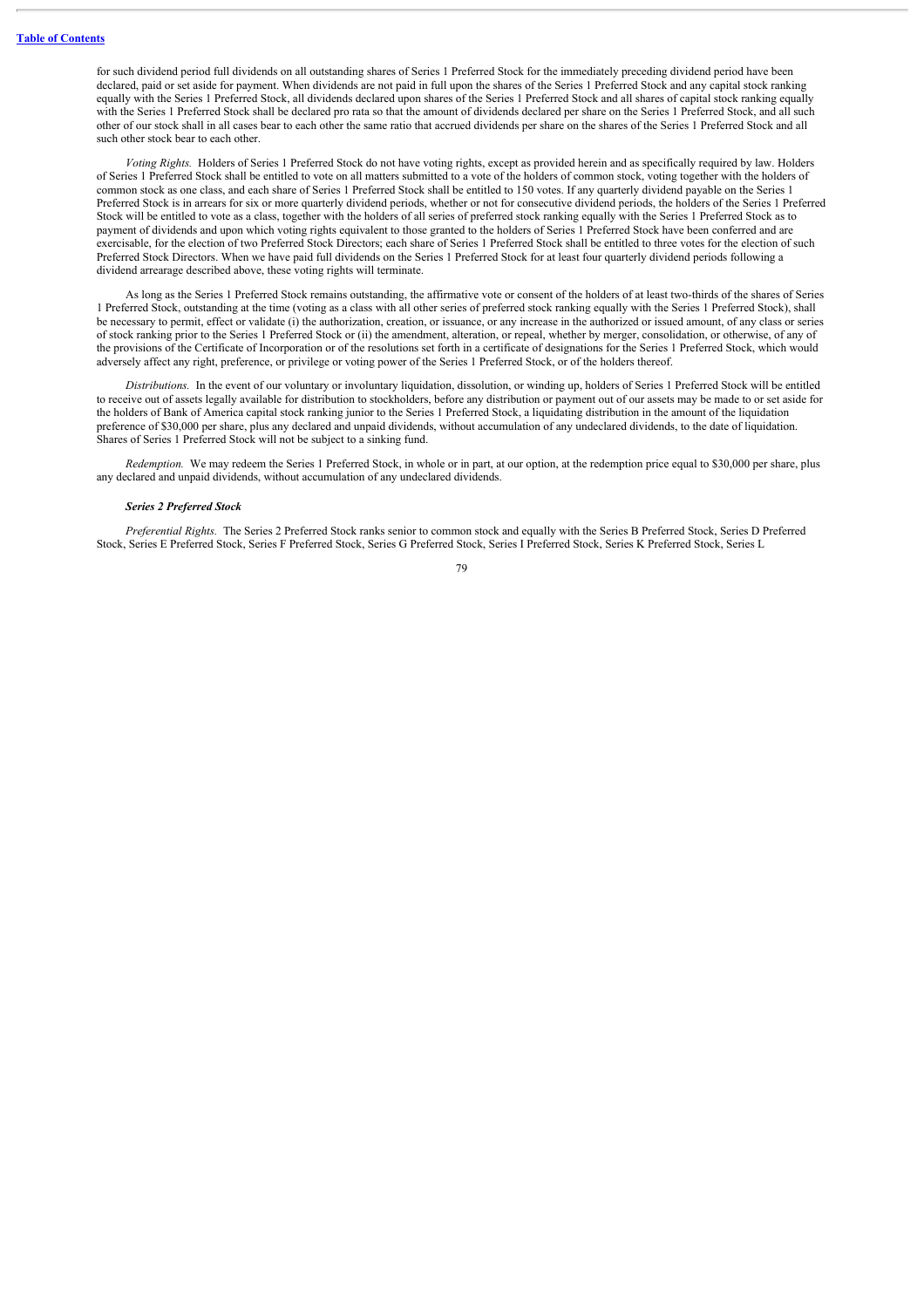Preferred Stock, Series M Preferred Stock, Series T Preferred Stock, Series U Preferred Stock, Series V Preferred Stock, Series W Preferred Stock, Series X Preferred Stock, Series Y Preferred Stock, Series Z Preferred Stock, Series AA Preferred Stock, Series 1 Preferred Stock, Series 3 Preferred Stock, Series 4 Preferred Stock, and Series 5 Preferred Stock as to dividends and distributions on our liquidation, dissolution, or winding up. Shares of the Series 2 Preferred Stock are not convertible into or exchangeable for any shares of common stock or any other class of our capital stock. Holders of the Series 2 Preferred Stock do not have any preemptive rights. We may issue stock with preferences equal to the Series 2 Preferred Stock without the consent of the holders of the Series 2 Preferred Stock.

*Dividends.* Holders of the Series 2 Preferred Stock are entitled to receive cash dividends, when, as, and if declared by our board of directors or a duly authorized committee thereof, on the liquidation preference of \$30,000 per share at an annual floating rate per share equal to the greater of (a) three-month LIBOR, plus a spread of 0.65% and (b) 3.00%. Dividends on the Series 2 Preferred Stock are non-cumulative and are payable quarterly in arrears, if declared. As long as shares of Series 2 Preferred Stock remain outstanding, we cannot declare or pay cash dividends on any shares of common stock or other capital stock ranking junior to the Series 2 Preferred Stock unless full dividends on all outstanding shares of Series 2 Preferred Stock have been declared, paid or set aside for payment for the immediately preceding dividend period. We cannot declare or pay cash dividends on capital stock ranking equally with the Series 2 Preferred Stock for any period unless for such dividend period full dividends on all outstanding shares of Series 2 Preferred Stock for the immediately preceding dividend period have been declared, paid or set aside for payment. When dividends are not paid in full upon the shares of the Series 2 Preferred Stock and any capital stock ranking equally with the Series 2 Preferred Stock, all dividends declared upon shares of the Series 2 Preferred Stock and all shares of capital stock ranking equally with the Series 2 Preferred Stock shall be declared pro rata so that the amount of dividends declared per share on the Series 2 Preferred Stock, and all such other stock of ours shall in all cases bear to each other the same ratio that accrued dividends per share on the shares of the Series 2 Preferred Stock and all such other stock bear to each other.

*Voting Rights.* Holders of Series 2 Preferred Stock do not have voting rights, except as provided herein and as specifically required by law. Holders of Series 2 Preferred Stock shall be entitled to vote on all matters submitted to a vote of the holders of common stock, voting together with the holders of common stock as one class, and each share of Series 2 Preferred Stock shall be entitled to 150 votes. If any quarterly dividend payable on the Series 2 Preferred Stock is in arrears for six or more quarterly dividend periods, whether or not for consecutive dividend periods, the holders of the Series 2 Preferred Stock will be entitled to vote as a class, together with the holders of all series of preferred stock ranking equally with the Series 2 Preferred Stock as to payment of dividends and upon which voting rights equivalent to those granted to the holders of Series 2 Preferred Stock have been conferred and are exercisable, for the election of two Preferred Stock Directors; each share of Series 2 Preferred Stock shall be entitled to three votes for the election of such Preferred Stock Directors. When we have paid full dividends on the Series 2 Preferred Stock for at least four quarterly dividend periods following a dividend arrearage described above, these voting rights will terminate.

As long as the Series 2 Preferred Stock remains outstanding, the affirmative vote or consent of the holders of at least two-thirds of the shares of Series 2 Preferred Stock, outstanding at the time (voting as a class with all other series of preferred stock ranking equally with the Series 2 Preferred Stock), shall be necessary to permit, effect, or validate (i) the authorization, creation, or issuance, or any increase in the authorized or issued amount, of any class or series of stock ranking prior to the Series 2 Preferred Stock or (ii) the amendment, alteration, or repeal, whether by merger, consolidation, or otherwise, of any of the provisions of the Certificate of Incorporation or of the resolutions set forth in a certificate of designations for the Series 2 Preferred Stock, which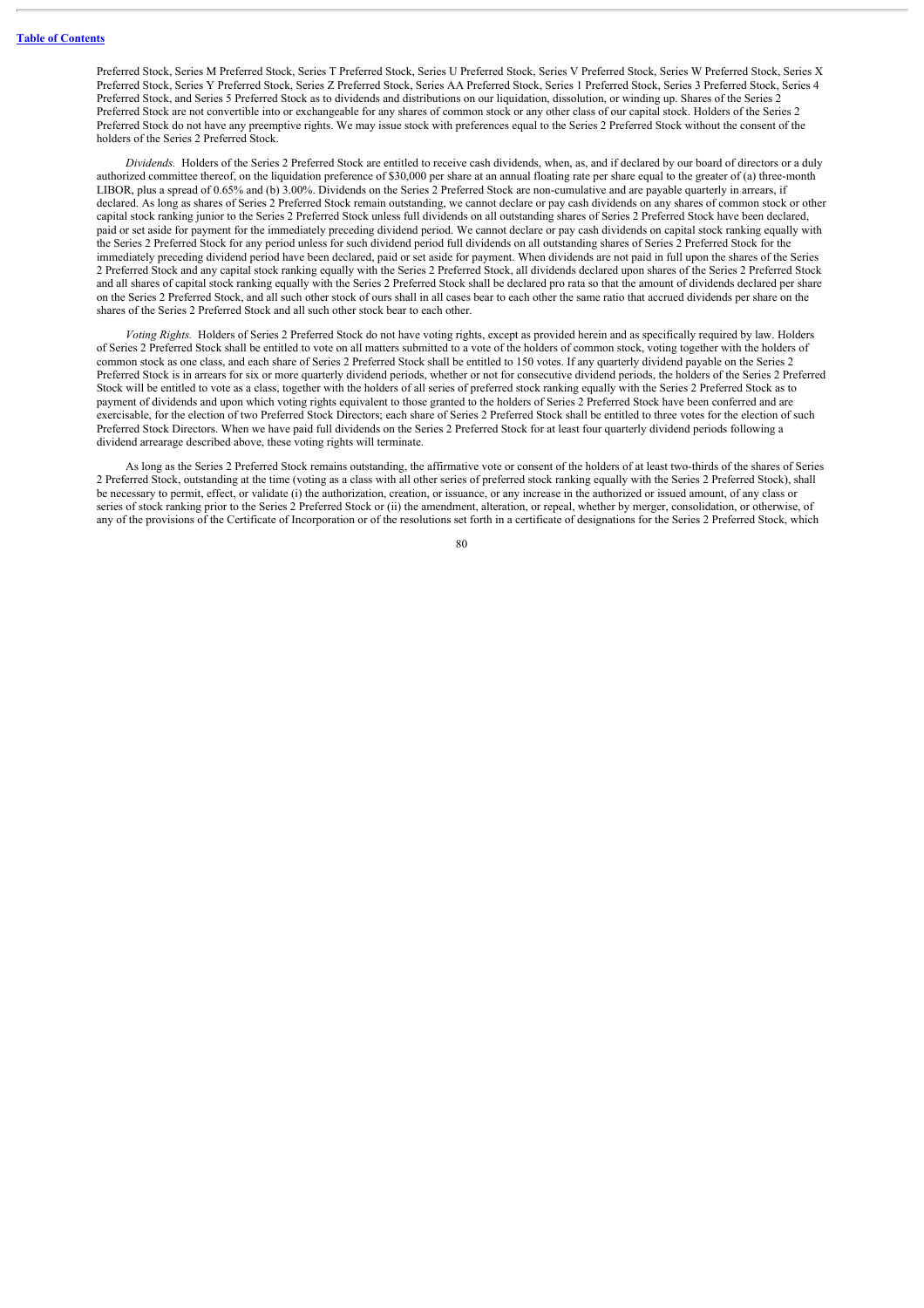would adversely affect any right, preference, or privilege or voting power of the Series 2 Preferred Stock, or of the holders thereof.

*Distributions.* In the event of our voluntary or involuntary liquidation, dissolution, or winding up, holders of Series 2 Preferred Stock will be entitled to receive out of assets legally available for distribution to stockholders, before any distribution or payment out of our assets may be made to or set aside for the holders of our capital stock ranking junior to the Series 2 Preferred Stock, a liquidating distribution in the amount of the liquidation preference of \$30,000 per share, plus any declared and unpaid dividends, without accumulation of any undeclared dividends, to the date of liquidation. Shares of Series 2 Preferred Stock will not be subject to a sinking fund.

*Redemption.* We may redeem the Series 2 Preferred Stock, in whole or in part, at our option, at the redemption price equal to \$30,000 per share, plus any declared and unpaid dividends, without accumulation of any undeclared dividends.

#### *Series 3 Preferred Stock*

*Preferential Rights.* The Series 3 Preferred Stock ranks senior to common stock and equally with the Series B Preferred Stock, Series D Preferred Stock, Series E Preferred Stock, Series F Preferred Stock, Series G Preferred Stock, Series I Preferred Stock, Series K Preferred Stock, Series L Preferred Stock, Series M Preferred Stock, Series T Preferred Stock, Series U Preferred Stock, Series V Preferred Stock, Series W Preferred Stock, Series X Preferred Stock, Series Y Preferred Stock, Series Z Preferred Stock, Series AA Preferred Stock, Series 1 Preferred Stock, Series 2 Preferred Stock, Series 4 Preferred Stock, and Series 5 Preferred Stock as to dividends and distributions on our liquidation, dissolution, or winding up. Shares of the Series 3 Preferred Stock are not convertible into or exchangeable for any shares of common stock or any other class of our capital stock. Holders of the Series 3 Preferred Stock do not have any preemptive rights. We may issue stock with preferences equal to the Series 3 Preferred Stock without the consent of the holders of the Series 3 Preferred Stock.

*Dividends.* Holders of the Series 3 Preferred Stock are entitled to receive cash dividends, when, as, and if declared by our board of directors or a duly authorized committee thereof, at an annual dividend rate per share of 6.375% on the liquidation preference of \$30,000 per share. Dividends on the Series 3 Preferred Stock are non-cumulative and are payable quarterly in arrears, if declared. As long as shares of Series 3 Preferred Stock remain outstanding, we cannot declare or pay cash dividends on any shares of common stock or other capital stock ranking junior to the Series 3 Preferred Stock unless full dividends on all outstanding shares of Series 3 Preferred Stock have been declared, paid or set aside for payment for the immediately preceding dividend period. We cannot declare or pay cash dividends on capital stock ranking equally with the Series 3 Preferred Stock for any period unless for such dividend period full dividends on all outstanding shares of Series 3 Preferred Stock for the immediately preceding dividend period have been declared, paid or set aside for payment. When dividends are not paid in full upon the shares of the Series 3 Preferred Stock and any capital stock ranking equally with the Series 3 Preferred Stock, all dividends declared upon shares of the Series 3 Preferred Stock and all shares of capital stock ranking equally with the Series 3 Preferred Stock shall be declared pro rata so that the amount of dividends declared per share on the Series 3 Preferred Stock, and all such other of our stock shall in all cases bear to each other the same ratio that accrued dividends per share on the shares of the Series 3 Preferred Stock and all such other stock bear to each other.

*Voting Rights.* Holders of Series 3 Preferred Stock do not have voting rights, except as provided herein and as specifically required by law. Holders of Series 3 Preferred Stock shall be entitled to vote on all matters submitted to a vote of the holders of common stock, voting together with the holders of common stock as one class, and each share of Series 3 Preferred Stock shall be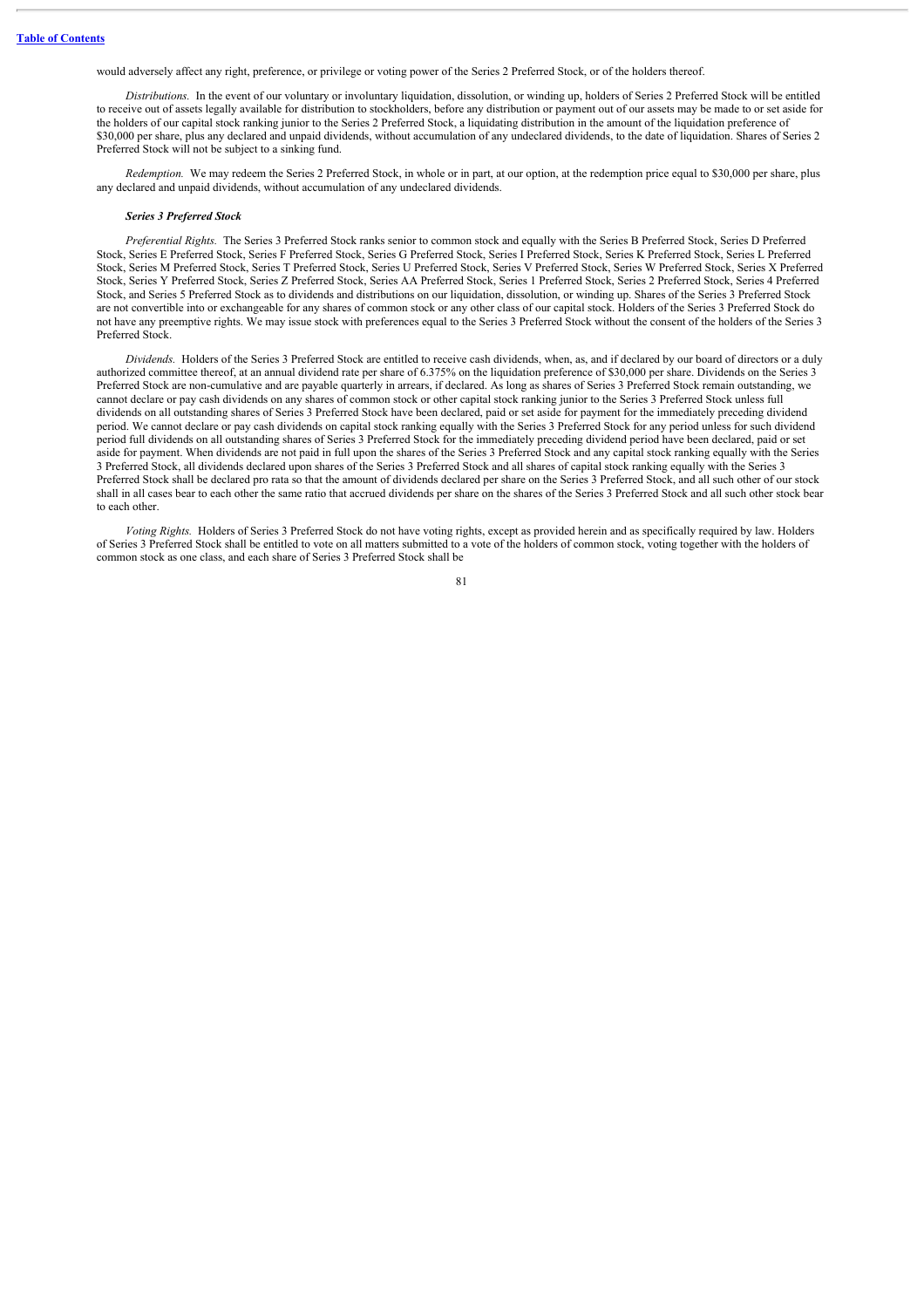entitled to 150 votes. If any quarterly dividend payable on the Series 3 Preferred Stock is in arrears for six or more quarterly dividend periods, whether or not for consecutive dividend periods, the holders of the Series 3 Preferred Stock will be entitled to vote as a class, together with the holders of all series of preferred stock ranking equally with the Series 3 Preferred Stock as to payment of dividends and upon which voting rights equivalent to those granted to the holders of Series 3 Preferred Stock have been conferred and are exercisable, for the election of two Preferred Stock Directors; each share of Series 3 Preferred Stock shall be entitled to three votes for the election of such Preferred Stock Directors. When we have paid full dividends on the Series 3 Preferred Stock for at least four quarterly dividend periods following a dividend arrearage described above, these voting rights will terminate.

As long as the Series 3 Preferred Stock remains outstanding, the affirmative vote or consent of the holders of at least two-thirds of the shares of Series 3 Preferred Stock, outstanding at the time (voting as a class with all other series of preferred stock ranking equally with the Series 3 Preferred Stock), shall be necessary to permit, effect, or validate (i) the authorization, creation, or issuance, or any increase in the authorized or issued amount, of any class or series of stock ranking prior to the Series 3 Preferred Stock or (ii) the amendment, alteration, or repeal, whether by merger, consolidation, or otherwise, of any of the provisions of the Certificate of Incorporation or of the resolutions set forth in a certificate of designations for the Series 3 Preferred Stock, which would adversely affect any right, preference, or privilege or voting power of the Series 3 Preferred Stock, or of the holders thereof.

*Distributions.* In the event of our voluntary or involuntary liquidation, dissolution, or winding up, holders of Series 3 Preferred Stock will be entitled to receive out of assets legally available for distribution to stockholders, before any distribution or payment out of our assets may be made to or set aside for the holders of our capital stock ranking junior to the Series 3 Preferred Stock, a liquidating distribution in the amount of the liquidation preference of \$30,000 per share, plus any declared and unpaid dividends, without accumulation of any undeclared dividends, to the date of liquidation. Shares of Series 3 Preferred Stock will not be subject to a sinking fund.

*Redemption.* We may redeem the Series 3 Preferred Stock, in whole or in part, at our option, at the redemption price equal to \$30,000 per share, plus any declared and unpaid dividends, without accumulation of any undeclared dividends.

#### *Series 4 Preferred Stock*

*Preferential Rights.* The Series 4 Preferred Stock ranks senior to common stock and equally with the Series B Preferred Stock, Series D Preferred Stock, Series E Preferred Stock, Series F Preferred Stock, Series G Preferred Stock, Series I Preferred Stock, Series K Preferred Stock, Series L Preferred Stock, Series M Preferred Stock, Series T Preferred Stock, Series U Preferred Stock, Series V Preferred Stock, Series W Preferred Stock, Series X Preferred Stock, Series Y Preferred Stock, Series Z Preferred Stock, Series AA Preferred Stock, Series 1 Preferred Stock, Series 2 Preferred Stock, Series 3 Preferred Stock, and Series 5 Preferred Stock as to dividends and distributions on Bank of America's liquidation, dissolution, or winding up. Shares of the Series 4 Preferred Stock are not convertible into or exchangeable for any shares of common stock or any other class of our capital stock. Holders of the Series 4 Preferred Stock do not have any preemptive rights. We may issue stock with preferences equal to the Series 4 Preferred Stock without the consent of the holders of the Series 4 Preferred Stock.

*Dividends.* Holders of the Series 4 Preferred Stock are entitled to receive cash dividends, when, as, and if declared by our board of directors or a duly authorized committee thereof, on the liquidation preference of \$30,000 per share at an annual floating rate per share equal to the greater of (a) three-month LIBOR, plus a spread of 0.75% and (b) 4.00%. Dividends on the Series 4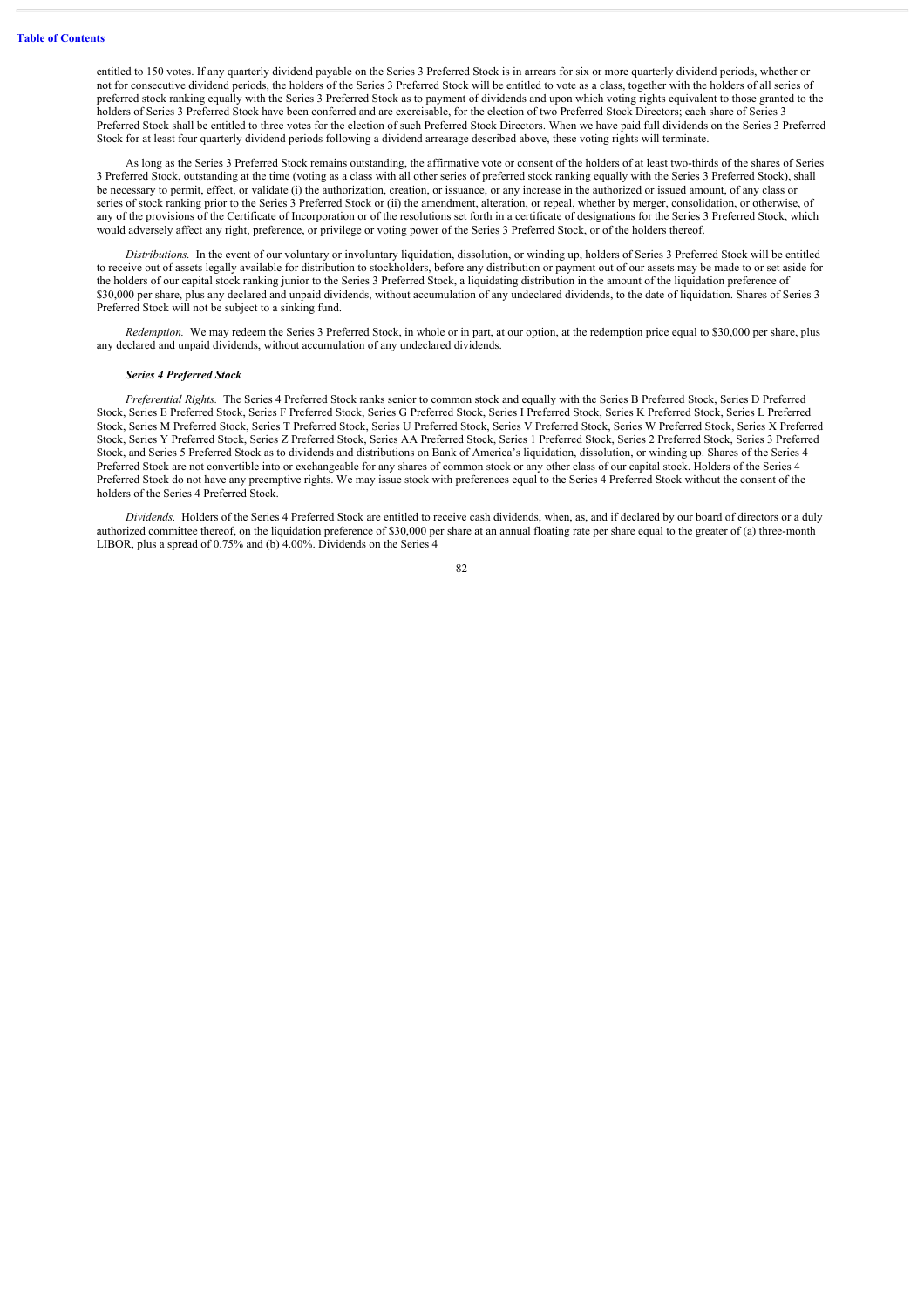Preferred Stock are non-cumulative and are payable quarterly in arrears, if declared. As long as shares of Series 4 Preferred Stock remain outstanding, we cannot declare or pay cash dividends on any shares of common stock or other capital stock ranking junior to the Series 4 Preferred Stock unless full dividends on all outstanding shares of Series 4 Preferred Stock have been declared, paid or set aside for payment for the immediately preceding dividend period. We cannot declare or pay cash dividends on capital stock ranking equally with the Series 4 Preferred Stock for any period unless for such dividend period full dividends on all outstanding shares of Series 4 Preferred Stock for the immediately preceding dividend period have been declared, paid or set aside for payment. When dividends are not paid in full upon the shares of the Series 4 Preferred Stock and any capital stock ranking equally with the Series 4 Preferred Stock, all dividends declared upon shares of the Series 4 Preferred Stock and all shares of capital stock ranking equally with the Series 4 Preferred Stock shall be declared pro rata so that the amount of dividends declared per share on the Series 4 Preferred Stock, and all such other of our stock shall in all cases bear to each other the same ratio that accrued dividends per share on the shares of the Series 4 Preferred Stock and all such other stock bear to each other.

*Voting Rights.* Holders of Series 4 Preferred Stock do not have voting rights, except as provided herein and as specifically required by law. Holders of Series 4 Preferred Stock shall be entitled to vote on all matters submitted to a vote of the holders of common stock, voting together with the holders of common stock as one class, and each share of Series 4 Preferred Stock shall be entitled to 150 votes. If any quarterly dividend payable on the Series 4 Preferred Stock is in arrears for six or more quarterly dividend periods, whether or not for consecutive dividend periods, the holders of the Series 4 Preferred Stock will be entitled to vote as a class, together with the holders of all series of preferred stock ranking equally with the Series 4 Preferred Stock as to payment of dividends and upon which voting rights equivalent to those granted to the holders of Series 4 Preferred Stock have been conferred and are exercisable, for the election of two Preferred Stock Directors; each share of Series 4 Preferred Stock shall be entitled to three votes for the election of such Preferred Stock Directors. When we have paid full dividends on the Series 4 Preferred Stock for at least four quarterly dividend periods following a dividend arrearage described above, these voting rights will terminate.

As long as the Series 4 Preferred Stock remains outstanding, the affirmative vote or consent of the holders of at least two-thirds of the shares of Series 4 Preferred Stock, outstanding at the time (voting as a class with all other series of preferred stock ranking equally with the Series 4 Preferred Stock), shall be necessary to permit, effect, or validate (i) the authorization, creation, or issuance, or any increase in the authorized or issued amount, of any class or series of stock ranking prior to the Series 4 Preferred Stock or (ii) the amendment, alteration, or repeal, whether by merger, consolidation, or otherwise, of any of the provisions of the Certificate of Incorporation or of the resolutions set forth in a certificate of designations for the Series 4 Preferred Stock, which would adversely affect any right, preference, or privilege or voting power of the Series 4 Preferred Stock, or of the holders thereof.

*Distributions.* In the event of our voluntary or involuntary liquidation, dissolution, or winding up, holders of Series 4 Preferred Stock will be entitled to receive out of assets legally available for distribution to stockholders, before any distribution or payment out of our assets may be made to or set aside for the holders of our capital stock ranking junior to the Series 4 Preferred Stock, a liquidating distribution in the amount of the liquidation preference of \$30,000 per share, plus any declared and unpaid dividends, without accumulation of any undeclared dividends, to the date of liquidation. Shares of Series 4 Preferred Stock will not be subject to a sinking fund.

*Redemption.* We may redeem the Series 4 Preferred Stock, in whole or in part, at our option, at the redemption price equal to \$30,000 per share, plus any declared and unpaid dividends, without accumulation of any undeclared dividends.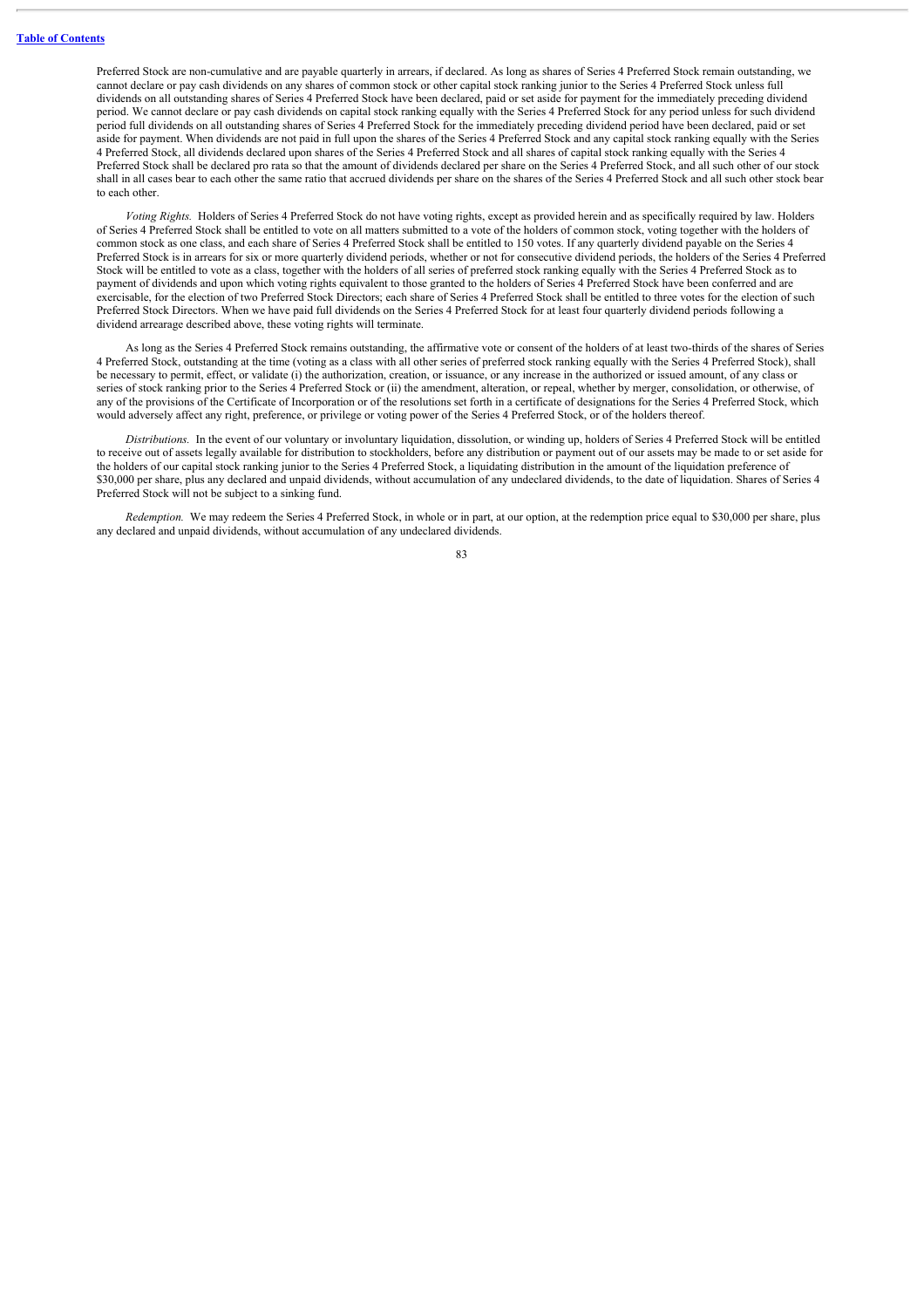#### *Series 5 Preferred Stock*

*Preferential Rights.* The Series 5 Preferred Stock ranks senior to common stock and equally with the Series B Preferred Stock, Series D Preferred Stock, Series E Preferred Stock, Series F Preferred Stock, Series G Preferred Stock, Series I Preferred Stock, Series K Preferred Stock, Series L Preferred Stock, Series M Preferred Stock, Series T Preferred Stock, Series U Preferred Stock, Series V Preferred Stock, Series W Preferred Stock, Series X Preferred Stock, Series Y Preferred Stock, Series Z Preferred Stock, Series AA Preferred Stock, Series 1 Preferred Stock, Series 2 Preferred Stock, Series 3 Preferred Stock, and Series 4 Preferred Stock as to dividends and distributions on our liquidation, dissolution, or winding up. Shares of the Series 5 Preferred Stock are not convertible into or exchangeable for any shares of common stock or any other class of our capital stock. Holders of the Series 5 Preferred Stock do not have any preemptive rights. We may issue stock with preferences equal to the Series 5 Preferred Stock without the consent of the holders of the Series 5 Preferred Stock.

*Dividends.* Holders of the Series 5 Preferred Stock are entitled to receive cash dividends, when, as, and if declared by the our board of directors or a duly authorized committee thereof, on the liquidation preference of \$30,000 per share at an annual floating rate per share equal to the greater of (a) threemonth LIBOR, plus a spread of 0.50% and (b) 4.00%. Dividends on the Series 5 Preferred Stock are non-cumulative and are payable quarterly in arrears, if declared. As long as shares of Series 5 Preferred Stock remain outstanding, we cannot declare or pay cash dividends on any shares of common stock or other capital stock ranking junior to the Series 5 Preferred Stock unless full dividends on all outstanding shares of Series 5 Preferred Stock have been declared, paid or set aside for payment for the immediately preceding dividend period. We cannot declare or pay cash dividends on capital stock ranking equally with the Series 5 Preferred Stock for any period unless for such dividend period full dividends on all outstanding shares of Series 5 Preferred Stock for the immediately preceding dividend period have been declared, paid or set aside for payment. When dividends are not paid in full upon the shares of the Series 5 Preferred Stock and any capital stock ranking equally with the Series 5 Preferred Stock, all dividends declared upon shares of the Series 5 Preferred Stock and all shares of capital stock ranking equally with the Series 5 Preferred Stock shall be declared pro rata so that the amount of dividends declared per share on the Series 5 Preferred Stock, and all such other of our stock shall in all cases bear to each other the same ratio that accrued dividends per share on the shares of the Series 5 Preferred Stock and all such other stock bear to each other.

*Voting Rights.* Holders of Series 5 Preferred Stock do not have voting rights, except as provided herein and as specifically required by law. Holders of Series 5 Preferred Stock shall be entitled to vote on all matters submitted to a vote of the holders of common stock, voting together with the holders of common stock as one class, and each share of Series 5 Preferred Stock shall be entitled to 150 votes. If any quarterly dividend payable on the Series 5 Preferred Stock is in arrears for six or more quarterly dividend periods, whether or not for consecutive dividend periods, the holders of the Series 5 Preferred Stock will be entitled to vote as a class, together with the holders of all series of preferred stock ranking equally with the Series 5 Preferred Stock as to payment of dividends and upon which voting rights equivalent to those granted to the holders of Series 5 Preferred Stock have been conferred and are exercisable, for the election of two Preferred Stock Directors; each share of Series 5 Preferred Stock shall be entitled to three votes for the election of such Preferred Stock Directors. When we have paid full dividends on the Series 5 Preferred Stock for at least four quarterly dividend periods following a dividend arrearage described above, these voting rights will terminate.

As long as the Series 5 Preferred Stock remains outstanding, the affirmative vote or consent of the holders of at least two-thirds of the shares of Series 5 Preferred Stock, outstanding at the time (voting as a class with all other series of preferred stock ranking equally with the Series 5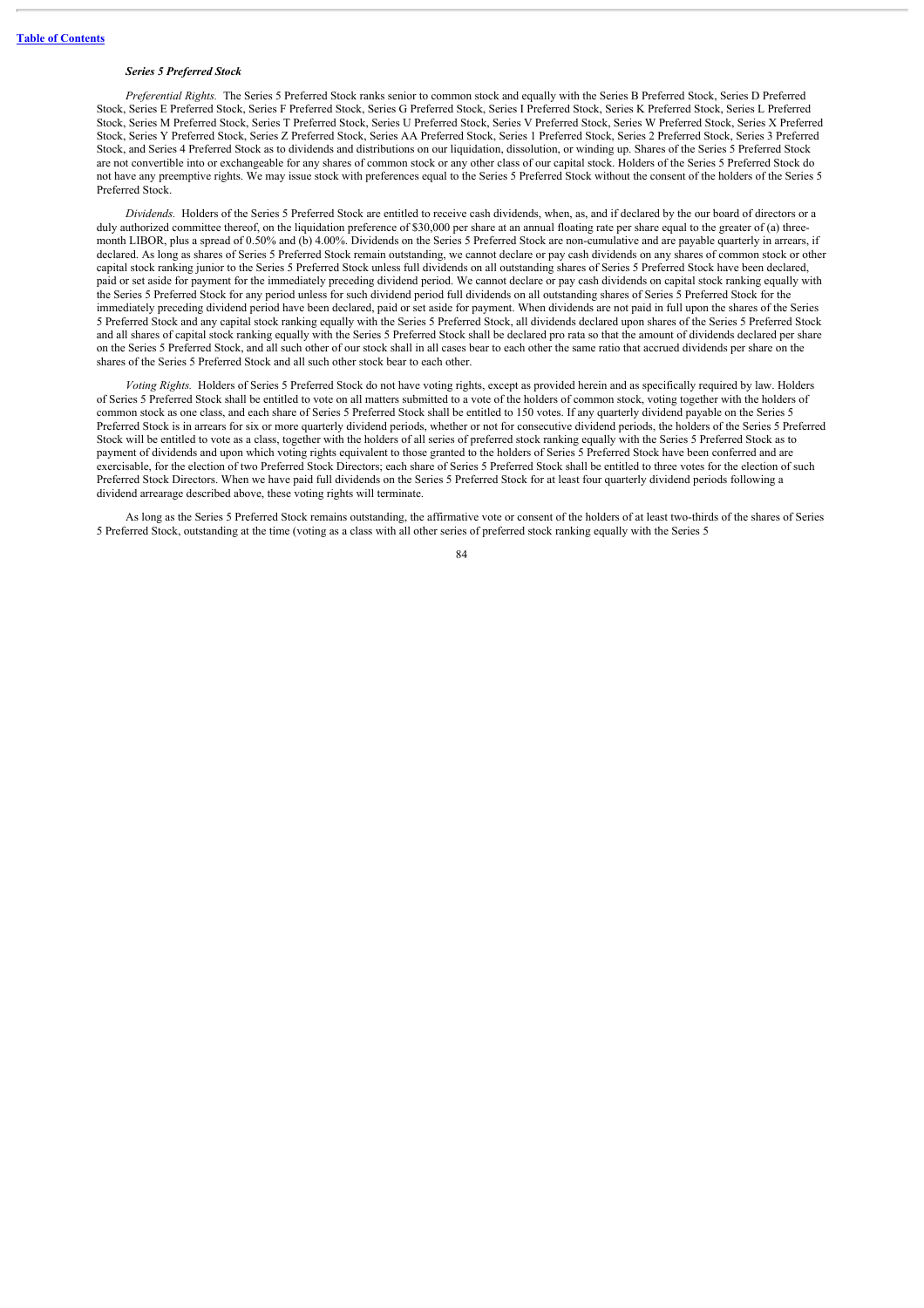Preferred Stock), shall be necessary to permit, effect, or validate (i) the authorization, creation, or issuance, or any increase in the authorized or issued amount, of any class or series of stock ranking prior to the Series 5 Preferred Stock or (ii) the amendment, alteration, or repeal, whether by merger, consolidation, or otherwise, of any of the provisions of the Certificate of Incorporation or of the resolutions set forth in a certificate of designations for the Series 5 Preferred Stock, which would adversely affect any right, preference, or privilege or voting power of the Series 5 Preferred Stock, or of the holders thereof.

*Distributions.* In the event of our voluntary or involuntary liquidation, dissolution, or winding up, holders of Series 5 Preferred Stock will be entitled to receive out of assets legally available for distribution to stockholders, before any distribution or payment out of our assets may be made to or set aside for the holders of our capital stock ranking junior to the Series 5 Preferred Stock, a liquidating distribution in the amount of the liquidation preference of \$30,000 per share, plus any declared and unpaid dividends, without accumulation of any undeclared dividends, to the date of liquidation. Shares of Series 5 Preferred Stock will not be subject to a sinking fund.

*Redemption.* We may redeem the Series 5 Preferred Stock, in whole or in part, at our option, at the redemption price equal to \$30,000 per share, plus any declared and unpaid dividends, without accumulation of any undeclared dividends.

### **Additional Classes or Series of Stock**

We will have the right to create and issue additional classes or series of stock ranking equally with or junior to our preferred stock as to dividends and distribution of assets upon any liquidation, dissolution, or winding up without the consent of the holders of such preferred stock, or the holders of the related depositary shares.

## **DESCRIPTION OF DEPOSITARY SHARES**

# **General**

We may offer depositary receipts evidencing depositary shares, each of which will represent a fractional interest in shares of preferred stock, rather than full shares of these securities. We will deposit shares of preferred stock of each series represented by depositary shares under a deposit agreement between us and a U.S. bank or trust company that we will select (the "depository").

This section describes some of the general terms and provisions applicable to all depositary shares. We will describe the specific terms of a series of depositary shares and the deposit agreement in the applicable supplement. A form of deposit agreement, including the form of depositary receipt, has been filed as an exhibit to the registration statement of which this prospectus forms a part. The deposit agreement and depositary receipts reflecting the particular terms and provisions of a series of offered depositary shares will be filed with the SEC in connection with the offering and incorporated by reference in the registration statement and this prospectus. See "Where You Can Find More Information" below for information on how to obtain copies of any deposit agreements and depositary receipts.

## **Terms of the Depositary Shares**

Depositary receipts issued under the deposit agreement will evidence the depositary shares. Depositary receipts will be distributed to those persons purchasing depositary shares representing fractional shares of preferred stock in accordance with the terms of the offering. Subject to the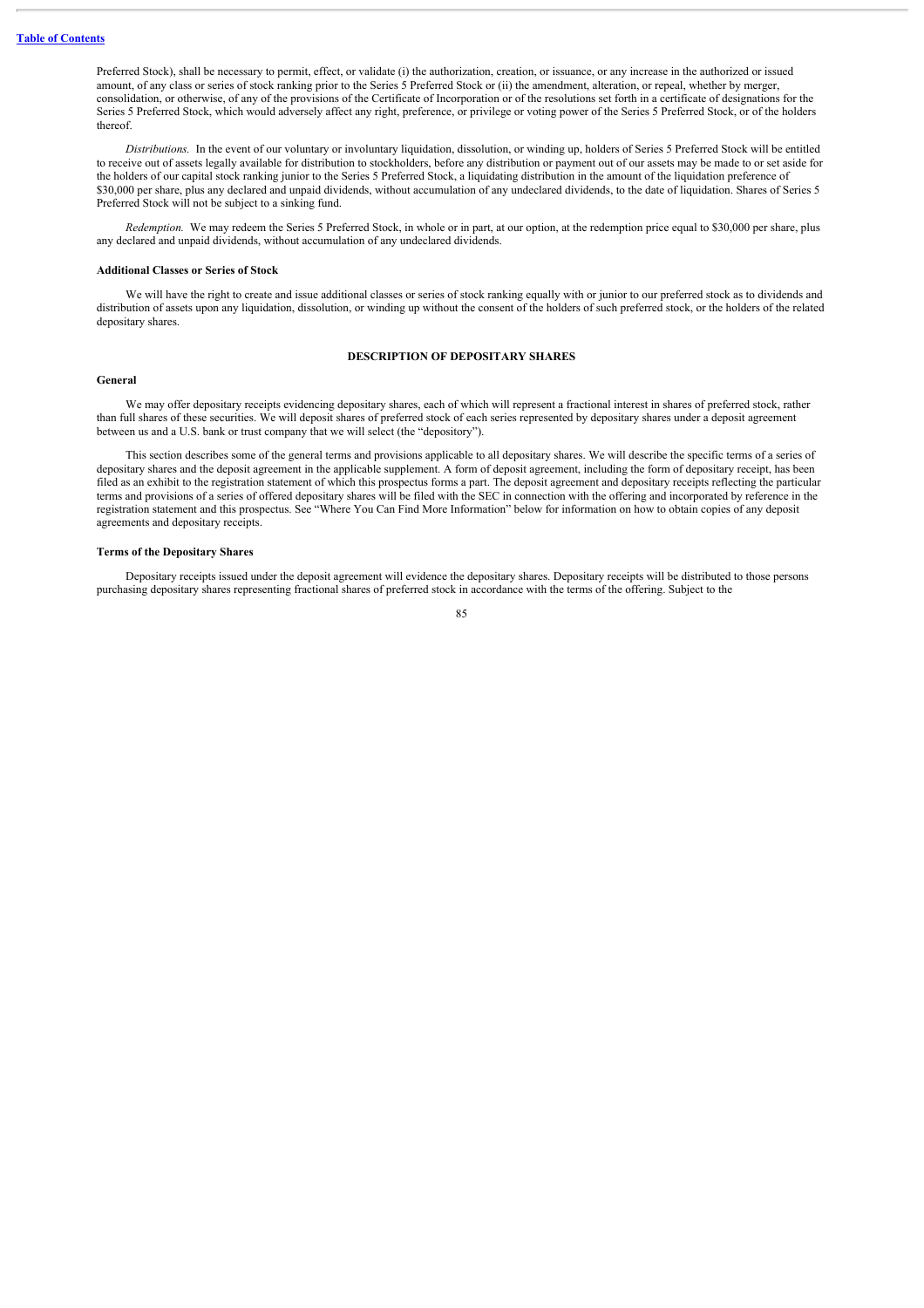terms of the deposit agreement, each holder of a depositary share will be entitled, in proportion to the fractional interest of a share of preferred stock represented by the applicable depositary share, to all the rights and preferences of the preferred stock being represented, including dividend, voting, redemption, conversion, and liquidation rights, all as will be set forth in the applicable supplement relating to the depositary shares being offered.

Pending the preparation of definitive depositary receipts, the depository, upon our written order, may issue temporary depositary receipts. The temporary depositary receipts will be substantially identical to, and will have all the rights of, the definitive depositary receipts, but will not be in definitive form. Definitive depositary receipts will be prepared thereafter and temporary depositary receipts will be exchanged for definitive depositary receipts at our expense.

#### **Withdrawal of Preferred Stock**

Unless the depositary shares have been called for redemption, a holder of depositary shares may surrender his or her depositary receipts at the principal office of the depository, pay any charges, and comply with any other terms as provided in the deposit agreement for the number of shares of preferred stock underlying the depositary shares. A holder of depositary shares who withdraws shares of preferred stock will be entitled to receive whole shares of preferred stock on the basis set forth in the applicable supplement relating to the depositary shares being offered.

However, unless we specify otherwise in the applicable supplement, holders of whole shares of preferred stock will not be entitled to deposit those shares under the deposit agreement or to receive depositary receipts for those shares after the withdrawal. If the depositary shares surrendered by the holder in connection with the withdrawal exceed the number of depositary shares that represent the number of whole shares of preferred stock to be withdrawn, the depository will deliver to the holder at the same time a new depositary receipt evidencing the excess number of depositary shares.

#### **Dividends and Other Distributions**

The depository will distribute all cash dividends or other cash distributions received in respect of the preferred stock to the record holders of depositary shares relating to that preferred stock in proportion to the number of depositary shares owned by those holders. However, the depository will distribute only the amount that can be distributed without attributing to any holder of depositary shares a fraction of one cent. Any balance that is not distributed will be added to and treated as part of the next sum received by the depository for distribution to record holders.

If there is a distribution other than in cash, the depository will distribute property it receives to the record holders of depositary shares who are entitled to that property. However, if the depository determines that it is not feasible to make this distribution of property, the depository, with our approval, may sell that property and distribute the net proceeds to the holders of the depositary shares.

#### **Redemption of Depositary Shares**

If a series of preferred stock which relates to depositary shares is redeemed, the depositary shares will be redeemed from the proceeds received by the depository from the redemption, in whole or in part, of that series of preferred stock. Unless we specify otherwise in the applicable supplement, the depository will mail notice of redemption at least 30 and not more than 60 calendar days before the date fixed for redemption to the record holders of the depositary shares to be redeemed at their addresses appearing in the depository's books. The redemption price per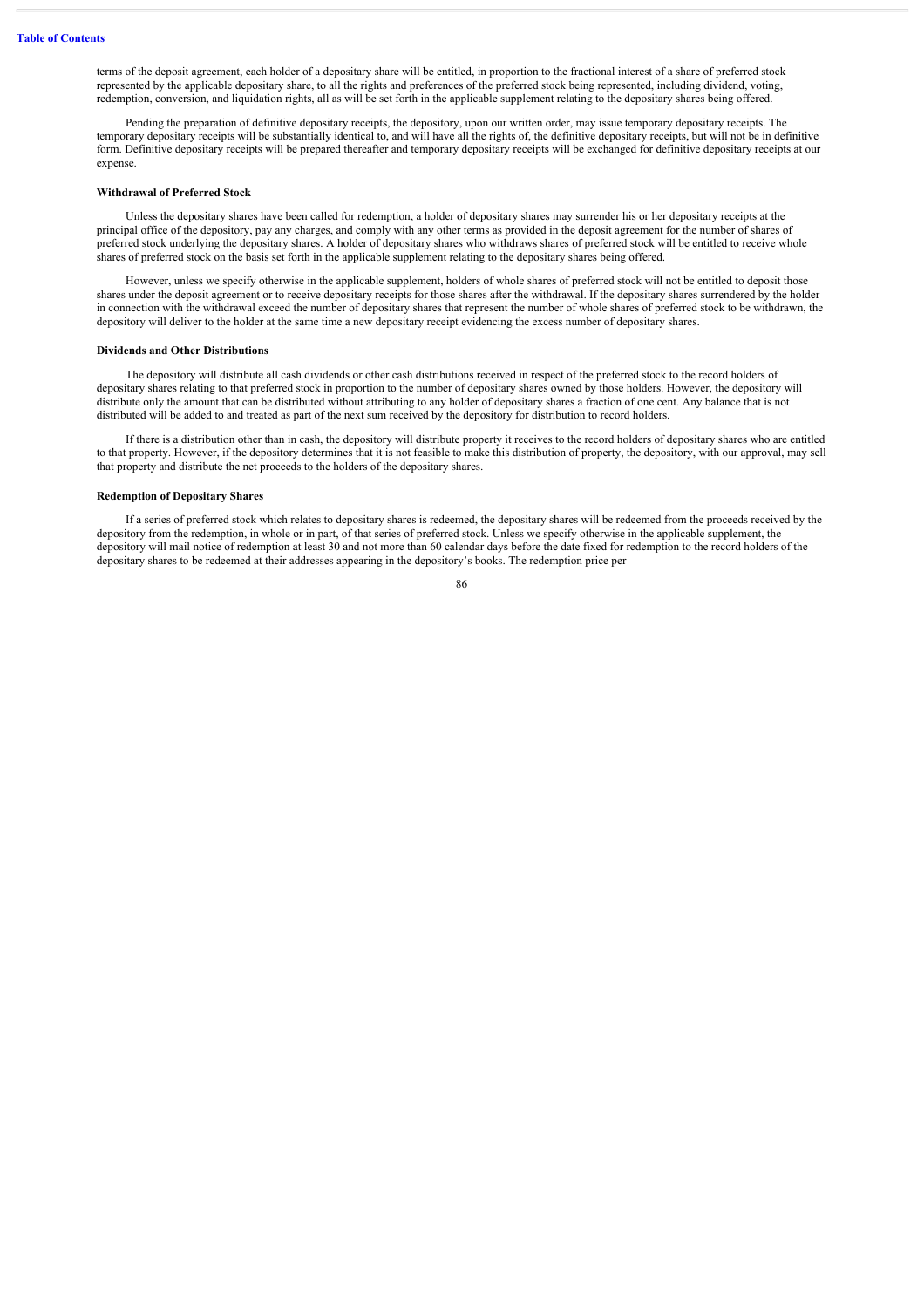depositary share will be equal to the applicable fraction of the redemption price per share payable on that series of the preferred stock.

Whenever we redeem preferred stock held by the depository, the depository will redeem as of the same redemption date the number of depositary shares representing the preferred stock redeemed. If less than all of the depositary shares are redeemed, the depositary shares redeemed will be selected by lot or pro rata.

After the date fixed for redemption, the depositary shares called for redemption will no longer be deemed to be outstanding. At that time, all rights of the holder of the depositary shares will cease, except the right to receive any money or other property they become entitled to receive upon surrender to the depository of the depositary receipts.

#### **Voting the Deposited Preferred Stock**

Any voting rights of holders of the depositary shares are directly dependent on the voting rights of the underlying preferred stock, which customarily have limited voting rights. Upon receipt of notice of any meeting at which the holders of the preferred stock held by the depository are entitled to vote, the depository will mail the information contained in the notice of meeting to the record holders of the depositary shares relating to the preferred stock. Each record holder of depositary shares on the record date, which will be the same date as the record date for the preferred stock, will be entitled to instruct the depository as to the exercise of the voting rights pertaining to the amount of preferred stock underlying the holder's depositary shares. The depository will endeavor, insofar as practicable, to vote the amount of preferred stock underlying the depositary shares in accordance with these instructions. We will agree to take all action which may be deemed necessary by the depository to enable the depository to do so. The depository will not vote any shares of preferred stock except to the extent it receives specific instructions from the holders of depositary shares representing that number of shares of preferred stock.

#### **Amendment and Termination of the Deposit Agreement**

The form of depositary receipt evidencing the depositary shares and any provision of the deposit agreement may be amended by agreement between us and the depository. However, any amendment which materially and adversely alters the rights of the existing holders of depositary shares will not be effective unless the amendment has been approved by the record holders of at least a majority of the depositary shares then outstanding. Either we or the depository may terminate a deposit agreement if all of the outstanding depositary shares have been redeemed or if there has been a final distribution in respect of our preferred stock in connection with our liquidation, dissolution, or winding up.

## **Charges of Depository**

We will pay all transfer and other taxes, assessments, and governmental charges arising solely from the existence of the depository arrangements. We will pay the fees of the depository in connection with the initial deposit of the preferred stock and any redemption of the preferred stock. Holders of depositary receipts will pay transfer and other taxes, assessments, and governmental charges and any other charges as are expressly provided in the deposit agreement to be for their accounts. The depository may refuse to effect any transfer of a depositary receipt or any withdrawals of preferred stock evidenced by a depositary receipt until all taxes, assessments, and governmental charges with respect to the depositary receipt or preferred stock are paid by their holders.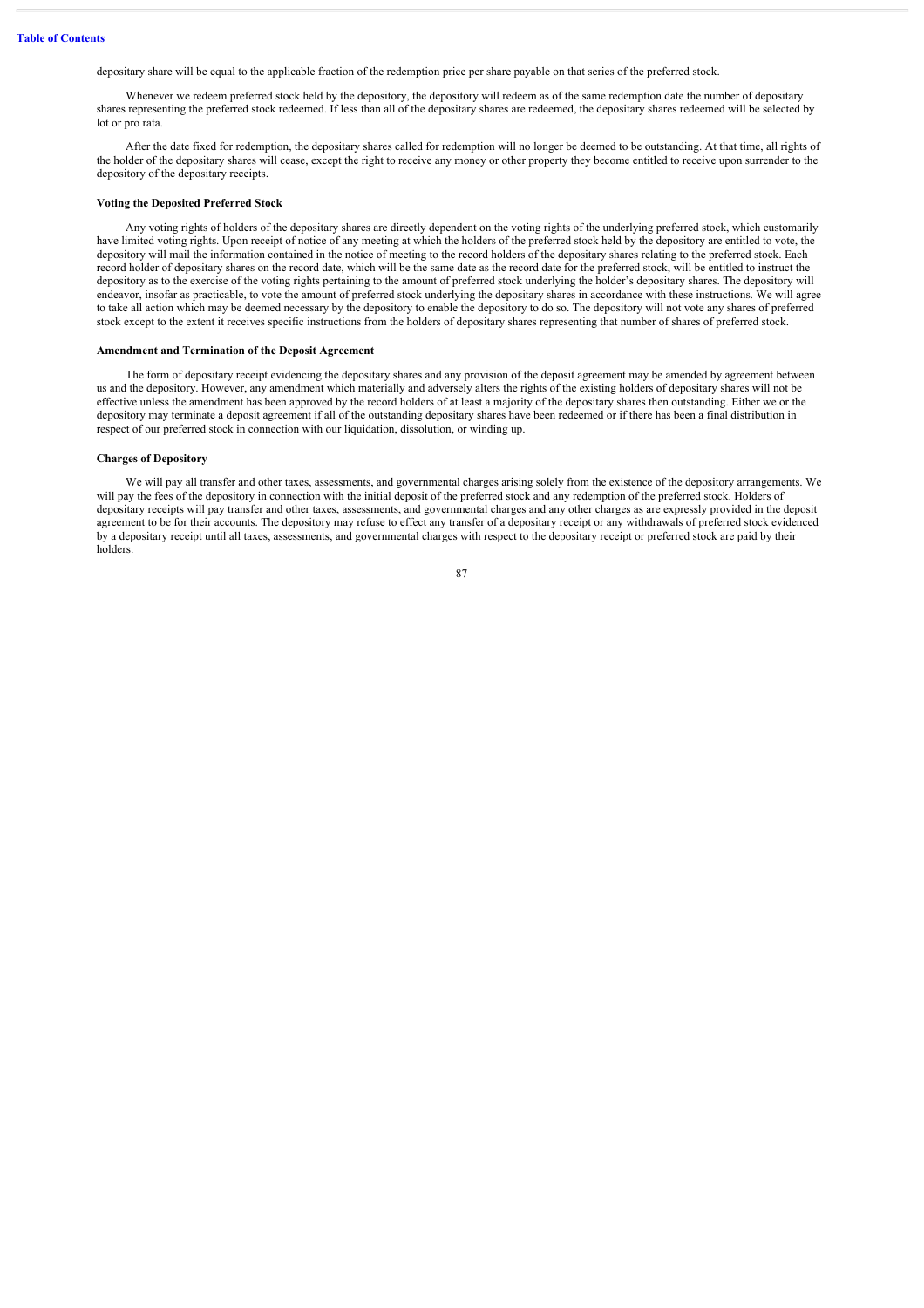#### **Miscellaneous**

The depository will forward to the holders of depositary shares all of our reports and communications which are delivered to the depository and which we are required to furnish to the holders of our preferred stock.

Neither we nor the depository will be liable if we are prevented or delayed by law or any circumstance beyond our control in performing our obligations under the deposit agreement. All of our obligations as well as the depository's obligations under the deposit agreement are limited to performance in good faith of our respective duties set forth in the deposit agreement, and neither of us will be obligated to prosecute or defend any legal proceeding relating to any depositary shares or preferred stock unless provided with satisfactory indemnity. We, and the depository, may rely upon written advice of counsel or accountants, or information provided by persons presenting preferred stock for deposit, holders of depositary shares, or other persons believed to be competent and on documents believed to be genuine.

### **Resignation and Removal of Depository**

The depository may resign at any time by delivering to us notice of its election to do so, and we may remove the depository at any time. Any resignation or removal will take effect only upon the appointment of a successor depository and the successor depository's acceptance of the appointment. Any successor depository must be a U.S. bank or trust company.

# **DESCRIPTION OF COMMON STOCK**

This section describes the general terms and provisions of the shares of our common stock*.* We also have filed our Amended and Restated Certificate of Incorporation and our by-laws as exhibits to the registration statement of which this prospectus is a part. You should read our Amended and Restated Certificate of Incorporation and our by-laws for additional information about our common stock.

#### **General**

As of the date of this prospectus, under our Amended and Restated Certificate of Incorporation, we are authorized to issue twelve billion eight hundred million (12,800,000,000) shares of common stock, par value \$.01 per share, of which approximately 10.52 billion shares were outstanding on March 31, 2015. Our common stock trades on the New York Stock Exchange under the symbol "BAC." Our common stock also is listed on the London Stock Exchange, and certain shares are listed on the Tokyo Stock Exchange. As of March 31, 2015, approximately 1.79 billion shares were reserved for issuance in connection with our various employee and director benefit plans, the conversion of outstanding securities convertible into shares of our common stock, and for other purposes. After taking into account the reserved shares, there were approximately 491 million authorized shares of our common stock available for issuance as of March 31, 2015.

Shares of our common stock will be uncertificated unless our board of directors by resolution determines otherwise. Shares represented by an existing certificate will remain certificated until such certificate is surrendered to us.

# **Voting and Other Rights**

Holders of our common stock are entitled to one vote per share. There are no cumulative voting rights. In general, a majority of votes cast on a matter is sufficient to take action upon routine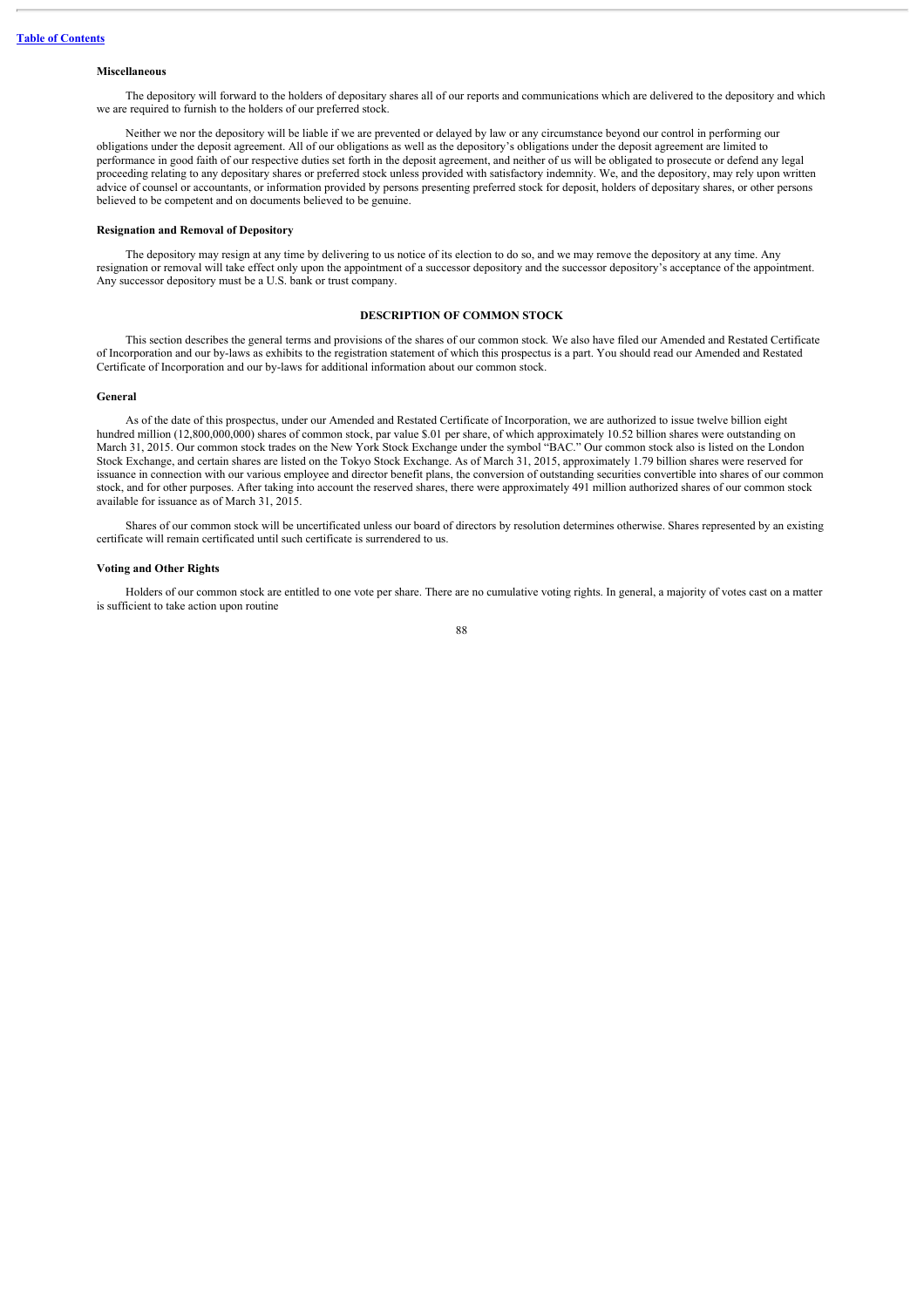matters, including the election of directors in an uncontested election. However, (1) amendments to our Amended and Restated Certificate of Incorporation generally must be approved by the affirmative vote of the holders of a majority of the voting power of the outstanding stock, and (2) a merger, dissolution, or the sale of all or substantially all of our assets generally must be approved by the affirmative vote of the holders of a majority of the voting power of the outstanding stock.

In the event of our liquidation, holders of our common stock will be entitled to receive pro rata any assets legally available for distribution to stockholders, subject to any prior rights of any preferred stock then outstanding.

Our common stock does not have any preemptive rights, redemption privileges, sinking fund privileges, or conversion rights. All the outstanding shares of our common stock are, and upon proper conversion of any convertible securities, all of the shares of our common stock into which those securities are converted will be, validly issued, fully paid, and nonassessable.

Computershare Trust Company, N.A. is the transfer agent and registrar for our common stock.

#### **Dividends**

Subject to the preferential rights of any holders of any outstanding series of preferred stock, the holders of our common stock are entitled to receive dividends or distributions, whether payable in cash or otherwise, as our board of directors may declare out of funds legally available for payments. Stock dividends, if any are declared, may be paid from our authorized but unissued shares of common stock.

### **Certain Anti-Takeover Matters**

Certain provisions of Delaware law and of our Amended and Restated Certificate of Incorporation and by-laws could make it more difficult for a third party to acquire control of us or have the effect of discouraging a third party from attempting to acquire control of us. For example, we are subject to Section 203 of the Delaware General Corporation Law, which would make it more difficult for another party to acquire us without the approval of our board of directors. Certain provisions of our Amended and Restated Certificate of Incorporation and by-laws may make it less likely that our management would be changed or that someone would acquire voting control of our company without our board's consent. These provisions could make it more difficult for a third party to acquire us even if an acquisition might be in the best interest of our stockholders.

*Preferred Stock***.** Our board of directors can, at any time, under our Amended and Restated Certificate of Incorporation and without stockholder approval, issue one or more new series of preferred stock. In some cases, the issuance of preferred stock without stockholder approval could discourage or make more difficult attempts to take control of our company through a merger, tender offer, proxy contest or otherwise. Preferred stock with special voting rights or other features issued to persons favoring our management could stop a takeover by preventing the person trying to take control of our company from acquiring enough voting shares necessary to take control.

*Advance Notice Requirements***.** Our by-laws establish advance notice procedures with regard to stockholder proposals relating to nominations for the election of directors or other business to be brought before meetings of our stockholders. These procedures provide that notice of such stockholder proposals must be timely given to our corporate secretary prior to the meeting at which the action is to be taken. The notice must contain certain information specified in the by-laws and must otherwise comply with the by-laws.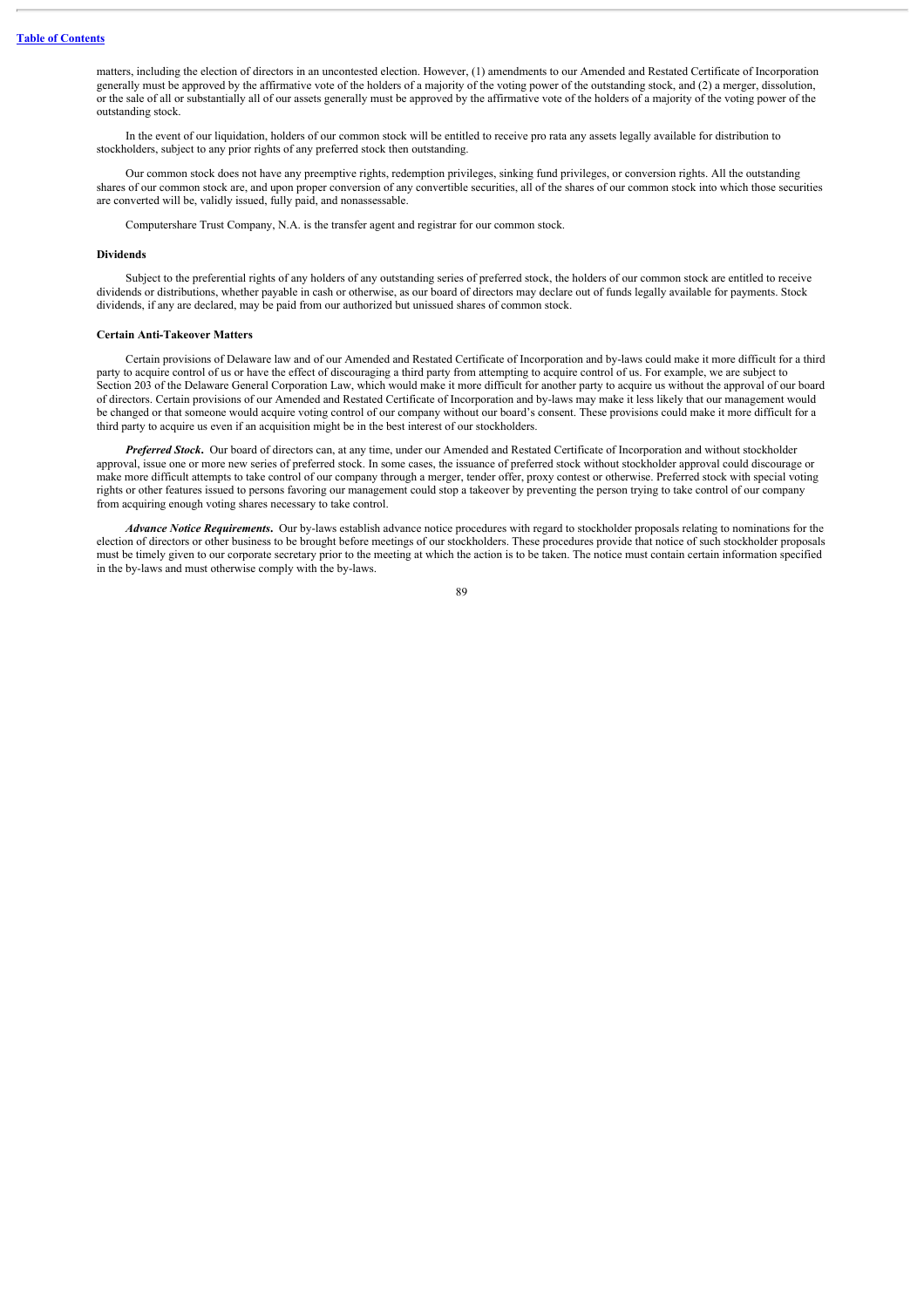*Vacancies***.** Under our by-laws, a majority vote of our board of directors may increase or decrease the number of directors. Any director may be removed at any time with or without cause by the affirmative vote of the holders of a majority of the voting power of the outstanding shares then entitled to vote at an election of directors. Any vacancy on our board of directors or newly created directorship will be filled by a majority vote of the remaining directors then in office, and those newly elected directors will serve for a term expiring at the next annual meeting of stockholders, and until such directors' successor has been duly elected and qualified.

*Amendment of By-laws***.** Our by-laws may be adopted, amended or repealed by a majority of our board of directors, subject to certain limitations in our by-laws. Our stockholders also have the power to adopt, amend or repeal our by-laws.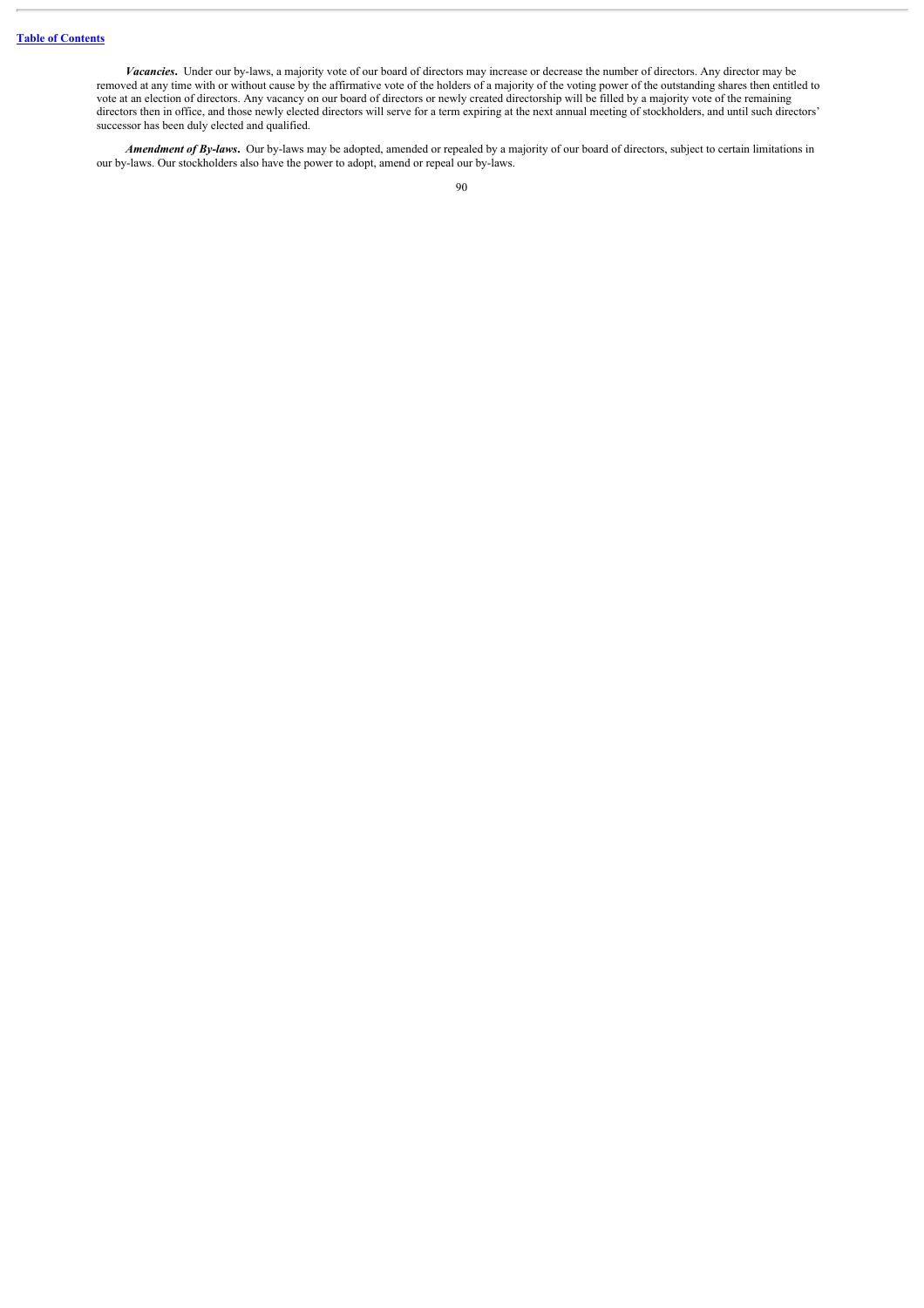### **REGISTRATION AND SETTLEMENT**

Unless we specify otherwise in the applicable supplement, we will issue the securities in registered, and not bearer, form. This means that our obligation runs to the holder of the security named on the face of the security. Each debt security, warrant, purchase contract, unit, share of preferred stock, and depositary share issued in registered form will be represented either by a certificate issued in definitive form to a particular investor or by one or more global securities representing the entire issuance of securities.

We refer to those persons who have securities registered in their own names, on the books that we or the trustee, warrant agent, or other agent maintain for this purpose, as the "holders" of those securities. These persons are the legal holders of the securities. We refer to those who, indirectly through others, own beneficial interests in securities that are not registered in their own names as indirect owners of those securities. As we discuss below, indirect owners are not legal holders, and investors in securities issued in global, or book-entry, form or in street name will be indirect owners.

### **Book-Entry Only Issuance**

Unless we specify otherwise in the applicable supplement, we will issue each security in global, or book-entry, form. This means that we will not issue certificated securities in definitive form to investors. Instead, we will issue global securities in registered form representing the entire issuance of securities. Each global security will be registered in the name of a financial institution or clearing system that holds the global security as depository on behalf of other financial institutions that participate in that depository's book-entry system. These participating institutions, in turn, hold beneficial interests in the global securities on behalf of themselves or their customers.

Because securities issued in global form are registered in the name of the depository, we will recognize only the depository as the holder of the securities. This means that we will make all payments on the securities, including deliveries of any property other than cash, to the depository. The depository passes along the payments it receives from us to its participants, which in turn pass the payments along to their customers who are the beneficial owners. The depository and its participants are not obligated to pass these payments along under the terms of the securities. Instead, they do so under agreements they have made with one another or with their customers.

As a result, investors will not own securities issued in book-entry form directly. Instead, they will own beneficial interests in a global security, through a bank, broker, or other financial institution that participates in the depository's book-entry system or holds an interest through a participant in the depository's book-entry system. As long as the securities are issued in global form, investors will be indirect owners, and not holders, of the securities. The depository will not have knowledge of the actual beneficial owners of the securities.

#### **Certificated Securities**

In the future, we may cancel a global security or we may issue securities initially in non-global, or certificated, form. We do not expect to exchange global securities for certificated securities in definitive form registered in the names of the beneficial owners of the global securities representing the securities except in the limited circumstances described in the relevant securities or in the indenture, agreement or other instrument governing the relevant securities.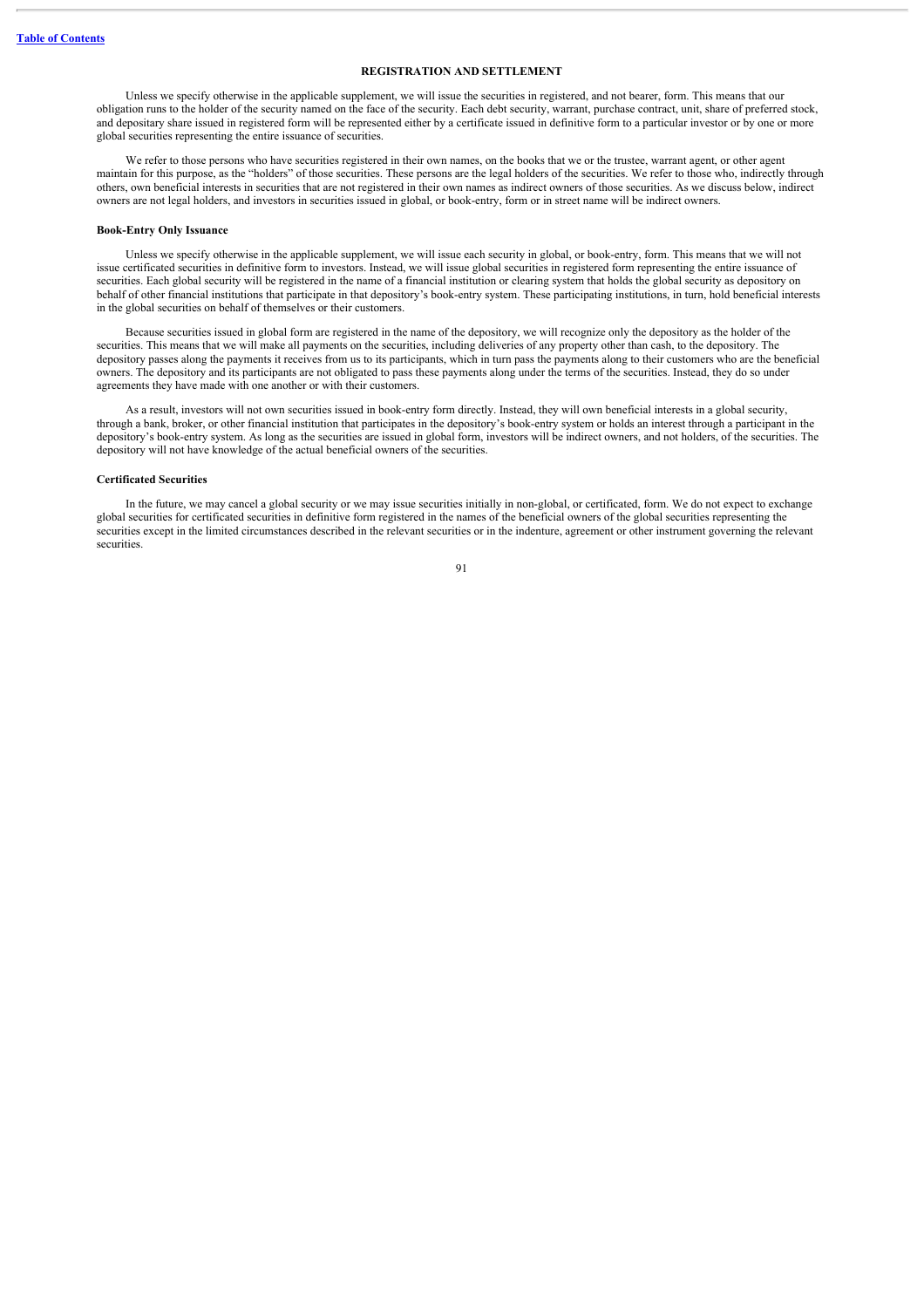#### **Street Name Owners**

If we issue certificated securities in definitive form registered in the names of the beneficial owners, investors may choose to hold their securities in their own names or in street name. Securities held by an investor in street name would be registered in the name of a bank, broker, or other financial institution that the investor chooses, and the investor would hold only a beneficial interest in those securities through an account that he or she maintains at that institution.

For securities held in street name, we will recognize only the intermediary banks, brokers, and other financial institutions in whose names the securities are registered as the holders of those securities, and we will make all payments on those securities, including deliveries of any property other than cash, to them. These institutions pass along the payments they receive to their customers who are the beneficial owners, but only because they agree to do so in their customer agreements or because they are legally required to do so. Investors who hold securities in street name will be indirect owners, not holders, of those securities.

#### **Legal Holders**

Our obligations, as well as the obligations of the trustee under any indenture and the obligations, if any, of any warrant agents, unit agents, depository for depositary shares, and any other third parties employed by us, the trustee, or any of those agents, run only to the holders of the securities. We do not have obligations to investors who hold beneficial interests in global securities, who hold the securities in street name, or who hold the securities by any other indirect means. This will be the case whether an investor chooses to be an indirect owner of a security or has no choice because we are issuing the securities only in global form. For example, once we make a payment or give a notice to the holder, we have no further responsibility for that payment or notice even if that holder is required, under agreements with depository participants or customers or by law, to pass it along to the indirect owners, but does not do so. Similarly, if we want to obtain the approval of the holders for any purpose, such as to amend the indenture for a series of debt securities or the warrant agreement for a series of warrants or the unit agreement for a series of units or to relieve us of the consequences of a default or of our obligation to comply with a particular provision of an indenture, we would seek the approval only from the holders, and not the indirect owners, of the relevant securities. Whether and how the holders contact the indirect owners is up to the holders.

When we refer to "you" in this prospectus, we mean those who invest in the securities being offered by this prospectus, whether they are the holders or only indirect owners of those securities. When we refer to "your securities" in this prospectus, we mean the securities in which you will hold a direct or indirect interest.

# **Special Considerations for Indirect Owners**

If you hold securities through a bank, broker, or other financial institution, either in book-entry form or in street name, you should check with your own institution to find out:

- how it handles payments on your securities and notices;
- whether it imposes fees or charges:
- whether and how you can instruct it to exercise any rights to purchase or sell warrant property under a warrant or purchase contract property under a purchase contract or to exchange or convert a security for or into other property;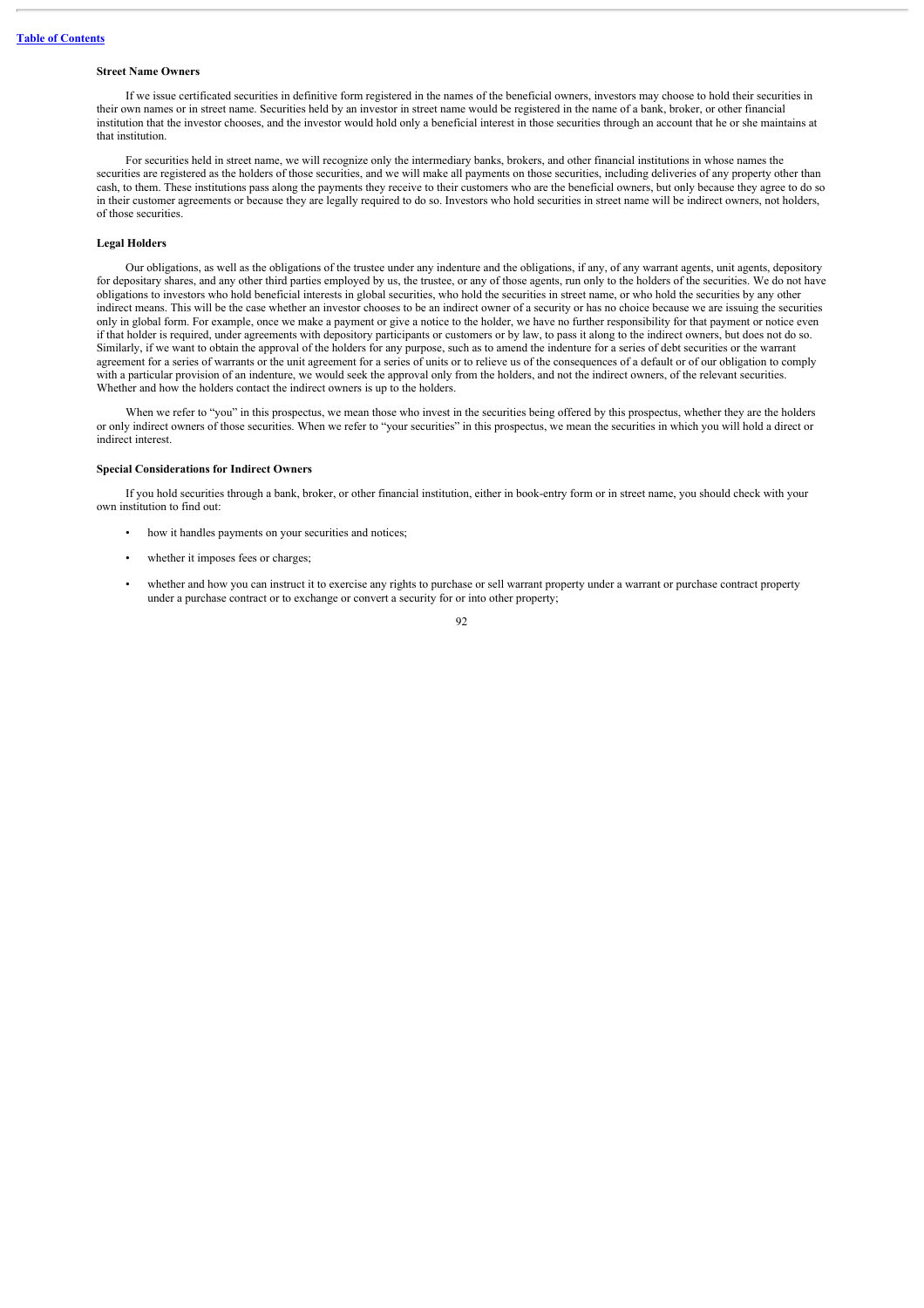- how it would handle a request for the holders' consent, if required;
- whether and how you can instruct it to send you the securities registered in your own name so you can be a holder, if that is permitted in the future;
- how it would exercise rights under the securities if there were a default or other event triggering the need for holders to act to protect their interests; and
- if the securities are in book-entry form, how the depository's rules and procedures will affect these matters.

#### **Depositories for Global Securities**

Each security issued in book-entry form will be represented by a global security that we deposit with and register in the name of one or more financial institutions or clearing systems, or their nominees, which we will select. A financial institution or clearing system that we select for this purpose is called the "depository" for that security. A security usually will have only one depository, but it may have more.

Each series of securities will have one or more of the following as the depositories:

- The Depository Trust Company, New York, New York, which is known as "DTC";
- a financial institution holding the securities on behalf of Euroclear Bank SA/NV, which is known as "Euroclear";
- a financial institution holding the securities on behalf of Clearstream Banking, société anonyme, Luxembourg, which is known as "Clearstream, Luxembourg"; and
- any other clearing system or financial institution that we identify in the applicable supplement.

The depositories named above also may be participants in one another's clearing systems. For example, if DTC is the depository for a global security, investors may hold beneficial interests in that security through Euroclear or Clearstream, Luxembourg as DTC participants.

We will name the depository or depositories for your securities in the applicable supplement. If no depository is named, the depository will be DTC.

#### *The Depository Trust Company*

The following is based on information furnished to us by DTC:

Unless we specify otherwise in the applicable supplement, DTC will act as securities depository for the securities. The securities will be issued as fully-registered securities registered in the name of Cede & Co. (DTC's partnership nominee) or any other name as may be requested by an authorized representative of DTC. One fully-registered security certificate will be issued for each issue of the securities, each in the aggregate principal amount of the issue, and will be deposited with DTC. If, however, the aggregate principal amount of any issue exceeds \$500 million, one certificate will be issued with respect to each \$500 million of principal amount, and an additional certificate will be issued with respect to any remaining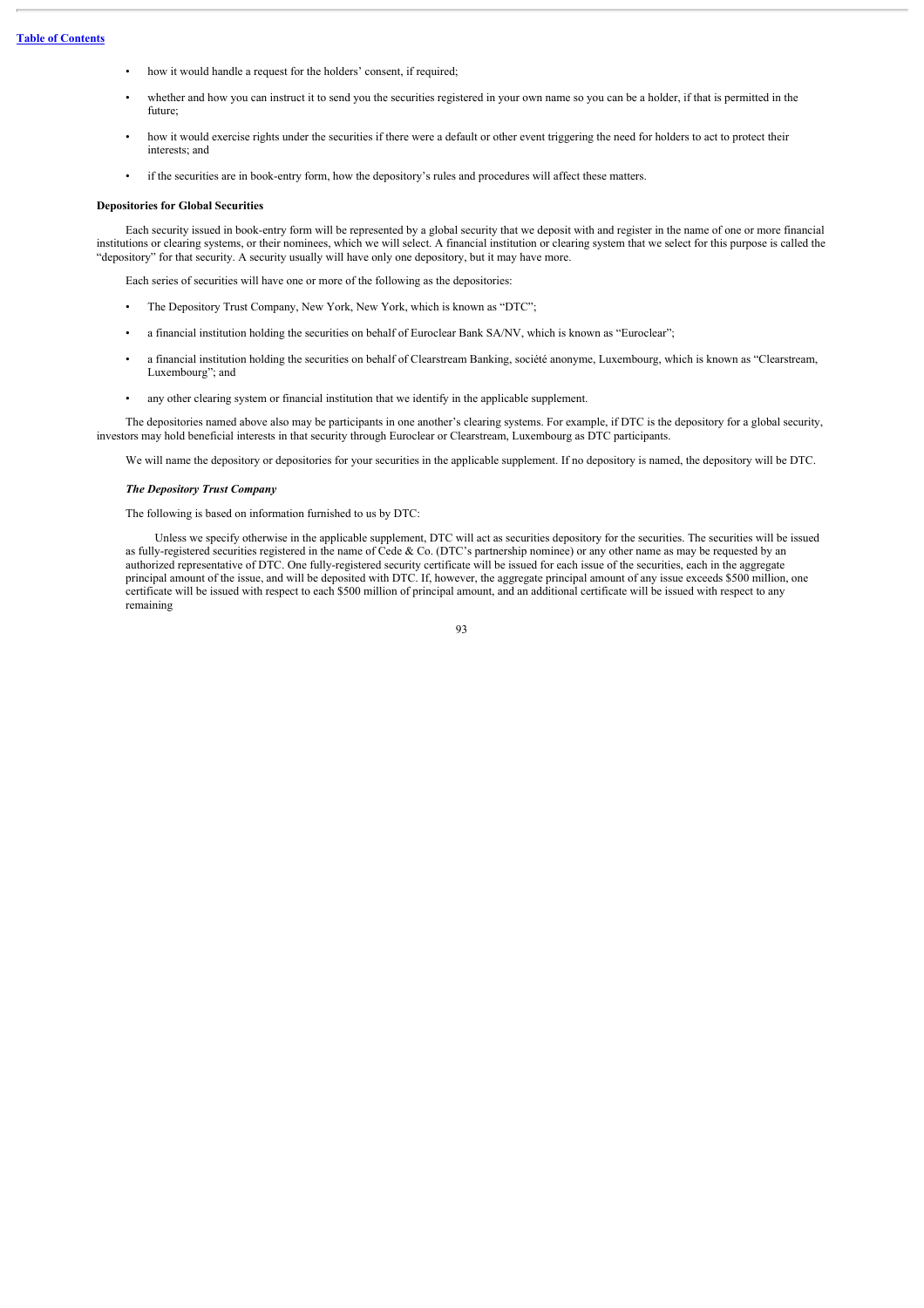principal amount of the issue. We may also issue one or more global securities that represent multiple series of debt securities.

DTC, the world's largest securities depository, is a limited-purpose trust company organized under the New York Banking Law, a "banking organization" within the meaning of the New York Banking Law, a member of the Federal Reserve System, a "clearing corporation" within the meaning of the New York Uniform Commercial Code, and a "clearing agency" registered under Section 17A of the Securities Exchange Act of 1934. DTC holds and provides asset servicing for over 3.5 million issues of U.S. and non-U.S. equity issues, corporate and municipal debt issues, and money market instruments (from over 100 countries) that DTC's direct participants deposit with DTC. DTC also facilitates the post-trade settlement among direct participants of sales and other securities transactions in deposited securities, through electronic computerized book-entry transfers and pledges between direct participants' accounts. This eliminates the need for physical movement of securities certificates. Direct participants include both U.S. and non-U.S. securities brokers and dealers, banks, trust companies, clearing corporations, and certain other organizations. DTC is a wholly-owned subsidiary of The Depository Trust & Clearing Corporation ("DTCC"). DTCC is the holding company for DTC, National Securities Clearing Corporation and Fixed Income Clearing Corporation, all of which are registered clearing agencies. DTCC is owned by the users of its regulated subsidiaries. Access to the DTC system is also available to others such as both U.S. and non-U.S. securities brokers and dealers, banks, trust companies, and clearing corporations that clear through or maintain a custodial relationship with a direct participant, either directly or indirectly ("indirect participants"). The DTC rules applicable to its participants are on file with the SEC. More information about DTC can be found at www.dtcc.com. Information on that website is not included or incorporated by reference herein.

Purchases of the securities under the DTC system must be made by or through direct participants, which will receive a credit for the securities on DTC's records. The ownership interest of each actual purchaser of each security ("beneficial owner") is in turn to be recorded on the direct and indirect participants' records. Beneficial owners will not receive written confirmation from DTC of their purchase. Beneficial owners are, however, expected to receive written confirmations providing details of the transaction, as well as periodic statements of their holdings, from the direct or indirect participant through which the beneficial owner entered into the transaction. Transfers of ownership interests in the securities are to be accomplished by entries made on the books of direct and indirect participants acting on behalf of beneficial owners. Beneficial owners will not receive certificates representing their ownership interests in the securities, except in the event that use of the book-entry system for the securities is discontinued.

To facilitate subsequent transfers, all securities deposited by direct participants with DTC are registered in the name of DTC's partnership nominee, Cede & Co., or such other name as may be requested by an authorized representative of DTC. The deposit of securities with DTC and their registration in the name of Cede & Co. or such other DTC nominee do not effect any change in beneficial ownership. DTC has no knowledge of the actual beneficial owners of the securities; DTC's records reflect only the identity of the direct participants to whose accounts such securities are credited, which may or may not be the beneficial owners. The direct and indirect participants will remain responsible for keeping account of their holdings on behalf of their customers.

Conveyance of notices and other communications by DTC to direct participants, by direct participants to indirect participants, and by direct and indirect participants to beneficial owners will be governed by arrangements among them, subject to any statutory or regulatory requirements as may be in effect from time to time. Beneficial owners of securities may wish to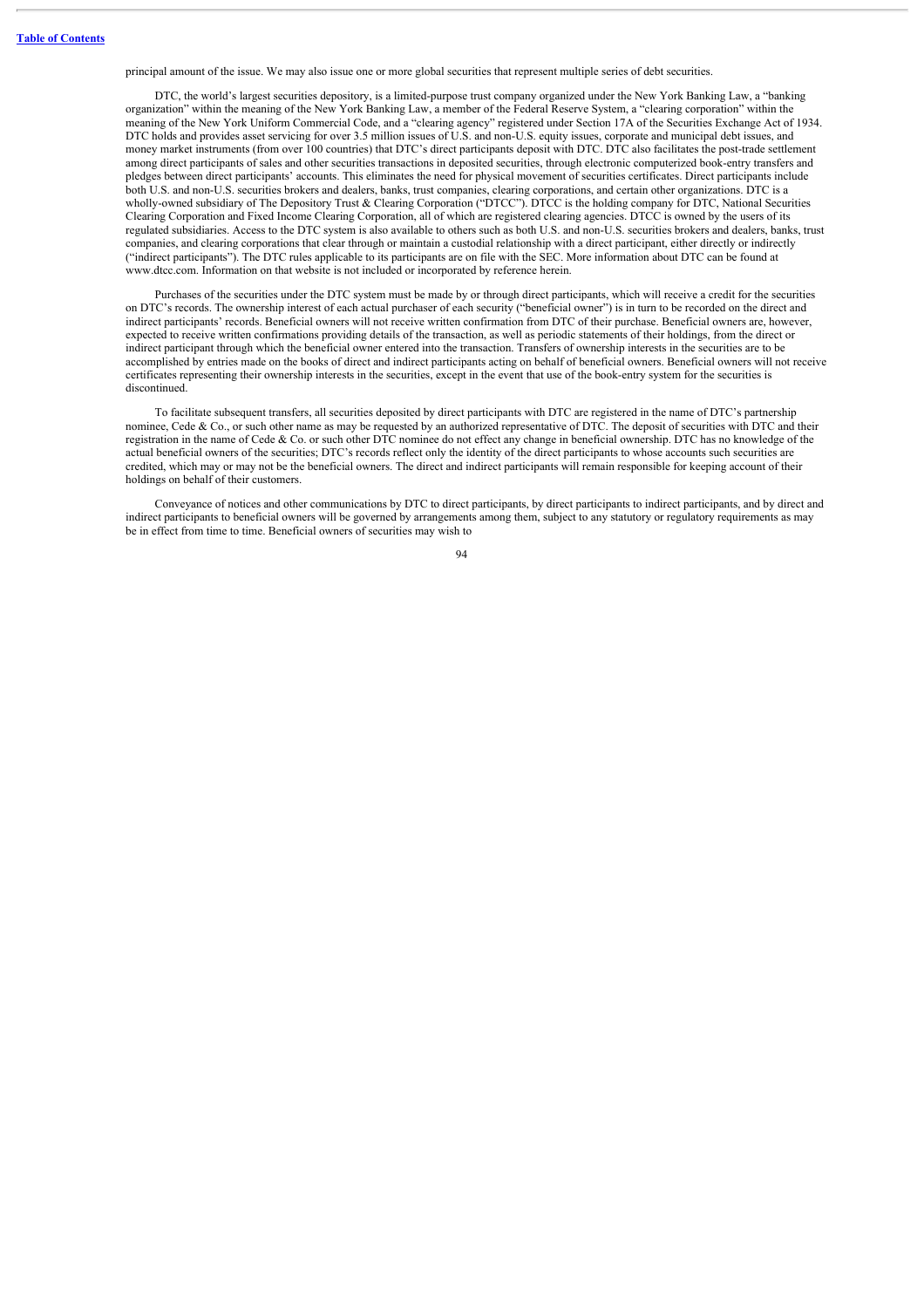take certain steps to augment the transmission to them of notices of significant events with respect to the securities, such as redemptions, tenders, defaults, and proposed amendments to the security documents. For example, beneficial owners of securities may wish to ascertain that the nominee holding the securities for its benefit has agreed to obtain and transmit notices to beneficial owners. In the alternative, beneficial owners may wish to provide their names and addresses to the registrar and request that copies of notices be provided directly to them.

Neither DTC nor Cede & Co. (nor any other DTC nominee) will consent or vote with respect to securities unless authorized by a direct participant in accordance with DTC's Money Market Instrument ("MMI") procedures. Under its usual procedures, DTC mails an omnibus proxy to us as soon as possible after the record date. The omnibus proxy assigns Cede  $\&$  Co.'s consenting or voting rights to those direct participants to whose accounts the securities are credited on the record date (identified in a listing attached to the omnibus proxy).

We will make dividend payments or any payments of principal, any premium, interest, or other amounts on the securities in immediately available funds directly to Cede & Co., or any other nominee as may be requested by an authorized representative of DTC. DTC's practice is to credit direct participants' accounts upon DTC's receipt of funds and corresponding detail information from us, on the applicable payment date in accordance with their respective holdings shown on DTC's records. Payments by participants to beneficial owners will be governed by standing instructions and customary practices, as is the case with securities held for the accounts of customers in bearer form or registered in "street name," and will be the responsibility of these participants and not of DTC or its nominee, us, the trustee, or any other agent or party, subject to any statutory or regulatory requirements that may be in effect from time to time. Payment of dividends or principal and any premium or interest to Cede & Co. (or any other nominee as may be requested by an authorized representative of DTC) is our responsibility. Disbursement of the payments to direct participants is the responsibility of DTC, and disbursement of the payments to the beneficial owners is the responsibility of the direct or indirect participants.

We will send any redemption notices to DTC. If less than all of the securities of a series are being redeemed, DTC's practice is to determine by lot the amount of the interest of each direct participant in the issue to be redeemed.

A beneficial owner shall give notice to elect to have its securities repurchased through the participant through which it holds its beneficial interest in the security to the applicable trustee or tender agent. The beneficial owner shall effect delivery of its securities by causing the direct participant to transfer its interest in the securities on DTC's records. The requirement for physical delivery of securities in connection with an optional tender or a mandatory purchase will be deemed satisfied when the ownership rights in the securities are transferred by the direct participant on DTC's records and followed by a book-entry credit of tendered securities to the applicable trustee or agent's DTC account.

DTC may discontinue providing its services as depository for the securities at any time by giving us reasonable notice. If this occurs, and if a successor securities depository is not obtained, we will print and deliver certificated securities.

We may decide to discontinue use of the system of book-entry only transfers through DTC (or a successor securities depository). In that event, we will print and deliver certificated securities to DTC.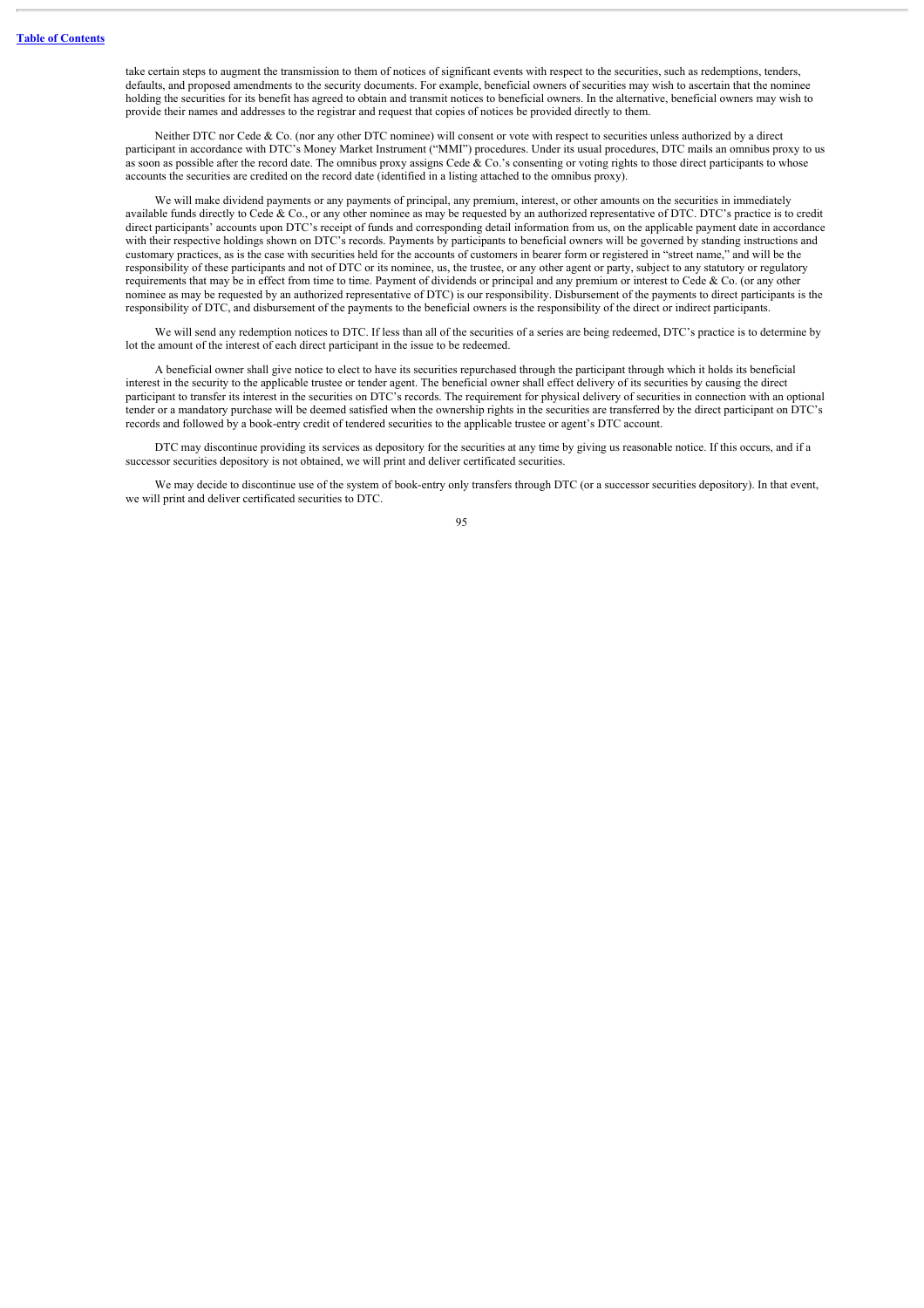The information in this section concerning DTC and DTC's book-entry system has been obtained from sources that we believe to be reliable, but we take no responsibility for its accuracy.

### *Euroclear and Clearstream, Luxembourg*

Euroclear and Clearstream, Luxembourg each hold securities for their customers and facilitate the clearance and settlement of securities transactions by electronic book-entry transfer between their respective account holders (each such account holder, a "participant" and collectively, the "participants"). Euroclear and Clearstream, Luxembourg provide various services including safekeeping, administration, clearance and settlement of internationally traded securities and securities lending and borrowing. Euroclear and Clearstream, Luxembourg also deal with domestic securities markets in several countries through established depository and custodial relationships. Euroclear and Clearstream, Luxembourg have established an electronic bridge between their two systems across which their respective participants may settle trades with each other. Euroclear is incorporated under the laws of Belgium and Clearstream, Luxembourg is incorporated under the laws of Luxembourg.

Euroclear and Clearstream, Luxembourg customers are world-wide financial institutions, including underwriters, securities brokers and dealers, banks, trust companies, and clearing corporations. Indirect access to Euroclear and Clearstream, Luxembourg is available to other institutions that clear through or maintain a custodial relationship with a participant of either system.

The address of Euroclear is Euroclear Bank SA/NV, 1 Boulevard du Roi Albert II, B-1210 Brussels and the address of Clearstream, Luxembourg is Clearstream Banking, 42 Avenue JF Kennedy, L-1855, Luxembourg.

Euroclear and Clearstream, Luxembourg may be depositories for a global security sold or traded outside the United States. In addition, if DTC is the depository for a global security, Euroclear and Clearstream, Luxembourg may hold interests in the global security as participants in DTC. As long as any global security is held by Euroclear or Clearstream, Luxembourg as depository, you may hold an interest in the global security only through an organization that participates, directly or indirectly, in Euroclear or Clearstream, Luxembourg. If Euroclear or Clearstream, Luxembourg is the depository for a global security and there is no depository in the United States, you will not be able to hold interests in that global security through any securities clearing system in the United States.

Payments, deliveries, transfers, exchanges, notices, and other matters relating to the securities made through Euroclear or Clearstream, Luxembourg must comply with the rules and procedures of those clearing systems. Those clearing systems could change their rules and procedures at any time. We have no control over those clearing systems or their participants, and we take no responsibility for their activities. Transactions between participants in Euroclear or Clearstream, Luxembourg, on one hand, and participants in DTC, on the other hand, when DTC is the depository, also would be subject to DTC's rules and procedures.

Investors will be able to make and receive through Euroclear and Clearstream, Luxembourg payments, deliveries, transfers, exchanges, notices, and other transactions involving any securities held through those clearing systems only on days when those clearing systems are open for business. Those clearing systems may not be open for business on days when banks, brokers, and other institutions are open for business in the United States. In addition, because of time-zone differences, U.S. investors who hold their interests in the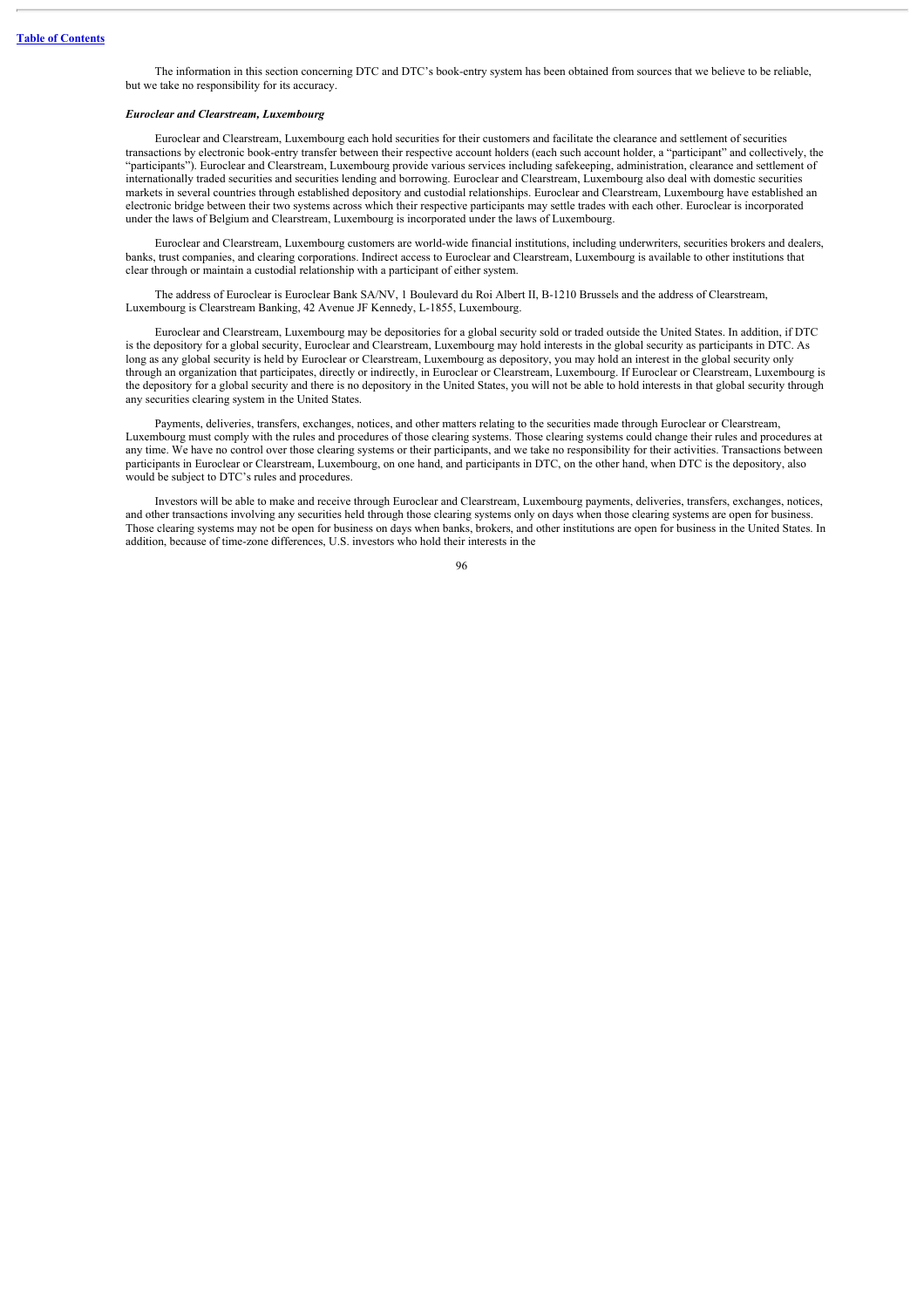securities through these clearing systems and wish to transfer their interests, or to receive or make a payment or delivery or exercise any other right with respect to their interests, on a particular day may find that the transaction will not be effected until the next business day in Brussels or Luxembourg, as applicable. Thus, investors who wish to exercise rights that expire on a particular day may need to act before the expiration date. In addition, investors who hold their interests through both DTC and Euroclear or Clearstream, Luxembourg may need to make special arrangements to finance any purchases or sales of their interests between the United States and European clearing systems, and those transactions may settle later than would be the case for transactions within one clearing system.

#### **Special Considerations for Global Securities**

As an indirect owner, an investor's rights relating to a global security will be governed by the account rules of the depository and those of the investor's financial institution or other intermediary through which it holds its interest (e.g., Euroclear or Clearstream, Luxembourg, if DTC is the depository), as well as general laws relating to securities transfers. We do not recognize this type of investor or any intermediary as a holder of securities. Instead, we deal only with the depository that holds the global security.

If securities are issued only in the form of a global security, an investor should be aware of the following:

- an investor cannot cause the securities to be registered in his or her own name, and cannot obtain physical certificates for his or her interest in the securities, except in the special situations described above;
- an investor will be an indirect holder and must look to his or her own bank or broker for payments on the securities and protection of his or her legal rights relating to the securities, as we describe above under "—Legal Holders";
- under existing industry practices, if we or the applicable trustee request any action of owners of beneficial interests in any global security or if an owner of a beneficial interest in any global security desires to give instructions or take any action that a holder of an interest in a global security is entitled to give or take under the applicable indenture, Euroclear or Clearstream, Luxembourg, as the case may be, would authorize the participants owning the relevant beneficial interests to give instructions or take such action, and such participants would authorize indirect holders to give or take such action or would otherwise act upon the instructions of such indirect holders;
- an investor may not be able to sell interests in the securities to some insurance companies and other institutions that are required by law to own their securities in certificated form;
- an investor may not be able to pledge his or her interest in a global security in circumstances where certificates representing the securities must be delivered to the lender or other beneficiary of the pledge in order for the pledge to be effective; furthermore, as Euroclear and Clearstream, Luxembourg act on behalf of their respective participants only, who in turn may act on behalf of their respective clients, the ability of beneficial owners who are not participants with Euroclear or Clearstream, Luxembourg to pledge interests in any global security to persons or entities that are not participants with Euroclear or Clearstream, Luxembourg or otherwise take action in respect of interests in any global security, may be limited;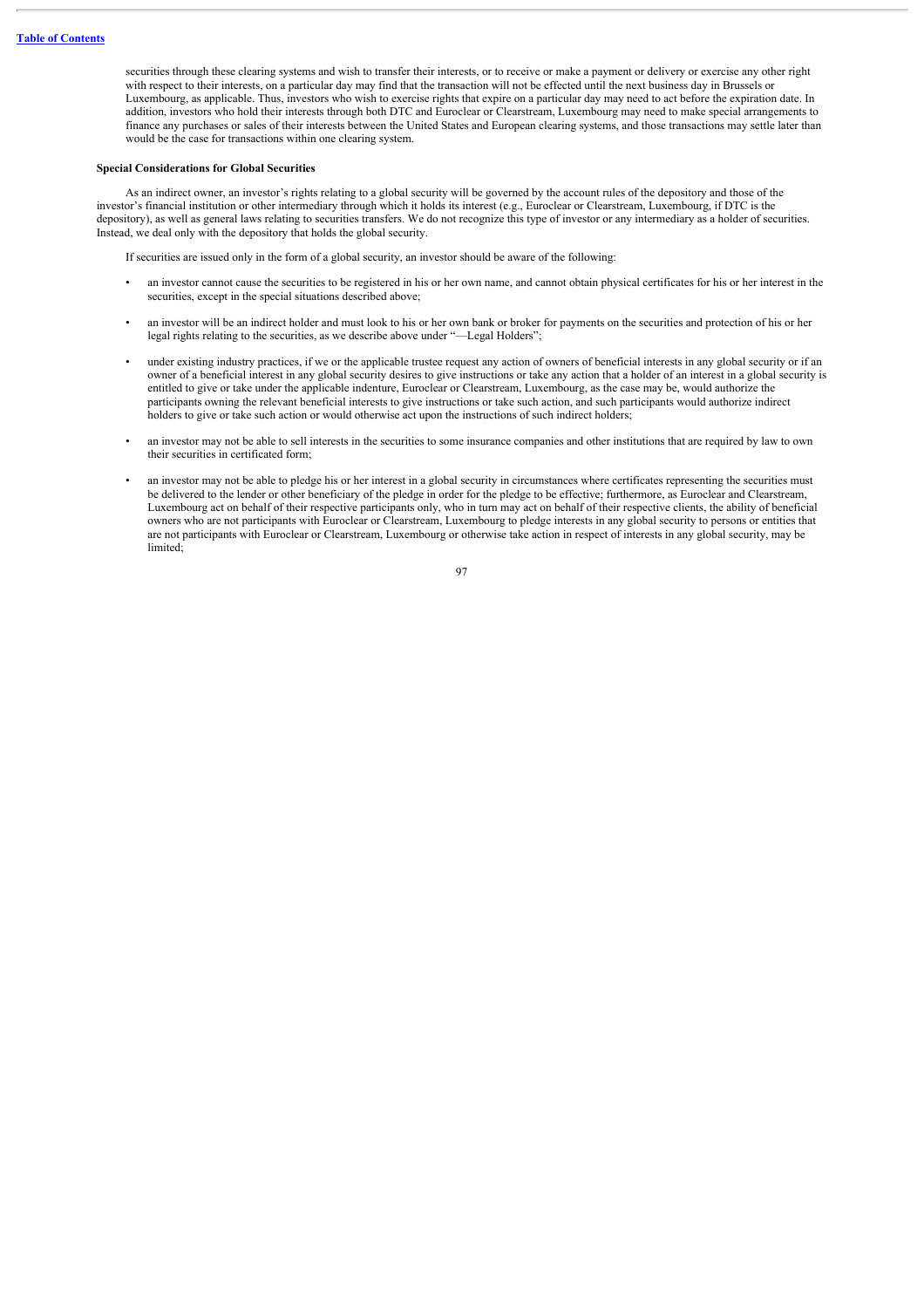- the depository's policies will govern payments, deliveries, transfers, exchanges, notices, and other matters relating to an investor's interest in a global security, and those policies may change from time to time;
- we, the trustee, any warrant agents, and any unit or other agents will not be responsible for any aspect of the depository's policies, actions, or records of ownership interests in a global security;
- we, the trustee, any warrant agents, and any unit or other agents do not supervise the depository in any way;
- the depository will require that those who purchase and sell interests in a global security within its book-entry system use immediately available funds, and your broker or bank may require you to do so as well; and
- financial institutions that participate in the depository's book-entry system and through which an investor holds its interest in the global securities, directly or indirectly, also may have their own policies affecting payments, deliveries, transfers, exchanges, notices, and other matters relating to the securities. Those policies may change from time to time. For example, if you hold an interest in a global security through Euroclear or Clearstream, Luxembourg when DTC is the depository, Euroclear or Clearstream, Luxembourg, as applicable, will require those who purchase and sell interests in that security through them to use immediately available funds and comply with other policies and procedures, including deadlines for giving instructions as to transactions that are to be effected on a particular day. There may be more than one financial intermediary in the chain of ownership for an investor. We do not monitor and are not responsible for the policies or actions or records of ownership interests of any of those intermediaries.

### **Registration, Transfer, and Payment of Certificated Securities**

If we ever issue certificated securities in definitive form, those securities may be presented for registration of transfer at the office of the registrar or at the office of any transfer agent we designate and maintain. The registrar or transfer agent will make the transfer or registration only if it is satisfied with the documents of title and identity of the person making the request. There will not be a service charge for any exchange or registration of transfer of the securities, but we may require payment of a sum sufficient to cover any tax or other governmental charge that may be imposed in connection with the exchange. At any time we may change transfer agents or approve a change in the location through which any transfer agent acts. We also may designate additional transfer agents for any securities at any time.

We will not be required to issue, exchange, or register the transfer of any security to be redeemed for a period of 15 calendar days before the selection of the securities to be redeemed. In addition, we will not be required to exchange or register the transfer of any security that was selected, called, or is being called for redemption, except the unredeemed portion of any security being redeemed in part.

We will pay amounts payable on any certificated securities in definitive form at the offices of the paying agents we may designate from time to time.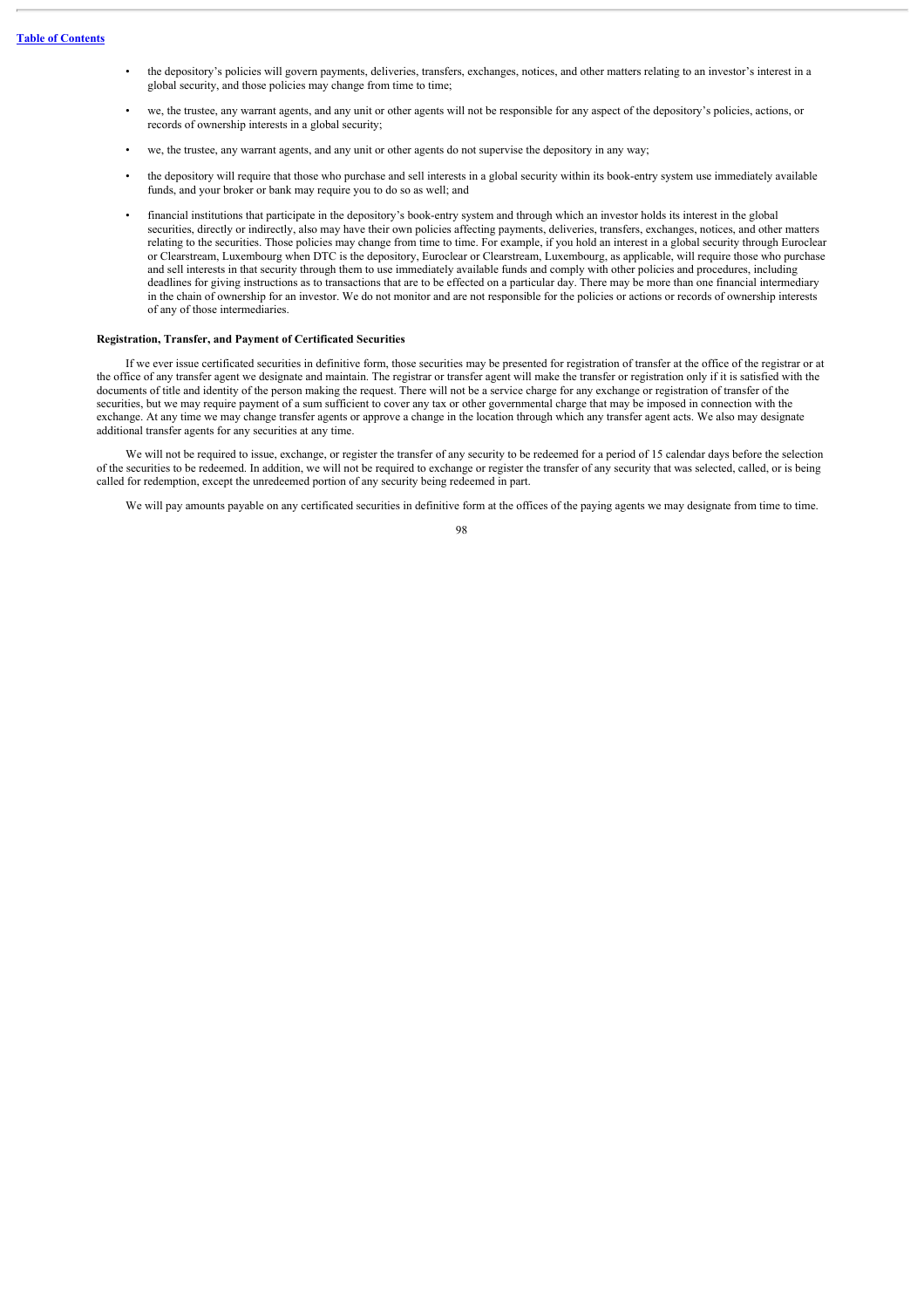### **U.S. FEDERAL INCOME TAX CONSIDERATIONS**

The following summary of the material U.S. federal income tax considerations of the acquisition, ownership, and disposition of certain of the debt securities, preferred stock, depositary shares representing fractional interests in preferred stock, and common stock that we are offering, is based upon the advice of Morrison & Foerster LLP, our tax counsel. The following discussion is not exhaustive of all possible tax considerations. This summary is based upon the Internal Revenue Code of 1986, as amended (the "Code"), regulations promulgated under the Code by the U.S. Treasury Department ("Treasury") (including proposed and temporary regulations), rulings, current administrative interpretations and official pronouncements of the Internal Revenue Service (the "IRS"), and judicial decisions, all as currently in effect and all of which are subject to differing interpretations or to change, possibly with retroactive effect. No assurance can be given that the IRS would not assert, or that a court would not sustain, a position contrary to any of the tax consequences described below.

This summary is for general information only, and does not purport to discuss all aspects of U.S. federal income taxation that may be important to a particular holder in light of its investment or tax circumstances or to holders subject to special tax rules, such as: partnerships, subchapter S corporations, or other pass-through entities, any government (or instrumentality or agency thereof), banks, financial institutions, tax-exempt entities, insurance companies, regulated investment companies, real estate investment trusts, trusts and estates, dealers in securities or currencies, traders in securities that have elected to use the mark-to-market method of accounting for their securities, persons holding the debt securities, preferred stock, depositary shares, or common stock as part of an integrated investment, including a "straddle," "hedge," "constructive sale," or "conversion transaction," persons (other than Non-U.S. Holders) whose functional currency for tax purposes is not the U.S. dollar, and persons subject to the alternative minimum tax provisions of the Code. This summary does not include any description of the tax laws of any state or local governments, or of any foreign government, that may be applicable to a particular holder. This summary also may not apply to all forms of debt securities, preferred stock, depositary shares, or common stock that we may issue. If the tax consequences associated with a particular form of debt security, preferred stock, depositary shares or common stock are different than those described below, they will be described in the applicable supplement.

This summary is directed solely to holders that, except as otherwise specifically noted, will purchase the debt securities, preferred stock, depositary shares, or common stock offered in this prospectus upon original issuance and will hold such securities as capital assets within the meaning of Section 1221 of the Code, which generally means as property held for investment.

You should consult your own tax advisor concerning the U.S. federal income tax consequences to you of acquiring, owning, and disposing of these securities, as well as any tax consequences arising under the laws of any state, local, foreign, or other tax jurisdiction and the possible effects of changes in *U.S. federal or other tax laws.*

As used in this prospectus, the term "U.S. Holder" means a beneficial owner of the debt securities, preferred stock, depositary shares, or common stock offered in this prospectus that is for U.S. federal income tax purposes:

- a citizen or resident of the United States;
- a corporation (including an entity treated as a corporation for U.S. federal income tax purposes) created or organized in or under the laws of the United States or of any state of the United States or the District of Columbia;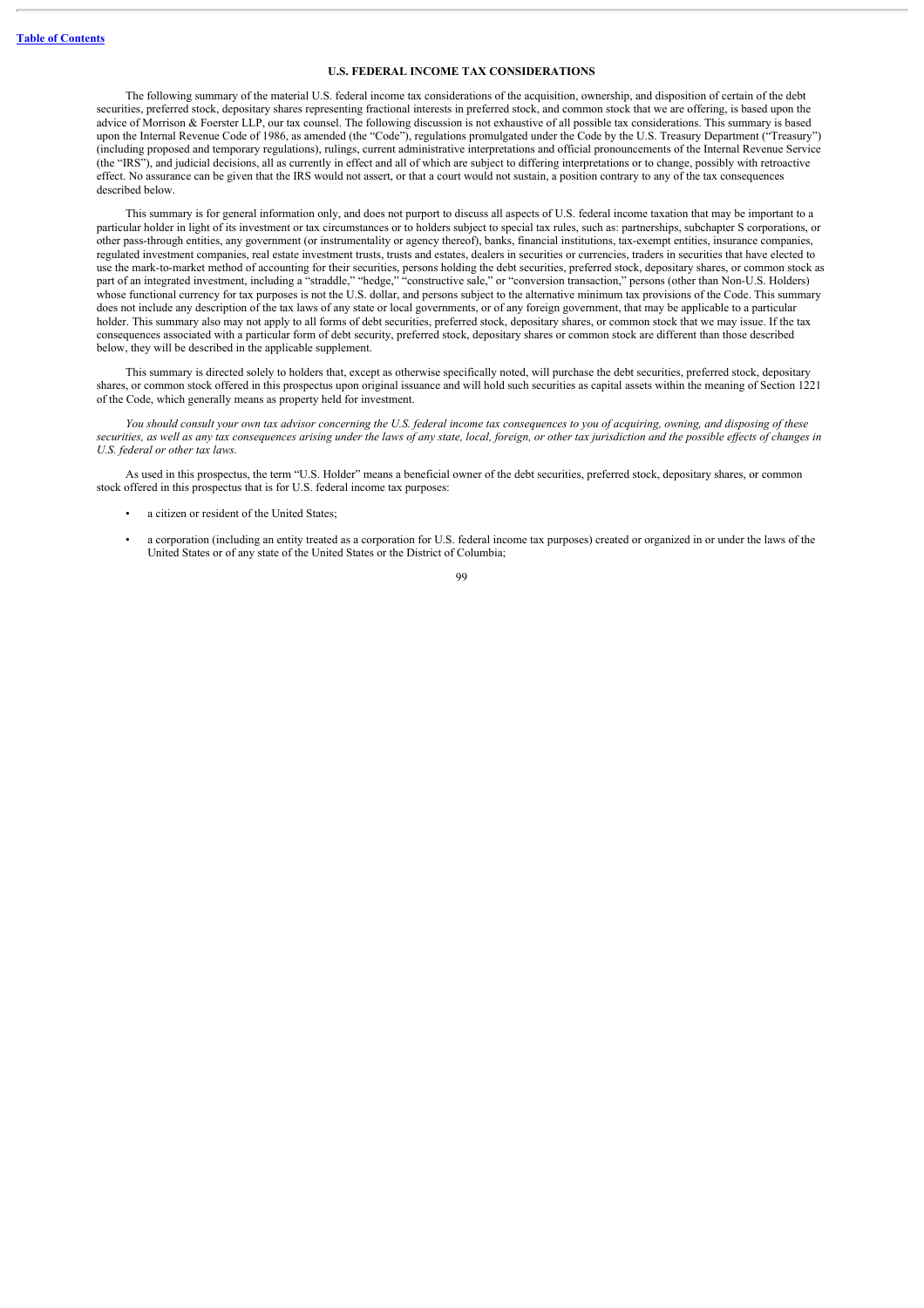- an estate the income of which is subject to U.S. federal income taxation regardless of its source; or
- any trust if a court within the United States is able to exercise primary supervision over the administration of the trust and one or more United States persons have the authority to control all substantial decisions of the trust.

Notwithstanding the preceding paragraph, to the extent provided in Treasury regulations, some trusts in existence on August 20, 1996, and treated as United States persons prior to that date, that elect to continue to be treated as United States persons also will be U.S. Holders. As used in this prospectus, the term "Non-U.S. Holder" is a holder that is not a U.S. Holder.

If an entity or arrangement treated as a partnership for U.S. federal income tax purposes holds the debt securities, preferred stock, depositary shares, or common stock offered in this prospectus, the U.S. federal income tax treatment of a partner generally will depend upon the status of the partner and the activities of the partnership and accordingly, this summary does not apply to partnerships. A partner of a partnership holding the debt securities, preferred stock, depositary shares, or common stock should consult its own tax advisor regarding the U.S. federal income tax consequences to the partner of the acquisition, ownership, and disposition by the partnership of the debt securities, preferred stock, depositary shares, or common stock.

### **Taxation of Debt Securities**

This subsection describes the material U.S. federal income tax consequences of the acquisition, ownership, and disposition of the debt securities offered in this prospectus, other than the debt securities described below under "—Convertible, Renewable, Extendible, Indexed, and Other Debt Securities," which will be described in the applicable supplement. This subsection is directed solely to holders that, except as otherwise specifically noted, will purchase the debt securities offered in this prospectus upon original issuance at the issue price, as defined below.

### *Consequences to U.S. Holders*

The following is a summary of the material U.S. federal income tax consequences that will apply to U.S. Holders of debt securities.

*Payment of Interest.* Except as described below in the case of interest on a debt security issued with original issue discount, as defined below under "—Consequences to U.S. Holders—Original Issue Discount," interest on a debt security generally will be included in the income of a U.S. Holder as interest income at the time it is accrued or is received in accordance with the U.S. Holder's regular method of accounting for U.S. federal income tax purposes and will be ordinary income.

*Original Issue Discount.* Some of our debt securities may be issued with original issue discount ("OID"). U.S. Holders of debt securities issued with OID, other than short-term debt securities with a maturity of one year or less from its date of issue, will be subject to special tax accounting rules, as described in greater detail below. For tax purposes, OID is the excess of the "stated redemption price at maturity" of a debt instrument over its "issue price." The "stated redemption price at maturity" of a debt security is the sum of all payments required to be made on the debt security other than "qualified stated interest" payments, as defined below. The "issue price" of a debt security is generally the first offering price to the public at which a substantial amount of the issue was sold (ignoring sales to bond houses, brokers, or similar persons or organizations acting in the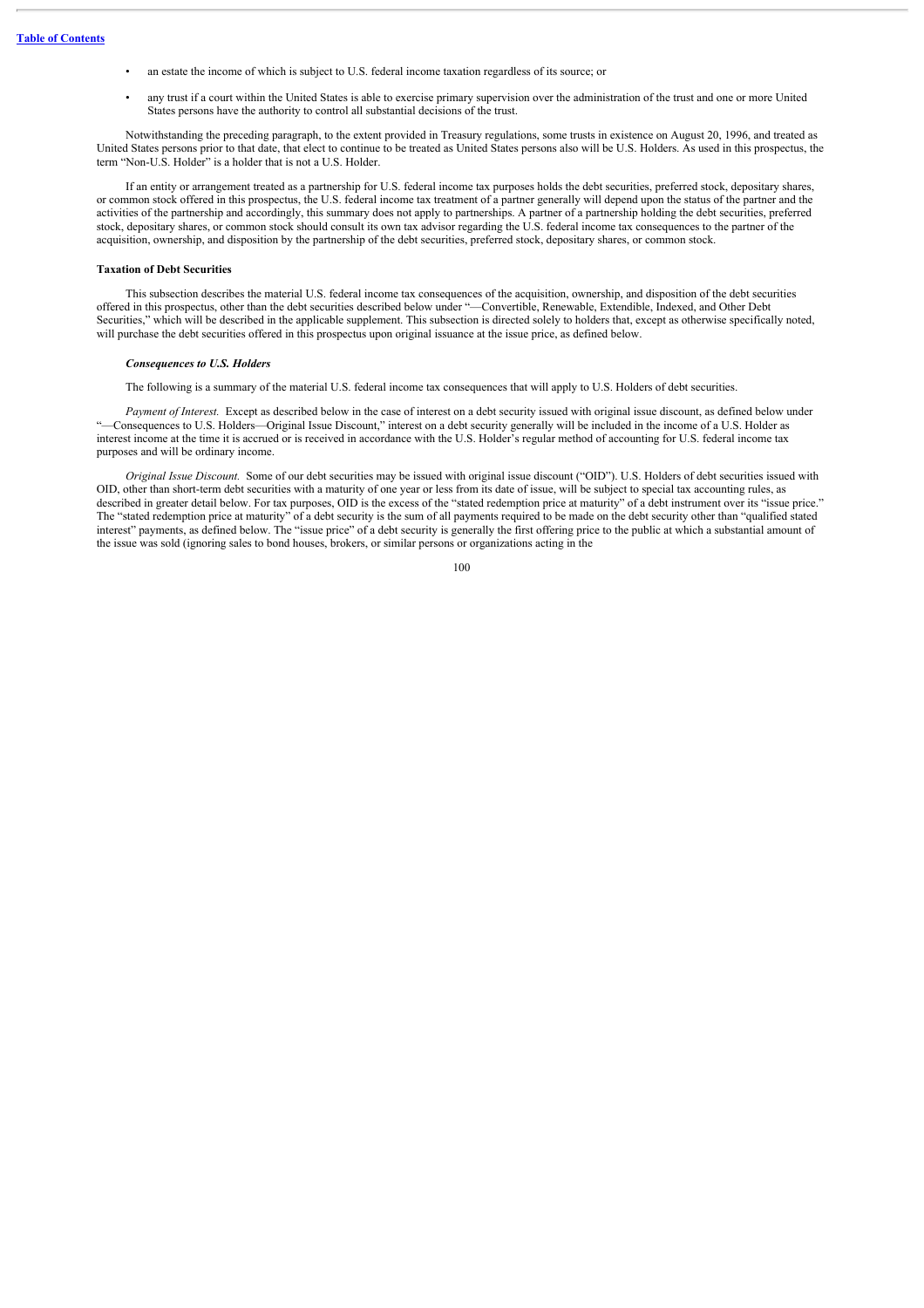capacity of underwriters, placement agents, or wholesalers). The term "qualified stated interest" generally means stated interest that is unconditionally payable in cash or property (other than debt instruments of the issuer), or that is treated as constructively received, at least annually at a single fixed rate or, under certain circumstances, at a variable rate. If a debt security bears interest during any accrual period at a rate below the rate applicable for the remaining term of the debt security (for example, debt securities with teaser rates or interest holidays), then some or all of the stated interest may not be treated as qualified stated interest.

A U.S. Holder of a debt security with a maturity of more than one year from its date of issue that has been issued with OID (an "OID debt security") is generally required to include any qualified stated interest payments in income as interest at the time such interest is accrued or is received in accordance with the U.S. Holder's regular accounting method for tax purposes, as described above under "—Consequences to U.S. Holders—Payment of Interest." A U.S. Holder of an OID debt security is generally required to include in income the sum of the daily accruals of the OID for the debt security for each day during the taxable year (or portion of the taxable year) in which the U.S. Holder held the OID debt security, regardless of such holder's regular method of accounting. Thus, a U.S. Holder may be required to include OID in income in advance of the receipt of some or all of the related cash payments. The daily portion is determined by allocating the OID for each day of the accrual period. An accrual period may be of any length and the accrual periods may even vary in length over the term of the OID debt security, provided that each accrual period is no longer than one year and each scheduled payment of principal or interest occurs either on the first day of an accrual period or on the final day of an accrual period. The amount of OID allocable to an accrual period is equal to the excess of: (1) the product of the "adjusted issue price" of the OID debt security at the beginning of the accrual period and its yield to maturity (computed generally on a constant yield method and compounded at the end of each accrual period, taking into account the length of the particular accrual period) over (2) the amount of any qualified stated interest allocable to the accrual period. OID allocable to a final accrual period is the difference between the amount payable at maturity, other than a payment of qualified stated interest, and the adjusted issue price at the beginning of the final accrual period. Special rules will apply for calculating OID for an initial short accrual period. The "adjusted issue price" of an OID debt security at the beginning of any accrual period is the sum of the issue price of the OID debt security plus the amount of OID allocable to all prior accrual periods reduced by any payments received on the OID debt security that were not qualified stated interest. Under these rules, a U.S. Holder generally will have to include in income increasingly greater amounts of OID in successive accrual periods.

If the excess of the "stated redemption price at maturity" of a debt security over its "issue price" is less than 1/4 of 1% of the debt instrument's stated redemption price at maturity multiplied by the number of complete years from its issue date to its maturity, or weighted average maturity in the case of debt securities with more than one principal payment ("de minimis OID"), the debt security is not treated as issued with OID. A U.S. Holder generally must include the de minimis OID in income at the time payments, other than qualified stated interest, on the debt securities are made in proportion to the amount paid (unless the U.S. Holder makes the election described below under "—Consequences to U.S. Holders—Election to Treat All Interest as Original Issue Discount"). Any amount of de minimis OID that is included in income in this manner will be treated as capital gain.

Additional rules applicable to debt securities with OID that are denominated in or determined by reference to a currency other than the U.S. dollar are described under "—Consequences to U.S. Holders—Non-U.S. Dollar Denominated Debt Securities" below.

*Variable Rate Debt Securities.* In the case of a debt security that is a variable rate debt security, special rules apply. A debt security will qualify as a "variable rate debt instrument" under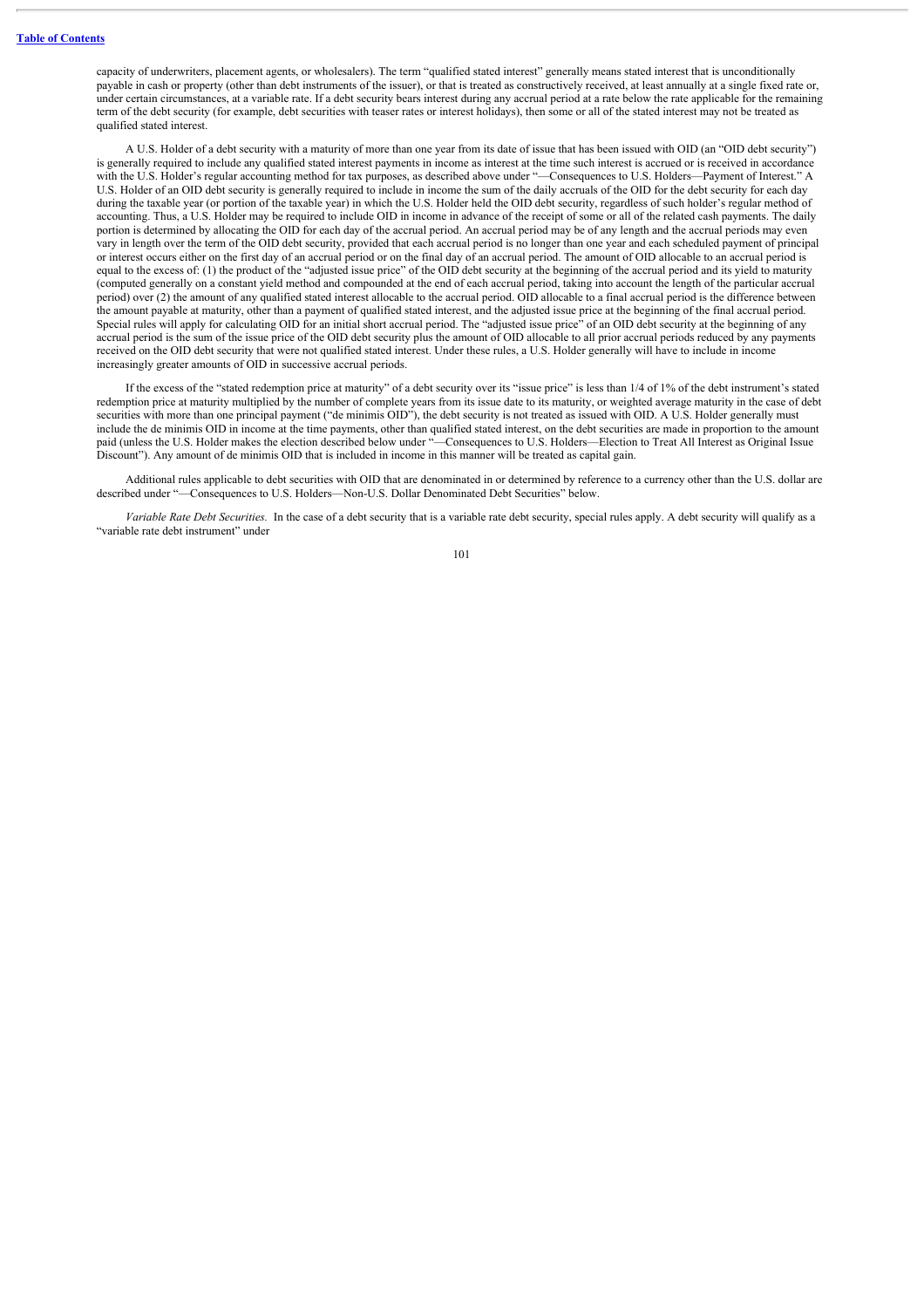Treasury regulations if (i) the debt security's issue price does not exceed the total noncontingent principal payments by more than the lesser of: (a) 0.015 multiplied by the product of the total noncontingent principal payments and the number of complete years to maturity from the issue date, or (b) 15% of the total noncontingent principal payments; and (ii) the debt security provides for stated interest, compounded or paid at least annually, only at one or more qualified floating rates, a single fixed rate and one or more qualified floating rates, a single objective rate, or a single fixed rate and a single objective rate that is a qualified inverse floating rate.

Generally, a rate is a qualified floating rate if: (i) (a) variations in the value of the rate can reasonably be expected to measure contemporaneous variations in the cost of newly borrowed funds in the currency in which the debt security is denominated; or (b) the rate is equal to such a rate multiplied by either a fixed multiple that is greater than 0.65 but not more than 1.35 or a fixed multiple greater than 0.65 but not more than 1.35 increased or decreased by a fixed rate, and (ii) the value of the rate on any date during the term of the debt security is set no earlier than three months prior to the first day on which that value is in effect and no later than one year following that first day. If a debt security provides for two or more qualified floating rates that are within 0.25 percentage points of each other on the issue date or can reasonably be expected to have approximately the same values throughout the term of the debt security, the qualified floating rates together constitute a single qualified floating rate. A debt security will not have a variable rate that is a qualified floating rate, however, if the variable rate of interest is subject to one or more minimum or maximum rate floors or ceilings or one or more governors limiting the amount of increase or decrease unless such floor, ceiling, or governor is fixed throughout the term of the debt security or is not reasonably expected as of the issue date to significantly affect the yield on the debt security.

Generally, an objective rate is a rate that is (i) not a qualified floating rate, (ii) is determined using a single fixed formula that is based on objective financial or economic information that is not within the control of the issuer or a related party, and (iii) the value of the rate on any date during the term of the debt security is set no earlier than three months prior to the first day on which that value is in effect and no later than one year following that first day. If it is reasonably expected that the average value of the variable rate during the first half of the term of a debt security will be either significantly less than or significantly greater than the average value of the rate during the final half of the term of the debt security, then the debt security will not have a variable rate that is an objective rate. An objective rate is a qualified inverse floating rate if that rate is equal to a fixed rate minus a qualified floating rate and variations in the rate can reasonably be expected to inversely reflect contemporaneous variations in the qualified floating rate.

A debt security will also have a variable rate that is a single qualified floating rate or an objective rate if interest on the debt security is stated at a fixed rate for an initial period of one year or less followed by either a qualified floating rate or an objective rate for a subsequent period, and either: (i) the fixed rate and the qualified floating rate or objective rate have values on the issue date of the debt security that do not differ by more than 0.25 percentage points, or (ii) the value of the qualified floating rate or objective rate is intended to approximate the fixed rate.

In the case of a debt security that provides for stated interest that is unconditionally payable at least annually at a variable rate that is a single qualified floating rate or objective rate, or one of those rates after a single fixed rate for an initial period, all stated interest on the debt security is treated as qualified stated interest. In that case, both the debt security's yield to maturity and qualified stated interest will be determined, solely for purposes of calculating the accrual of OID, if any, as though the debt security will bear interest in all periods throughout its term (in the case of a single qualified floating rate or qualified inverse floating rate) at a fixed rate generally equal to the value of the rate on the issue date or, in the case of an objective rate (other than a qualified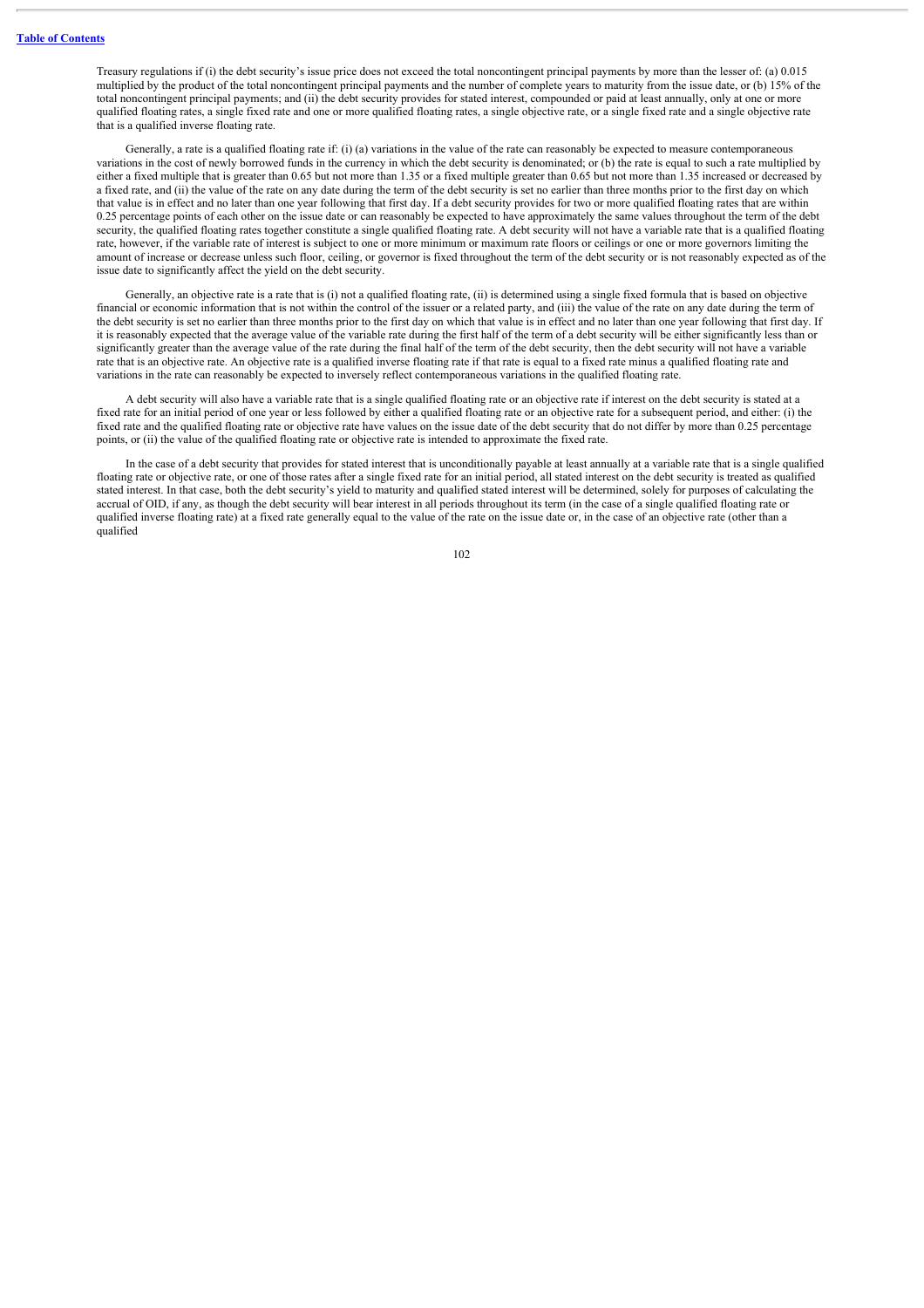inverse floating rate), the rate that reflects the yield to maturity that is reasonably expected for the debt security (the "fixed rate substitute"). A U.S. holder should then recognize OID, if any, that is calculated based on the debt security's assumed yield to maturity. If the interest actually accrued or paid during an accrual period exceeds or is less than the assumed fixed interest, the qualified stated interest allocable to that period is increased or decreased, as applicable.

If a debt security does not provide for stated interest at a single qualified floating rate or a single objective rate, and also does not provide for interest payable at a fixed rate other than a single fixed rate for an initial period, the interest and OID accruals on the debt security must be determined by (i) determining a fixed rate substitute for each variable rate provided under the debt security (as described above), (ii) constructing the equivalent fixed rate debt instrument, using the fixed rate substitutes, (iii) determining the amount of qualified stated interest and OID with respect to the equivalent fixed rate debt instrument, and (iv) making appropriate adjustments to qualified stated interest or OID for actual variable rates during the applicable accrual period.

In the case of a debt security that provides for stated interest either at one or more qualified floating rates or at a qualified inverse floating rate and also provides for stated interest at a single fixed rate other than at a single fixed rate for an initial period (as described above), the interest and OID accruals on the debt security must be determined by using the method described above. However, the debt security will be treated, for purposes of the first three steps of the determination, as if the debt security had provided for a qualified floating rate, or a qualified inverse floating rate, rather than the fixed rate. The qualified floating rate, or qualified inverse floating rate, that replaces the fixed rate must be such that the fair market value of the debt security as of the issue date approximates the fair market value of an otherwise identical debt instrument that provides for the qualified floating rate, or qualified inverse floating rate, rather than the fixed rate.

*Acquisition Premium.* If a U.S. Holder purchases an OID debt security for an amount greater than its adjusted issue price (as determined above) at the purchase date and less than or equal to the sum of all amounts, other than qualified stated interest, payable on the OID debt security after the purchase date, the excess is "acquisition premium." Under these rules, in general, the amount of OID which must be included in income for the debt security for any taxable year (or any portion of a taxable year in which the debt security is held) will be reduced (but not below zero) by the portion of the acquisition premium allocated to the period. The amount of acquisition premium allocated to each period is determined by multiplying the OID that otherwise would have been included in income by a fraction, the numerator of which is the excess of the cost over the adjusted issue price of the OID debt security and the denominator of which is the excess of the OID debt security's stated redemption price at maturity over its adjusted issue price.

If a U.S. Holder purchases an OID debt security for an amount less than its adjusted issue price (as determined above) at the purchase date, any OID accruing with respect to that OID debt security will be required to be included in income and, to the extent of the difference between the purchase amount and the OID debt security's adjusted issue price, the OID debt security will be treated as having "market discount." See "—Consequences to U.S. Holders-Market Discount" below.

*Amortizable Bond Premium.* If a U.S. Holder purchases a debt security (including an OID debt security) for an amount in excess of the sum of all amounts payable on the debt security after the purchase date, other than qualified stated interest, such holder will be considered to have purchased such debt security with "amortizable bond premium" equal in amount to such excess. A U.S. Holder may elect to amortize such premium as an offset to interest income using a constant yield method over the remaining term of the debt security based on the U.S. Holder's yield to maturity with respect to the debt security.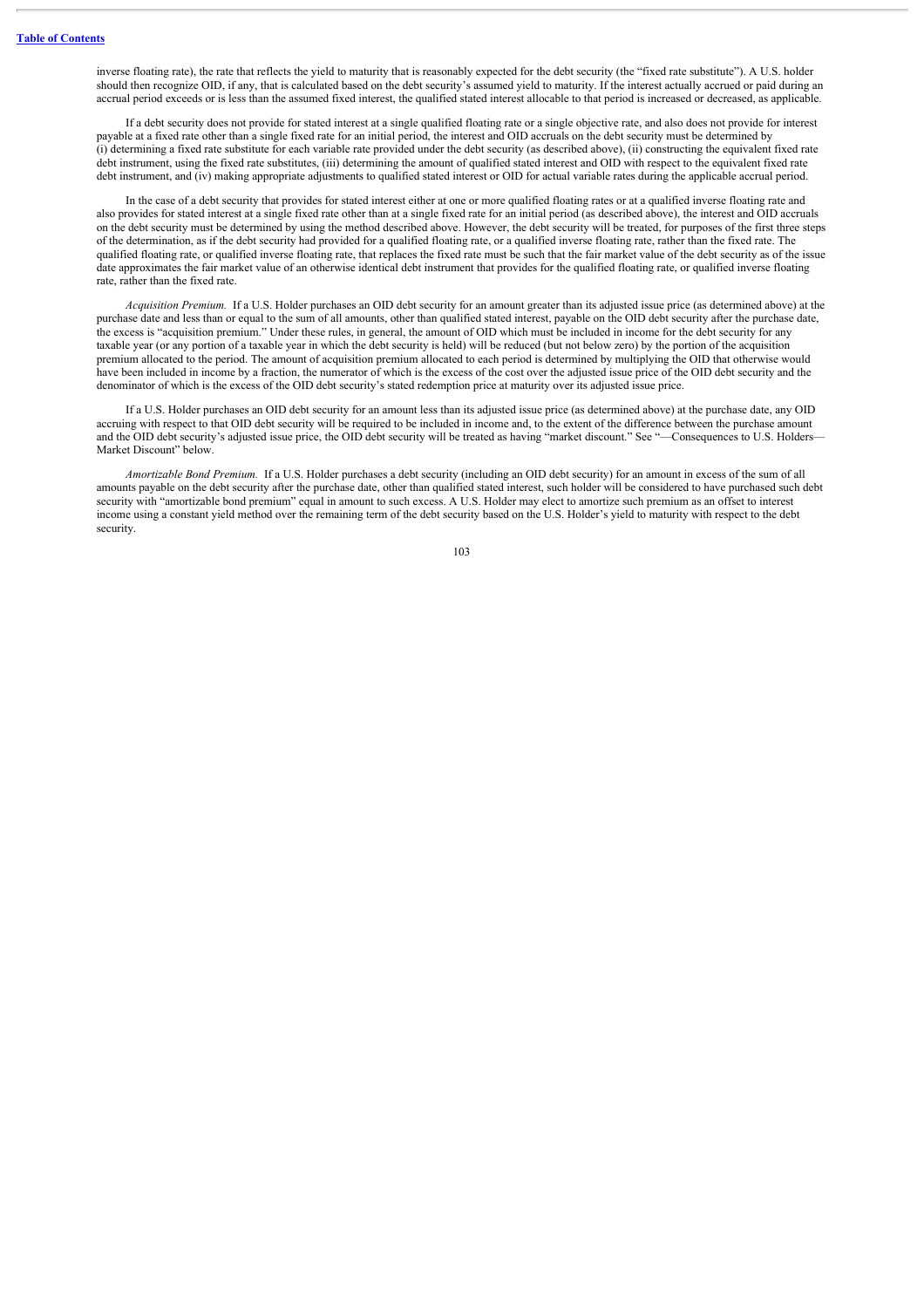A U.S. Holder generally may use the amortizable bond premium allocable to an accrual period to offset interest required to be included in the U.S. Holder's income under its regular method of accounting with respect to the debt security in that accrual period. If the amortizable bond premium allocable to an accrual period exceeds the amount of interest allocable to such accrual period, such excess would be allowed as a deduction for such accrual period, but only to the extent of the U.S. Holder's prior interest inclusions on the debt security that have not been offset previously by bond premium. Any excess is generally carried forward and allocable to the next accrual period.

If a debt security may be redeemed by us prior to its maturity date, the amount of amortizable bond premium will be based on the amount payable at the applicable redemption date, but only if use of the redemption date (in lieu of the stated maturity date) results in a smaller amortizable bond premium for the period ending on the redemption date. In addition, special rules limit the amortization of bond premium in the case of convertible debt securities.

An election to amortize bond premium applies to all taxable debt obligations held by the U.S. Holder at the beginning of the first taxable year to which the election applies and thereafter acquired by the U.S. Holder and may be revoked only with the consent of the IRS. Generally, a holder may make an election to include in income its entire return on a debt security (i.e., the excess of all remaining payments to be received on the debt security over the amount paid for the debt security by such holder) in accordance with a constant yield method based on the compounding of interest, as discussed below under "—Consequences to U.S. Holders—Election to Treat All Interest as Original Issue Discount." If a holder makes such an election for a debt security with amortizable bond premium, such election will result in a deemed election to amortize bond premium for all of the holder's debt instruments with amortizable bond premium and may be revoked only with the permission of the IRS.

A U.S. Holder that elects to amortize bond premium will be required to reduce its tax basis in the debt security by the amount of the premium amortized during its holding period. OID debt securities purchased at a premium will not be subject to the OID rules described above. If a U.S. Holder does not elect to amortize bond premium, the amount of bond premium will be included in its tax basis in the debt security. Therefore, if a U.S. Holder does not elect to amortize bond premium and it holds the debt security to maturity, the premium generally will be treated as capital loss when the debt security matures.

*Market Discount.* If a U.S. Holder purchases a debt security for an amount that is less than its stated redemption price at maturity, or, in the case of an OID debt security, its adjusted issue price, such holder will be considered to have purchased the debt security with "market discount." Any payment, other than qualified stated interest, or any gain on the sale, exchange, retirement, or other disposition of a debt security with market discount generally will be treated as ordinary interest income to the extent of the market discount not previously included in income that accrued on the debt security during such holder's holding period. In general, market discount is treated as accruing on a straight-line basis over the term of the debt security unless an election is made to accrue the market discount under a constant yield method. In addition, a U.S. Holder may be required to defer, until the maturity of the debt security or its earlier disposition in a taxable transaction, the deduction of a portion of the interest paid on any indebtedness incurred or maintained to purchase or carry the debt security in an amount not exceeding the accrued market discount on the debt security.

A U.S. Holder may elect to include market discount in income currently as it accrues (on either a straight-line or constant yield basis), in lieu of treating a portion of any gain realized on a sale, exchange, retirement, or other disposition of the debt security as ordinary income. If an election is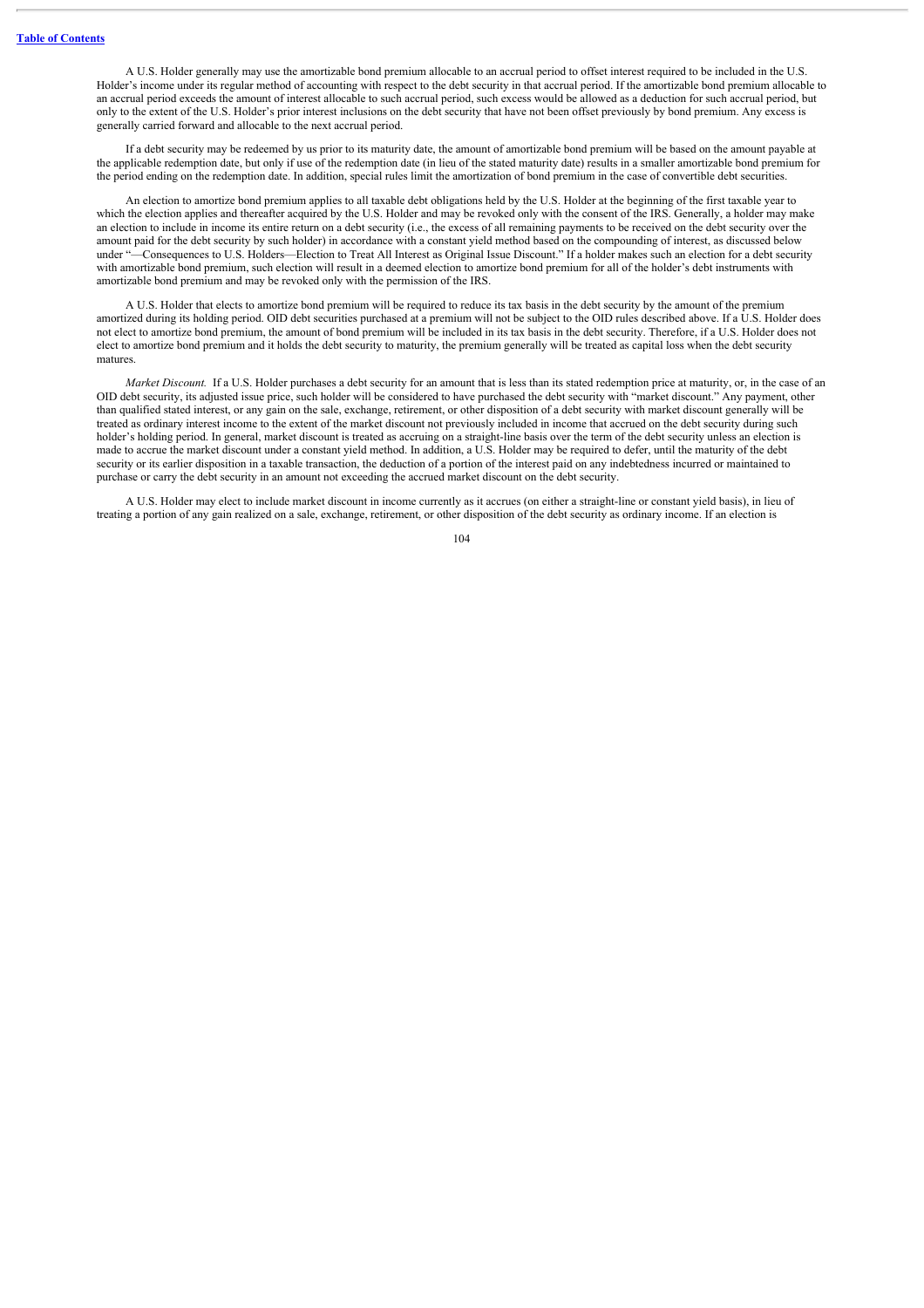made to include market discount on a current basis, the interest deduction deferral rule described above will not apply. If a U.S. Holder makes such an election, it will apply to all market discount debt instruments acquired by such holder on or after the first day of the first taxable year to which the election applies. The election may not be revoked without the consent of the IRS. U.S. Holders should consult with their own tax advisors before making this election.

If the difference between the stated redemption price at maturity of a debt security or, in the case of an OID debt security, its adjusted issue price, and the amount paid for the debt security is less than 1/4 of 1% of the debt instrument's stated redemption price at maturity or, in the case of an OID debt security, its adjusted issue price, multiplied by the number of remaining complete years to the debt security's maturity ("de minimis market discount"), the debt security is not treated as issued with market discount.

Generally, a holder may make an election to include in income its entire return on a debt security (i.e., the excess of all remaining payments to be received on the debt security over the amount paid for the debt security by such holder) in accordance with a constant yield method based on the compounding of interest, as discussed below under "—Consequences to U.S. Holders—Election to Treat All Interest as Original Issue Discount." If a holder makes such an election for a debt security with market discount, the holder will be required to include market discount in income currently as it accrues on a constant yield basis for all market discount debt instruments acquired by such holder on or after the first day of the first taxable year to which the election applies, and such election may be revoked only with the permission of the IRS.

*Election to Treat All Interest as Original Issue Discount.* A U.S. Holder may elect to include in income all interest that accrues on a debt security using the constant-yield method applicable to OID described above, subject to certain limitations and exceptions. For purposes of this election, interest includes stated interest, acquisition discount, OID, de minimis OID, market discount, de minimis market discount, and unstated interest, as adjusted by any amortizable bond premium or acquisition premium, each as described herein. If this election is made for a debt security, then, to apply the constant-yield method: (i) the issue price of the debt security will equal its cost, (ii) the issue date of the debt security will be the date it was acquired, and (iii) no payments on the debt security will be treated as payments of qualified stated interest. A U.S. Holder must make this election for the taxable year in which the debt security was acquired, and may not revoke the election without the consent of the IRS. U.S. Holders should consult with their own tax advisors before making this election.

*Debt Securities That Trade "Flat."* We expect that certain debt securities will trade in the secondary market with accrued interest. However, we may issue debt securities with terms and conditions that would make it likely that such debt securities would trade "flat" in the secondary market, which means that upon a sale of a debt security a U.S. Holder would not be paid an amount that reflects the accrued but unpaid interest with respect to such debt security. Nevertheless, for U.S. federal income tax purposes, a portion of the sales proceeds equal to the interest accrued with respect to such debt security from the last interest payment date to the sale date must be treated as interest income rather than as an amount realized upon the sale. Accordingly, a U.S. Holder that sells such a debt security between interest payment dates would be required to recognize interest income and, in certain circumstances, would recognize a capital loss (the deductibility of which is subject to limitations) on the sale of the debt security. Concurrently, a U.S. Holder that purchases such a debt security between interest payment dates would not be required to include in income that portion of any interest payment received that is attributable to interest that accrued prior to the purchase. Such payment is treated as a return of capital which reduces the U.S. Holder's remaining cost basis in the debt security. However, interest that accrues after the purchase date is included in income in the year received or accrued (depending on the U.S. Holder's accounting method). U.S. Holders that purchase such debt securities between interest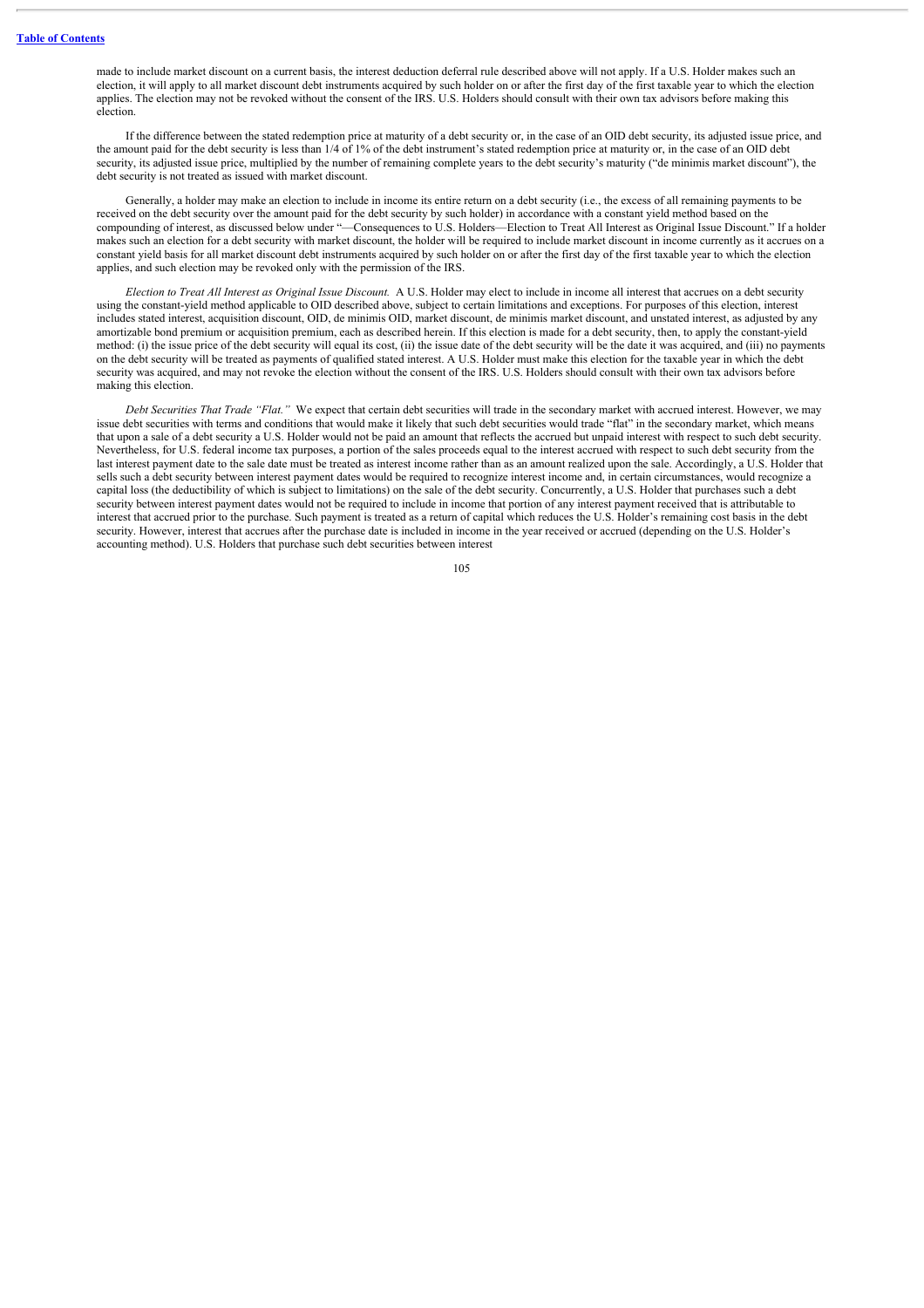payment dates should consult their own tax advisors concerning such holder's adjusted tax basis in the debt security and whether such debt securities should be treated as having been purchased with market discount, as described above.

*Short-Term Debt Securities.* Some of our debt securities may be issued with maturities of one year or less from the date of issue, which we refer to as short-term debt securities. Treasury regulations provide that no payments of interest on a short-term debt security are treated as qualified stated interest. Accordingly, in determining the amount of discount on a short-term debt security, all interest payments, including stated interest, are included in the shortterm debt security's stated redemption price at maturity.

In general, individual and certain other U.S. Holders using the cash basis method of tax accounting are not required to include accrued discount on short-term debt securities in income currently unless they elect to do so, but they may be required to include any stated interest in income as the interest is received. However, a cash basis U.S. Holder will be required to treat any gain realized on a sale, exchange, or retirement of the short-term debt security as ordinary income to the extent such gain does not exceed the discount accrued with respect to the short- term debt security, which will be determined on a straight-line basis unless the holder makes an election to accrue the discount under the constant-yield method, through the date of sale or retirement. In addition, a cash basis U.S. Holder that does not elect to currently include accrued discount in income will not be allowed to deduct any of the interest paid or accrued on any indebtedness incurred or maintained to purchase or carry a short-term debt security (in an amount not exceeding the deferred income), but instead will be required to defer deductions for such interest until the deferred income is realized upon the maturity of the short-term debt security or its earlier disposition in a taxable transaction. Notwithstanding the foregoing, a cash- basis U.S. Holder of a short-term debt security may elect to include accrued discount in income on a current basis. If this election is made, the limitation on the deductibility of interest described above will not apply.

A U.S. Holder using the accrual method of tax accounting and some cash basis holders (including banks, securities dealers, regulated investment companies, and certain trust funds) generally will be required to include accrued discount on a short-term debt security in income on a current basis, on either a straight-line basis or, at the election of the holder, under the constant-yield method based on daily compounding.

Regardless of whether a U.S. Holder is a cash-basis or accrual-basis holder, the holder of a short-term debt security may elect to include accrued "acquisition discount" with respect to the short-term debt security in income on a current basis. Acquisition discount is the excess of the remaining redemption amount of the short-term debt security at the time of acquisition over the purchase price. Acquisition discount will be treated as accruing on a straight-line basis or, at the election of the holder, under a constant yield method based on daily compounding. If a U.S. Holder elects to include accrued acquisition discount in income, the rules for including OID will not apply. In addition, the market discount rules described above will not apply to shortterm debt securities.

*Sale, Exchange, or Retirement of Debt Securities.* Upon the sale, exchange, retirement, or other disposition of a debt security, a U.S. Holder will recognize gain or loss equal to the difference between the amount realized upon the sale, exchange, retirement, or other disposition (less an amount equal to any accrued interest not previously included in income if the debt security is disposed of between interest payment dates, which will be included in income as interest income for U.S. federal income tax purposes) and the U.S. Holder's adjusted tax basis in the debt security. The amount realized by the U.S. Holder will include the amount of any cash and the fair market value of any other property received for the debt security. A U.S. Holder's adjusted tax basis in a debt security generally will be the cost of the debt security to such U.S. Holder, increased by any OID, market discount, de minimis OID, de minimis market discount, or any discount with respect to a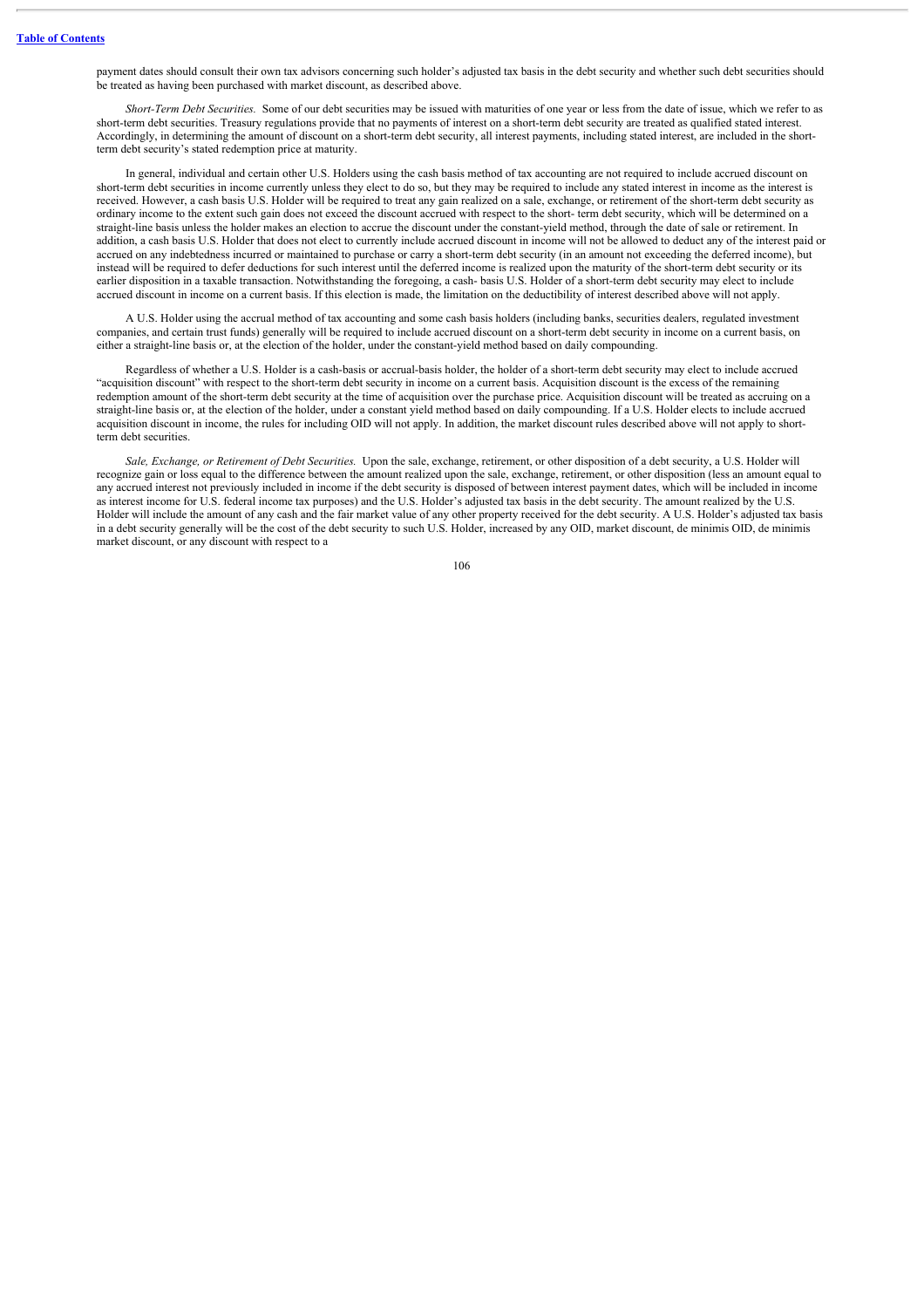short-term debt security previously included in income with respect to the debt security, and decreased by the amount of any premium previously amortized to reduce interest on the debt security and the amount of any payment (other than a payment of qualified stated interest) received in respect of the debt security.

Except as discussed above with respect to market discount, or as described below with respect to debt securities subject to contingencies and Non-U.S. Dollar Denominated Debt Securities, gain or loss realized on the sale, exchange, retirement, or other disposition of a debt security generally will be capital gain or loss and will be long-term capital gain or loss if the debt security has been held for more than one year. Net long-term capital gain recognized by an individual U.S. Holder is generally taxed at preferential rates. The ability of U.S. Holders to deduct capital losses is subject to limitations under the Code.

*Reopenings.* Treasury regulations provide specific rules regarding whether additional debt instruments issued in a reopening will be considered part of the same issue, with the same issue price and yield to maturity, as the original debt instruments for U.S. federal income tax purposes. Except as provided otherwise in an applicable supplement, we expect that additional debt securities issued by us in any reopening will be issued such that they will be considered part of the original issuance to which they relate.

*Debt Securities Subject to Contingencies.* Certain of the debt securities may provide for an alternative payment schedule or schedules applicable upon the occurrence of a contingency or contingencies, other than a remote or incidental contingency, whether such contingency relates to payments of interest or of principal. In addition, certain of the debt securities may contain provisions permitting them to be redeemed prior to their stated maturity at our option and/or at the option of the holder. Debt securities containing these features may be characterized as "contingent payment debt instruments" for U.S. federal income tax purposes.

If the debt securities are properly characterized as contingent payment debt instruments for U.S. federal income tax purposes, such debt securities generally will be subject to Treasury regulations governing contingent payment debt instruments. Under those regulations, a U.S. Holder will be required to report OID or interest income based on a "comparable yield" and a "projected payment schedule," both as described below, established by us for determining interest accruals and adjustments with respect to a note. A U.S. Holder which does not use the "comparable yield" and follow the "projected payment schedule" to calculate its OID and interest income on a debt security must timely disclose and justify the use of other estimates to the IRS.

A "comparable yield" with respect to a debt security generally is the yield at which we could issue a fixed-rate debt instrument with terms similar to those of the debt security (taking into account for this purpose the level of subordination, term, timing of payments, and general market conditions, but ignoring any adjustments for liquidity or the riskiness of the contingencies with respect to the debt security). Notwithstanding the foregoing, a comparable yield must not be less than the applicable U.S. federal rate based on the overall maturity of the debt security.

A "projected payment schedule" with respect to a debt security generally is a series of projected payments, the amount and timing of which would produce a yield to maturity on that debt security equal to the comparable yield. This projected payment schedule will consist of a projection for tax purposes of each non-contingent and contingent payment.

Based on the comparable yield and the projected payment schedule of the debt securities, a U.S. Holder of a note (regardless of accounting method) generally will be required to accrue as OID the sum of the daily portions of interest on the debt security for each day in the taxable year on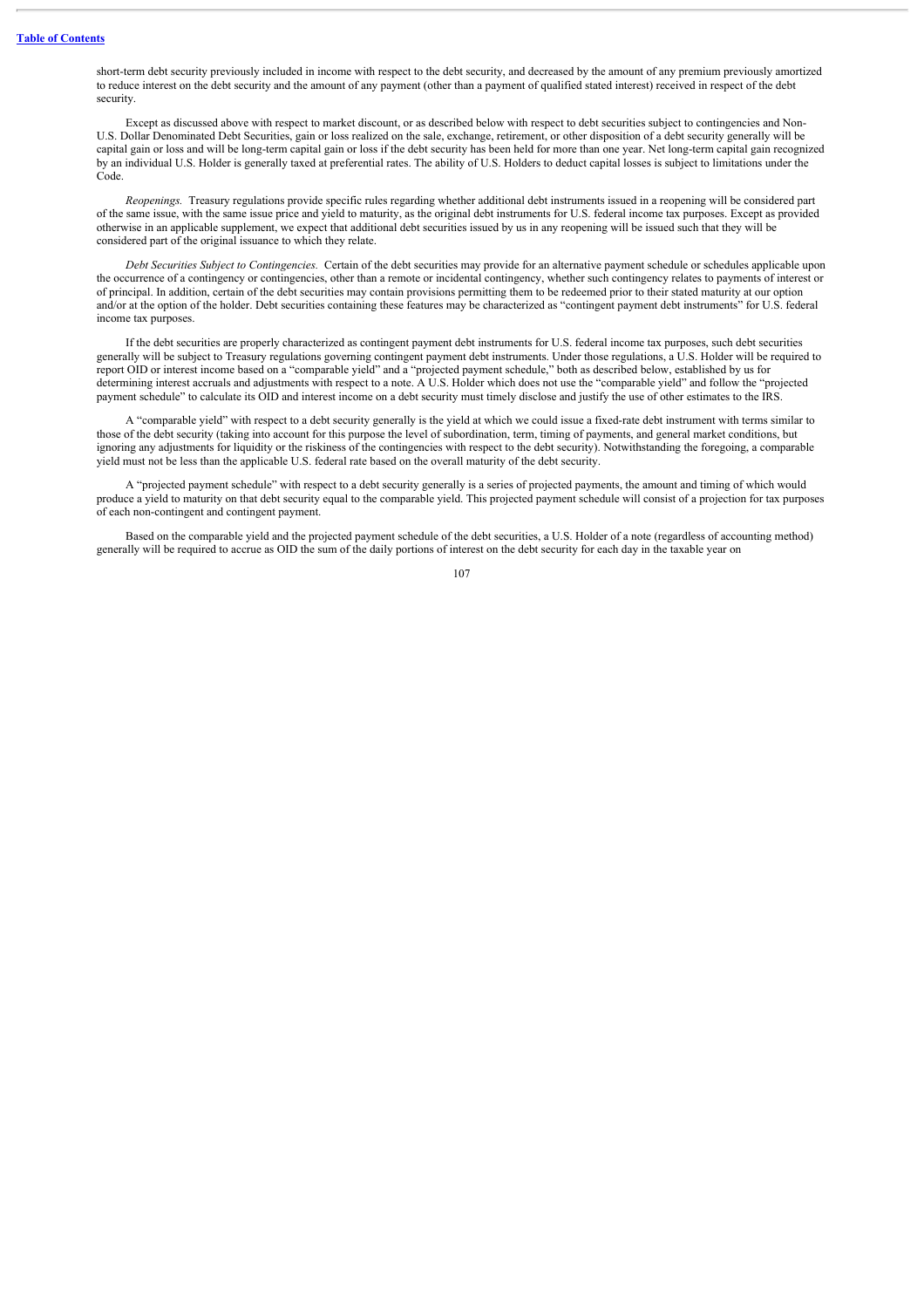which the holder held the debt security, adjusted upward or downward to reflect the difference, if any, between the actual and projected amount of any contingent payments on the debt security, as set forth below. The daily portions of interest for a debt security are determined by allocating to each day in an accrual period the ratable portion of interest on the debt security that accrues in the accrual period. The amount of interest on the debt security that accrues in an accrual period is the product of the comparable yield on the debt security (adjusted to reflect the length of the accrual period) and the adjusted issue price of the debt security at the beginning of the accrual period. The adjusted issue price of a debt security at the beginning of the first accrual period will equal its issue price (as described above). For any subsequent accrual period, the adjusted issue price will be (i) the sum of the issue price of the debt security and any interest previously accrued on the debt security by a holder (without regard to any positive or negative adjustments, described below) minus (ii) the amount of any projected payments on the debt security for previous accrual periods.

A U.S. Holder of a debt security generally will be required to include in income OID in excess of actual cash payments received for certain taxable years. A U.S. Holder will be required to recognize interest income equal to the amount of any positive adjustment for a debt security for the taxable year in which a contingent payment is paid (including a payment of interest at maturity). A positive adjustment is the excess of actual payments in respect of contingent payments over the projected amount of contingent payments. A U.S. Holder also will be required to account for any "negative adjustment" for a taxable year in which a contingent payment is paid. A negative adjustment is the excess of the projected amounts of contingent payments over actual payments in respect of the contingent payments. A net negative adjustment is the amount by which total negative adjustments in a taxable year exceed total positive adjustments in such taxable year. A net negative adjustment (i) will first reduce the amount of interest for the debt security that a U.S. Holder would otherwise be required to include in income in the taxable year, and (ii) to the extent of any excess, will result in an ordinary loss equal to that portion of the excess as does not exceed the excess of (a) the amount of all previous interest inclusions under the debt security over (b) the total amount of the U.S. Holder's net negative adjustments treated as ordinary loss on the note in prior taxable years. A net negative adjustment is not subject to the 2% floor limitation imposed on miscellaneous deductions under Section 67 of the Code. Any net negative adjustment in excess of the amounts described above in (i) and (ii) will be carried forward to offset future interest income on the debt security or to reduce the amount realized on a sale, exchange, retirement or other disposition of the debt security and, in the case of a payment at maturity, should result in a capital loss. The deductibility of capital losses by a U.S. Holder is subject to limitations.

If a contingent payment becomes fixed (within the meaning of applicable Treasury regulations) more than six months before its due date, a positive or negative adjustment, as appropriate, is made to reflect the difference between the present value of the amount that is fixed and the present value of the projected amount. The present value of each amount is determined by discounting the amount from the date the payment is due to the date the payment becomes fixed, using a discount rate equal to the comparable yield. If all contingent payments on the debt security become fixed, substantially contemporaneously, applicable Treasury regulations provide that, with regard to contingent payments that become fixed on a day that is more than six months before their due date, U.S. Holders should take into account positive or negative adjustments in respect of such contingent payments over the period to which they relate in a reasonable manner. U.S. Holders should consult their tax advisors as to what would be a "reasonable manner" in their particular situation.

We expect that the applicable supplement will include a table that sets forth the following information with respect to the principal amount of the debt securities for each of the applicable accrual periods through the maturity date of the debt securities: (i) the amount of interest deemed to have accrued during the accrual period, and (ii) the total amount of interest deemed to have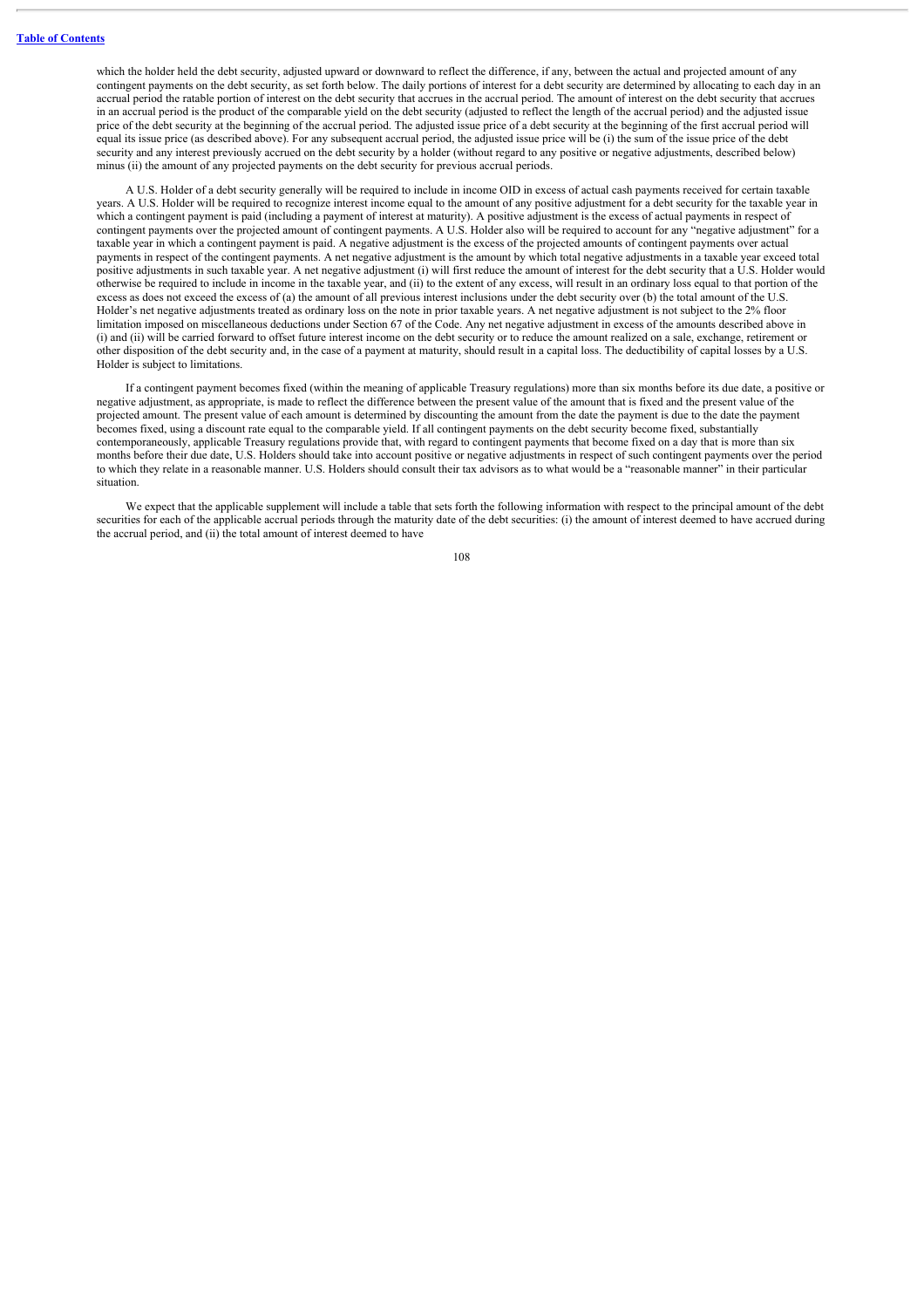accrued from the original issue date through the end of the accrual period. The table will be based upon a projected payment schedule and a comparable yield. The comparable yield will be determined based upon market conditions as of the date of the applicable supplement. The comparable yield is likely to change between the date of any preliminary supplement and the date of the related final supplement. Therefore, the projected payment schedule included in any preliminary supplement will be subject to change. We will determine the actual projected payment schedule and the actual comparable yield on the pricing date. Any tax accrual table included in a preliminary supplement will be revised, and the revised table will be set forth in the final supplement prepared in connection with the initial sale of the debt securities.

Upon a sale, exchange, retirement, or other disposition of a debt security prior to maturity, a U.S. Holder generally will recognize taxable gain or loss equal to the difference between the amount realized on the sale, exchange, retirement, or other disposition and that holder's tax basis in the debt security. A U.S. Holder's tax basis in a debt security generally will equal the cost of that debt security, increased by the amount of OID previously accrued by the holder for that debt security (without regard to any positive or negative adjustments) and reduced by any projected payments for previous periods on the debt securities. A U.S. Holder generally will treat any gain as interest income, and will treat any loss as ordinary loss to the extent of the excess of previous interest inclusions over the total negative adjustments previously taken into account as ordinary losses, and the balance as long-term or short-term capital loss depending upon the U.S. Holder's holding period for the debt security. The deductibility of capital losses by a U.S. Holder is subject to limitations.

U.S. Holders considering the purchase of debt securities with these features should carefully examine the applicable supplement and should consult their own tax advisors regarding the U.S. federal income tax consequences to a U.S. Holder of the purchase, ownership and disposition of such debt securities.

*Non-U.S. Dollar Denominated Debt Securities.* Additional considerations apply to a U.S. Holder of a debt security payable in a currency other than U.S. dollars ("foreign currency").

We refer to these securities as Non-U.S. Dollar Denominated Debt Securities. In the case of payments of interest, U.S. Holders using the cash method of accounting for U.S. federal income tax purposes will be required to include in income the U.S. dollar value of the foreign currency payment on a Non-U.S. Dollar Denominated Debt Security (other than OID or market discount) when the payment of interest is received. The U.S. dollar value of the foreign currency payment is determined by translating the foreign currency received at the spot rate for such foreign currency on the date the payment is received, regardless of whether the payment is in fact converted to U.S. dollars at that time. The U.S. dollar value will be the U.S. Holder's tax basis in the foreign currency received. A U.S. Holder will not recognize foreign currency exchange gain or loss with respect to the receipt of such payment.

U.S. Holders using the accrual method of accounting for U.S. federal income tax purposes will be required to include in income the U.S. dollar value of the amount of interest income that has accrued and is otherwise required to be taken into account with respect to a Non-U.S. Dollar Denominated Debt Security during an accrual period. The U.S. dollar value of the accrued income will be determined by translating the income at the average rate of exchange for the accrual period or, with respect to an accrual period that spans two taxable years, at the average rate for the partial period within the taxable year. A U.S. Holder may elect, however, to translate the accrued interest income using the exchange rate on the last day of the accrual period or, with respect to an accrual period that spans two taxable years, using the exchange rate on the last day of the taxable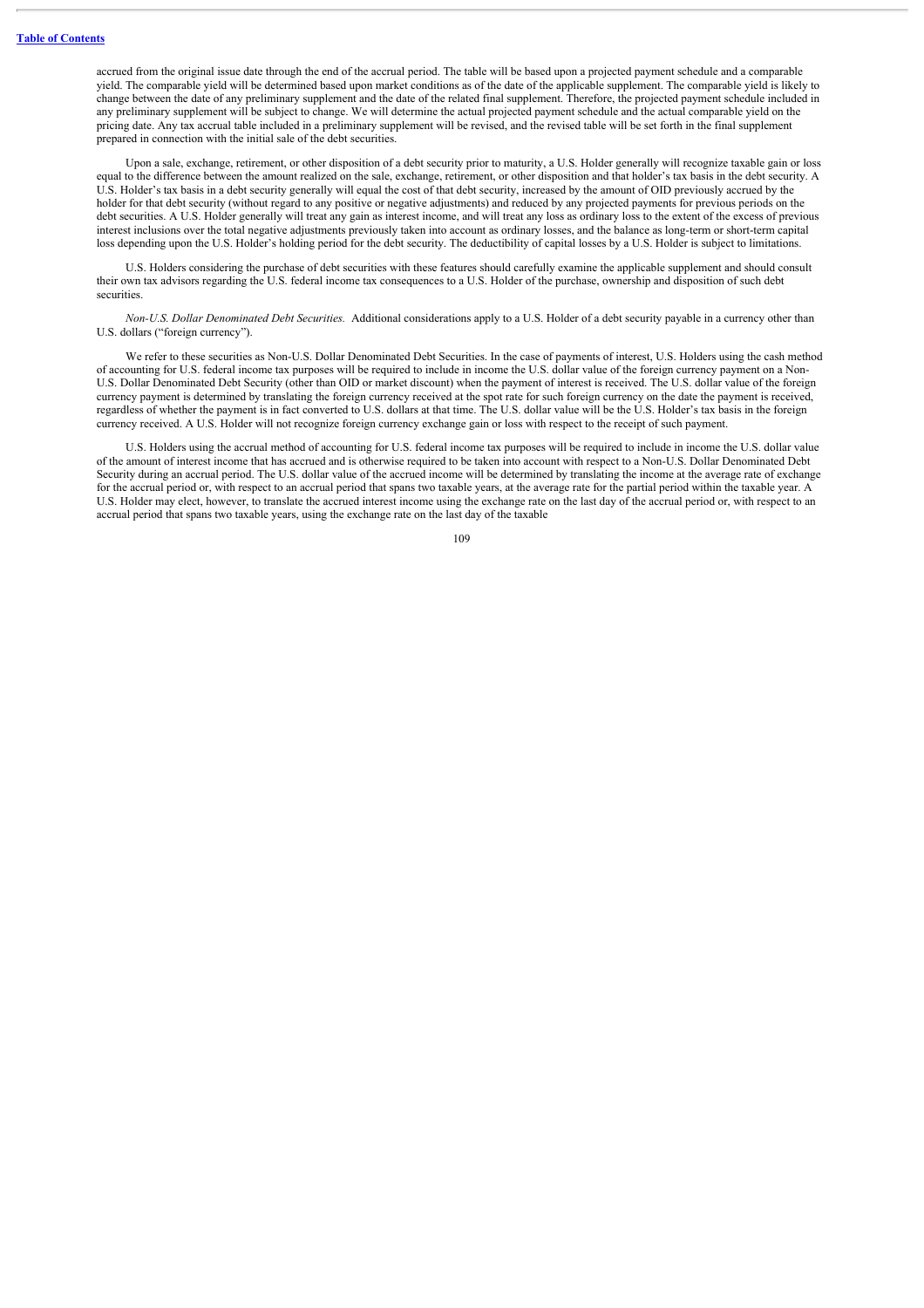year. If the last day of an accrual period is within five business days of the date of receipt of the accrued interest, a U.S. Holder may translate the interest using the exchange rate on the date of receipt. The above election will apply to all other debt obligations held by the U.S. Holder and may not be changed without the consent of the IRS. U.S. Holders should consult their own tax advisors before making the above election. Upon receipt of an interest payment (including, upon the sale of the debt security, the receipt of proceeds which include amounts attributable to accrued interest previously included in income), the holder will recognize foreign currency exchange gain or loss in an amount equal to the difference between the U.S. dollar value of such payment (determined by translating the foreign currency received at the spot rate for such foreign currency on the date such payment is received) and the U.S. dollar value of the interest income previously included in income with respect to such payment. This gain or loss will be treated as ordinary income or loss.

OID on a debt security that is also a Non-U.S. Dollar Denominated Debt Security will be determined for any accrual period in the applicable foreign currency and then translated into U.S. dollars, in the same manner as interest income accrued by a holder on the accrual basis, as described above (regardless of such holder's regular method of accounting). A U.S. Holder will recognize foreign currency exchange gain or loss when OID is paid (including, upon the sale of such debt security, the receipt of proceeds which include amounts attributable to OID previously included in income) to the extent of the difference between the U.S. dollar value of such payment (determined by translating the foreign currency received at the spot rate for such foreign currency on the date such payment is received) and the U.S. dollar value of the accrued OID (determined in the same manner as for accrued interest). For these purposes, all receipts on a debt security will be viewed: (i) first, as the receipt of any stated interest payment called for under the terms of the debt security, (ii) second, as receipts of previously accrued OID (to the extent thereof), with payments considered made for the earliest accrual periods first, and (iii) third, as the receipt of principal.

The amount of market discount on Non-U.S. Dollar Denominated Debt Securities includible in income generally will be determined by translating the market discount determined in the foreign currency into U.S. dollars at the spot rate on the date the Non-U.S. Dollar Denominated Debt Security is retired or otherwise disposed of. If a U.S. Holder elected to accrue market discount currently, then the amount which accrues is determined in the foreign currency and then translated into U.S. dollars on the basis of the average exchange rate in effect during such accrual period. A U.S. Holder will recognize foreign currency exchange gain or loss with respect to market discount which is accrued currently using the approach applicable to the accrual of interest income as described above.

Amortizable bond premium on a Non-U.S. Dollar Denominated Debt Security will be computed in the applicable foreign currency. If a U.S. Holder elected to amortize the premium, the amortizable bond premium will reduce interest income in the applicable foreign currency. At the time bond premium is amortized, foreign currency exchange gain or loss will be realized based on the difference between spot rates at such time and the time of acquisition of the Non-U.S. Dollar Denominated Debt Security. If a U.S. Holder does not elect to amortize bond premium, the bond premium computed in the foreign currency must be translated into U.S. dollars at the spot rate on the maturity date and such bond premium will constitute a capital loss which may be offset or eliminated by foreign currency exchange gain.

If a U.S. Holder purchases a Non-U.S. Dollar Denominated Debt Security with previously owned foreign currency, foreign currency exchange gain or loss (which will be treated as ordinary income or loss) will be recognized in an amount equal to the difference, if any, between the tax basis in the foreign currency and the U.S. dollar fair market value of the foreign currency used to purchase the Non-U.S. Dollar Denominated Debt Security, determined on the date of purchase.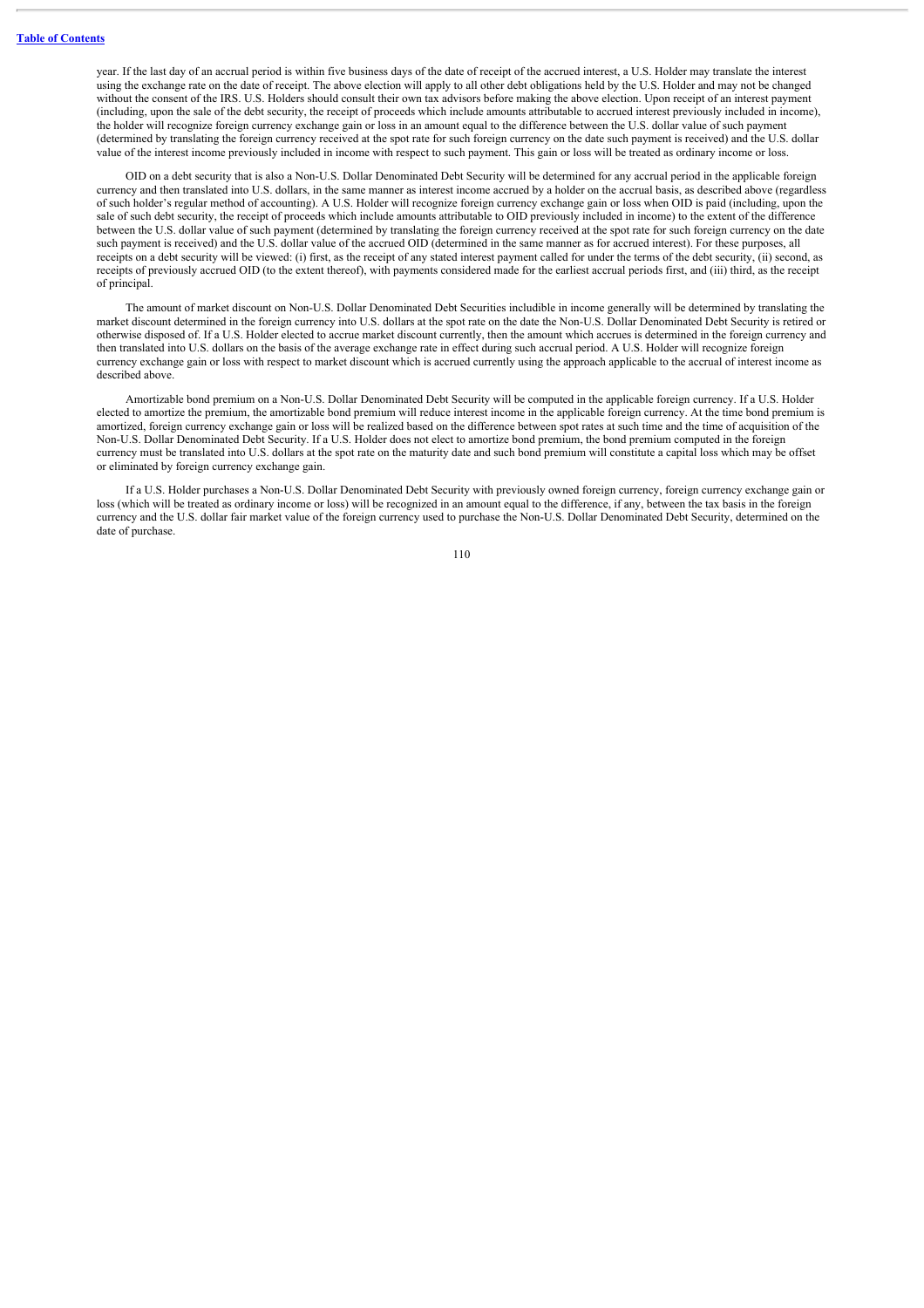Upon the sale, exchange, retirement, or other taxable disposition of a Non-U.S. Dollar Denominated Debt Security, a U.S. Holder will recognize gain or loss equal to the difference between the amount realized upon the sale, exchange, retirement, or other disposition (less an amount equal to any accrued and unpaid interest not previously included in income, which will be treated as a payment of interest for U.S. federal income tax purposes) and the adjusted tax basis in the Non-U.S. Dollar Denominated Debt Security. The adjusted tax basis in a Non-U.S. Dollar Denominated Debt Security will equal the amount paid for the Non-U.S. Dollar Denominated Debt Security, increased by the amounts of any market discount or OID previously included in income with respect to the Non-U.S. Dollar Denominated Debt Security and reduced by any amortized acquisition or other premium and any principal payments received in respect of the Non-U.S. Dollar Denominated Debt Security. The amount of any payment in or adjustments measured by foreign currency will be equal to the U.S. dollar value of the foreign currency on the date of the purchase or adjustment. The amount realized will be based on the U.S. dollar value of the foreign currency on the date the payment is received or the Non-U.S. Dollar Denominated Debt Security is disposed of (or deemed disposed of as a result of a material change in the terms of the debt security). If, however, a Non-U.S. Dollar Denominated Debt Security is traded on an established securities market and the U.S. Holder uses the cash basis method of tax accounting, the U.S. dollar value of the amount realized will be determined by translating the foreign currency payment at the spot rate of exchange on the settlement date of the purchase or sale. A U.S. Holder that uses the accrual basis method of tax accounting may elect the same treatment with respect to the purchase and sale of Non-U.S. Dollar Denominated Debt Securities traded on an established securities market, provided that the election is applied consistently.

Except with respect to market discount as discussed above, and the foreign currency rules discussed below, gain or loss recognized upon the sale, exchange, retirement, or other taxable disposition of a Non-U.S. Dollar Denominated Debt Security will be capital gain or loss and will be long-term capital gain or loss if at the time of sale, exchange, retirement, or other disposition, the Non-U.S. Dollar Denominated Debt Security has been held for more than one year. Net long-term capital gain recognized by an individual U.S. Holder is generally taxed at preferential rates. The ability of U.S. Holders to deduct capital losses is subject to limitations under the Code.

A portion of the gain or loss with respect to the principal amount of a Non-U.S. Dollar Denominated Debt Security may be treated as foreign currency exchange gain or loss. Foreign currency exchange gain or loss will be treated as ordinary income or loss. For these purposes, the principal amount of the Non-U.S. Dollar Denominated Debt Security is the purchase price for the Non-U.S. Dollar Denominated Debt Security calculated in the foreign currency on the date of purchase, and the amount of exchange gain or loss recognized is equal to the difference between (i) the U.S. dollar value of the principal amount determined on the date of the sale, exchange, retirement or other disposition of the Non-U.S. Dollar Denominated Debt Security and (ii) the U.S. dollar value of the principal amount determined on the date the Non-U.S. Dollar Denominated Debt Security was purchased. The amount of foreign currency exchange gain or loss will be limited to the amount of overall gain or loss realized on the disposition of the Non-U.S. Dollar Denominated Debt Security.

The tax basis in foreign currency received as interest on a Non-U.S. Dollar Denominated Debt Security will be the U.S. dollar value of the foreign currency determined at the spot rate in effect on the date the foreign currency is received. The tax basis in foreign currency received on the sale, exchange, retirement, or other disposition of a Non-U.S. Dollar Denominated Debt Security will be equal to the U.S. dollar value of the foreign currency, determined at the time of the sale, exchange, retirement or other disposition. As discussed above, if the Non-U.S. Dollar Denominated Debt Securities are traded on an established securities market, a cash basis U.S. Holder (or, upon election, an accrual basis U.S. Holder) will determine the U.S. dollar value of the foreign currency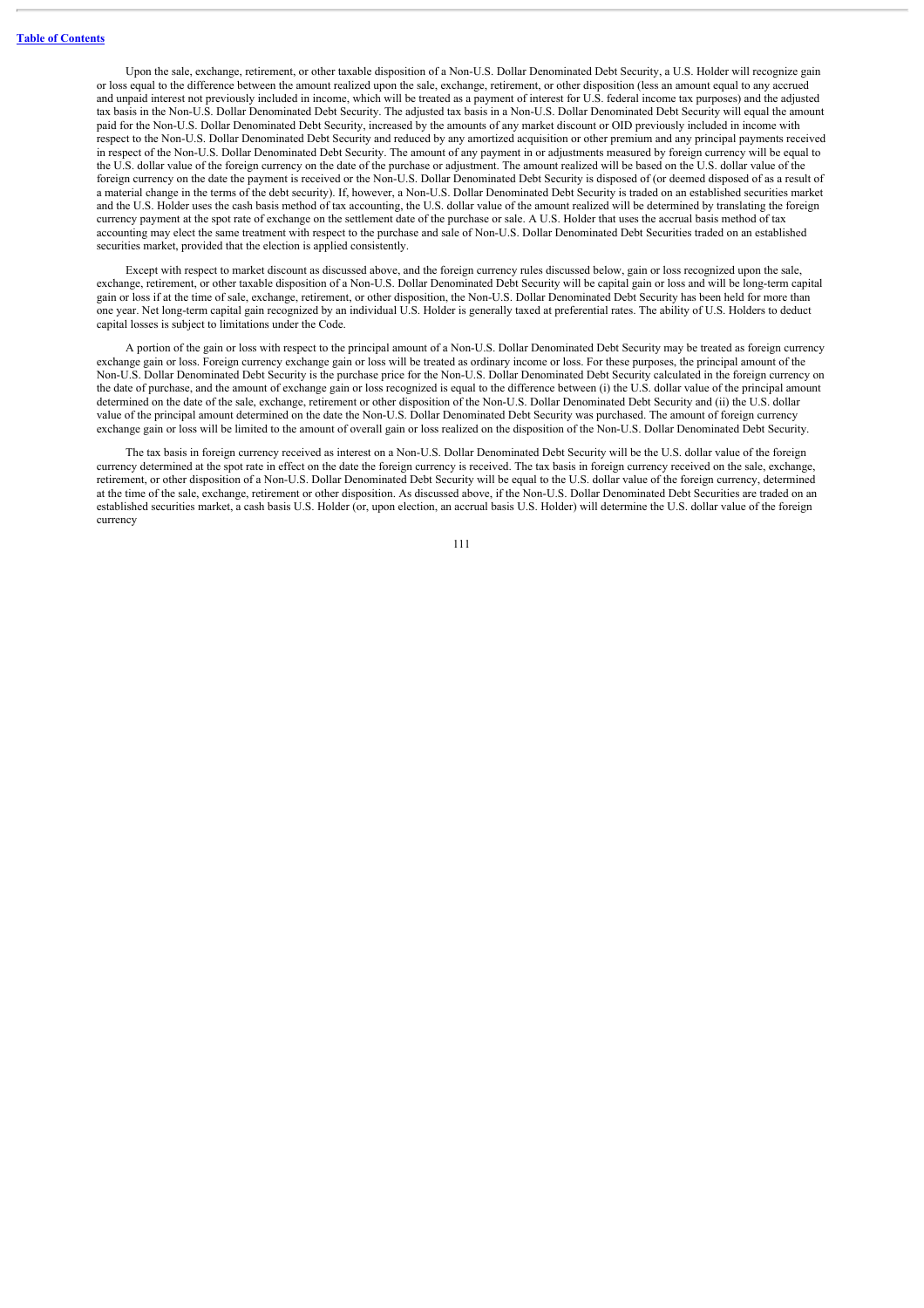by translating the foreign currency received at the spot rate of exchange on the settlement date of the sale, exchange, retirement, or other disposition. Accordingly, in such case, no foreign currency exchange gain or loss will result from currency fluctuations between the trade date and settlement date of a sale, exchange, retirement, or other disposition. Any gain or loss recognized on a sale, exchange, retirement, or other disposition of foreign currency (including its exchange for U.S. dollars or its use to purchase debt securities) will be ordinary income or loss.

Special rules may apply to Non-U.S. Dollar Denominated Debt Securities that are also treated as contingent payment debt instruments. For the special treatment, if any, of Non-U.S. Dollar Denominated Debt Securities that are also contingent payment debt securities, see the applicable supplement.

*Additional Medicare Tax on Unearned Income.* Certain U.S. Holders, including individuals, estates and trusts, are subject to an additional 3.8% Medicare tax on unearned income. For individual U.S. Holders, the additional Medicare tax applies to the lesser of (i) "net investment income" or (ii) the excess of "modified adjusted gross income" over \$200,000 (\$250,000 if married and filing jointly or \$125,000 if married and filing separately). "Net investment income" generally equals the taxpayer's gross investment income reduced by the deductions that are allocable to such income. Investment income generally includes passive income such as interest and capital gains. U.S. Holders are urged to consult their own tax advisors regarding the implications of the additional Medicare tax resulting from an investment in the debt securities.

## *Consequences to Non-U.S. Holders*

The following is a summary of the material U.S. federal income tax consequences that will apply to Non-U.S. Holders of debt securities. Non-U.S. Holders should consult their own tax advisers regarding the U.S. and non-U.S. tax considerations of acquiring, holding, and disposing of debt securities.

*Payments of Interest.* Under current U.S. federal income tax law and subject to the discussion below concerning backup withholding, principal (and premium, if any) and interest payments, including any OID, that are received from us or our agent and that are not effectively connected with the conduct by the Non-U.S. Holder of a trade or business within the United States, or a permanent establishment maintained in the United States if certain tax treaties apply, generally will not be subject to U.S. federal income or withholding tax except as provided below. Interest, including any OID, may be subject to a 30% withholding tax (or less under an applicable treaty, if any) if:

- a Non-U.S. Holder actually or constructively owns 10% or more of the total combined voting power of all classes of our stock entitled to vote;
- a Non-U.S. Holder is a "controlled foreign corporation" for U.S. federal income tax purposes that is related to us (directly or indirectly) through stock ownership;
- a Non-U.S. Holder is a bank extending credit under a loan agreement in the ordinary course of its trade or business;
- the interest payments on the debt security are determined by reference to the income, profits, changes in the value of property or other attributes of the debtor or a related party (other than payments that are based on the value of a security or index of securities that are, and will continue to be, actively traded within the meaning of Section 1092(d) of the Code, and that are not nor will be a "United States real property interest" as described in Section  $897(c)(1)$  or  $897(g)$  of the Code); or
- the Non-U.S. Holder does not satisfy the certification requirements described below.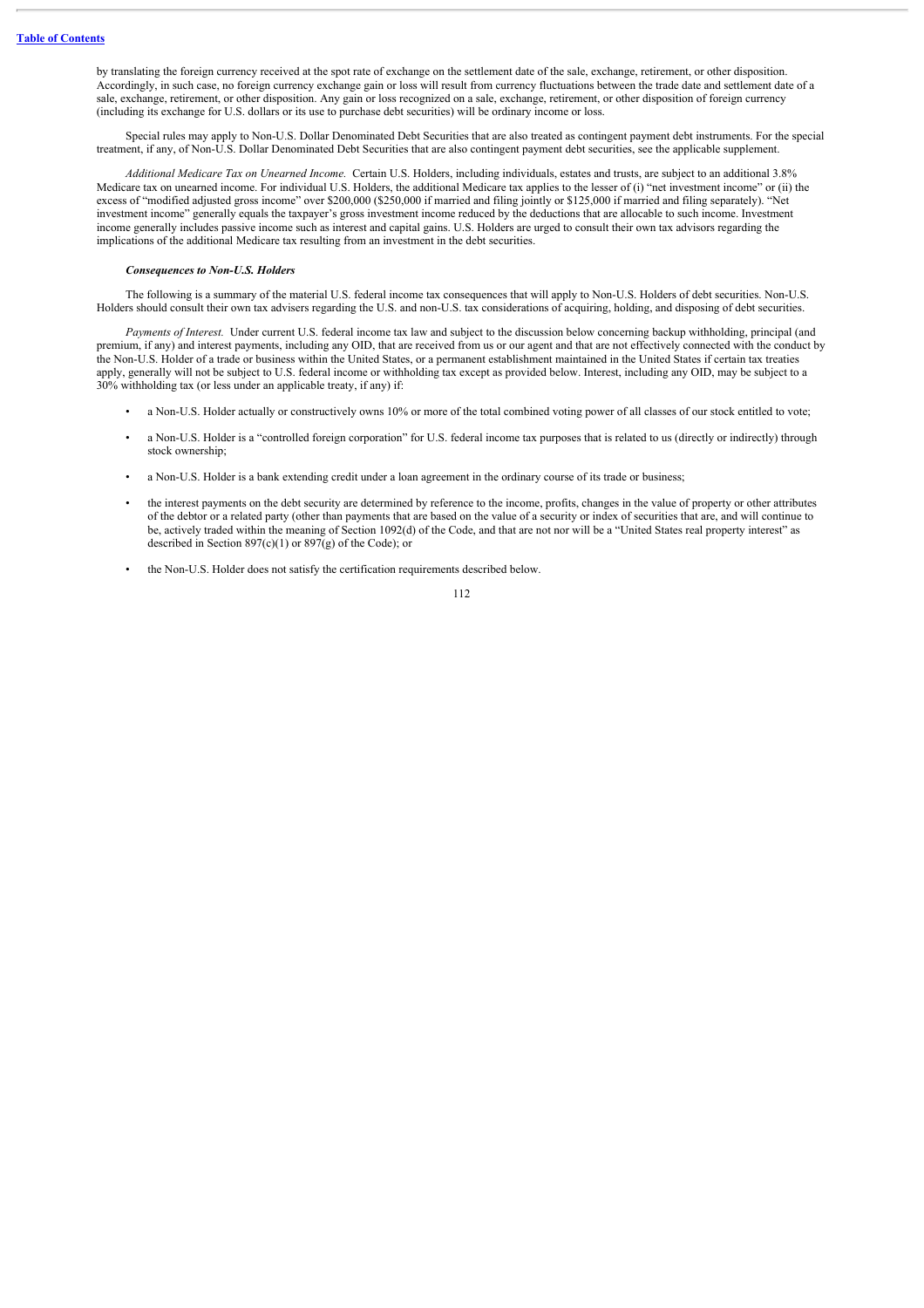A Non-U.S. Holder generally will satisfy the certification requirements if either: (A) the Non-U.S. Holder certifies to us or our agent, under penalties of perjury, that it is a non-United States person and provides its name and address (which certification may generally be made on an IRS Form W-8BEN or W-8BEN-E, or a successor form), or (B) a securities clearing organization, bank, or other financial institution that holds customer securities in the ordinary course of its trade or business (a "financial institution") and holds the debt security certifies to us or our agent under penalties of perjury that either it or another financial institution has received the required statement from the Non-U.S. Holder certifying that it is a non-United States person and furnishes us with a copy of the statement.

Payments not meeting the requirements set forth above and thus subject to withholding of U.S. federal income tax may nevertheless be exempt from withholding (or subject to withholding at a reduced rate) if the Non-U.S. Holder provides us with a properly executed IRS Form W-8BEN or W-8BEN-E (or successor form) claiming an exemption from, or reduction in, withholding under the benefit of a tax treaty, or IRS Form W-8ECI (or other applicable form) stating that interest paid on the debt securities is not subject to withholding tax because it is effectively connected with the conduct of a trade or business within the United States as discussed below. To claim benefits under an income tax treaty, a Non-U.S. Holder must obtain a taxpayer identification number and certify as to its eligibility under the appropriate treaty's limitations on benefits article. In addition, special rules may apply to claims for treaty benefits made by Non-U.S. Holders that are entities rather than individuals. A Non-U.S. Holder that is eligible for a reduced rate of U.S. federal withholding tax pursuant to an income tax treaty may obtain a refund of any excess amounts withheld by filing an appropriate claim for refund with the IRS.

*Additional Payments.* If the amount or timing of any payments on a debt security is contingent, the interest payments on the debt security may be treated as "contingent interest" under Section 871(h)(4) of the Code, in which case such interest may not be eligible for the exemption from U.S. federal income and withholding tax, as described above (other than for a holder that otherwise claims an exemption from, or reduction in, withholding under the benefit of an income tax treaty). In certain circumstances, if specified in the applicable supplement, we will pay to a Non-U.S. Holder of any debt security additional amounts to ensure that every net payment on that debt security will not be less, due to the payment of U.S. federal withholding tax, than the amount then otherwise due and payable. See "Description of Debt Securities—Payment of Additional Amounts" above. However, because the likelihood that such payments will be made is remote, we do not believe that, because of these potential additional payments, the interest on the debt securities should be treated as contingent interest.

*Sale, Exchange, or Retirement of Debt Securities.* A Non-U.S. Holder generally will not be subject to U.S. federal income or withholding tax on any capital gain or market discount realized on the sale, exchange, retirement, or other disposition of debt securities, provided that: (a) the gain is not effectively connected with the conduct of a trade or business within the United States, or a permanent establishment maintained in the United States if certain tax treaties apply, (b) in the case of a Non-U.S. Holder that is an individual, the Non-U.S. Holder is not present in the United States for 183 days or more in the taxable year of the sale, exchange, or other disposition of the debt security, and (c) the Non-U.S. Holder is not subject to tax pursuant to certain provisions of U.S. federal income tax law applicable to certain expatriates. An individual Non-U.S. Holder who is present in the United States for 183 days or more in the taxable year of sale, exchange, or other disposition of a debt security, and if certain other conditions are met, will be subject to U.S. federal income tax at a rate of 30% on the gain realized on the sale, exchange, or other disposition of such debt security.

Income Effectively Connected with a Trade or Business within the United States. If a Non-U.S. Holder of a debt security is engaged in the conduct of a trade or business within the United States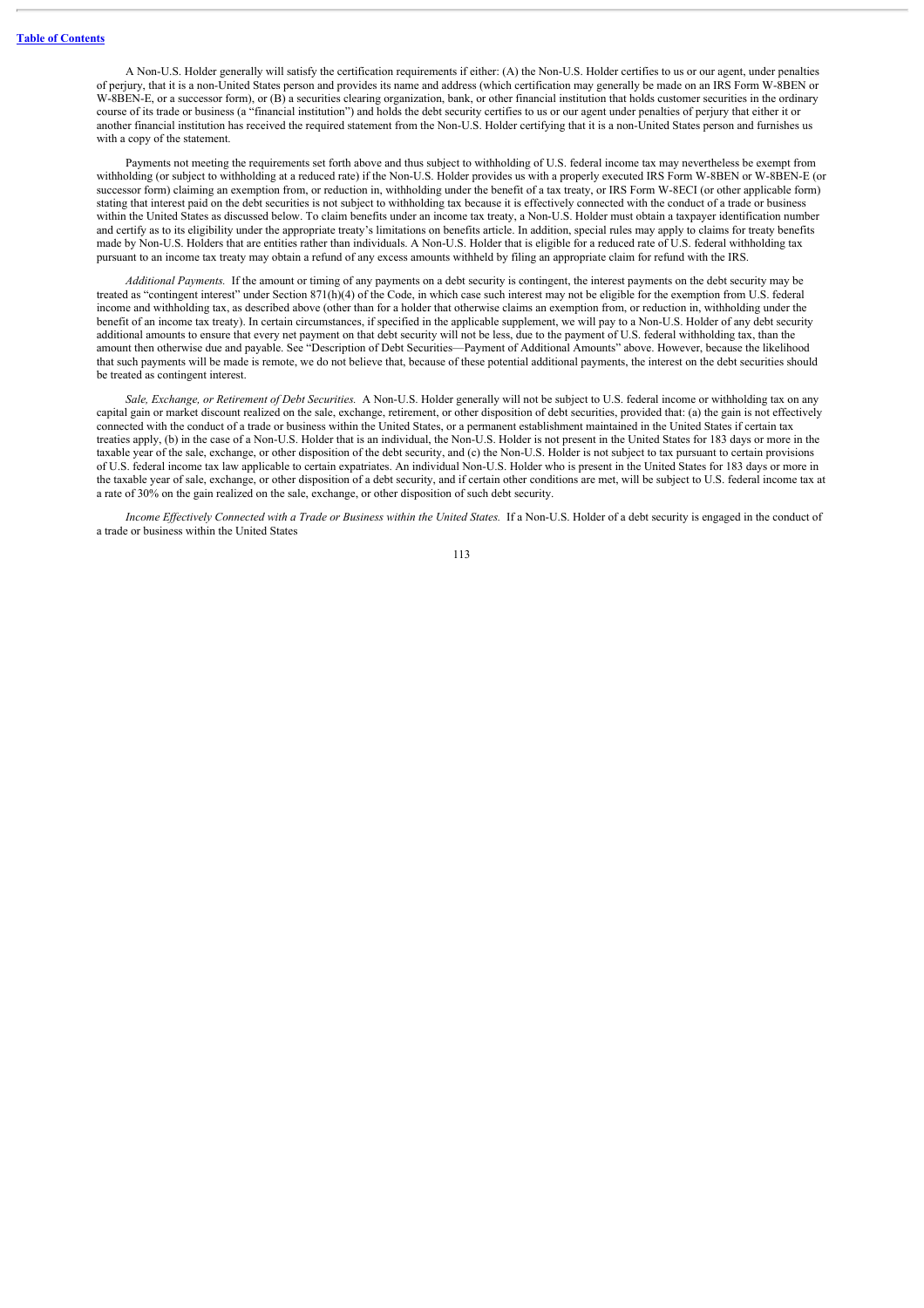and if interest (including any OID) on the debt security, or gain realized on the sale, exchange, or other disposition of the debt security, is effectively connected with the conduct of such trade or business (and, if certain tax treaties apply, is attributable to a permanent establishment maintained by the Non-U.S. Holder in the United States), the Non-U.S. Holder, although exempt from U.S. federal withholding tax (provided that the certification requirements discussed above are satisfied), generally will be subject to U.S. federal income tax on such interest (including any OID) or gain on a net income basis in the same manner as if it were a U.S. Holder. Non-U.S. holders should read the material under the heading "-Consequences to U.S. Holders," for a description of the U.S. federal income tax consequences of acquiring, owning, and disposing of debt securities. In addition, if such Non-U.S. Holder is a foreign corporation, it may also be subject to a branch profits tax equal to 30% (or such lower rate provided by an applicable U.S. income tax treaty) of a portion of its earnings and profits for the taxable year that are effectively connected with its conduct of a trade or business in the United States, subject to certain adjustments.

#### *Convertible, Renewable, Extendible, Indexed, and Other Debt Securities*

Special U.S. federal income tax rules are applicable to certain other debt securities, including contingent Non-U.S. Dollar Denominated Debt Securities, debt securities that may be convertible into or exercisable or exchangeable for our common or preferred stock or other securities or debt or equity securities of one or more third parties, debt securities the payments on which are determined or partially determined by reference to any index and other debt securities that are subject to the rules governing contingent payment obligations which are not subject to the rules governing variable rate debt securities, any renewable and extendible debt securities and any debt securities providing for the periodic payment of principal over the life of the debt security. The material U.S. federal income tax considerations with respect to these debt securities will be discussed in the applicable supplement.

### *Backup Withholding and Information Reporting*

In general, in the case of a U.S. Holder, other than certain exempt holders, we and other payors are required to report to the IRS all payments of principal, any premium, and interest on the debt security, and the accrual of OID on an OID debt security. In addition, we and other payors generally are required to report to the IRS any payment of proceeds of the sale of a debt security before maturity. Additionally, backup withholding generally will apply to any payments, including payments of OID, if a U.S. Holder fails to provide an accurate taxpayer identification number and certify that the taxpayer identification number is correct, the U.S. Holder is notified by the IRS that it has failed to report all interest and dividends required to be shown on its U.S. federal income tax returns or a U.S. Holder does not certify that it has not underreported its interest and dividend income.

In the case of a Non-U.S. Holder, backup withholding and information reporting will not apply to payments made if the Non-U.S. Holder provides the required certification that it is not a United States person, or the Non-U.S. Holder otherwise establishes an exemption, provided that the payor or withholding agent does not have actual knowledge or reason to know that the holder is a United States person, or that the conditions of any exemption are not satisfied. However, we and other payors are required to report payments of interest on the debt securities on IRS Form 1042-S even if the payments are not otherwise subject to information reporting requirements.

In addition, payments of the proceeds from the sale of a debt security to or through a foreign office of a broker or the foreign office of a custodian, nominee, or other dealer acting on behalf of a holder generally will not be subject to information reporting or backup withholding. However, if the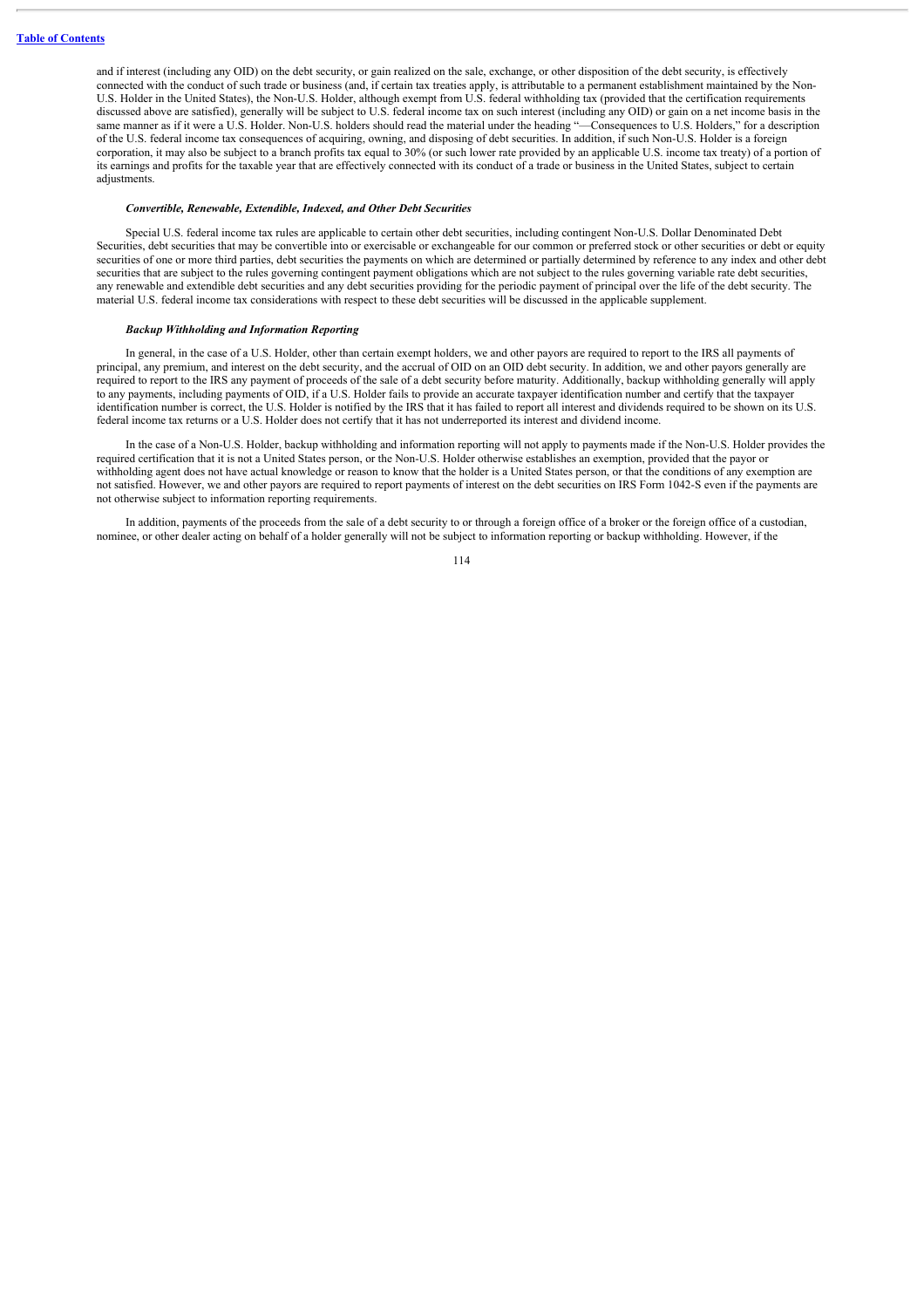broker, custodian, nominee, or other dealer is a United States person, the government of the United States or the government of any state or political subdivision of any state, or any agency or instrumentality of any of these governmental units, a controlled foreign corporation for U.S. federal income tax purposes, a foreign partnership that is either engaged in a trade or business within the United States or whose United States partners in the aggregate hold more than 50% of the income or capital interest in the partnership, a foreign person 50% or more of whose gross income for a certain period is effectively connected with a trade or business within the United States, or a United States branch of a foreign bank or insurance company, information reporting (but not backup withholding) generally will be required with respect to payments made to a holder unless the broker, custodian, nominee, or other dealer has documentation of the holder's foreign status and the broker, custodian, nominee, or other dealer has no reason to know or actual knowledge to the contrary.

Payment of the proceeds from a sale of a debt security to or through the United States office of a broker is subject to information reporting and backup withholding, unless the holder certifies as to its non-United States person status or otherwise establishes an exemption from information reporting and backup withholding.

Any amounts withheld under the backup withholding rules will be allowed as a refund or a credit against a holder's U.S. federal income tax liability provided the required information is furnished to the IRS.

### **Taxation of Common Stock, Preferred Stock, and Depositary Shares**

This subsection describes the material U.S. federal income tax consequences of the acquisition, ownership and disposition of the common stock, preferred stock and depositary shares offered in this prospectus.

#### *Taxation of Holders of Depositary Shares*

For U.S. federal income tax purposes, holders of depositary shares generally will be treated as if they were the holders of the preferred stock represented by such depositary shares. Accordingly, such holders will be entitled to take into account, for U.S. federal income tax purposes, income, and deductions to which they would be entitled if they were holders of such preferred stock, as described more fully below. Exchanges of preferred stock for depositary shares and depositary shares for preferred stock generally will not be subject to U.S. federal income taxation.

### *Consequences to U.S. Holders*

The following is a summary of the material U.S. federal income tax consequences that will apply to U.S. Holders of our common stock, preferred stock, and depositary shares.

*Distributions on Common Stock, Preferred Stock, and Depositary Shares.* Distributions made to U.S. Holders out of our current or accumulated earnings and profits, as determined for U.S. federal income tax purposes, will be included in the income of a U.S. Holder as dividend income and will be subject to tax as ordinary income. Dividends received by an individual U.S. Holder that constitute "qualified dividend income" are generally subject to tax at a maximum rate of 20% applicable to net long-term capital gains, provided that certain holding period and other requirements are met. Dividends received by a corporate U.S. Holder, except as described in the next subsection, generally will be eligible for the 70% dividends-received deduction.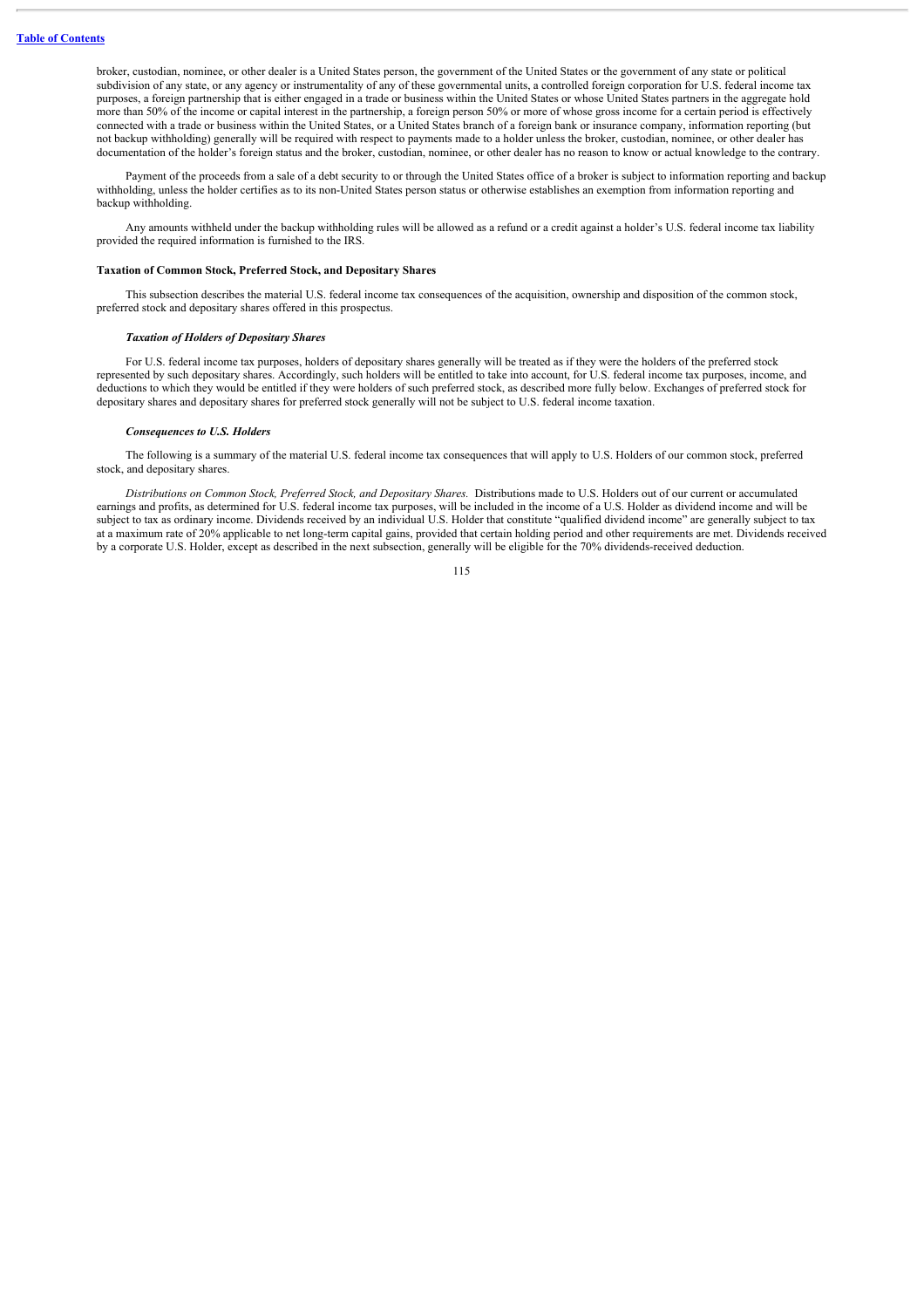Distributions in excess of our current and accumulated earnings and profits will not be taxable to a U.S. Holder to the extent that the distributions do not exceed the U.S. Holder's adjusted tax basis in the shares, but rather will reduce the adjusted tax basis of such shares. To the extent that distributions in excess of our current and accumulated earnings and profits exceed the U.S. Holder's adjusted tax basis in the shares, such distributions will be included in income as capital gain. In addition, a corporate U.S. Holder will not be entitled to the dividends- received deduction on this portion of a distribution.

We will notify holders of our shares after the close of our taxable year as to the portions of the distributions attributable to that year that constitute ordinary income, qualified dividend income and nondividend distributions, if any.

*Limitations on Dividends-Received Deduction.* A corporate U.S. Holder may not be entitled to take the 70% dividends-received deduction in all circumstances. Prospective corporate investors in our common stock, preferred stock, or depositary shares should consider the effect of:

- Section 246A of the Code, which reduces the dividends-received deduction allowed to a corporate U.S. Holder that has incurred indebtedness that is "directly attributable" to an investment in portfolio stock, which may include our common stock, preferred stock, and depositary shares;
- Section 246(c) of the Code, which, among other things, disallows the dividends-received deduction in respect of any dividend on a share of stock that is held for less than the minimum holding period (generally, for common stock, at least 46 days during the 90 day period beginning on the date which is 45 days before the date on which such share becomes ex-dividend with respect to such dividend); and
- Section 1059 of the Code, which, under certain circumstances, reduces the basis of stock for purposes of calculating gain or loss in a subsequent disposition by the portion of any "extraordinary dividend" (as defined below) that is eligible for the dividends-received deduction.

*Extraordinary Dividends.* A corporate U.S. Holder will be required to reduce its tax basis (but not below zero) in our common stock, preferred stock, or depositary shares by the nontaxed portion of any "extraordinary dividend" if the stock was not held for more than two years before the earliest of the date such dividend is declared, announced, or agreed. Generally, the nontaxed portion of an extraordinary dividend is the amount excluded from income by operation of the dividends-received deduction. An extraordinary dividend generally would be a dividend that:

- in the case of common stock, equals or exceeds 10% of the corporate U.S. Holder's adjusted tax basis in the common stock, treating all dividends having ex-dividend dates within an 85 day period as one dividend; or
- in the case of preferred stock, equals or exceeds 5% of the corporate U.S. Holder's adjusted tax basis in the preferred stock, treating all dividends having ex-dividend dates within an 85 day period as one dividend; or
- exceeds 20% of the corporate U.S. Holder's adjusted tax basis in the stock, treating all dividends having ex-dividend dates within a 365 day period as one dividend.

In determining whether a dividend paid on stock is an extraordinary dividend, a corporate U.S. Holder may elect to substitute the fair market value of the stock for its tax basis for purposes of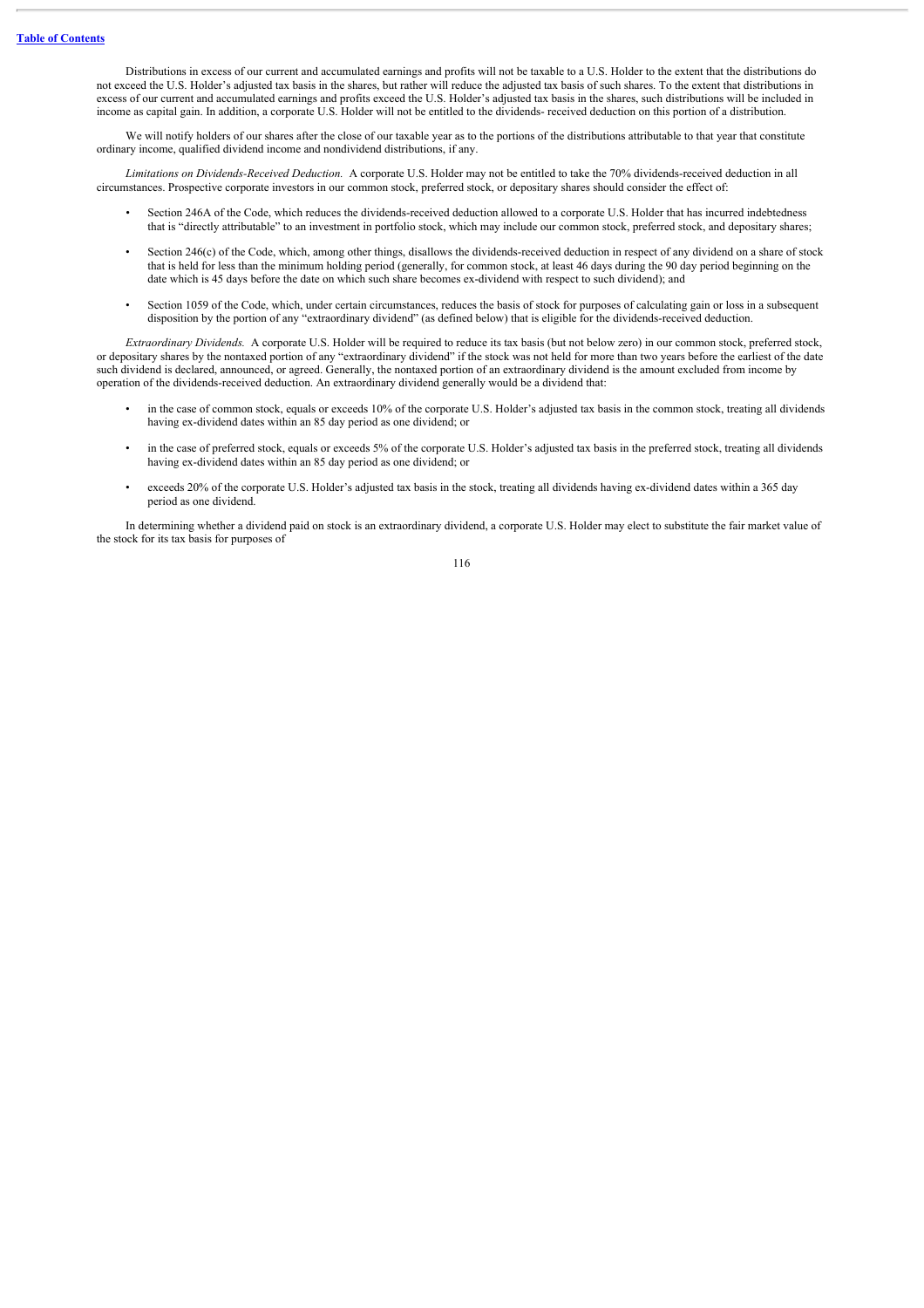applying these tests if the fair market value as of the day before the ex-dividend date is established to the satisfaction of the Secretary of the Treasury. An extraordinary dividend also includes any amount treated as a dividend in the case of a redemption that is either non-pro rata as to all stockholders or in partial liquidation of the corporation, regardless of the stockholder's holding period and regardless of the size of the dividend. Any part of the nontaxed portion of an extraordinary dividend that is not applied to reduce the corporate U.S. Holder's tax basis as a result of the limitation on reducing its basis below zero would be treated as capital gain and would be recognized in the taxable year in which the extraordinary dividend is received.

Corporate U.S. Holders should consult with their own tax advisors with respect to the possible application of the extraordinary dividend provisions of the Code to the ownership or disposition of common stock, preferred stock, or depositary shares in their particular circumstances

*Sale, Exchange, or other Taxable Disposition.* Upon the sale, exchange, or other taxable disposition of our common stock, preferred stock, or depositary shares (other than by redemption or repurchase by us), a U.S. Holder generally will recognize gain or loss equal to the difference between the amount realized upon the sale, exchange, or other taxable disposition and the U.S. Holder's adjusted tax basis in the shares. The amount realized by the U.S. Holder will include the amount of any cash and the fair market value of any other property received upon the sale, exchange, or other taxable disposition of the shares. A U.S. Holder's tax basis in a share generally will be equal to the cost of the share to such U.S. Holder, which may be adjusted for certain subsequent events (for example, if the U.S. Holder receives a nondividend distribution, as described above). Gain or loss realized on the sale, exchange, or other taxable disposition of our common stock, preferred stock, or depositary shares generally will be capital gain or loss and will be long-term capital gain or loss if the shares have been held for more than one year. Net long-term capital gain recognized by an individual U.S. Holder is generally taxed at preferential rates. The ability of U.S. Holders to deduct capital losses is subject to limitations under the Code.

*Redemption or Repurchase of Common Stock, Preferred Stock, or Depositary Shares.* If we are permitted to and redeem or repurchase a U.S. Holder's common stock, preferred stock, or depositary shares, the redemption or repurchase generally would be a taxable event for U.S. federal income tax purposes. A U.S. Holder would be treated as if it had sold its shares if the redemption or repurchase:

- results in a complete termination of the U.S. holder's stock interest in us:
- is substantially disproportionate with respect to the U.S. Holder; or
- is not essentially equivalent to a dividend with respect to the U.S. Holder, in each case as determined under the Code.

In determining whether any of these tests has been met, shares of stock considered to be owned by a U.S. Holder by reason of certain constructive ownership rules set forth in Section 318 of the Code, as well as shares actually owned, must be taken into account.

If we redeem or repurchase a U.S. Holder's shares in a redemption or repurchase that meets one of the tests described above, the U.S. Holder generally would recognize taxable gain or loss equal to the sum of the amount of cash and fair market value of property (other than our stock or the stock of a successor to us) received less the U.S. Holder's tax basis in the shares redeemed or repurchased. This gain or loss generally would be long-term capital gain or capital loss if the shares have been held for more than one year.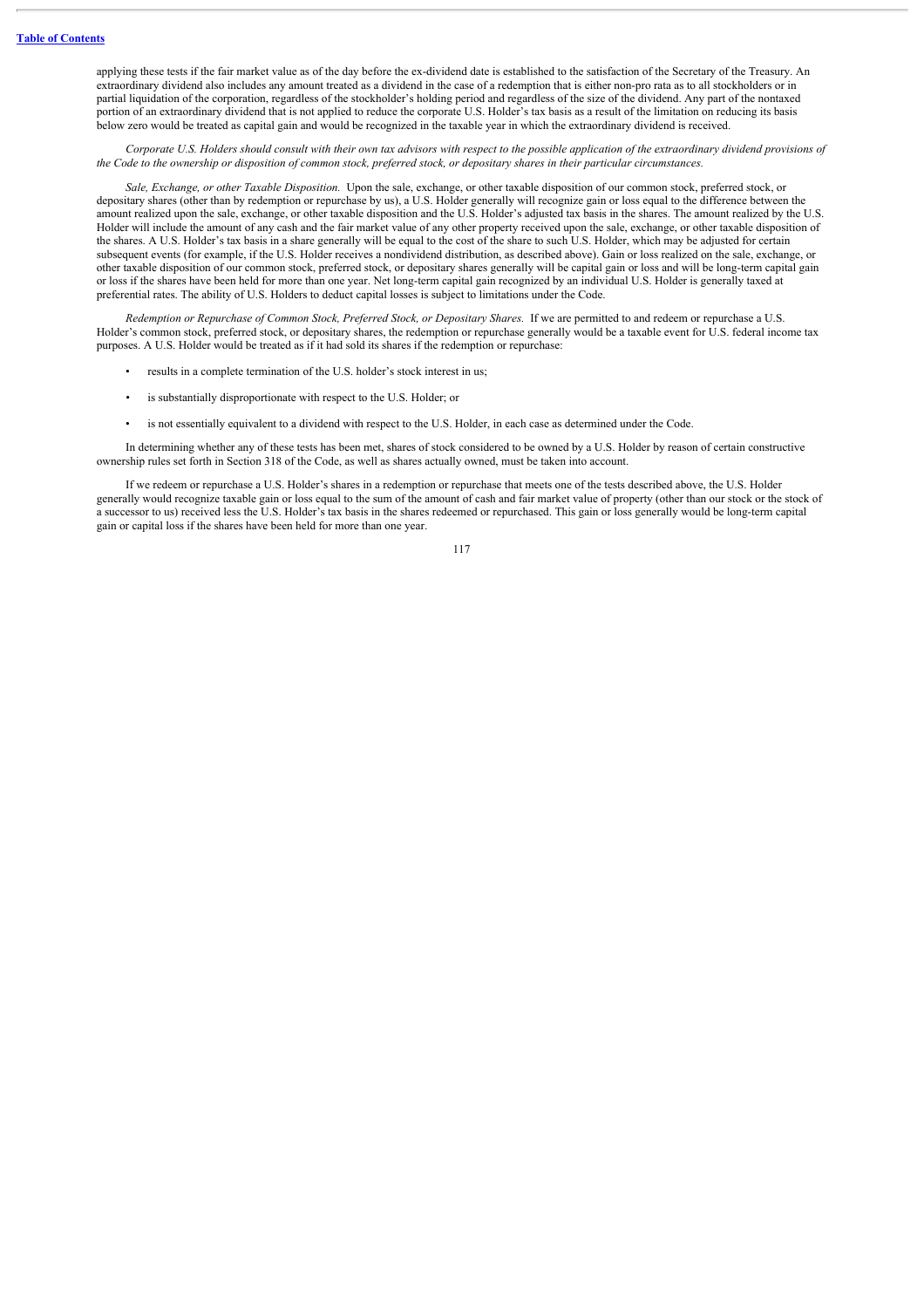If a redemption or repurchase does not meet any of the tests described above, a U.S. Holder generally will be taxed on the cash and fair market value of the property received as a dividend to the extent paid out of our current and accumulated earnings and profits. Any amount in excess of our current or accumulated earnings and profits would first reduce the U.S. holder's tax basis in the shares and thereafter would be treated as capital gain. If a redemption or repurchase is treated as a distribution that is taxable as a dividend, the U.S. Holder's tax basis in the redeemed or repurchased shares would be transferred to the remaining shares of our stock that the U.S. Holder owns, if any.

Special rules apply if we redeem our common stock, preferred stock, or depositary shares for our debt securities. We will discuss any special U.S. federal income tax considerations in the applicable supplement if we have the option to redeem our common stock, preferred stock, or depositary shares for our debt securities.

*Additional Medicare Tax on Unearned Income.* Certain U.S. Holders, including individuals, estates and trusts, are subject to an additional 3.8% Medicare tax on unearned income. For individual U.S. Holders, the additional Medicare tax applies to the lesser of (i) "net investment income" or (ii) the excess of "modified adjusted gross income" over \$200,000 (\$250,000 if married and filing jointly or \$125,000 if married and filing separately). "Net investment income" generally equals the taxpayer's gross investment income reduced by the deductions that are allocable to such income. Investment income generally includes passive income such as dividends and capital gains. U.S. Holders are urged to consult their own tax advisors regarding the implications of the additional Medicare tax resulting from an investment in the preferred stock, common stock, or depositary shares.

### *Consequences to Non-U.S. Holders*

The following is a summary of the material U.S. federal income tax consequences that will apply to Non-U.S. Holders of our common stock, preferred stock, and depositary shares.

*Distributions on Common Stock, Preferred Stock, and Depositary Shares.* Distributions made to Non-U.S. Holders out of our current or accumulated earnings and profits, as determined for U.S. federal income tax purposes, and that is not effectively connected with the conduct by the Non-U.S. Holder of a trade or business within the United States, or a permanent establishment maintained in the United States if certain tax treaties apply, generally will be subject to U.S. federal income and withholding tax at a rate of 30% (or lower rate under an applicable treaty, if any). Payments subject to withholding of U.S. federal income tax may nevertheless be exempt from withholding (or subject to withholding at a reduced rate) if the Non-U.S. Holder provides us with a properly executed IRS Form W-8BEN or W-8BEN-E (or successor form) claiming an exemption from, or reduction in, withholding under the benefit of a tax treaty, or IRS Form W-8ECI (or other applicable form) stating that a dividend paid on our shares is not subject to withholding tax because it is effectively connected with the conduct of a trade or business within the United States, as discussed below.

To claim benefits under an income tax treaty, a Non-U.S. Holder must certify to us or our agent, under penalties of perjury, that it is a non-United States person and provide its name and address (which certification may generally be made on an IRS Form W-8BEN or W-8BEN-E, or a successor form), obtain and provide a taxpayer identification number, and certify as to its eligibility under the appropriate treaty's limitations on benefits article. In addition, special rules may apply to claims for treaty benefits made by Non-U.S. Holders that are entities rather than individuals. A Non-U.S. Holder that is eligible for a reduced rate of U.S. federal withholding tax under an income tax treaty may obtain a refund of any excess amounts withheld by filing an appropriate claim for refund with the IRS.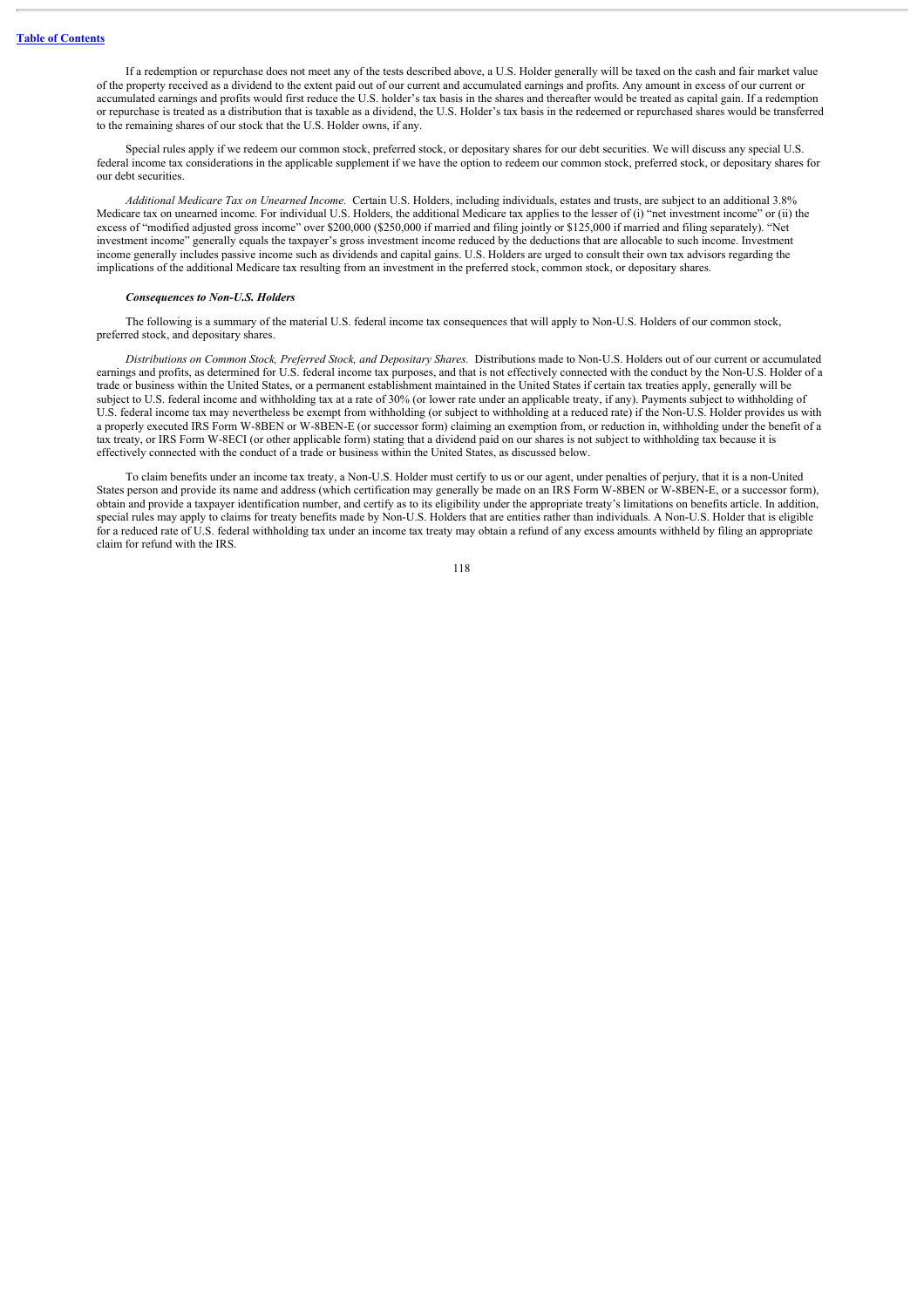*Sale, Exchange, or other Taxable Disposition.* A Non-U.S. Holder generally will not be subject to U.S. federal income or withholding tax on any capital gain realized on the sale, exchange, or other taxable disposition of our common stock, preferred stock, or depositary shares, provided that: (a) the gain is not effectively connected with the conduct of a trade or business within the United States, or a permanent establishment maintained in the United States if certain tax treaties apply, (b) in the case of a Non-U.S. Holder that is an individual, the Non-U.S. Holder is not present in the United States for 183 days or more in the taxable year of the sale, exchange, or other disposition of the shares, (c) the Non-U.S. Holder is not subject to tax pursuant to certain provisions of U.S. federal income tax law applicable to certain expatriates, and (d) we are not nor have we been a "United States real property holding corporation" for U.S. federal income tax purposes. An individual Non-U.S. Holder who is present in the United States for 183 days or more in the taxable year of sale, exchange, or other disposition of our common stock, preferred stock, or depositary shares and if certain other conditions are met, will be subject to U.S. federal income tax at a rate of 30% on the gains realized on the sale, exchange, or other disposition of such shares.

We would not be treated as a "United States real property holding corporation" if less than 50% of our assets throughout a prescribed testing period consist of interests in real property located within the United States, excluding, for this purpose, interests in real property solely in a capacity as a creditor. Even if we are treated as a "United States real property holding corporation," a Non-U.S. Holder's sale of our common stock, preferred stock, or depositary shares nonetheless generally will not be subject to U.S. federal income or withholding tax, provided that (a) our stock owned is of a class that is "regularly traded," as defined by applicable Treasury regulations, on an established securities market, and (b) the selling Non-U.S. Holder held, actually or constructively, 5% or less of our outstanding stock of that class at all times during the five-year period ending on the date of disposition.

To the extent we are or have been a "United States real property holding corporation" for U.S. federal income tax purposes and a Non-U.S. Holder held, directly or indirectly, at any time during the five-year period ending on the date of disposition, more than 5% of the class of stock and the non-U.S. Holder was not eligible for any treaty exemption, any gain on the sale of our common stock, preferred stock, or depositary shares would be treated as effectively connected with a trade or business within the United States, the treatment of which is described below, and the purchaser of the stock could be required to withhold 10% of the purchase price and remit such amount to the IRS.

We believe that we are not currently, and do not anticipate becoming, a "United States real property holding corporation" for U.S. federal income tax purposes.

Income Effectively Connected with a Trade or Business within the United States. If a Non-U.S. Holder of our common stock, preferred stock, or depositary shares is engaged in the conduct of a trade or business within the United States and if dividends on the shares, or gain realized on the sale, exchange, or other disposition of the shares, are effectively connected with the conduct of such trade or business (and, if certain tax treaties apply, is attributable to a permanent establishment maintained by the Non-U.S. Holder in the United States), the Non-U.S. Holder, although exempt from U.S. federal withholding tax (provided that the certification requirements discussed above are satisfied), generally will be subject to U.S. federal income tax on such dividends or gain on a net income basis in the same manner as if it were a U.S. Holder. Non-U.S. Holders should read the material under the heading " Consequences to U.S. Holders" above for a description of the U.S. federal income tax consequences of acquiring, owning, and disposing of our common stock, preferred stock, or depositary shares. In addition, if such Non-U.S. Holder is a foreign corporation, it may also be subject to a branch profits tax equal to 30% (or such lower rate provided by an applicable U.S. income tax treaty) of a portion of its earnings and profits for the taxable year that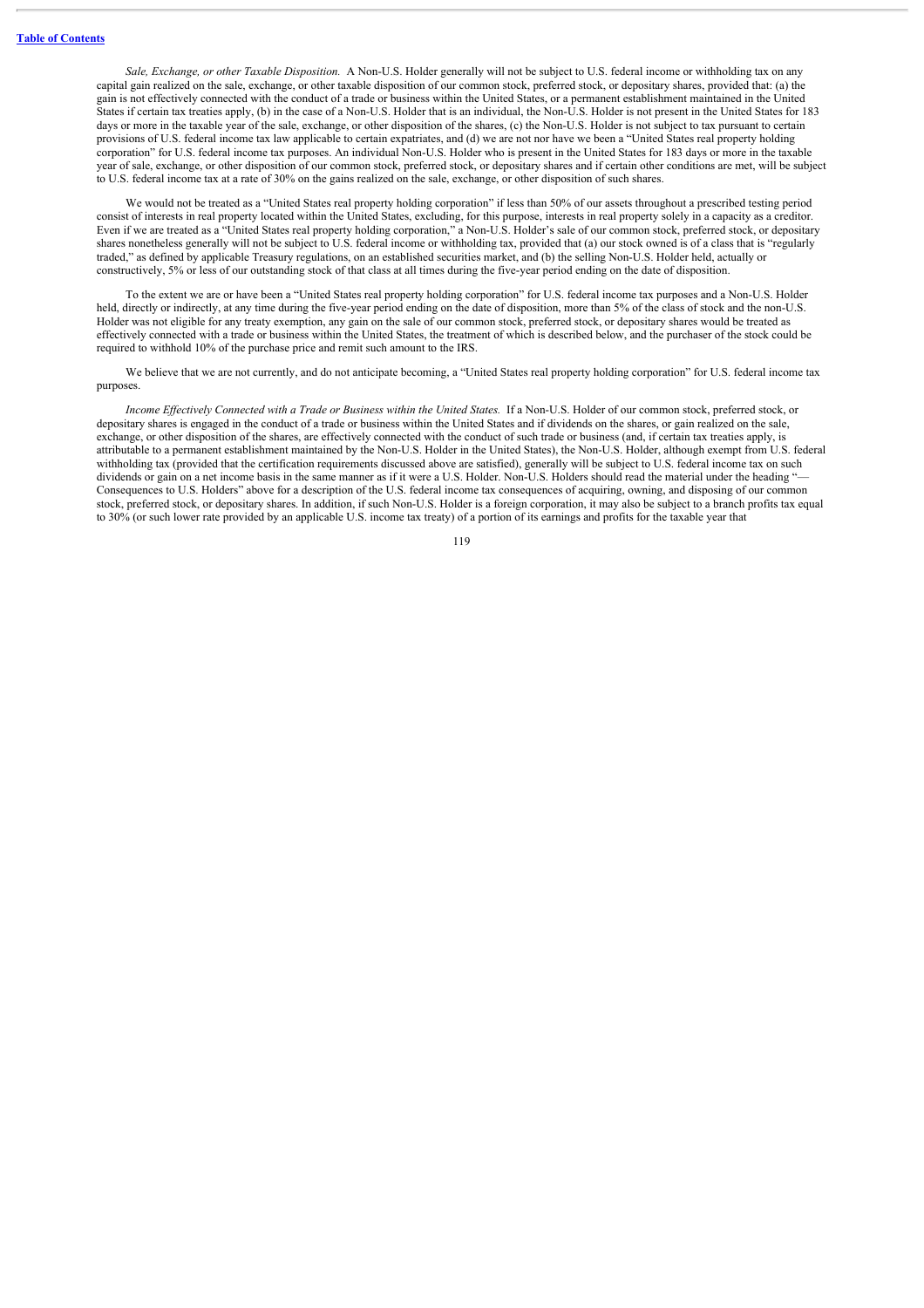are effectively connected with its conduct of a trade or business in the United States, subject to certain adjustments.

### *Backup Withholding and Information Reporting*

In general, in the case of a U.S. Holder, other than certain exempt holders, we and other payors are required to report to the IRS all payments of dividends on our common stock, preferred stock, or depositary shares. In addition, we and other payors generally are required to report to the IRS any payment of proceeds of the sale of common stock, preferred stock, or depositary shares. Additionally, backup withholding generally will apply to any dividend payment and to proceeds received on a sale or exchange if a U.S. Holder fails to provide an accurate taxpayer identification number and certify that the taxpayer identification number is correct, the U.S. Holder is notified by the IRS that it has failed to report all dividends required to be shown on its U.S. federal income tax returns, or the U.S. Holder does not certify that it has not underreported its interest and dividend income.

In the case of a Non-U.S. Holder, backup withholding and information reporting will not apply to payments made if the Non-U.S. Holder provides the required certification that it is not a United States person, as described above, or the Non-U.S. Holder otherwise establishes an exemption, provided that the payor or withholding agent does not have actual knowledge or reason to know that the holder is a United States person, or that the conditions of any exemption are not satisfied.

In addition, payments of the proceeds from the sale of our common stock, preferred stock, or depositary shares to or through a foreign office of a broker or the foreign office of a custodian, nominee, or other dealer acting on behalf of a holder generally will not be subject to information reporting or backup withholding. However, if the broker, custodian, nominee, or other dealer is a United States person, the government of the United States or the government of any state or political subdivision of any state, or any agency or instrumentality of any of these governmental units, a controlled foreign corporation for U.S. federal income tax purposes, a foreign partnership that is either engaged in a trade or business within the United States or whose United States partners in the aggregate hold more than 50% of the income or capital interest in the partnership, a foreign person 50% or more of whose gross income for a certain period is effectively connected with a trade or business within the United States, or a United States branch of a foreign bank or insurance company, information reporting (but not backup withholding) generally will be required with respect to payments made to a holder unless the broker, custodian, nominee, or other dealer has documentation of the holder's foreign status and the broker, custodian, nominee, or other dealer has no reason to know or actual knowledge to the contrary.

Payment of the proceeds from a sale of our common stock, preferred stock, or depositary shares to or through the United States office of a broker is subject to information reporting and backup withholding, unless the holder certifies as to its non-United States person status or otherwise establishes an exemption from information reporting and backup withholding.

Any amounts withheld under the backup withholding rules will be allowed as a refund or a credit against a holder's U.S. federal income tax liability provided the required information is furnished to the IRS.

### *Convertible Preferred Stock and Other Equity Securities*

Special U.S. federal income tax rules are applicable to certain other of our equity securities, including preferred stock convertible into or exercisable or exchangeable for our common stock or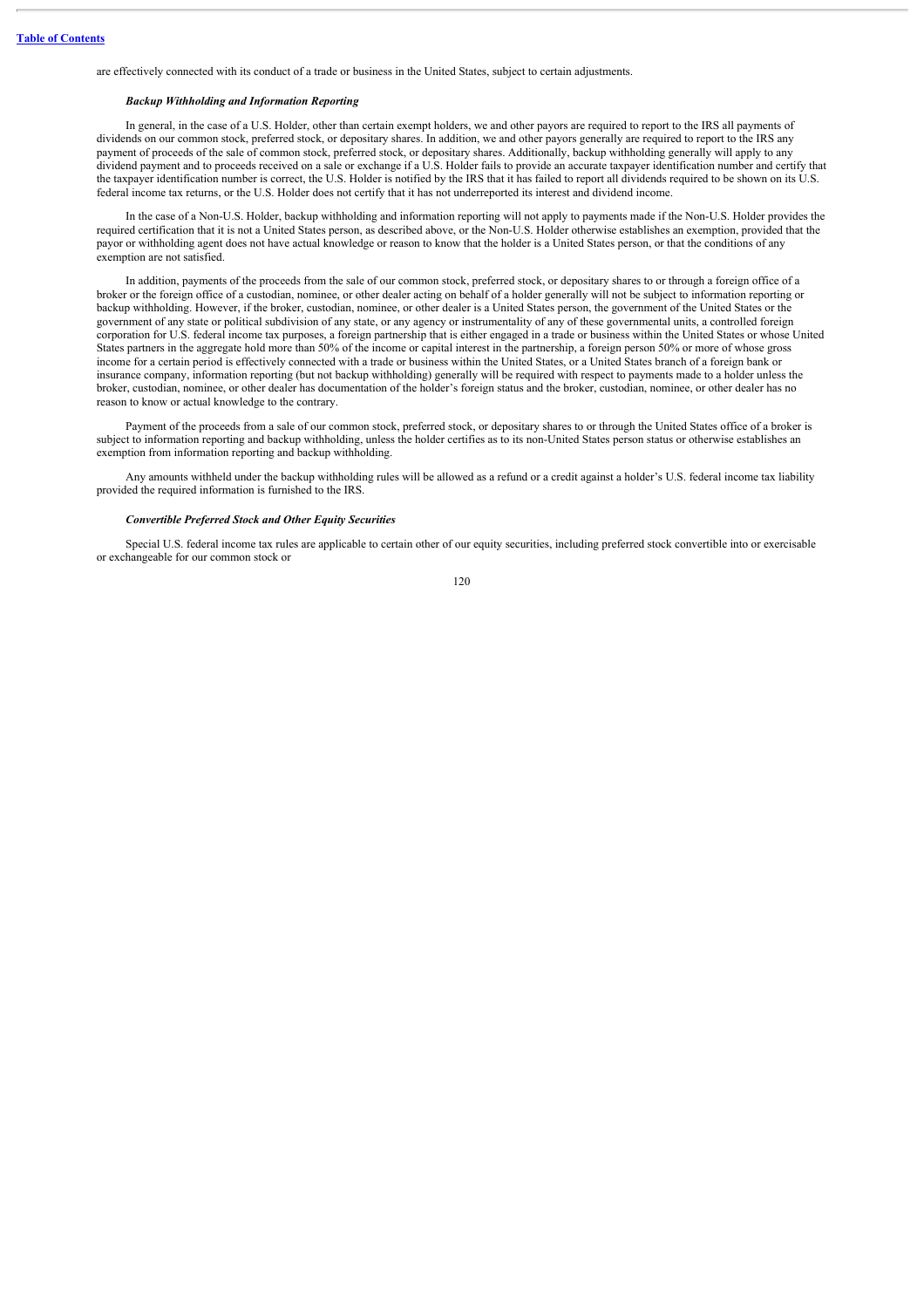other securities. The material U.S. federal income tax considerations with respect to these securities will be discussed in the applicable supplement. Investors should consult with their own tax advisors regarding the specific U.S. federal income tax considerations with respect to these securities.

### **Taxation of Warrants**

The applicable supplement will contain a discussion of any special U.S. federal income tax considerations with respect to the acquisition, ownership and disposition of warrants offered in this prospectus, including any tax considerations relating to the specific terms of the warrants. Investors considering the purchase of warrants we are offering should carefully examine the applicable supplement regarding the special U.S. federal income tax considerations, if any, of the acquisition, ownership and disposition of the warrants.

Investors should consult with their own tax advisors regarding the U.S. federal income tax consequences and the tax consequences of any other taxing jurisdiction relating to the ownership and disposition of warrants we are offering in light of their investment or tax circumstances.

#### **Taxation of Purchase Contracts**

The applicable supplement will contain a discussion of any special U.S. federal income tax considerations with respect to the acquisition, ownership and disposition of purchase contracts offered in this prospectus, including any tax considerations relating to the specific terms of the purchase contracts. Investors considering the purchase of purchase contracts we are offering should carefully examine the applicable supplement regarding the special U.S. federal income tax considerations, if any, of the acquisition, ownership and disposition of the purchase contracts.

Investors should consult with their own tax advisors regarding the U.S. federal income tax consequences and the tax consequences of any other taxing jurisdiction relating to the ownership and disposition of the purchase contracts in light of their investment or tax circumstances.

#### **Taxation of Units**

The applicable supplement will contain a discussion of any special U.S. federal income tax considerations with respect to the acquisition, ownership and disposition of units that we are offering, including any tax considerations relating to the specific terms of the units. Investors considering the purchase of units that we are offering should carefully examine the applicable supplement regarding the special U.S. federal income tax consequences, if any, of the acquisition, ownership and disposition of the units.

Investors should consult with their own tax advisors regarding the U.S. federal income tax consequences and the tax consequences of any other taxing jurisdiction relating to the ownership and disposition of units comprised of one or more of the securities we are offering in light of their investment or tax *circumstances.*

### **Reportable Transactions**

Applicable Treasury regulations require taxpayers that participate in "reportable transactions" to disclose their participation to the IRS by attaching Form 8886 to their U.S. federal tax returns and to retain a copy of all documents and records related to the transaction. In addition, "material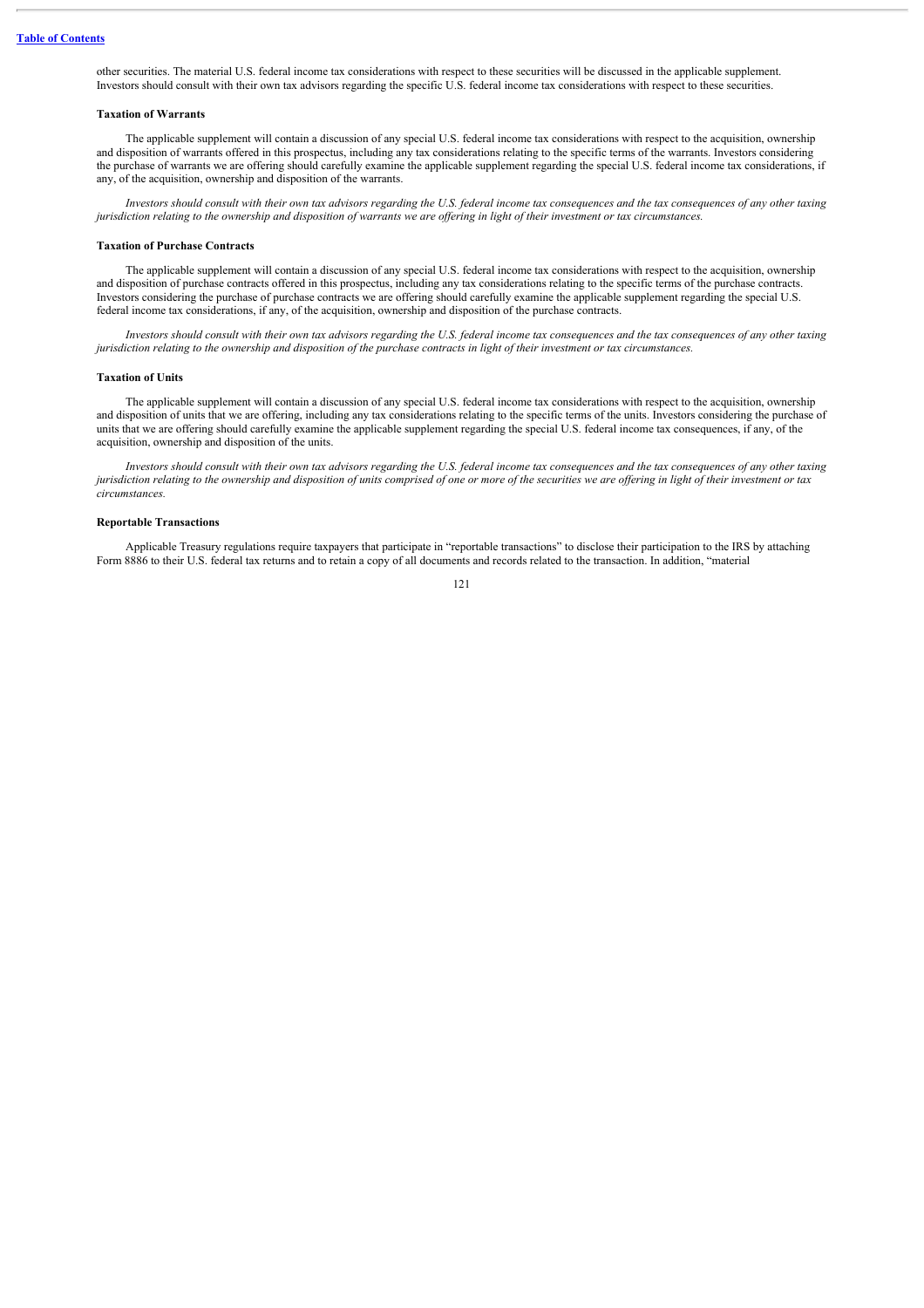advisors" with respect to such a transaction may be required to file returns and maintain records, including lists identifying investors in the transactions, and to furnish those records to the IRS upon demand. A transaction may be a "reportable transaction" based on any of several criteria, one or more of which may be present with respect to an investment in the securities that we are offering. Whether an investment in these securities constitutes a "reportable transaction" for any investor depends on the investor's particular circumstances. The Treasury regulations provide that, in addition to certain other transactions, a "loss transaction" constitutes a "reportable transaction." A "loss transaction" is any transaction resulting in the taxpayer claiming a loss under Section 165 of the Code, in an amount equal to or in excess of certain threshold amounts, subject to certain exceptions. The Treasury regulations specifically provide that a loss resulting from a "Section 988 transaction" will constitute a Section 165 loss, and certain exceptions will not be available if the loss from sale or exchange is treated as ordinary under Section 988. In general, certain securities issued in a foreign currency will be subject to the rules governing foreign currency exchange gain or loss. Therefore, losses realized with respect to such a security may constitute a Section 988 transaction, and a holder of such a security that recognizes exchange loss in an amount that exceeds the loss threshold amount applicable to that holder may be required to file Form 8886. Investors should consult their own tax advisors concerning any possible disclosure obligation they may have with respect to their investment in the securities that we are offering and should be aware that, should any "material advisor" determine that the return filing or investor list maintenance requirements apply to such a transaction, they would be required to comply with these requirements.

### **Foreign Account Tax Compliance Act**

The Foreign Account Tax Compliance Act ("FATCA") (sections 1471 through 1474 of the Code) imposes a 30% U.S. withholding tax on certain U.S. source payments, including interest (and OID), dividends, other fixed or determinable annual or periodical gain, profits, and income, and on the gross proceeds from a disposition of property of a type which can produce U.S. source interest or dividends ("Withholdable Payments"), if paid to a foreign financial institution (including amounts paid to a foreign financial institution on behalf of a holder), unless such institution enters into an agreement with the Treasury to collect and provide to the Treasury certain information regarding U.S. financial account holders, including certain account holders that are foreign entities with U.S. owners, with such institution or otherwise complies with FATCA. FATCA also generally imposes a withholding tax of 30% on Withholdable Payments made to a non-financial foreign entity unless such entity provides the withholding agent with a certification that it does not have any substantial U.S. owners or a certification identifying the direct and indirect substantial U.S. owners of the entity. Under certain circumstances, a holder may be eligible for refunds or credits of such taxes.

These withholding and reporting requirements generally apply to U.S. source periodic payments made after June 30, 2014 and to payments of gross proceeds from a sale or redemption made after December 31, 2016. If we (or an applicable withholding agent) determine withholding under FATCA is appropriate, we (or such agent) will withhold tax at the applicable statutory rate, without being required to pay any additional amounts in respect of such withholding. Foreign financial institutions and non-financial foreign entities located in jurisdictions that have an intergovernmental agreement with the United States governing FATCA may be subject to different rules. Holders are urged to consult with their own tax advisors regarding the possible implications of FATCA on their investment in the debt securities, preferred stock, depositary shares, or common stock.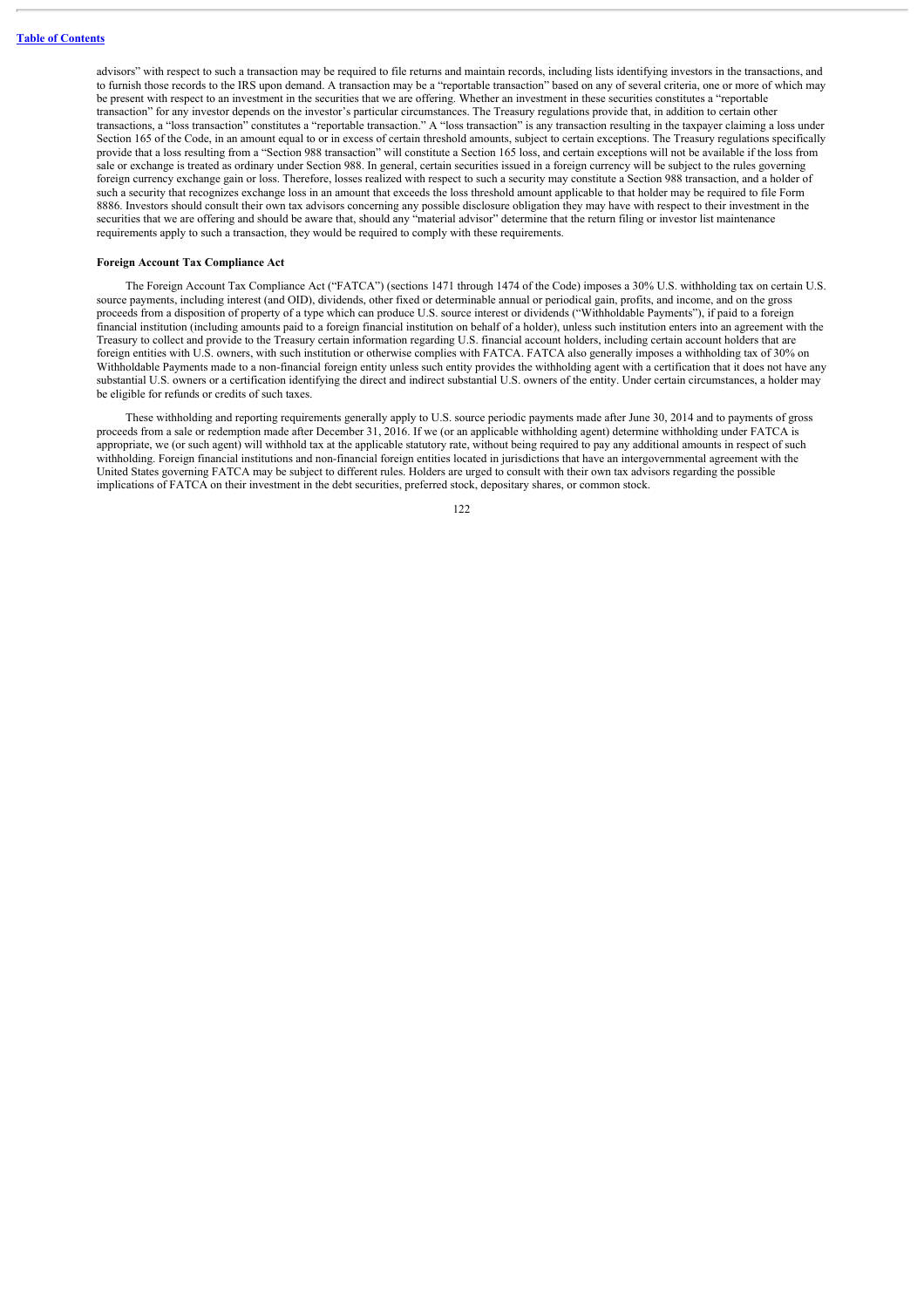#### **EU DIRECTIVE ON THE TAXATION OF SAVINGS INCOME**

Under Council Directive 2003/48/EC on the taxation of savings income, a member state of the European Union ("EU") is required to provide to the tax authorities of another EU member state details of payments of interest or other similar income payments or deemed payments made by a person (such as an issuer or paying agent) within its jurisdiction for the immediate benefit of an individual in that other EU member state (including certain payments secured for their benefit) or to certain other persons. However, Austria has opted out of the above reporting requirements and instead is applying a special withholding tax for a transitional period in relation to such payments of interest. The withholding tax is currently imposed at the rate of  $35\%$ . Withholding tax is not applied if the individual presents a certificate in the required form from the tax authority of his or her EU member state of residence that confirms that the applicable tax authority is aware of the investment made abroad. This transitional period will terminate at the end of the first fiscal year following agreement by certain non-EU countries to the exchange of information relating to such payments.

A number of non-EU countries and certain dependent or associated territories of EU member states have adopted similar measures (either provision of information or transitional withholding) in relation to payments of interest or other similar income payments made by a person in that jurisdiction for the immediate benefit of an individual or to certain non-corporate entities in any EU member state. The EU member states have entered into reciprocal provision of information or transactional special withholding tax arrangements with certain of those dependent or associated territories. These apply in the same way as payments by persons in any EU member state to individuals of another EU member state.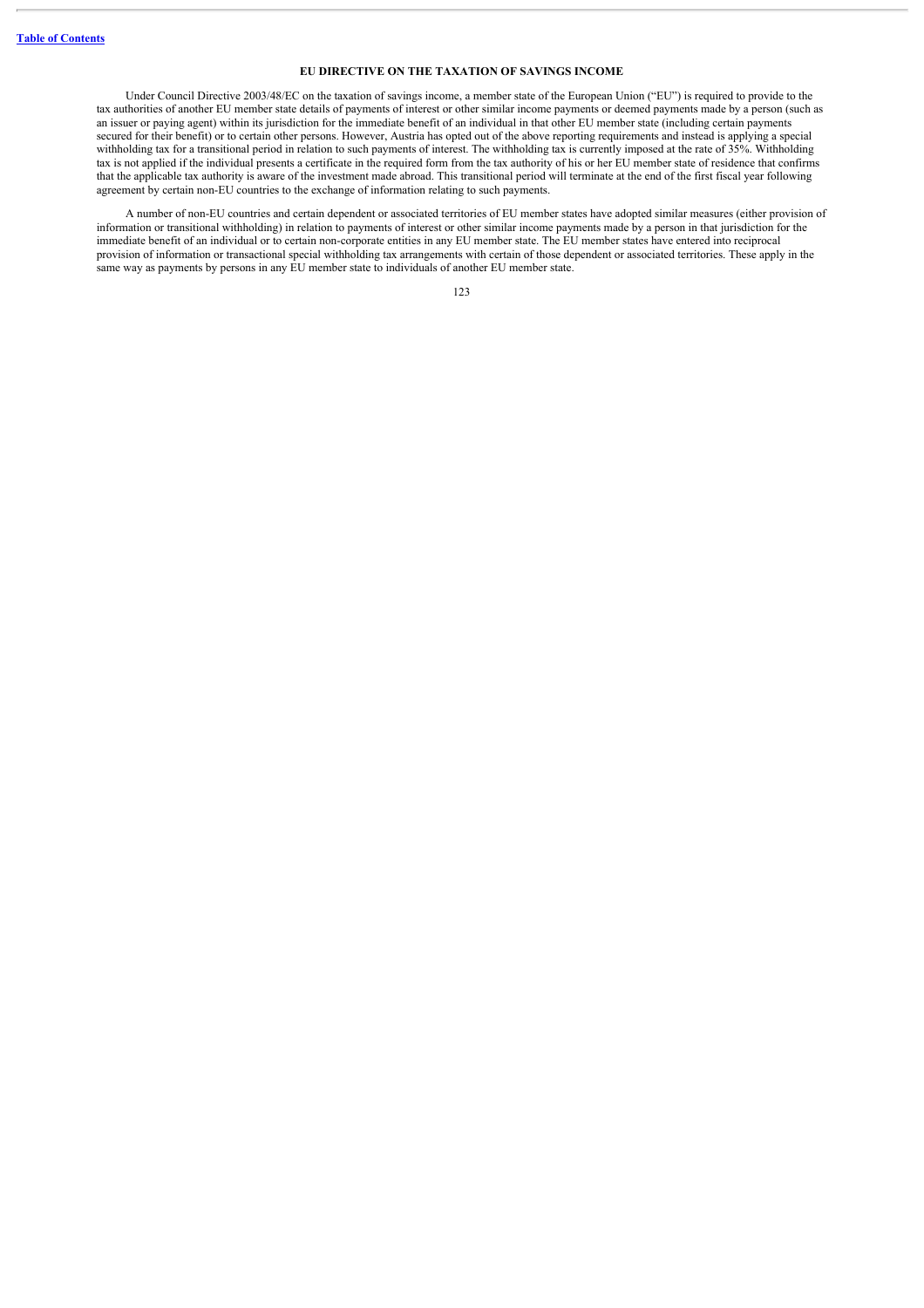## **PLAN OF DISTRIBUTION (CONFLICTS OF INTEREST)**

We may sell the securities offered under this prospectus:

- through underwriters;
- through dealers;
- through agents; or
- directly to purchasers.

In addition, we may issue the securities as a dividend or distribution or in a subscription rights offering to our existing security holders.

The underwriters, dealers, or agents may include Merrill Lynch, Pierce, Fenner & Smith Incorporated ("MLPF&S"), or any of our other affiliates.

Each supplement relating to an offering of securities will state the terms of the offering, including:

- the names of any underwriters, dealers, or agents;
- the public offering or purchase price of the offered securities and the net proceeds that we will receive from the sale;
- any underwriting discounts and commissions or other items constituting underwriters' compensation;
- any discounts, commissions, or fees allowed or paid to dealers or agents; and
- any securities exchange on which the offered securities may be listed.

## **Distribution Through Underwriters**

We may offer and sell securities from time to time to one or more underwriters who would purchase the securities as principal for resale to the public, either on a firm commitment or best efforts basis. If we sell securities to underwriters, we will execute an underwriting agreement with them at the time of the sale and will name them in the applicable supplement. In connection with these sales, the underwriters may be deemed to have received compensation from us in the form of underwriting discounts and commissions. The underwriters also may receive commissions from purchasers of securities for whom they may act as agent. Unless we specify otherwise in the applicable supplement, the underwriters will not be obligated to purchase the securities unless the conditions set forth in the underwriting agreement are satisfied, and if the underwriters purchase any of the securities, they will be required to purchase all of the offered securities. The underwriters may acquire the securities for their own account and may resell the securities from time to time in one or more transactions, including negotiated transactions, at a fixed public offering price or varying prices determined at the time of sale. The underwriters may sell the offered securities to or through dealers, and those dealers may receive discounts, concessions, or commissions from the underwriters as well as from the purchasers for whom they may act as agent. Any initial public offering price and any discounts or concessions allowed or reallowed or paid to dealers may be changed from time to time.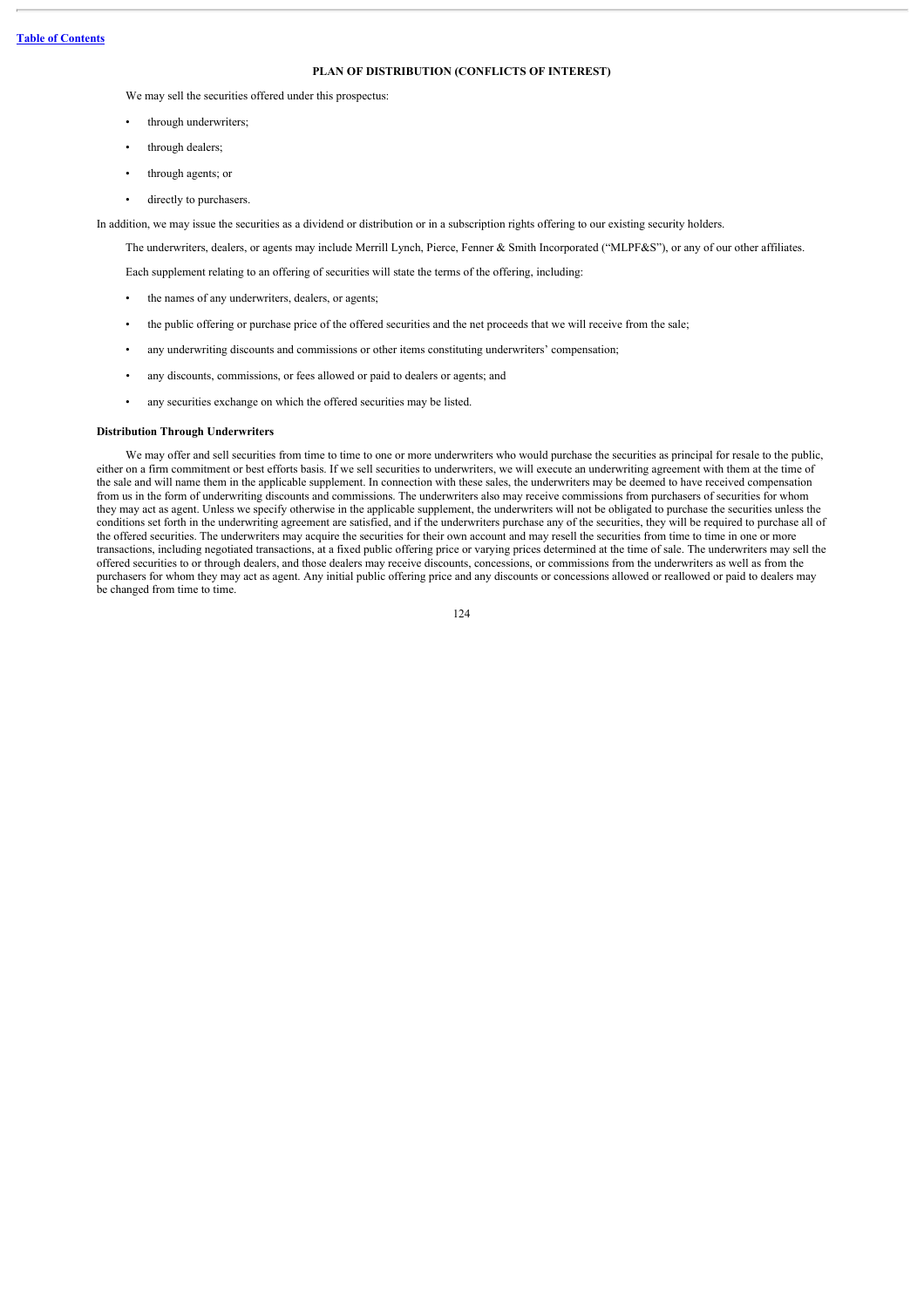#### **Distribution Through Dealers**

We may offer and sell securities from time to time to one or more dealers who would purchase the securities as principal. The dealers then may resell the offered securities to the public at fixed or varying prices to be determined by those dealers at the time of resale. We will set forth the names of the dealers and the terms of the transaction in the applicable supplement.

### **Distribution Through Agents**

We may offer and sell securities on a continuous basis through agents that become parties to an underwriting or distribution agreement. We will name any agent involved in the offer and sale, and describe any commissions payable by us in the applicable supplement. Unless we specify otherwise in the applicable supplement, the agent will be acting on a best efforts basis during the appointment period.

### **Direct Sales**

We may sell directly to, and solicit offers from, institutional investors or others who may be deemed to be underwriters, as defined in the Securities Act of 1933, for any resale of the securities. We will describe the terms of any sales of this kind in the applicable supplement.

### **General Information**

Underwriters, dealers, or agents participating in an offering of securities may be deemed to be underwriters, and any discounts and commissions received by them and any profit realized by them on resale of the offered securities for whom they act as agent, may be deemed to be underwriting discounts and commissions under the Securities Act of 1933.

We may offer to sell securities either at a fixed price or at prices that may vary, at market prices prevailing at the time of sale, at prices related to prevailing market prices, or at negotiated prices. Securities may be sold in connection with a remarketing after their purchase by one or more firms including our affiliates, acting as principal for their own accounts or as our agent.

In connection with an underwritten offering of the securities, the underwriters may engage in over-allotment, stabilizing transactions and syndicate covering transactions in accordance with Regulation M under the Securities Exchange Act of 1934. Over-allotment involves sales in excess of the offering size, which creates a short position for the underwriters. The underwriters may enter bids for, and purchase, securities in the open market in order to stabilize the price of the securities. Syndicate covering transactions involve purchases of the securities in the open market after the distribution has been completed in order to cover short positions. In addition, the underwriting syndicate may reclaim selling concessions allowed to an underwriter or a dealer for distributing the securities in the offering if the syndicate repurchases previously distributed securities in transactions to cover syndicate short positions, in stabilization transactions, or otherwise. These activities may cause the price of the securities to be higher than it would otherwise be. Those activities, if commenced, may be discontinued at any time.

Ordinarily, each issue of securities will be a new issue, and there will be no established trading market for any security other than our common stock prior to its original issue date. We may not list any particular series of securities on a securities exchange or quotation system. Any underwriters to whom or agents through whom the offered securities are sold for offering and sale may make a market in the offered securities. However, any underwriters or agents that make a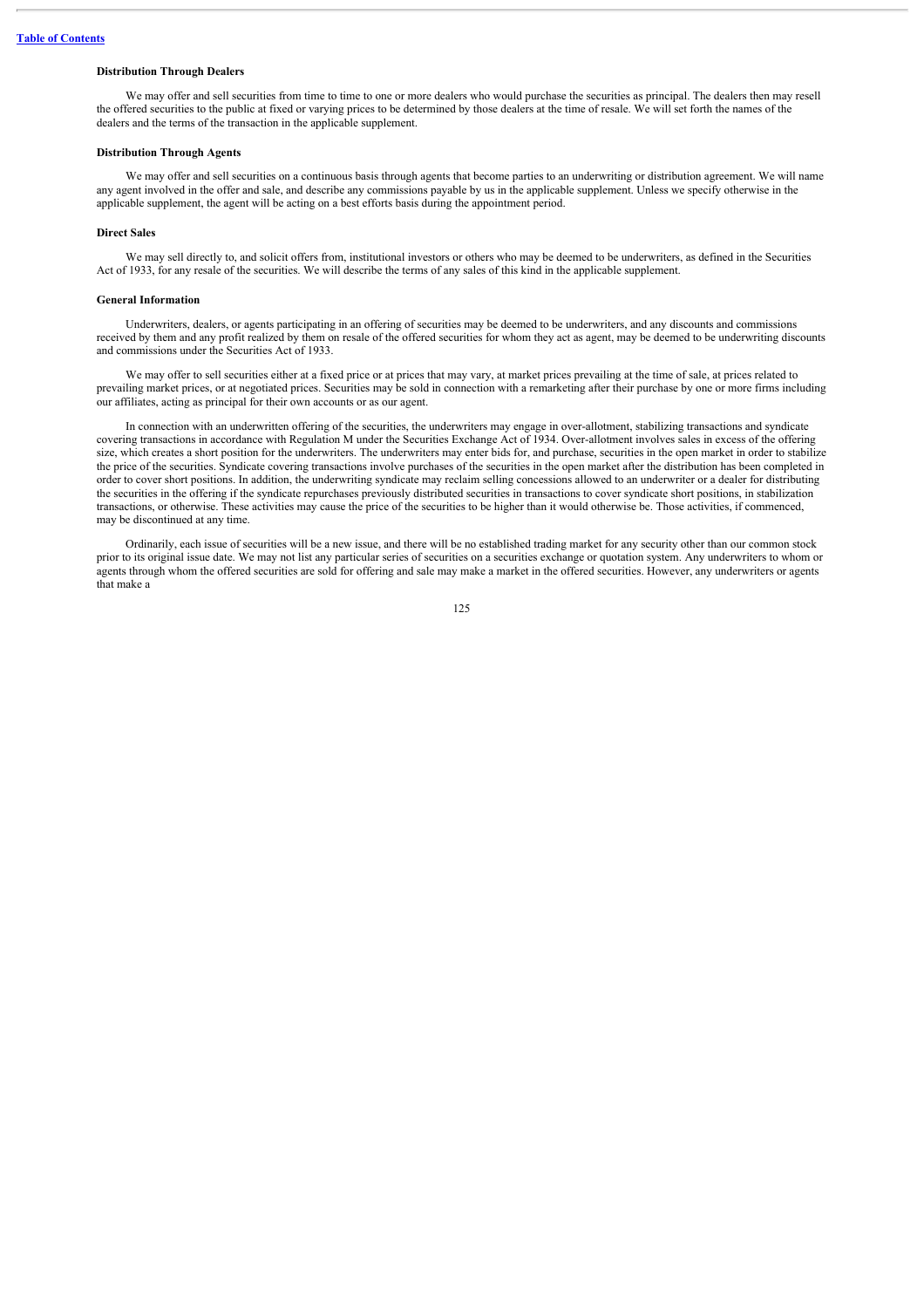market will not be obligated to do so and may stop doing so at any time without notice. We cannot assure you that there will be a liquid trading market for the offered securities.

If we offer securities in a subscription rights offering to our existing security holders, we may enter into a standby underwriting agreement with dealers, acting as standby underwriters. We may pay the standby underwriters a commitment fee for the securities they commit to purchase on a standby basis. If we do not enter into a standby underwriting arrangement, we may retain a dealer-manager to manage a subscription rights offering for us.

Under agreements entered into with us, underwriters and agents may be entitled to indemnification by us against certain civil liabilities, including liabilities under the Securities Act of 1933, or to contribution for payments the underwriters or agents may be required to make.

Although we expect that delivery of securities generally will be made against payment on or about the third business day following the date of any contract for sale, we may specify a shorter or longer settlement cycle in the applicable supplement. Under Rule 15c6-1 of the Securities Exchange Act of 1934, trades in the secondary market generally are required to settle in three business days, unless the parties to a trade expressly agree otherwise. Accordingly, if we have specified a longer settlement cycle in the applicable supplement for an offering of securities, purchasers who wish to trade those securities on the date of the contract for sale, or on one or more of the next succeeding business days as we will specify in the applicable supplement, will be required, by virtue of the fact that those securities will settle in more than T+3, to specify an alternative settlement cycle at the time of the trade to prevent a failed settlement and should consult their own advisors in connection with that election.

#### **Market-Making Transactions by Affiliates**

Following the initial distribution of securities, our affiliates, including MLPF&S, may buy and sell the securities in secondary market transactions as part of their business as broker-dealers. Resales of this kind may occur in the open market or may be privately negotiated, at prevailing market prices at the time of resale or at related or negotiated prices. This prospectus and any related supplements may be used by one or more of our affiliates in connection with these market-making transactions to the extent permitted by applicable law. Our affiliates may act as principal or agent in these transactions.

The aggregate initial offering price specified on the cover of the applicable supplement will relate to the initial offering of securities not yet issued as of the date of this prospectus. This amount does not include any securities to be sold in market-making transactions. The securities to be sold in marketmaking transactions include securities issued after the date of this prospectus.

Information about the trade and settlement dates, as well as the purchase price, for a market-making transaction will be provided to the purchaser in a separate confirmation of sale.

Unless we or our agent inform you in your confirmation of sale that the security is being purchased in its original offering and sale, you may assume *that you are purchasing the security in a market-making transaction.*

### **Conflicts of Interest**

MLPF&S is our wholly-owned subsidiary, and unless otherwise set forth in the applicable supplement, we will receive the net proceeds of any offering in which MLPF&S participates as an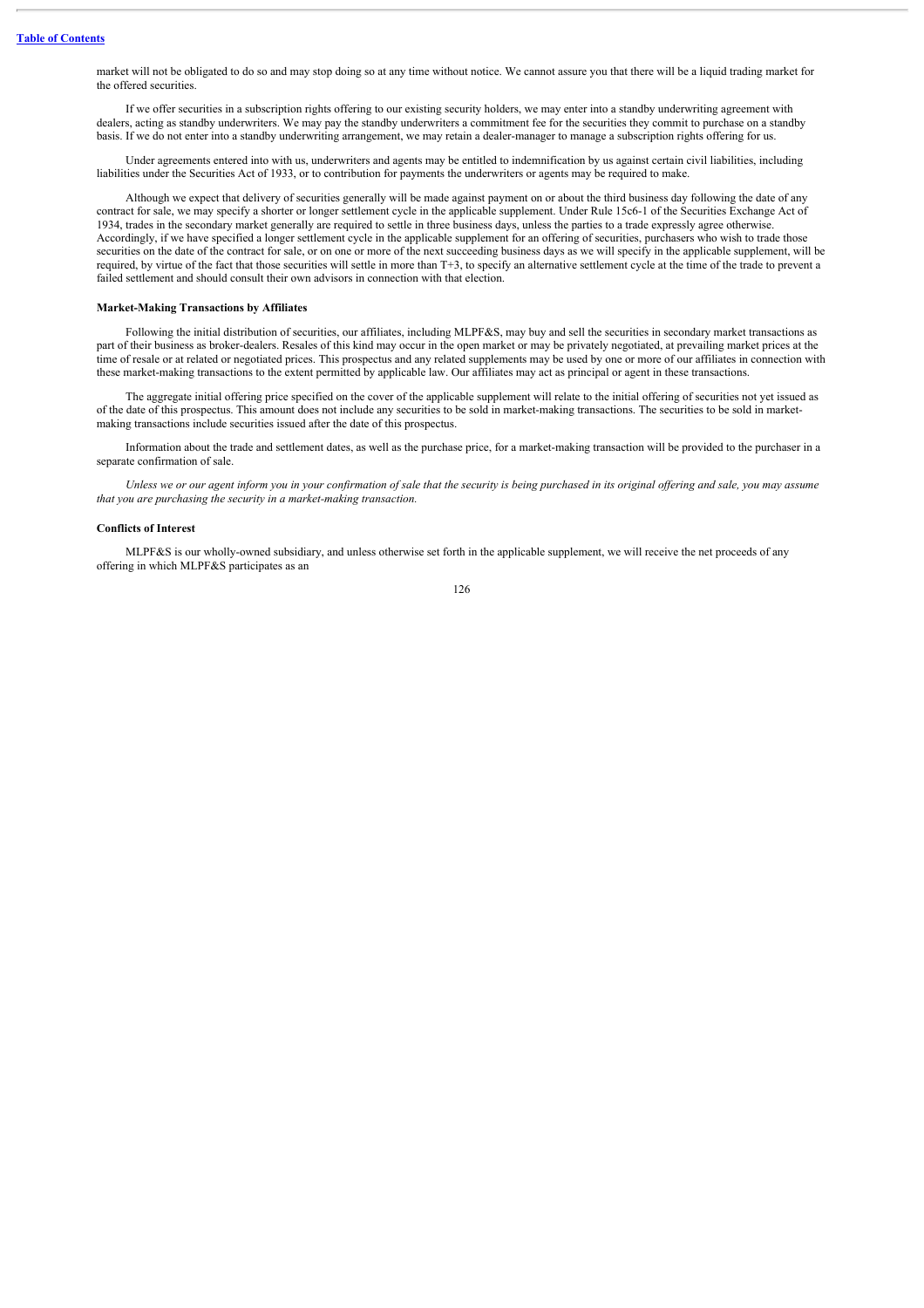underwriter, dealer or agent. The offer and sale of any securities by MLPF&S, or any of our other affiliates that is a member of the Financial Industry Regulatory Authority, Inc., or "FINRA," will comply with the requirements of FINRA Rule 5121 regarding a FINRA member firm's offer and sale of securities of an affiliate. As required by FINRA Rule 5121, any such offer and sale will not be made to any discretionary account without the prior approval of the customer.

The maximum commission or discount to be received by any FINRA member or independent broker-dealer will not be greater than 8% of the initial gross proceeds from the sale of any security being sold.

The underwriters, agents and their affiliates may engage in financial or other business transactions with us and our subsidiaries in the ordinary course of business.

In addition, in the ordinary course of their business activities, one or more of the underwriters, dealers or agents and/or their respective affiliates, may make or hold a broad array of investments and actively trade debt and equity securities (or related derivative securities) and financial instruments (including bank loans) for their own account and for the accounts of their customers. These investments and securities activities may involve securities and/or instruments of ours or our affiliates. These underwriters, dealers, agents, or their affiliates, that have a lending relationship with us routinely hedge their credit exposure to us consistent with their customary risk management policies. Typically, these parties would hedge such exposure to us by entering into transactions which consist of either the purchase of credit default swaps or the creation of short positions in our securities, including potentially the securities offered hereby. Any such short positions could adversely affect future trading prices of the securities offered hereby. These broker-dealers or their affiliates may also make investment recommendations and/or publish or express independent research views in respect of such securities or financial instruments and may hold, or recommend to clients that they acquire, long and/or short positions in such securities and instruments.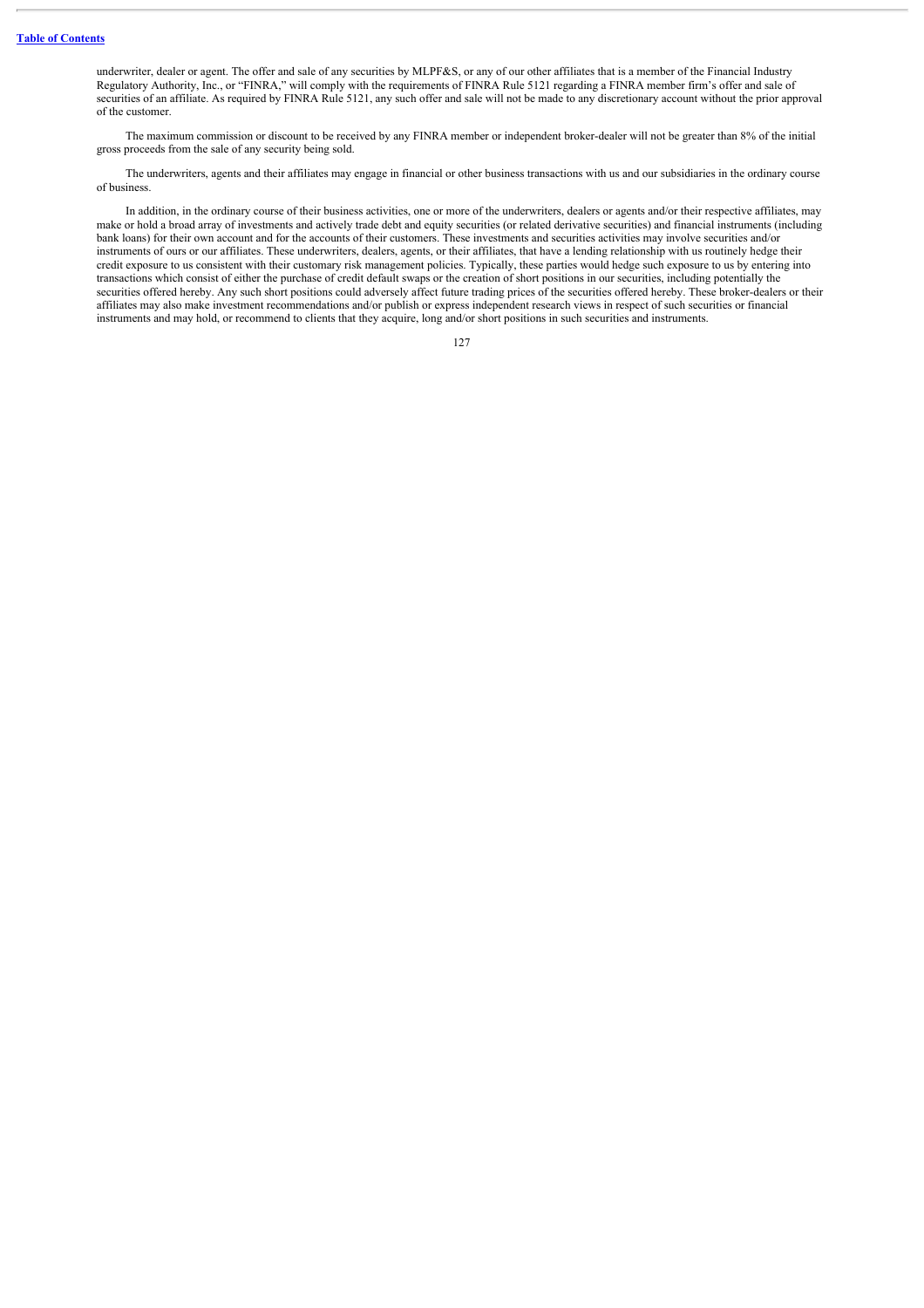### **ERISA CONSIDERATIONS**

A fiduciary of a pension, profit-sharing or other employee benefit plan subject to the Employee Retirement Income Security Act of 1974, as amended ("ERISA"), should consider the fiduciary standards of ERISA in the context of the ERISA plan's particular circumstances before authorizing an investment in the offered securities of Bank of America. Among other factors, the fiduciary should consider whether such an investment is in accordance with the documents governing the ERISA plan and whether the investment is appropriate for the ERISA plan in view of its overall investment policy and diversification of its portfolio. A fiduciary should also consider whether an investment in the offered securities may constitute a "prohibited transaction," as described below.

Certain provisions of ERISA and the Code, prohibit employee benefit plans (as defined in Section 3(3) of ERISA) that are subject to Title I of ERISA, plans described in Section 4975(e)(1) of the Code (including, without limitation, individual retirement accounts and retirement plans covering self-employed persons), and entities whose underlying assets include plan assets by reason of a plan's investment in such entities (including, without limitation, as applicable, insurance company general accounts) (collectively, "plans"), from engaging in certain transactions involving "plan assets" with parties that are "parties in interest" under ERISA or "disqualified persons" under the Code with respect to the plan or entity (referred to as "prohibited transactions"). Governmental and other plans that are not subject to ERISA or to the Code may be subject to similar restrictions under state, federal or local law.

Each of Bank of America Corporation and certain of its affiliates may be considered a "party in interest" or a "disqualified person" with respect to many plans on account of being a service provider. As a result, a prohibited transaction may arise if the securities are acquired by or on behalf of a plan unless those securities are acquired and held pursuant to an available exemption.

In addition, certain regulatory requirements applicable under ERISA could cause investments in certain offered securities by a plan (whether directly or indirectly) to be deemed to include not only the purchased securities but also an undivided interest in certain of the underlying assets of the relevant issuer. In the absence of an applicable exception to this general rule, the relevant issuer could be considered to hold a portion of the assets of the investing plan such that persons providing services in connection with such assets might be considered "parties in interest" or "disqualified persons" with respect to the investing plan. Moreover, any person exercising control or authority over such assets would be a fiduciary of such plan and therefore subject to the fiduciary responsibility provisions of Title I of ERISA and the prohibited transaction provisions referenced above. Additionally, transactions involving those assets undertaken by such service providers or fiduciaries could be deemed prohibited transactions under ERISA or the Code. Whether the underlying assets of an issuer of any offered securities would be considered to be the assets of any employee benefit plan investor will depend on the specific terms of such security, and a plan investor should look to the prospectus supplement for that particular security in order to make that determination.

The U.S. Department of Labor has issued five prohibited transaction class exemptions ("PTCEs") that may provide exemptive relief for direct or indirect prohibited transactions resulting from or occurring in connection with the purchase or holding of these securities. Those class exemptions are PTCE 96-23 (for certain transactions determined by in-house asset managers), PTCE 95-60 (for certain transactions involving insurance company general accounts), PTCE 91-38 (for certain transactions involving bank collective investment funds), PTCE 90-1 (for certain transactions involving insurance company separate accounts) and PTCE 84-14 (for certain transactions determined by independent qualified professional asset managers). In addition, ERISA Section  $408(b)(17)$  and Section  $4975(d)(20)$  of the Code provide an exemption for the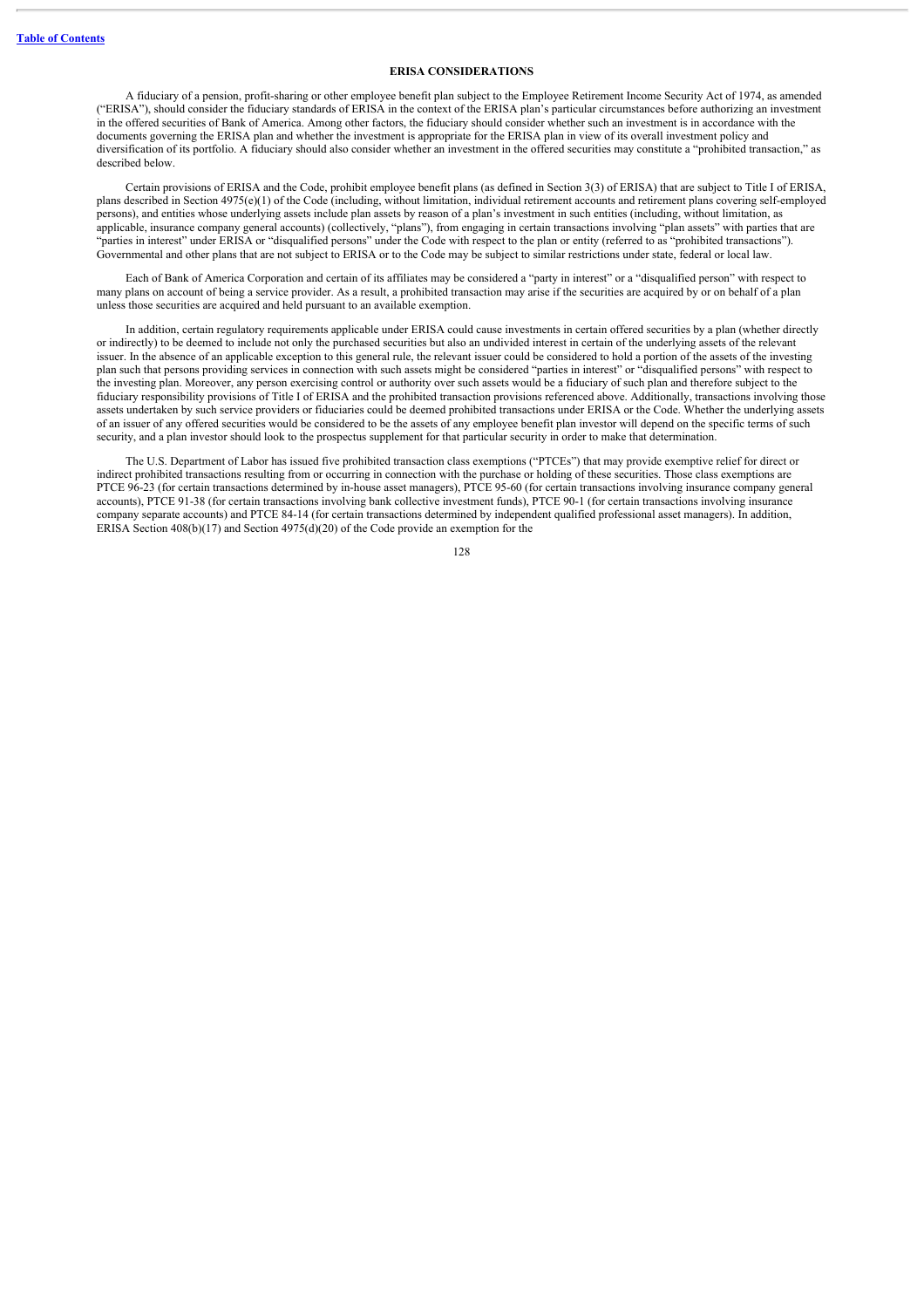purchase and sale of securities and related lending transactions, provided that neither the issuer of the securities nor any of its affiliates has or exercises any discretionary authority or control or renders any investment advice with respect to the assets of any plan involved in the transaction and provided further that the plan receives no less, nor pays no more, than adequate consideration in connection with the transaction (the so-called "Service Provider Exemption"). There can be no assurance that any of these class or statutory exemptions will be available with respect to transactions involving these securities.

Accordingly, unless otherwise provided in connection with a particular offering of securities, offered securities may not be purchased, held or disposed of by any plan or any other person investing "plan assets" of any plan that is subject to the prohibited transaction rules of ERISA or Section 4975 of the Code or other similar law, unless one of the following exemptions (or a similar exemption or exception acceptable to us) applies to such purchase, holding, and disposition: the Service Provider Exemption, PTCE 96-23, PTCE 95-60, PTCE 91-38, PTCE 90-1, or PTCE 84-14. Therefore, unless otherwise provided in connection with a particular offering of securities, any purchaser of the offered securities or any interest therein will be deemed to have represented and warranted to us on each day including the date of its purchase of the offered securities through and including the date of disposition of such offered securities that:

- it is not a plan subject to Title I of ERISA or Section 4975 of the Code and is not purchasing such securities or interest therein on behalf of, or with "plan assets" of, any such plan;
- (b) if it is a plan subject to Title I of ERISA or Section 4975 of the Code, its purchase, holding, and disposition of such securities are not and will not be prohibited because Bank of America is not a service provider as to it or such securities are exempted by the Service Provider Exemption or one or more of the following prohibited transaction exemptions: PTCE 96-23, 95-60, 91-38, 90-1 or 84-14; or
- (c) it is a governmental plan (as defined in section 3(32) of ERISA) or other plan that is not subject to the provisions of Title I of ERISA or Section 4975 of the Code and its purchase, holding, and disposition of such securities are not otherwise prohibited.

Moreover, any purchaser that is a plan or is acquiring the offered securities on behalf of a plan, including any fiduciary purchasing on behalf of a plan, will be deemed to have represented, in its corporate and its fiduciary capacity, by its purchase and holding of the offered securities that (a) neither we, the underwriter nor any of our respective affiliates (collectively the "Seller") is a "fiduciary" (under Section 3(21) of ERISA, or under any final or proposed regulations thereunder, or with respect to a governmental, church, or foreign plan under any similar laws) with respect to the acquisition, holding or disposition of the offered securities, or as a result of any exercise by the Seller of any rights in connection with the offered securities, (b) no advice provided by the Seller has formed a primary basis for any investment decision by or on behalf of such purchaser in connection with the offered securities and the transactions contemplated with respect to the securities, and (c) such purchaser recognizes and agrees that any communication from the Seller to the purchaser with respect to the offered securities is not intended by the Seller to be impartial investment advice and is rendered in its capacity as a seller of such offered securities and not a fiduciary to such purchaser.

This discussion is a general summary of some of the rules which apply to ERISA plans and non-ERISA arrangements and their related investment vehicles as of the date of this prospectus. The rules governing investments by ERISA plans and non-ERISA arrangements change frequently, and we have no *duty to, nor will we, inform you about any changes to such rules if and when they occur.*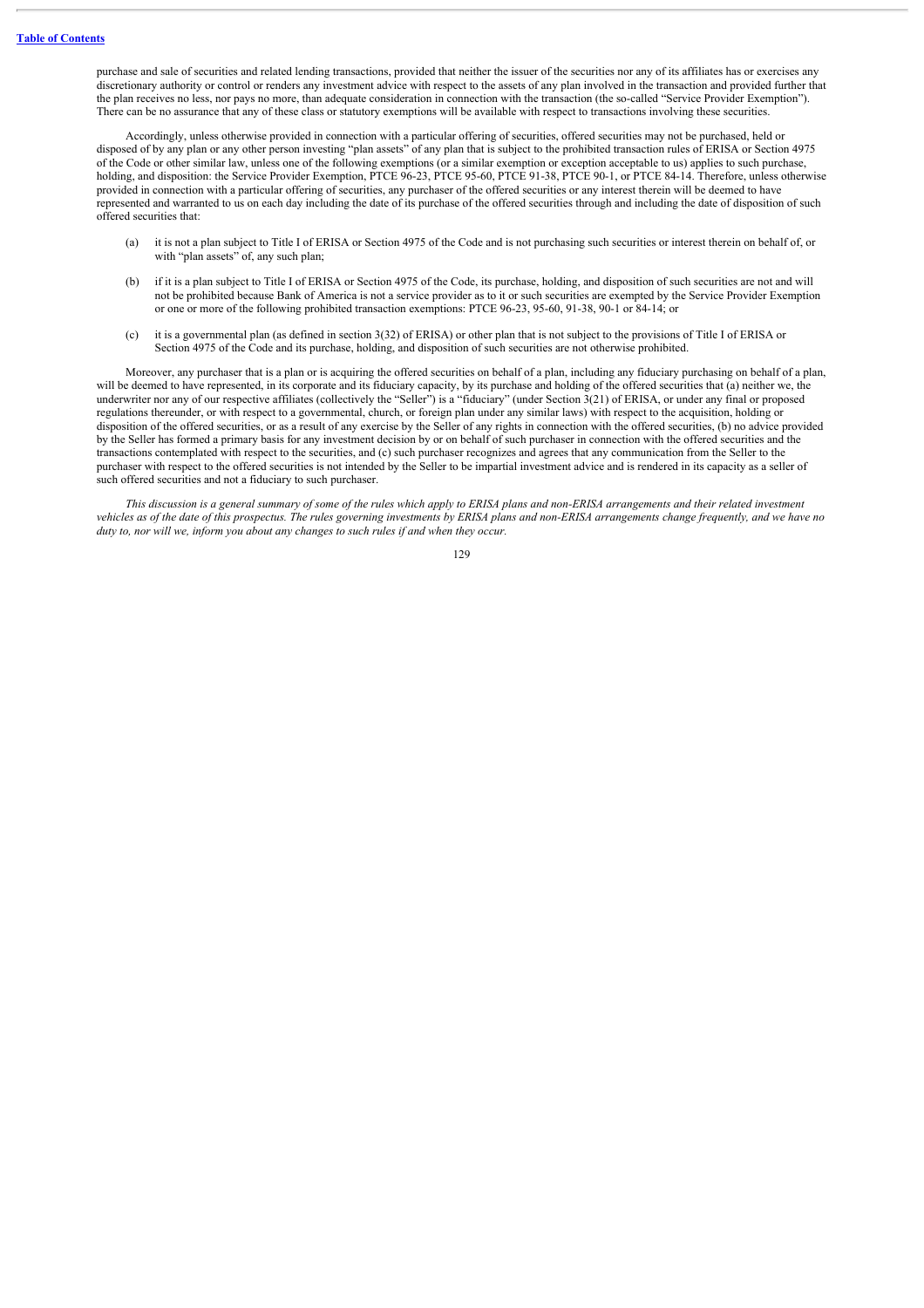This summary does not describe all of the rules or other considerations that may be relevant to the investment in the offered securities by such plans or arrangements. The description above is not, and should not be construed as, legal advice or a legal opinion.

Due to the complexity of these rules and the penalties imposed upon persons involved in prohibited transactions, it is important that any person considering the purchase of the offered securities with plan assets consult with its counsel regarding the consequences under ERISA and the Code, or other similar law, of the acquisition and ownership of offered securities and the availability of exemptive relief under the class exemptions listed above. The sale of the securities of Bank of America to a plan is in no respect a representation by Bank of America or the underwriters that such an investment meets all relevant legal requirements with respect to investments by plans generally or any particular plan, or that such an investment is appropriate for plans *generally or any particular plan*.

## **WHERE YOU CAN FIND MORE INFORMATION**

We have filed a registration statement on Form S-3 with the SEC covering the securities to be offered and sold using this prospectus. You should refer to this registration statement and its exhibits for additional information about us. This prospectus summarizes material provisions of contracts and other documents that we refer you to. Because the prospectus may not contain all of the information that you may find important, you should review the full text of these documents, which we have included as exhibits to the registration statement.

We file annual, quarterly, and special reports, proxy statements and other information with the SEC. You may read and copy any document that we file with the SEC at the Public Reference Room of the SEC at 100 F Street, N.E., Room 1580, Washington, D.C. 20549. You may obtain information on the operation of the Public Reference Room by calling the SEC at 1-800-SEC-0330. You also may inspect our filings over the Internet at the SEC's website, www.sec.gov. The reports and other information we file with the SEC also are available at our website, www.bankofamerica.com. We have included the SEC's web address and our web address as inactive textual references only. Except as specifically incorporated by reference into this prospectus, information on those websites is not part of this prospectus.

You also can inspect reports and other information we file at the offices of The New York Stock Exchange LLC, 20 Broad Street, 17th Floor, New York, New York 10005.

The SEC allows us to incorporate by reference the information we file with it. This means that:

- incorporated documents are considered part of this prospectus;
- we can disclose important information to you by referring you to those documents; and
- information that we file with the SEC automatically will update and supersede this incorporated information and information in this prospectus.

We incorporate by reference the documents listed below which were filed with the SEC under the Securities Exchange Act of 1934:

- our annual report on Form 10-K for the year ended December 31, 2014;
- our quarterly report on Form 10-Q for the period ended March 31, 2015;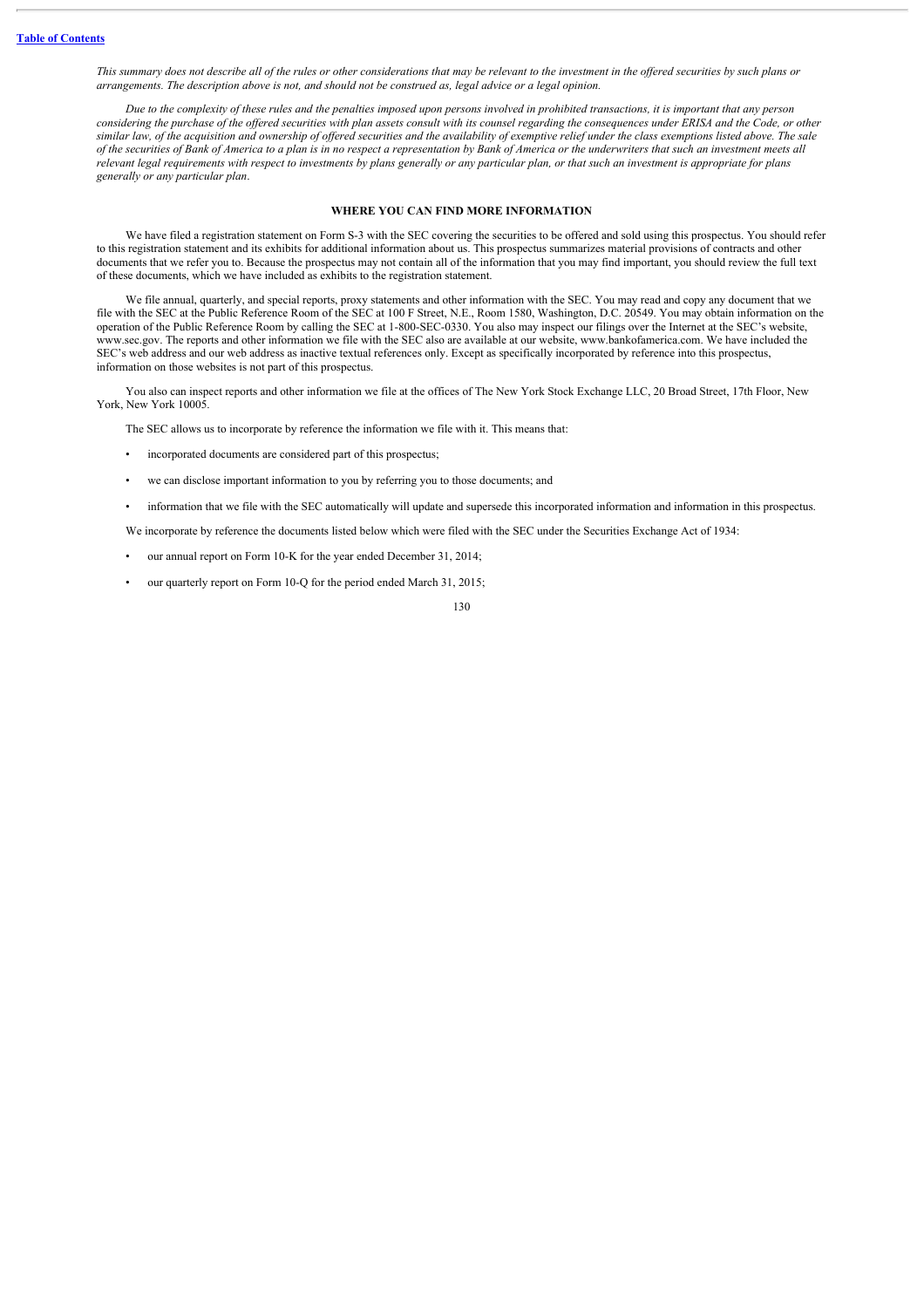- our current reports on Form 8-K filed January 15, 2015, January 27, 2015, February 26, 2015, March 11, 2015, March 17, 2015, March 20, 2015, April 8, 2015, April 15, 2015, and April 29, 2015 (in each case, other than documents or information that is furnished but deemed not to have been filed); and
- the description of our common stock which is contained in our registration statement filed under Section 12 of the Securities Exchange Act of 1934, as updated by our current report on Form 8-K filed April 20, 2009 and any other amendment or report filed for the purpose of updating such description.

We also incorporate by reference reports that we will file under Sections 13(a), 13(c), 14, and 15(d) of the Securities Exchange Act of 1934 on or after the date of this prospectus, but not any information that we may furnish but that is not deemed to be filed.

You should assume that the information appearing in this prospectus is accurate only as of the date of this prospectus. Our business, financial position, and results of operations may have changed since that date.

You may request a copy of any filings referred to above, at no cost, by contacting us at the following address or telephone number:

Bank of America Corporation Fixed Income Investor Relations 100 North Tryon Street Charlotte, North Carolina 28255-0065 1-866-607-1234

### **FORWARD-LOOKING STATEMENTS**

We have included or incorporated by reference in this prospectus and the applicable supplements statements that may constitute "forward-looking statements" within the meaning of Section 27A of the Securities Act of 1933 and Section 21E of the Securities Exchange Act of 1934. You may find these statements by looking for words such as "plan," "believe," "expect," "intend," "anticipate," "estimate," "project," "potential," "possible," or other similar expressions, or future or conditional verbs such as "will," "should," "would," and "could."

All forward-looking statements, by their nature, are subject to risks and uncertainties. Our actual results may differ materially from those set forth in our forward-looking statements. As a large, international financial services company, we face risks that are inherent in the businesses and market places in which we operate. Information regarding important factors that could cause our future financial performance to vary from that described in our forwardlooking statements is contained in our annual report on Form 10-K for the year ended December 31, 2014, which is incorporated by reference in this prospectus, under the captions "Item 1A. Risk Factors," and "Item 7. Management's Discussion and Analysis of Financial Condition and Results of Operations," as well as those discussed in our subsequent filings that are incorporated in this prospectus by reference. See "Where You Can Find More Information" above for information about how to obtain a copy of our annual report.

You should not place undue reliance on any forward-looking statements, which speak only as of the dates they are made.

All subsequent written and oral forward-looking statements attributable to us or any person on our behalf are expressly qualified in their entirety by the cautionary statements contained or referred to in this section. Except to the extent required by applicable law or regulation, we undertake no obligation to update these forward-looking statements to reflect events or circumstances after the date of this prospectus or to reflect the occurrence of unanticipated events.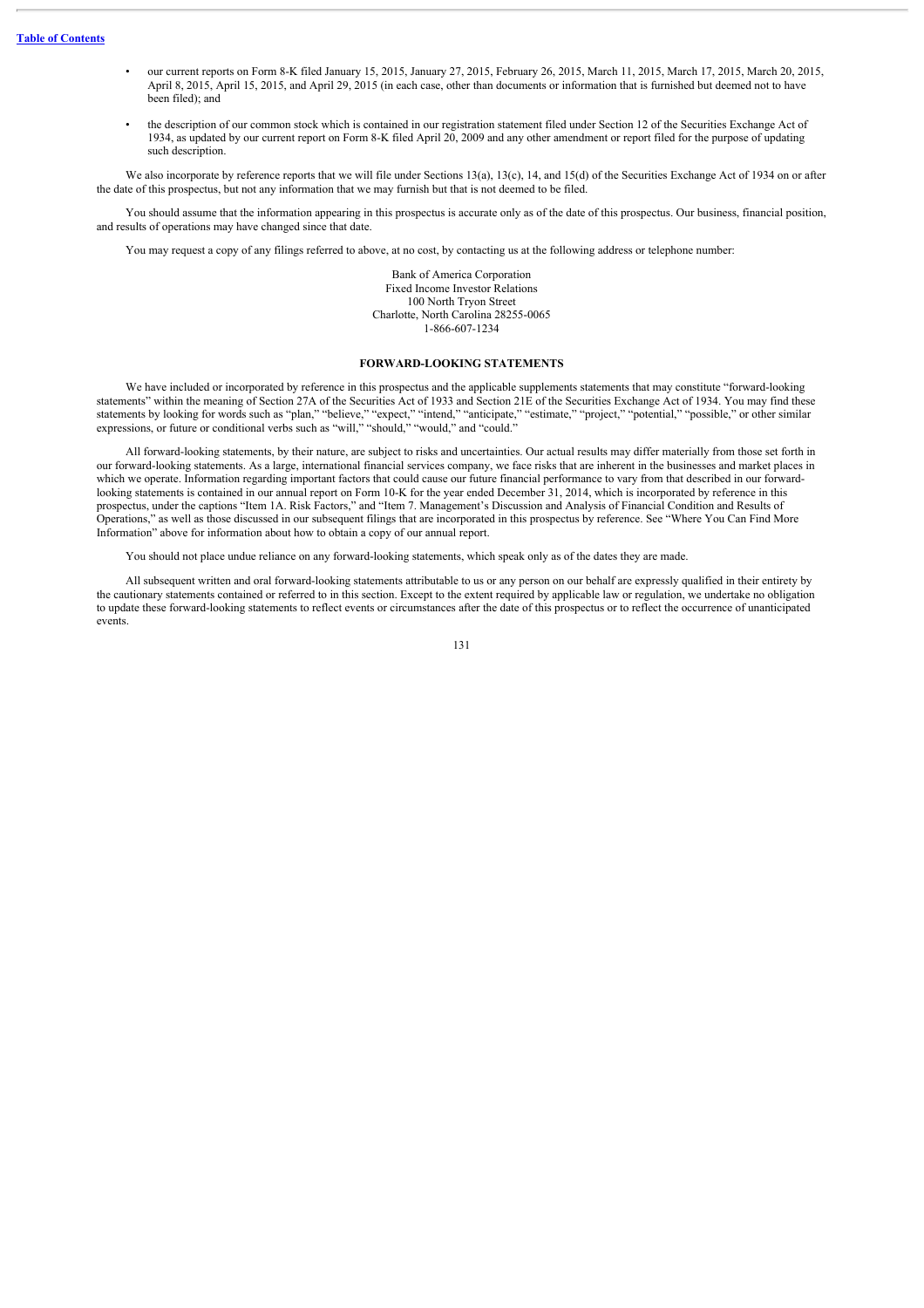### **LEGAL MATTERS**

The legality of the securities being registered will be passed upon for us by McGuireWoods LLP, Charlotte, North Carolina, and for the underwriters or agents by Morrison & Foerster LLP, New York, New York. Certain U.S. federal income tax matters will be passed upon for Bank of America by Morrison & Foerster LLP, New York, New York, special tax counsel to Bank of America. McGuireWoods LLP regularly performs legal services for us. Some members of McGuireWoods LLP performing those legal services own shares of our common stock.

## **EXPERTS**

The consolidated financial statements and management's assessment of the effectiveness of internal control over financial reporting (which is included in the Report of Management on Internal Control Over Financial Reporting) incorporated in this prospectus by reference to our current report on Form 8-K filed with the SEC on April 29, 2015 have been so incorporated in reliance on the report of PricewaterhouseCoopers LLP, an independent registered public accounting firm, given on the authority of said firm as experts in auditing and accounting.